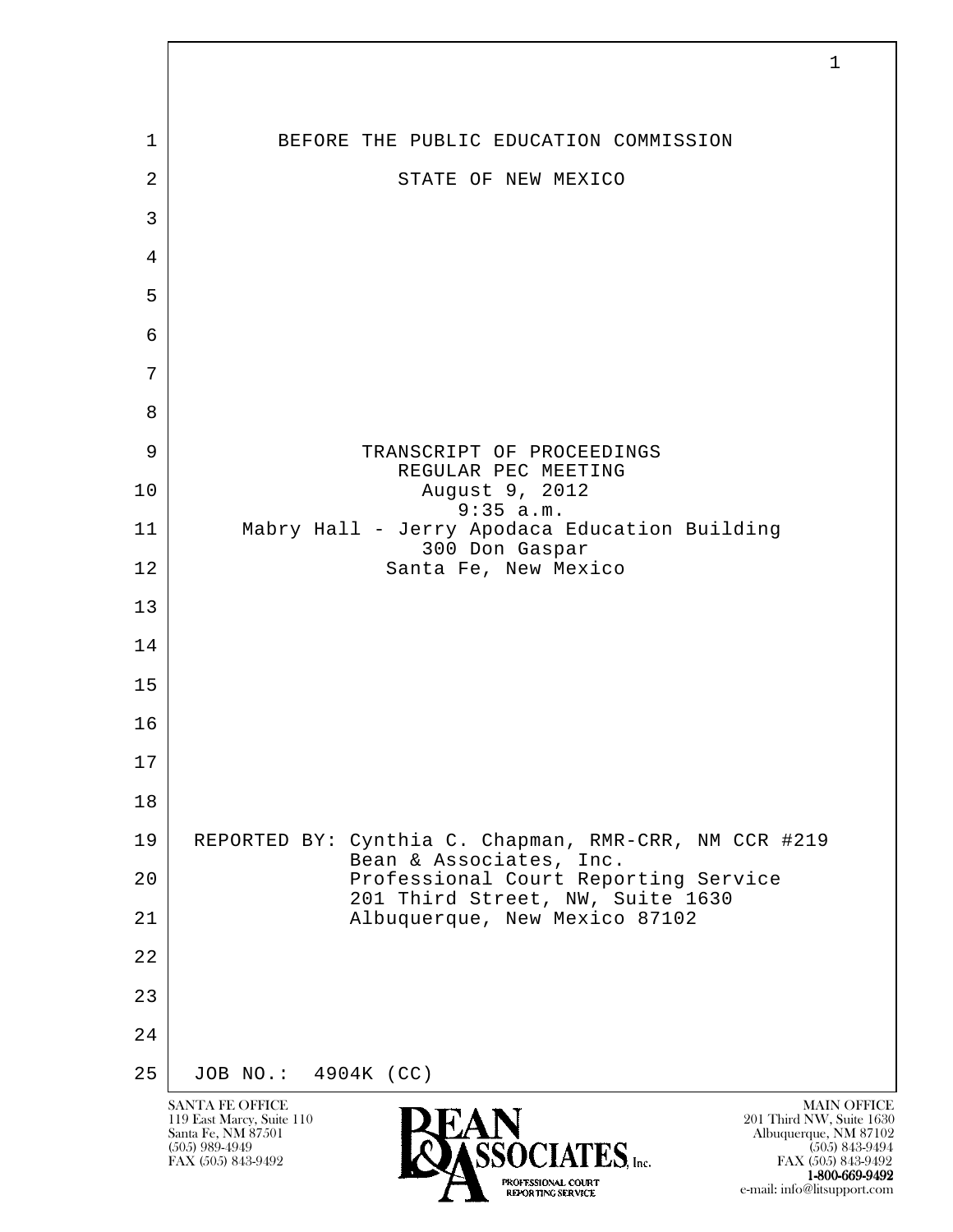l SANTA FE OFFICE MAIN OFFICE MAIN OFFICE MAIN OFFICE MAIN OFFICE 119 East Marcy, Suite 110<br>Santa Fe, NM 87501 Santa Fe, NM 87501 Albuquerque, NM 87102  $\sum_{\text{FAX (505) 843-9492}}$   $\sum_{\text{FAX (505) 843-9492}}$   $\sum_{\text{FAX (505) 843-9492}}$  1 2 A P P E A R A N C E S 3 COMMISSIONERS: 4 | MR. M. ANDREW GARRISON, Chair MS. CAROLYN SHEARMAN, Vice Chair 5 | MR. EUGENE GANT, Secretary MS. CARLA LOPEZ 6 | MS. MILLIE POGNA MR. VINCE BERGMAN 7 MR. JEFF CARR 8 STAFF: 9 | MS. KELLY CALLAHAN, Director, Charter Schools Division 10 MR. WILLIE BROWN, General Counsel, Public Education 11 Department 12 | MS. BEVERLY FRIEDMAN, Liaison to the PEC 13 ALSO PRESENT: 14 MR. PAUL AGUILAR, Deputy Secretary of Finance and 15 | Operations, Public Education Department 16 17 18 19 20 21 22 23 24 25

FAX (505) 843-9492 FAX (505) 843-9492 1-800-669-9492 e-mail: info@litsupport.com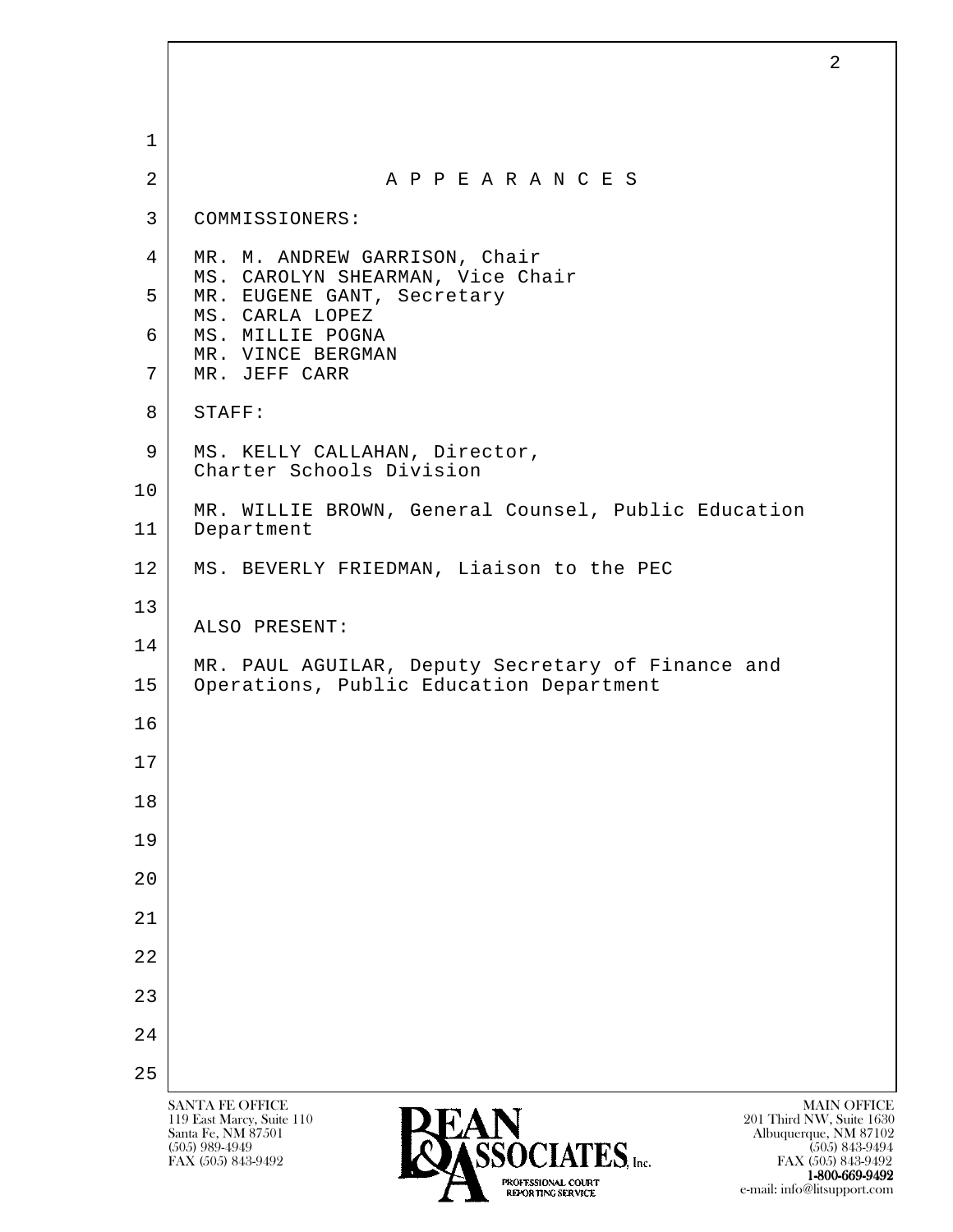l 1 (August 9, 2012, 9:35 a.m.) 2 THE CHAIR: We're calling the New Mexico 3 Public Education Commission meeting of Wednesday, 4 August 8, 2012, to order. [Verbatim.] 5 Good morning, everybody. Good morning, 6 Commissioners. Good morning. We will begin with a 7 | roll call with Secretary Eugene Gant. 8 (Roll call conducted.) 9 COMMISSIONER GANT: You have seven 10 | present, two absent. You have a quorum. 11 THE CHAIR: Thank you, sir. We are going 12 to be doing the Pledge of Allegiance. Commissioner 13 Vince Bergman is going to lead us in that. And then 14 Gene Gant will lead us in the Salute to the 15 New Mexico Flag. And the Statement of Aspiration, I 16 will acquiesce to Vice Chair Shearman to give a 17 statement to everyone. Please stand. 18 (Pledge of Allegiance and Salute to the 19 New Mexico Flag.) 20 COMMISSIONER SHEARMAN: I asked Chairman 21 Garrison if I could have the opportunity to do the 22 Statement of Aspiration today. There was a column 23 in the Artesia Daily Press last Sunday, written by 24 Ned Cantwell, who's a regular columnist. And it 25 | speaks to education rather tongue-in-cheek, but I

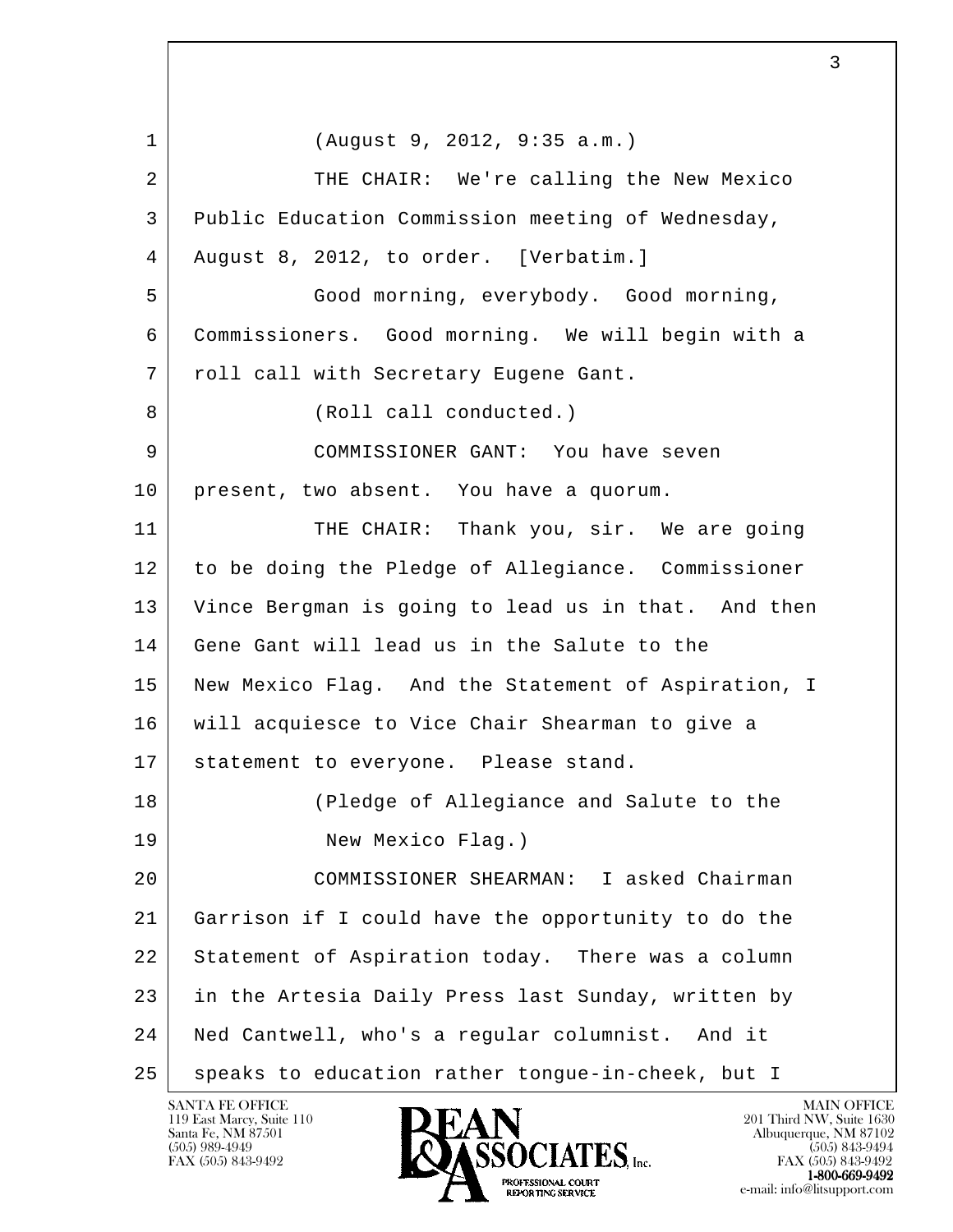l 1 thought it said a lot of the things that we all can 2 identify with. And it starts out: 3 "Third graders Patricia, Billy, and Denise 4 meet at the bus stop for the first day of school in 5 Any Town, New Mexico. 'Hey, guys, here we are 6 again. Another school year with everyone trying to 7 figure out if we're stupid or smart so they can make 8 up some new tests. Adults are, like, weird,' Denise 9 says. 10 "'Yeah,' Patricia agrees. 'Last year, 11 they gave our school an F at the beginning and a B 12 at the end. It was like magic. All of a sudden, we 13 could read. I still can't spell 'jury,' but I know 14 my dad had to go before one before they sent him to  $15$  jail.' 16 "'Oh, bummer. I heard about that,' Denise 17 comforts. 'Is your mom doing okay?' 18 Tears cloud Patricia's eyes. 'She's 19 still doing a lot of meth. My grandpa gave us some 20 money so we don't have to find another place to move 21 this month.' And there was a momentary silence as 22 the kids think about their lot in life. 23 "Patricia breaks the silence. 'I really 24 don't much care about going to school today.' And 25 Denise agrees, 'Yeah, me, too. It's terrible. Mom

119 East Marcy, Suite 110<br>Santa Fe, NM 87501

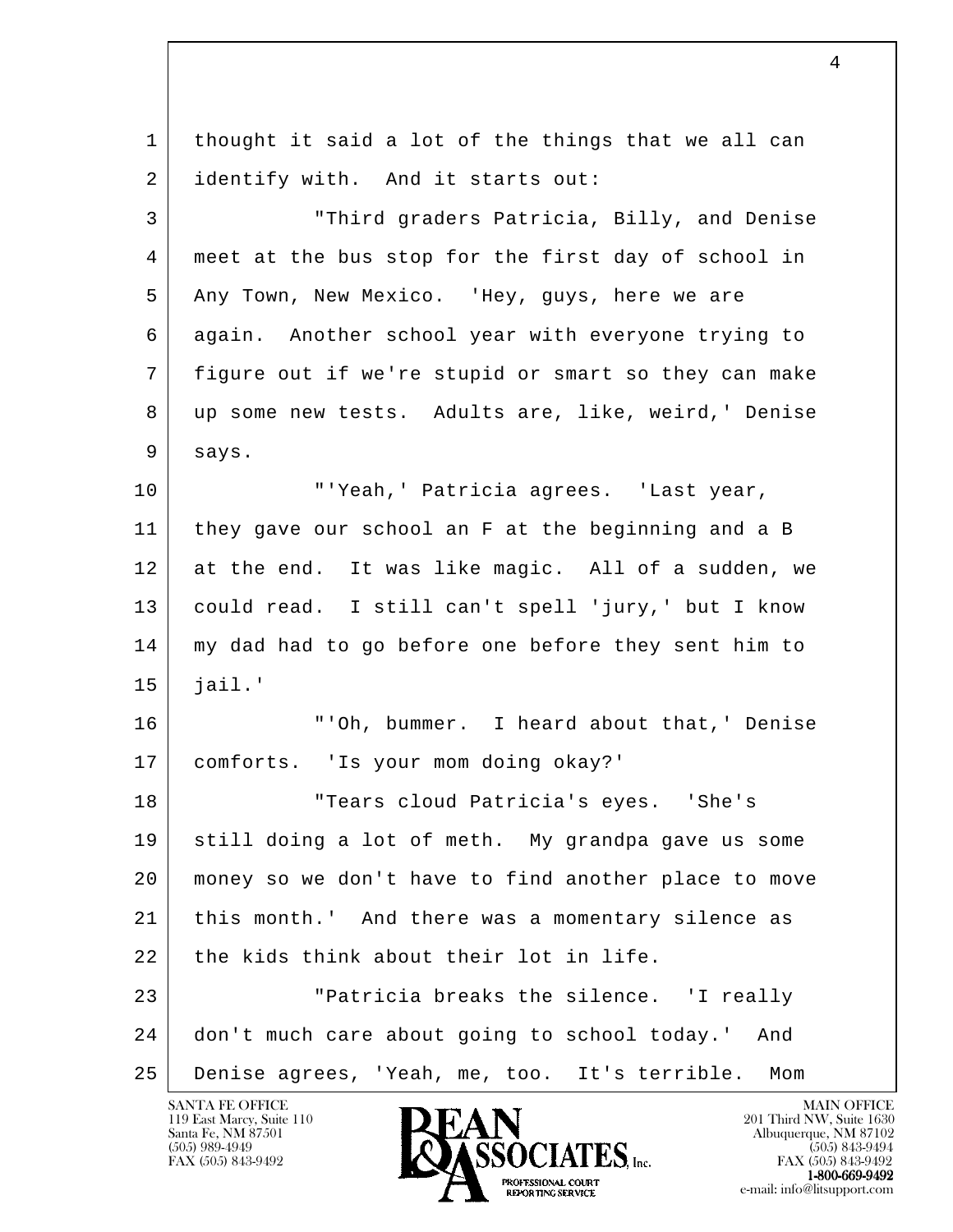l 1 has the job at the convenience store, but we can't 2 hardly afford nothing. She met this guy, and he 3 helped us out for a little while, but he's gone now. 4 I guess I'm going to have another little baby 5 brother or sister in about seven months.' 6 "'Does your mom help you with your 7 schoolwork,' Patricia wonders. 'That, she always 8 says, I need to figure it out on my own, 'cause she 9 is so tired. She really gets mad, though, when I 10 get bad grades. She says it makes her look like a 11 bad mom.' 12 "'Ms. May says I need to repeat second 13 grade this year, but my mom went down and raised 14 such a stink, they let me go on. I'm so scared, it 15 | makes my stomach hurt.' 16 "Patricia agrees. 'But we are lucky to 17 have a lot of teachers who really care about us. 18 Some of them make me feel good inside, and I wish I 19 could take them home with me. They seem to be, 20 like, worried about this school grading stuff. I  $21$  asked Ms.'" -- pardon me -- "'I heard Ms. May 22 | talking to Ms. Johnson about teacher evacuation or 23 something like that. It's when somebody comes in 24 the classroom to watch your teacher teach.' 25 "'No, Denise corrected. 'It's not teacher

119 East Marcy, Suite 110<br>Santa Fe, NM 87501

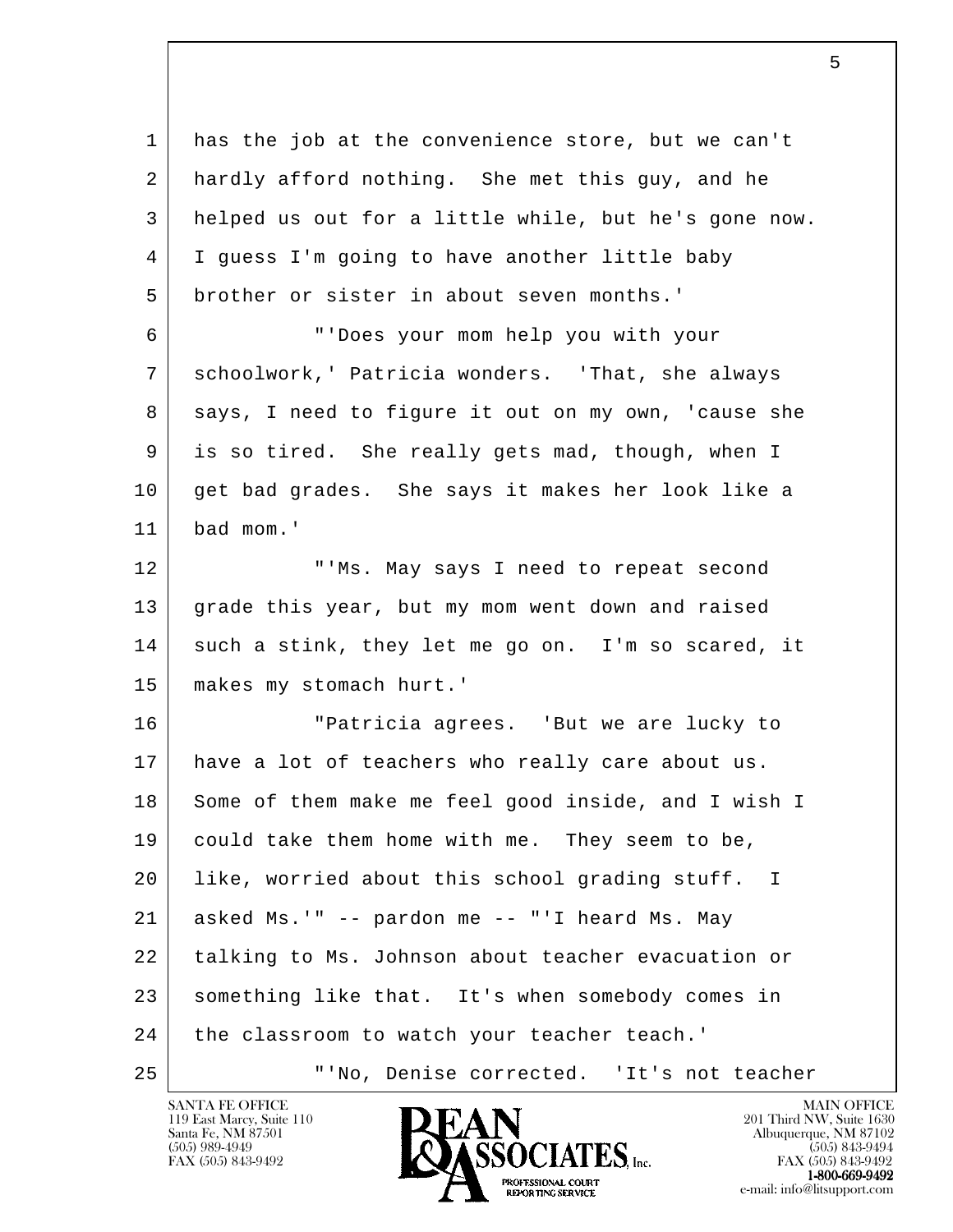l 1 evacuation. It's teacher vacation.' 2 | TWhatever, 'Patricia says. 'Anyway, 3 Ms. May told Ms. Johnson, understanding a teacher by 4 just watching her for a short time would be like 5 deciding to marry a guy after standing in line with 6 him at the grocery store.' 7 "Denise pondered that for a moment. 'My 8 | mom would probably do that, ' she said. 9 "While the girls prattled on about school 10 and life and threatening days ahead, they finally 11 noticed -- yuck -- a boy. Billy sat staring 12 morosely at the sidewalk and kicking dirt with his 13 | new tennis shoes. Billy's parents were comfortably 14 middle class, mom, a social-climber who cared more 15 about his honor roll status than what he learned, 16 and dad was a jock. 17 | THey, Billy, ' Patricia said. 'Why the 18 grunchy face? First day of school is supposed to be 19 fun.' 20 "'Oh, it's been a crappy summer,' Billy 21 said. 'My dad is all bummed out because I didn't 22 make Little League All-Stars, and now my mom will be 23 after me to make her look good by getting good 24 grades. I wish they'd just let me be a kid and help 25 me be the best I can be.'

119 East Marcy, Suite 110<br>Santa Fe, NM 87501

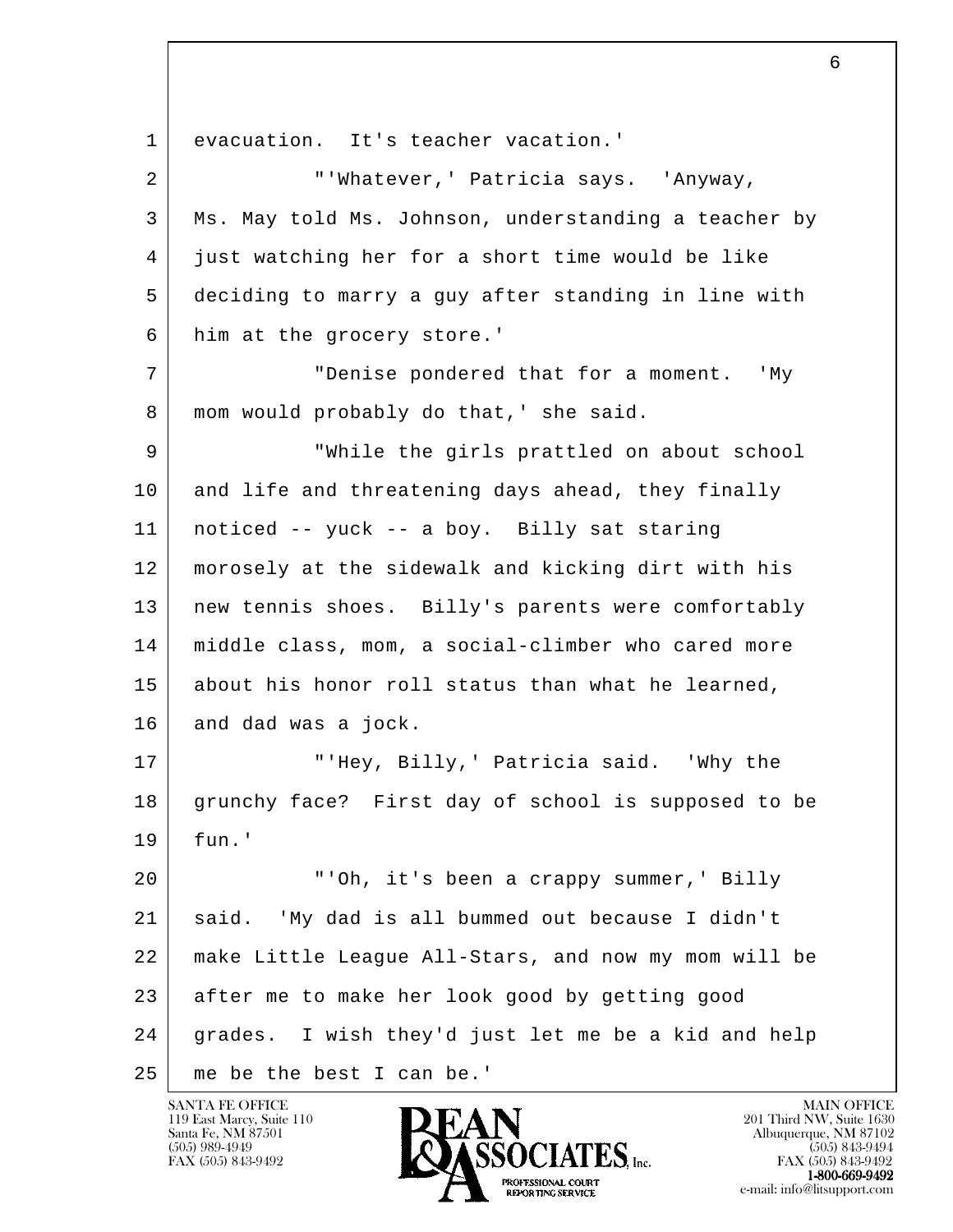l SANTA FE OFFICE MAIN OFFICE MAIN OFFICE MAIN OFFICE MAIN OFFICE 119 East Marcy, Suite 110<br>Santa Fe, NM 87501 1 The big yellow school bus rounded the 2 corner, and as the three climbed aboard to begin 3 another educational venture, the door squeezed shut 4 behind them. 'I wonder what's wrong with our 5 schools,' Patricia said as she settled into her 6 | seat. 'Maybe New Mexico School Czar, Hanna 7 Skandera, ought to grade the parents.'" 8 Just wanted to share that with you. 9 THE CHAIR: Thank you, Commissioner 10 Shearman. 11 Next item on the Agenda is No. 4, Approval 12 of the Agenda. The Chair will entertain a motion. 13 COMMISSIONER CARR: Move we approve the 14 Agenda. 15 COMMISSIONER GANT: Second. 16 THE CHAIR: It's been moved and seconded. 17 All those in favor, say "Aye." 18 (Oral vote of Commissioners.) 19 THE CHAIR: The Agenda is approved. And 20 Approval of the Minutes is Item No. 5 from the 21 June 27, 2012, meeting. If all Commissioners have 22 had a chance to look over those minutes, I will 23 entertain a motion to approve. 24 COMMISSIONER SHEARMAN: Second. 25 COMMISSIONER GANT: There hasn't been a

Santa Fe, NM 87501 Albuquerque, NM 87102  $\overline{\text{S5OCIATES}}_{\text{Inc}}$  [505) 843-9492 [505] 843-9492 [505] 843-9492 [505] 843-9492 **1-800-669-9492**<br> **EXALTENDAM CN BT**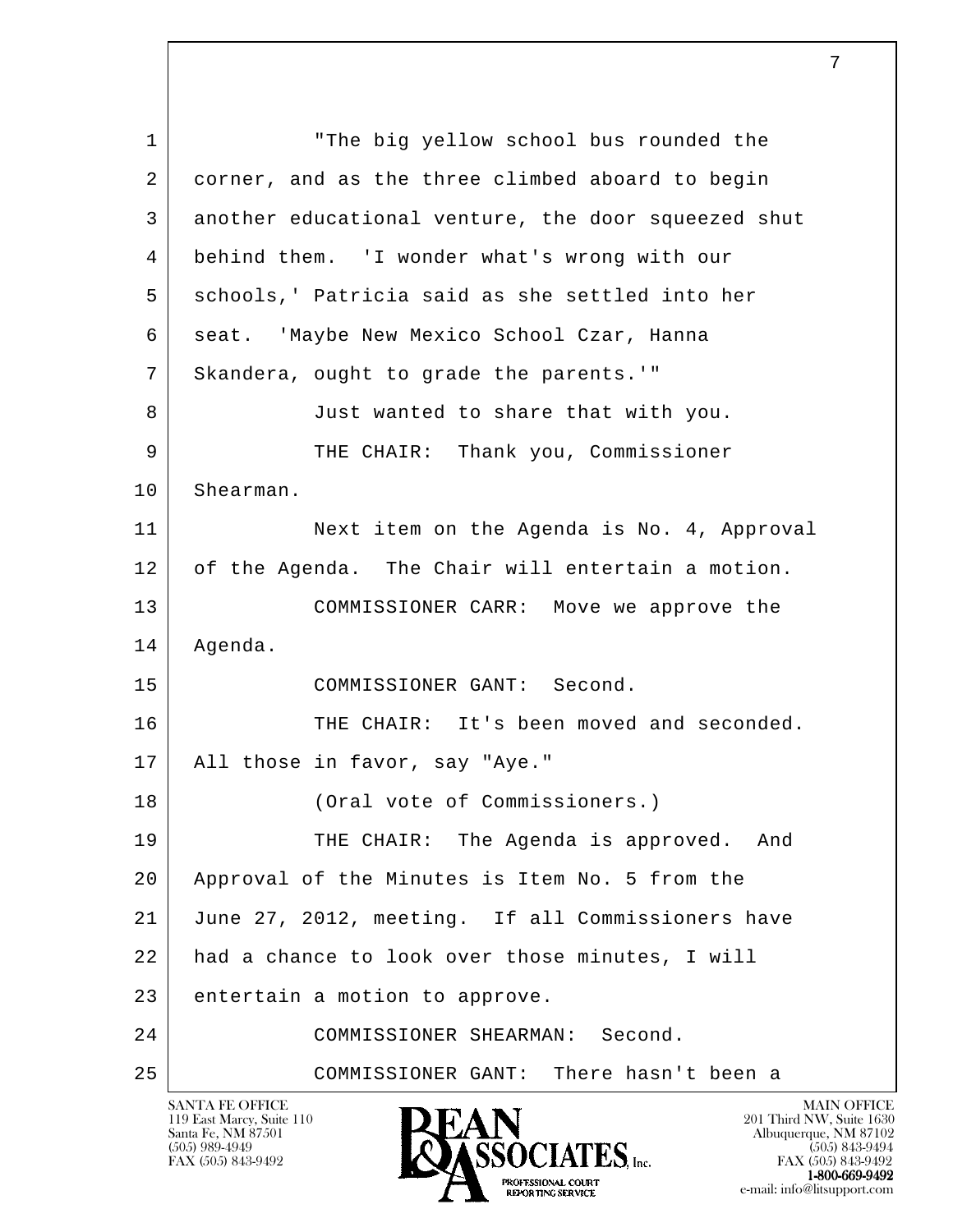l 1 | motion yet. 2 COMMISSIONER SHEARMAN: I'm sorry. I 3 thought I heard a motion. I move we approve the 4 | minutes as presented. 5 COMMISSIONER BERGMAN: Second. 6 THE CHAIR: It's been moved and seconded. 7 All those in favor, say "Aye." 8 (Oral vote of Commissioners.) 9 THE CHAIR: The minutes are approved. We 10 have one minute to our timed item, which is Open 11 Forum. We'll take a 60-second break. 12 (Brief pause in proceedings.) 13 | THE CHAIR: Good morning, Mr. Willie 14 Brown. Good morning, sir. 15 MR. BROWN: Good morning, Mr. Chair, 16 | members of the Commission. Thanks. 17 THE CHAIR: Item No. 6 is Open Forum. 18 Public comments and observations regarding education 19 policy and governance issues, as well as the 20 Strategic Plan for Education are heard at this time. 21 There is a four-minute time limit per presenter. 22 Persons from the same group and having similar 23 | viewpoints are asked to select a spokesperson to 24 speak on their behalf. Multiple and repetitious 25 presentations of the same view will be discouraged.

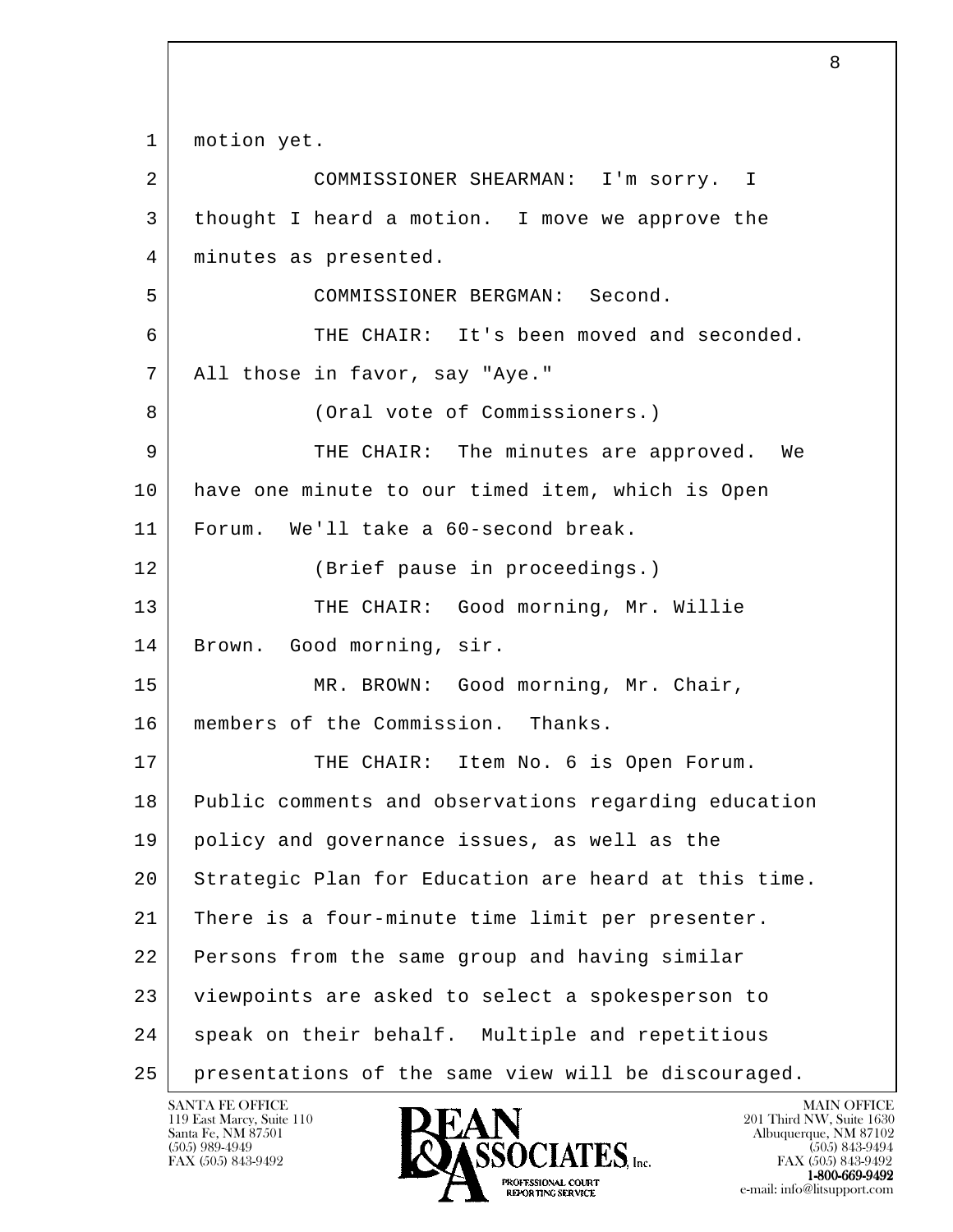| $\mathbf 1$ | I have the Open Forum sign-in sheet, and                |
|-------------|---------------------------------------------------------|
| 2           | we have Carlos T. Huff. Good morning, sir.              |
| 3           | MR. HUFF: Good morning, Mr. Chairman,                   |
| 4           | ladies and gentlemen. Thank you for this brief          |
| 5           | opportunity to speak with you. My name is Carlos        |
| 6           | Huff. I'm the program manager for the ASVAB Career      |
| 7           | Exploration Program. It is a fully federally funded     |
| 8           | program designed to help sophomores, juniors, and       |
| 9           | seniors, whatever their status, high-school students    |
| 10          | across the country identify careers based upon their    |
| 11          | interests and their academics.                          |
| 12          | It's the only program like it in the                    |
| 13          | country. Last year, 580,000 students across the         |
| 14          | United States participated in this program.             |
| 15          | Sixty-two percent of those students said that this      |
| 16          | program helped them identify careers they had not       |
| 17          | previously considered.                                  |
| 18          | Here in the state of New Mexico, only                   |
| 19          | 4,000 students participate in our program. It is a      |
| 20          | voluntary program, but I would like for this            |
| 21          | committee to permit me an opportunity in the future     |
| 22          | to make a more complete presentation on the program,    |
| 23          | with the purpose $-$ - with the end $-$ - of asking the |
| 24          | Secretary of Education to place this program on the     |
| 25          | Strategic Plan for all high schools in the State of     |

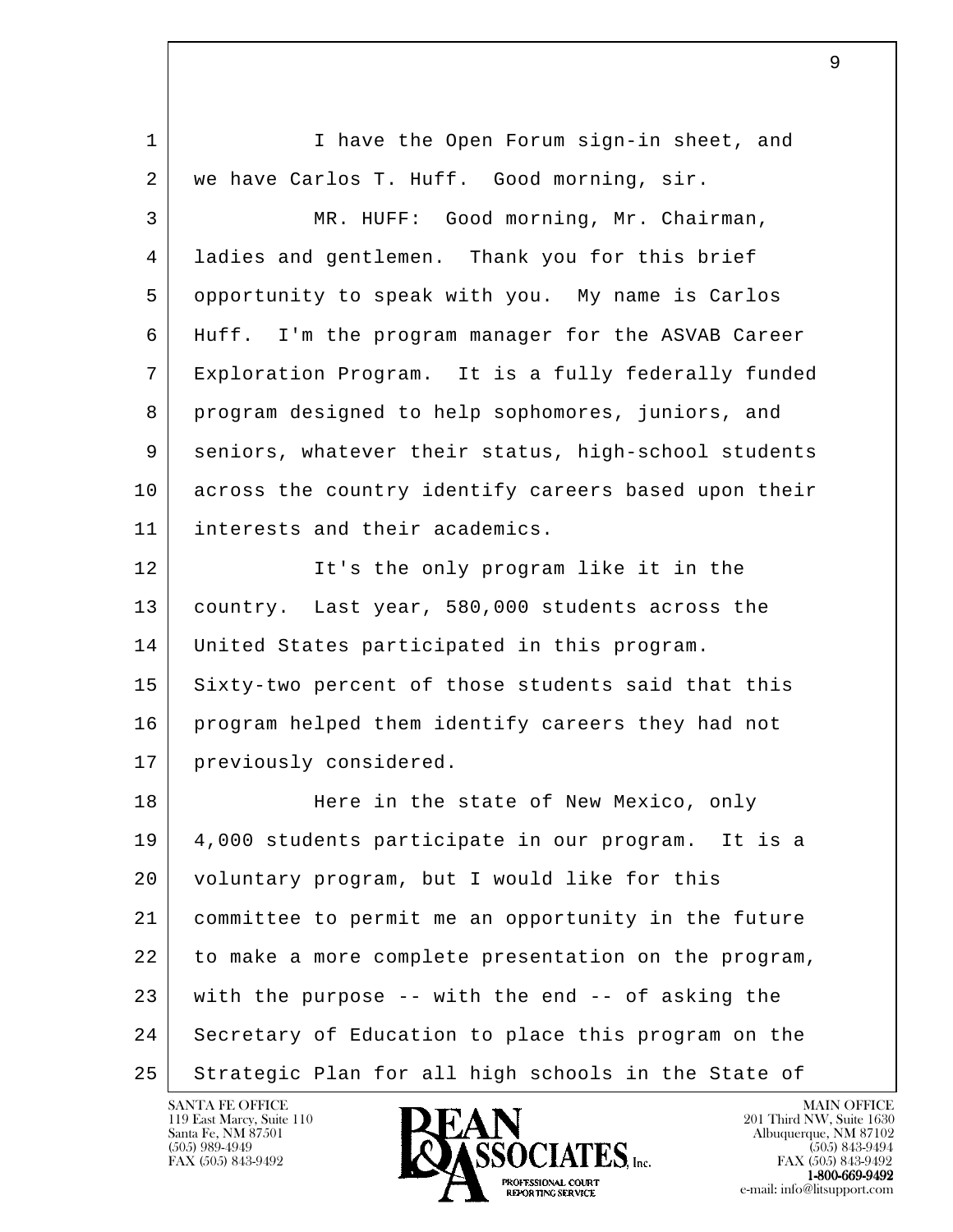l SANTA FE OFFICE MAIN OFFICE MAIN OFFICE MAIN OFFICE MAIN OFFICE 1 | New Mexico. 2 | I've brought handouts which I would like 3 to leave for you. 4 THE CHAIR: Let me ask counsel, what would 5 be the process for that? 6 MR. BROWN: Mr. Chair, members of the 7 Commission, you could receive the handouts and 8 examine them at another time, you know, vote to pass 9 them on to the Secretary. I guess she's not here, 10 | and Mr. Aguilar is not here yet. But he would have 11 heard what the presenter just said, or he could 12 receive them and pass them on to her himself. 13 But you can receive them, and I think you 14 should. 15 THE CHAIR: Okay. Please? Thank you, 16 sir. 17 MR. HUFF: You're welcome. Thank you, 18 | ladies and gentlemen. 19 THE CHAIR: Go ahead and pass them to 20 Commissioner Bergman. She's busy typing. 21 Excellent. Have a good morning, Mr. Huff. 22 MR. HUFF: Thank you, ladies and 23 gentlemen, for your time. 24 COMMISSIONER SHEARMAN: Thank you. 25 THE CHAIR: If there is no one else that

119 East Marcy, Suite 110<br>Santa Fe, NM 87501

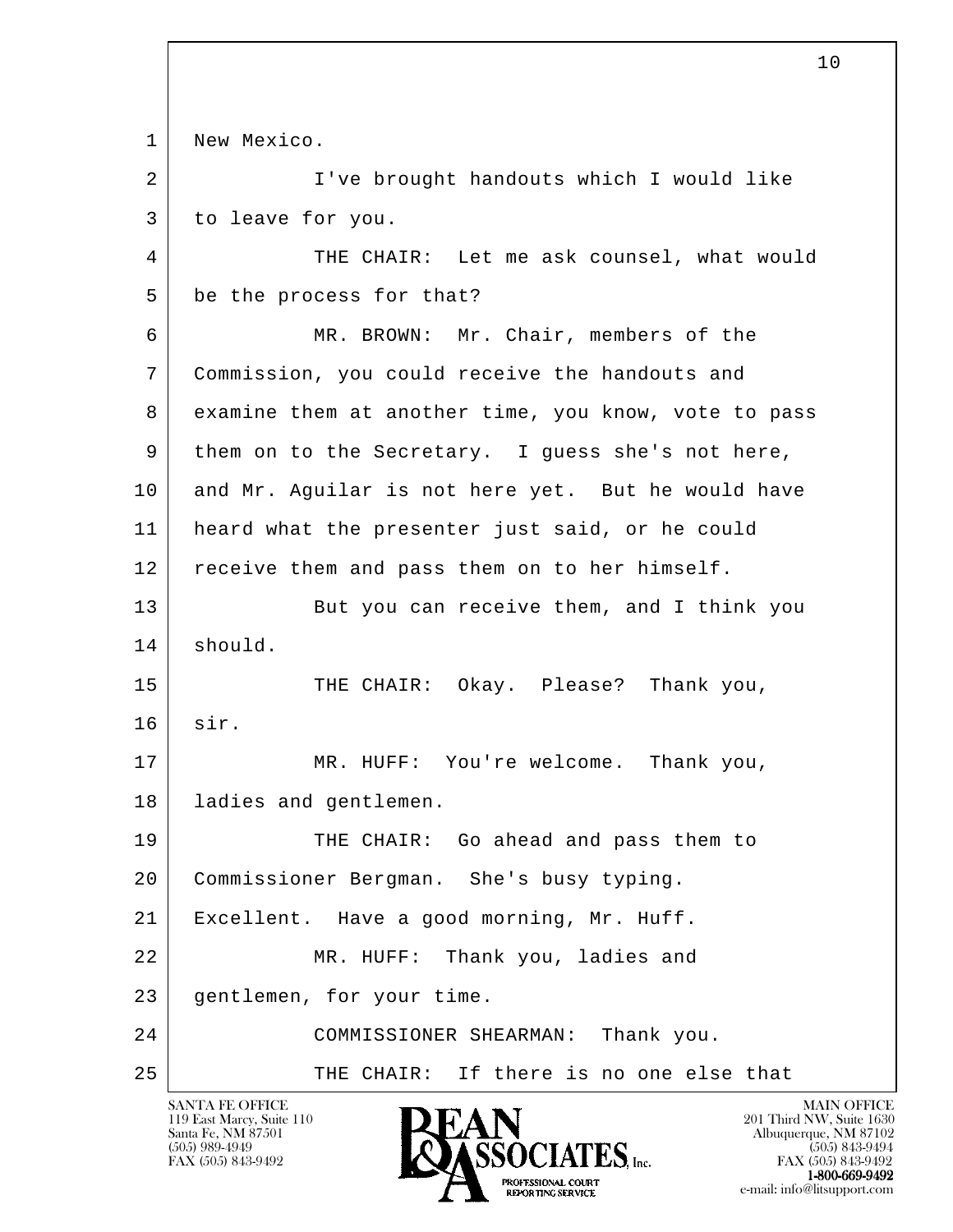l SANTA FE OFFICE MAIN OFFICE MAIN OFFICE MAIN OFFICE MAIN OFFICE 119 East Marcy, Suite 110<br>Santa Fe, NM 87501 Santa Fe, NM 87501 Albuquerque, NM 87102  $\sum_{\text{FAX (505) 843-9492}} \sum_{\text{FAX (505) 843-9492}} \sum_{\text{FAX (505) 843-9492}} \sum_{\text{FAX (505) 843-9492}} \sum_{\text{FAX (505) 843-9492}}$  1 wanted to speak before the Commission, Open Forum 2 has now ended. 3 Item No. 7, Report from Public School 4 Facility Authority on Requirements for New Charter 5 Schools. Bob Gorrell, the PSFA Director. Good 6 morning. 7 | MR. GORRELL: Good morning. 8 | MS. CASIAS: Good morning. 9 THE CHAIR: Martica -- I know it starts  $10$  with a "C." 11 | MS. CASIAS: Casias. 12 THE CHAIR: I was going say "Casias." 13 Good morning, Martica. Welcome. 14 MS. CASIAS: Thank you. I have updated 15 material as of yesterday that I'd like to pass 16 around. 17 THE CHAIR: Yes, ma'am. 18 MS. CASIAS: We wanted to get everything 19 on the record. 20 THE CHAIR: I have trouble with the 21 acronym. I always want to say "Finance" for any "F"  $22$  that I see. 23 MR. GORRELL: So does everybody else.  $24$  So  $-$ 25 | THE CHAIR: I can imagine your pain.

**1-800-669-9492**<br> **EXALTENDAM CN BT** 

FAX (505) 843-9492<br>1-800-669-9492

e-mail: info@litsupport.com<br>REPORTING SERVICE e-mail: info@litsupport.com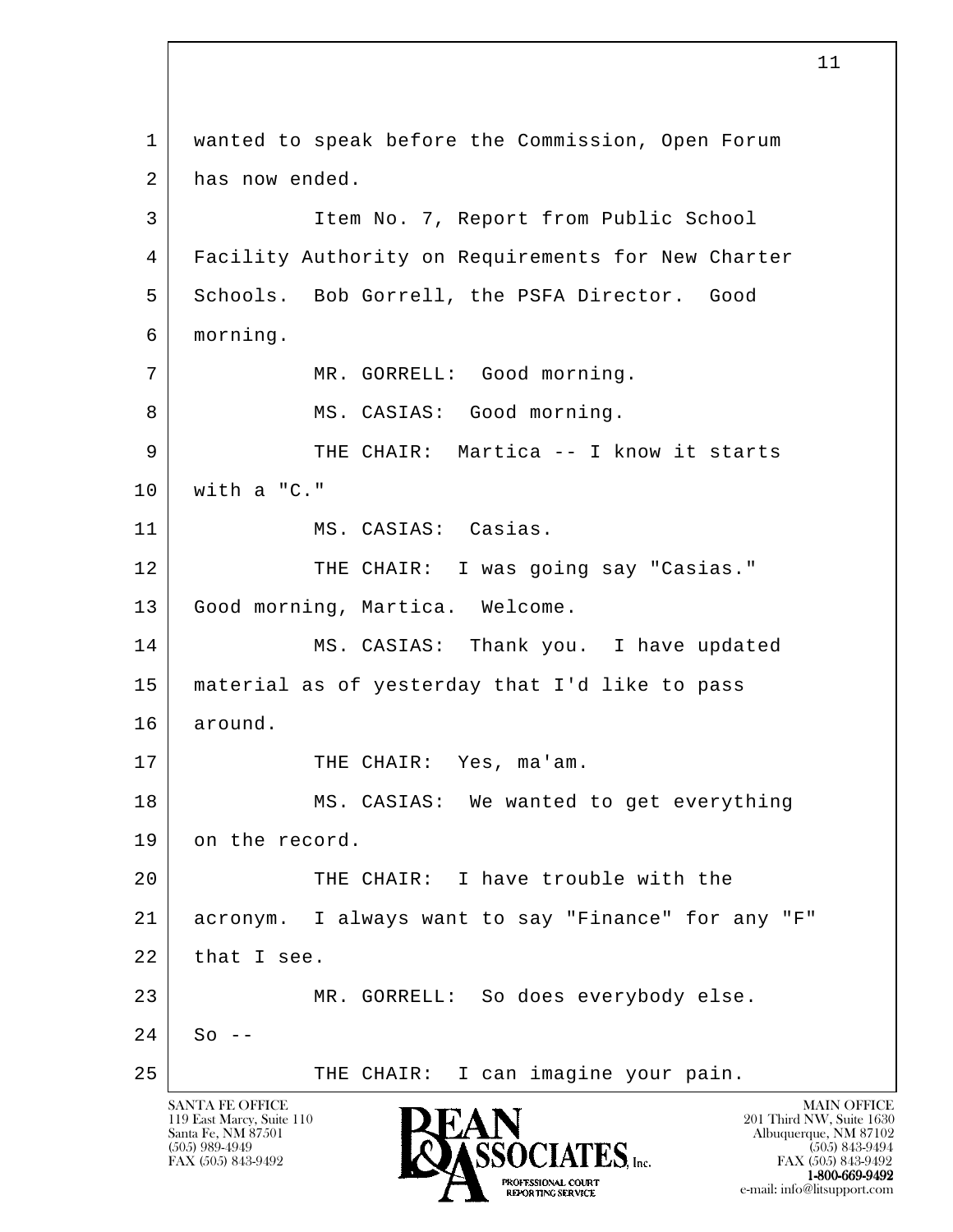l 1 MR. GORRELL: Thank you. We really 2 appreciate you allowing us here. And I want to 3 recognize Mr. Gant as one of the Council members of 4 the Public School Capital Outlay Council, as well as 5 Joe Guillen, who is in the audience. 6 And, two, I want you to know that the 7 community really appreciated Mr. Gant being down in 8 Roswell. We had an opening of the Missouri School, 9 which is a replacement school, and it was last week. 10 Martica? 11 | MS. CASIAS: Chair Garrison, would you -- 12 how would you like me to proceed? You've all read 13 the Executive Summary. Would you like me to go over 14 | the -- the Charter School Update List one by one  $15$  or  $-$ 16 THE CHAIR: You know, let me -- for the 17 sake of everyone in attendance, let me go over 18 the -- the Executive Summary that I was supposed to 19 have read already. So thanks for catching me. 20 MS. CASIAS: Okay. 21 THE CHAIR: My nearsightedness requires 22 glasses removal. 23 HB 283, passed into law July 1, 2011, 24 requires that the Public School Facilities 25 Authority, PSFA, assess proposed facilities and



FAX (505) 843-9492 FAX (505) 843-9492 1-800-669-9492<br>PROFESSIONAL COURT **EXPORTING SERVICE**<br>REPORTING SERVICE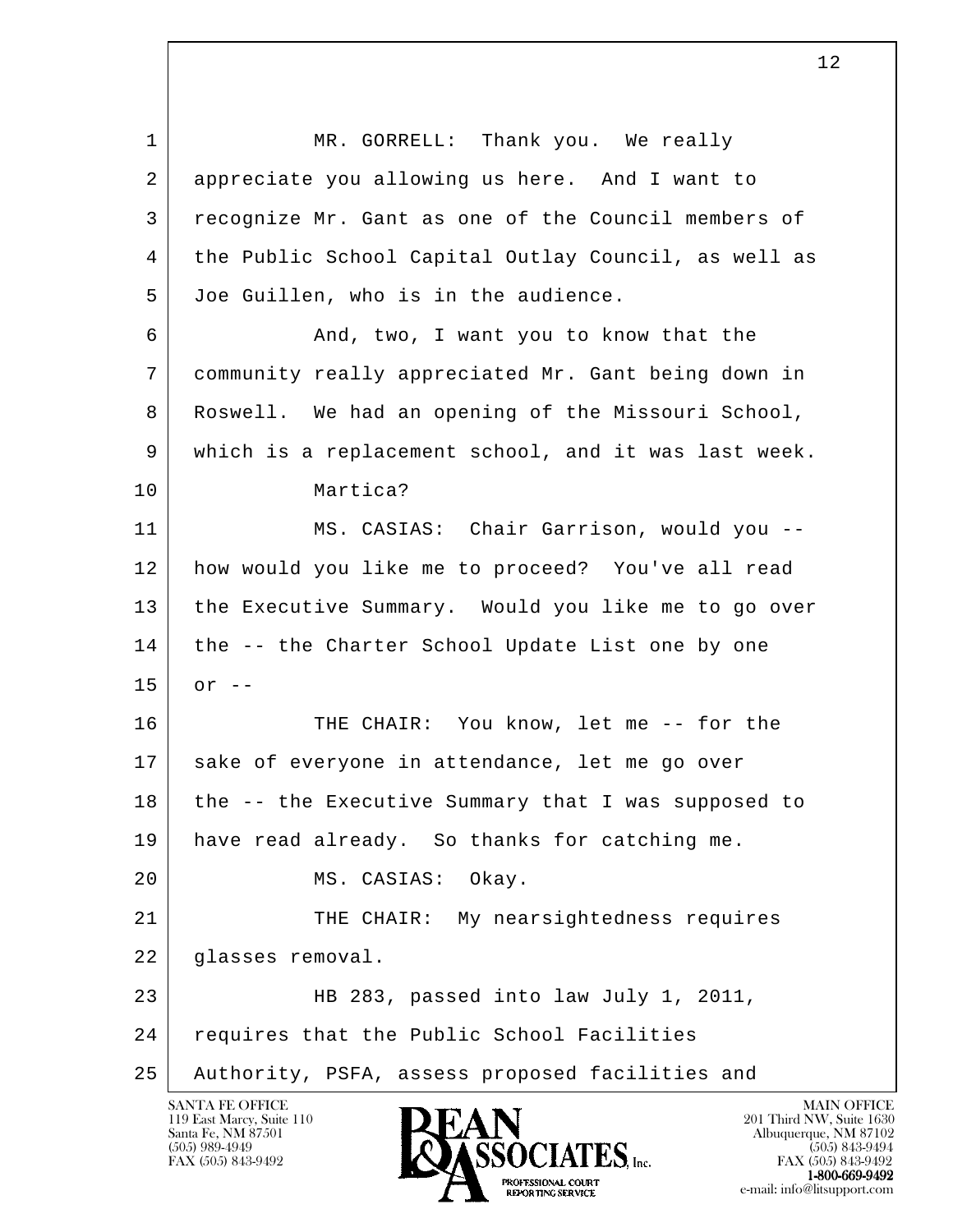l 1 establish that charter school facilities meet, or 2 | will meet within 18 months, prescribed levels of 3 appropriateness. PSFA review and approve Ed Specs, 4 facilities master plans, and then generate wNMCI 5 scores for proposed facilities. These are provided 6 to the PED for consideration, along with the 7 charter's application to the Public Education 8 Commission, PEC. 9 Charters may use their defined facilities 10 information to shop for a facility. 22-8B-4.2 11 approves specific metrics in two areas: 12 One, each facility must have an 13 Educational Occupancy, E-Occupancy, as defined by 14 | the New Mexico Building Code; 15 And, two, cannot house children. 16 [Verbatim.] 17 | The order to meet the New Mexico Building 18 Code for an E-Occupancy, all of the life, health, 19 and safety codes must be met in relation to housing 20 children. 21 The State Fire Marshal and the State 22 Construction Industries have the ability to prohibit 23 occupancy if this requirement has not been met. 24 E-Occupancy certifications are provided by the 25 New Mexico Construction Industries Division, CID,



FAX (505) 843-9492 FAX (505) 843-9492 PROFESSIONAL COURT  $1-800-669-9492$ **EXPORTING SERVICE**<br>REPORTING SERVICE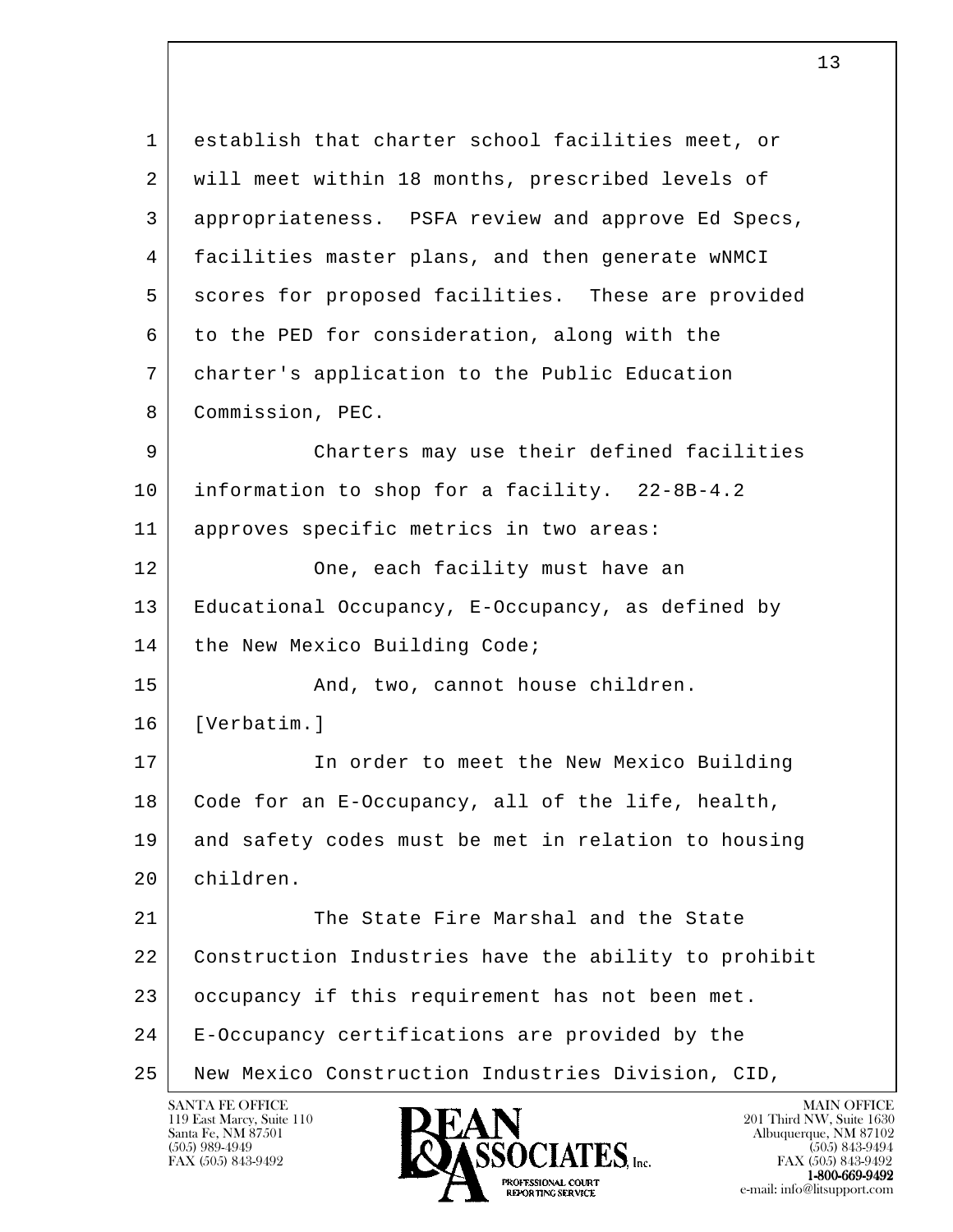l 1 and PSFA provides support to the charter towards 2 this certification. 3 Two: Facilities be equal to or better 4 than the average wNMCI of all New Mexico schools. 5 PSFA conducts site assessments and correlated 6 proposed facilities with the Ed Spec FMP in order to 7 determine the wNMCI. 8 The wNMCI is a measure of function and 9 adequacy of a facility to support the intended 10 educational programs. A report and score is 11 generated for each proposed charter facility. 12 Depending upon the request from the 13 charter -- from the charter, an assessment may occur 14 for one facility on one site, several facilities on 15 one site, or several assessments may occur for 16 | several facilities on several sites. Each site 17 assessment may take PSFA staff anywhere from four to 18 40 hours. 19 Attached is a map of the charter locations 20 statewide and a listing of assessed charters and 21 their current status. And I will not read the 22 Charter Schools Facilities Code. 23 And, Ms. Casias, you may continue. 24 MS. CASIAS: Chair Garrison, I'd like to 25 draw your attention to the paper that I just passed

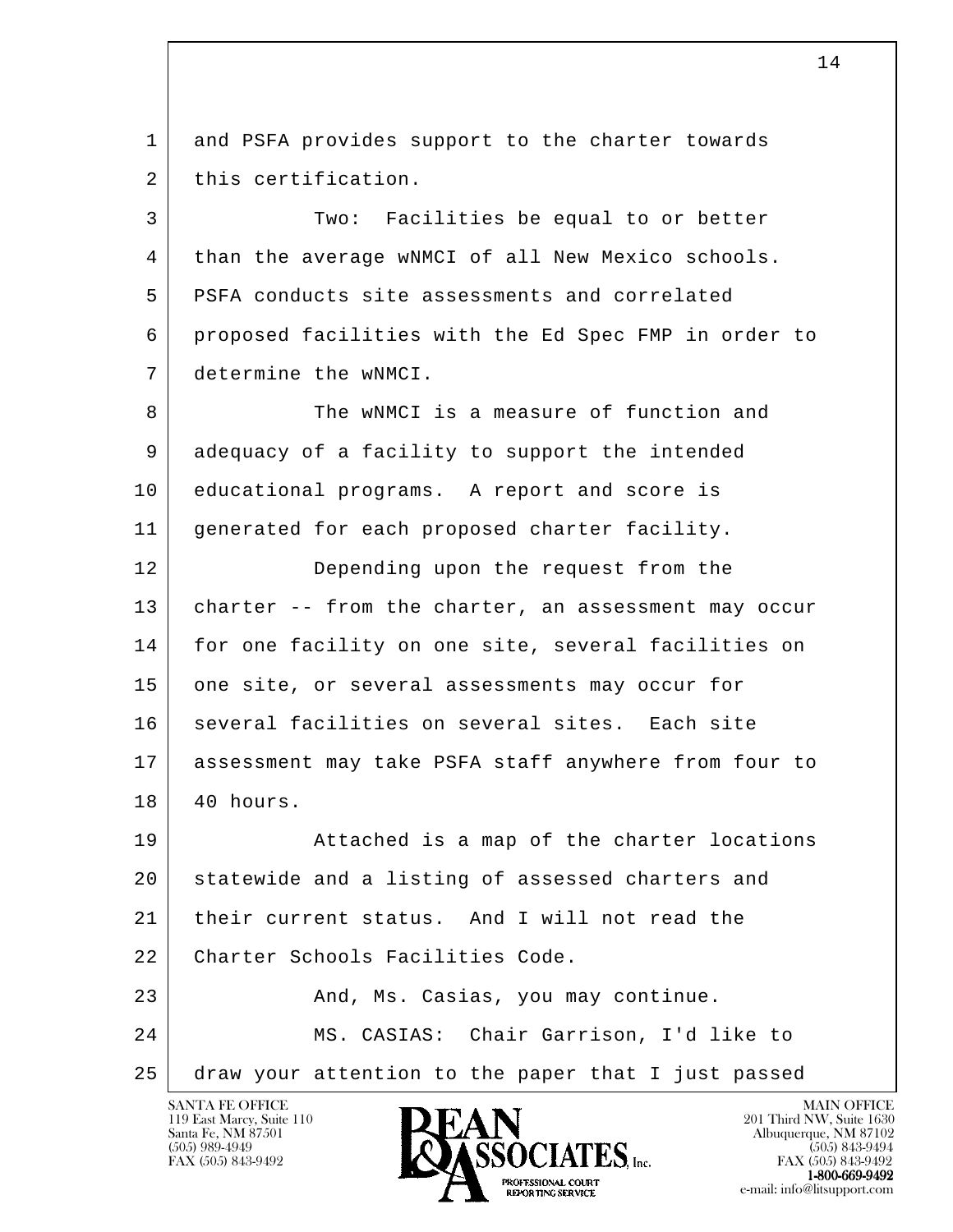| out. And that is the current status of the charters |
|-----------------------------------------------------|
|                                                     |
| highlighted the ones that do meet E-Occupancy with  |
| the lavender. But you will note that Estancia       |
| Valley has the weighted NMCI met, but not the       |
| E-Occupancy. The plans are at CID, and we were told |
| that they would be released yesterday or today. So  |
| it doesn't have a "yes," but more than likely, it   |
|                                                     |
|                                                     |
| interrupt. I just want to make note that the Deputy |
| Secretary for Finance and Operations, Paul Aguilar, |
|                                                     |
| MR. AGUILAR: Good morning, Mr. Chairman.            |
| MS. CASIAS: So of the charters that were            |
| before you last time, the current list has one --   |
|                                                     |
| weighted NMCI and meeting the E-Occupancy, all the  |
| requirements of House Bill 283. You'll see the red  |
| on the far right-hand column indicates our last     |
|                                                     |
| I will stand for questions unless, Chair            |
|                                                     |
|                                                     |
| suggestions? Or would you like to take a moment to  |
|                                                     |

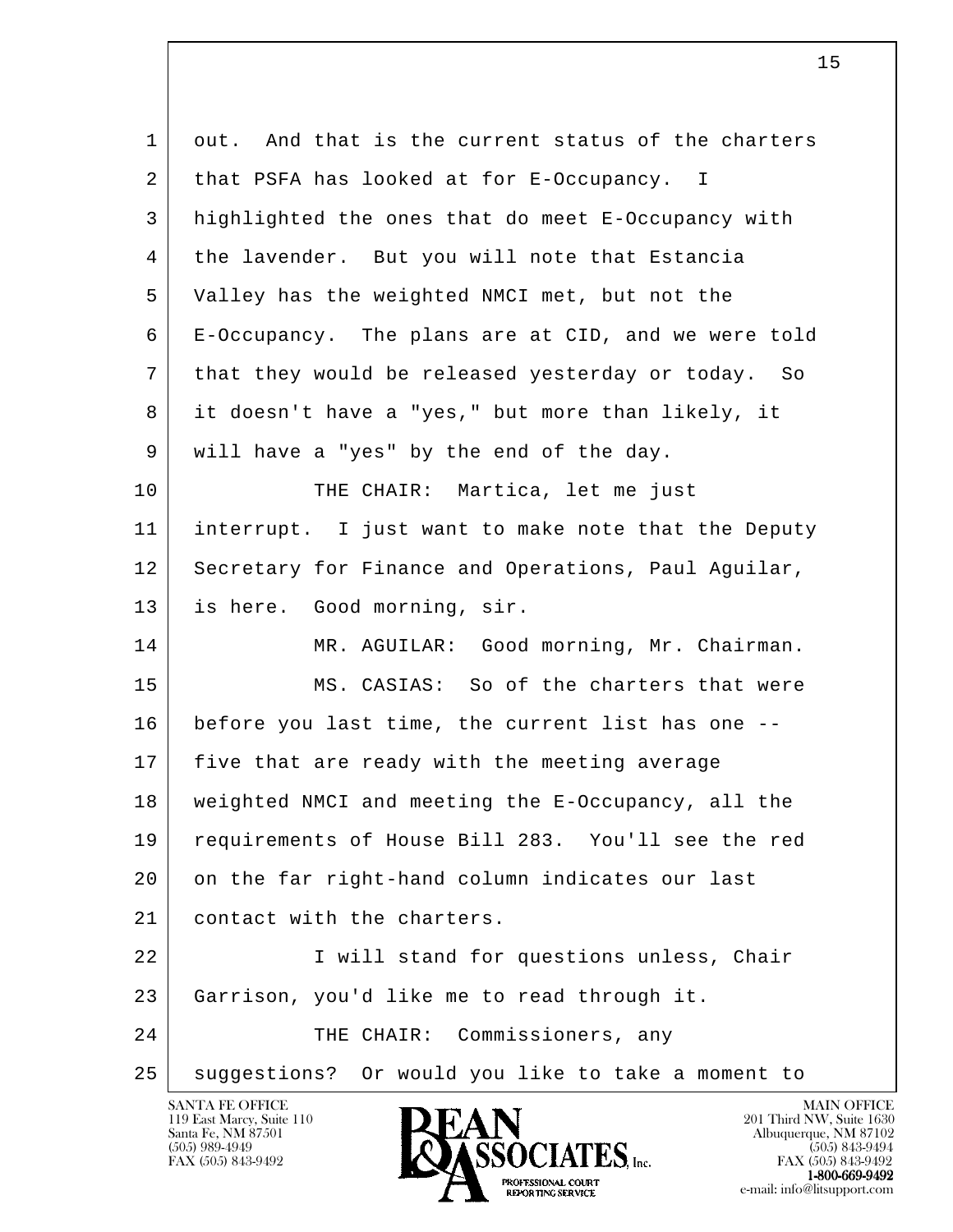1 read through?

| 2  | COMMISSIONER GANT: Mr. Chair, good                  |
|----|-----------------------------------------------------|
| 3  | morning. Mr. Chair, I think one of the questions    |
| 4  | that should be asked is how are we go- -- how are   |
| 5  | the schools with a "No" in the E-Occupancy being    |
| 6  | handled? Do we know?                                |
| 7  | MR. GORRELL: Mr. Chair, the                         |
| 8  | responsibility of -- of any entity in the State of  |
| 9  | New Mexico, whether you're at your home or a        |
| 10 | business, is to get a -- an occupancy before you    |
| 11 | occupy. So the charters, while we try to make       |
| 12 | ourselves available and have even tried to contact  |
| 13 | them, it is their responsibility to contact the     |
| 14 | Construction Industries Division and -- and make    |
| 15 | sure, before they move into a facility, that they   |
| 16 | have that E-Occupancy. It's a State law.            |
| 17 | That -- but the limit of PSFA involvement           |
| 18 | is as I described. We have, as you can see, tried   |
| 19 | to call them. Sometimes we don't get a return call. |
| 20 | Other times, we do. And I don't know if there are   |
| 21 | other entities that are following up with the       |
| 22 | charters or not.                                    |
| 23 | THE CHAIR: Mr. Gorrell, a request that              |
| 24 | some of the Commissioners -- could you move that    |
| 25 | microphone in between you all?                      |

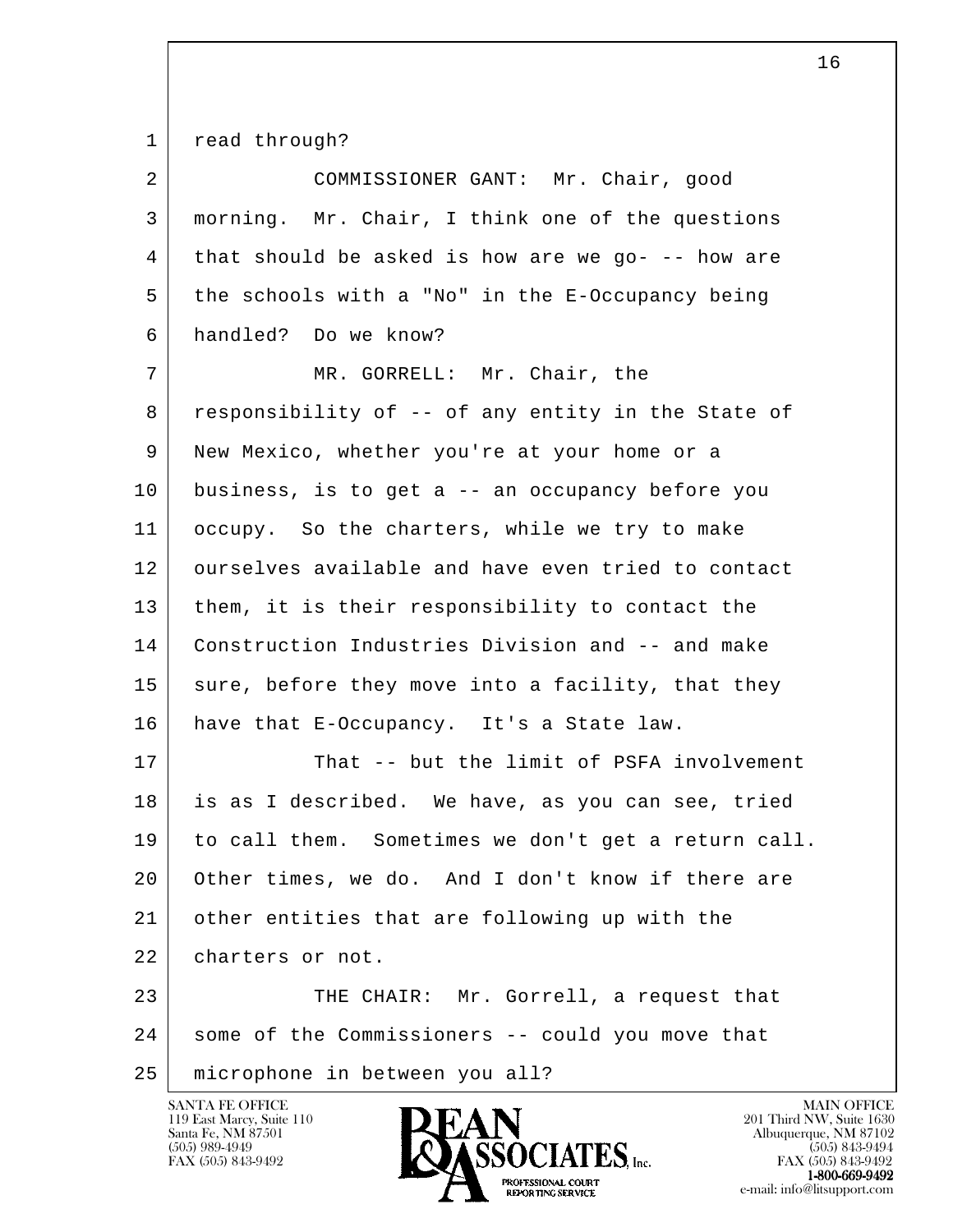l 1 MR. GORRELL: Yes. Thank you. 2 THE CHAIR: Thank you so much. 3 MR. GORRELL: Sorry. 4 THE CHAIR: Did that answer your question, 5 Commissioner Gant? 6 COMMISSIONER GANT: Yes. Thank you. 7 | THE CHAIR: Commissioner Lopez? 8 COMMISSIONER LOPEZ: Yes, as far as PSFA 9 is concerned. But what about -- Kelly? What about, 10 do we let them open? What happens? This is -- 11 we're under the wire with some of these schools. 12 MS. CALLAHAN: Mr. Chair, Commissioners, 13 Commissioner Lopez, I actually have an update as 14 | well for those schools, because there were other 15 conditions that were set forth. So -- this 16 report -- I actually filled in one of the last 17 things just this morning. So we do have a -- a 18 draft of a report with an update on the -- on the 19 schools, and actually, probably have a little bit 20 more than Martica, just -- we did make contact. So 21 we have updates. And so I have information. 22 There's -- the report is accurate as far 23 as concerned, but we have dates that they've 24 proposed when they're going to have their 25 E-Occupancies.

119 East Marcy, Suite 110<br>Santa Fe, NM 87501

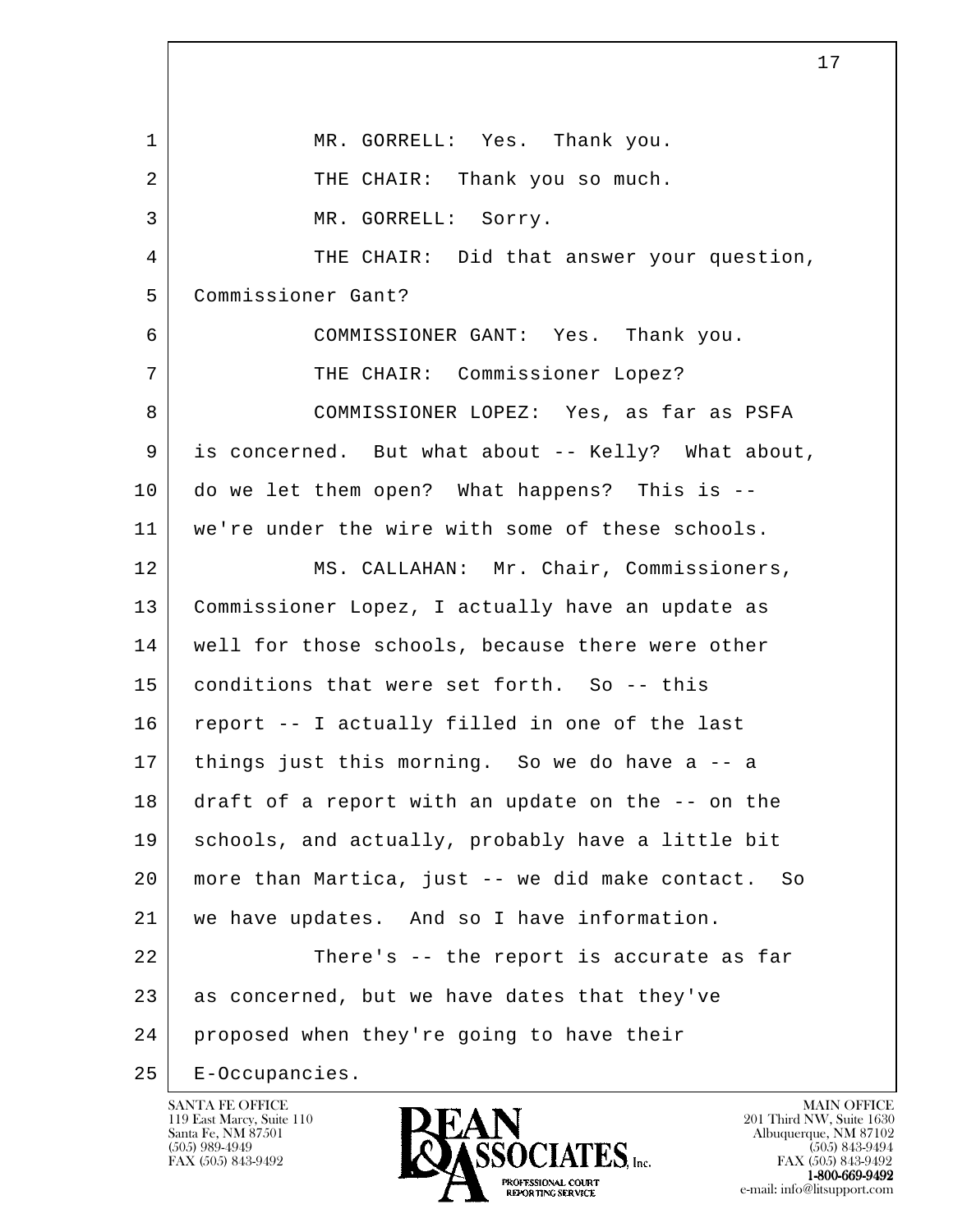| $\mathbf 1$ | And so, you know, I can go through -- like           |
|-------------|------------------------------------------------------|
| 2           | I said, I just got this report yesterday, and so     |
| 3           | trying to do the updates as -- as best we can. Our   |
| 4           | position at the CSD is absolutely, the school will   |
| 5           | not open. We have no choice about that. The --       |
| 6           | there is a couple of schools that have adjusted      |
| 7           | their opening date by a week or two. And there's     |
| 8           | nobody that says that they're not going to get the   |
| 9           | E-Occupancy.                                         |
| 10          | But, again, that's $a$ -- that's not our             |
| 11          | call.<br>That's the -- that's the construction and   |
| 12          | cities -- municipalities. So we have an update.      |
| 13          | And it's -- Martica, it's very similar to what -- to |
| 14          | what yours is, except I have a couple of target      |
| 15          | dates.                                               |
| 16          | So it's as to your pleasure how you want             |
| 17          | me to proceed. I can certainly make this available   |
| 18          | for the Commissioners, because I wanted to get       |
| 19          | Martica's -- and we can put it all together. But     |
| 20          | the -- there's only one school that hasn't done the  |
| 21          | conditions that were set forth. And -- and so I am   |
| 22          | reluctant to -- they do have an E-Occupancy. This    |
| 23          | is William and Josephine Dorn.                       |
| 24          | Until they get those conditions met -- and           |
| 25          | I don't know if I have the authority to do this.     |
|             | SANTA FE OFFICE<br><b>MAIN OFFICE</b>                |

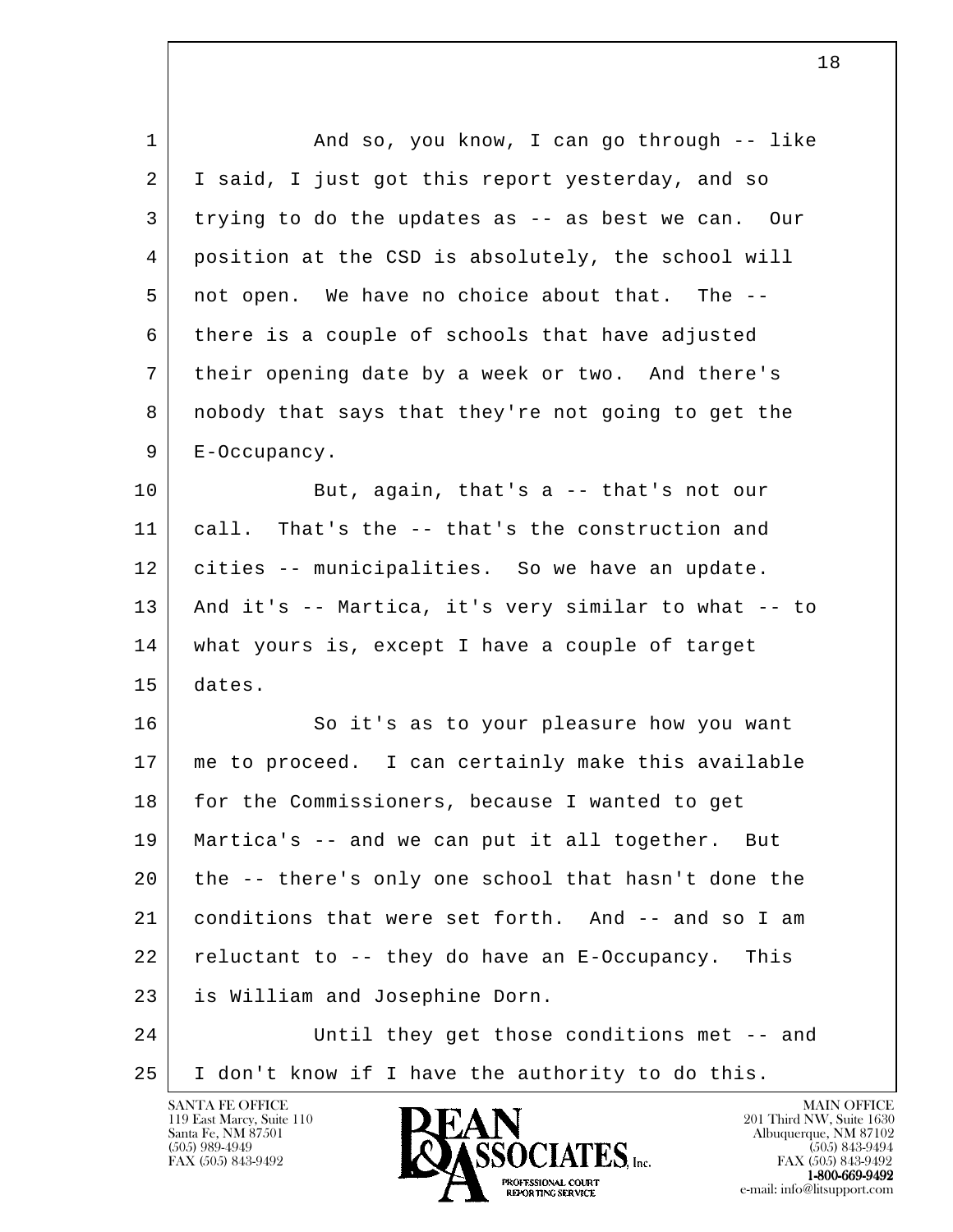l 1 But I don't want them to open without meeting the 2 conditions of the PEC. And so I quess that's 3 something that maybe Mr. Brown can address. 4 THE CHAIR: So your question to Mr. Brown 5 is what? 6 MS. CALLAHAN: We have a school that 7 hasn't met the conditions of the PEC, the submission 8 of the policies and the completed Planning Year 9 Checklist. This is the William and Josephine Dorn 10 Charter Community School. They do have their 11 E-Occupancy and facility in place, but they haven't 12 met the conditions that the PEC set forth. 13 THE CHAIR: And the conditions that we set 14 forth, are these pertaining to the facilities, or 15 are they the general conditions? 16 MS. CALLAHAN: Mr. Chair, Commissioners, 17 this is for policies for the school that were set 18 and the completion of the Planning Year Checklist. 19 THE CHAIR: I would say, then, they would 20 not open if they have not met conditions. But I -- 21 we have not been down this road before as far as 22 having someone going down to the wire and then not 23 meeting conditions. Mr. Brown, do you have any 24 input for us? 25 | MR. BROWN: Good morning, again,

119 East Marcy, Suite 110<br>Santa Fe, NM 87501



FAX (505) 843-9492 FAX (505) 843-9492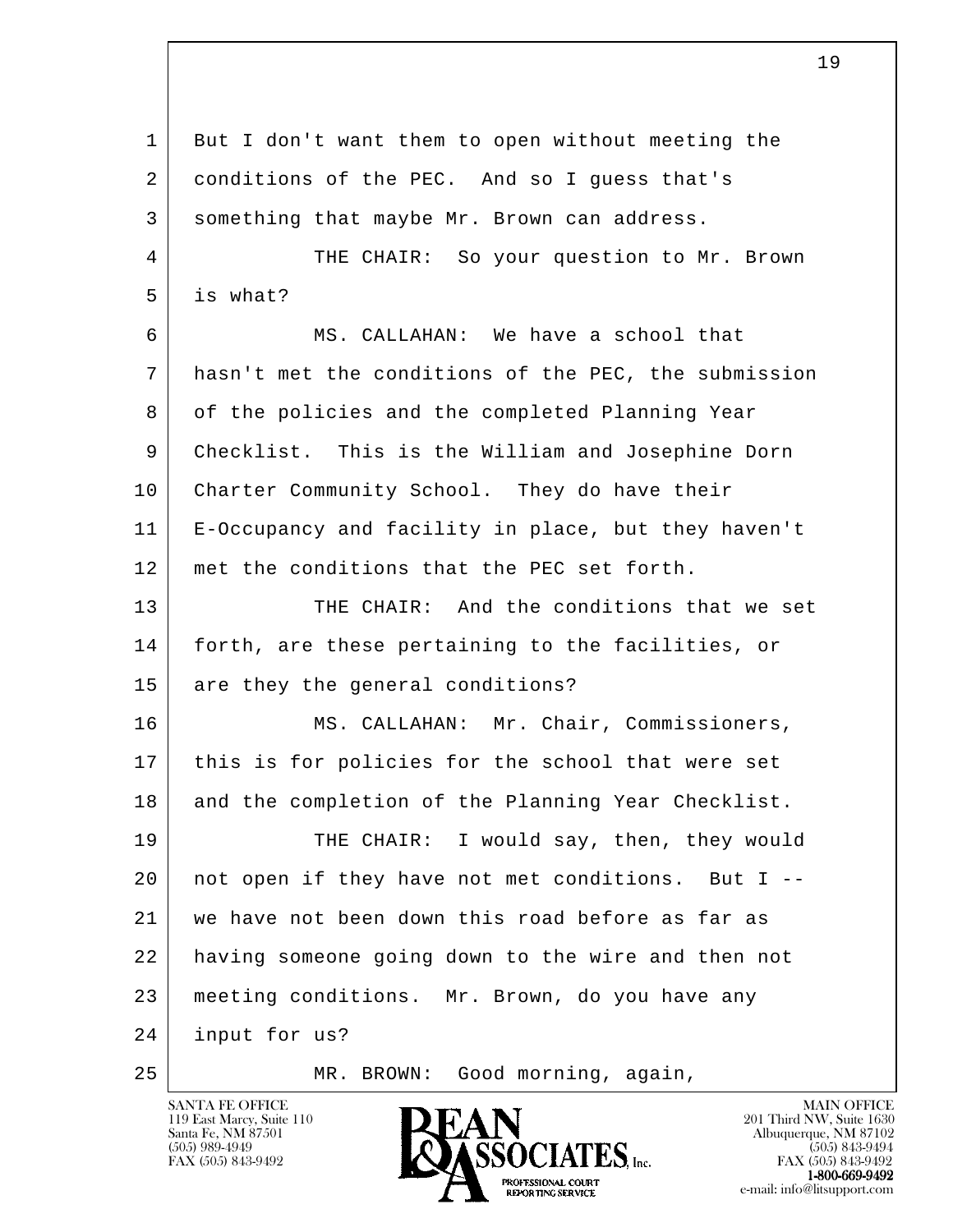| 1  | Mr. Chair, members of the Commission.<br>My          |
|----|------------------------------------------------------|
| 2  | recommendation, you know, to protect us from, of     |
| 3  | course, adverse litigation, is to make sure if --    |
| 4  | you know, because we are seemingly going down this   |
| 5  | road -- that to have it in writing in no uncertain   |
| 6  | terms, to notify the school that, "Unless you do     |
| 7  | these things, you are not permitted to open."        |
| 8  | It sounds more ministerial, what I'm                 |
| 9  | hearing, that it's a matter -- they can do this.     |
| 10 | There's no reason why they cannot be ready, because  |
| 11 | they have all the things -- the structures in place. |
| 12 | So these are some last-minute policies that they     |
| 13 | can -- you know, probably in two or three days, they |
| 14 | can probably do that. But we should have that in     |
| 15 | writing to them, maybe certified mail or whatever    |
| 16 | the method of conveyance is, so that they know.      |
| 17 | THE CHAIR: Thank you, Mr. Brown.                     |
| 18 | COMMISSIONER CARR: Mr. Chair, so then                |
| 19 | what's the proposed opening day of school for them?  |
| 20 | Is that $--$                                         |
| 21 | MS. CALLAHAN: Mr. Chair,                             |
| 22 | Commissioner Carr, August 20th.                      |
| 23 | COMMISSIONER CARR: Okay. So that's                   |
| 24 | something we need to handle today, huh, in some form |
| 25 | or fashion?                                          |

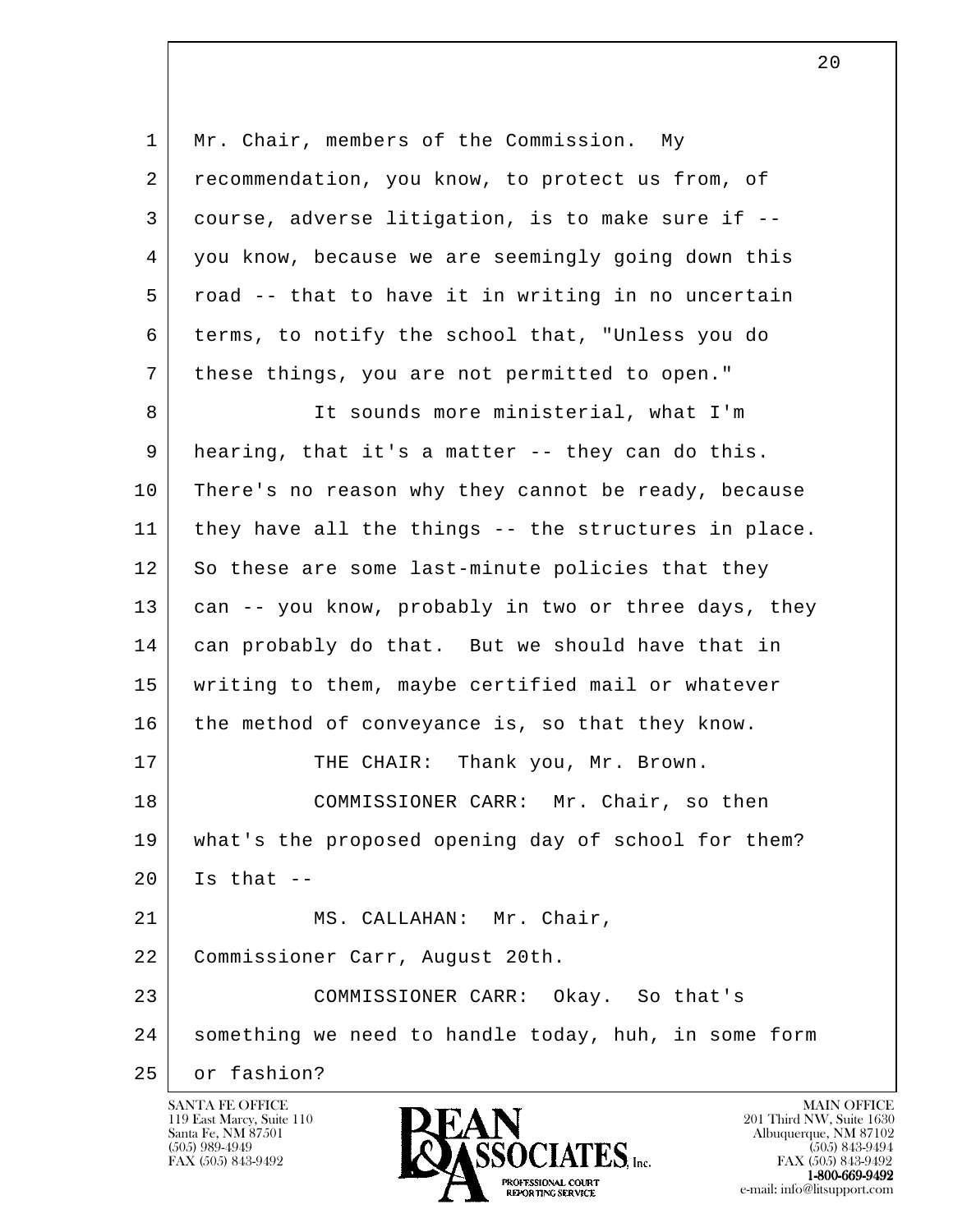| $\mathbf 1$ | THE CHAIR: I don't think we handle it.               |
|-------------|------------------------------------------------------|
| 2           | She'll send out the notification; correct?           |
| 3           | MS. CALLAHAN: Mr. Chair, Mr. Carr, I'd be            |
| 4           | happy to send out a letter. They -- we're talking    |
| 5           | very, very minor things that they can take care of   |
| 6           | probably in an afternoon. It's just a matter of      |
| 7           | getting them submitted. And -- and so I'd be happy   |
| 8           | to draft a letter to send out to the school          |
| 9           | certified mail, that they won't be able to open      |
| 10          | unless they comply with the terms and conditions     |
| 11          | that the PEC set forth in the meeting in June.       |
| 12          | THE CHAIR: Okay. I'm just thinking                   |
| 13          | how -- it perturbs me that a school has been granted |
| 14          | a charter, and then we're staring at loose ends      |
| 15          | before school is supposed to start. It reminds       |
| 16          | me -- not unlike the situation that Mr. Gorrell      |
| 17          | has -- that they -- all this work -- this is work.   |
| 18          | And someone doesn't do what they're supposed to do,  |
| 19          | and then the law states, "Oh, you get your two       |
| 20          | months." Even though they didn't do what they're     |
| 21          | supposed to do, they still get another 18 months.    |
| 22          | And we still don't know what's going to              |
| 23          | happen then, because this is new to the PEC. Just    |
| 24          | my voiced frustration with the responsibility of     |
| 25          | having a charter school.                             |

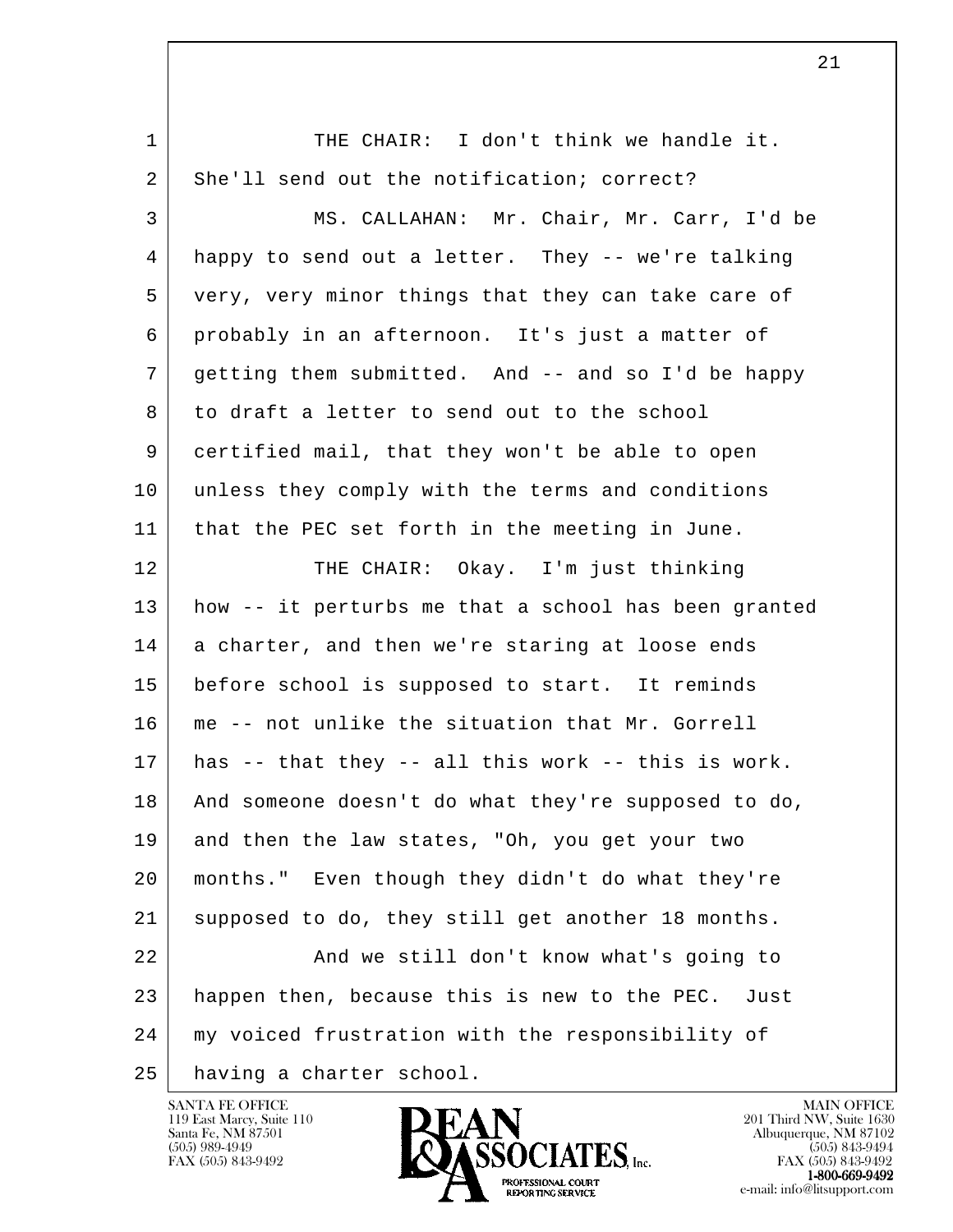l 1 COMMISSIONER CARR: Well, Mr. Chair, I 2 have another question then. What was the original 3 date that they were supposed to have all this stuff? 4 Was it, just, they were supposed to have this done 5 before school started, or do we have another date 6 that everything was supposed to have been done? 7 | MS. CALLAHAN: Mr. Chair, 8 Commissioner Carr, the Planning Year Checklist needs 9 to be completed, and they're missing one policy that 10 | needs to be approved. And then there are other 11 policies that they had in place -- FERPA was 12 specifically mentioned in the -- missing from the 13 Planning Year Checklist. And then there are other 14 ones needed. 15 They had drafts, but they didn't have the 16 approvals. So it's a very -- I'm -- I'm -- very 17 | minor things that just need to happen pretty 18 quickly. And we have been in communication with the 19 schools to work with them. So we're trying to 20 remind them as well. And so I -- you know, I would 21 be happy to do a letter that I can send 22 electronically and certified mail. 23 THE CHAIR: Mr. Brown. 24 MR. BROWN: Mr. Chairman, members of the 25 Commission, maybe assist them, they could be

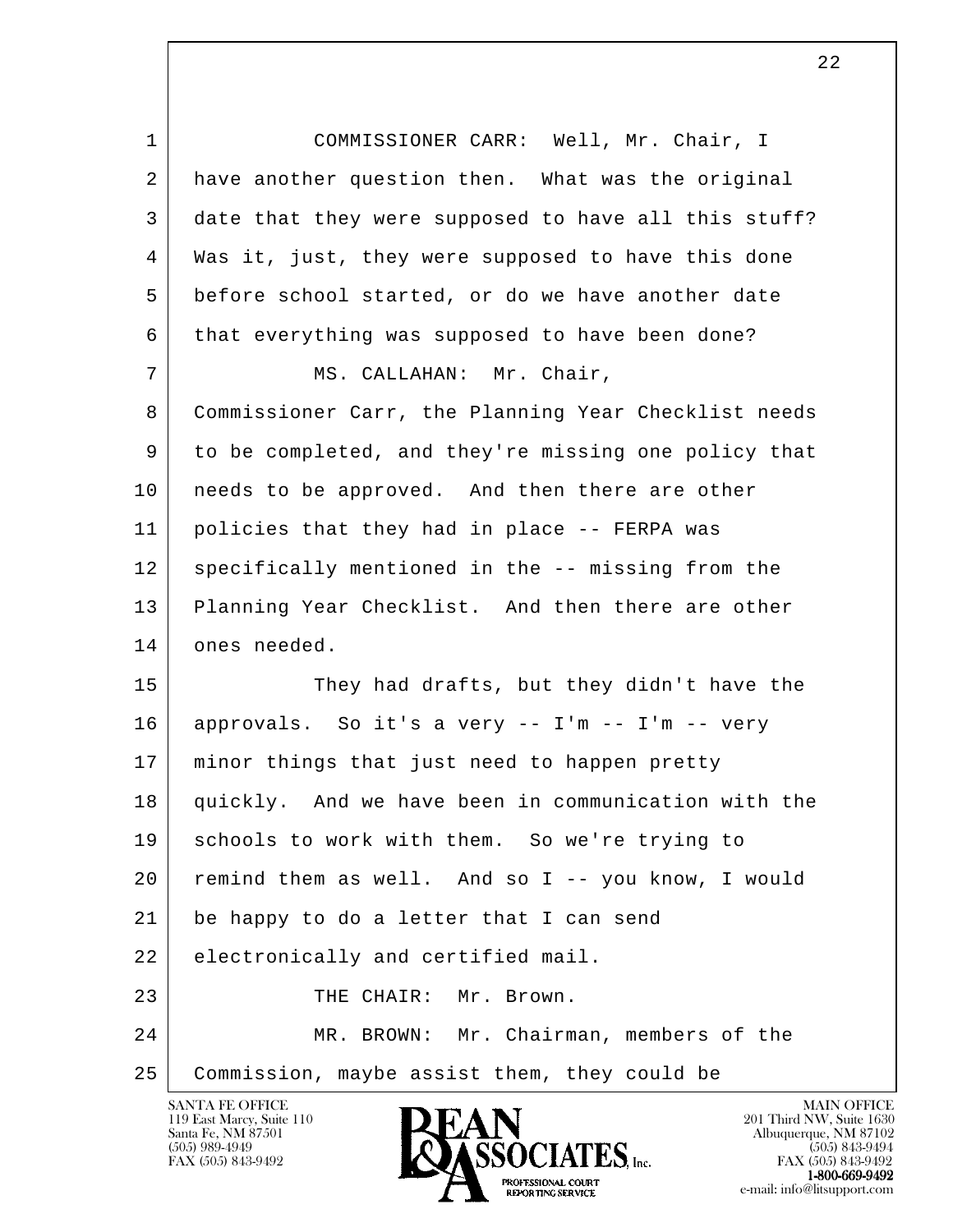1 directed to confer with the Charter Schools 2 | Association, because, surely, these are sort of 3 standard policies that all schools have to put 4 together to submit. So they don't have to reinvent 5 | the wheel, so to speak. That might help them to 6 expedite and comply, because these sound like 7 | relatively minor little glitches.

8 THE CHAIR: They've -- they've been 9 receiving assistance since day one -- right? -- with 10 | trainings and such?

11 MS. CALLAHAN: Mr. Chair, yes. They've 12 been receiving training throughout the year. And in 13 the meeting on the 27th, to address your question 14 about the date, the schools needed to have these 15 policies approved and in place prior to the opening 16 of school.

l 17 | The Planning Year Checklist is  $18$  the one that's  $-$  that's holding them up. The 19 policies is not -- you know, that -- if they get 20 them done before August 12th or 20th, when they 21 open, then they met the conditions. The FERPA one, 22 however, was an "Incomplete" on the Planning Year 23 Checklist that needs to be complete prior to the 24 opening. That's one of the conditions that's set 25 forth in the statute and regulation is that Planning

119 East Marcy, Suite 110<br>Santa Fe, NM 87501

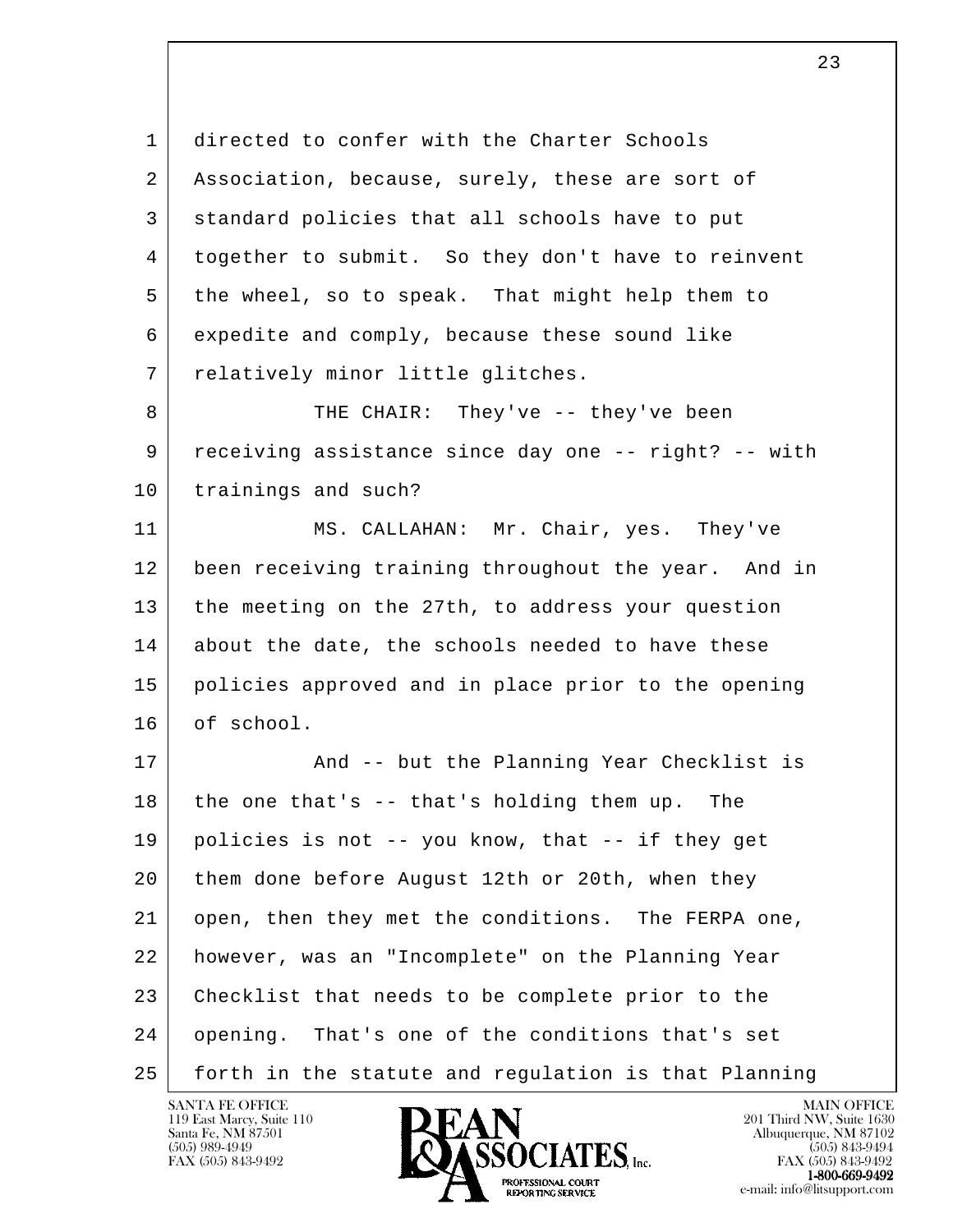l SANTA FE OFFICE MAIN OFFICE MAIN OFFICE MAIN OFFICE MAIN OFFICE 1 Year. And so that's the one that's kind of sticking 2 us right now. 3 COMMISSIONER GANT: Mr. Chair? 4 COMMISSIONER LOPEZ: Carolyn had a 5 question. 6 THE CHAIR: Ms. Shearman and Commissioner 7 Gant. 8 COMMISSIONER SHEARMAN: I just wanted to 9 make a point. If we don't have a -- if you have 10 additional information, Kelly, that ties into 11 facilities and that sort of thing, rather than just 12 piecemealing it, if you have a report that ties 13 with -- with theirs, I personally, would like to 14 hear it at this time. But that's up to everyone 15 else. 16 COMMISSIONER LOPEZ: Yeah. She has a 17 question. 18 THE CHAIR: I'm sorry, Commissioner 19 Shearman. I was trying to kill two birds with one 20 stone, and I killed none. 21 COMMISSIONER SHEARMAN: And they both 22 died. 23 THE CHAIR: They flew away. 24 COMMISSIONER SHEARMAN: I made the point 25 that I believe Kelly has a report that ties in with

119 East Marcy, Suite 110<br>Santa Fe, NM 87501

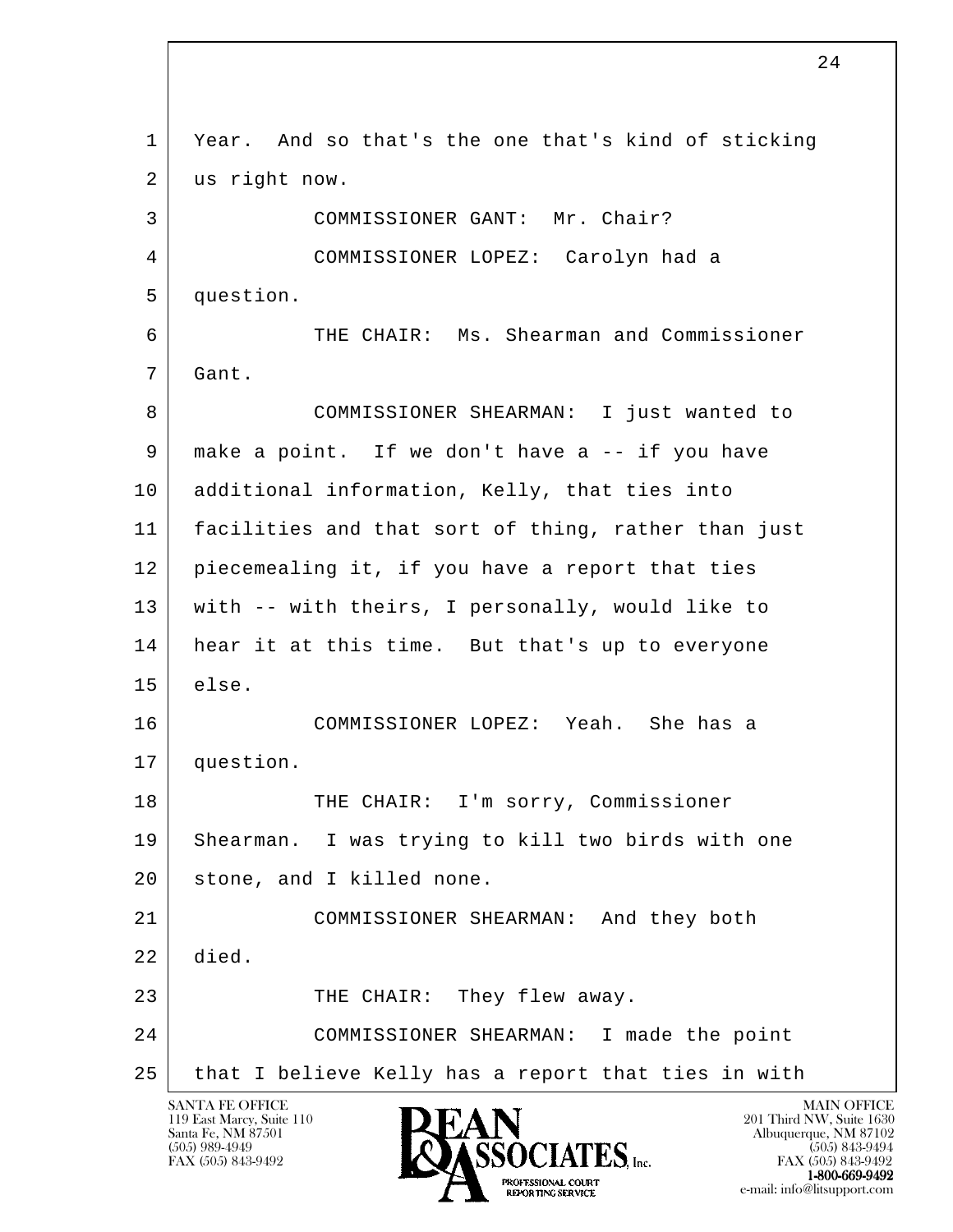l 1 facilities, and, if so, I would like to hear it, if 2 that's appropriate and agreeable with everyone. 3 THE CHAIR: Yes, absolutely. 4 MS. CALLAHAN: Mr. Chair, Commissioner 5 Shearman. 6 THE CHAIR: I just want to also respect 7 Bob Gorrell's time and Martica Casias' time. Are 8 you okay? 9 MR. GORRELL: Oh, yes. We blocked out 10 | several hours, in case you needed us. 11 THE CHAIR: Thanks. Oh, you are hanging 12 out with Commissioner Gant. Okay. Kelly, please. 13 | MS. CALLAHAN: Mr. Chair, Commissioners, 14 | the PEC conditions for commencement of operations 15 for new charter schools is a statistics report that 16 we've been running from the last meeting. And the 17 | schools were to submit policies, updates, 18 requirements that needed to be fulfilled. So that's 19 why we've been monitoring, keeping track, loading 20 them into our school files. 21 And so we have an update on each one based 22 on their conditions that were set forth. There may 23 be some differing off of, Martica, the list that you 24 | submitted. But I think they're pretty close in 25 terms of timing, and we may just have gotten an

119 East Marcy, Suite 110<br>Santa Fe, NM 87501



FAX (505) 843-9492<br>1-800-669-9492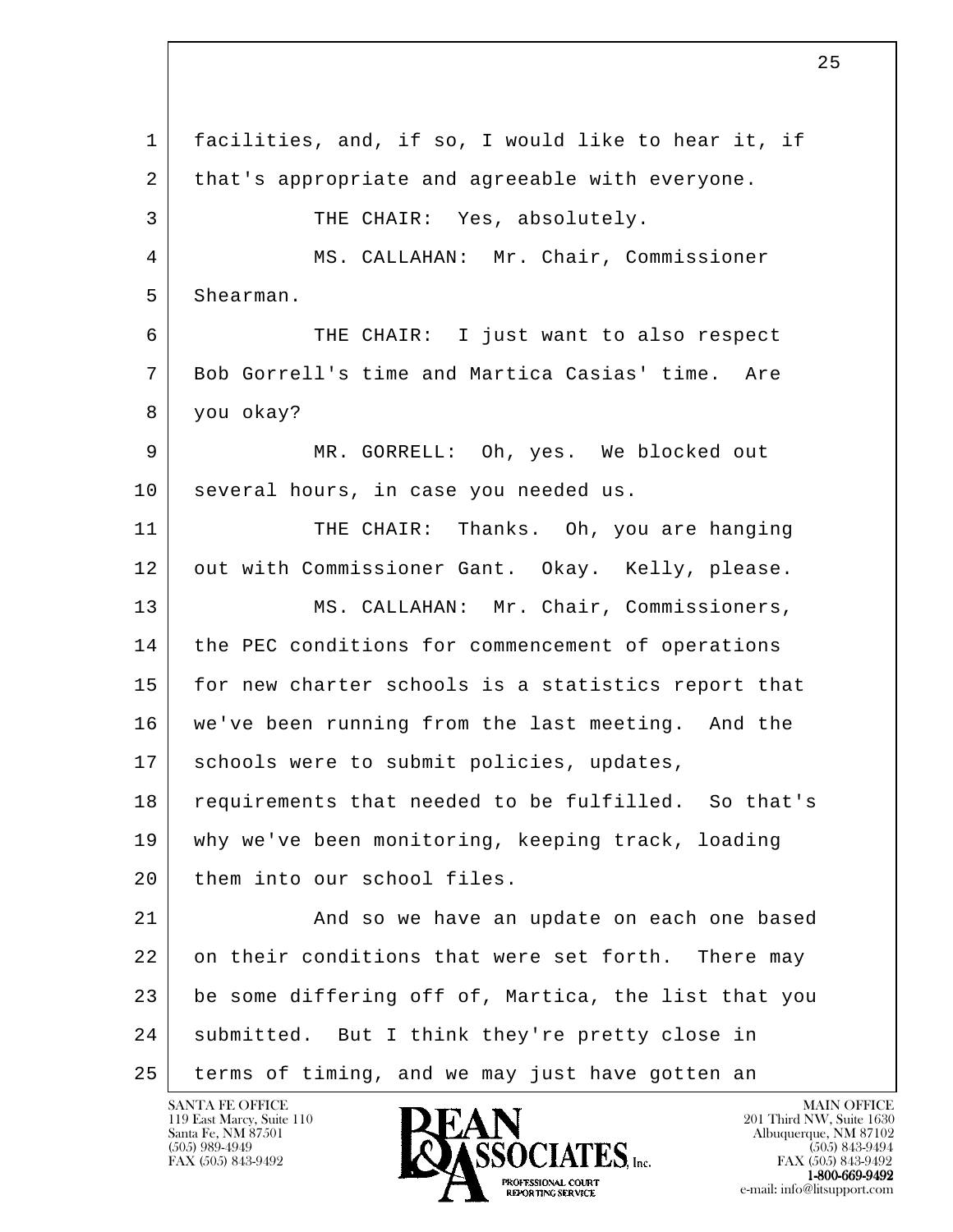1 answer which you didn't.

| 2  | So -- the first school that we're going to           |
|----|------------------------------------------------------|
| 3  | address is Coral Community School. They are set to   |
| 4  | open August 20, 2012. And the facilities that they   |
| 5  | had is they had to change. And Martica noted that    |
| 6  | on here, that their facility fell through. The       |
| 7  | original plan, as stated, is no longer applicable in |
| 8  | terms of the facility. The school has a new          |
| 9  | facility that has been approved by the PSFA, as long |
| 10 | as school enrollment remains under 65.               |
| 11 | The building does have E-Occupancy                   |
| 12 | certification, and the lease should be signed within |
| 13 | the next couple of days. So you didn't have the      |
| 14 | $E$ -Occupancy --                                    |
| 15 | MS. CASIAS: We did.                                  |
| 16 | MS. CALLAHAN: Oh, okay. Yes, they did.               |
| 17 | My apologies. And so their lease should be           |
| 18 | available in the next couple of days. So they had    |
| 19 | something fall through, but they did meet the        |
| 20 | requirements of the NMCI and the E-Occupancy.        |
| 21 | They had policies that had to be approved.           |
| 22 | They were approved and submitted to the CSD right    |
| 23 | after the meeting. And the school has appropriate    |
| 24 | insurance coverage, and the E-Occupancy, and the     |
| 25 | PSFA approvals have been met. So we're just waiting  |

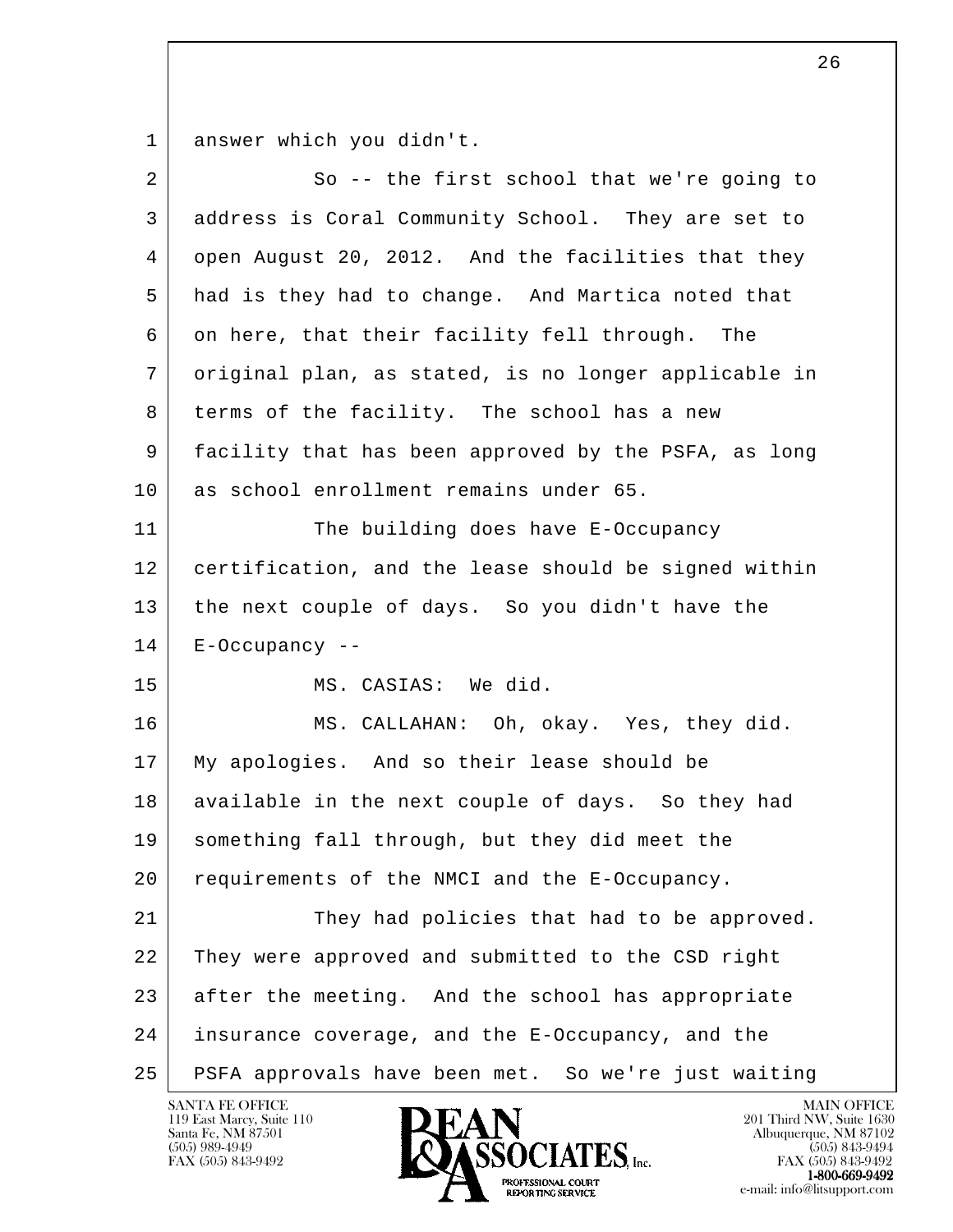1 on the lease for Coral.

| $\overline{2}$ | Estancia Valley Classical Academy, the               |
|----------------|------------------------------------------------------|
| 3              | opening date is now September 4. In terms of the     |
| 4              | facilities, Annette Montoya reported that Estancia   |
| 5              | Valley Classical Academy is awaiting a building      |
| 6              | permit, which could be approved between today and    |
| 7              | late next week. The school has sufficient numbers    |
| 8              | of the modular units to open an elementary school,   |
| 9              | and the rest of the units should arrive in seven     |
| 10             | days.                                                |
| 11             | They have done preparatory work on the               |
| 12             | grounds and plan to get started this weekend, if the |
| 13             | permit arrives. They have delayed the opening until  |
| 14             | September 4 and have adjusted their schedule to      |
| 15             | insure enough instructional dates, should something  |
| 16             | fall through with the new plan. They do not yet      |
| 17             | have E-Occupancy, is that correct, what you have?    |
| 18             | MS. CASIAS: (Indicates.)                             |
| 19             | MS. CALLAHAN: They did not have any other            |
| 20             | conditions.                                          |
| 21             | La Jicarita Community School have no                 |
| 22             | conditions, and they have been approved for an       |
| 23             | additional planning year. And I noticed that         |
| 24             | they're in the process of getting their portables.   |
| 25             | So we'll keep monitoring that as well.               |

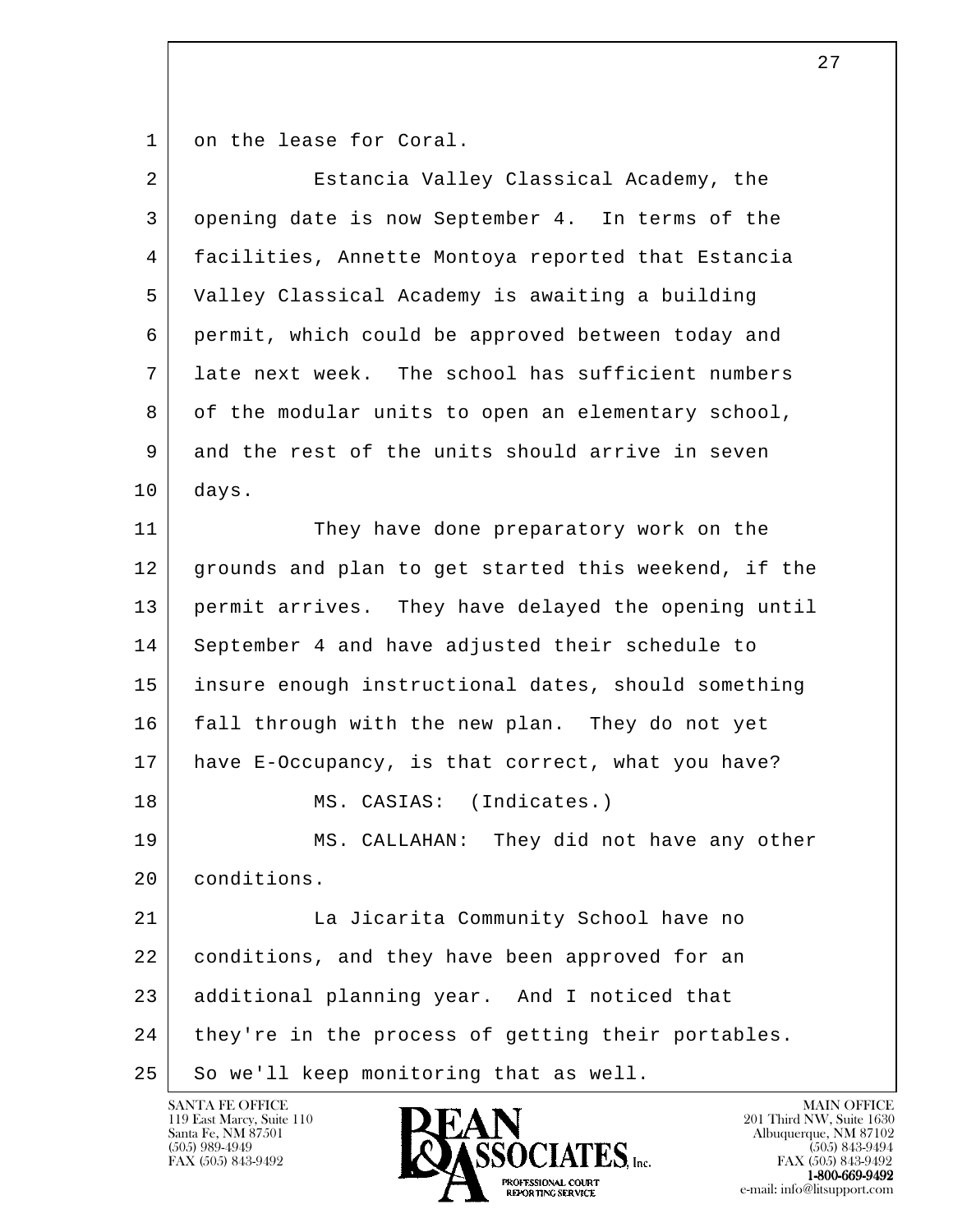l 1 La Tierra Montessori School of the Arts 2 and Sciences, their opening date is slated for 3 September 4th. The policies from the Planning Year 4 Checklist need to be approved. They're -- they're 5 meeting to approve the policies -- they're all in 6 draft form -- to approve the policy is on August 7 20th. So they do have a plan for their approval 8 prior to the opening of school. 9 E-Occupancy. There was a walk-through of 10 the facility yesterday, which was August 6 when we 11 had this update, and the school is in the process of 12 attaining its E-Occupancy. And that's kind of where 13 you are as well, Martica? 14 MR. GORRELL: That's what it says, last 15 sentence, uh-huh. 16 MS. CALLAHAN: Yeah. McCurdy Charter 17 School, all policies from the Planning Year 18 Checklist had to be approved; they were approved and 19 submitted. Their opening date is for August 16. We 20 received information this morning that they had an 21 E-Occupancy certificate for the school, but it is 22 missing. 23 We have received a report from the 24 Española Fire Marshals' Office, and they're awaiting 25 the certificate. So I don't know if that's --

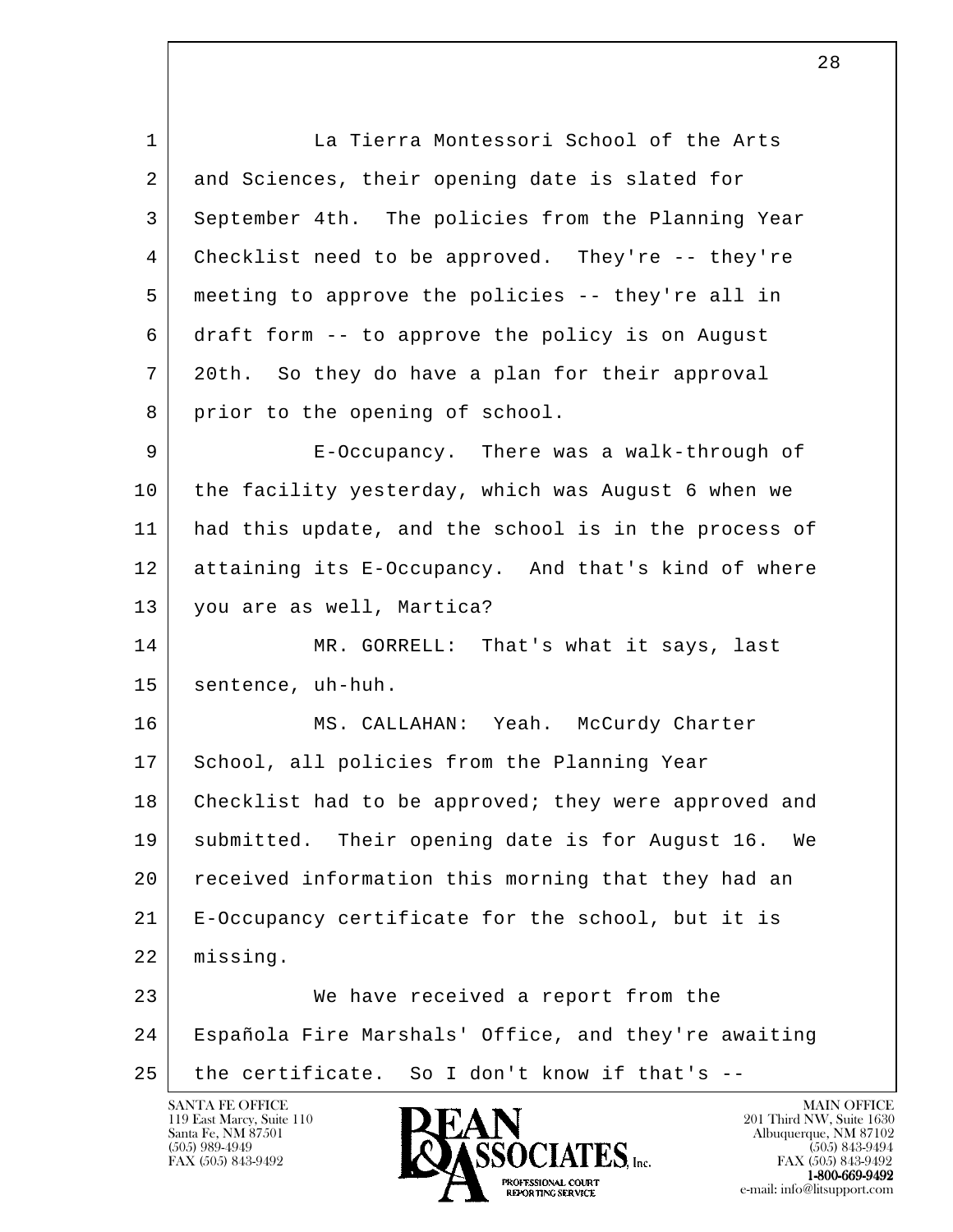| $\mathbf 1$ | MS. CASIAS: Mr. Chair, Mrs. Callahan, the             |
|-------------|-------------------------------------------------------|
| 2           | existing facility is an E-Occupancy, because it's     |
| 3           | always been a school. So they do have an              |
| 4           | E-Occupancy, and they do have an 18-month plan of     |
| 5           | correction in place.                                  |
| 6           | MS. CALLAHAN: And so they're -- they                  |
| 7           | don't have the certificate to submit to CSD, so       |
| 8           | they're coming forth with other documentation is      |
| 9           | what they're doing. So we feel like they're on        |
| 10          | track. They've -- they're making due diligence to     |
| 11          | meeting that.                                         |
| 12          | Mission Achievement and Success, the                  |
| 13          | opening date is August 13. All of their policies      |
| 14          | were submitted and approved by their governing        |
| 15          | council. Their special ed plan has been submitted     |
| 16          | to the CSD and to the Special Ed Bureau, and the      |
| 17          | school has an E-Occupancy in place.                   |
| 18          | The New America School in Las Cruces,                 |
| 19          | opening date August 20. Policies from the Planning    |
| 20          | Year Checklist, their board meeting is today.<br>They |
| 21          | have a final policy of dual credit that needs to be   |
| 22          | approved. It is on the board's agenda, and as soon    |
| 23          | as it's passed, it will be posted on WebEx, which is  |
| 24          | the server that we use for their documents. So they   |
| 25          | have completed their due diligence.                   |

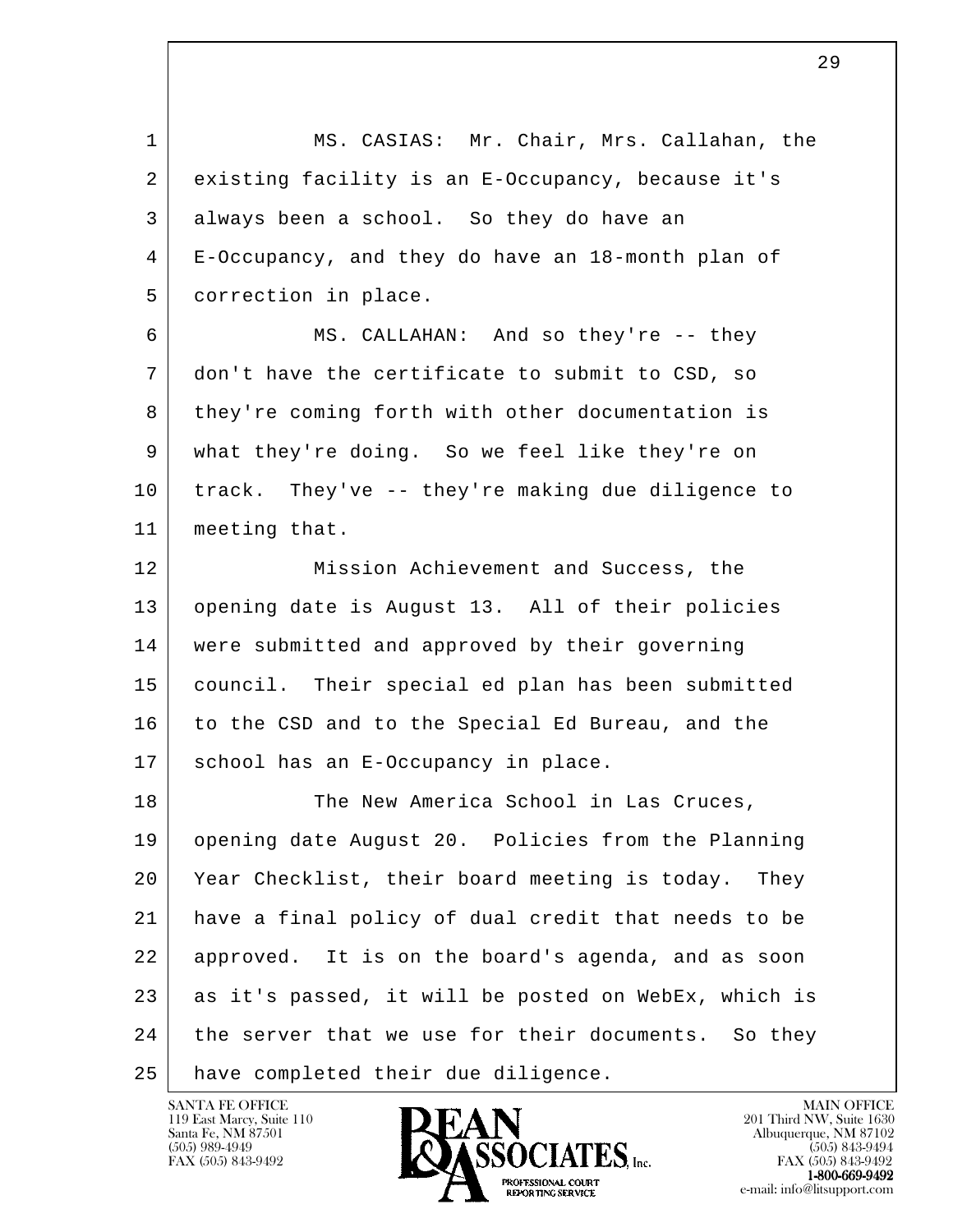l 1 The E-Occupancy, that Martica's report 2 | notes that they have it. The last report that we 3 had, it was E-Occupancy is pending. So they have 4 E-Occupancy, so we'll go ahead and check that off. 5 Sage Montessori School is opening date, 6 August 27. Their policies have been submitted and 7 approved by their governing board. And they expect 8 their E-Occupancy by August 15. And I was trying to 9 look at the -- to see if you had that information. 10 MS. CASIAS: No, Ms. Callahan, I don't. 11 MS. CALLAHAN: So the information we have 12 is they will receive it by August 15. Again, they 13 won't be able to open, but they have completed the 14 other conditions. 15 Southwest Aeronautics, Mathematics and 16 Science Academy, there were no conditions, and the 17 school has E-Occupancy. And they are slated to 18 | open -- I don't have their opening date. But 19 | they're supposed to open on time. 20 Uplift Community School, the opening date 21 is September 4. The policies are approved and 22 submitted. Their Planning Year Checklist, the 23 school has submitted an RFP for their transportation 24 plan, which was the condition. And all of the 25 policies from the Planning Year Checklist, outside

119 East Marcy, Suite 110<br>Santa Fe, NM 87501

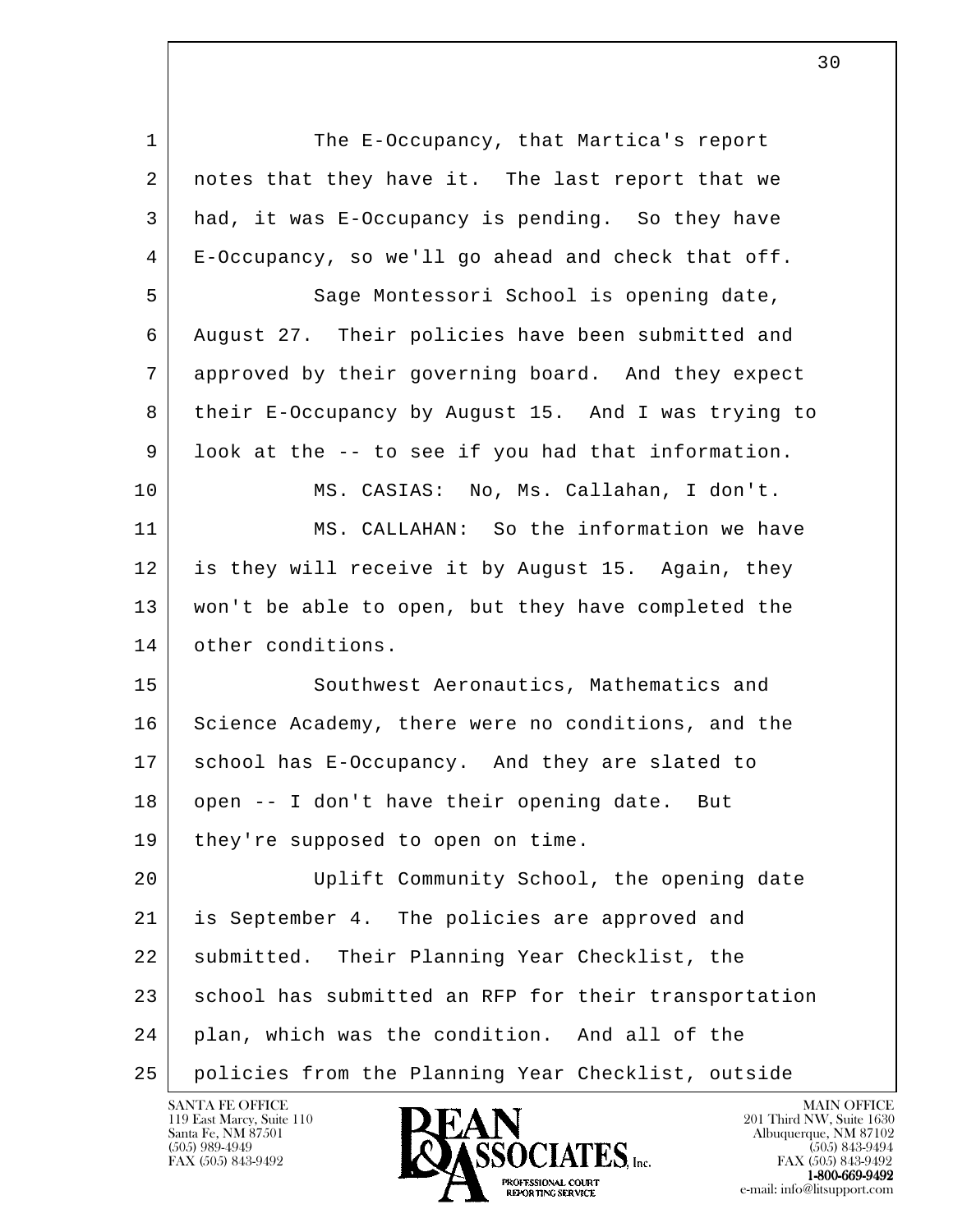l 1 of FERPA, have also been approved and submitted.  $2$  The school  $-$ 3 MR. GORRELL: We don't have a plan. 4 MS. CALLAHAN: This is their -- their 5 Planning Year Checklist is the compliance that they 6 have to do for the Charter School Division. So, no,  $7$  not the  $-$  as far as the building  $-$ 8 MR. GORRELL: So they don't have a 9 facility or a plan. 10 MS. CALLAHAN: So the E-Occupancy -- the 11 | school's main building is undergoing renovation, 12 portables in process of being delivered. The school 13 is on target for E-Occupancy prior to the opening of 14 school. That's the report we have from the school. 15 MS. CASIAS: So, Mr. Chair and 16 Ms. Callahan, we haven't made an assessment to 17 whatever site they've reported to Ms. Callahan. We 18 have no knowledge of it or any contact. 19 MS. CALLAHAN: Mr. Chair, Commissioners, 20 Mr. Gorrell, Ms. Casias, we will make contact with 21 the school that they need to get in touch with you 22 ASAP to get an update on what's going on, because 23 without the modular classrooms -- they have three 24 different sites here? Is that accurate? 25 MS. CASIAS: Ms. Callahan, we looked at



FAX (505) 843-9492 FAX (505) 843-9492 e-mail: info@litsupport.com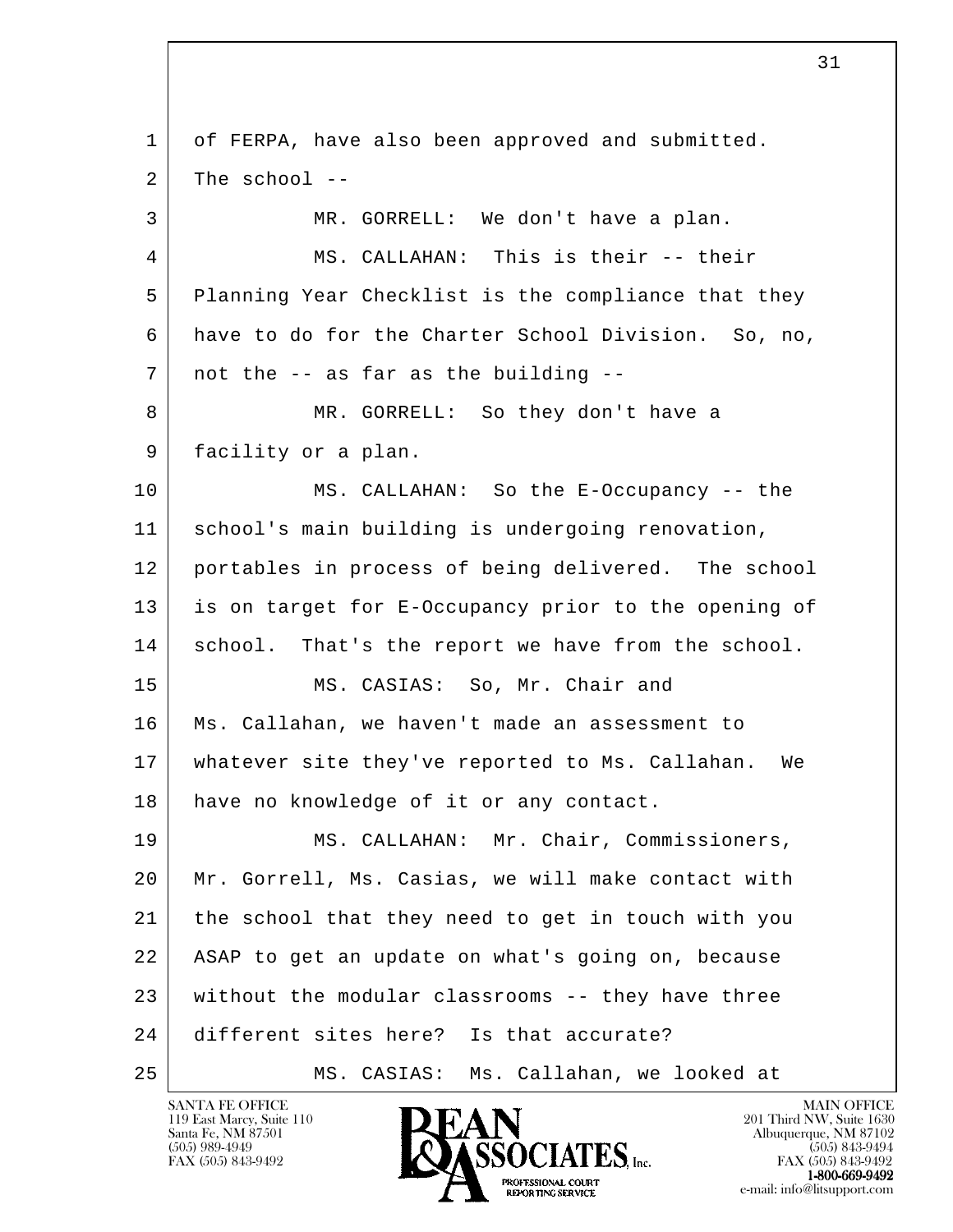| $\mathbf{1}$ | three different sites for them, yeah. And the last   |
|--------------|------------------------------------------------------|
| 2            | one, with the 8/19/12 date, is we haven't heard from |
| 3            | them since 8/19. But no E-Occupancy. But, yes, we    |
| 4            | have seen the modulars. I'm sorry.                   |
| 5            | MS. CALLAHAN: So we'll have the school               |
| 6            | get in touch with you as soon as possible.           |
| 7            | MS. CASIAS: Okay.                                    |
| 8            | MS. CALLAHAN: Because we received this               |
| 9            | information, I believe, earlier this week.           |
| 10           | MS. CASIAS: Okay.                                    |
| 11           | MS. CALLAHAN: So I will insure that they             |
| 12           | have that. But they have complied with the other     |
| 13           | conditions.                                          |
| 14           | And then William W. and Josephine Dorn               |
| 15           | Charter School. Opening date is set for August 20.   |
| 16           | They have not done their FERPA policy, which is the  |
| 17           | completion of their Planning Year Checklist. And     |
| 18           | they have not submitted their policies and do not    |
| 19           | have a plan at this time that they've submitted as   |
| 20           | The other schools don't have their policies<br>well. |
| 21           | approved, because they're waiting for their board    |
| 22           | meetings. But they are on the agenda and are moving  |
| 23           | forward. We don't have any updates from the school   |
| 24           | about this. So we don't know if there's a board      |
| 25           | meeting.                                             |

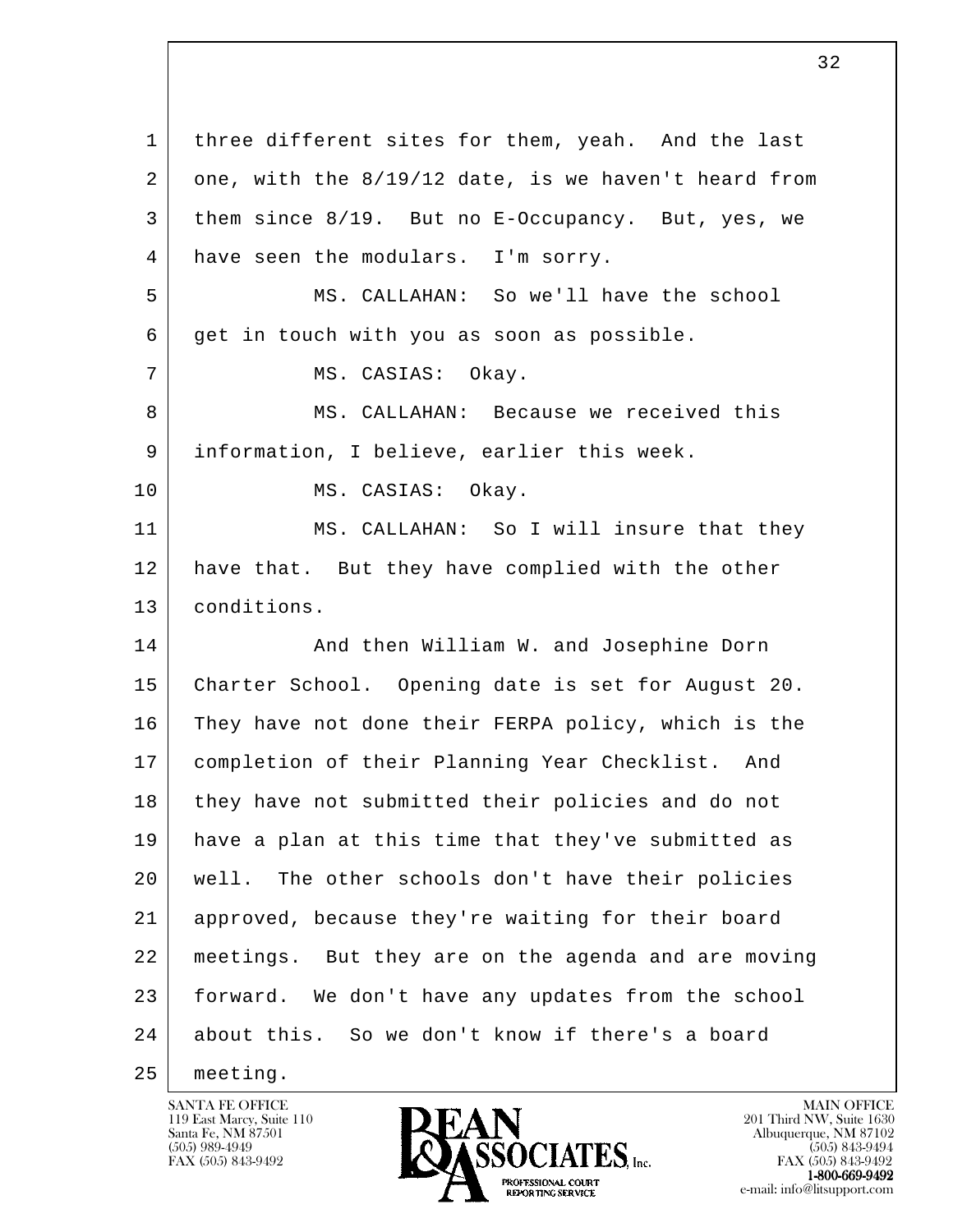l 1 and the school's E-Occupancy is in place. 2 And that's -- those are the reports of the 3 schools that we covered. The other school is the 4 Farmington school, which is a district-approved 5 school, Farmington district-approved school. And I  $6$  can get this to you electronically. 7 and T Said, I was walking out the door this 8 morning and got the information about McCurdy. 9 THE CHAIR: I want to make note that 10 Deputy Secretary Aguilar -- they're opening some 11 schools today, so he stepped out. But he will be -- 12 he'll be in and out intermittently. And he also 13 offered that if we need to get a letter out today 14 for my signature -- or just with your signature, it 15 doesn't matter to me -- to them, he can get that 16 done. So we'll move on the William and Josephine 17 Dorn school. 18 MS. CALLAHAN: Mr. Chair, Commissioners, 19 yes, I can -- I can also have somebody draft 20 | something upstairs. 21 THE CHAIR: And I appreciate General 22 Counsel Brown's recommendation to -- to -- let's 23 assist. They haven't not complied as of yet. They 24 | need to have those things by the opening of school. 25 But it is a requirement. I don't care if they're

119 East Marcy, Suite 110<br>Santa Fe, NM 87501

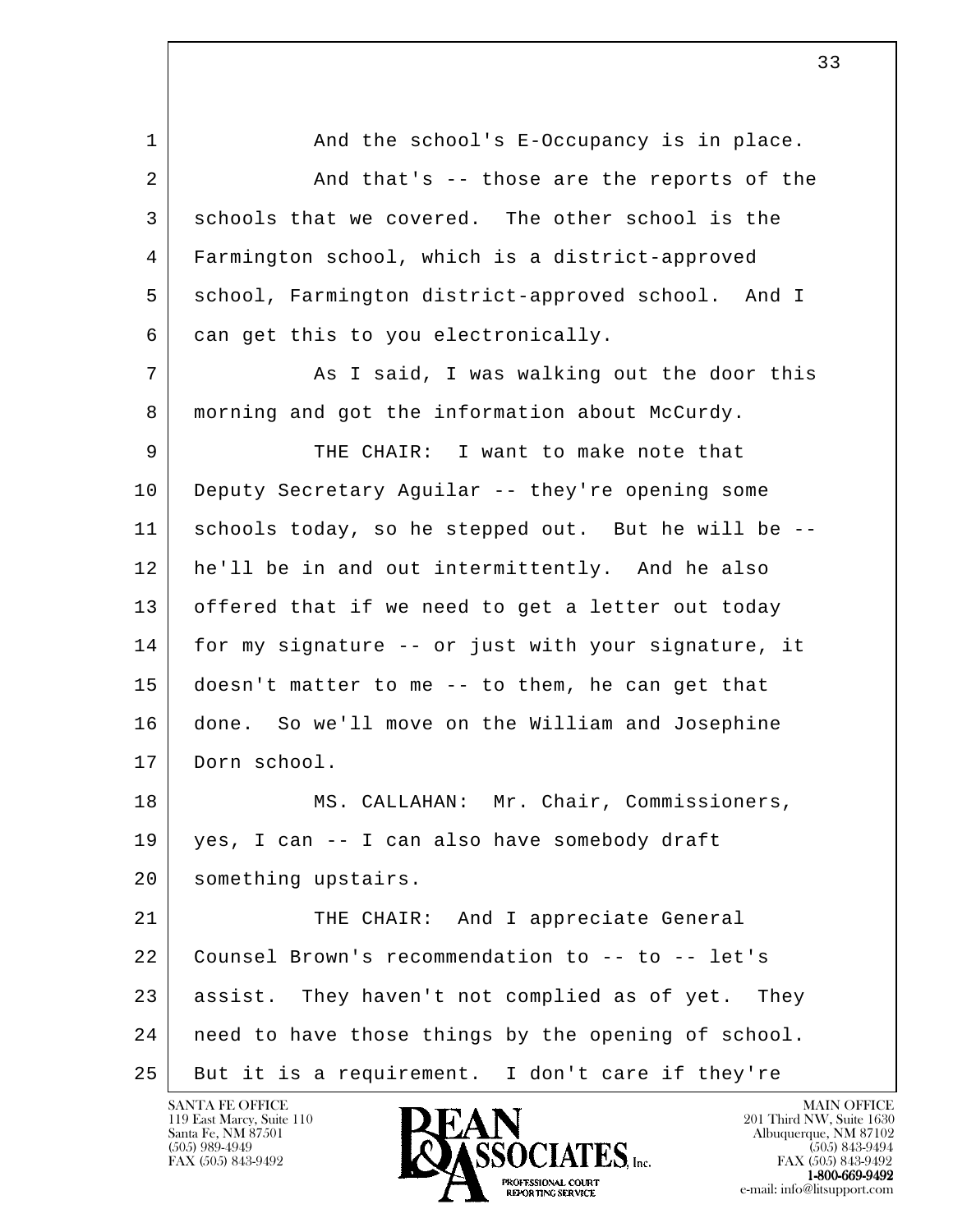l 1 minor or major; they're requirements. And that also 2 speaks to your schedule. How many hands do you need  $3$  to hold every year to -- to -- to go all the way to 4 the eleventh hour? I just -- it doesn't feel good 5 all the way around for me. 6 MS. CALLAHAN: Mr. Chair, I appreciate 7 | that, because it's a little frustrating for us. 8 THE CHAIR: Maybe we can get some 9 recommendations from the CSD on process as we go 10 through for the future to see what we can do. 11 | MS. CALLAHAN: Mr. Chair, Commissioners, 12 yes. One of the things is we were evaluating the 13 Planning Year after the meeting -- last meeting, 14 with some of the issues that came up for an 15 eleventh-hour kind of thing. We're actually going 16 to do -- in our submission process, we're actually 17 going to set target dates for -- they have brought 18 target dates, which were quarterly. We're actually 19 | going to do monthly and more frequent updates for 20 the Planning Year schools, and do a much more 21 thorough collaboration with the PSFA, now that we 22 know what we know, we still don't know -- I don't  $23$  know. 24 But we're going to try to do better about

119 East Marcy, Suite 110<br>Santa Fe, NM 87501



25 a more strategic Planning Year Checklist that's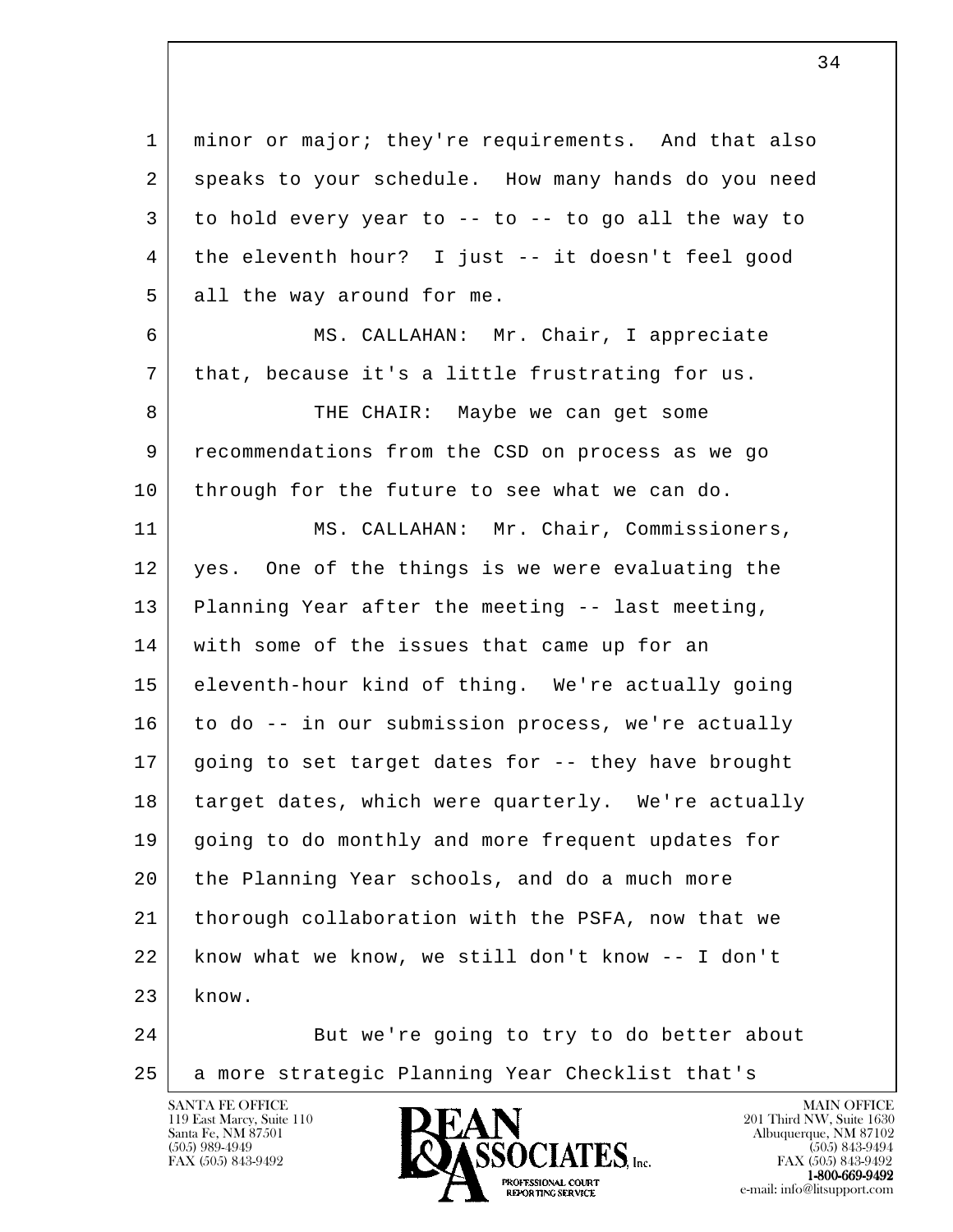l 1 going to be a lot more comprehensive in terms of due 2 dates. 3 THE CHAIR: And that's been a frustration 4 all along is the Public Education Commission 5 approves an application, and a site does not have to 6 be selected yet. So we've had schools that were for 7 specific zip codes that ended up in a whole 8 different community. Albuquerque has many different 9 communities. It isn't just, "Oh, we're in 10 Albuquerque." 11 So someone targeting 87105 and 87121 area 12 code -- zip codes -- it ends up over on Yale 13 | Boulevard, it just strikes me as putting the cart 14 before the horse. 15 Then, after that, we have this Planning 16 Year Checklist; but, yet, as of July 1, SEG funding 17 is already -- first allocations have already gone to 18 the schools. So then what happens, if this turns 19 bad, that they have to give money back. It just 20 gets very, very convoluted. 21 And I think the same thing goes with the 22 facilities, too, that it sure is a lot of work with 23 a lot of fragmented pieces. 24 MR. GORRELL: Mr. Chair? 25 | THE CHAIR: Mr. Gorrell.

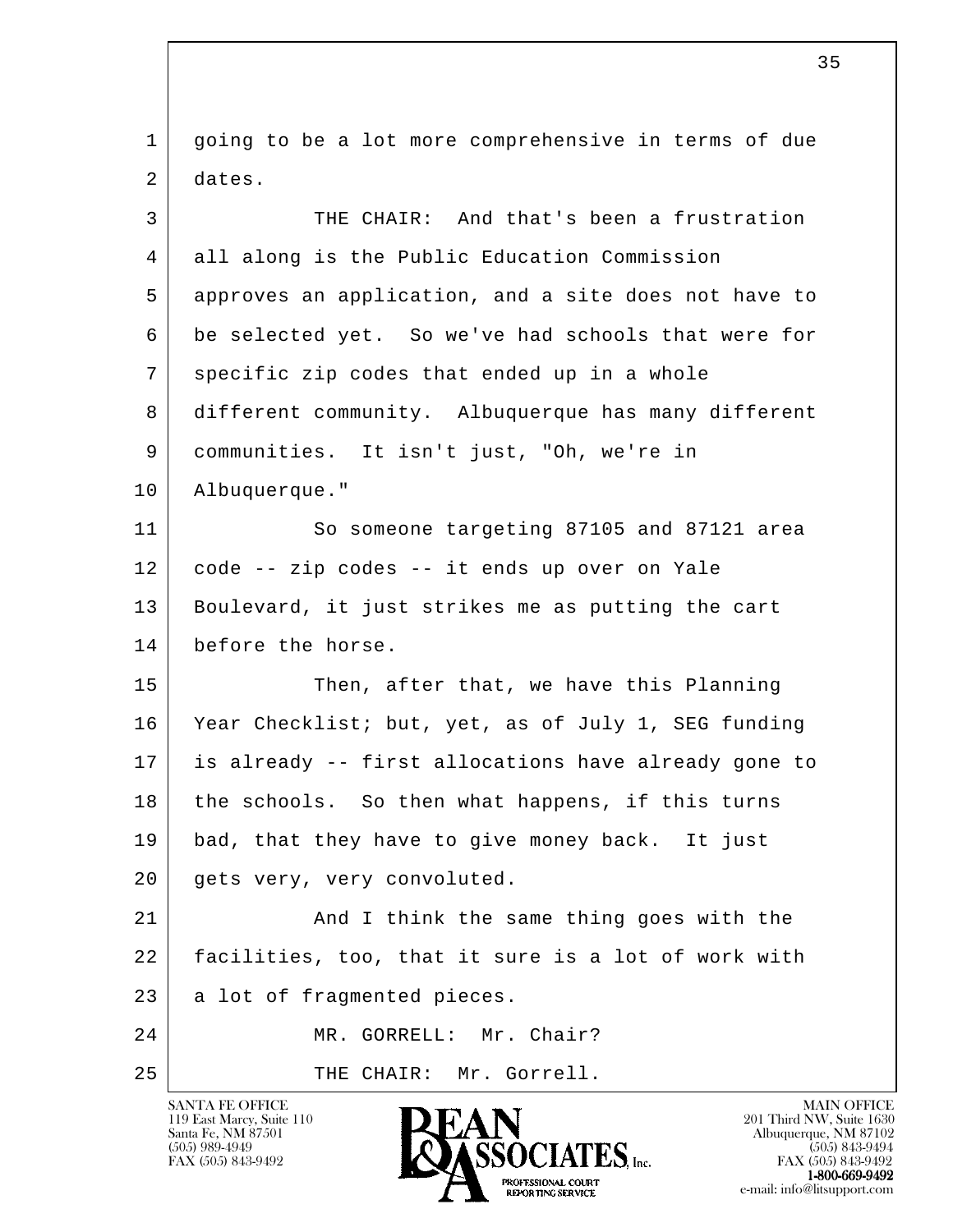l 1 MR. GORRELL: I had a question on 2 Farmington. So you'll follow up with them as well 3 on the E-Occupancy, because they still don't have 4 it. And I guess if you're going to kind of alert 5 them by letter or notice? And for your information, 6 they weren't sure they were going to be in that 7 space that we looked at. 8 They have talked about possibly -- James 9 Barfoot shared with us maybe the Cate Center they 10 | would relocate them to, which already has an 11 E-Occupancy. But we don't know the condition of the 12 facility. 13 | Then, Mr. Commissioner, I appreciate 14 your comment on this process. And it -- you know, 15 every time you do something, the first time you 16 learn, it's a prototype. So it doesn't surprise us. 17 | And I'm sure everybody can get better. 18 We certainly appreciate this speaking for 19 the Council, who are trying to hold the -- the 20 general condition of schools throughout the state 21 down. You know, we've been able to achieve about 22 34-percent facility condition index average, which 23 is not great, but it's definitely not the 70 that it 24 | was when we started. Had these schools not gone 25 through this process, a lot of the facilities that



FAX (505) 843-9492 FAX (505) 843-9492 **EXPORTING SERVICE**<br>REPORTING SERVICE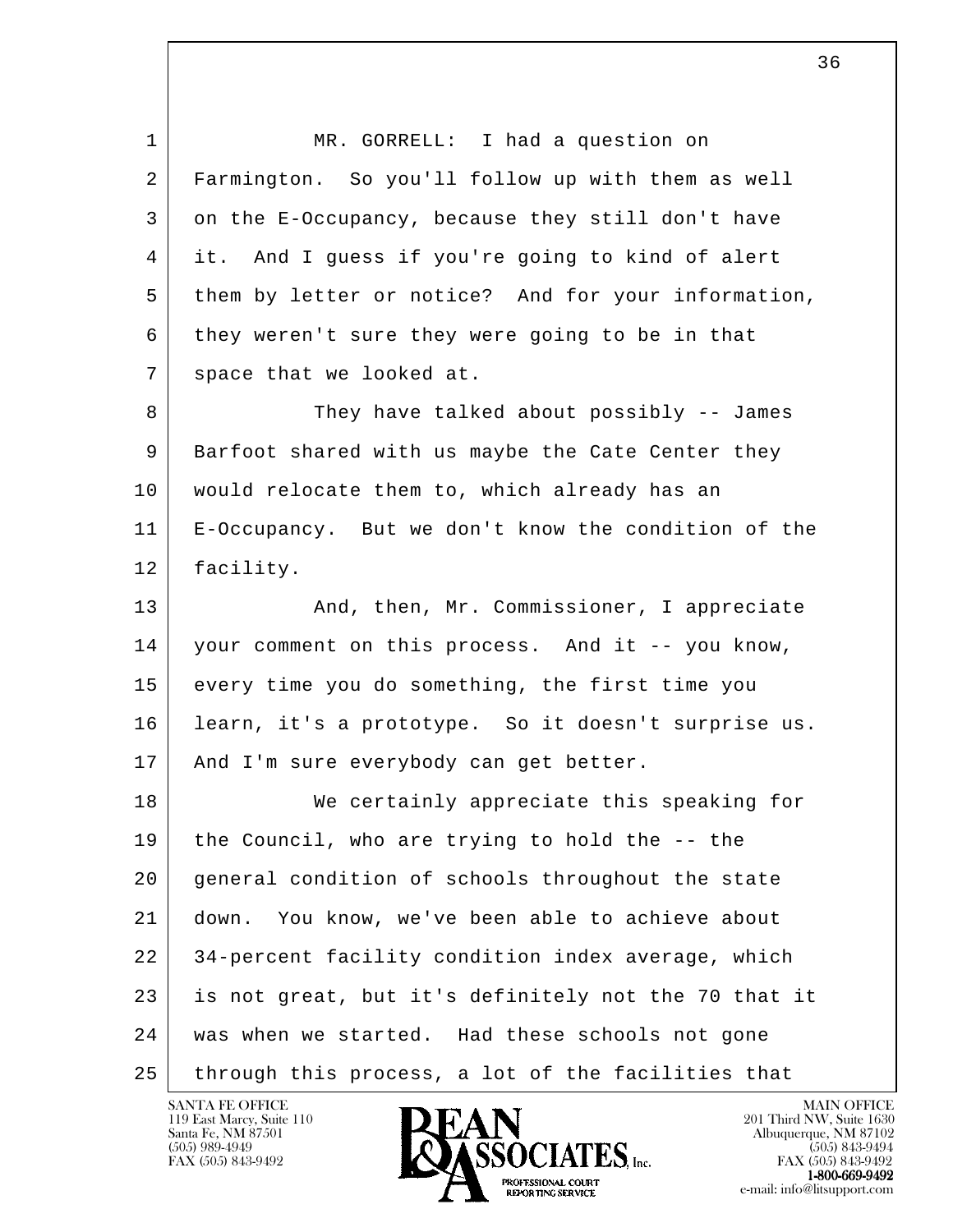l 1 we looked at, when we said, "This isn't going to 2 | work, the schools, had they just come in in bad 3 shape as they were, would have raised the 4 condition -- worsened the condition, because the 5 score would raise in the state. 6 So by going through this process, it 7 doesn't better or hurt the average, which is -- 8 which is the benchmark that we're measured by our -- 9 by the DFA, as far as progress made in this program. 10 So thank you. 11 THE CHAIR: What's the numeric, the 12 percentage line of demarcation? 13 MR. GORRELL: The numerics that I'm 14 quoting, there's two. One is the Facility Condition 15 Index. It's a very simple measure of the general 16 condition of a facility. Doesn't matter whether 17 it's a school or not. It's a repair cost divided by 18 the replacement cost. And whenever I say 19 34 percent, if you have a \$100,000 house, it needs 20 \$34,000 of repair to be modernized like new. So as 21 you can see, it's not in that good of shape. But we 22 started at 70. So good progress has been made. 23 It's actually going to be hard, from our 24 calculations, to hold that 34 percent. We have a 25 lot of older facilities out there that are going to

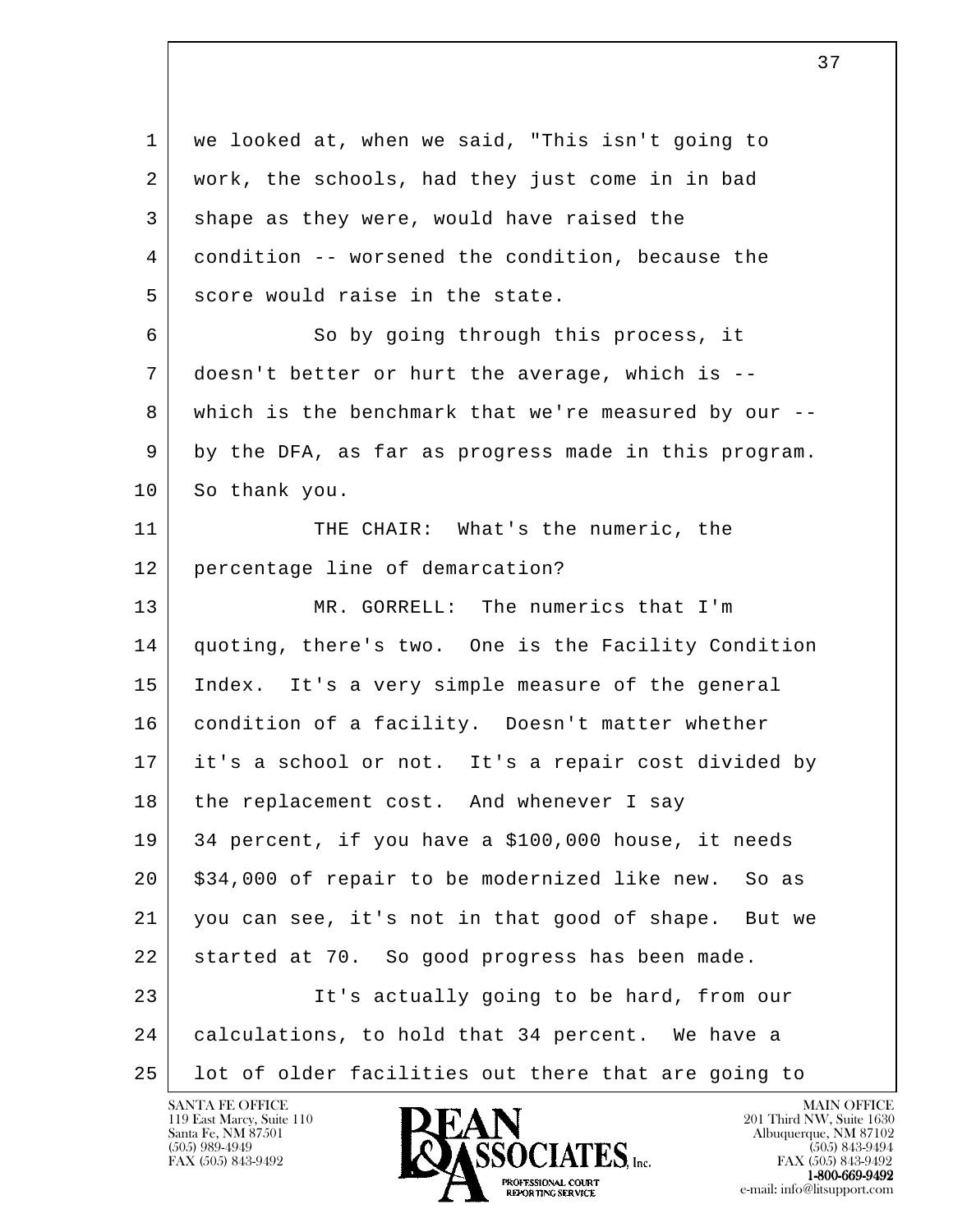l 1 make it come up. The number that you see us using 2 here is the New Mexico Weighted Condition Index. 3 And it kind of turns a little bit of a blind eye on 4 how old something is, but looks to see if it can act 5 functionally to support the educational programs, 6 which is, of course, the most important purpose of a 7 facility, to support what's happening within it. 8 So that's what that measure is. They are 9 interrelated. And -- but the point I wanted to make 10 was, as we looked at these, had they come throughout 11 this process requiring that they be at least average 12 condition, the general condition of the schools in 13 | the state would have worsened. 14 THE CHAIR: So the average percentage is 15 what? 16 MR. GORRELL: Thirty-four percent. 17 MS. CASIAS: The FCI? 18 MR. GORRELL: The FCI, Facility Condition 19 Index. 20 MS. CASIAS: But the percentage that the 21 charters need to meet is 22.24 is the average 22 Weighted NMCI that the charters -- 23 THE CHAIR: So that's what I was looking 24 at, that last column -- second to the last column --25 "Meets average." So that number is the 22.24. I

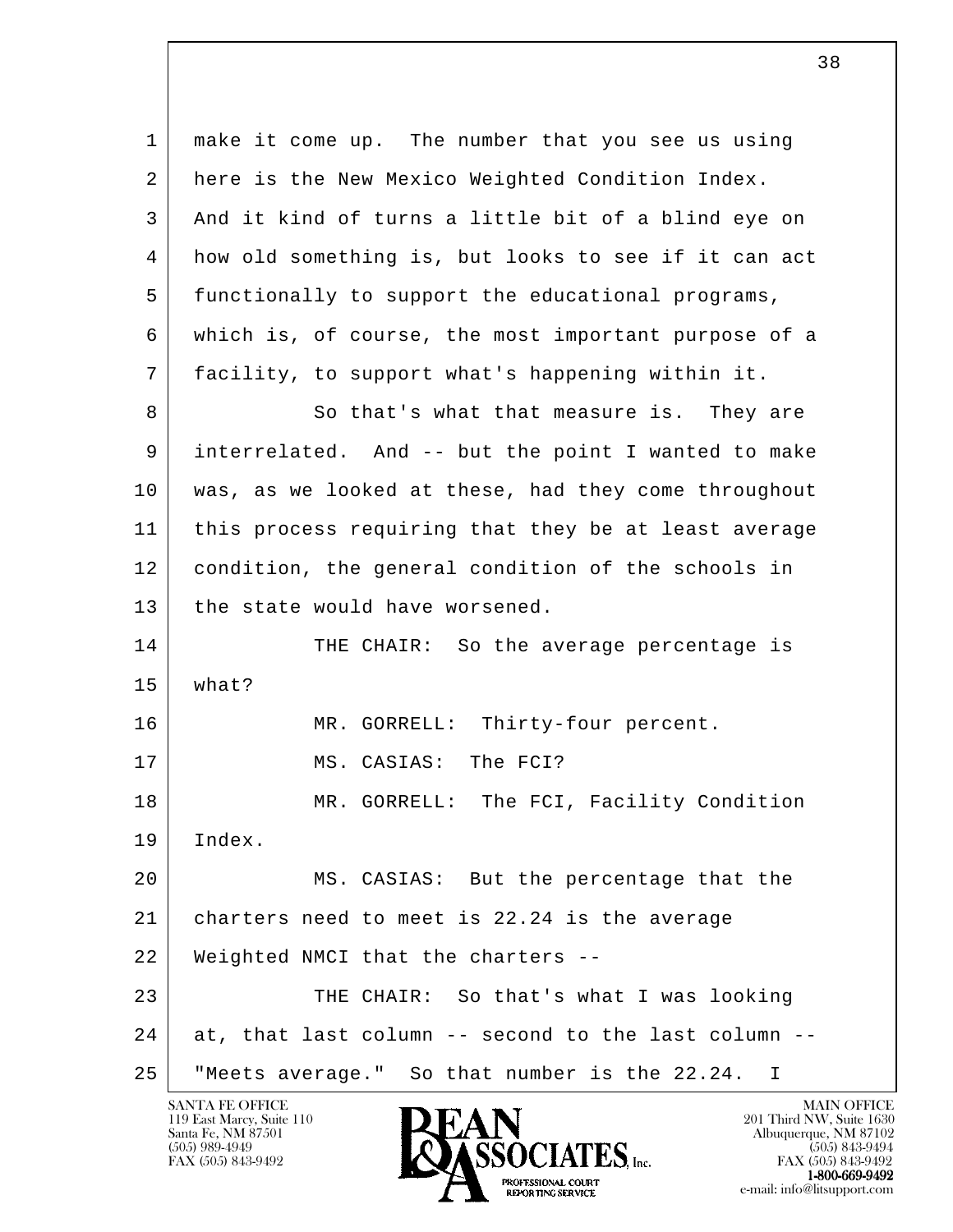l 1 received a report. I'm going to do a report in 2 | front of the Legislative Education Study Committee, 3 and I wanted to be clear on those numbers. I know 4 you've explained it to us before. But I'm a 5 physical educator, so I'm thinking of Basal 6 Metabolic Rate and BMI. So I need to be told about 7 four times before it starts clicking. 8 So, okay, that does help me, because I 9 received a report that has all the Weighted NMCI 10 scores, but I wasn't sure what the -- that number 11 was. 12 MR. GORRELL: Mr. Chair, the Weighted NMCI 13 actually is easier to achieve than the FCI. We'd be 14 happy to share all this, if you're going to make a 15 report, or even support you when you make that 16 report. But, for instance, if a -- if a portion of 17 a facility, the building, the heating, the air, the 18 electrical, is just very old, it's twice the life 19 | that, you know, it should have been replaced 20 20 years ago, but they're still using it, as long as 21 it works, it doesn't count against the score at all. 22 The Facility Condition Index would measure 23 that and count against. So the Weighted NMCI is 24 actually easier to meet, so long as the space is 25 there, and an educator can provide, you know,



FAX (505) 843-9492 FAX (505) 843-9492 **EXPORTING SERVICE**<br>REPORTING SERVICE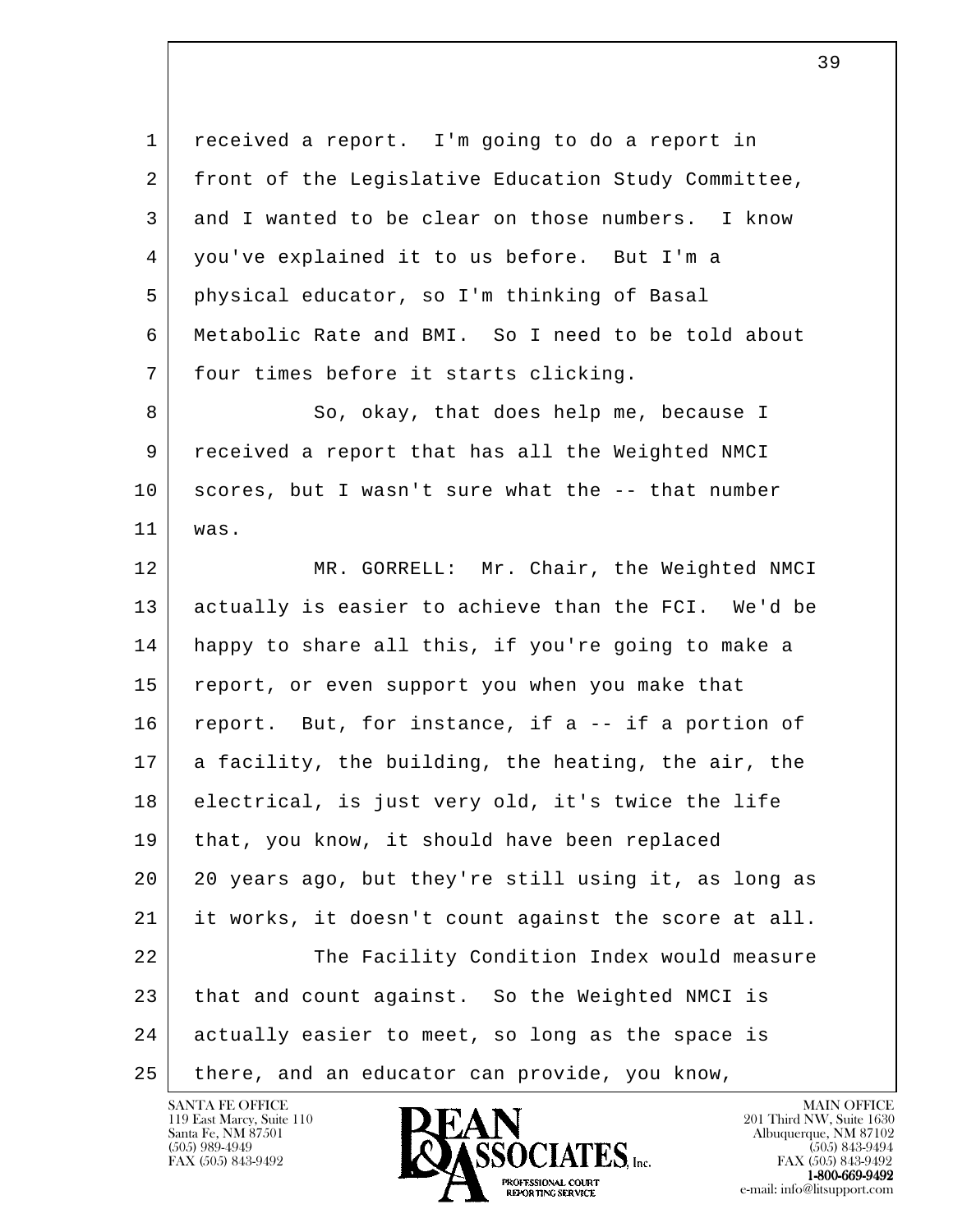l 1 education within that space. 2 THE CHAIR: Thank you. 3 MR. GORRELL: Yes. 4 THE CHAIR: I will take that offer. I -- 5 I report to the LESC on August 24th. That's a 6 Friday. And I -- I don't believe that their agenda 7 is quite out yet. But I'll follow up with you all. 8 MR. GORRELL: Thank you. 9 THE CHAIR: Did you bring your cards, by 10 any chance? 11 MR. GORRELL: Yes. 12 THE CHAIR: Oh, I see. And I believe I 13 have mine, too. So we can touch base. Any other 14 questions from Commissioners? Commissioner Gant. 15 COMMISSIONER GANT: Mr. Chair and members 16 and others, listen to what we've talked about this 17 morning. First, before I forget it, Ms. Callahan, 18 Mr. Chair, I would suggest that you -- on the 19 Farmington one, you touch base with that 20 superintendent and the board. That is their school, 21 so you don't want to go around the head shed out 22 there. So I would touch base with them and let them 23 know the concerns of the PSFA on that school out 24 | there. And I'm surprised they don't have their 25 E-Occupancy; but, again, I'm not.

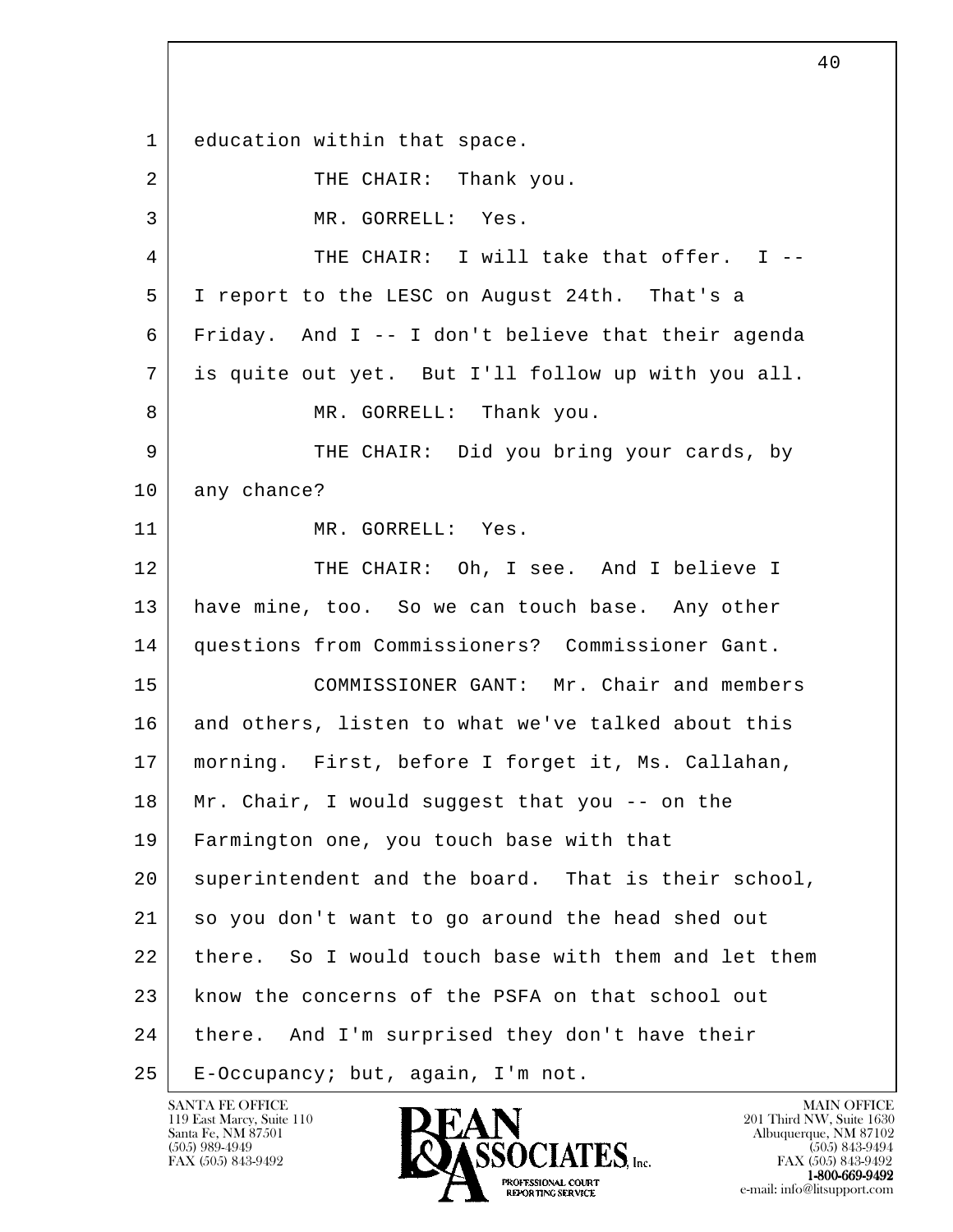| $\mathbf{1}$ | My comments are that this has been going             |
|--------------|------------------------------------------------------|
| 2            | on for years, this last-minute, "Hey, you, we've got |
| 3            | to finish this up and open up the school."           |
| 4            | Last year, we had one in Las Cruces. We              |
| 5            | agreed to a Certificate of Completion. And then      |
| 6            | they tell us, "Well, we're going to put some         |
| 7            | portables." And those portables came in one week     |
| 8            | before school was supposed to start. And they still  |
| 9            | had the sidewalk or the driveways and all that other |
| 10           | stuff to lay, infrastructure. Hadn't done it. You    |
| 11           | know, I watched that school daily to see what was    |
| 12           | going to happen.                                     |
| 13           | New America, they're getting down to the             |
| 14           | last day. Oh, they're going to make it. But is it    |
| 15           | at the convenience of the adult or the convenience   |
| 16           | of the -- of the kid -- of the student? This         |
| 17           | year-long checklist, they've had it since September. |
| 18           | So where have they been? These policies, they get    |
| 19           | the help of the Coalition, their -- why are we       |
| 20           | waiting? Why are they waiting now to the lasting     |
| 21           | minute to make it happen? Many of them don't even    |
| 22           | start to look for facilities until January,          |
| 23           | February. New America did not even start             |
| 24           | construction until March? April?                     |
| 25           | March-April.<br>MR. GORRELL:                         |

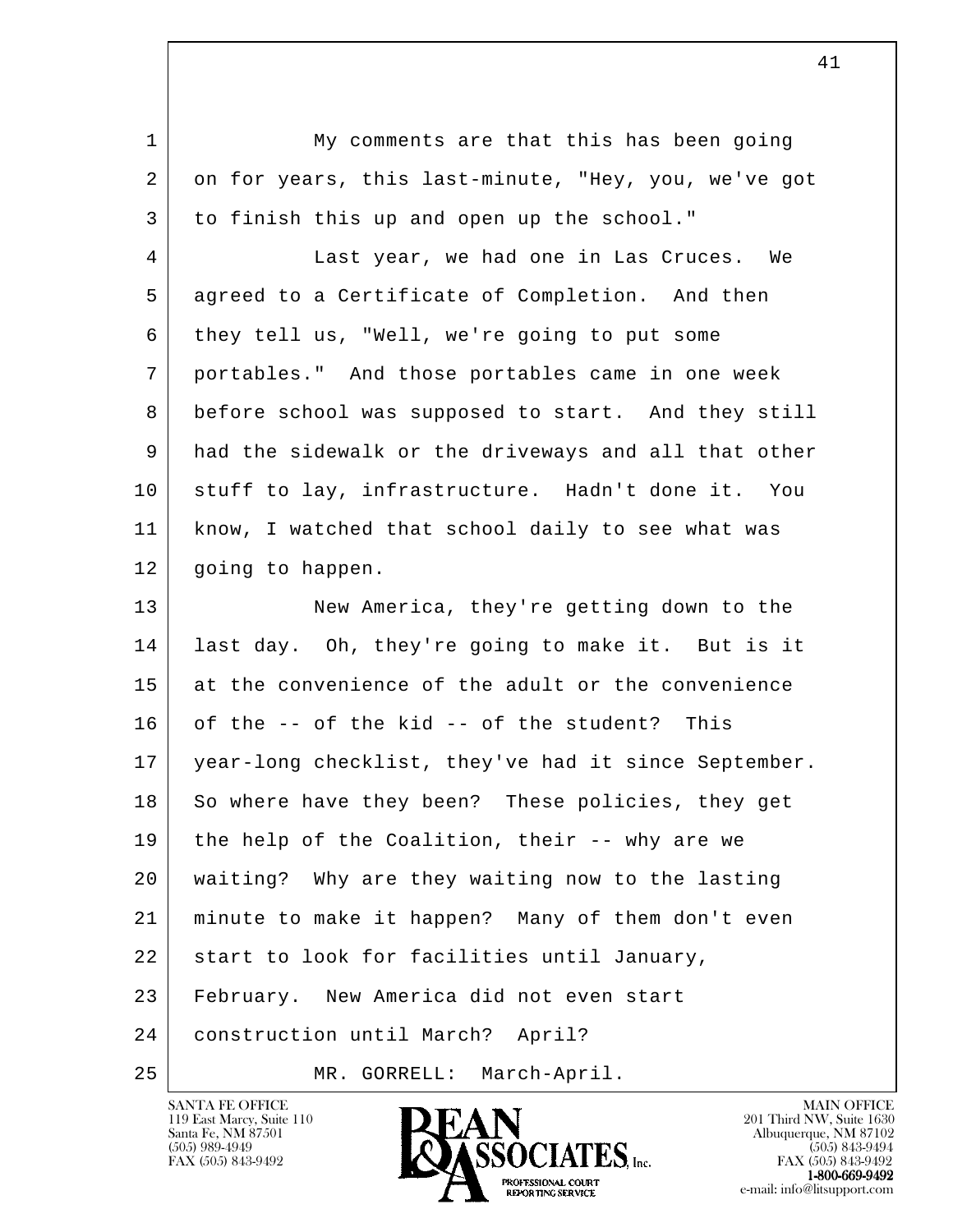l 1 COMMISSIONER GANT: March-April. And it 2 | was a messy two-story building that they totally 3 gutted and renovated. This goes on and on. Out 4 there at one of our schools out there, they're 5 bringing the portables in from Missouri. Why are 6 they spending that kind of money to bring a portable 7 all the way from -- Ohio? I'm sorry, Ohio. 8 Something is wrong with this picture. 9 These are adults that are supposed to be doing adult 10 work. And it's getting a little old to hear excuses 11 of why things are not done in a timely manner. 12 I don't care if it's minor or major. It's 13 on the checklist. Get it done. In my world, if 14 we'd come down to the last minute like this, we'd 15 all be looking for jobs. And is this what we 16 demonstrate to our kids? "Well, we can do it -- we 17 can do it when we get it done"? 18 | Research Manuel As adults, we need to be demonstrating to 19 kids how to really get the work done properly. And 20 right now, in my view, some of these people that are 21 running charter schools are setting bad examples for 22 the kids they're going to teach. And that's just my  $23$  call  $-$  it's really  $-$  this is my sixth, seventh 24 year. I've been in this charter business when I was 25 a school board member down in Cruces, when they

119 East Marcy, Suite 110<br>Santa Fe, NM 87501

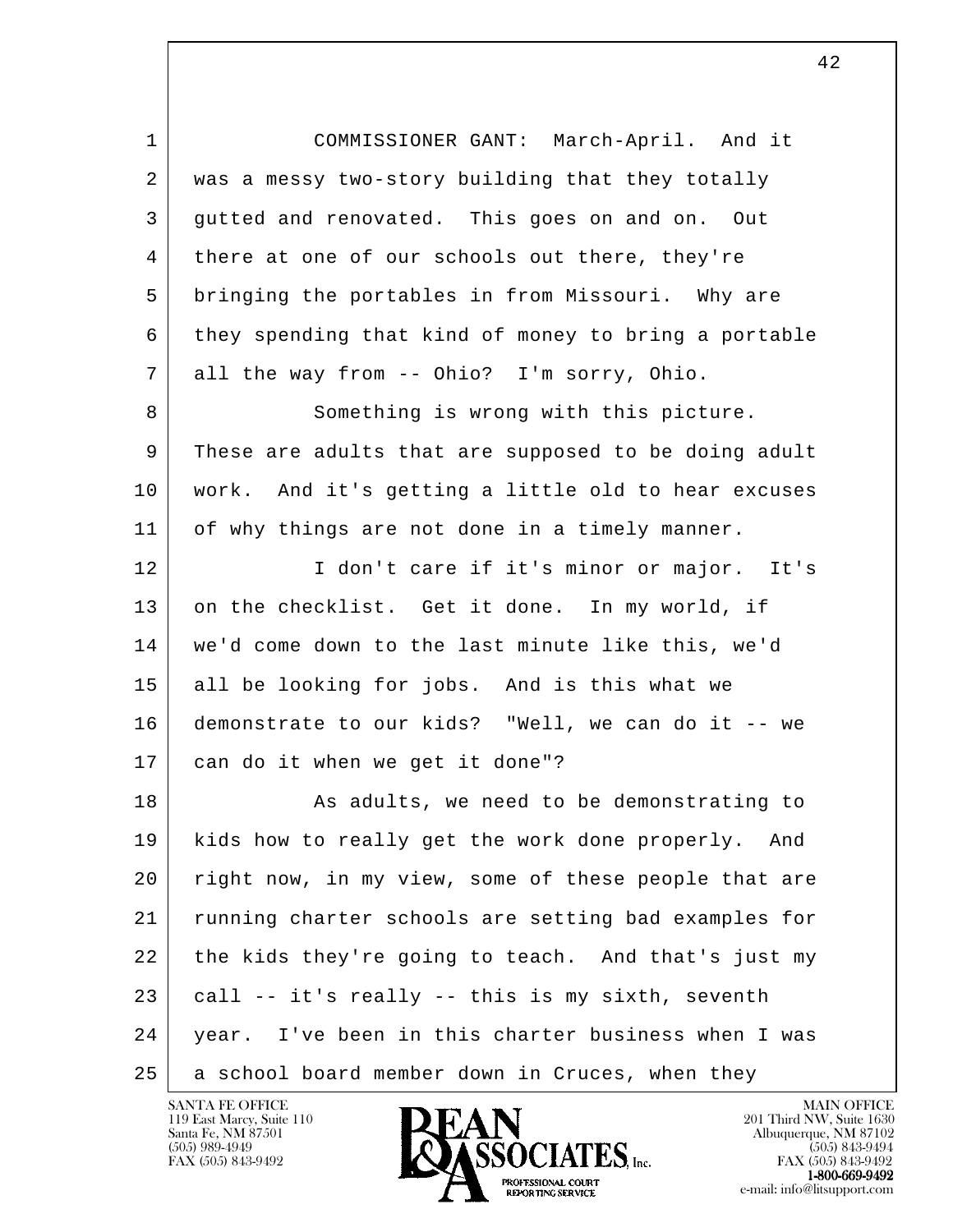1 first started doing it.

| 2  | It hasn't changed that much since then.             |
|----|-----------------------------------------------------|
| 3  | We're getting better. Ms. Callahan and her crowd    |
| 4  | over there really have come a long way. But that's  |
| 5  | only happened within the last year or year and a    |
| 6  | half. And we've had how many years to get this far, |
| 7  | And we're still stumbling along, still making       |
| 8  | excuses?                                            |
| 9  | And I think it's got to stop. And if they           |
| 10 | don't have the checklist by 1 January done, I'm     |
| 11 | hard-core. They don't get it. They get put off for  |
| 12 | another year. That's just my opinion, because why   |
| 13 | should Ms. Callahan, why should PSFA be jumping     |
| 14 | through their fifth point of contact to get all     |
| 15 | their work done, when the schools, the people       |
| 16 | putting the schools together, aren't doing the work |
| 17 | that they need to get done? And that's just my      |
| 18 | opinion, and I thank you very much.                 |
| 19 | I think your opinion is echoed<br>THE CHAIR:        |
| 20 | by many of the Commissioners. And that's why we're  |
| 21 | looking at that macro-view in front of the LESC,    |
| 22 | because some things in the law do need to change in |
| 23 | order for us to take that strong stance. So thank   |
| 24 | for you those comments, Commissioner Gant.          |
| 25 | Any other questions or comments from other          |

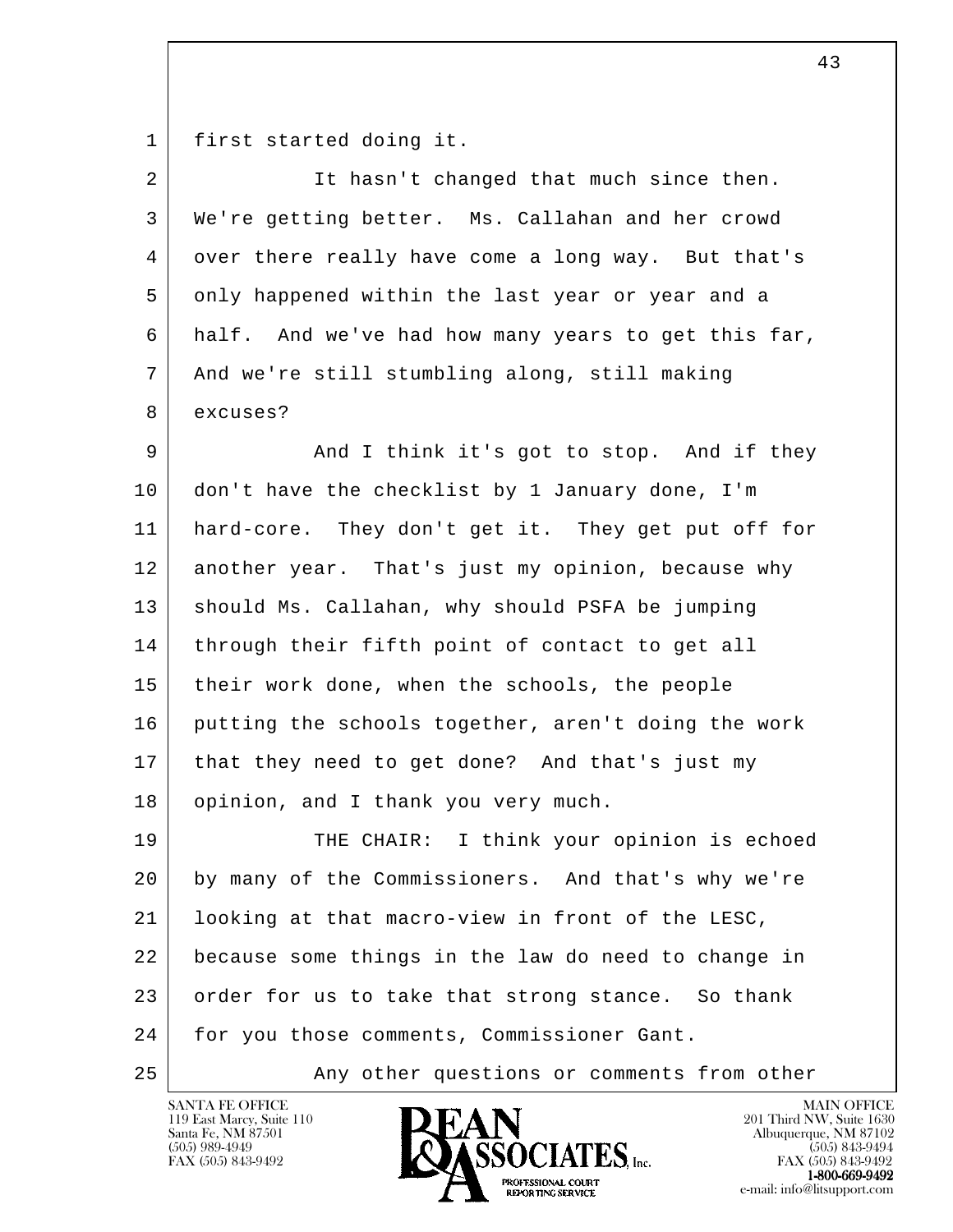l SANTA FE OFFICE MAIN OFFICE MAIN OFFICE MAIN OFFICE MAIN OFFICE 1 Commissioners? Did you have anything to add, 2 Mr. Gorrell? 3 MR. GORRELL: No, thank you. 4 THE CHAIR: Or Ms. Casias? 5 | MS. CASIAS: I had a point. 6 THE CHAIR: One more -- okay. So 7 | Ms. Casias? 8 | MS. CASIAS: I had a point of 9 clarification for you, Mr. Chair Garrison. You said 10 something about the 18-month plan of correction. 11 The only -- that has to be submitted and approved. 12 The people that haven't met the weighted NMCI that 13 haven't submitted one, then nothing happens. But 14 McCurdy submitted one with a plan. It's not just 15 the assumption that the others get the 18 months.  $16$  And I just -- Mr. --17 THE CHAIR: So they submit to who? 18 MS. CASIAS: They submit it to PSFA for 19 our review and approval, that, indeed, their 20 construction plans can be achieved within 18 months. 21 But it has to be submitted. So if you haven't 22 submitted one, we can't assume that the rest of the 23 people will be ready in 18 months. 24 THE CHAIR: So when you say someone hasn't 25 | submitted something, so nothing happens. What does

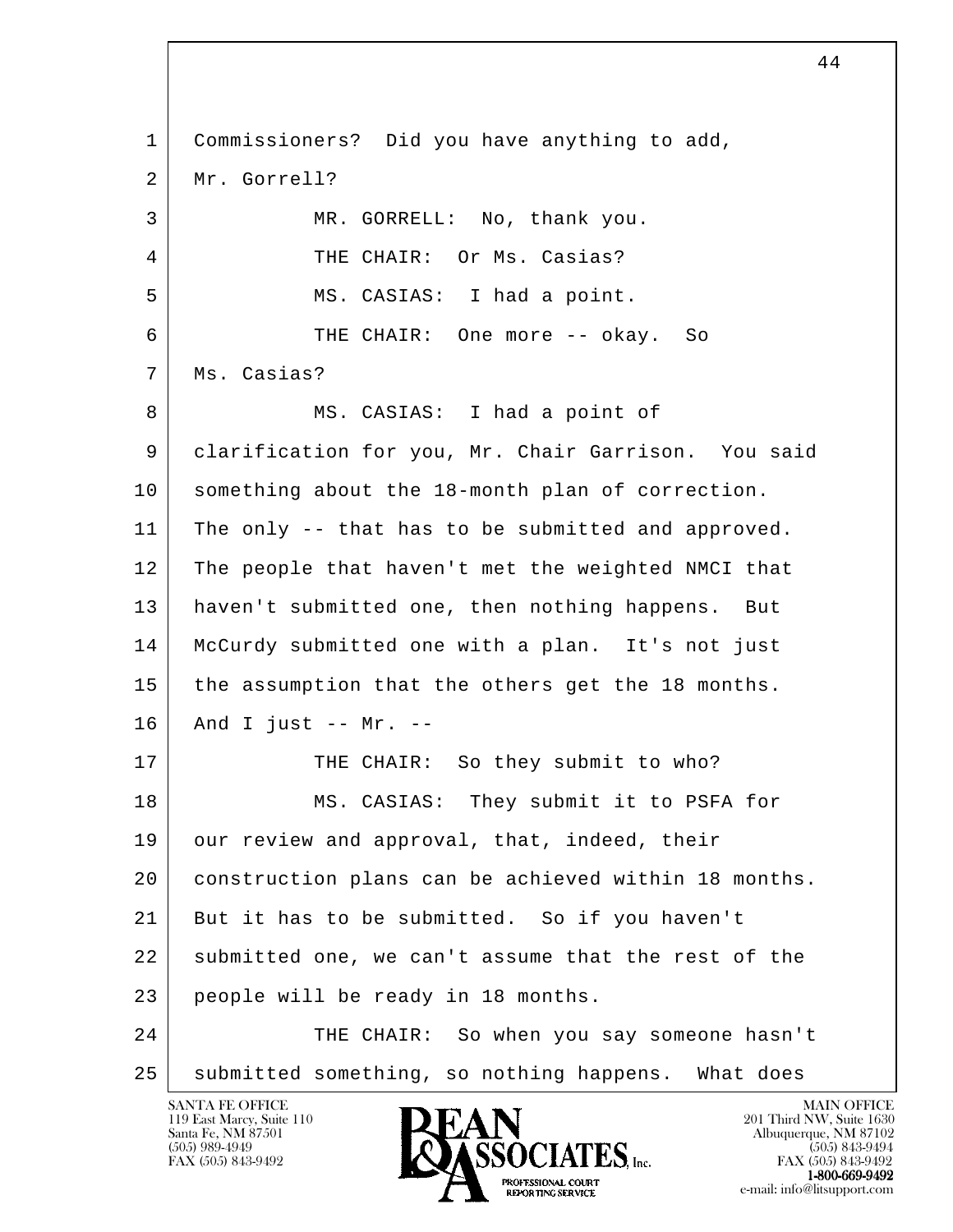l 1 | that mean, "Nothing happens"? 2 MS. CASIAS: Well, the other people -- 3 Mr. Chair, Commissioners, the other people without 4 the E-Occupancy haven't submitted a plan to get into 5 a facility within 18 months. 6 MR. GORRELL: Or the facility condition to 7 be able to meet it. McCurdy -- the law says that 8 the 18-month plan will be submitted to PSFA, and the 9 Director shall approve, if appropriate. 10 THE CHAIR: It says "shall, if 11 appropriate"? 12 MR. GORRELL: "If appropriate." Yes. And 13 the recommendation then goes back to the PED. But 14 | we look at their plan, whether the corrections that 15 they're going to make to the facility, or the new 16 facility, will need the adequacy, at least to the 17 middle range, to the average, as well as we look to 18 see is there a potential financial source to be able 19 to achieve this. We don't have any background or 20 information to check that, but we make note of that. 21 It goes on to PED, and I believe Kelly and her group 22 | take a look at whether that's possible. 23 But with that plan, then, they will go -- 24 like McCurdy, we're expecting them to hire a 25 design-build contractor to go and build some other



FAX (505) 843-9492 FAX (505) 843-9492 1-800-669-9492<br>PROFESSIONAL COURT **EXPORTING SERVICE**<br>REPORTING SERVICE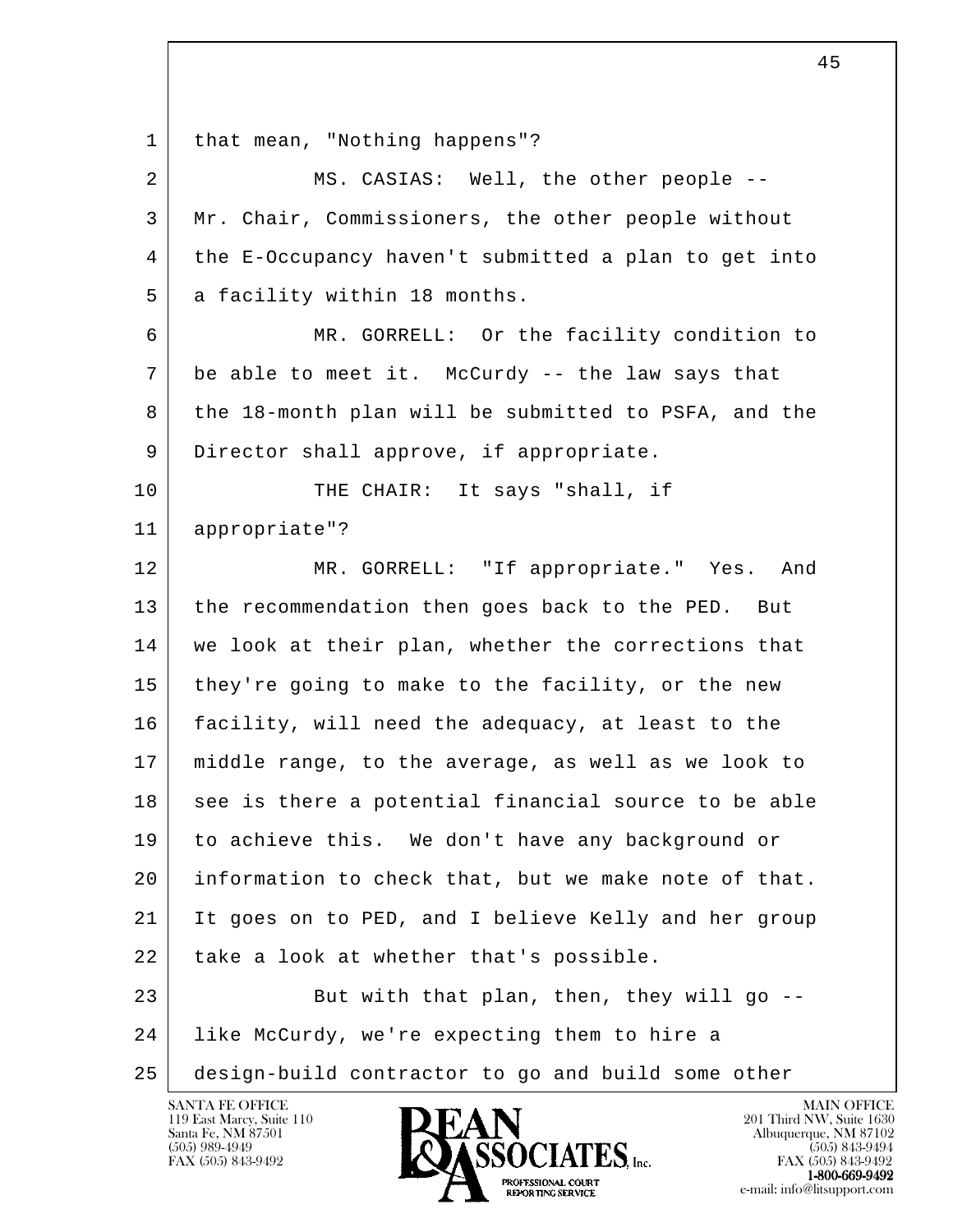l SANTA FE OFFICE MAIN OFFICE MAIN OFFICE MAIN OFFICE MAIN OFFICE 1 facilities for them that they'll move into within 2 the 18-month period. 3 At the end, as far as the inspection, to 4 see if it's made, that's a loose end. We don't 5 know. And if anybody else had a plan of whether 6 they actually get it done or what it is when they 7 finish, that's a loose end, too. 8 And on your point, the law is blind on 9 that currently, the statute. Probably it could be 10 handled administratively, you know, just to set the 11 conditions, I think, as Willie had suggested 12 previously. 13 THE CHAIR: Commissioner Gant. Thank you 14 for that clarification. Commissioner Gant, and then 15 Commissioner Shearman. 16 | COMMISSIONER GANT: Mr. Chair, members, 17 clarify for me. If they don't have the 18-month 18 plan and they don't have an E-Occupancy, then they 19 can or they cannot open that school? 20 MR. GORRELL: The law is clear on the 21 E-Occupancy. They cannot. That's outside of this 22 283. 23 THE CHAIR: The NMCI score. 24 MR. GORRELL: That would be an illegal 25 occupancy. And there are penalties to that, because

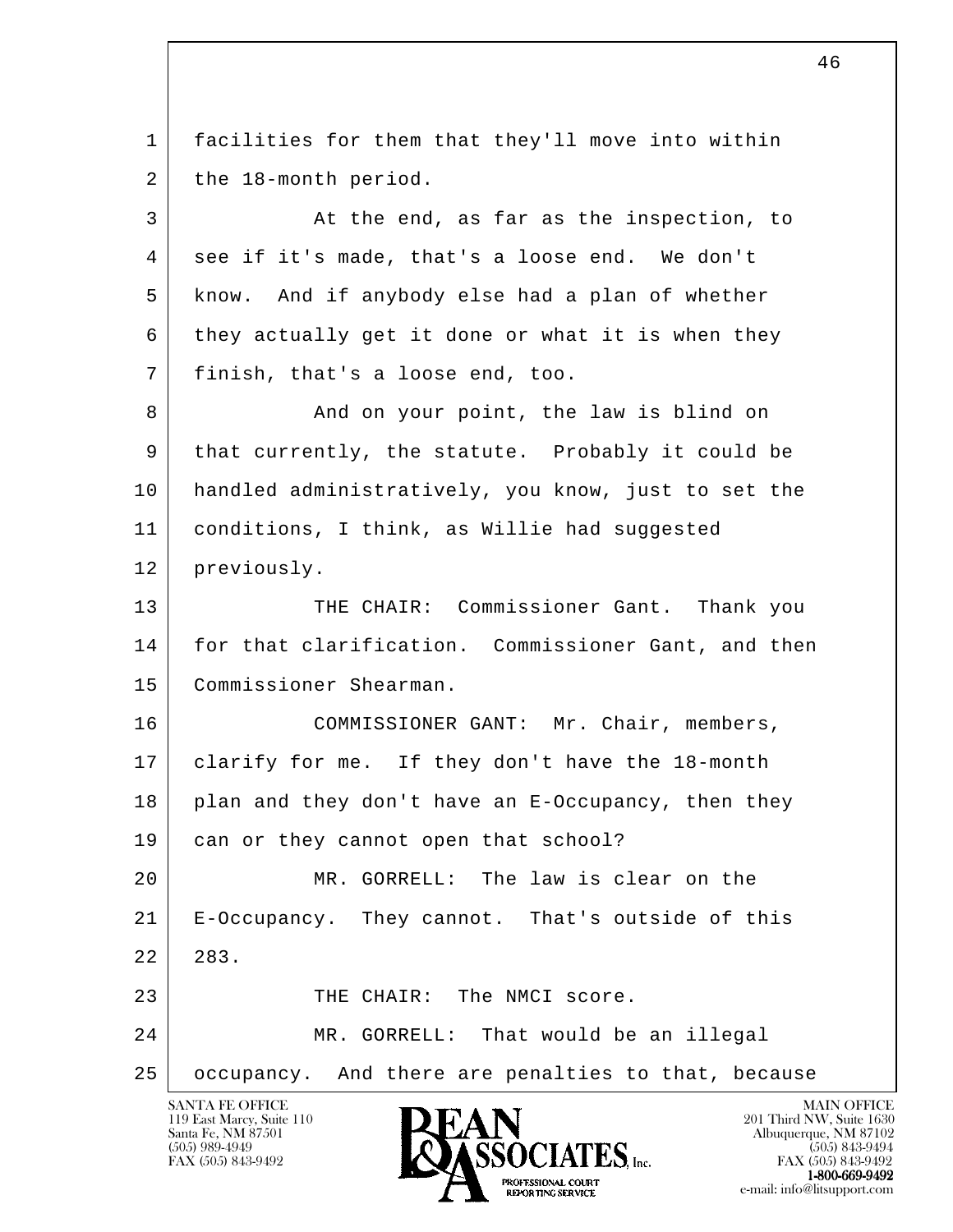1 it puts people at risk. The -- as far as the 2 building condition goes, it says that the -- with 3 the plan, that there is a plan that's approved. I 4 would have to assume that when a plan is approved, 5 there's an expectation that it is done within 6 18 months; otherwise, the 18 months wouldn't have 7 been mentioned in the statute.

8 As far as at the end of the 18-month, 9 whether that occurs or not, the statute isn't clear. 10 So could they go ahead and occupy and be outside of 11 what they have submitted as a plan? I suppose they 12 could. There would not be a law to prevent them 13 from happening -- that from happening, except that  $14$  the law also says that they  $-$ - that the facility 15 that they move into should be of at least average 16 Weighted NMCI.

l 17 So, administratively, we could set up a 18 process where we review the facility after it's 19 completed. If it's completed on that date or not, 20 and if it doesn't meet that, then they are outside  $21$  of  $-$  in my opinion, this would be a question back  $22$  to your counsel -- they would be outside the 23 requirements of the statute for having an 24 appropriate facility for the students, and you could 25 | say, you know, "You can't do that."

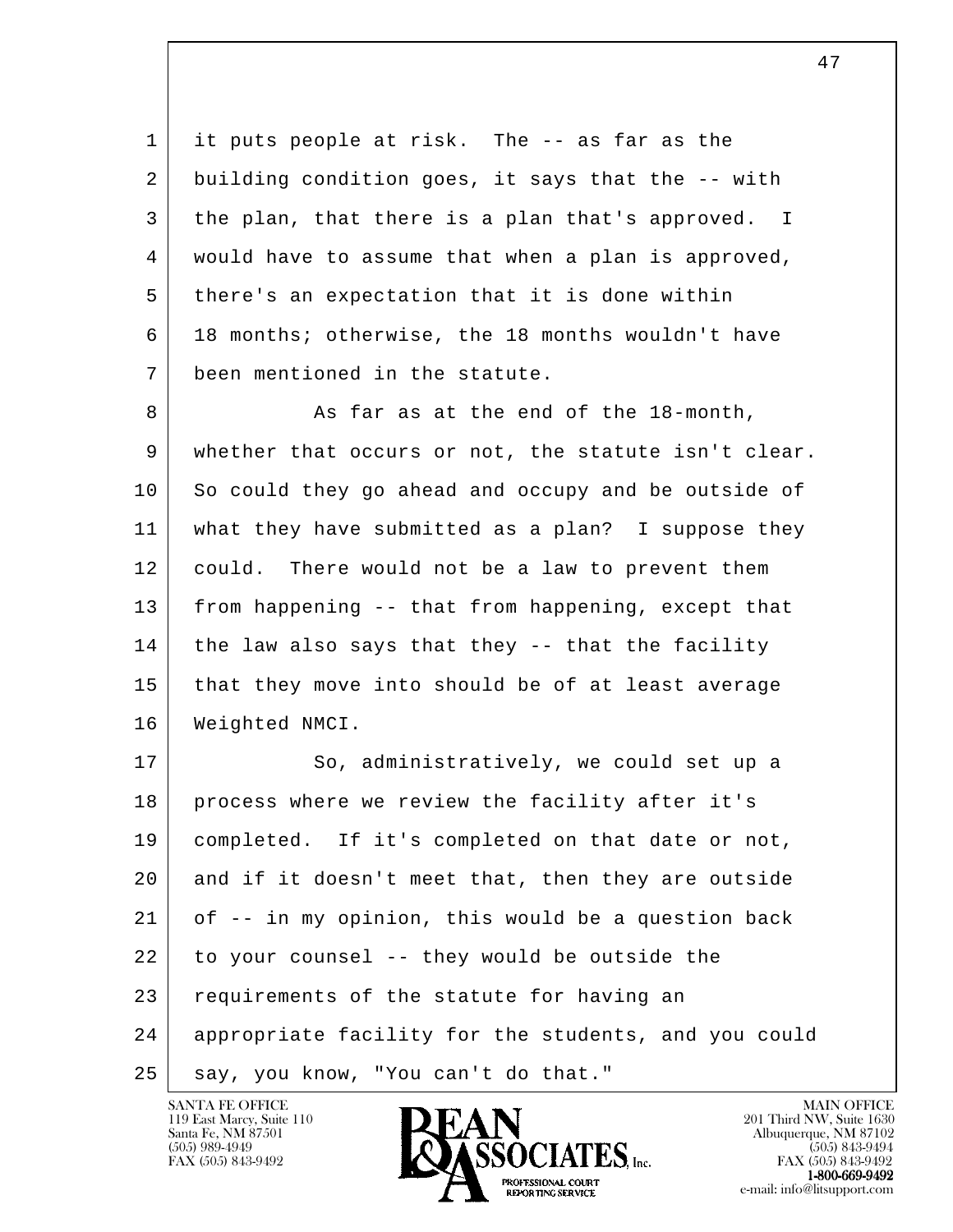l 1 But those are my opinions. 2 COMMISSIONER GANT: Mr. Chair. Mr. Chair. 3 THE CHAIR: Hold on one second. I need to 4 ask for clarification. That is the 22.24? 5 | MS. CASIAS: Yes, Mr. Chairman. 6 THE CHAIR: That's the line of 7 demarcation? Mr. Gant, go ahead. 8 COMMISSIONER GANT: Okay. If it's got a 9 "No" in the facilities NMCI, currently, then they 10 must come with -- either you approve the facility or 11 an 18-month plan. Correct? 12 MR. GORRELL: If the facility they're in 13 now has an E-Occupancy but does not meet the 14 Weighted NMCI, they've given a plan of how they're 15 going to correct that within 18 months. Then they 16 are within the law; they're approved. 17 COMMISSIONER GANT: That's McCurdy. There 18 are some others in here that have "No" for both. 19 MR. GORRELL: Yes. 20 COMMISSIONER GANT: Let's say, for some 21 reason, you go out there and you look at it and, 22 okay, it's E-Occupancy you can do, but you don't 23 have the weighted. So you have to have both? 24 MR. GORRELL: Mr. Chair and Mr. Gant, you 25 absolutely -- you have to have both. That's what

119 East Marcy, Suite 110<br>Santa Fe, NM 87501

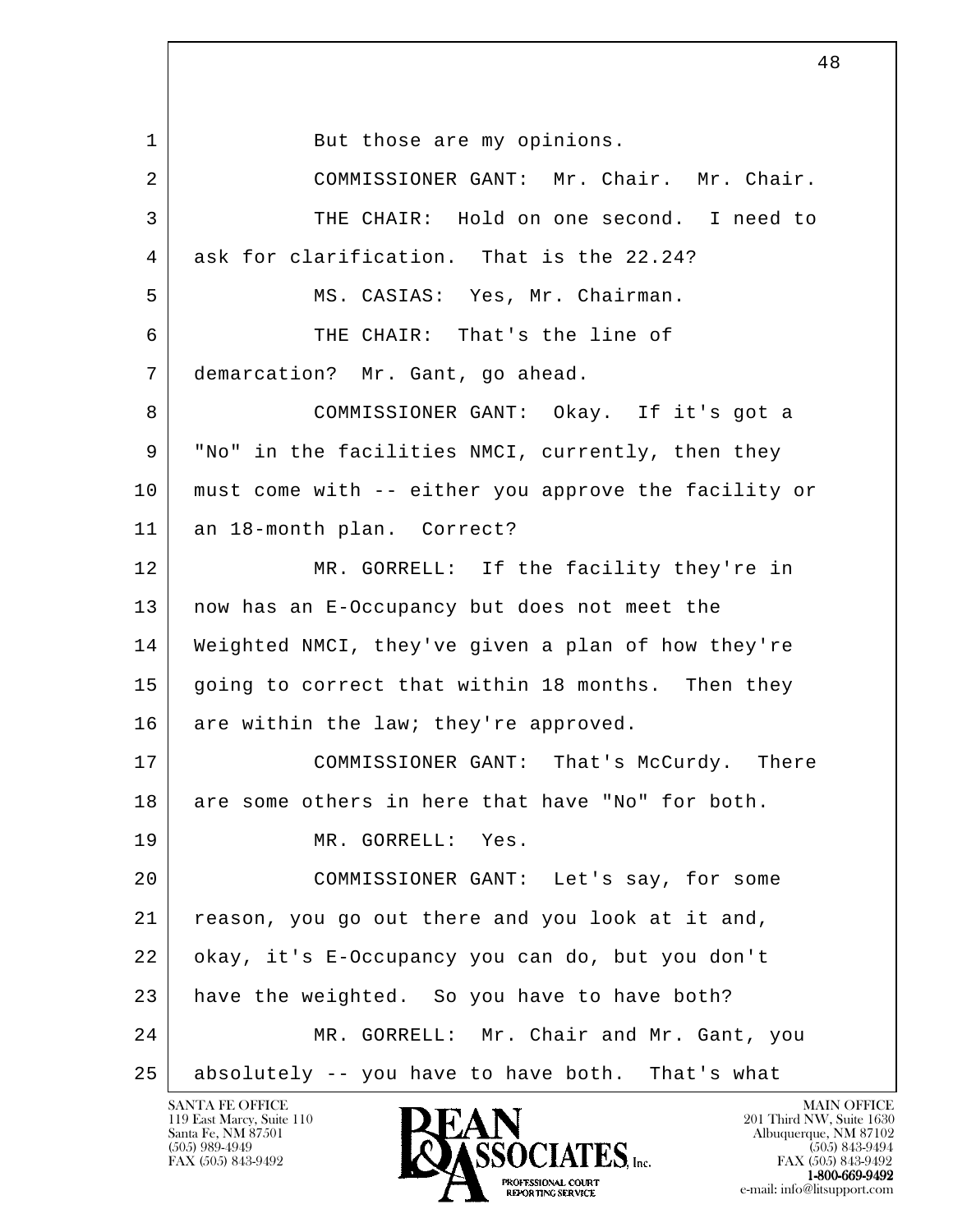l 1 the law says. E-Occupancy, and either you are in a 2 facility that meets the average, or you will within  $3 \mid 18$  months. 4 COMMISSIONER GANT: Okay. All right. So 5 you have several in here that have neither, and some 6 that don't have the weighted. So they can't open, 7 either. 8 MR. GORRELL: Well, that would not be our 9 decision. We make the report and provide it to PED. 10 COMMISSIONER GANT: Okay. I -- okay. 11 THE CHAIR: It's a symphony of 12 collaboration. 13 COMMISSIONER GANT: It's a mess. Okay. 14 Go ahead, I think. 15 THE CHAIR: Commissioner Shearman. 16 COMMISSIONER SHEARMAN: Something that's 17 been said makes me think that there is an 18 implication here that a school that does not have 19 the E-Occupancy certification could, today, present 20 you with an 18-month plan on how they would be an 21 acceptable facility. Good. I hope you're shaking 22 your head "no." 23 MR. GORRELL: Chair Garrison and Member 24 | Shearman, no. They -- nobody can occupy a facility 25 unless it has appropriate occupancy and approval,

119 East Marcy, Suite 110<br>Santa Fe, NM 87501

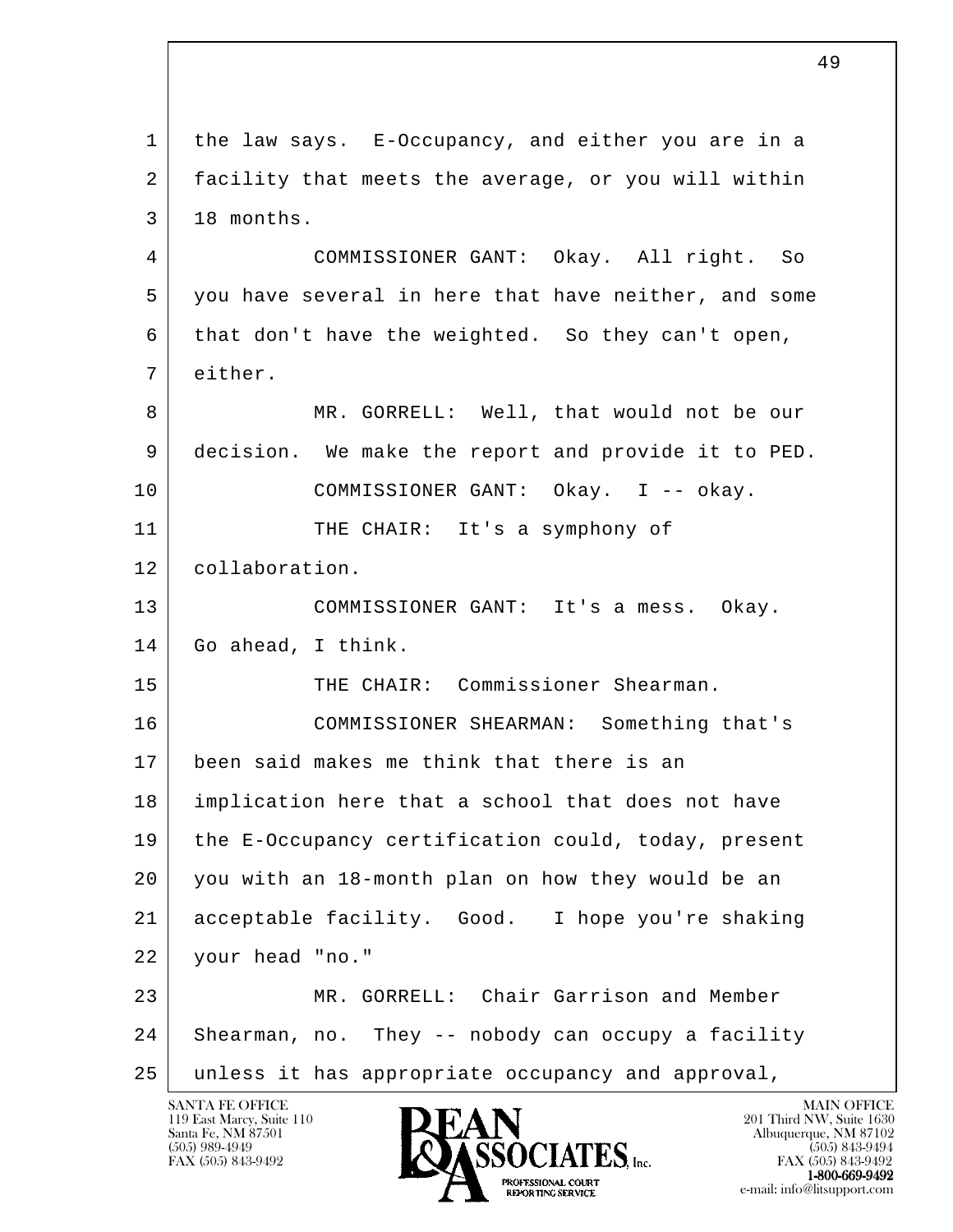l 1 and whether that's a house or a commercial building 2 or schools or E-Occupancy. So, regardless, they 3 cannot move into a facility that does not have 4 E-Occupancy. 5 They could move into a facility that 6 has -- that is in worse condition, like McCurdy, 7 than the average, so long as they have a plan to 8 correct that -- the facilities, either the 9 facilities they're in, or, in McCurdy's case, 10 they're going to build a new one -- within 18 11 months. 12 COMMISSIONER SHEARMAN: But my question 13 is, when McCurdy came to us, their 18-month plan was 14 part of their application. 15 MR. GORRELL: Yes. 16 COMMISSIONER SHEARMAN: We knew they had 17 an 18-month plan; it had been approved; everything 18 was good. I'm saying could a school come to you 19 today and say, "We haven't -- we've written an 20 18-month plan. Will you approve it today? 21 Tomorrow? And we can get started, open school next 22 week," with our not having seen that 18-month plan, 23 and our approval of that charter was absent of any 24 notification that they were going to go for an 25 18-month plan?

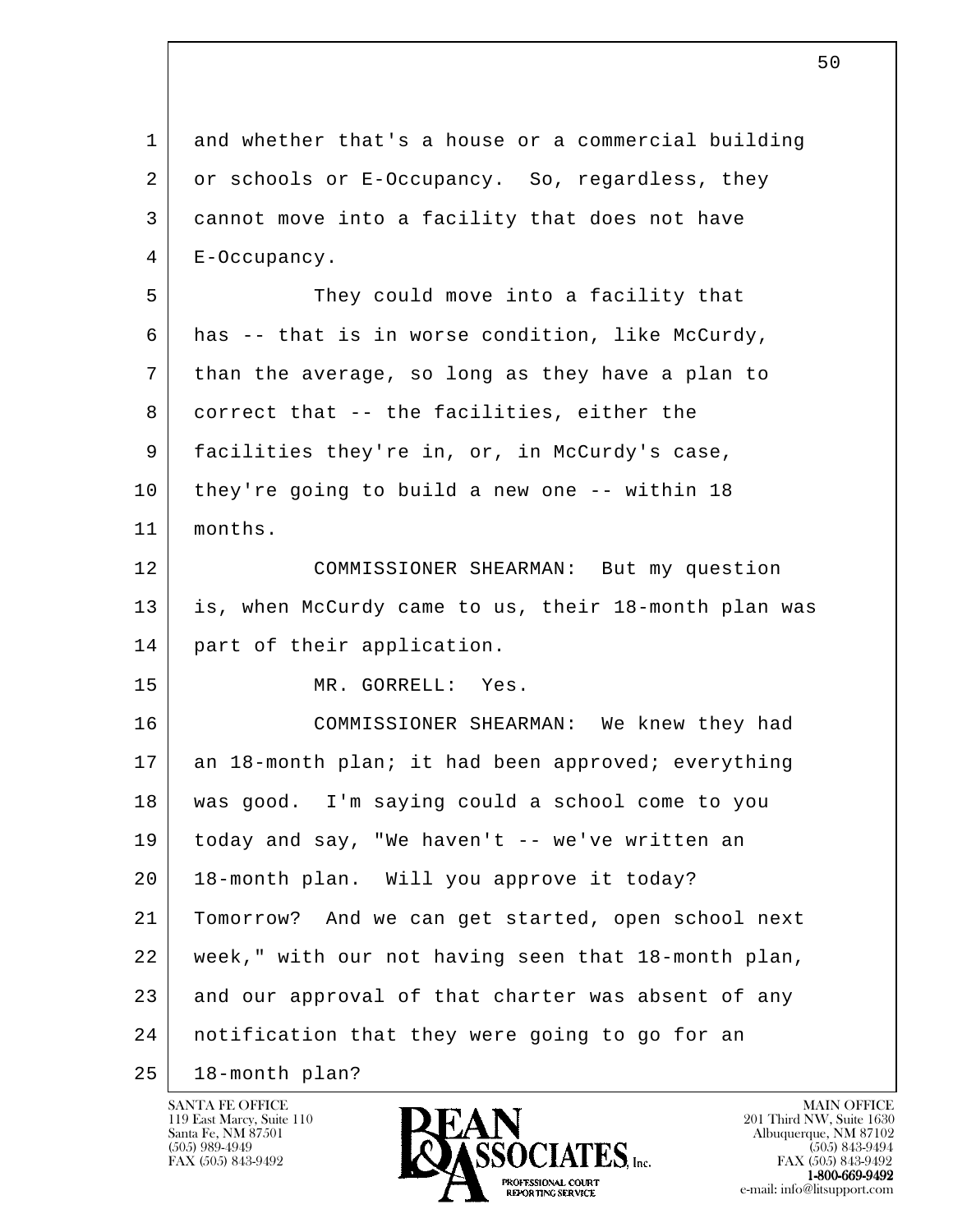| $\mathbf 1$    | MR. GORRELL: Mr. Chair, Member Shearman,            |
|----------------|-----------------------------------------------------|
| $\overline{2}$ | my -- our understanding is -- and, again, this is   |
| 3              | a -- it would be a legal question. But our          |
| 4              | understanding is that submission to us, our         |
| 5              | approval, our forwarding on to PED, who then would  |
| 6              | provide it as part of the application, it coming    |
| 7              | after the application, I -- it does not say that    |
| 8              | that would be. It seems like that's outside of what |
| 9              | the law is expecting.                               |
| 10             | COMMISSIONER SHEARMAN: Okay.                        |
| 11             | MR. GORRELL: But I'm -- this is a counsel           |
| 12             | question.                                           |
| 13             | COMMISSIONER GANT: Mr. Chair?                       |
| 14             | MR. BROWN: Mr. Chair and members of the             |
| 15             | Commission.                                         |
| 16             | THE CHAIR: I just want to let                       |
| 17             | Commissioners know that Mr. Brown is here to help   |
| 18             | So if you have a question of him, ask the<br>us.    |
| 19             | question of Mr. Brown. Thank you, sir.              |
| 20             | COMMISSIONER SHEARMAN: Would you please             |
| 21             | respond, Mr. Brown?                                 |
| 22             | MR. BROWN: You know, first of all, my               |
| 23             | understanding is -- and I've read it several times, |
| 24             | the new provision -- that when a school wants to    |
| 25             | operate a new school, the baseline for operation,   |

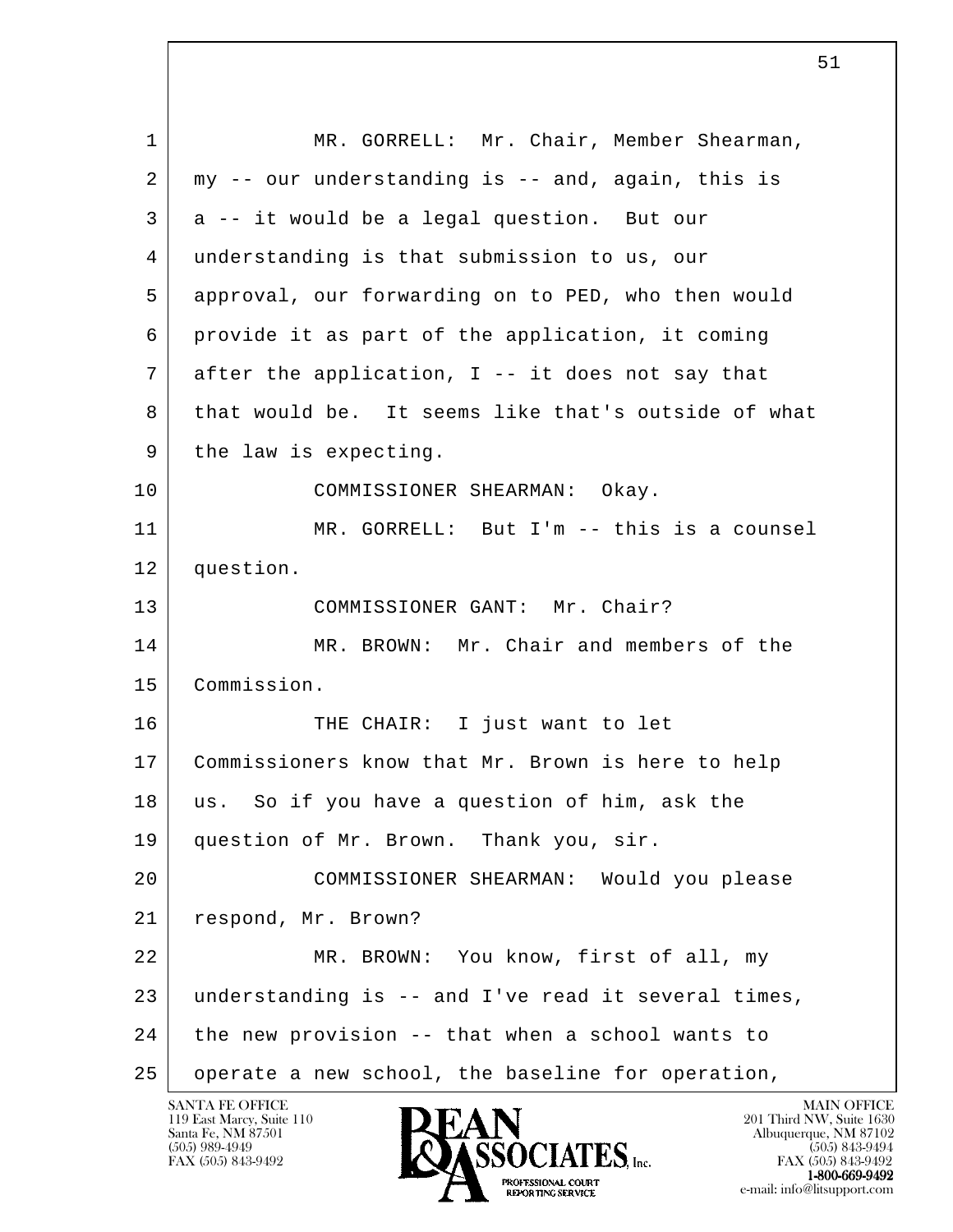l 1 before you get -- even get to the 18 months, is that 2 they have to meet the average condition. Correct? 3 Am I correct, Mr. Gorrell? 4 MR. GORRELL: Or have a plan to correct it 5 within 18 months. 6 MR. BROWN: It says -- I have it. "Or the 7 charter school demonstrates, within 18 months of 8 occupancy or relocation of the charter, the way in 9 which the facilities will achieve a rating equal to 10 or better than the average." So you're correct. 11 "Equal to." So, Ms. Shearman, what was your 12 question? If the following has occurred -- 13 COMMISSIONER SHEARMAN: My question is, 14 can an 18-month plan be submitted after the fact? 15 After the school's application to become a charter 16 school has been approved, can the application for an 17 18-month plan be received and considered after that? 18 MR. BROWN: You know, it would seem to be, 19 in the absence of, you know, Charter School Division 20 guidance, vis-a-vis what we have on the Web site or 21 rule, I think, yes; the answer is yes. And until we 22 say, "You can't do that; here is a time frame when 23 you have to do that," the answer would be yes, 24 because we haven't said no yet. We haven't set  $25$  the  $-$ 

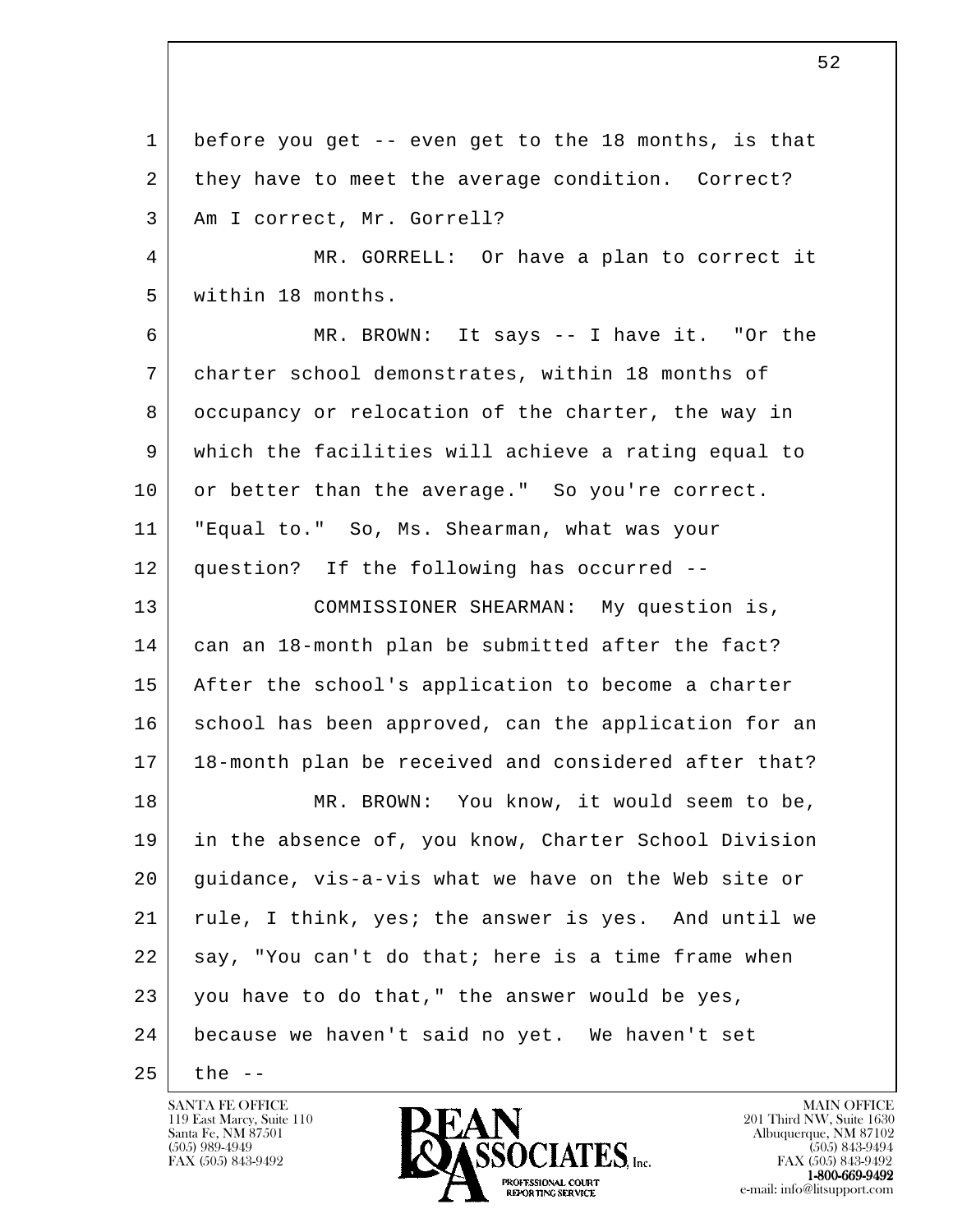l 1 THE CHAIR: And also we haven't, in some 2 cases, assessed because they haven't chosen a 3 facility yet. So -- 4 COMMISSIONER SHEARMAN: I guess my 5 question hinges on do they have to declare, in their 6 application, they have a facility or are seeking a 7 facility, or they have a facility that requires an 8 18-month plan and that's the way they're going? 9 Does that have to be part of the application? 10 | MR. BROWN: And, Mr. Chair, Commissioner 11 Shearman, I think that's always been -- since way 12 back, I guess, since 2007, part of the structure is, 13 | I think, all they have to do is give us an assurance 14 | that they will get a facility, because, you know, 15 you can't -- they're not a legal entity at the time 16 when they apply. So they can't sign the lease or 17 anything like that. So they just assure, "We're 18 | going to do this." 19 | And I believe former Assistant Secretary 20 Duran, he expressed some, I guess, confusion at what 21 they intended to do, because they would mention 22 facilities, but they hadn't -- the facility is owned 23 by a school district or a part of the school 24 district, but they hadn't talked to the school 25 district yet. And so there was frustration built

 $53$ 

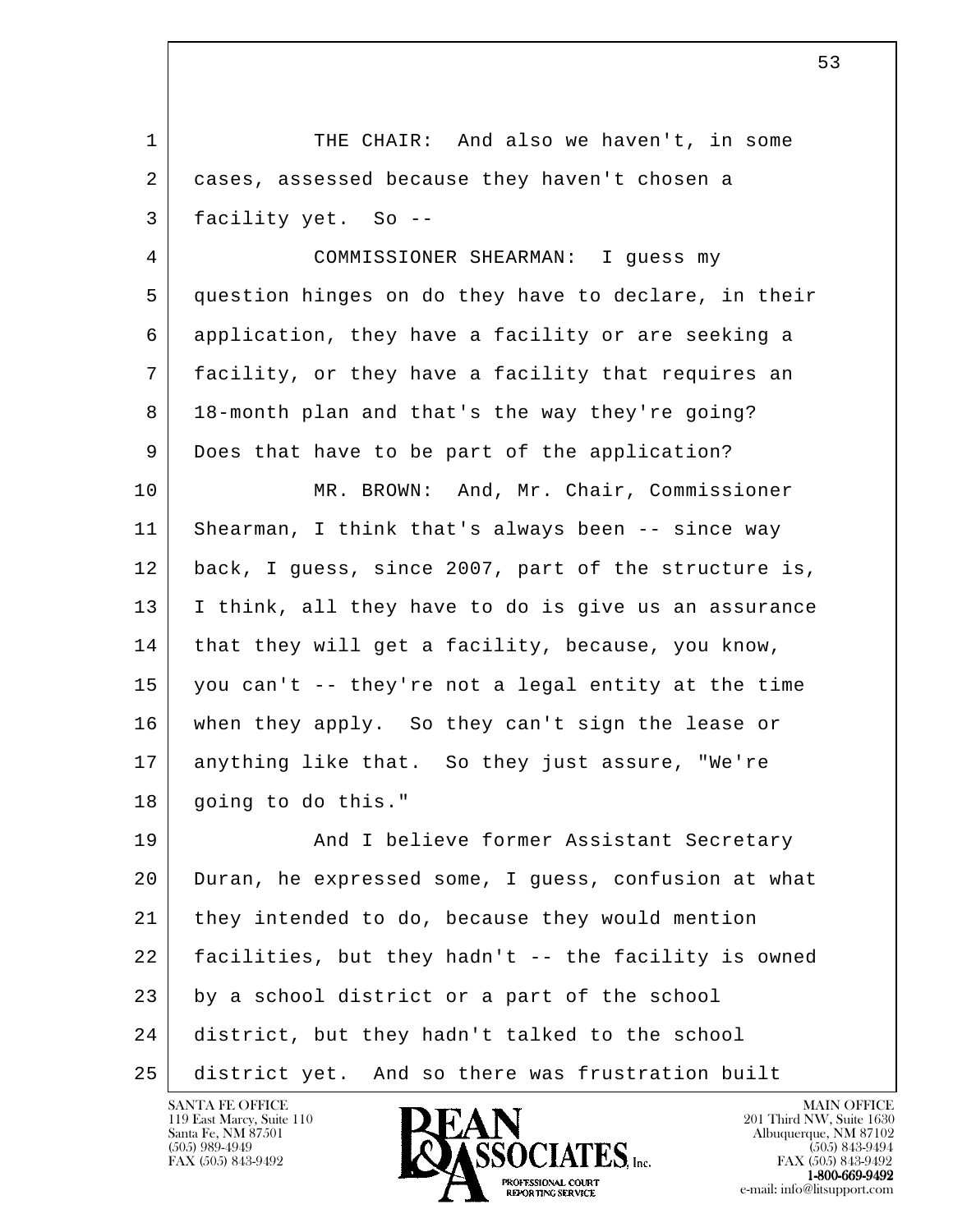l 1 in. 2 So, you know, we can't hold it against 3 them, because they're just assurances that they're 4 going to. And where the rubber meets the road is, 5 you know, I guess at the time -- I guess now, with 6 the 18 months  $-$  in the past you've had your 7 planning year, "Where is your facility," you know, 8 "Where -- you don't have E-Occupancy permits, nor do 9 you have the conditional index, because you don't 10 have a facility." 11 COMMISSIONER GANT: Mr. Chair, can I add 12 to Mr. Brown's comment there? 13 THE CHAIR: Commissioner Gant? 14 COMMISSIONER GANT: Based on House 15 Bill 283, with the new charters -- applications --16 and we have a group of them that's on the last page 17 here -- they have to have an Ed Spec, an Educational 18 Specification, a Facility Master Plan approved by 19 the PSFA prior to their application coming to the 20 CSD or to the local district for consideration. We 21 move forward in that area. The only area that we 22 haven't moved forward in is actually pinpointing the 23 facility. 24 The Ed Spec and the Facility Master Plan 25 | says, "This is what we need." Mr. Gorrell and his

119 East Marcy, Suite 110<br>Santa Fe, NM 87501

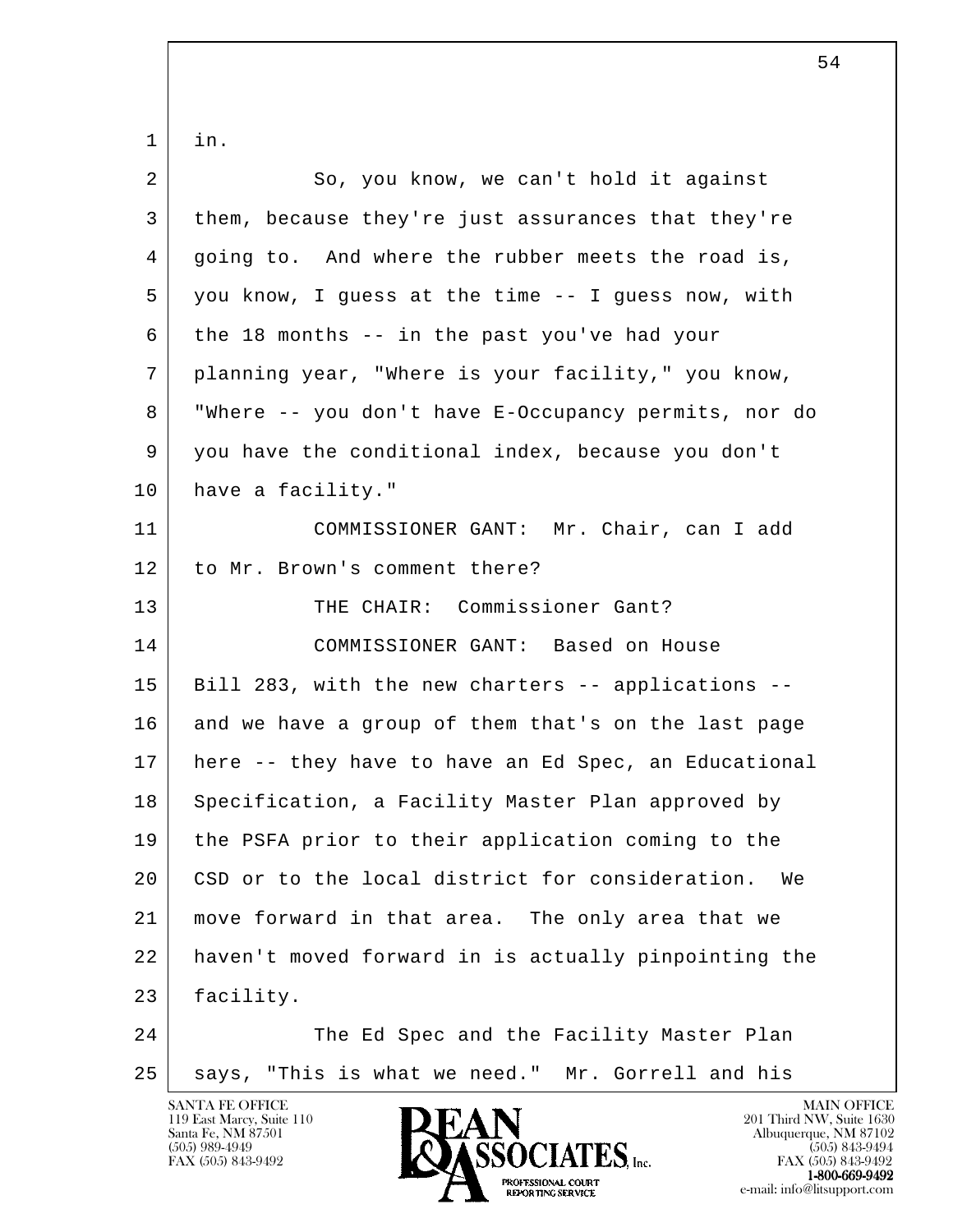| $\mathbf 1$ | folks, Martica, they say, "Yes, you know what you    |
|-------------|------------------------------------------------------|
| 2           | need in the way of facility. If you get approved     |
| 3           | for -- you know, it's, like, in September, then you  |
| 4           | go look."                                            |
| 5           | The current list here, I mean, the new               |
| 6           | ones, were -- that we just finished doing the        |
| 7           | Certificate of Completion on did not fall under,     |
| 8           | directly, HB 283, although we did approve them last  |
| 9           | September. The law did go into effect. But because   |
| 10          | the applications did not come to us until actually   |
| 11          | at the same time the law went into effect, they      |
| 12          | didn't fall under this Ed Spec/Facility Master Plan  |
| 13          | issue, the new ones.                                 |
| 14          | The new ones have to have the                        |
| 15          | Ed Spec/Facility Master Plan prior to -- and it has  |
| 16          | to be loaded in their application that they have     |
| 17          | been through the PSFA process. That's one step       |
| 18          | forward, okay? Am I correct, Mr. Gorrell?            |
| 19          | MR. GORRELL: Yes, Mr. Chair, that is                 |
| 20          | correct. I would -- I would add that 22-8B, which    |
| 21          | is where the law is, C, "On or after" -- and this is |
| 22          | on the question from the Chair, does it say          |
| 23          | "shall"? -- "On or after July 1, 2011" -- which was  |
| 24          | after the application, but before these schools are  |
| 25          | approved to open -- "On or after July 1, 2011, a new |

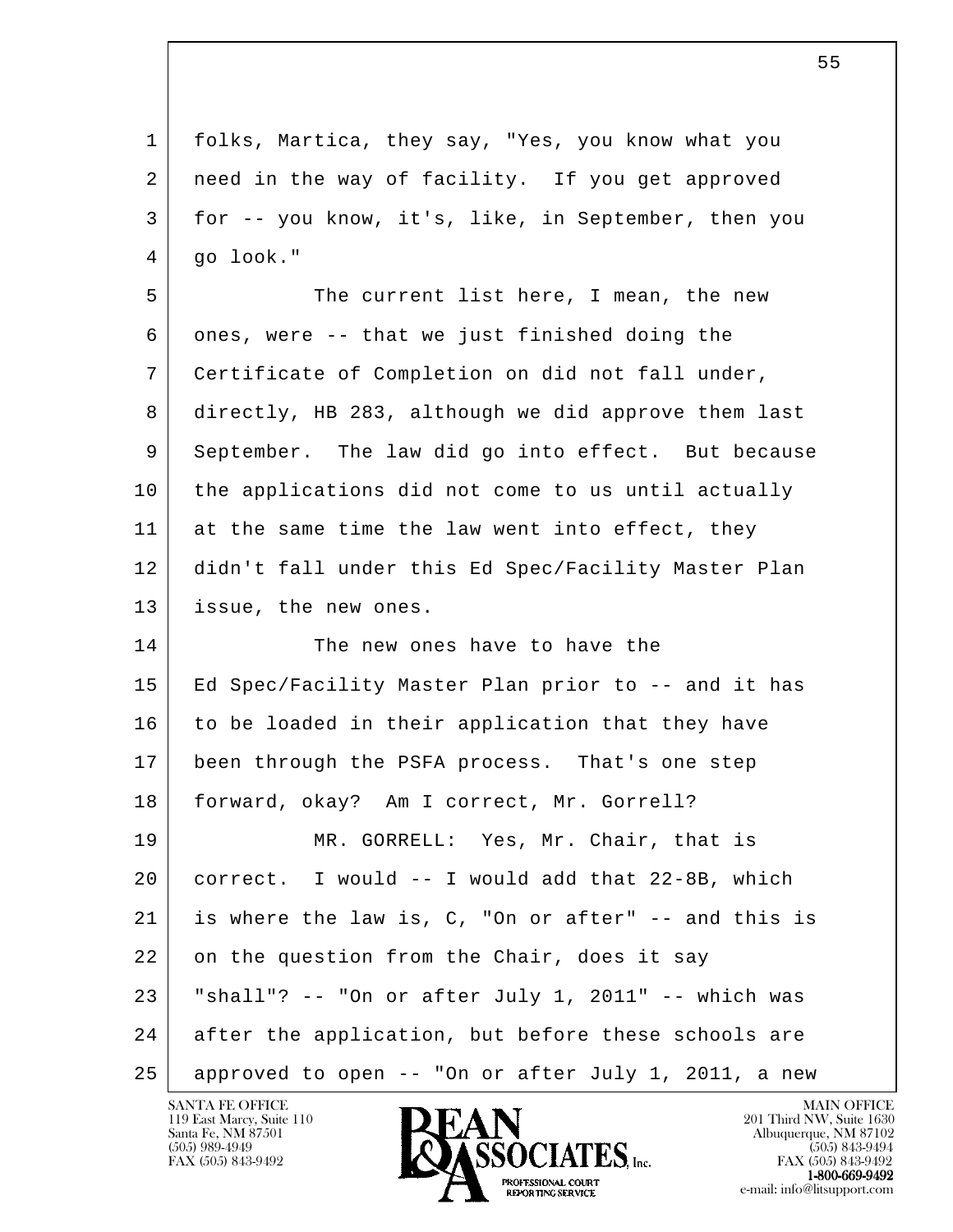l 1 charter shall not open an existing charter or shall 2 not relocate unless the facilities of the new or 3 relocated charter school, as measured by the 4 condition index," blah, blah, blah. 5 So before they open the door, the law says 6 they have to be in an average facility or have a 7 plan. 8 COMMISSIONER CARR: Mr. Chair? 9 THE CHAIR: Commissioner Carr. 10 COMMISSIONER CARR: So the question to the 11 Commission and Mr. Brown is do we need to send a 12 letter to these schools and remind them that if they 13 don't have this, that you can't open the doors until 14 you submit an 18 month plan or until -- and until 15 | that's approved? 16 MS. CALLAHAN: Mr. Chair, Commissioners, I 17 just -- in a point of clarification, I have 18 | Martica's report. The only other school that 19 doesn't have an average New Mexico Condition Index 20 is Gallup, the Uplift School. Is that -- am I 21 reading that correctly? 22 MR. GORRELL: It's plural. 23 | MS. CALLAHAN: And one of their facilities 24 does meet, right now, but doesn't have E-Occupancy? 25 Is that -- am I correct in understanding that that's

119 East Marcy, Suite 110<br>Santa Fe, NM 87501

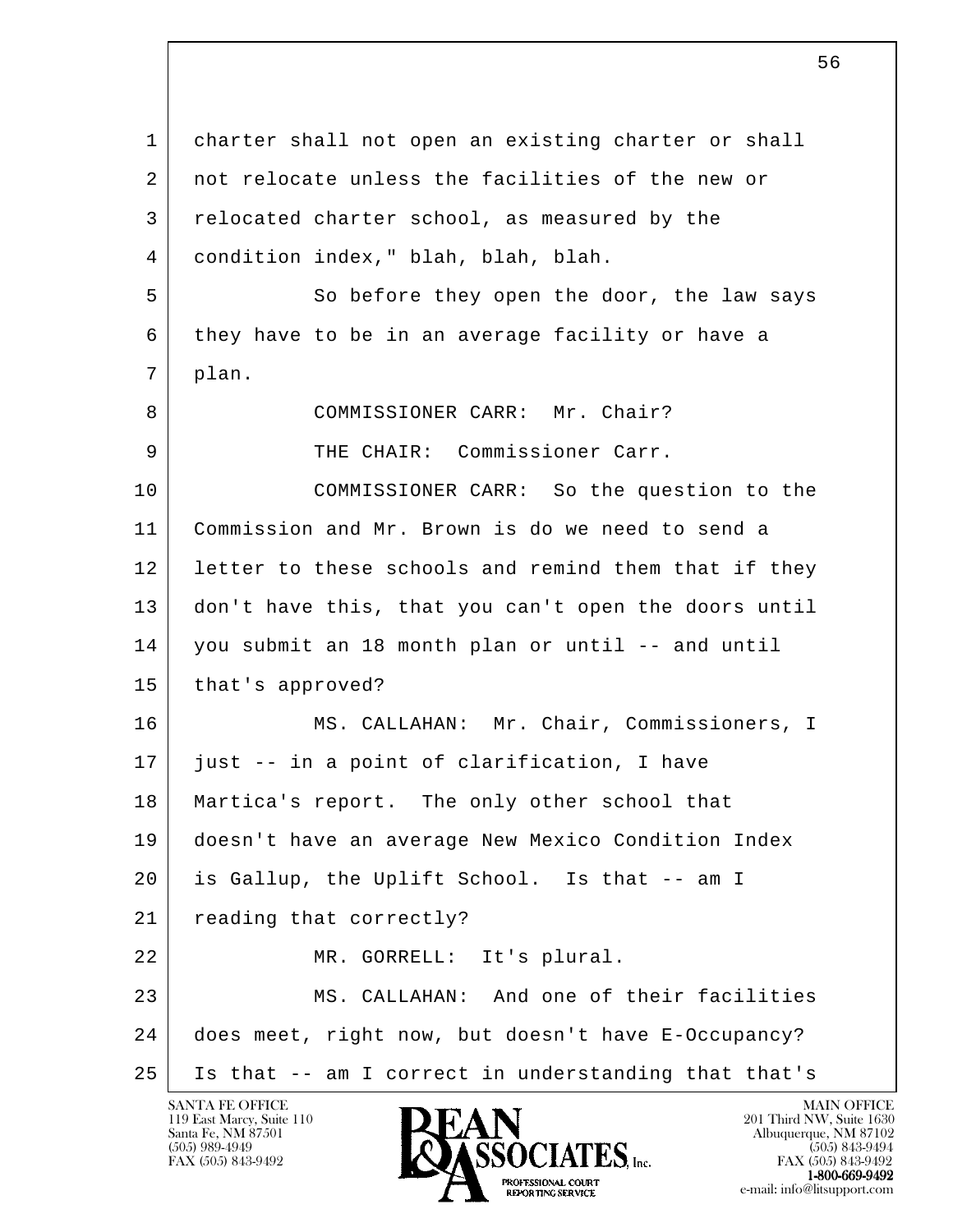l 1 the only other school that doesn't, besides McCurdy? 2 MR. GORRELL: Well, we have a question, 3 still, on the -- on the Farmington school, because 4 | that facility may change; but yes. 5 | COMMISSIONER GANT: Mr. Chair, 6 Ms. Callahan, from what I was listening to earlier, 7 maybe I -- my ears don't hear everything. But there 8 is confusion right now as to what facility Gallup is 9 really going to use? Is there some confusion out 10 there? 11 MS. CASIAS: Mr. Chair, members, it 12 appears that they're going to use the Uplift -- the 13 | address on Highway 564. But we have not really seen 14 | the plans or approved them at this point. 15 If they do use the modulars, the modulars 16 were bought from a manufacturer that precertifies 17 them with an E-Occupancy, but it hasn't gone through 18 | CID for that yet. 19 MR. GORRELL: So, again, just to be 20 perfectly clear, we have to look at the E-Occupancy 21 is a -- as Martica has just said, can come with an 22 expectation. They know that they've been approved 23 elsewhere with an E-Occupancy; we can't think of a 24 reason why not. But if it is a portable that is 25 configured for classrooms and they need some other

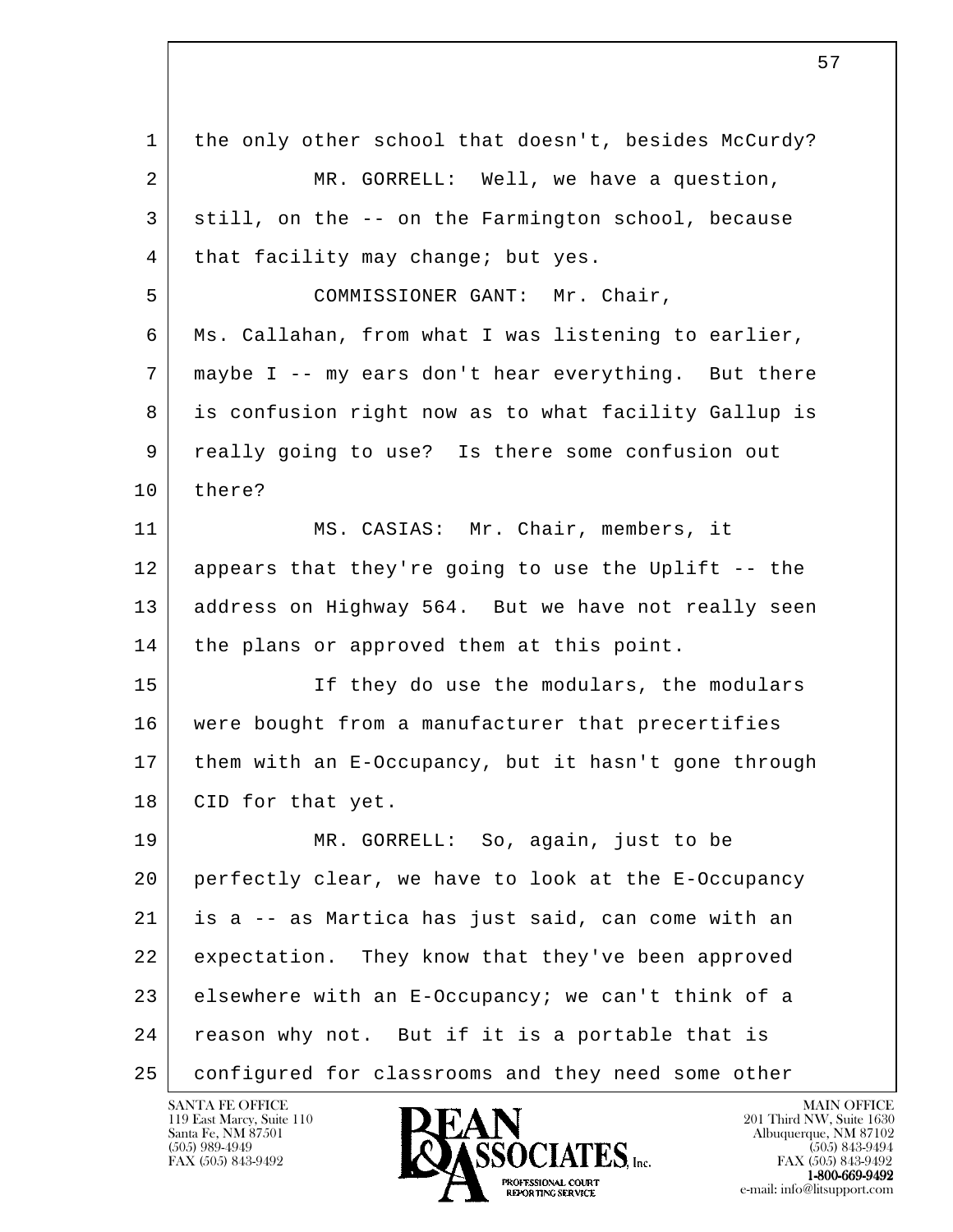l SANTA FE OFFICE MAIN OFFICE MAIN OFFICE MAIN OFFICE MAIN OFFICE 1 space, like a gym, it would not work. It would not 2 work under the weighted NMCI, because it doesn't 3 support the program. 4 | So it is -- it's more than just having -- 5 having a facility. It's in a facility that is 6 appropriate to support what they're trying to do. 7 So -- so we do, for example, on this -- this one in 8 Gallup, when they finally settle in with these 9 facilities, and we know what they are, we've got to 10 | go look at them. 11 We've made some assumptions, and if those 12 assumptions hold, then everything is good on the 13 | last one of the Uplift. The other two, they're not 14 | good. Something has to be done. 15 COMMISSIONER GANT: Mr. Chair, 16 Commissioner Carr's comment; I believe a letter is 17 appropriate, at least for Gallup. 18 THE CHAIR: For the schools that need a 19 letter. So, Ms. Callahan, if you can make sure that 20 happens, I think it speaks to Willie's point earlier 21 to -- keep holding on. 22 MS. CALLAHAN: Mr. Chair, Commissioners, I 23 agree. I mailed a note that we need to contact 24 Uplift and to make sure that they're in touch with 25 PSFA in terms of the whole picture of what they're

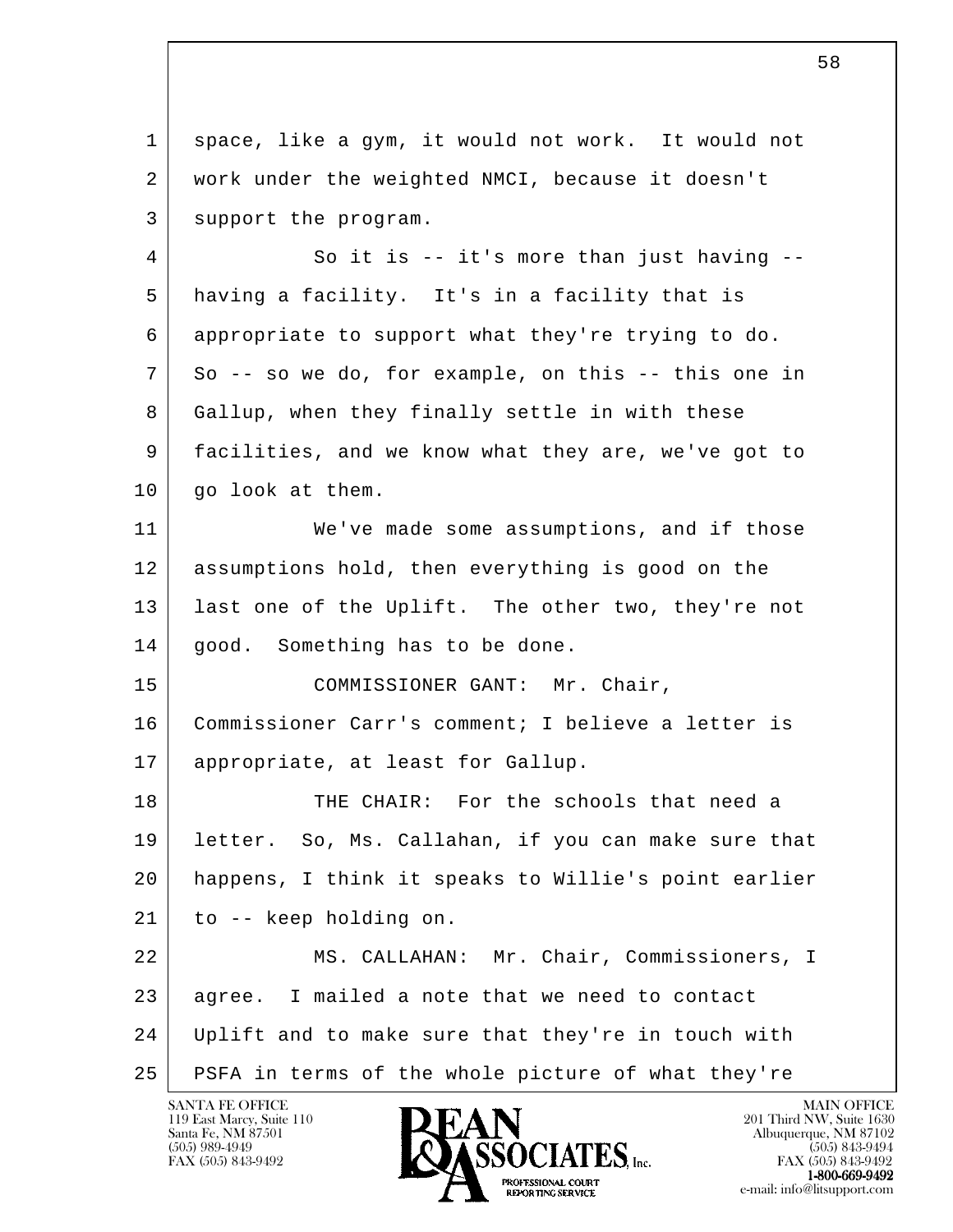l SANTA FE OFFICE MAIN OFFICE MAIN OFFICE MAIN OFFICE MAIN OFFICE 1 doing. They may be under the mistaken assumption 2 that because they have portables that are considered 3 ready, E-Occupancy, that they may be missing other 4 elements, and we need to get them straight on that. 5 And so, definitely, we'll -- we'll draft a 6 letter. Does that need to come from you, Mr. Chair, 7 or can it come from me? 8 THE CHAIR: Take care of business. 9 MS. CALLAHAN: The other one, I would like 10 to come from you. And, actually, it's being drafted 11 right now. 12 THE CHAIR: Whatever I sign and has my 13 name on it usually isn't read. So you make that 14 choice. 15 MS. CALLAHAN: No, that's --16 | THE CHAIR: Mr. Brown. 17 MR. BROWN: Mr. Chair and members of the 18 Commission, with all due respect, I just want to 19 point out that in terms of the Open Meetings Act, 20 this is not an action item. So I'm not sure what 21 Ms. Callahan is referring to, something for your 22 signature that may or may not have been voted on  $23$  today. 24 As to this current agenda item, I sort of 25 can work with Ms. Callahan, and any kinds of letters

119 East Marcy, Suite 110<br>Santa Fe, NM 87501

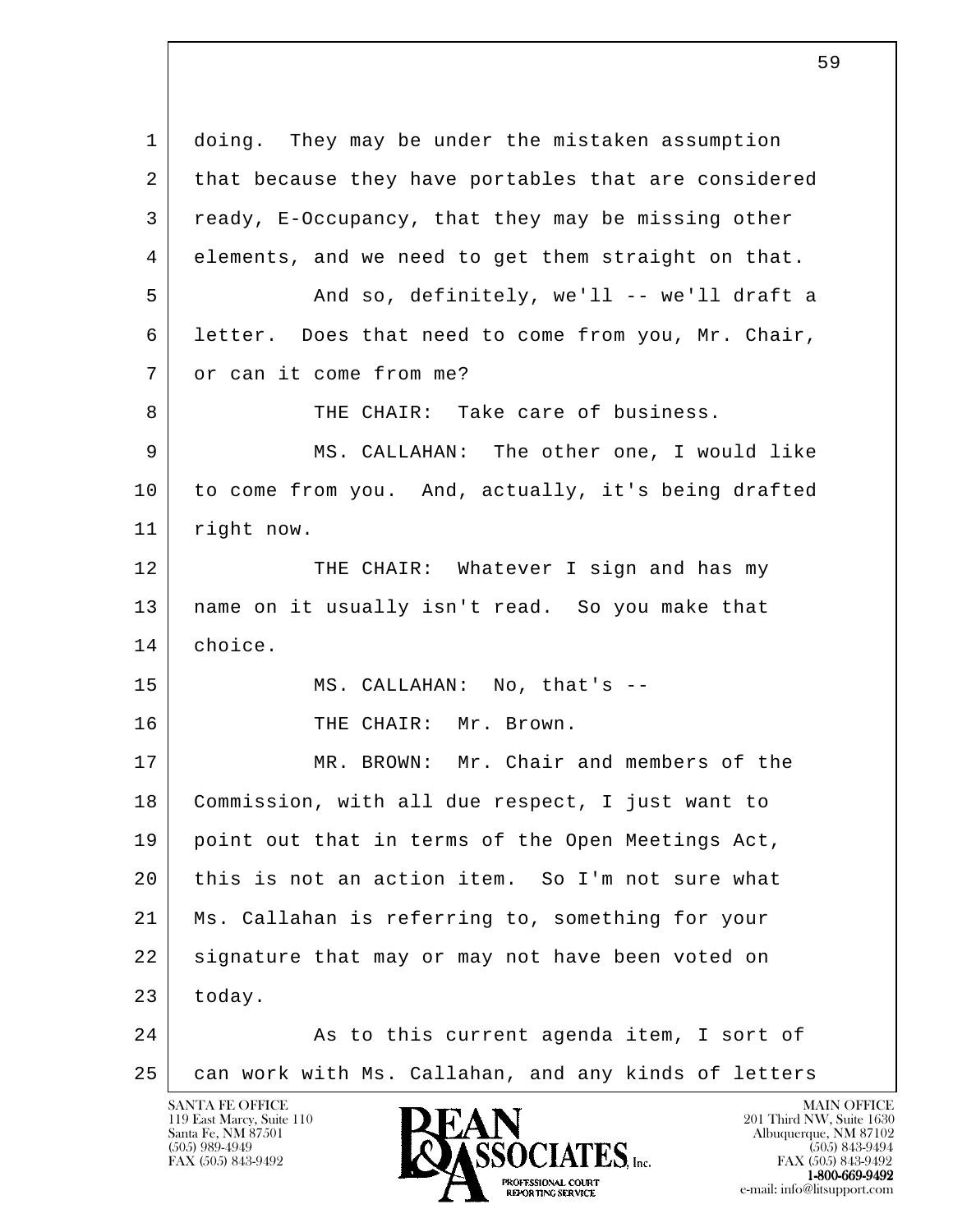| 1  | she needs to draft, I will. But we have to be        |
|----|------------------------------------------------------|
| 2  | cautious of, from the Commission, throwing ideas,    |
| 3  | "Put this in" -- "Put this in the letter." This is   |
| 4  | not an action item.                                  |
| 5  | THE CHAIR: You take care of the letter.              |
| 6  | Thank you, sir, Mr. Brown. One second. Since we're   |
| 7  | talking about facilities, you're changing facilities |
| 8  | pretty soon. Tell us about that, please.             |
| 9  | MR. BROWN: Yes. August 23 will be my                 |
| 10 | last day with the Commission at noontime. I'm        |
| 11 | moving on. I've been with the Commission, this       |
| 12 | month, 14 years. And some of you may have heard of   |
| 13 | the late Michael Davis, State Superintendent. And    |
| 14 | he was the one who hired me twice, I must say; hired |
| 15 | me in 1998, and then rehired me as the General       |
| 16 | Counsel when they invented that position -- or       |
| 17 | created that position in 2002.                       |
| 18 | So I'm moving on. I'm moving over to the             |
| 19 | Santa Fe County right after Labor Day.               |
| 20 | THE CHAIR: I have a couple of comments               |
| 21 | but let's give him a round of applause. If it were   |
| 22 | after 5:00 and a day later, I'd have a nice roast    |
| 23 | for you. It's not happening. But we have a card      |
| 24 | for you, Willie, and it's our heartfelt thanks for   |
| 25 | all your service.                                    |

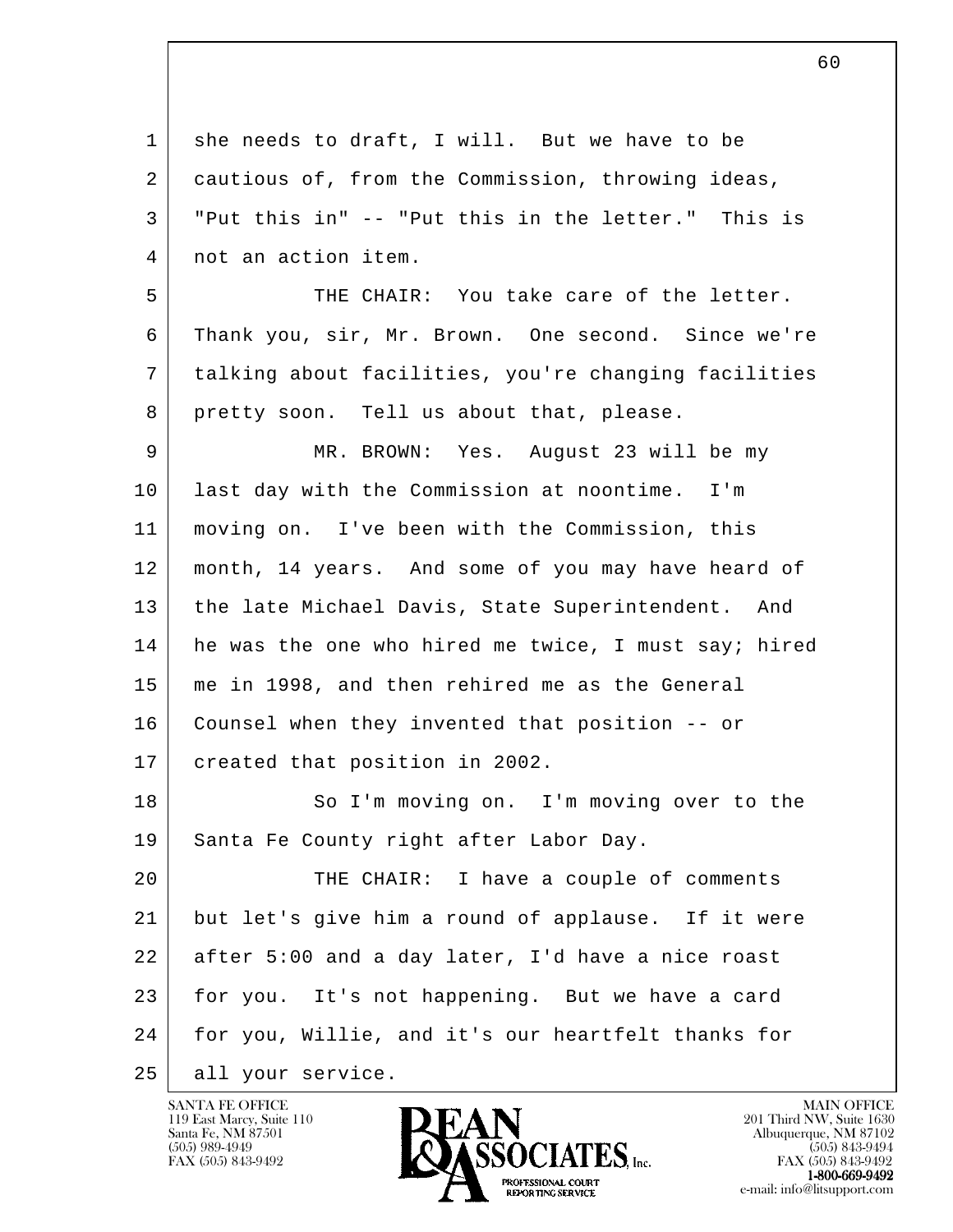l 1 | I always tell people we're here for the 2 same reason. It's to do the very, very best and 3 provide the most outstanding education we can for 4 New Mexico's children. And you've been a part of 5 that for so many years. And we really appreciate  $6$  you and wish you the best of luck --7 MR. BROWN: Thank you. Thank you. 8 | THE CHAIR: -- in your endeavors. 9 MR. BROWN: I'm sure there are Euros in 10 | that envelope, right? 11 THE CHAIR: I was trying to stuff a cigar 12 in there, but it didn't fit. 13 COMMISSIONER GANT: Mr. Chair? 14 COMMISSIONER POGNA: Mr. Chairman? 15 THE CHAIR: Commissioner Pogna; then 16 Commissioner Gant. 17 COMMISSIONER POGNA: I just wanted to tell 18 Mr. Brown that it's a card, but no money in it. 19 MR. BROWN: It's the thought that counts. 20 THE CHAIR: Commissioner Gant? 21 COMMISSIONER GANT: Further discussion on 22 facilities. If you note at the bottom -- or on the 23 | last page of this is a listing of the -- of the new 24 applications, which we will be hearing in the 25 next -- at the end of the next week or two. And as

119 East Marcy, Suite 110<br>Santa Fe, NM 87501



FAX (505) 843-9492 FAX (505) 843-9492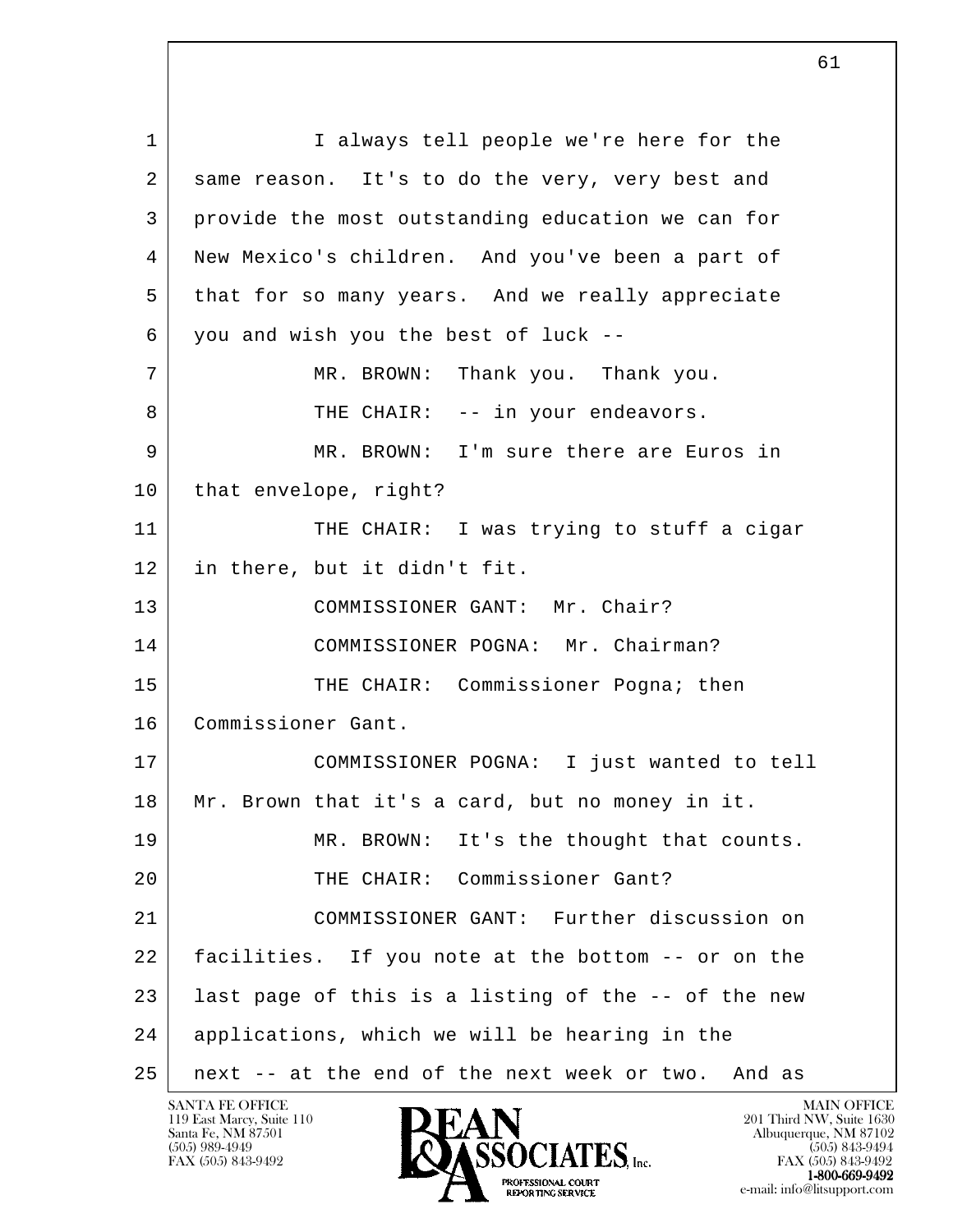l 1 you'll note it says, "Approved, Ed Spec and FMPs," 2 and the date when they were approved. 3 And I go back to my earlier comments based 4 upon the law. This is -- had to be done before the 5 applications were submitted. And if you look at the 6 dates, all these that are on here did meet that 7 requirement, according to HB 283 and the statute 8 that Mr. Gorrell quoted. There is one missing 9 | though. Am I correct? 10 MS. CASIAS: You are correct, Mr. Gant, 11 uh-huh. It's the Lisa Lou Peaches Academy [ph], if  $12$  I've got the name  $-$  13 COMMISSIONER GANT: Yes. 14 MS. CASIAS: And I just noticed that at 15 the very same time that you did. We have not 16 | received their FMP/Ed Spec. We received a portion 17 of it, and we requested more information. And I 18 would say to you, Commissioner and Mr. Gant, that it 19 was on here when I looked at it, so I must have 20 deleted it accidently. So my apologies. Very 21 observant of you. 22 COMMISSIONER GANT: And that was a good -- 23 I would say that was a good delete. But no further 24 comment. 25 | THE CHAIR: Any other questions of

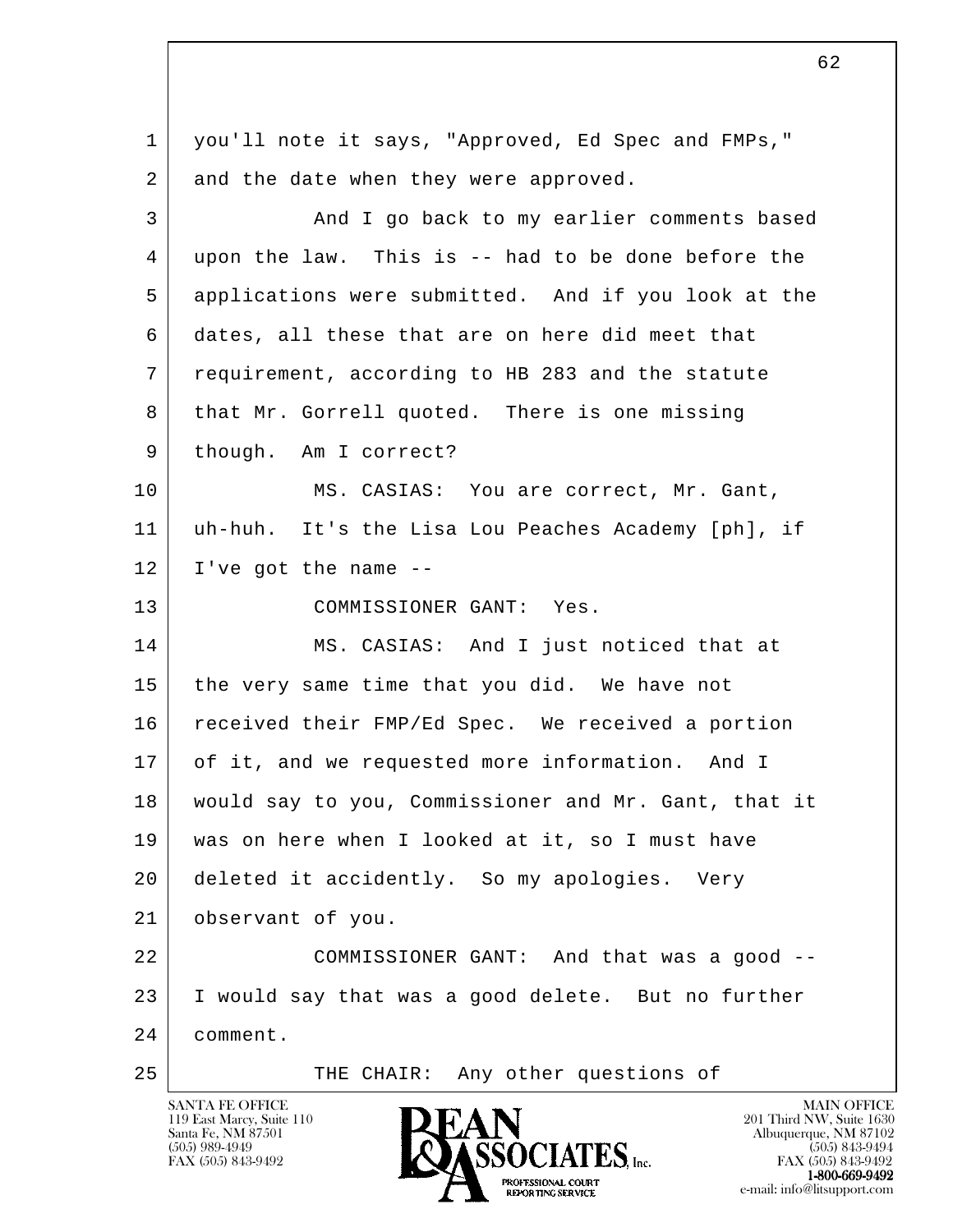l 1 Mr. Gorrell or Ms. Casias? Is it "Mrs." or "Ms."? 2 MS. CASIAS: Married. 3 THE CHAIR: Mrs. Casias. 4 MS. CASIAS: I always get confused. Miss, 5 Mrs., Ms. 6 COMMISSIONER SHEARMAN: Covers everything. 7 COMMISSIONER LOPEZ: All of the above. 8 | COMMISSIONER GANT: Mr. Chair, I'd like to 9 make a comment. Mr. Gorrell and Martica, they go to 10 a lot of meetings which I do attend. They've got a 11 lot of work to do. They've got nine members of the 12 PSCOC they have to satisfy. And let me tell you. 13 You know who sets on that PSCOC -- Mr. Aguilar is 14 one of them. And then all the directors for the 15 divisions -- I mean, whatever they call them -- 16 departments in the State are sitting there. 17 They all get beat up. They usually have 18 the right answers, but they still get beat up, and 19 they have to do this month after month after month. 20 And then they have to go out and take care of the 21 school districts. They have to go look at all their 22 buildings. They have to put all -- they've got to 23 put up with these superintendents that get unhappy 24 with them because they're not getting the right 25 answer from the PSFA they think they should receive,

119 East Marcy, Suite 110<br>Santa Fe, NM 87501

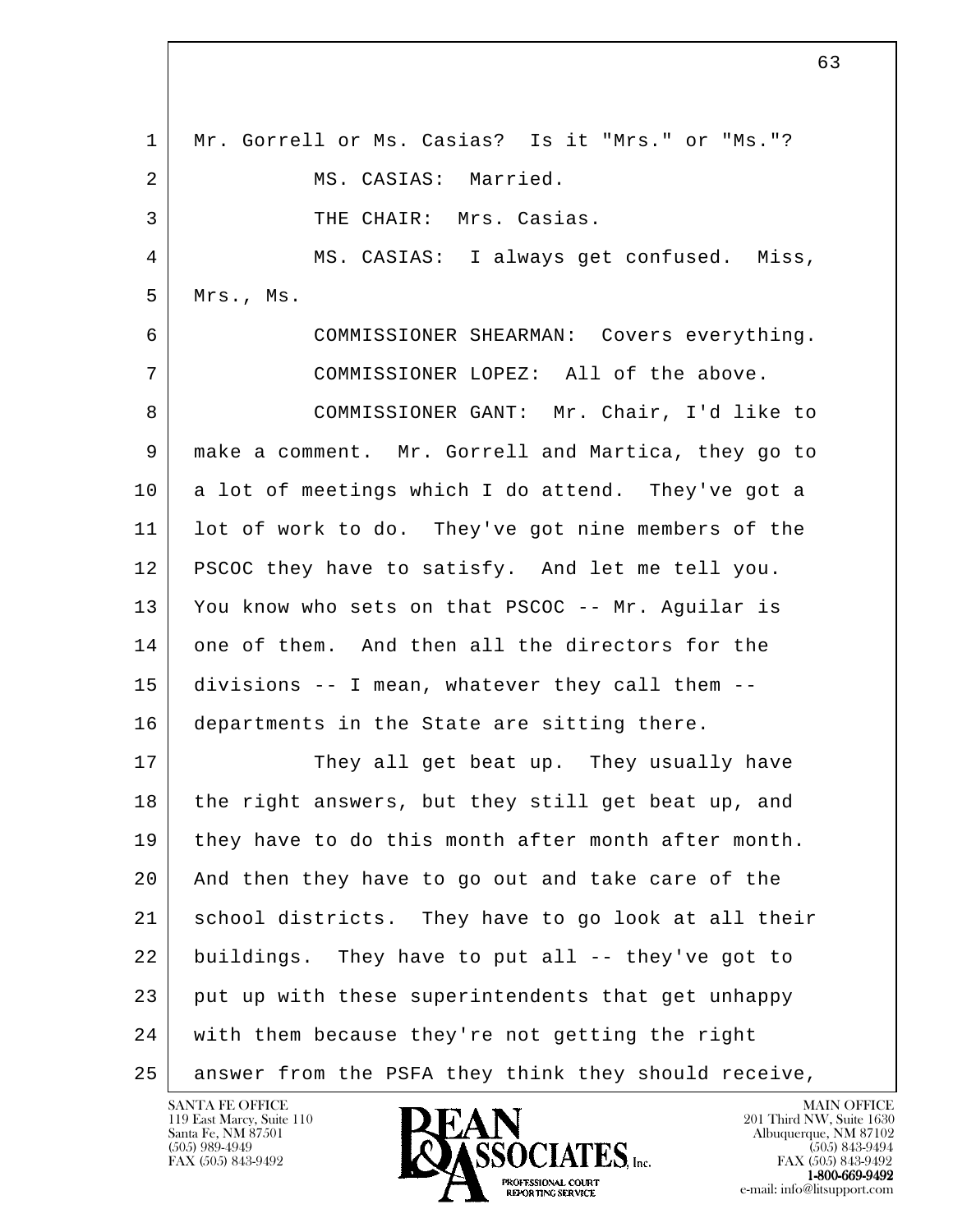l SANTA FE OFFICE MAIN OFFICE MAIN OFFICE MAIN OFFICE MAIN OFFICE 1 and they don't get their building plans approved, 2 their renovation plans approved; they don't get 3 exactly what they want in capacity for their 4 buildings and all that. 5 So -- and they only have 50 people to take 6 care of 89 school districts and millions of square 7 feet of buildings. And then they come in here and 8 face us with a smile. He's still smiling. And then 9 he has to put up with us this last year doing his 10 evaluation. He's still smiling. Okay? 11 So I'd like to thank these two, plus the 12 other 48 that work for Mr. Gorrell, for all they do 13 to keep our kids in good school facilities, and the 14 teachers, give them a place to really do their job 15 right. And that's just my comment. Thank you. 16 | MR. GORRELL: Thank you, Mr. Gant. 17 THE CHAIR: Appreciate that comment. And 18 it's good to get that perspective once in a while 19 and hear it. So I'm glad you said it, and we do 20 appreciate your very hard work. 21 MR. GORRELL: Thank you very much. Thank 22 you, Mr. Gant. 23 THE CHAIR: I need to trade cards with you 24 there, sir. 25 MS. CALLAHAN: Mr. Chair?



FAX (505) 843-9492 FAX (505) 843-9492 PROFESSIONAL COURT  $1-800-669-9492$ **EXPORTING SERVICE**<br>REPORTING SERVICE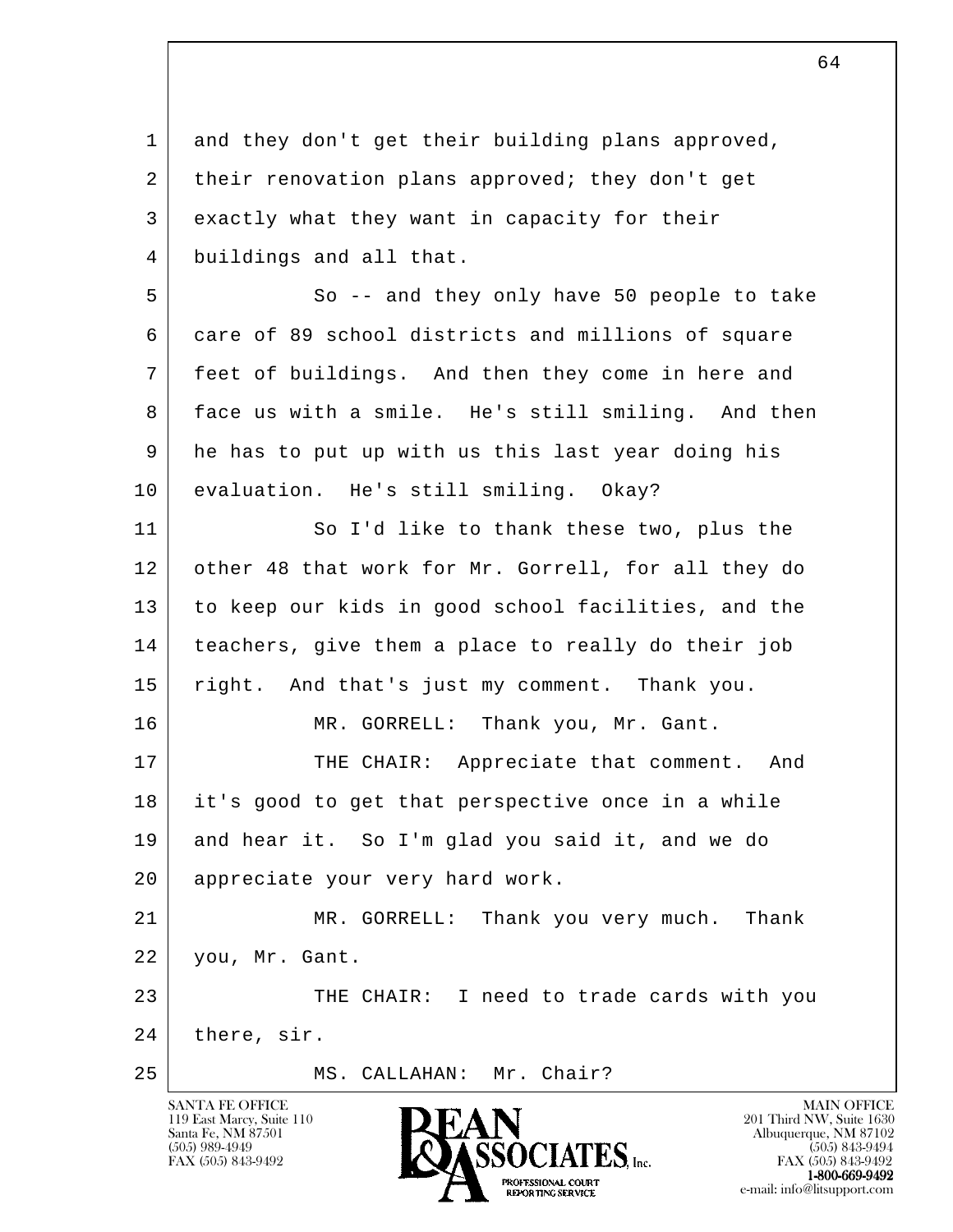l 1 THE CHAIR: Ms. Callahan. 2 MS. CALLAHAN: Mr. Chair, Commissioners, 3 the Charter School Division also would like to thank 4 PSFA. Martica and Richard have been so helpful. 5 And one of the things that we discussed at the last 6 meeting that we had is to do some collaboration on 7 the training and presentations that we're going to 8 do for the new schools that are going to be 9 approved. 10 | The And, Commissioner Gant, I can assure you 11 that the process will be a lot smoother. We learned 12 a lot, and I'm very, very appreciative of their 13 openness and willingness to help us kind of 14 navigate, because we aren't facilities people. 15 And -- we're educators. And so I can assure you 16 that the process next year will be much different, 17 cleaner, and complete, as we present to the Public 18 Ed Commission. So thank you. 19 THE CHAIR: Thank you. Ms. Casias, do me 20 a favor. It's on my list, and you just snuck out on 21 me. Thank Joe Guillen for his attendance for the 22 New Mexico School Board Association. 23 MS. CASIAS: Absolutely. 24 THE CHAIR: Thank you very much. He 25 walked out before I could announce it.

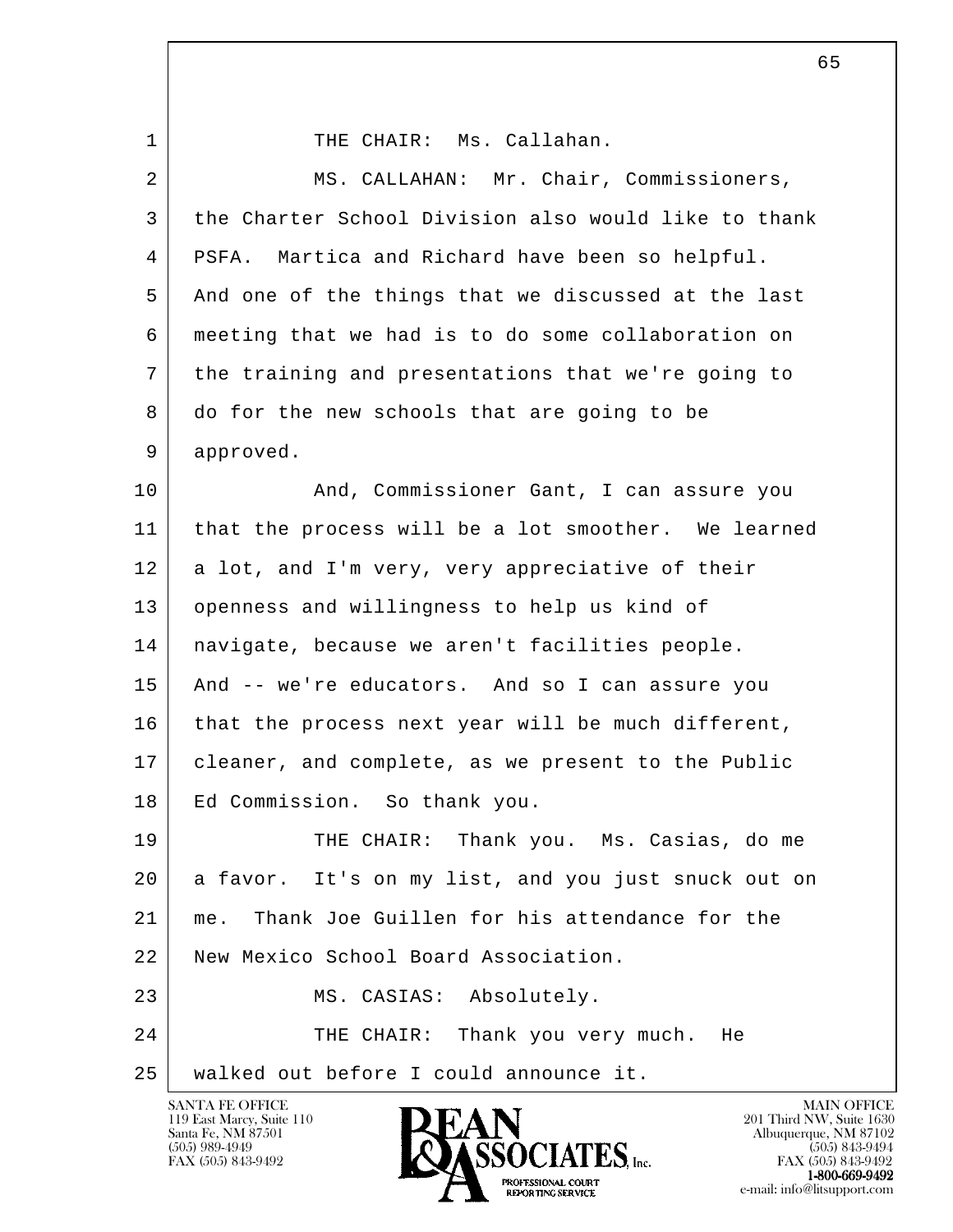l 1 COMMISSIONER CARR: Could we take a short 2 break? 3 THE CHAIR: It's been requested to take a 4 short break. Anyone opposed to that? Let's take a 5 break until 11:00. We're in recess. 6 (Recess taken, 10:50 a.m. to 11:00 a.m.) 7 THE CHAIR: The meeting is back in 8 session. We are on Item No. 8, Legislative 9 | Education Study Report on Virtual -- Virtual 10 | Skills -- Virtual Schools, Dr. David Harrell, the 11 | LESC Deputy Director. Good morning, sir. 12 MR. HARRELL: Good morning, Mr. Chairman, 13 Commissioners. 14 THE CHAIR: Oh, yes. I'm going to give 15 just one introduction again. I want to introduce 16 Joe Guillen from the New Mexico School Boards 17 Association. You are back. I thought you were 18 leaving for good. We just wanted to thank you for 19 your attendance, sir. 20 MR. GUILLEN: It's a pleasure to be here. 21 THE CHAIR: Thank you, sir. 22 MR. HARRELL: Okay. Mr. Chairman, members 23 of the Commission, thank you for the invitation to 24 make a presentation to you today. Listening to the 25 discussion this morning, I realize that your work is

119 East Marcy, Suite 110<br>Santa Fe, NM 87501

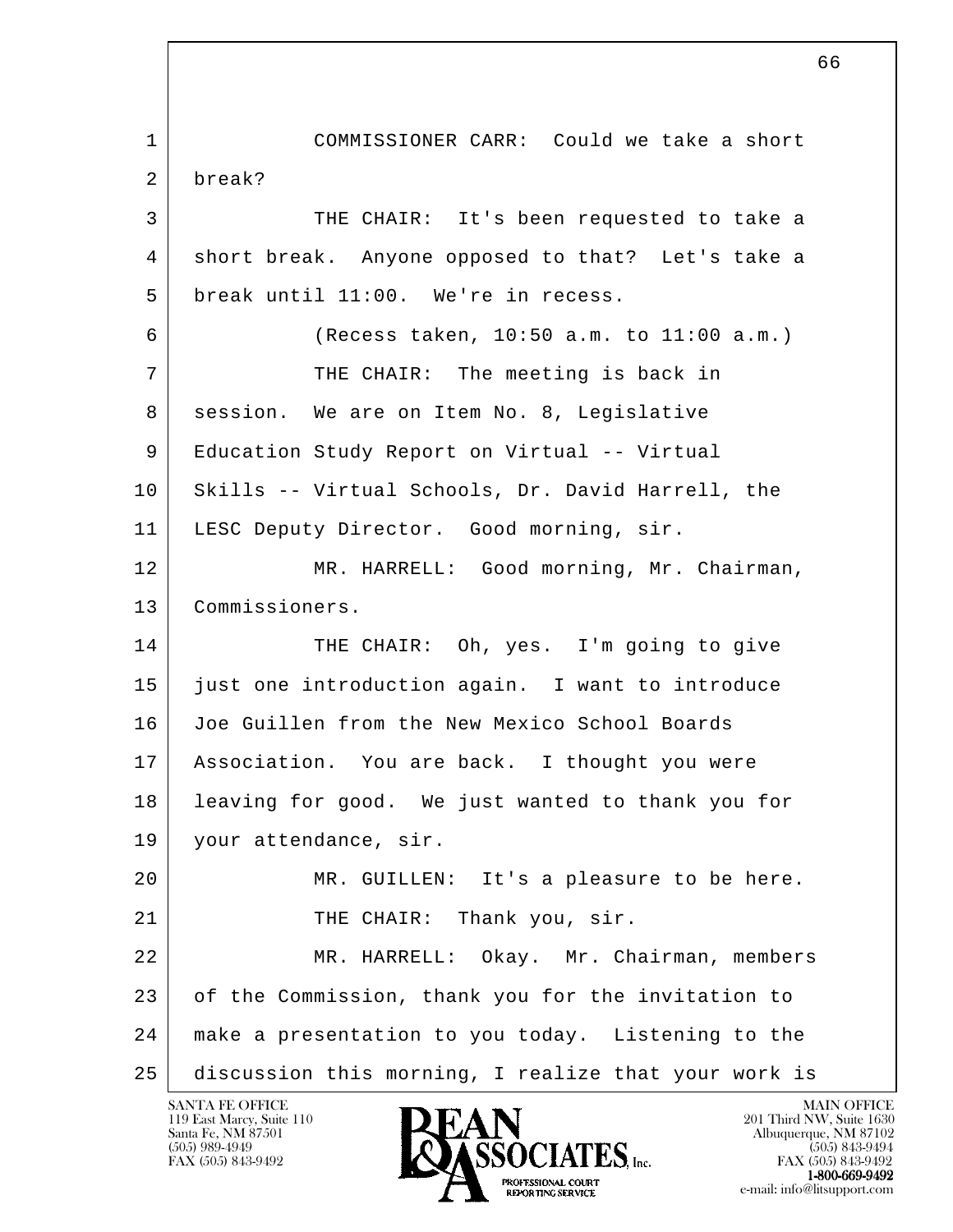1 already quite complex and multifaceted. And with 2 | the advent of virtual charter schools, it's likely 3 to become even more so.

4 A great deal to consider under this topic. 5 And I know Commissioner Gant, at a recent meeting, 6 had raised some concerns about virtual charter 7 schools already, and I'm sure the Commission has 8 been giving it some thought.

 9 What I'll be presenting to you is a 10 revised and, in some cases, updated version of the 11 report that Kevin Force, who's an attorney on our 12 LESC staff, and I presented to the Committee in 13 July. So there's some new material here from that, 14 and also some new material from the preview draft 15 that I had sent Beverly Friedman earlier.

l 16 | T should begin with a disclaimer, however. 17 I'm an unlikely choice, frankly, to talk about 18 anything related to technology. If you follow the 19 "Dilbert" cartoon strip at all, you're familiar with 20 the pointy-headed boss who has a number of issues. 21 And there's one strip in particular that I could 22 identify with. It shows him holding up this laptop 23 computer, staring at it intently as if to scrutinize 24 its mysteries. And then Dilbert, in another frame, 25 says, "Do you think we should tell him it's just an

119 East Marcy, Suite 110<br>Santa Fe, NM 87501



FAX (505) 843-9492 FAX (505) 843-9492 **EXPORTING SERVICE**<br>REPORTING SERVICE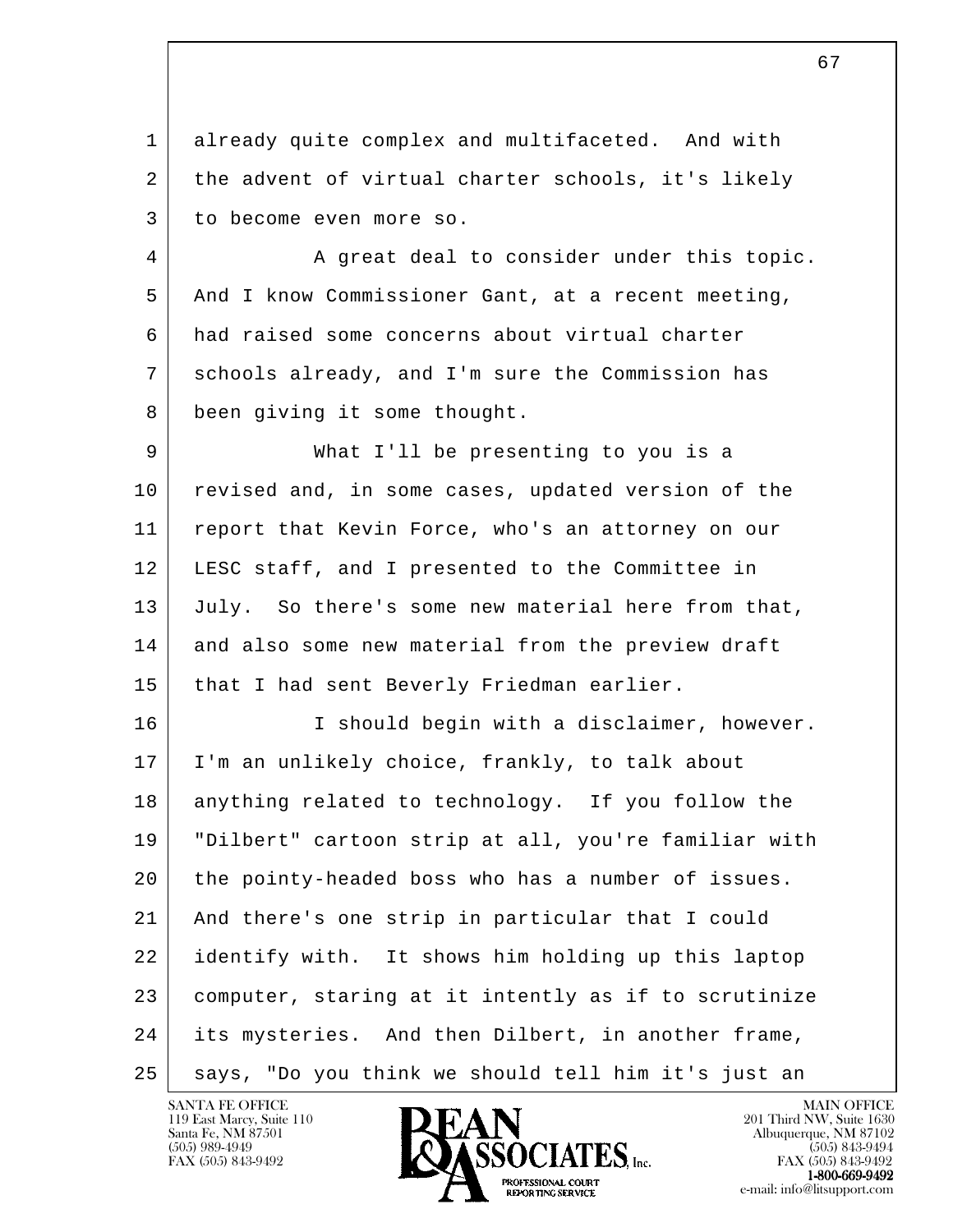1 Etch-a-Sketch?"

| So that $-$ - I may not be quite at that             |
|------------------------------------------------------|
| level, but I'm not far from it, frankly. So with     |
| 4   that as a kind of caveat, we'll proceed with the |
| 5 discussion.                                        |

 6 First of all, virtual charter schools, as 7 you probably know, are a growing component of 8 charter schools nationwide. In school year 9 2010-'11, there were virtual schools in 30 states 10 serving approximately 250,000 students altogether. 11 The number of full-time online charter schools has 12 grown from fewer than 50 in 2000 to more than 200 in 13 2007. And the number of full-time charter school 14 enrollments has grown from just over 20,000 to more 15 than 140,000 during that same roughly ten-year 16 period.

l 17 | And now, as the Commissioners have 18 discussed earlier, there is a virtual school 19 scheduled to open in Farmington, locally authorized 20 this fall. There's been an application, among the 21 | 14 that you've received, for a virtual charter 22 school, planning to have -- to open in Santa Fe for 23 2013-'14. Certainly, it's time to consider some of 24 the issues and circumstances that arise. So the 25 | report that I've provided you with and the

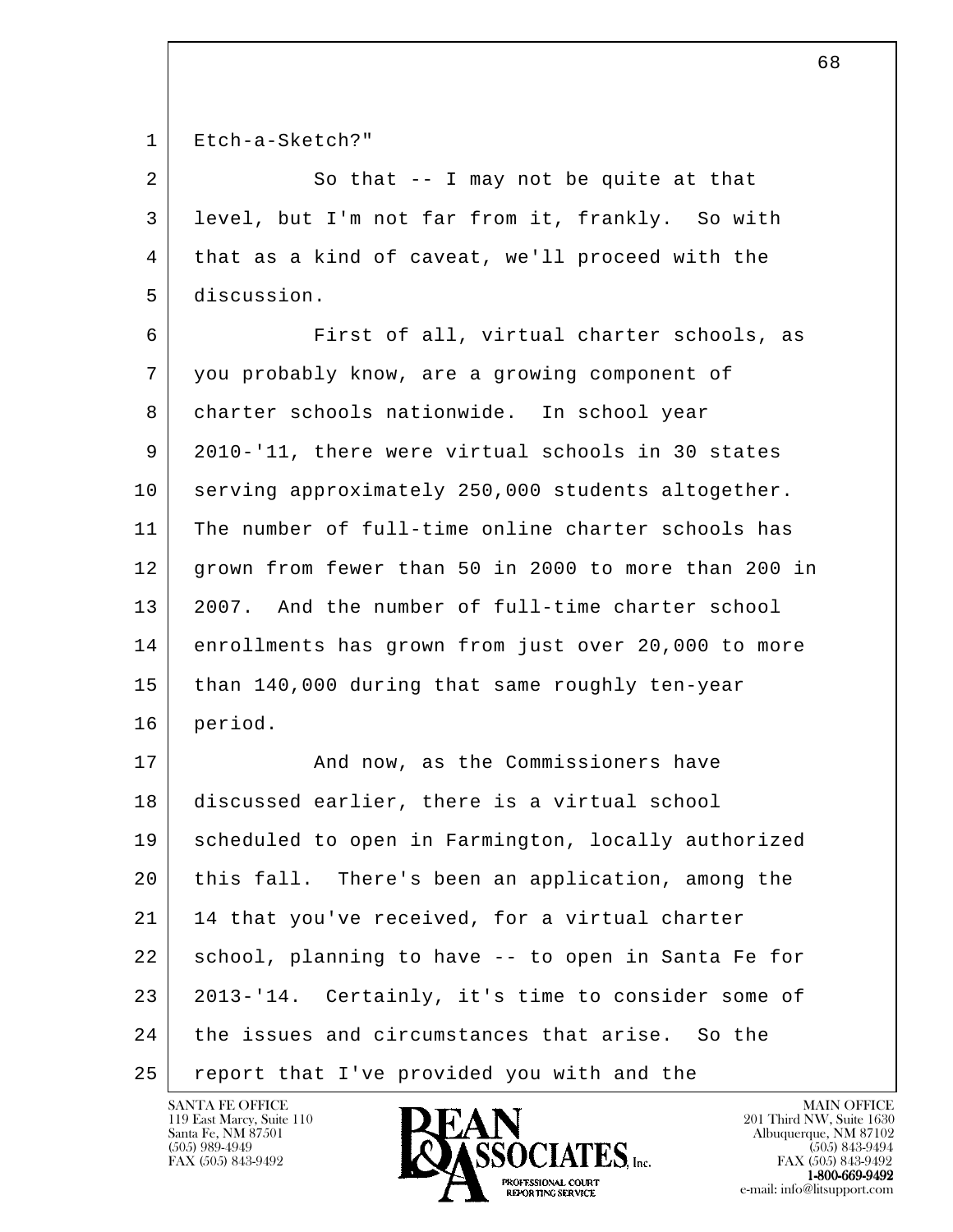1 highlights of which I'll go over as quickly as I can 2 this morning covers -- covers three main subjects: 3 The -- what I call the concepts and components of 4 virtual charter schools, issues that virtual charter 5 schools raise, and legal questions about virtual 6 charter schools. And I should note that any of the 7 topics under any of these three subjects would merit 8 a full report of its own. The issues are complex 9 enough. The purpose today merely is to identify 10 some things that need to be taken into account.

l 11 First, in terms of a definition, the 12 | National Association of Charter School Authorizers, 13 a group that you're quite familiar with, as you've 14 worked with this group in the past, defines the term 15 this way: It's an educational organization that 16 offers K-12 courses through Internet-based methods 17 with time and/or distance separating the teacher and 18 the learner. Students enroll to earn credit towards 19 grade-level advancement and/or graduation. So 20 fairly straightforward and simple enough. 21 Next, it goes on to say that virtual 22 schools provide learning that, quote, "is not bound 23 by time, space and pace, liberating education 24 systems from the confines of rigid blocks of time

25 and uninspired configurations of space to better

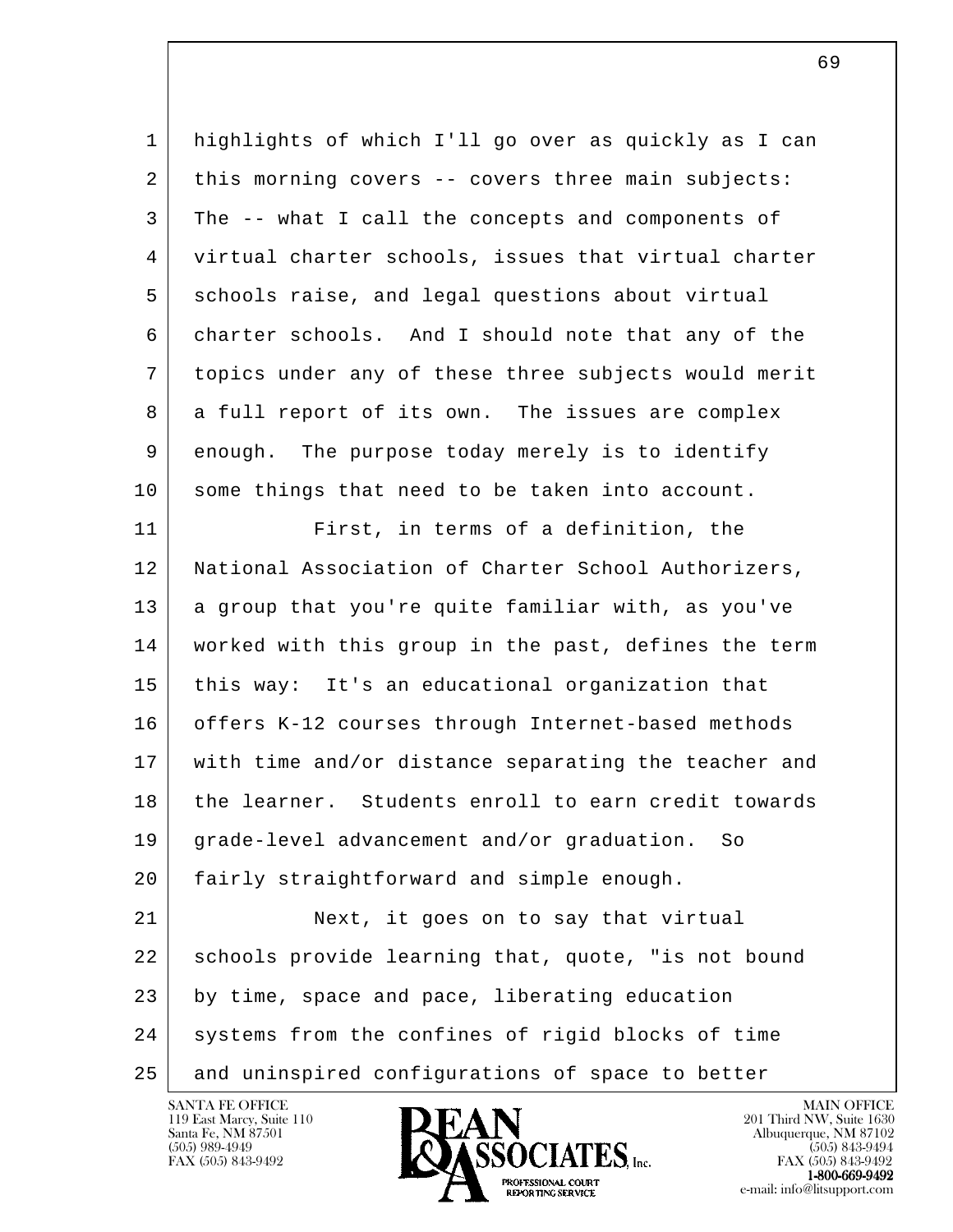l 1 meet the needs of students." Rather lofty prospect. 2 In terms of what happens in a virtual 3 charter school, this, frankly, was one of my first 4 questions as I was looking into this topic to begin 5 with, what actually goes on. Okay. You're in a 6 virtual school. What do you do? What happens? And 7 I am pleased to report that what happens is not what 8 I saw in another cartoon not long ago. 9 There's a traditional classroom, and on 10 every student desk is a computer. No students 11 anywhere. Even worse, there's no teacher, only a 12 computer on the teacher's desk. But this is not 13 what happens in a virtue school. In a typical day, 14 | students will log on to their assignments or their 15 | class sessions from home or at a learning center. 16 They may begin the day with schoolwork, engage in 17 some other activities midday, family activities, 18 maybe, work or whatever, and then return to 19 schoolwork at night. 20 They also typically spend time working 21 offline, reading books, doing math problems, 22 drawing, performing music, whatever. 23 It's also expected -- and we'll see this 24 again in a moment -- a parent or other responsible 25 adult is asked to supervise, sometimes to assist

119 East Marcy, Suite 110<br>Santa Fe, NM 87501

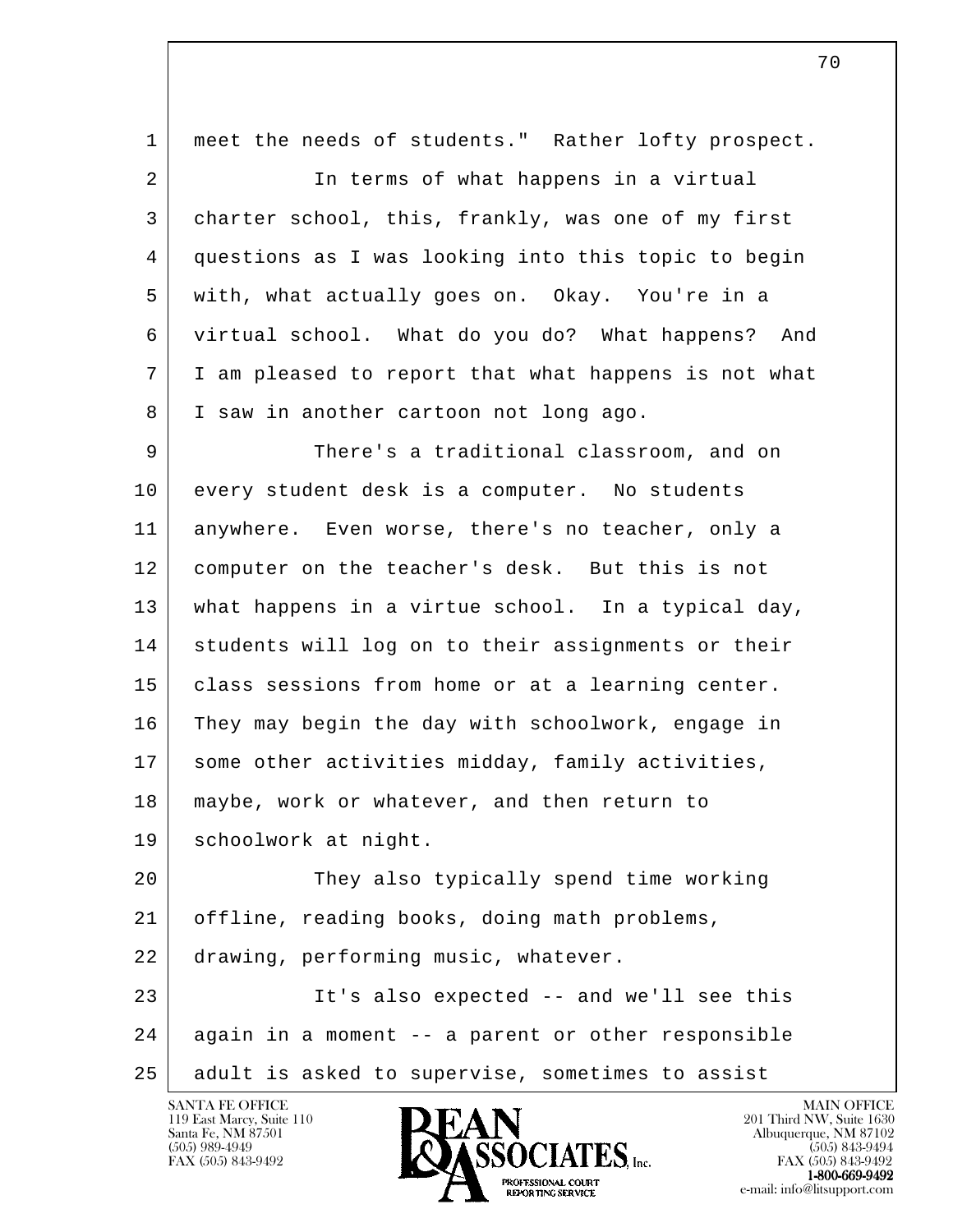1 with instruction, motivation or guidance. K12, 2 Inc., which is the provider of the virtual 3 educational program for the Farmington school, 4 compares the virtual classroom to a Webinar, an 5 online experience that even I have had, as limited  $6$  as my technological expertise may be.

7 | According to the International Association 8 for K-12 Online Learning, community learning centers 9 that students visit at their option are becoming 10 more common as our classroom options, in which the 11 teachers and students log on at the same time. 12 There are also more frequent opportunities for 13 | social interaction, like field trips, than there 14 were in the earlier days of virtual schooling. 15 Teachers also typically keep regular posted office 16 hours, when they will be online and available for 17 | their students.

l 18 And speaking of the students, one point of 19 agreement among virtually all parties is that 20 virtual charter schools are not for everyone, not 21 for every student. The student best served by such 22 an environment must be capable of independent work. 23 Certain demographics of students seem specially well 24 suited for virtual charter schools: those who need 25 an accelerated program, maybe; those who have

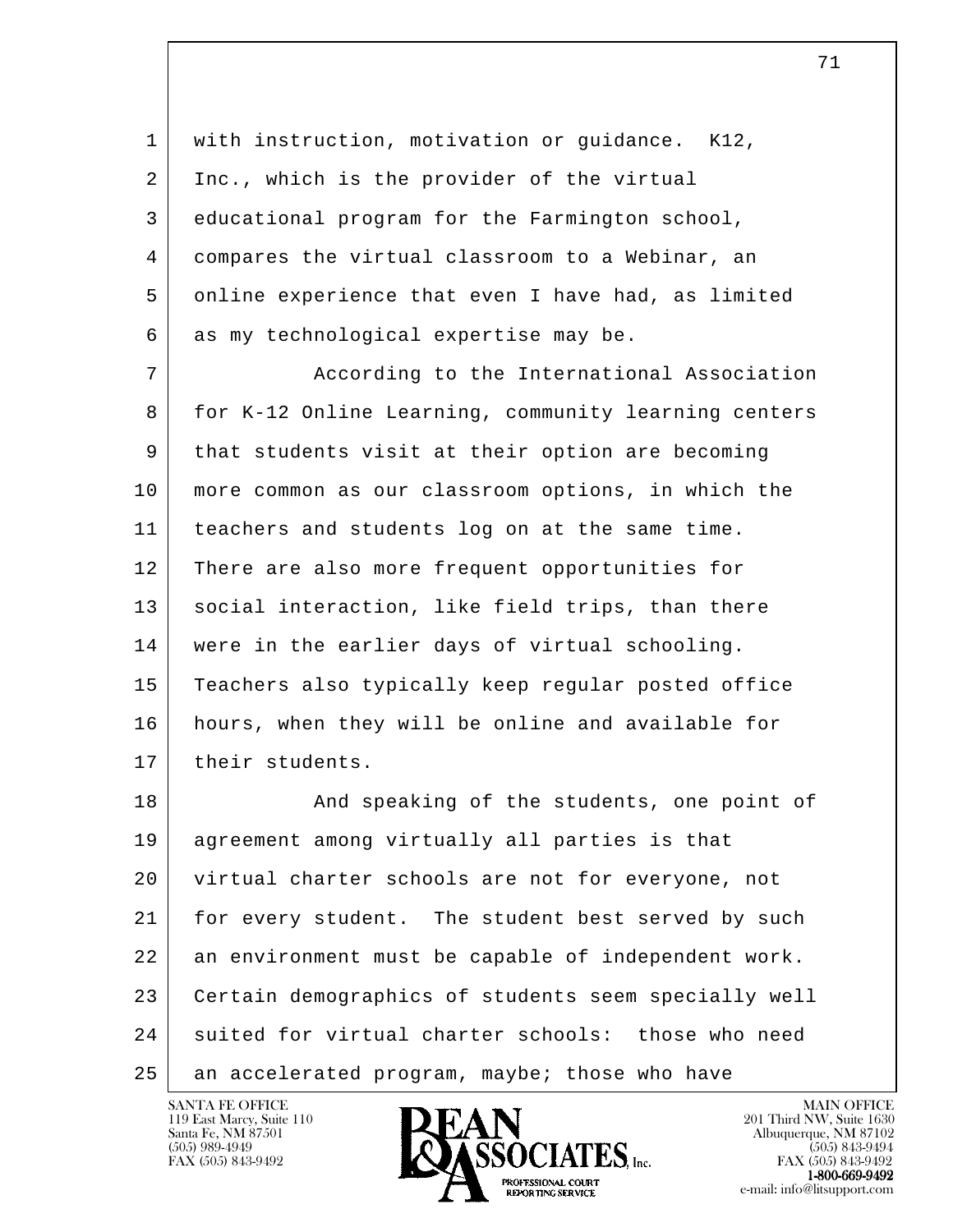l 1 certain medical issues, behavioral concerns. It's 2 also said to be a good option for students who are 3 focusing intently on performing arts or athletics in 4 some way. 5 But whatever the status or the needs of a 6 virtual school student, there is broad agreement 7 that a critical component is a supportive adult at 8 home who must be very involved in what the student 9 is doing. 10 The educational program itself is 11 delivered electronically, for the most part. 12 Separation in time and/or space, NACSA says -- gives 13 this example. A student in California may be 14 learning from a teacher in Illinois who is employed 15 by a program in Massachusetts. Instruction can be 16 delivered synchronously; that is, people are 17 interacting at the same time; or asynchronously; 18 that is, students will log on to a program already 19 there at their own convenience. 20 So that was the first main subject that 21 I'll be covering. 22 The second, which I'll have to admit is 23 the longest of the three, is the issues raised by

24 charter schools. Some of the points that anyone

25 contemplating authorizing a charter school or

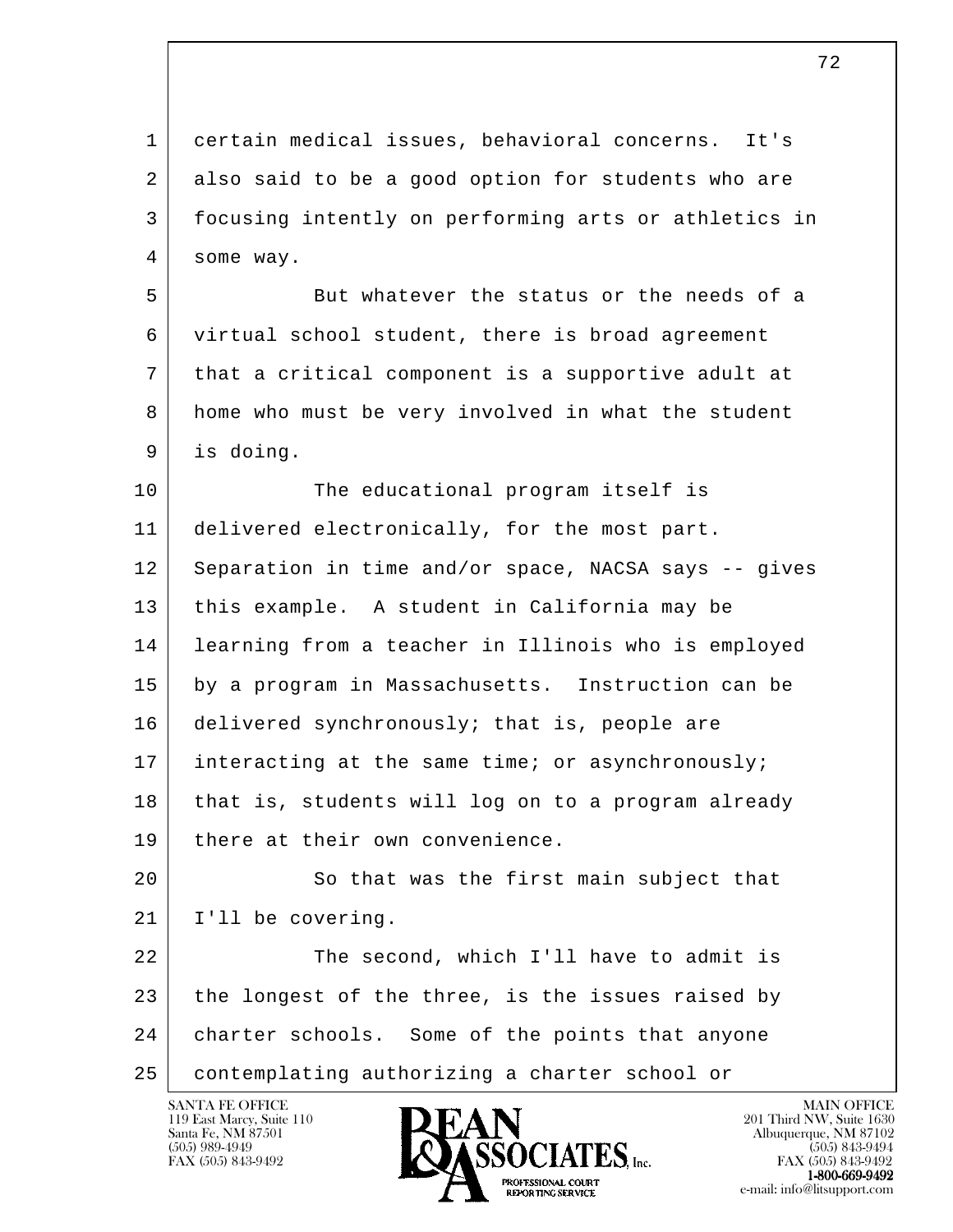1 opening or enrolling in a charter school might 2 consider:

 3 The first one that comes up is cost. It's 4 what we typically ask about almost anything. And 5 according to the sources that I consulted, this is 6 actually one of the least understood of the aspects 7 of virtual education or virtual charter schools. 8 NACSA says that the costs are not well-known, and 9 that association acknowledges estimates ranging 10 anywhere from \$300 per course per semester to about 11 \$7,500 per pupil for comprehensive virtual schools. 12 There are lots of estimates in between. 13 Some sources suggest that the per-student

 14 cost in a virtual charter school is generally lower 15 than a traditional school. And certainly, there are 16 some expenses that a virtual school -- that a 17 traditional school has that a virtual school would 18 | not: Transportation, for example; food service, 19 | things of that sort.

l 20 But there may also be other costs that are 21 actually higher in a virtual charter school than in 22 a traditional. Hardware and software, obviously, 23 and maybe certain school equipment. K12, for 24 example, on this point notes that, for science 25 | classes, the vendor actually provides essentially

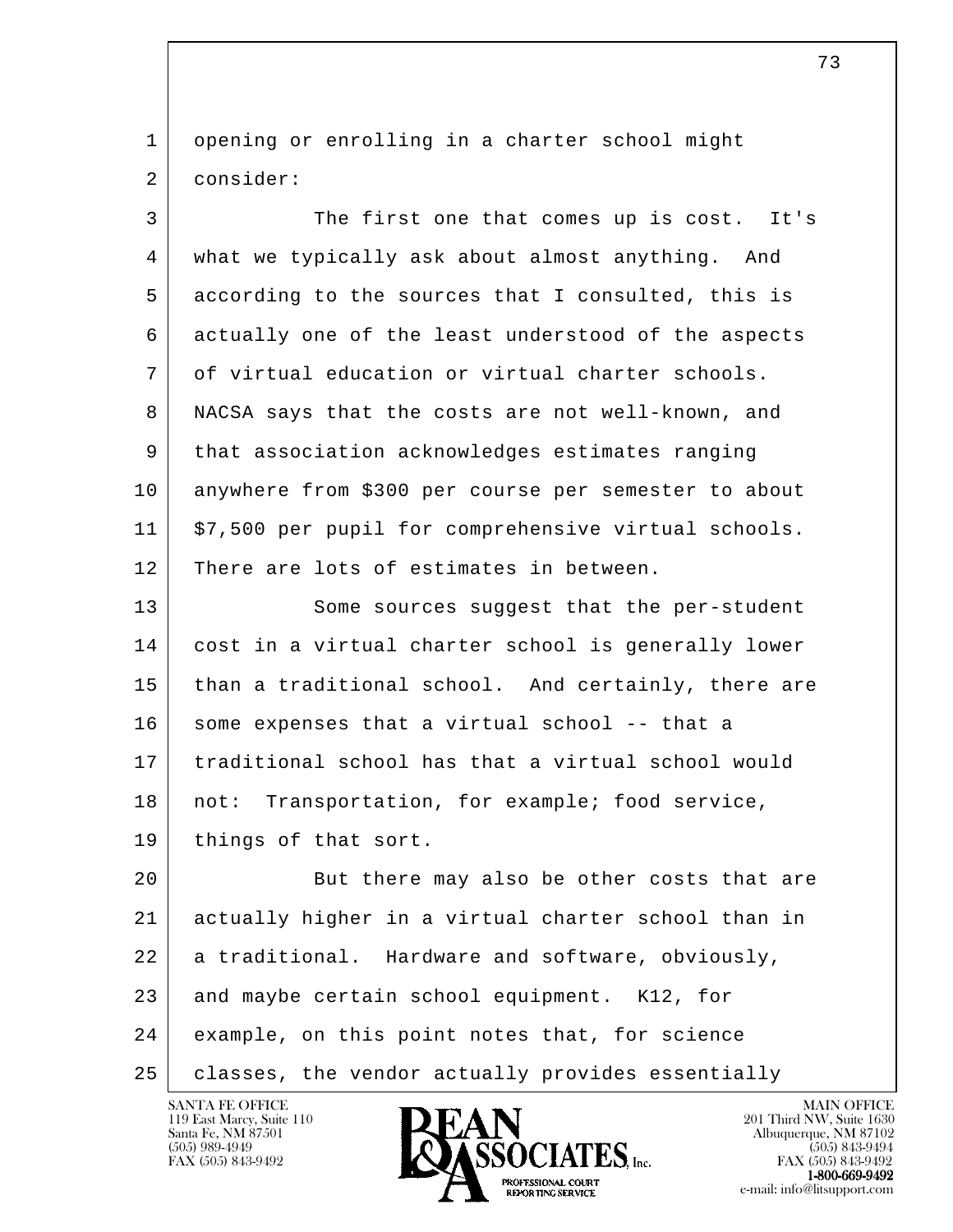1 multiple science labs by sending a microscope, other 2 equipment to individual students' homes. So rather 3 than providing a single lab at the school, there are 4 multiple labs in students' homes.

5 And one of the issues encountered, 6 apparently, in determining the actual cost of 7 virtual charter schools, according to the National 8 Education Policy Center, is that the companies that 9 operate these schools, who provide the services, 10 have not been terribly forthcoming yet in all the 11 costs that they incur, all their financial data. 12 There's a business relationship involved, and we'll 13 take a look at that a little more fully in a moment.

l 14 Funding these costs, whatever they may be, 15 is another challenge, another financial challenge, 16 | with virtual charter schools. Several authorities, 17 including NACSA, say that funding based on the 18 traditional count day, which is a factor in 19 | New Mexico, makes little sense for virtual schools, 20 because students complete coursework from home or 21 anywhere any hour of the day or any day of the week. 22 Some states, according to the 23 International Association, have adopted a 24 competency-based approach to funding, in which the 25 payment is dependent upon students' course

119 East Marcy, Suite 110<br>Santa Fe, NM 87501



FAX (505) 843-9492 FAX (505) 843-9492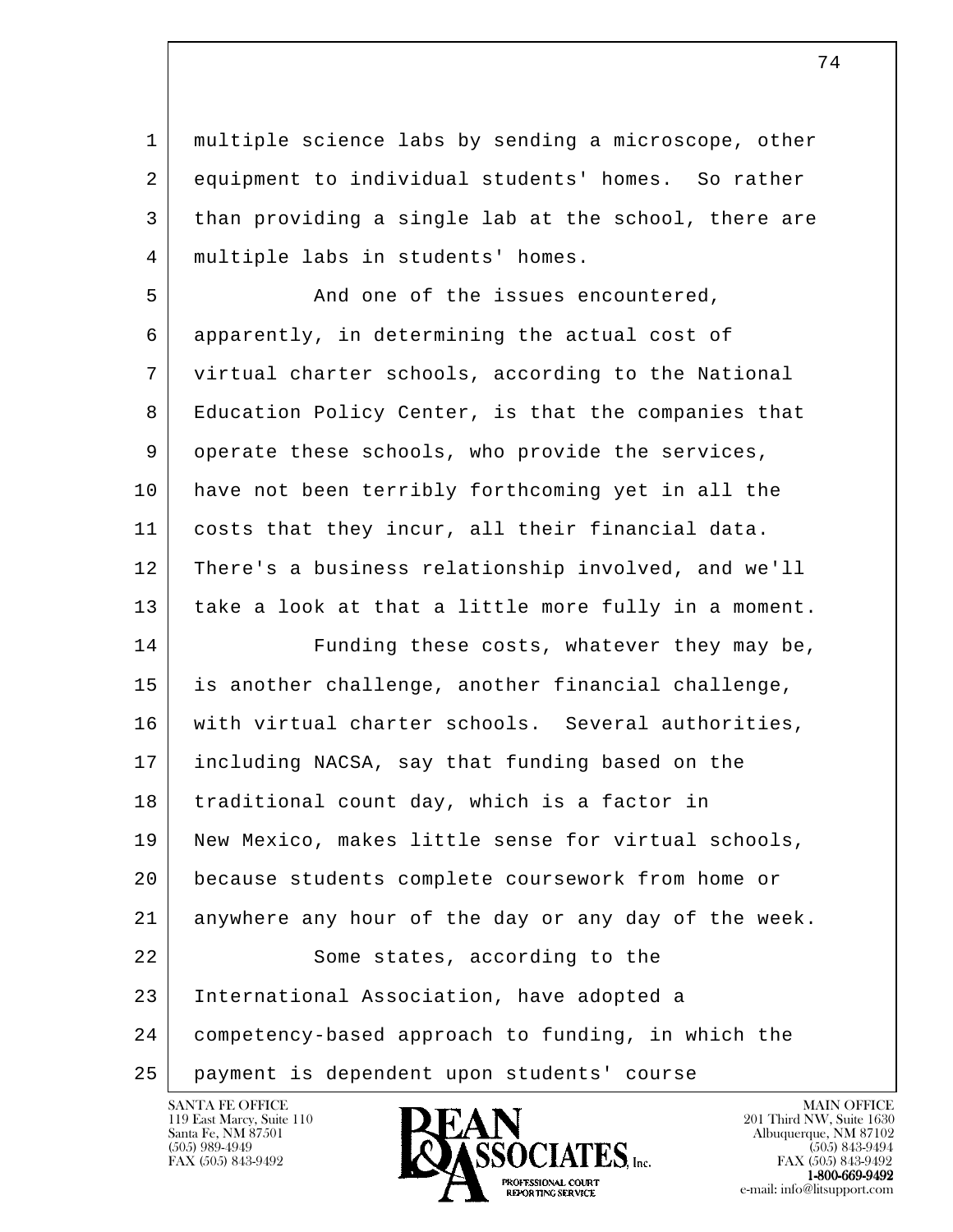| $\mathbf{1}$ | completion. So the money does not come up front.      |
|--------------|-------------------------------------------------------|
| 2            | Three things in particular related to                 |
| 3            | New Mexico come to mind under the funding challenge.  |
| 4            | One is the effect that a charter school -- virtual    |
| 5            | charter school may have on the enrollment and,        |
| 6            | therefore, the funding of schools in other districts  |
| 7            | by drawing students away. This would be a point to    |
| 8            | consider.                                             |
| 9            | Another possibility -- another factor,                |
| 10           | rather -- is the possibility, even the likelihood     |
| 11           | that a virtual charter school will attract students   |
| 12           | currently being home-schooled who are not part of     |
| 13           | the public school funding pool anyway. And if that    |
| 14           | happens, then we have more students to be funded and  |
| 15           | likely to have an effect on the unit value.           |
| 16           | And facilities was a topic you were                   |
| 17           | talking about this morning. That's an issue that      |
| 18           | comes up with virtual charter schools as well.<br>The |
| 19           | Public School Capital Outlay Act and the lease        |
| 20           | assistance provision may need to be examined,         |
| 21           | because the \$700-per-pupil figure may not apply to   |
| 22           | virtual charter schools in the same extent -- to the  |
| 23           | same extent the same way that it does to traditional  |
| 24           | charter schools.                                      |
|              |                                                       |

25 | Student recruitment and enrollment,



75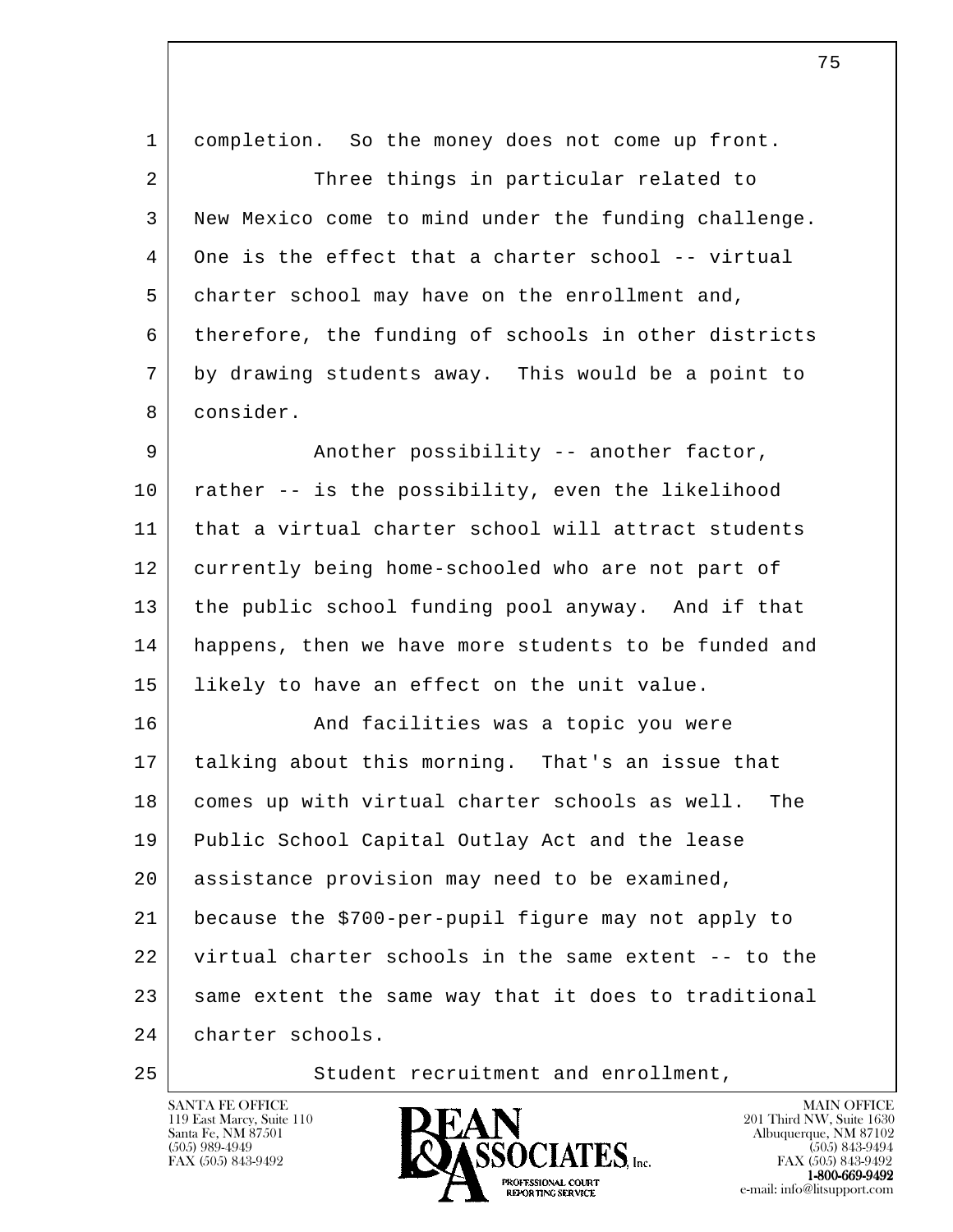1 another topic that should be considered. Because 2 the schools are indeed virtual, they are online, 3 they could theoretically enroll students from 4 anywhere. As a result, the recruitment efforts of 5 virtual charter schools tend to be pretty 6 broad-based.

7 The New Mexico Virtual Academy in 8 Farmington, for example, recruited students 9 statewide. And the most recent enrollment 10 figures -- it was a successful recruiting effort, 11 evidently. The most recent enrollment figures show 12 that only 28 of the 354 students currently 13 enrolled -- that's about 8 percent -- come from 14 San Juan County, which, of course, is the location 15 of Farmington. The rest, 92 percent, come from 27 16 other counties altogether; and 113 of them, or 17 32 percent, from Bernalillo County alone. 18 | Rand K12 explains that this enrollment 19 ratio, these recruiting efforts are on purpose, and 20 there are two reasons. One is that K12 likes to 21 have the demographic in a particular school reflect

l  $22$  the demographic of the state as a whole; hence, the 23 statewide recruitment efforts.

 24 The other reason is that the company tries 25 not to drain the membership of the host district,

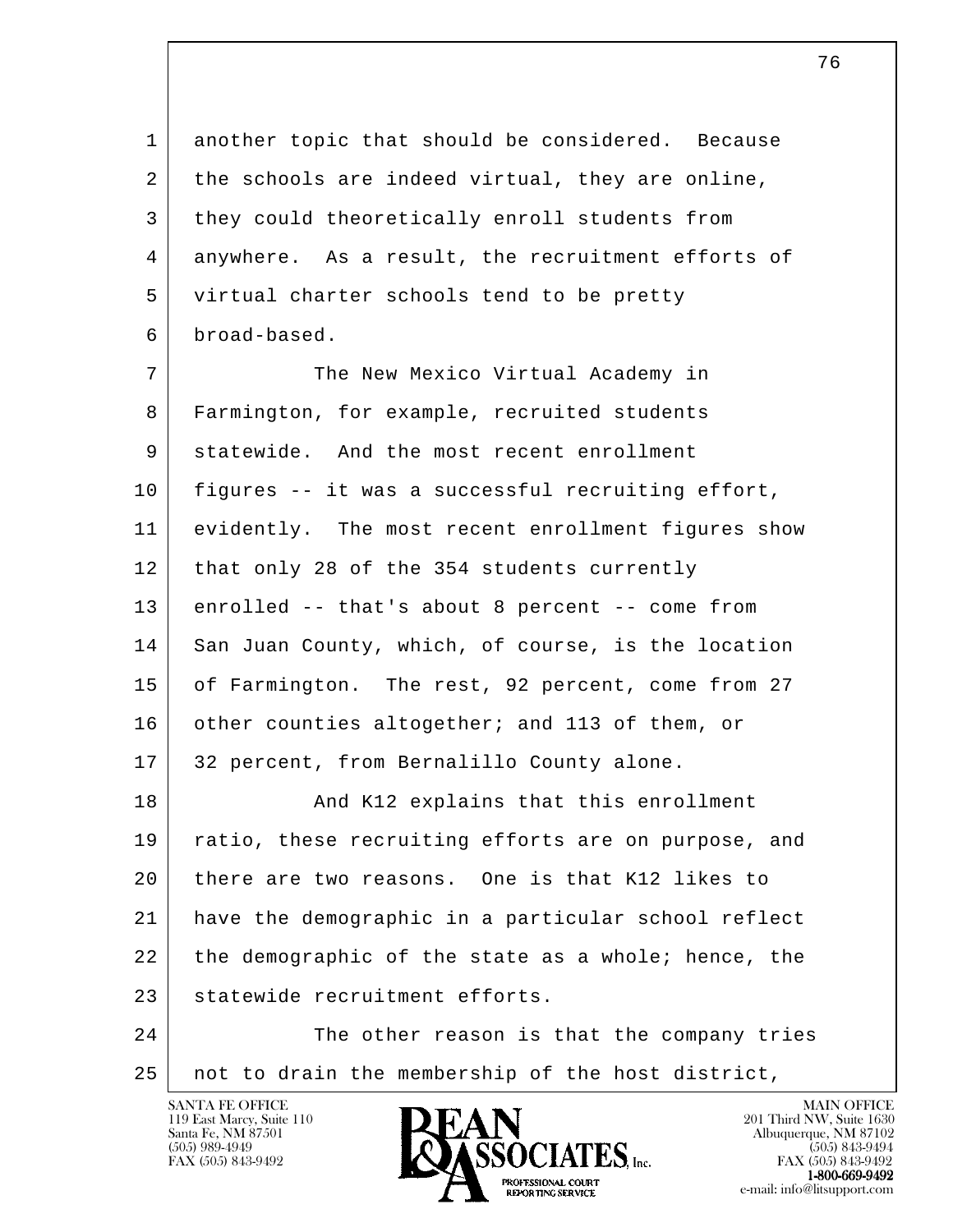| 1  | but rather to bring students in from other           |
|----|------------------------------------------------------|
| 2  | districts, with the hope that the effect on the      |
| 3  | other districts' enrollments will be minimal.        |
| 4  | There are varying views of student                   |
| 5  | achievement in virtual charter schools. Some -- as   |
| 6  | there are with achievement in charter schools in     |
| 7  | general. Some research on the effectiveness of K-12  |
| 8  | online learning, the International Association       |
| 9  | referred to a meta-analysis that the U.S. Department |
| 10 | of Education did recently -- actually, in 2009 --    |
| 11 | and found overall, the results -- found better       |
| 12 | performance among students in virtual schools than   |
| 13 | those receiving face-to-face instruction. Most of    |
| 14 | these studies, though, were of post-secondary ed,    |
| 15 | which was the material, or the data, available at    |
| 16 | the time.                                            |
| 17 | On the other hand, the National Education            |
| 18 | Policy Center describes as, quote, "largely          |
| 19 | negative," the findings related to student           |
| 20 | achievement. And few studies of full-time virtual    |
| 21 | elementary or secondary schools have been completed. |
| 22 | Pages 6 and 7 of your report contain some            |
| 23 | illustrations of state-specific studies which show   |
| 24 | similarly mixed -- mixed results.                    |
| 25 | One point of interest, I think, in                   |

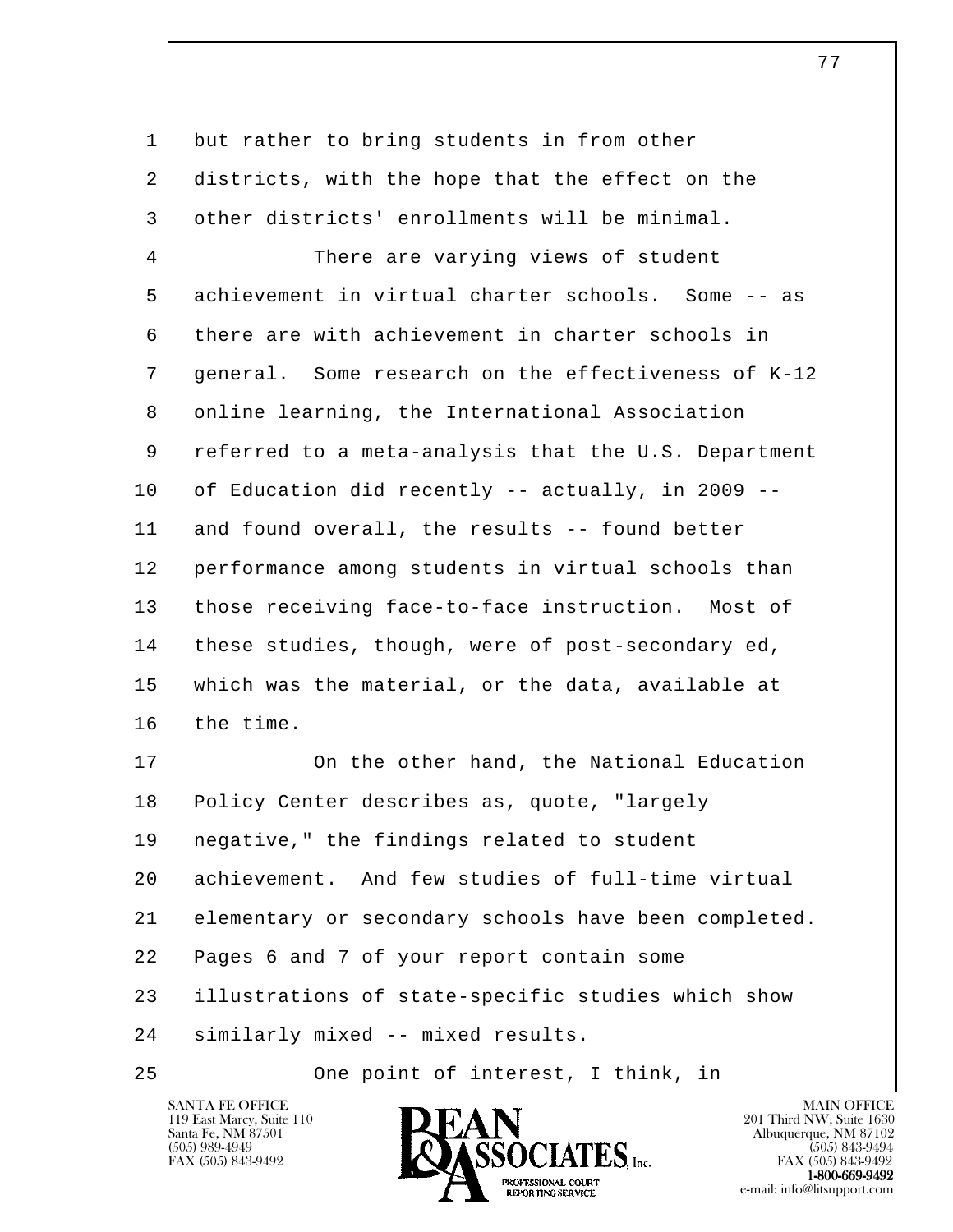1 relation to student achievement and student services 2 is the suitability of virtual -- virtual charter 3 schools for students with disabilities. Like any 4 other public school, a virtual charter school would 5 be subject to the federal IDEA. And virtual charter 6 schools can offer excellent educational services, 7 sometimes through contracts or other arrangements 8 | with other providers.

9 | There's a case in point from an Education 10 Week story on Page 7 of your report. On the other 11 hand, some sources note that not all online classes 12 are suitable for students with disabilities and not 13 even always that accessible.

14 The U.S. Department of Ed is attempting to 15 | address this issue, recently funded a new center 16 | called the Center on Online Learning and Students 17 with Disabilities, whose purpose is to explore how 18 online learning can be made more accessible, 19 engaging, and effective for K-12 learners with 20 disabilities.

l 21 Regarding student assessment, many of the 22 tests will be administered online, just like the 23 lessons. But standards-based assessments must be 24 administered at a location under security testing 25 provisions. What K12 does, if there are enough

119 East Marcy, Suite 110<br>Santa Fe, NM 87501



FAX (505) 843-9492 FAX (505) 843-9492 e-mail: info@litsupport.com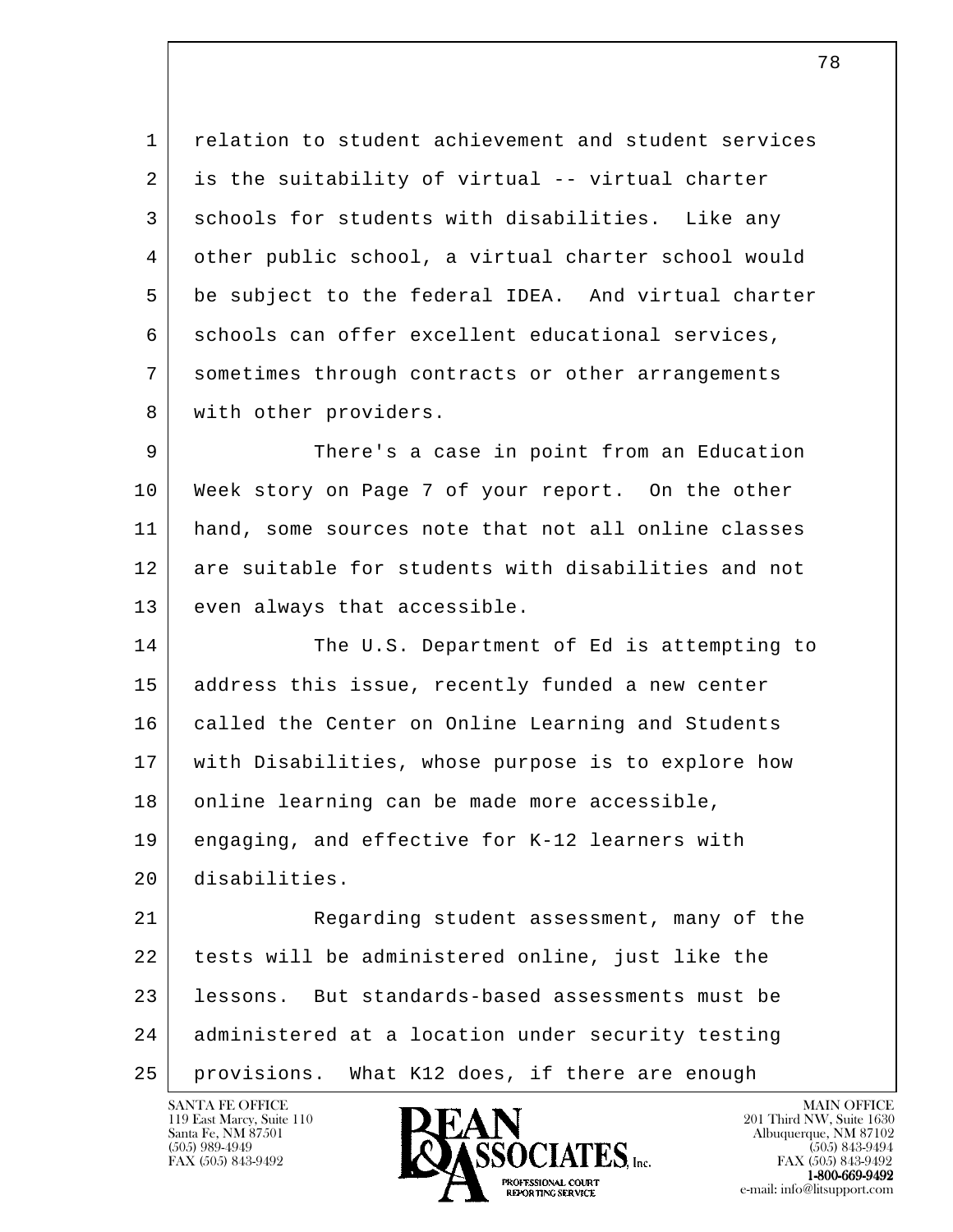l 1 students from a -- well, if there are enough 2 students from a particular location -- let's say, 3 Santa Fe -- enrolled in the virtual school in 4 Farmington, the school will send a staff member, a 5 teacher, to monitor the standards-based assessment 6 there. Otherwise, the students have to make 7 arrangements to come somewhere where the test is 8 being monitored. But they are subject to the same 9 standards-based assessments as any other public 10 school student. 11 | NACSA raises an interesting point about 12 another aspect of the standardized assessments of 13 students: The effect that it might have on 14 | state-level accountability and reporting. The roots 15 of the standards-based assessments, according to 16 NACSA, can be distorted by what's called the "churn 17 | rate"; that is, the turnover rate of students in 18 virtual charter schools, because many of them aren't 19 there for a very long period of time in a given year 20 and may not be there in subsequent years, so you 21 don't have any real indication of student growth. 22 And I think New Mexico needs to be mindful 23 of this circumstance, in general, and also because 24 of the A-to-F grading system and the proposed 25 | teacher evaluation system.

119 East Marcy, Suite 110<br>Santa Fe, NM 87501



79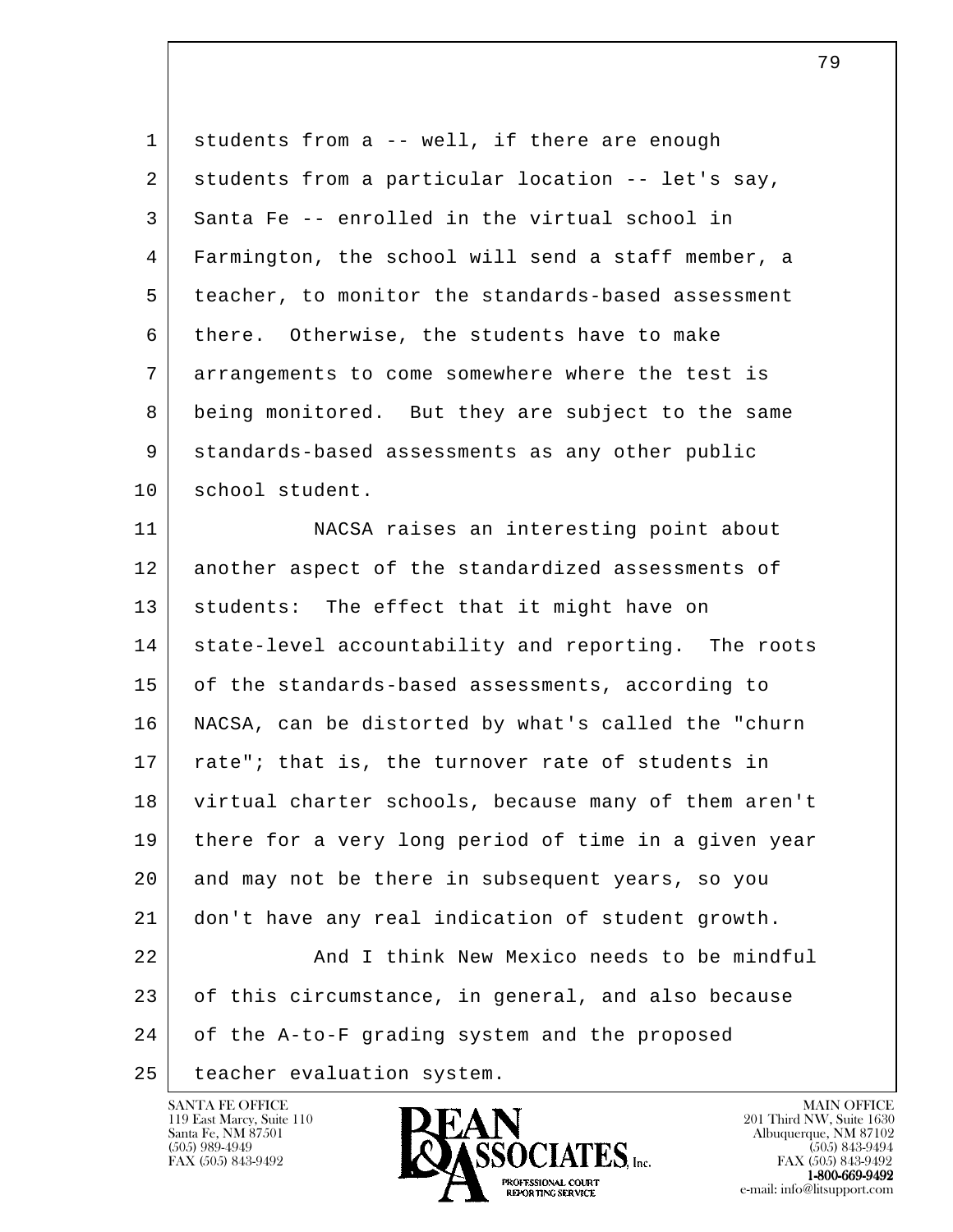l 1 Just as learning is different in a virtual 2 charter school, so is teaching, calling for a 3 particular kind of professional development geared 4 | toward this particular context. 5 And, according to several sources, there 6 is apparently a major gap or lacking -- a point of 7 lacking service. According to NACSA, most states 8 require no specialized training even now, but some 9 states -- and they cite Tennessee and Wisconsin as 10 examples -- do require teachers in virtual schools 11 to have certification and professional development. 12 And the Georgia Department of Education has actually 13 developed its own professional development program 14 for virtual teachers. 15 But some colleges of ed are stepping up to 16 | the plate. In fact, the International Association 17 cites our own New Mexico State University as a good 18 example of one providing effective professional 19 development for teachers. It's nice to hear a good 20 | thing about New Mexico for a change. 21 And at one -- while we're talking about 22 | teachers, I wanted to mention one other issue that 23 may need to be addressed, which is not in your 24 report. I just read a report in Education Week 25 yesterday about the effect that virtual charter

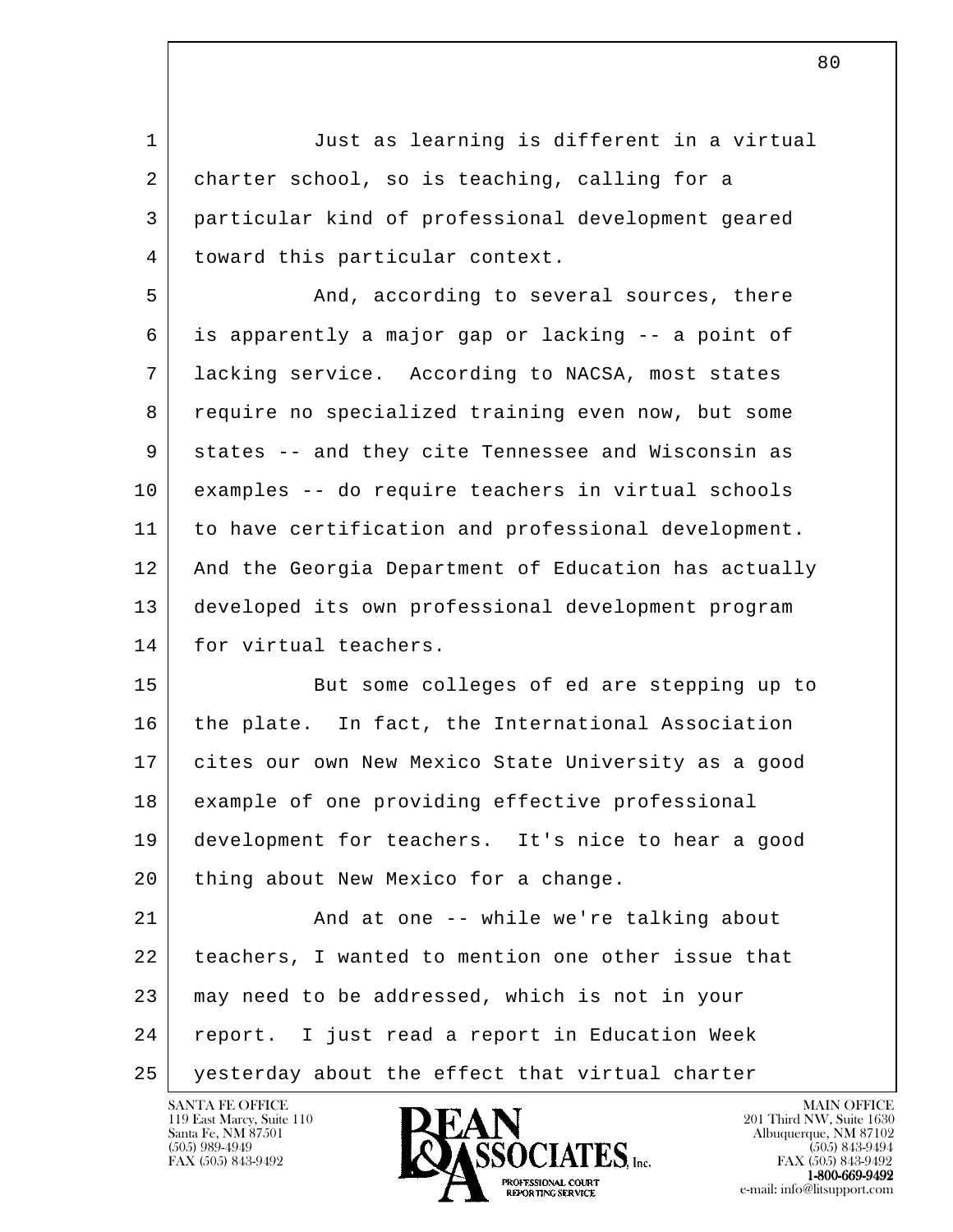| $\mathbf 1$     | schools may have on teacher employment conditions.   |
|-----------------|------------------------------------------------------|
| 2               | There's a school district in Colorado                |
| 3               | that -- the story focuses on a school district in    |
| $\overline{4}$  | Colorado that recently cut three foreign-language    |
| 5               | teachers, replacing them with an online program      |
| 6               | provided by a subsidiary of K12. Now, like           |
| 7               | everything, this issue is much more complicated than |
| 8               | it sounds; it's not quite that clear-cut. But to     |
| 9               | the extent that teachers' employment, whether        |
| 10              | they're hired or not, what they do, how they're      |
| 11              | compensated for it, what their responsibilities are, |
| 12              | may be affected by virtual charter schools or        |
| 13              | virtual schools in general, it's another point       |
| 14              | that's rather worth considering.                     |
| 15              | Of particular interest, I would think to             |
| 16              | yourselves, the Commissioners on the PEC, is the     |
| 17              | role of chartering authority, something else that    |
| 18 <sup>1</sup> | needs to be reexamined or -- in terms of the virtual |
| 19              | charter schools. NACSA is a good source here.        |
| 20              | "Because of the potential scale involved, this       |
| 21              | association says, "authorizing a single high-quality |
| 22              | virtual school can provide valuable opportunities to |
| 23              | thousands of students, while a single low-quality    |
| 24              | virtual school can harm thousands."                  |
|                 |                                                      |

25 And it's the responsibility of the



e-mail: info@litsupport.com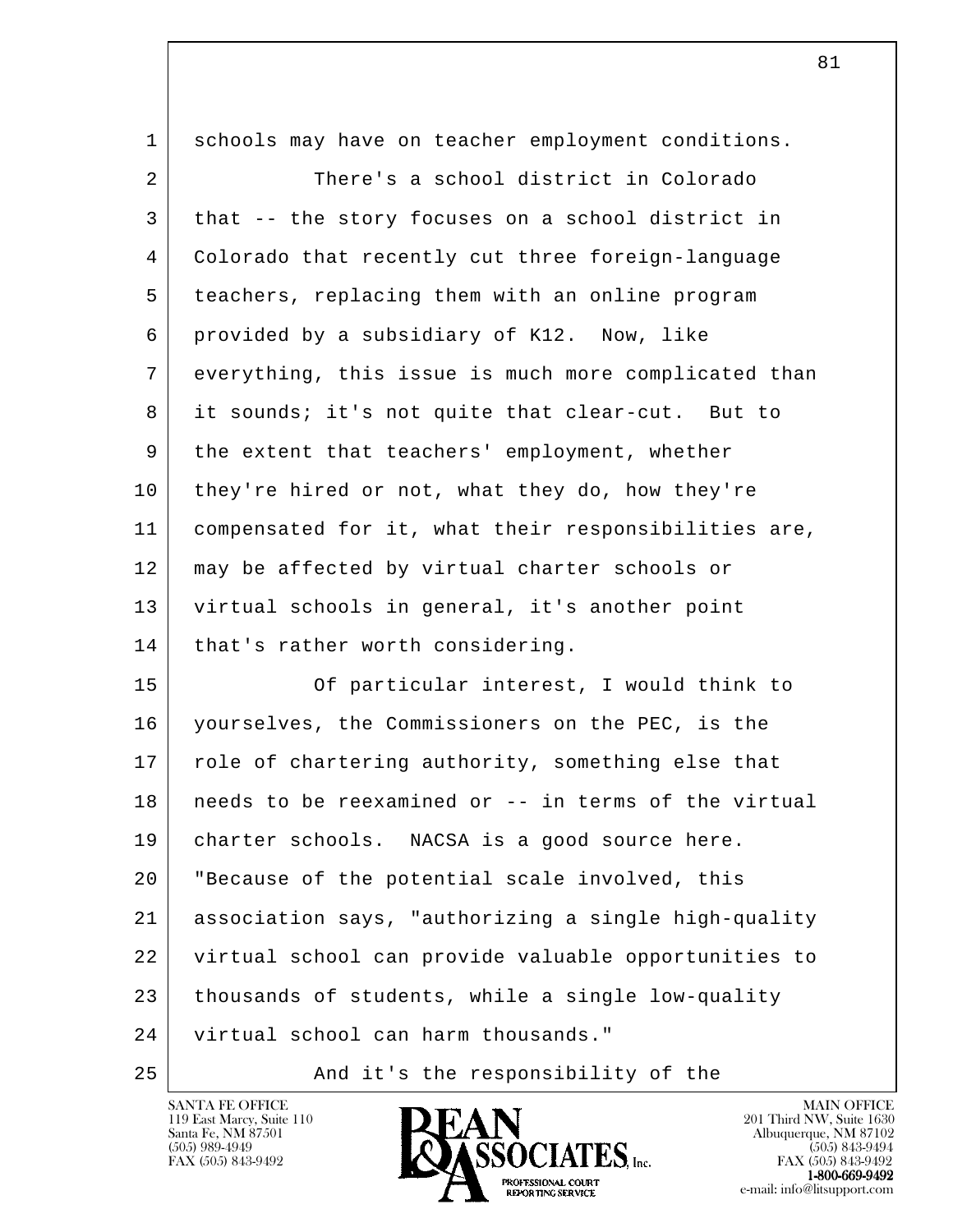l 1 authorizer," NACSA says, "to carry out due diligence 2 to prevent disservice to students." 3 NACSA identifies a number of particular 4 points that chartering authorities shall consider in 5 reviewing applications for virtual charter schools. 6 And they're listed for you on Pages 9 and 10 of your 7 report. But I probably -- with your indulgence, I 8 probably should highlight them now. 9 One: Fairly obvious is -- I suppose, is 10 expertise in educational technology. It does need 11 | to reside somewhere. And if the governing board of 12 the school doesn't have it, then the authorizer 13 needs to kind of step up to the plate. The 14 contracts for school management organizations, what 15 the terms are, whether the governing board has 16 sufficient technological expertise to oversee the 17 provider, the performance record of school 18 replicators, this comes up fairly often. In fact, 19 the Revised Notice of Intent -- and credit here to 20 Ms. Callahan and the Charter School Division -- the 21 Revised Notice of Intent does address this point. 22 If your proposed school replicates something 23 somewhere else, tell us how and what it is. 24 Data management systems, academic 25 | reporting. I think Senate Bill 446 here, NACSA



FAX (505) 843-9492 FAX (505) 843-9492 **EXECUTE EXECUTE:**<br>REPORTING SERVICE e-mail: info@litsupport.com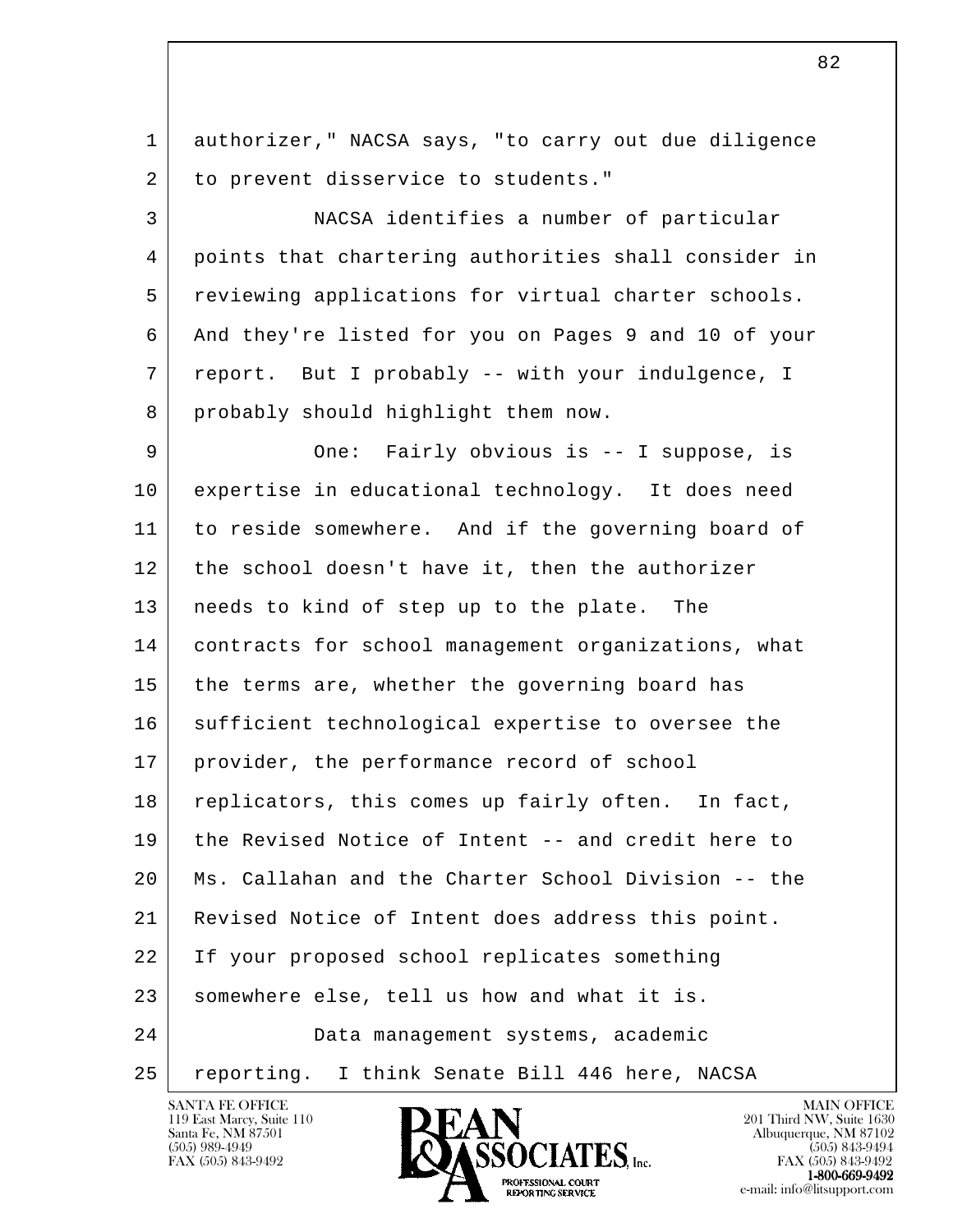1 recommends something called a "data bridge" between 2 the chartering authority and the school of a very 3 easy and frequent sharing of information back and 4 forth. And if it is a virtual charter school, that 5 probably ought to be fairly well facilitated.

 6 Larger scale is another topic that NACSA 7 thinks authorizers should be mindful of. Given the 8 capacity of a virtual charter school, as we noted, 9 will take students from just about anywhere, there's 10 a temptation to grow, perhaps to grow before they're 11 | ready. And this is something that authorizers need 12 to be mindful of. And then the special ed services, 13 which we've talked about a little bit already.

l 14 As I've suggested a time or two so far, 15 there is a business side to virtual charter schools, 16 perhaps even more pronounced than there is between 17 charter schools in general and public schools in 18 | general. Perhaps more so than others, virtual 19 charter schools rely on vendors and providers. In 20 fact, one of the conditions that the Farmington 21 Municipal Schools Board placed upon the New Mexico 22 Virtual Academy was a detailed memorandum of 23 understanding between K12 and the Virtual Academy 24 that spelled out all the business relationships. 25 And I've included in your report some of the points

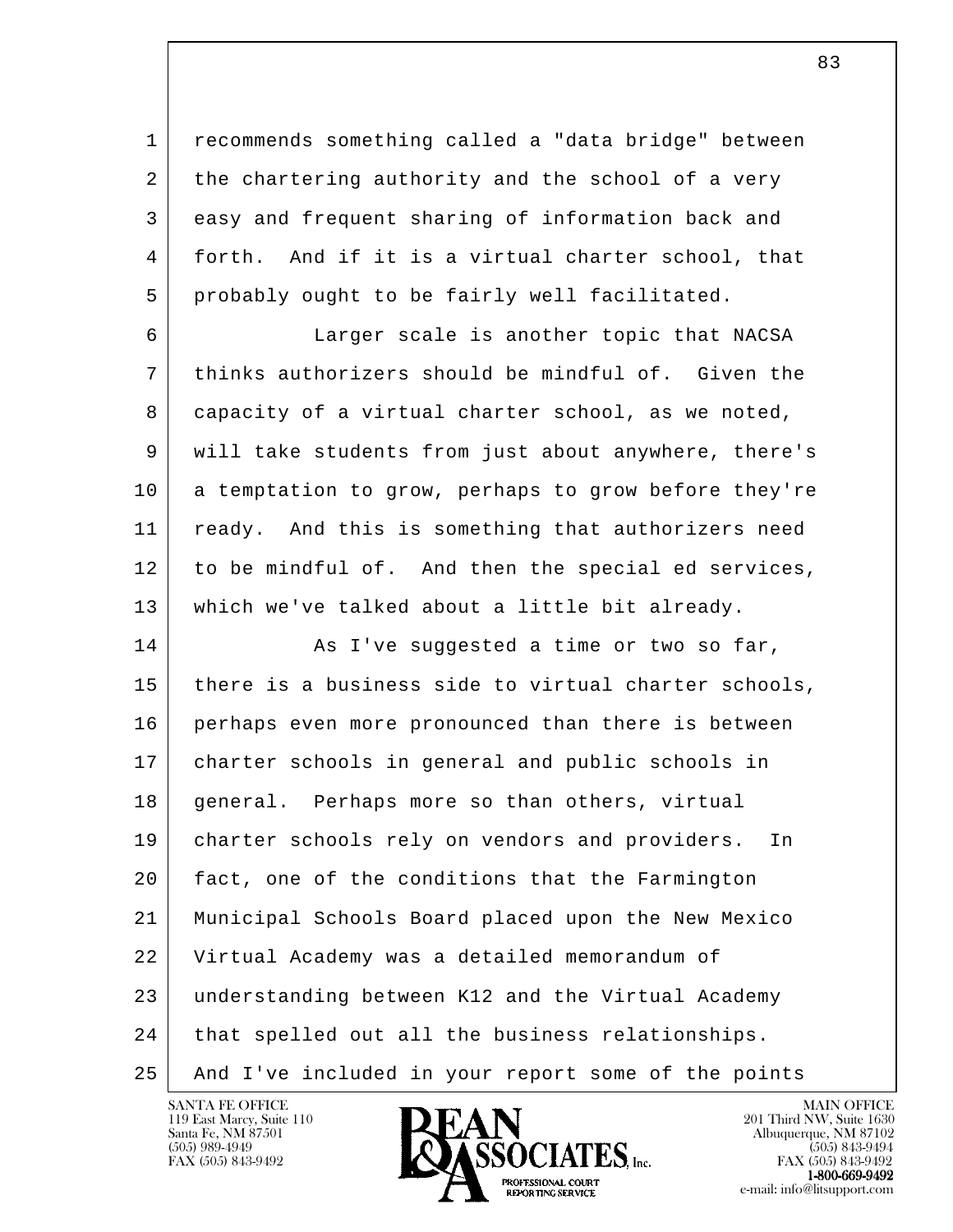l 1 from this MOU. So, far it's the only one we have in 2 New Mexico in effect. And it provides an 3 interesting glimpse into what the business 4 relationship might be. 5 I'll just mention some of the highlights 6 quickly. For one thing, the MOU anticipates a 7 long-term relationship, an initial term of ten years 8 and renewal of seven years each, requires that K12 9 have the responsibility to recommend policies for 10 the operation of the program, assesses an annual 11 | administrative services fee of up to 15 percent, an 12 annual technology services fee of up to 7 percent, 13 provides that K12 will hire an administrative 14 position, and also be involved in advertising, 15 | screening, recruiting candidates, or people to serve 16 in the other positions: A head administrator, 17 business manager, special ed coordinator. Requires 18 the school to use its best efforts to gain approval 19 for extending the grades served and increasing the 20 enrollment. This harkens back to a point that NACSA 21 raises about the large scale potential of virtual 22 schools. 23 And a final point about the issues coming 24 up, I call it striking a balance, moving ahead.

25 Because virtual schools are a growing part of the

119 East Marcy, Suite 110<br>Santa Fe, NM 87501



FAX (505) 843-9492 FAX (505) 843-9492 **EXECUTE EXECUTE:**<br>REPORTING SERVICE e-mail: info@litsupport.com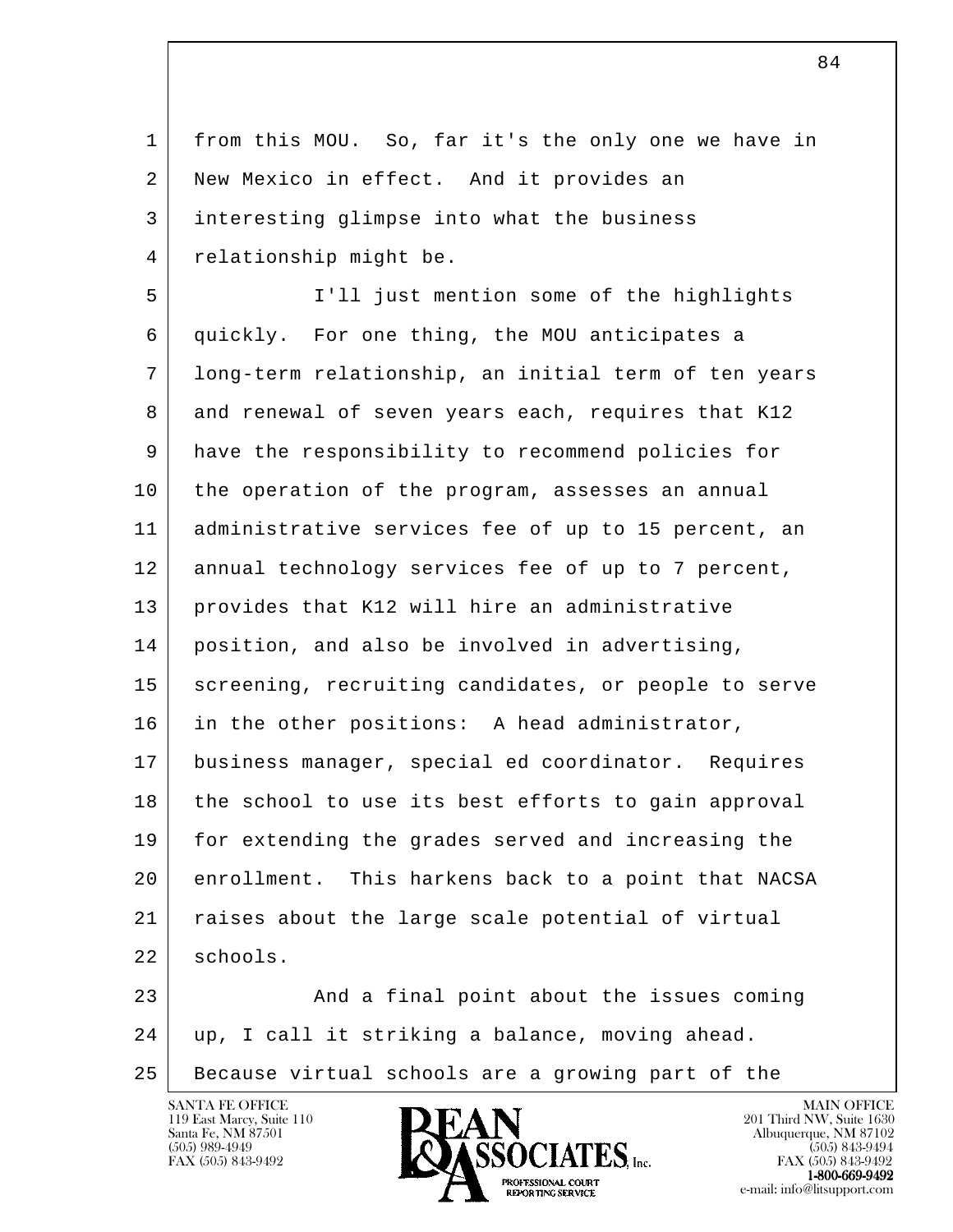1 public school entity, educators and policy-makers, 2 it seems, cannot ignore them, but instead should 3 anticipate them. As NACSA says, finding the right 4 balance between insuring quality, but not yet 5 stifling innovation, may be the most difficult 6 challenge that authorizers and policy makers face in 7 the 20th century.

8 Similar views come from other sources. 9 One, in particular, this National Education Policy 10 | Center, takes a somewhat more cautious tone here. 11 | Quote, "While we share the excitement of new 12 technologies and the potential these have to improve 13 communication, teacher effectiveness and learning, 14 we are convinced policy managers should move forward 15 cautiously, and only after piloting and thoroughly 16 vetting new ideas."

l 17 In fact, one of the recommendations of 18 this group is that policy-makers consider a 19 moratorium on new virtual charter schools until a 20 number of unresolved questions can be answered. 21 So that's the end of the second main 22 subject. We're almost done. Bear with me just a 23 moment longer, and we'll take a look at some of the 24 legal questions that virtual charter schools have

 $25$  raised.

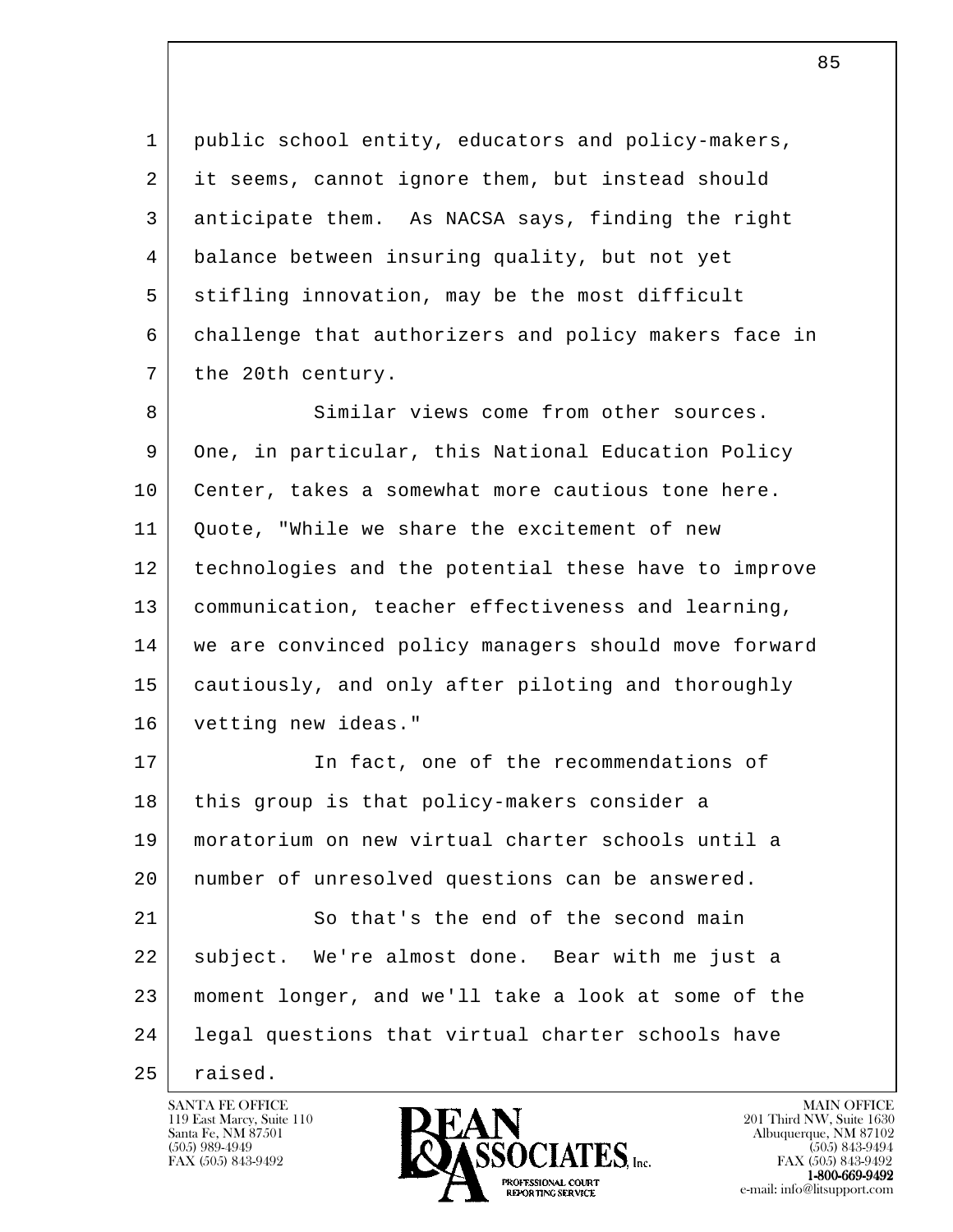| $\mathbf 1$ | For New Mexico, in particular, probably               |
|-------------|-------------------------------------------------------|
| 2           | the most fundamental question is whether virtual      |
| 3           | charter schools are even permissible under State      |
| 4           | Some of you -- some of the Commissioners will<br>law. |
| 5           | recall that, in 2009, there were three organizations  |
| 6           | that applied to the PEC to become State-chartered     |
| 7           | virtual charter schools. And all three were denied.   |
| 8           | The PEC denied all three, but not for reasons         |
| 9           | related to the virtual status. The applications       |
| 10          | were found to be deficient in other ways.             |
| 11          | Even so, the Assistant Secretary of                   |
| 12          | Education, Dr. Duran, Mr. Brown mentioned earlier,    |
| 13          | asked for a legal opinion about the legality of       |
| 14          | virtual charter schools in general. The Assistant     |
| 15          | Secretary asked two questions of, then, the counsel   |
| 16          | for the Charter Schools Division, Rudy Arnold, whom   |
| 17          | some of you will remember.                            |
| 18          | The questions were whether the PEC could              |
| 19          | authorize virtual charter schools, and whether the    |
| 20          | Secretary of Public Education could waive the         |
| 21          | requirements of the School Code to allow the          |
| 22          | creation of virtual charter schools.                  |
| 23          | And, very briefly, the counsel replied, to            |
| 24          | the extent that State law contemplates schools as a   |
| 25          | physical presence, brick-and-mortar buildings,        |
|             | SANTA FE OFFICE<br><b>MAIN OFFICE</b>                 |

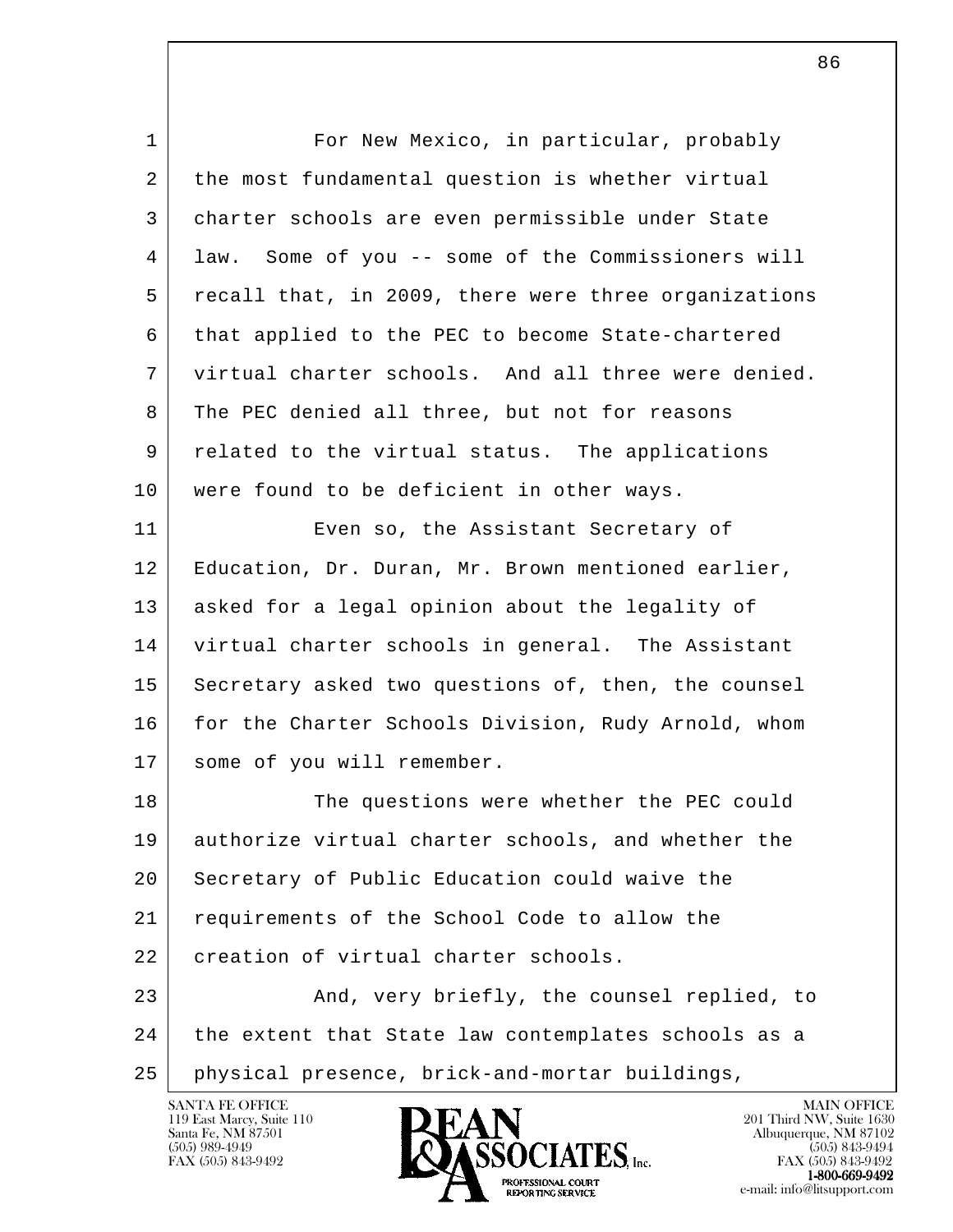1 particular place tied to attendance areas with walk 2 | zones, allowable class sizes, all of which, he said, 3 suggested that the legislature had in mind the 4 physical presence of children in school buildings.

 5 And I've not attached this opinion to your 6 report, but I'd be happy to provide it, and I've 7 been asked if I would. So I'll provide a copy of 8 that opinion to you later today.

9 Additionally, the attorney noted that the 10 legislature could have permitted virtual schools 11 when it passed the statewide Cyber Academy Act, but 12 it did not. Therefore, the counsel's conclusion was 13 | that the PEC could not legally authorize virtual 14 charter schools, and the Secretary could not waive 15 requirements allowing virtual charter schools.

l 16 Now, even if this opinion were to be 17 upheld -- and one might argue, as I suspect the 18 New Mexico Virtual Academy does, that having a 19 learning center, the building that was discussed 20 earlier today, satisfies the requirement of a 21 physical place, because it will host offices, as I 22 understand it; it will provide a place for students 23 to come and learn. Perhaps that meets the 24 requirement, perhaps not.

25 And Connections Education, which has



FAX (505) 843-9492 FAX (505) 843-9492 **1-800-669-9492**<br>PROFESSIONAL COURT **EXPORTING SERVICE**<br>REPORTING SERVICE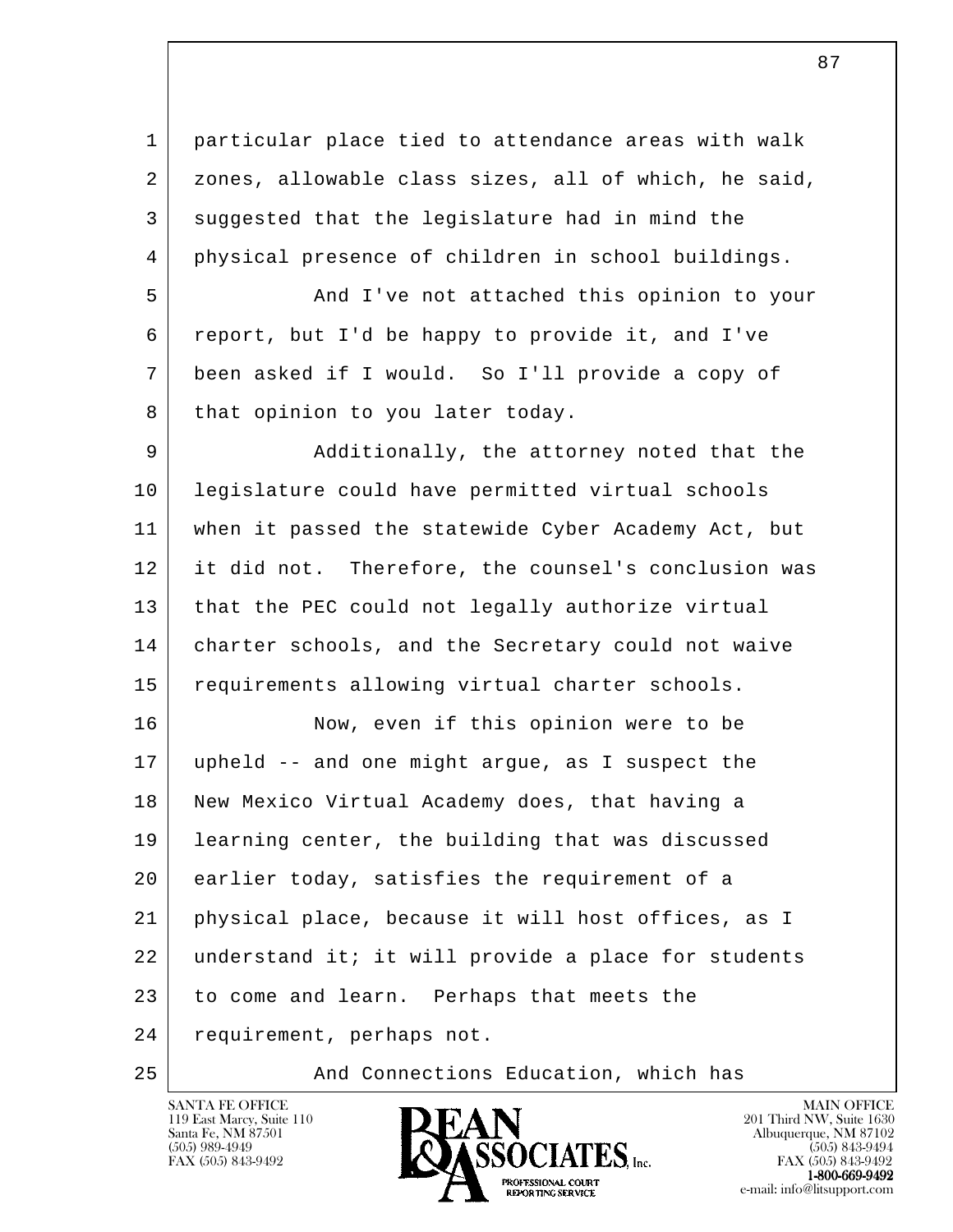1 applied for New Mexico Connections Academy, along 2 with the Rio Grande Foundation, has proposed a 3 teaching/learning center in Santa Fe, presumably on 4 the same grounds. So there will be a physical 5 presence. It remains, however, it seems to me, 6 frankly, an interesting question to consider.

 7 Also in State law, as I'm sure you know, 8 there's a prohibition in the Charter Schools Act 9 | that says, quote, "The governing body of a charter 10 school shall not contract with a for-profit entity 11 | for the management of a charter school."

l 12 Now, the prohibition seems clear enough in 13 | theory. In fact, though, it may become -- or in 14 practice, it may be difficult to apply, in part, 15 because the term "management" is not defined. We 16 were looking a moment ago at the MOU between the 17 NMVA -- New Mexico Virtual Academy -- and the 18 Farmington Schools -- the governing body, rather, of 19 the school and K12. There's a long list of 20 administrative functions that the NMVA is providing: 21 Assisting with handbooks, discipline. We talked 22 about the involvement in recruiting personnel; just 23 a wide range of things. In fact, by its own 24 admission, K12 is doing everything for the school 25 | except managing instruction.

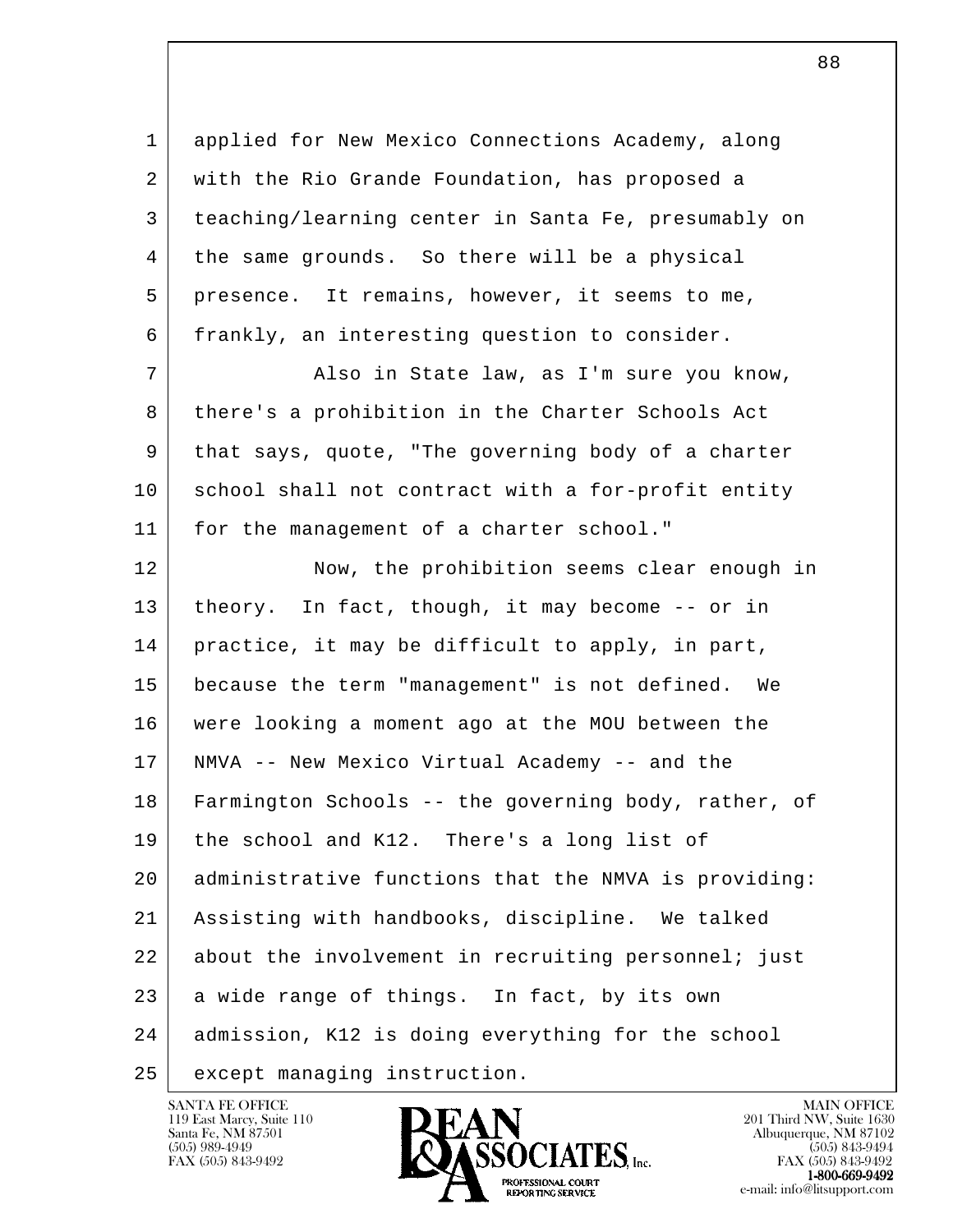1 When asked whether this relationship 2 violates the prohibition, the response was simply 3 that the -- what K12 is doing does not constitute 4 management of the school, because the company does 5 not have the authority to determine policy, only to 6 recommend policy. And that is spelled out in the 7 MOU. So it's, again, an interesting question that 8 | needs some examination.

9 Two other legal points from other 10 jurisdictions. We've talked about two things in 11 | New Mexico. But from two other jurisdictions -- 12 North Carolina had a case similar to our own. 13 Recently, a local school board approved a virtual 14 charter school to be operated by a nonprofit group 15 affiliated with K12. And there's some details of 16 the case on Page 14 of your report. The essence of 17 the story is this:

l 18 The State Board of Ed in North Carolina 19 had previously announced its intention not to 20 entertain applications for virtual charter schools 21 in school year '12-'13. Even so, the local school 22 board approved one. It was the Calaveras County 23 Board Of Education approved the North Carolina 24 Virtual Academy. Evidently, under North Carolina 25 law, however, the State Board does have the

119 East Marcy, Suite 110<br>Santa Fe, NM 87501



FAX (505) 843-9492 FAX (505) 843-9492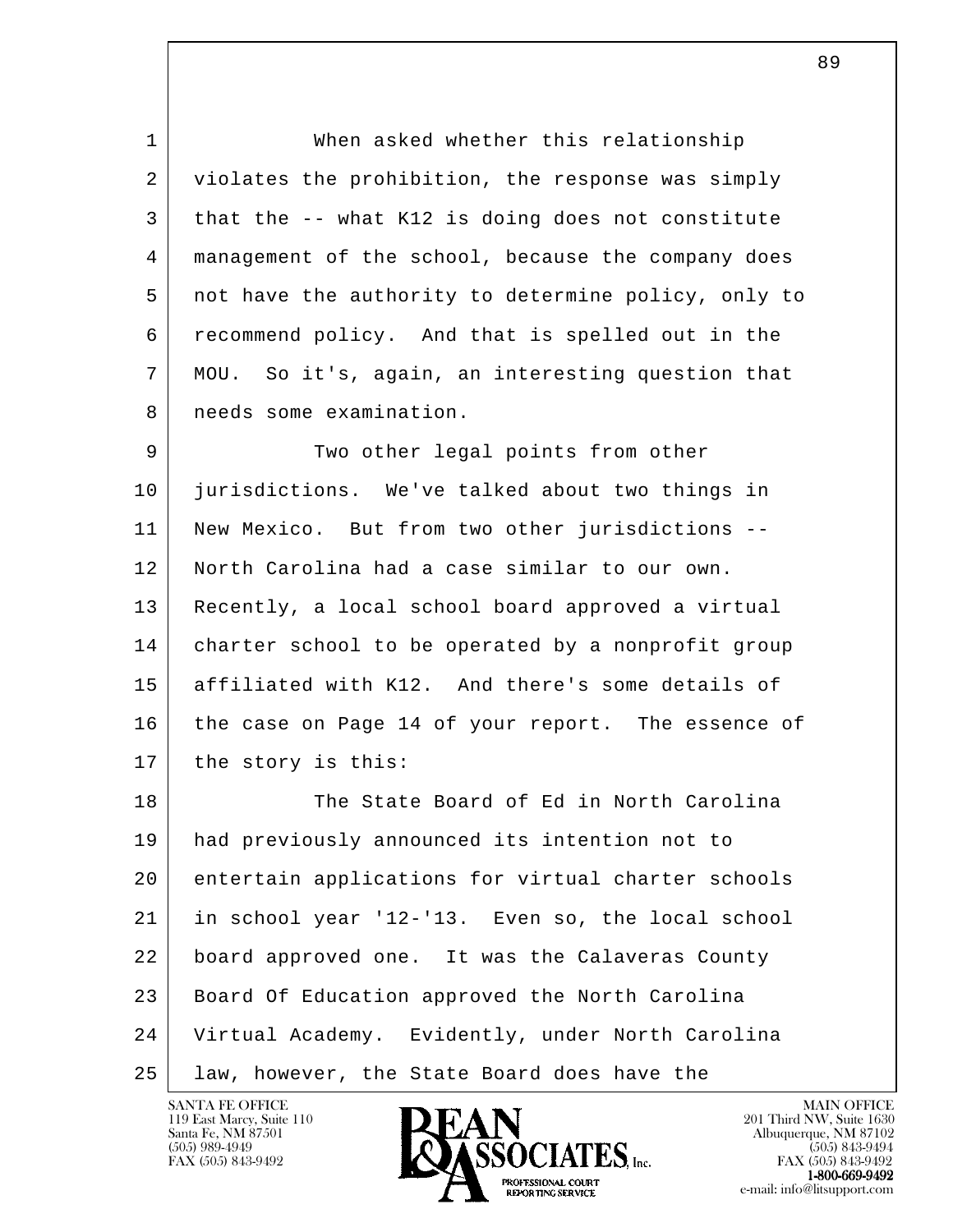l 1 authority to step in at that point, which it did, 2 and denied the charter school, at which point 3 North Carolina Learns, the local group that was 4 proposing the school, sued the state in 5 administrative court, where the judge granted 6 approval of the academy's application. 7 The State Board, together with some 89 of  $8$  the school -- of the state's school districts, 9 appealed that decision to the Wake County Superior 10 Court, and the judge in that case overturned the 11 administrative judge's ruling, thereby denying the 12 charter school. 13 | And we've learned just a few days ago 14 that -- North Carolina Learns -- or NC Learns -- has 15 decided to appeal the ruling of the Superior Court. 16 So the issue is not over yet. It's kind of gone 17 back and forth. 18 But one interesting little sideline here 19 is that the attorney representing North Carolina 20 Learns is a sitting member of the State Senate in 21 North Carolina. 22 Finally, we come to some issues of 23 security violations, investigations, and class 24 action lawsuits. These are of some interest to 25 New Mexico, I think, because they involve K12, the

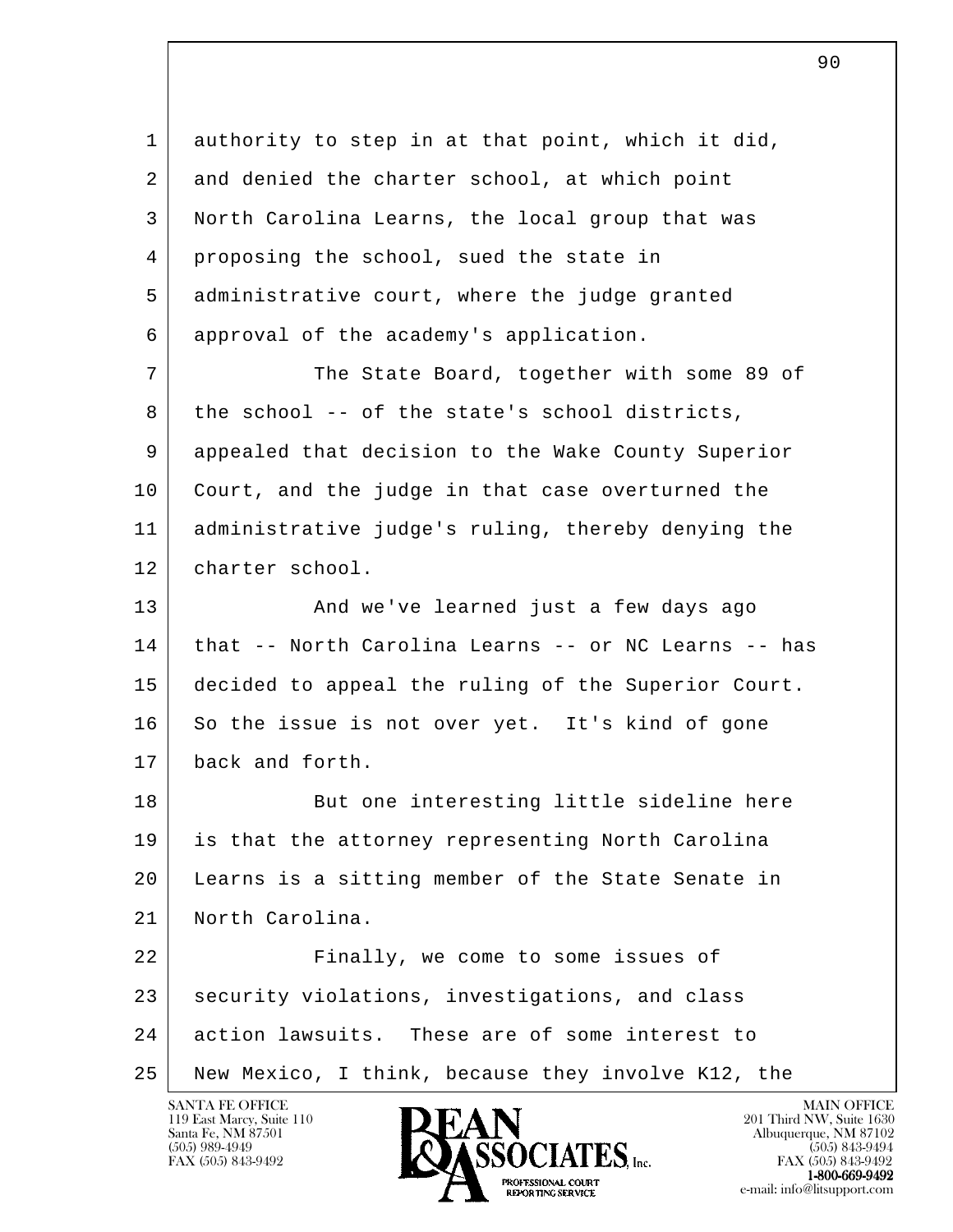| $\mathbf{1}$ | provider of the educational program for the          |
|--------------|------------------------------------------------------|
| 2            | New Mexico Virtual Academy. I might point out that   |
| 3            | K12 is generally referred to as the largest provider |
| 4            | in the country of educational programming for --     |
| 5            | virtual educational programming. It is not the only  |
| 6            | one; but it is apparently one of the more prominent. |
| 7            | And these lawsuits that have been filed,             |
| 8            | these class-action suits, were apparently            |
| 9            | precipitated by a story in the New York Times in     |
| 10           | December of last year. That story examined the rise  |
| 11           | of online schools in general, with a focus on K12,   |
| 12           | particularly the Agora School of Pennsylvania, and   |
| 13           | found a number of issues to raise. They're           |
| 14           | spelled -- many of them are spelled out in the       |
| 15           | report, but just to mention a couple of the          |
| 16           | highlights.                                          |
| 17           | Much of the funding that K12 receives from           |
| 18           | government sources is rolled into advertising,       |
| 19           | lobbying, and recruitment, rather than actual        |
| 20           | education. There was a case of a virtual academy,    |
| 21           | K12 virtual academy in Colorado, that was -- that    |
| 22           | was receiving funding for students who weren't even  |
| 23           | enrolled. Much of the money had to be reimbursed.    |
| 24           | K12 was said to maximize its income by establishing  |
| 25           | virtual schools in poor districts, which receive     |

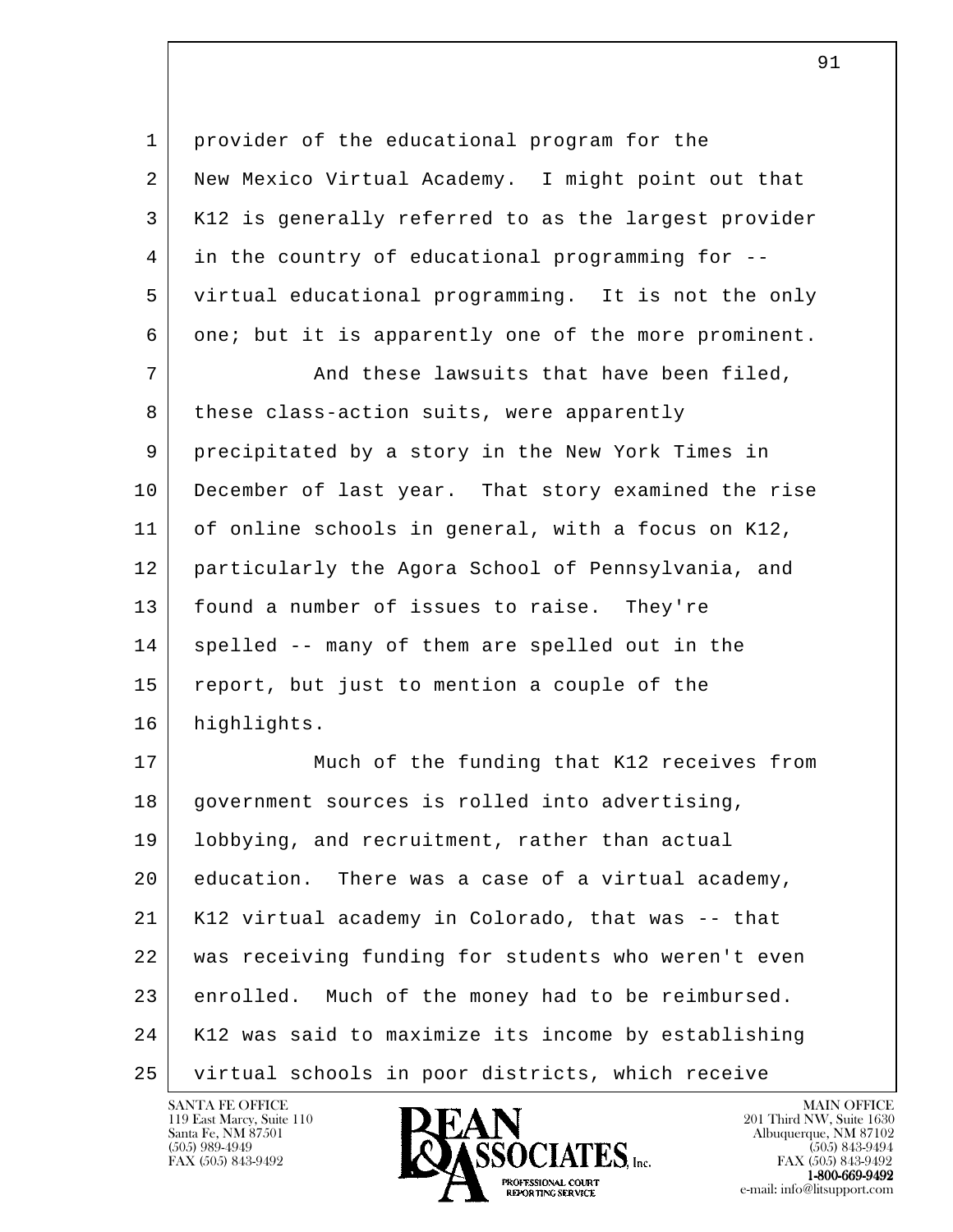| 1  | more money than some other districts, even though    |
|----|------------------------------------------------------|
| 2  | very few of the students attending the virtual       |
| 3  | school come from the poor district.                  |
| 4  | And although K12 claims that the                     |
| 5  | performance of its students is superior to their     |
| 6  | peers in traditional schools, a study of students in |
| 7  | eight different Pennsylvania virtual charter         |
| 8  | schools -- that was done by Stanford University, by  |
| 9  | the way -- concluded that in every subgroup, with    |
| 10 | significant effects, cyber charter performance is    |
| 11 | lower.                                               |
| 12 | Anyway, there were points like this raised           |
| 13 | in the article in the New York Times, and that       |
| 14 | led -- apparently led to the filing of several       |
| 15 | class-action lawsuits in the U.S. District Court for |
| 16 | the Eastern District of Virginia, alleging --        |
| 17 | emphasize the word "alleging" -- violations of the   |
| 18 | Securities Exchange Act of 1934. And, again, the     |
| 19 | allegations -- many of the allegations are laid out  |
| 20 | for you in the report. A couple of examples:         |
| 21 | K12 is alleged to have engaged in improper           |
| 22 | and deceptive recruiting and sales strategies aimed  |
| 23 | at enrolling students regardless of how well suited  |
| 24 | they might be to the program; failed to disclose     |
| 25 | administrative pressure from upper management to     |

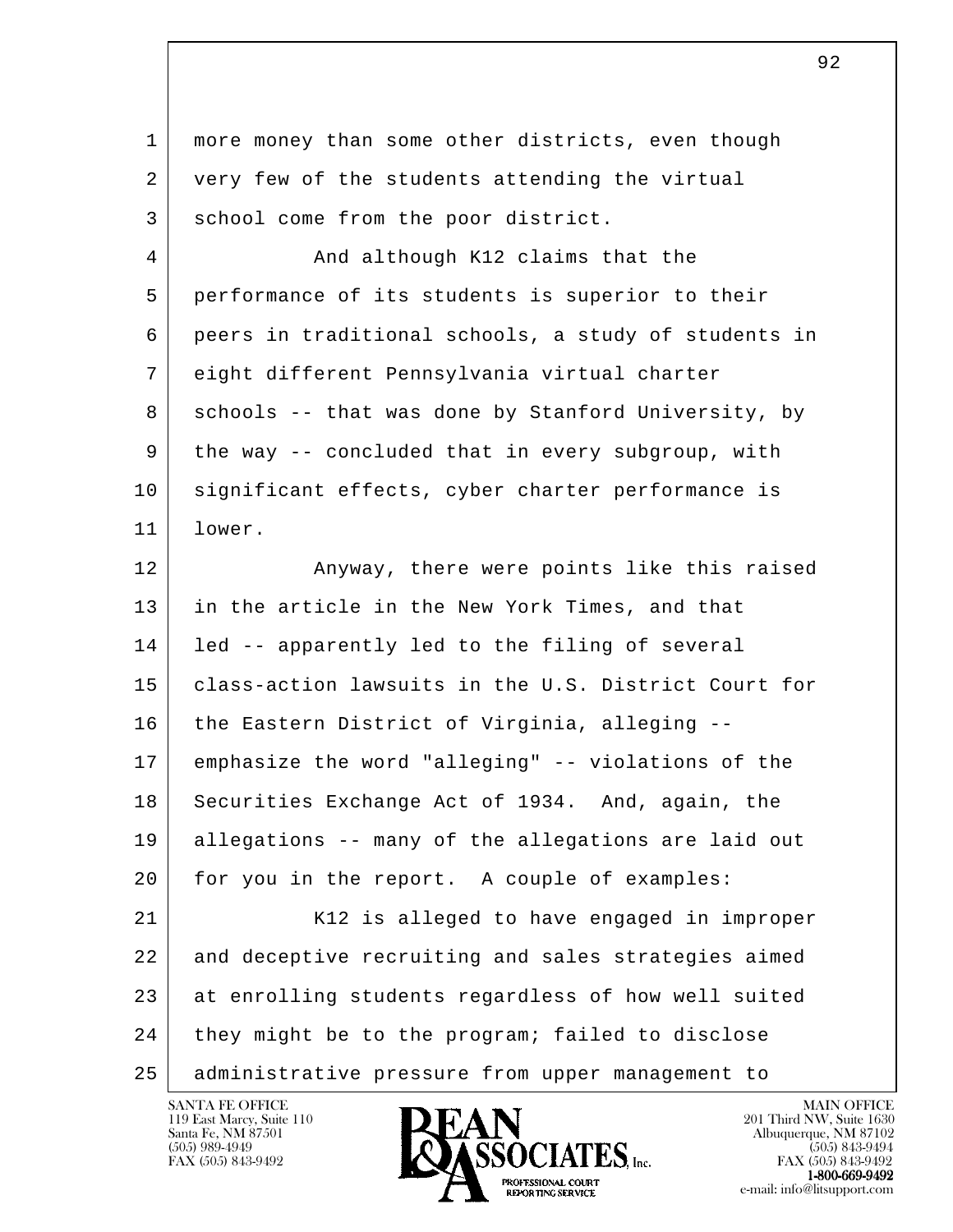1 pass students, despite poor or nonexistent academic 2 performance. Defendant's statements regarding the 3 company's performance and practices were false, 4 misleading, lacked a reasonable basis. Because of 5 all of this, the company's stock fell precipitously 6 affecting shareholders.

7 and that was probably one of the 8 motivations as well. In fact, the K12 common stock 9 fell approximately 23-and-a-half percent on 10 December 13, shortly after the story was published; 11 and 34.4 by December 16, unusually high.

12 And Mr. Chair and members of the 13 Commission, nothing says business, whether you're 14 talking schools or anything, like the involvement of 15 Wall Street. And that's where we have it here. So, 16 | Mr. Chairman, members of the Commission, those are 17 my remarks. I'd be happy to respond to questions.

18 THE CHAIR: Thank you, Dr. Harrell. We'll 19 start with Commissioner Bergman.

l 20 COMMISSIONER BERGMAN: Thank you, 21 Dr. Harrell. You've kind of generally touched on 22 | this in your remarks earlier. But I have not heard 23 anybody raise anything as specific as what I would 24 like to raise now in regard to a statewide virtual

25 | charter school.



FAX (505) 843-9492 FAX (505) 843-9492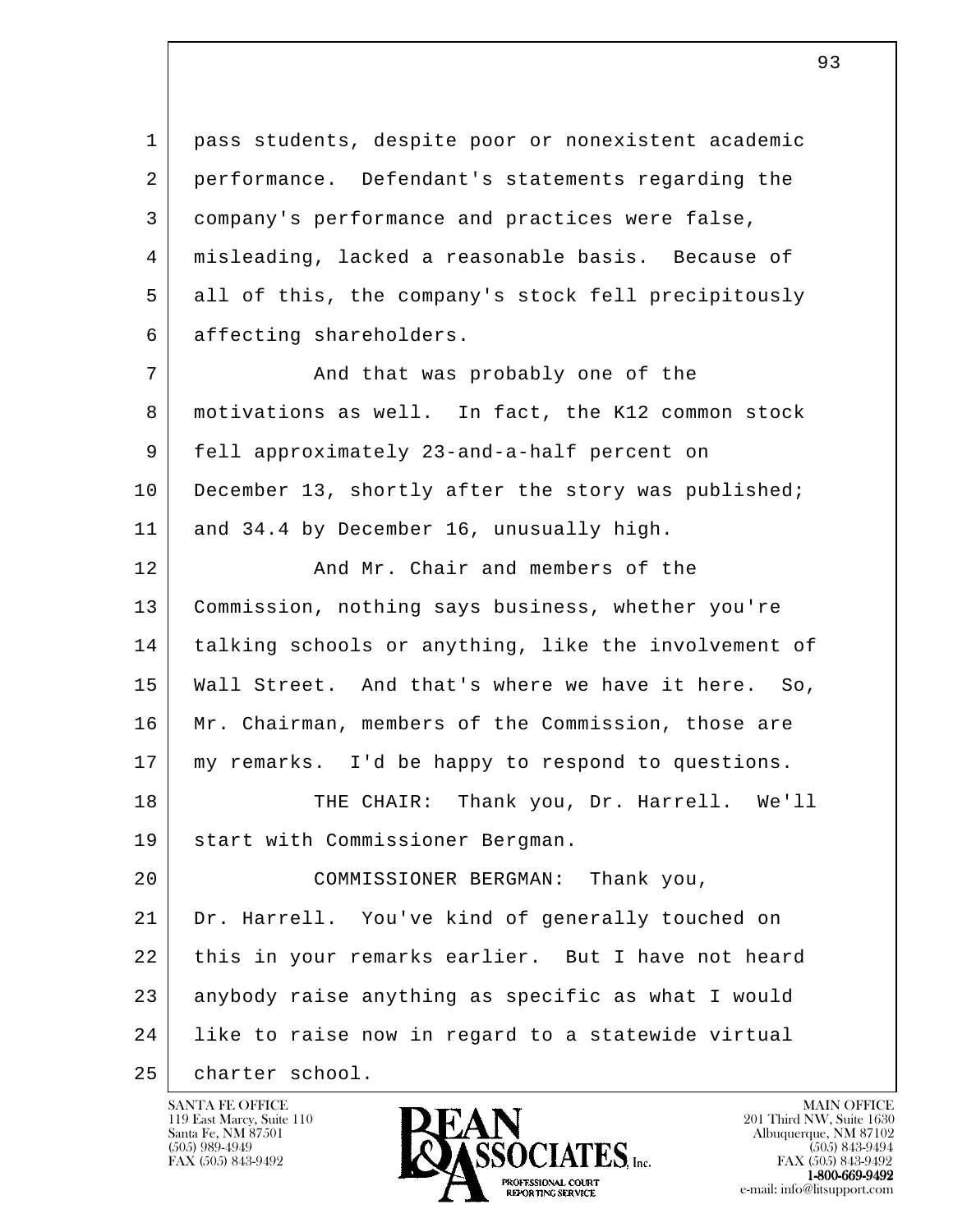l SANTA FE OFFICE MAIN OFFICE MAIN OFFICE MAIN OFFICE MAIN OFFICE 1 My district includes a number of very 2 small school districts in close proximity to 3 Roswell. I've got Dexter, Hagerman, and Hondo, for 4 instance. I am concerned about the impact that a 5 statewide school recruiting students statewide would 6 have on those small districts. If they took just 7 five or ten students out of those small districts, 8 that could have a very significant negative impact 9 on their budgets. 10 I just wanted to urge you, through your 11 LESC, to get the legislature to look into how -- 12 somehow -- before I see a headline that says, "Mora 13 Is Going Bankrupt," or something, because they lost 14 a bunch of students. So I wanted to raise that 15 issue. 16 MR. HARRELL: Thank you, Mr. Bergman. 17 | THE CHAIR: Thank you, Commissioner 18 | Bergman. 19 COMMISSIONER CARR: Mr. Chair? 20 THE CHAIR: Commissioner Carr. 21 COMMISSIONER CARR: I have about eight 22 questions. 23 | THE CHAIR: Use your microphone, please. 24 COMMISSIONER CARR: Yes, I will. Bear 25 with me. I -- after -- at close to the conclusion

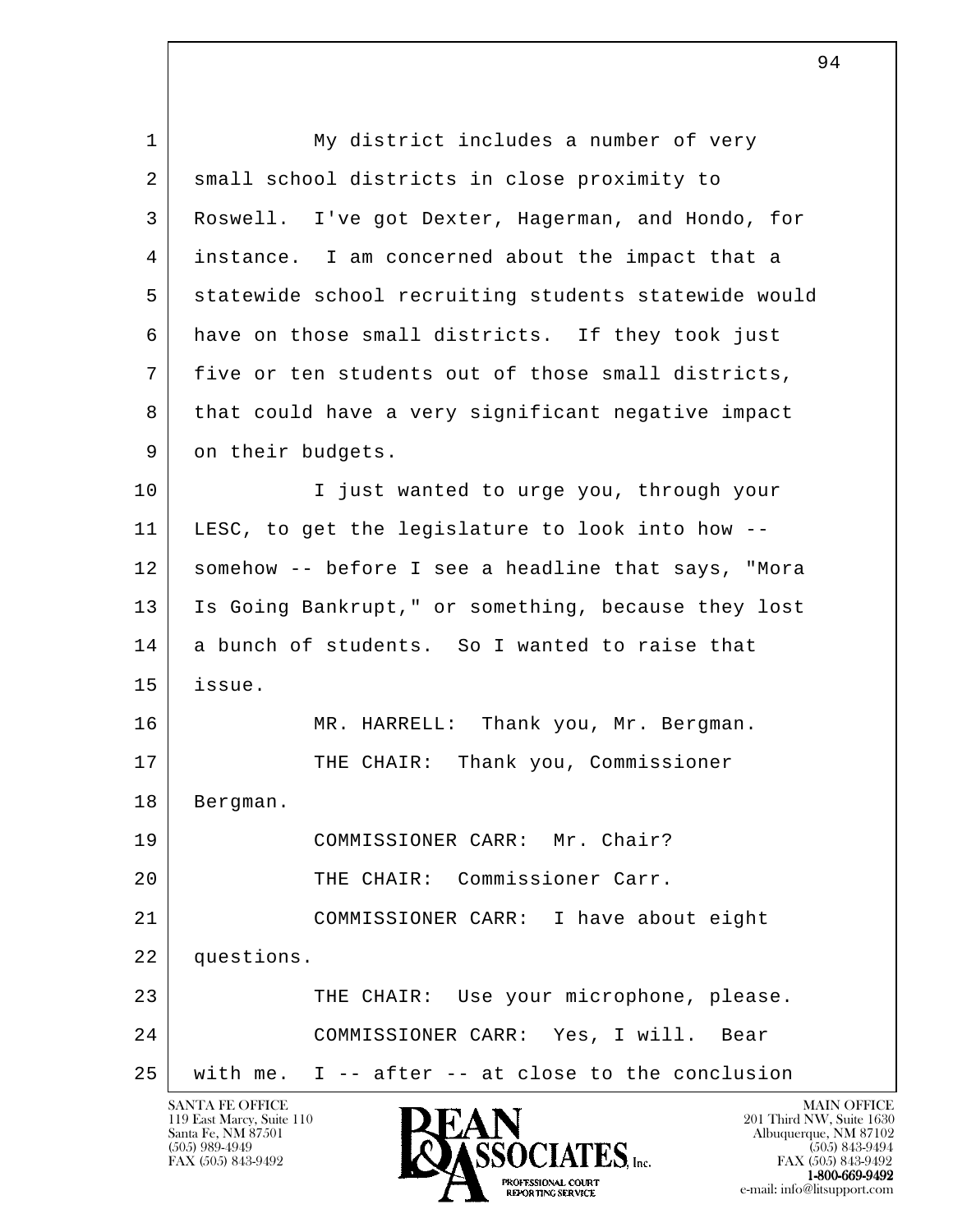l 1 of your report, the first thing that came to my mind 2 was virtual schools are a virtual Pandora's box 3 right now. And based on most of the research 4 that -- you know, all the research I've read -- that 5 virtual school students don't do as well.  $6$   $\vert$  and the -- another -- and a lot of other 7 studies that I've read that don't relate directly to 8 virtual schools would be the fact that we move very 9 quickly in trying new things before we've actually 10 done research using our students as guinea pigs. 11 And I know I wouldn't want my child to be a guinea 12 pig. 13 You know, I'm educated. My wife and I are 14 both teachers. And we might -- neither one of us 15 would want our child educated via computer. And  $16$  there are probably -- I'm sure -- and there are 17 cases where it's maybe preferred. I mean, there 18 are -- you know, there are individual cases. And, 19 you know, you mentioned autistic kids and things 20 | like that, where it's better. I've seen students 21 who would be better off, you know, doing a lot of 22 virtual schooling, you know, on a small scale, a 23 small percentage of kids who can work on their own, 24 or it's an added part of the curriculum. 25 So I guess my first question is what --

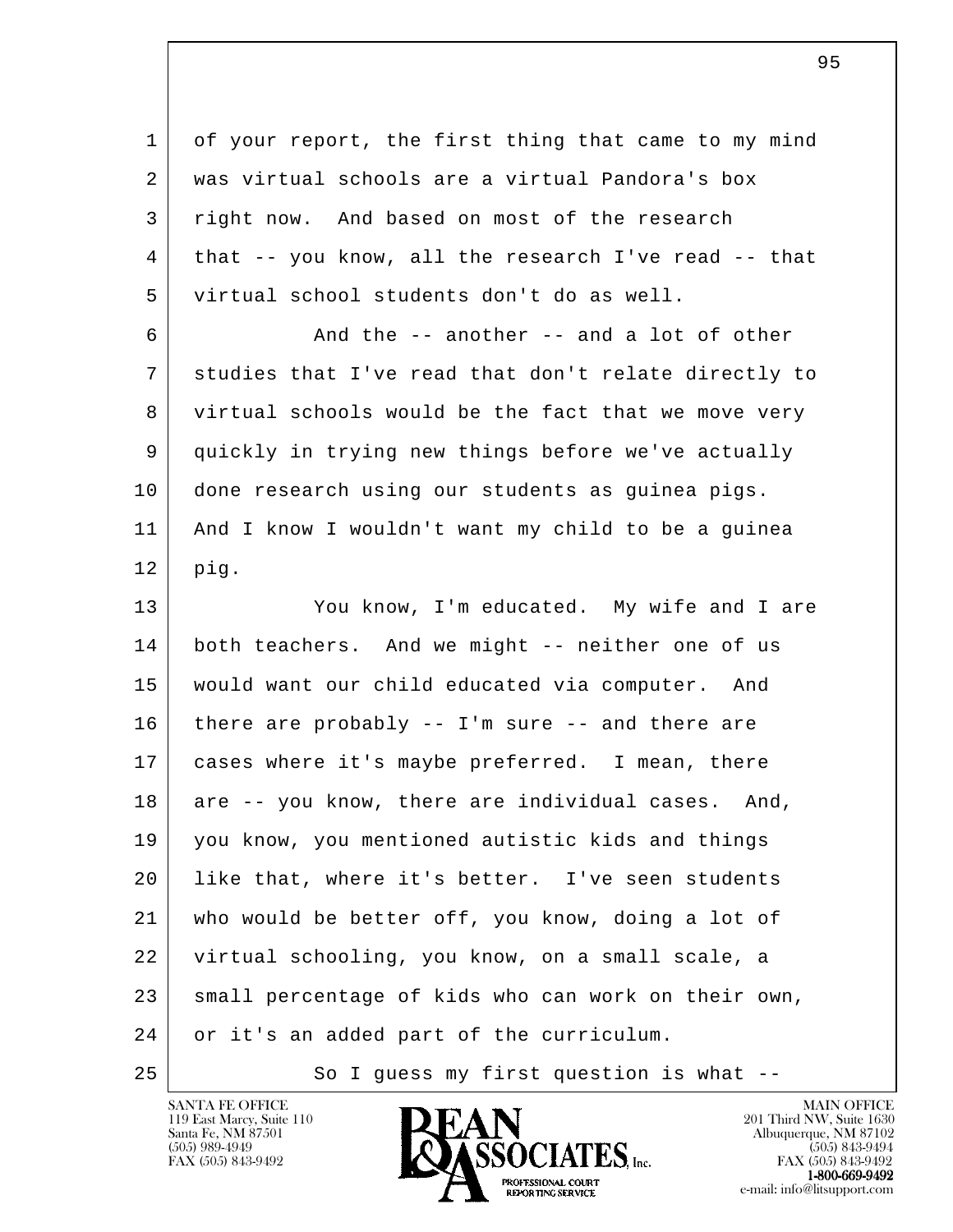l 1 what can virtual charter schools offer that the 2 State of New Mexico -- the PED and local schools -- 3 what can they offer that's not already being 4 offered? 5 | MR. HARRELL: Mr. Chairman, 6 Commissioner Carr, a few things come to mind, 7 although I don't know that I'm in the position to 8 provide a definitive answer. But, certainly, 9 convenience is one of them. Accessibility at any 10 time, almost from anywhere, as long as there's 11 Internet access, seems to be a particularly 12 attractive factor to students that have pretty 13 complicated lives, whether they're working to 14 support their families, or they're training for the 15 Olympics, as happens now and then, things of that 16 sort. So that would certainly be a factor. 17 I would think, too, that there may be an 18 expanded opportunity, greater variety of courses. 19 Particularly to build somewhat upon Commissioner 20 Bergman's point, if you're a student in a small 21 district, and you want to take AP Physics, and 22 you're only one of two students -- or maybe the only  $23$  student  $-$  in that small district who wants to, then 24 access to an online course would be an advantage. 25 I might mention, too, that while this

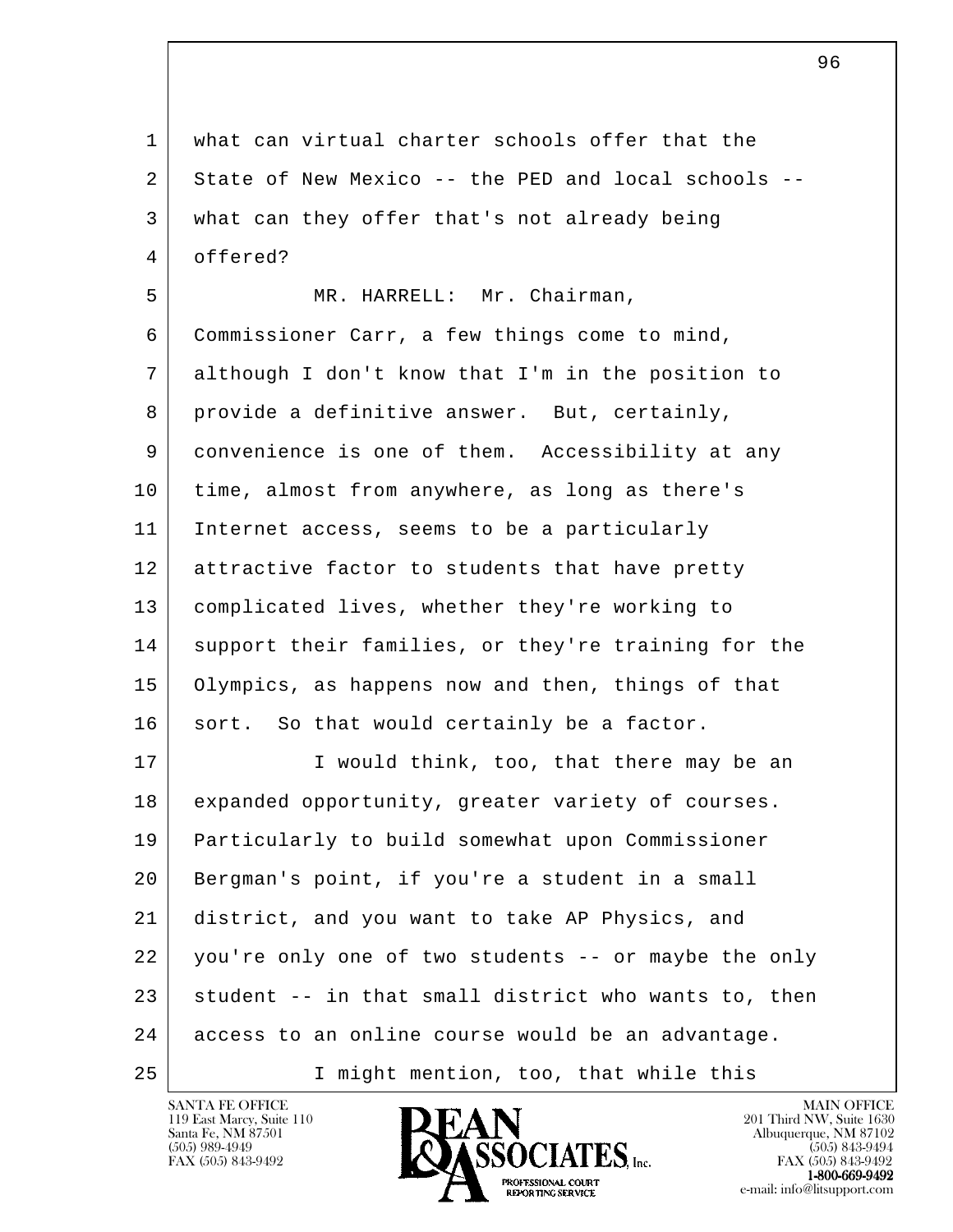l 1 report is focused on full-time virtual charter 2 schools, that is not the only option for online 3 learning, as Commissioners are well aware. What's 4 called "blended learning" is, I think, a more common 5 practice, in which there's a mixture of traditional, 6 in-class instruction, and online instruction, which, 7 in many cases, would meet a lot of the needs that a 8 full-time virtual charter school would. 9 And, in fact, our graduation requirements, 10 as you know now, require -- or our graduation 11 standards, rather -- require at least one course in 12 distance ed to receive a diploma of excellence. So 13 the State is encouraging online learning in that 14 regard. 15 Other issues come to bear, though. If 16 what you're looking at is a full-time virtual school 17 instead of -- completely instead of -- a traditional 18 brick-and-mortar school. 19 COMMISSIONER CARR: Yeah. I know that 20 there's a -- I forgot the name of it. But we offer  $21$  on- -- what's the -- 22 COMMISSIONER SHEARMAN: New Mexico IDEAL. 23 COMMISSIONER CARR: Yeah, New Mexico IDEA 24 [verbatim]. 25 COMMISSIONER SHEARMAN: IDEAL New Mexico.

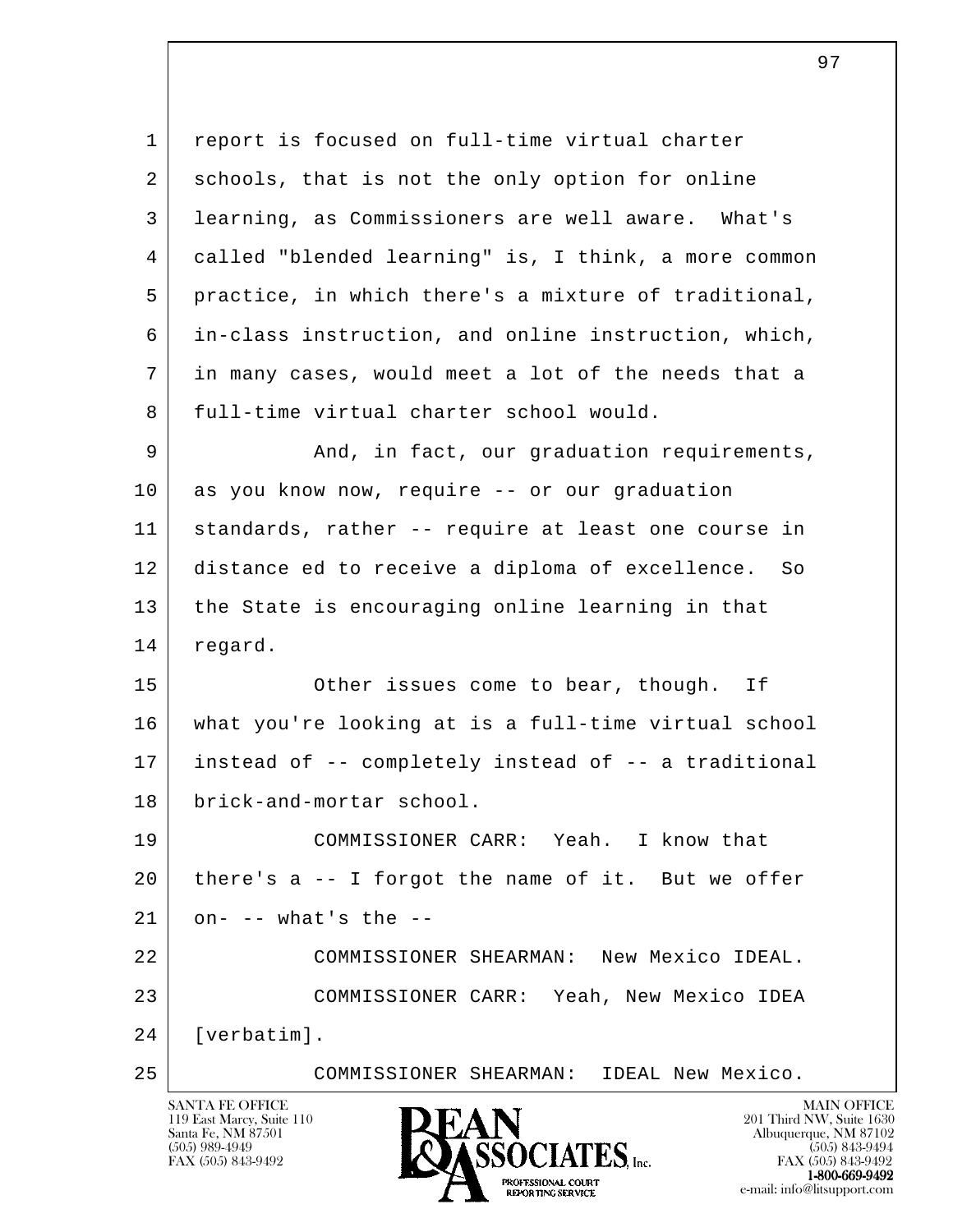l 1 COMMISSIONER CARR: And Taos actually has  $2$  a virtual  $-$  not a virtual  $-$  where the students 3 actually come in and work under a teacher's 4 supervision and that sort of thing, you know. And 5 that blended idea makes more sense than anything, 6 you know. The idea of doing everything online is 7 interest- -- scary to me, and I would like to see a 8 | lot more study on that type of thing. 9 So another question -- I -- I'll make this 10 a rhetorical question -- is I -- you know, how -- 11 and it's a continuous question, you know, how -- 12 accountability. Yeah, okay. Students have to maybe 13 come in and take the SBA or the -- you know, and do 14 | that. But when they take a test online or they 15 submit work online, you know, it's pretty -- I mean, 16 we don't -- we have no verifica- -- I don't think 17 there's any way to verify who actually submitted the 18 work. 19 | And, you know, I just took a defensive 20 driving class online. I did it correctly. A 21 defensive driving class; right? I mean, I did it 22 online. And I didn't have a little joystick, where 23 we pretended to drive, either. And I did it 24 correctly. I went through the material. I took 25 notes, and I took a test, because, you know, I'm an

119 East Marcy, Suite 110<br>Santa Fe, NM 87501



98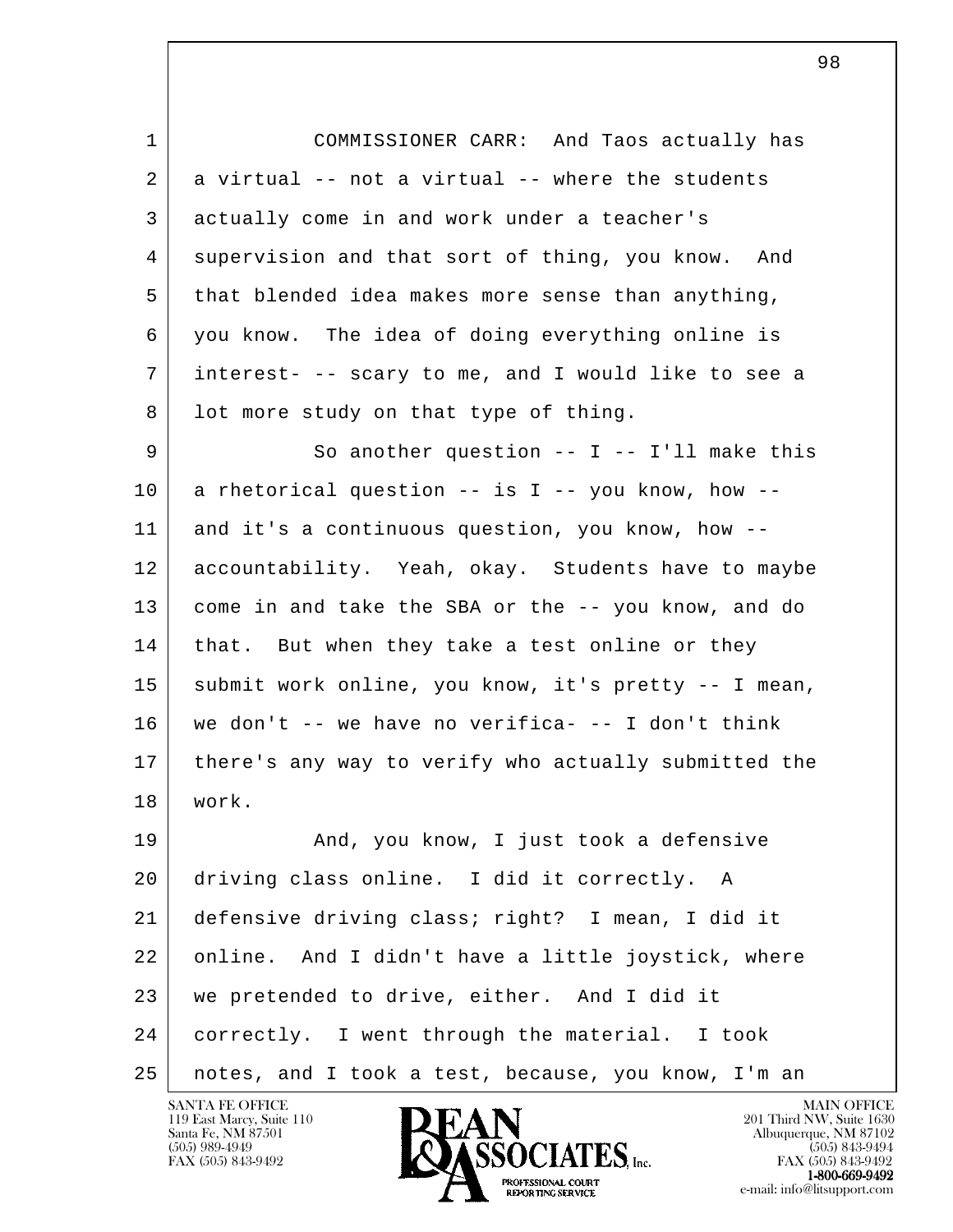1 ethical person. And I did it.

| $\overline{2}$ | I -- you know, I could have asked -- my              |
|----------------|------------------------------------------------------|
| 3              | wife wouldn't have done it, but I could have asked   |
| 4              | her to do it, or paid somebody to take that class    |
| 5              | for me. And then I would have gotten that discount   |
| 6              | on my insurance. I mean, it's very easy to do that.  |
| 7              | So that's a huge -- I don't expect you to answer     |
| 8              | that one. I -- but that's a question that I have.    |
| 9              | I have concerns in regards to -- I mean,             |
| 10             | to home-schooling. I have nothing against            |
| 11             | home-schooling. But this is a way to get around the  |
| 12             | law and get -- get things -- you know, it's just --  |
| 13             | it's kind of to circumvent our laws in regards to    |
| 14             | home-schooling and funding, or it can.               |
| 15             | And so -- and then here's the other one.             |
| 16             | In regards to Farmington, I mean, this is not a      |
| 17             | question, either, but a statement.                   |
| 18             | And it goes to what Commissioner Bergman             |
| 19             | said. If a school is going to be offering            |
| 20             | enrollment in all 33 counties, the law -- we should  |
| 21             | have a law that says that that's at least a state    |
| 22             | charter school, with -- and so that people from      |
| 23             | districts and people from all 33 counties could come |
| 24             | in and have comments about whether -- you know, how  |
| 25             | that's going to affect them on a local basis.        |

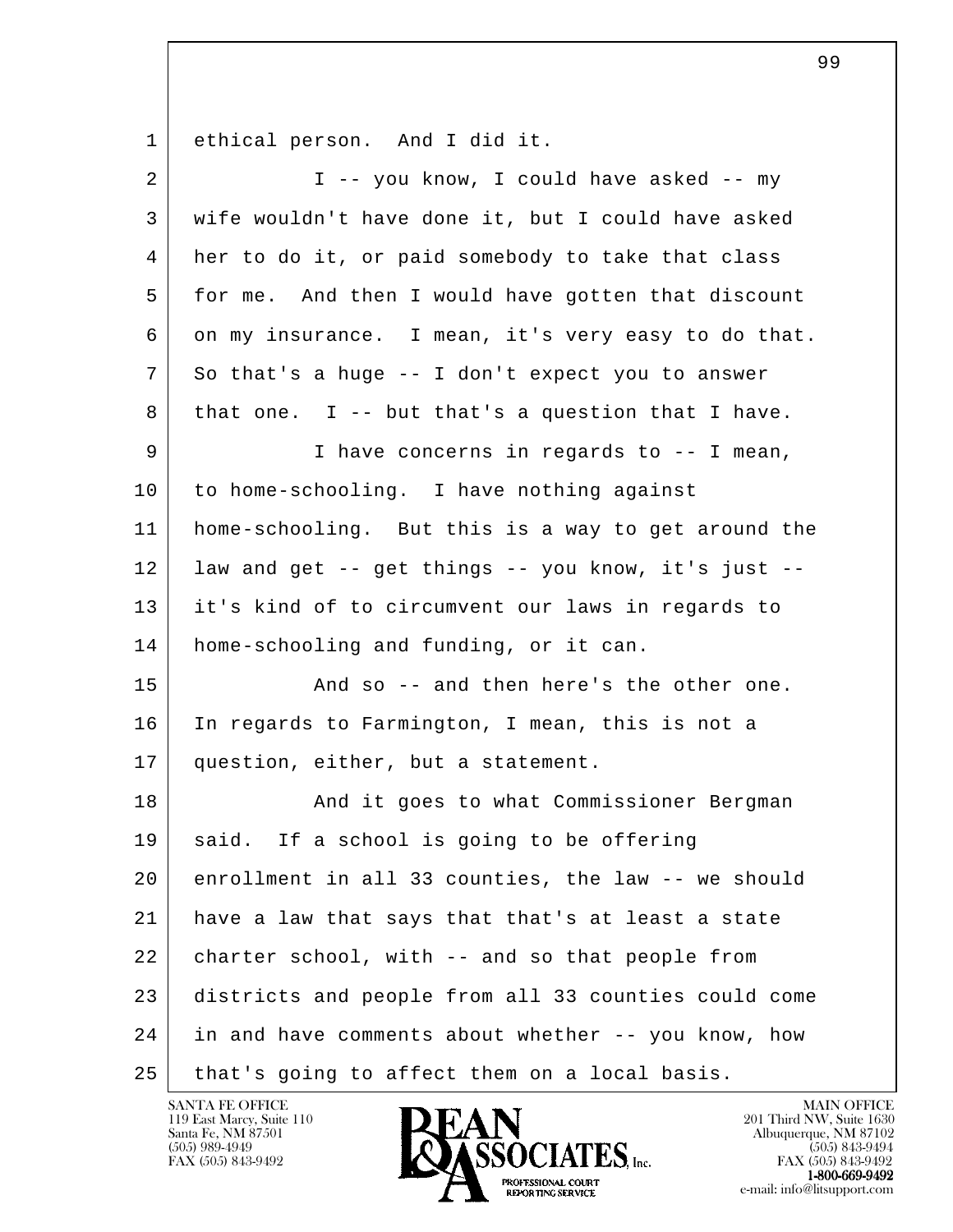l 1 | And I represent a lot of "local rule" 2 schools, too, you know, that, you know, one or two 3 students could make a huge difference. And the 4 Farmington issue is of great concern to me. 5 Special ed. You mentioned autistic 6 students. The growing trend on special ed has been 7 inclusion, where special ed students are no longer 8 separated from other students, but they're included 9 in other classrooms. And they do better when 10 they're developing their social skills, and they 11 don't feel isolated and feel like they're not equal 12 with the other students in the -- in a school 13 setting. 14 So I don't -- except maybe with autistic 15 kids, maybe, or -- and I'm sure there's always 16 | exceptions, as there are with all learners. I would 17 think that most people involved in special ed would 18 think that virtual learning wouldn't work out very 19 well. 20 And then -- and here's the other issue. I 21 mean, this is an issue that's going on -- it's been 22 going on at a college level already. You can get a 23 master's degree and a Ph.D. online. I don't know 24 what -- I mean, you know, they could be worthwhile, 25 maybe after you've already earned your bachelor's

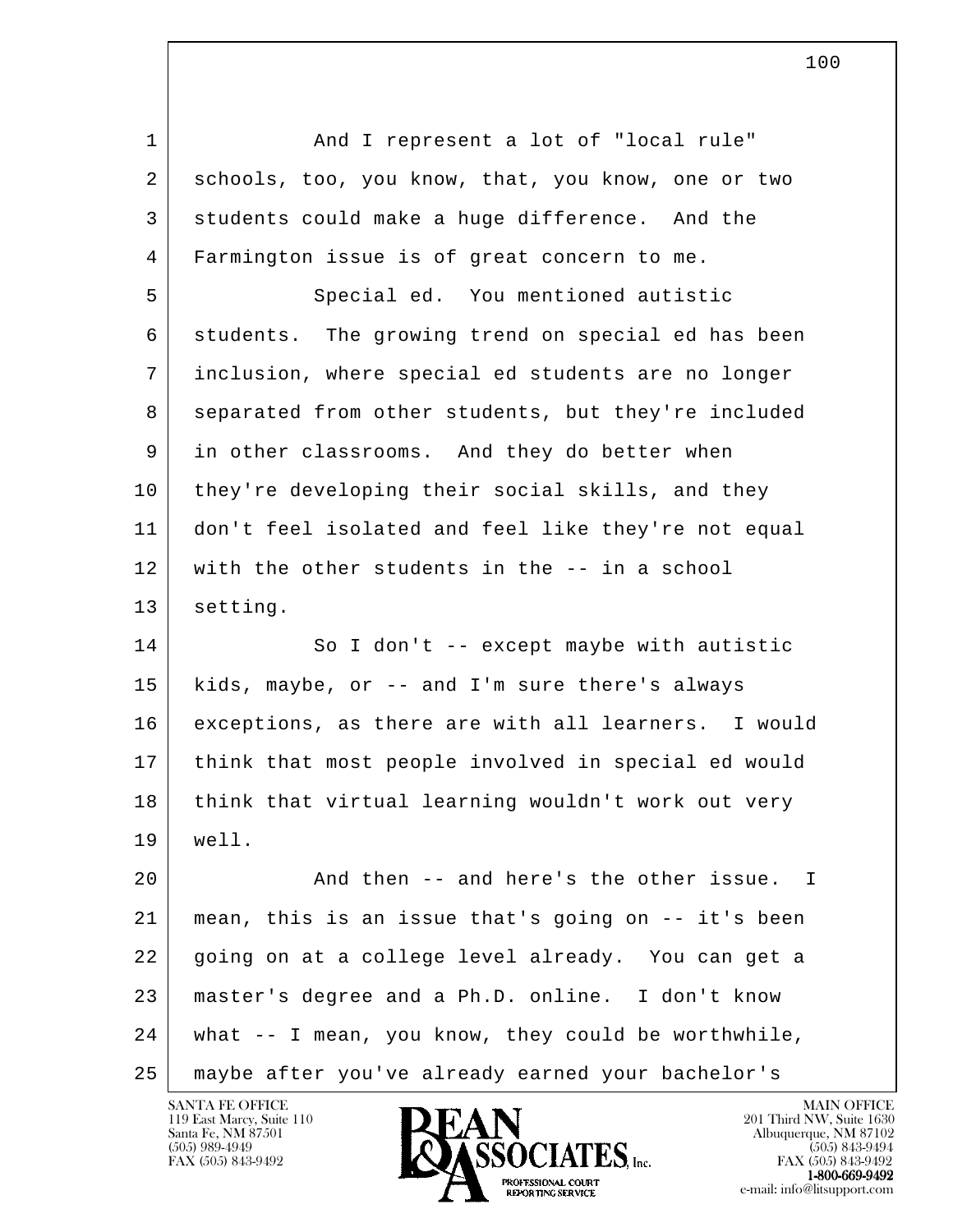1 degree or something. It's -- and they -- there's a 2 growing trend to hire part-time college instructors, 3 who, quite often, maybe aren't up to par. Or they 4 may offer them -- pay them \$2,000 per class. As a 5 matter of fact, if I wanted to teach a class at UNM 6 part time, I think they would pay me \$2,000 for one 7 | class for one semester.

8 What kind of quality people are we going  $9$  to get to  $-$  to work  $-$  to teach for \$2,000 per  $10$  semester? I -- you know, I -- I wouldn't want -- I 11 wouldn't want to go to a class -- I mean, you know, 12 that was being taught by a part-time professor, 13 necessarily. And a kid -- and they could be fine. 14 I -- they could be a professional in the field or 15 something, and they're just wanting to add something 16 or something. And sometimes that can work out.

17 But I would think overall in most cases, 18 part-time versus full-time faculty? Somebody 19 putting their whole efforts into something is very 20 different than someone doing it almost like a hobby 21 or for extra money.

l 22 So I think that that's -- that's an issue 23 to talk about. And I want -- I don't want to see 24 somebody from another state teaching a class in a 25 virtual school. I mean, I want to employ people

119 East Marcy, Suite 110<br>Santa Fe, NM 87501



FAX (505) 843-9492 FAX (505) 843-9492 e-mail: info@litsupport.com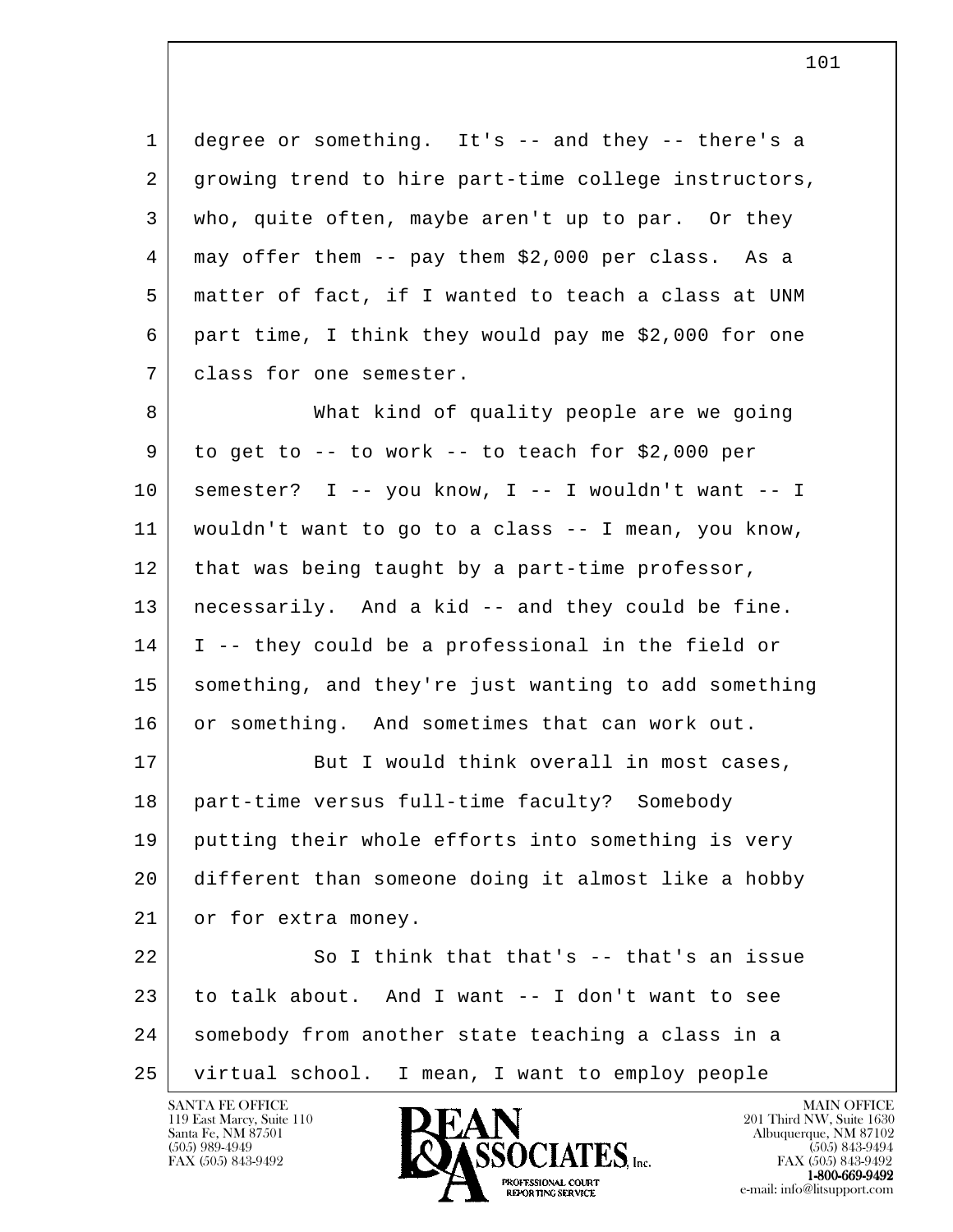| 1  | from New Mexico if we're going to do this as well.     |
|----|--------------------------------------------------------|
| 2  | And I don't think there's anything to stop a virtual   |
| 3  | school from hiring a teacher from another state        |
| 4  | right now. Of course they'd have to have -- I would    |
| 5  | assume they would of course have to have               |
| 6  | certification in New Mexico, you know. And, of         |
| 7  | course, and how would they relate culturally and,      |
| 8  | you know, to -- you know, to us, if -- you know, if    |
| 9  | they weren't from here, they didn't live here. I       |
| 10 | would think there would be a lot of issues             |
| 11 | surrounding that. And I don't know, you know, if       |
| 12 | there's been any studies on that in particular.        |
| 13 | But those are all questions. I mean -- of              |
| 14 | course, under current law, I mean, there's no way we   |
| 15 | could place a moratorium. We have to follow current    |
| 16 | State law. I mean, you want it to -- we'd have to      |
| 17 | maybe put that in legislation, that we could allow     |
| 18 | moratoriums or something until further study is done   |
| 19 | of some of these new innovations.                      |
| 20 | And I don't want to stifle innovation                  |
| 21 | That's the whole purpose of charter schools<br>either. |
| 22 | is they're going to do something new and much better   |
| 23 | than what's already being done. And if they're not     |
| 24 | offering something new and better, then -- then        |
| 25 | you -- then I don't want -- I don't want it to         |

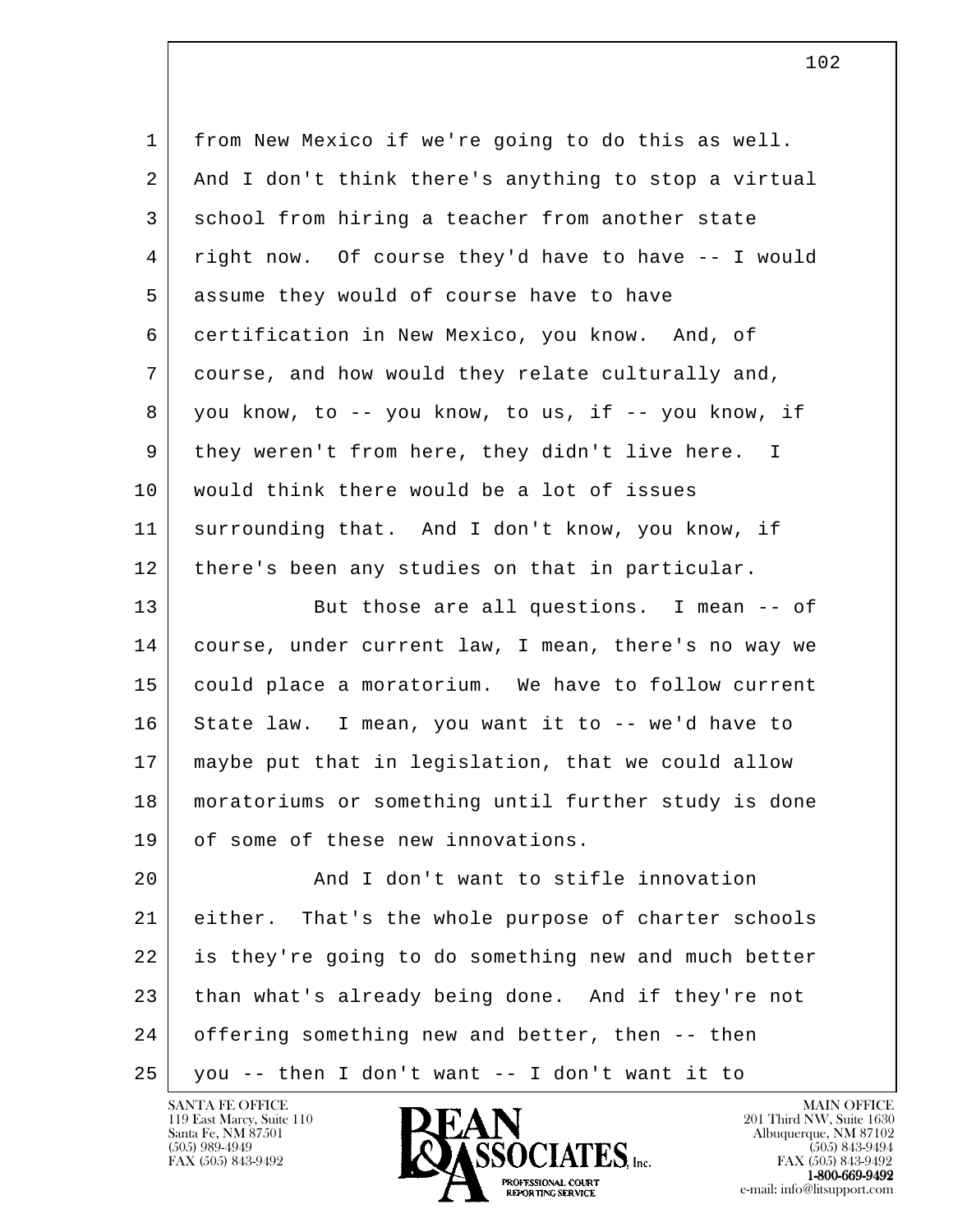1 exist. I want it to be better.

| $\overline{a}$ | And if it's better, great. If it's -- if             |
|----------------|------------------------------------------------------|
| 3              | they're not offering anything new, and it's maybe    |
| 4              | just a way for -- for a for-profit company to make   |
| 5              | money or to give somebody -- you know, our students  |
| 6              | come first. And -- and I -- I think if we don't      |
| 7              | look at this more closely, I think our students are  |
| 8              | going to be harmed by this. And I think -- I think   |
| 9              | there's a lot of students who have already been      |
| 10             | harmed by virtual education. So I'll leave it at     |
| 11             | that. Thank you, Mr. Chair.                          |
| 12             | THE CHAIR: Thank you. Commissioner Gant              |
| 13             | and then Commissioner Shearman.                      |
| 14             | COMMISSIONER GANT: I just have -- I'll               |
| 15             | keep it as short as I can.                           |
| 16             | THE CHAIR: Use your microphone, please.              |
| 17             | COMMISSIONER GANT: I'm sorry. In                     |
| 18             | Dr. Harrell's discussion, you talked about           |
| 19             | recruitment. And Deputy Aguilar, I believe it was    |
| 20             | at the last meeting or the one previous, he came     |
| 21             | back and made the very clear statement that SEG      |
| 22             | funding cannot be used for advertisement and, I      |
| 23             | believe, recruitment. Is this correct?               |
| 24             | MR. AGUILAR: Mr. Chairman, provisions in             |
| 25             | House Bill 2, language contained in House Bill 2 for |

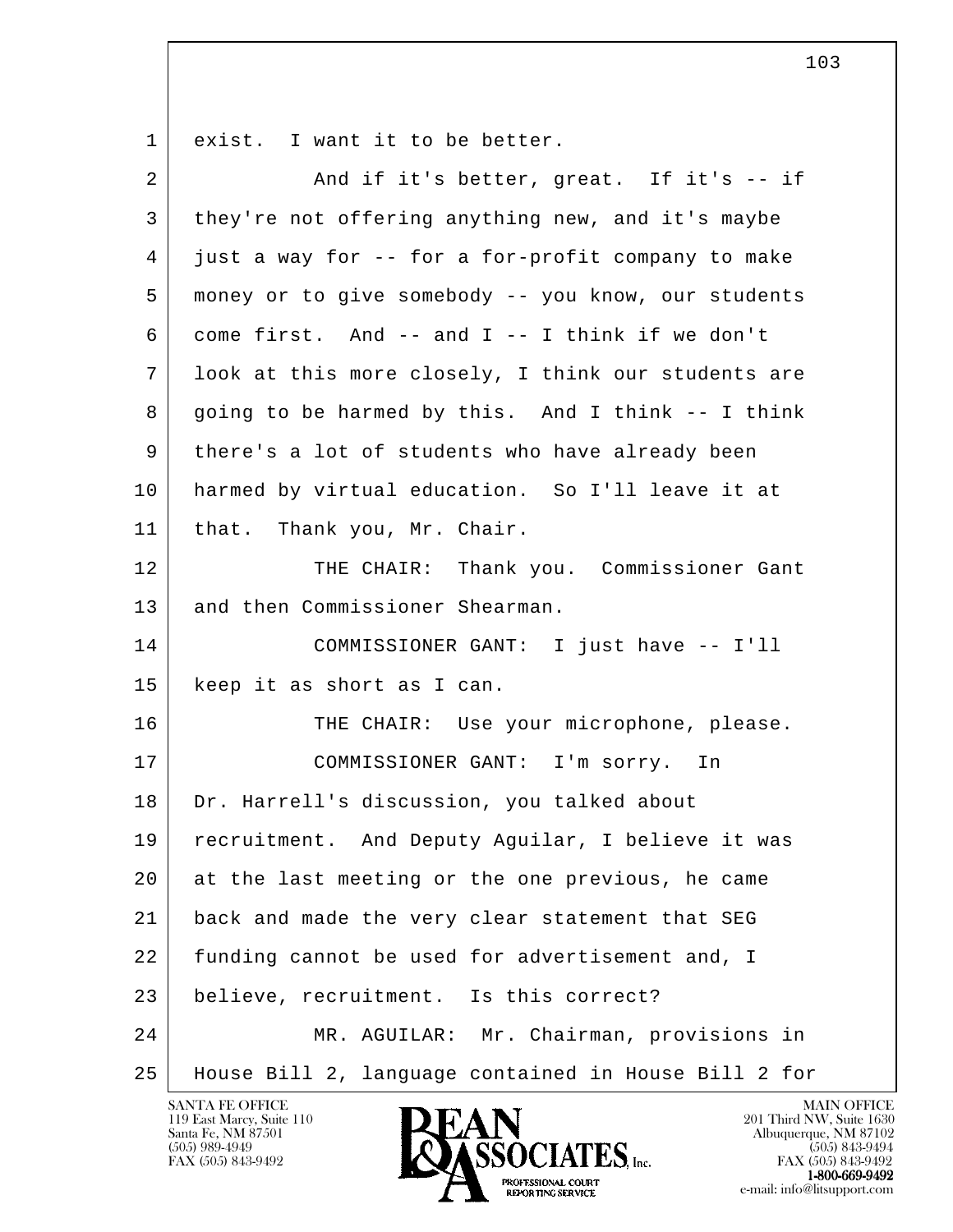| $\mathbf{1}$ | Fiscal Year '13 precluded the use of SEG for that    |
|--------------|------------------------------------------------------|
| 2            | purpose.                                             |
| 3            | THE CHAIR: All right. Now, I guess                   |
| 4            | Farmington doesn't fall under '13, School Year '13,  |
| 5            | do they?                                             |
| 6            | MR. AGUILAR: Mr. Chairman, they're                   |
| 7            | beginning operation now in School Year '13.          |
| 8            | COMMISSIONER GANT: All right. So my                  |
| 9            | question arises, then, with how can they -- K12, in  |
| 10           | this case -- be using SEG -- how can they prove      |
| 11           | they're not using SEG funding for recruitment if     |
| 12           | they're doing it across the state and they're        |
| 13           | spending a lot of money? That's a question that      |
| 14           | they need to be proving they're not using SEG for    |
| 15           | that purpose, right?                                 |
| 16           | MR. AGUILAR: Mr. Chairman, the answer to             |
| 17           | your question is yes. They do need to prove that.    |
| 18           | Secondly, through the charts of accounts, they do    |
| 19           | have other funding sources; not a lot of money, but  |
| 20           | they receive the federal funding -- start-up monies. |
| 21           | And I don't know if they have a foundation or not.   |
| 22           | But they can use those monies as long as they're not |
| 23           | State General Fund monies for that purpose.          |
| 24           | So -- and that can be accounted for                  |
| 25           | through the -- the chart of accounts. So we can      |
|              | <b>SANTA FE OFFICE</b><br><b>MAIN OFFICE</b>         |

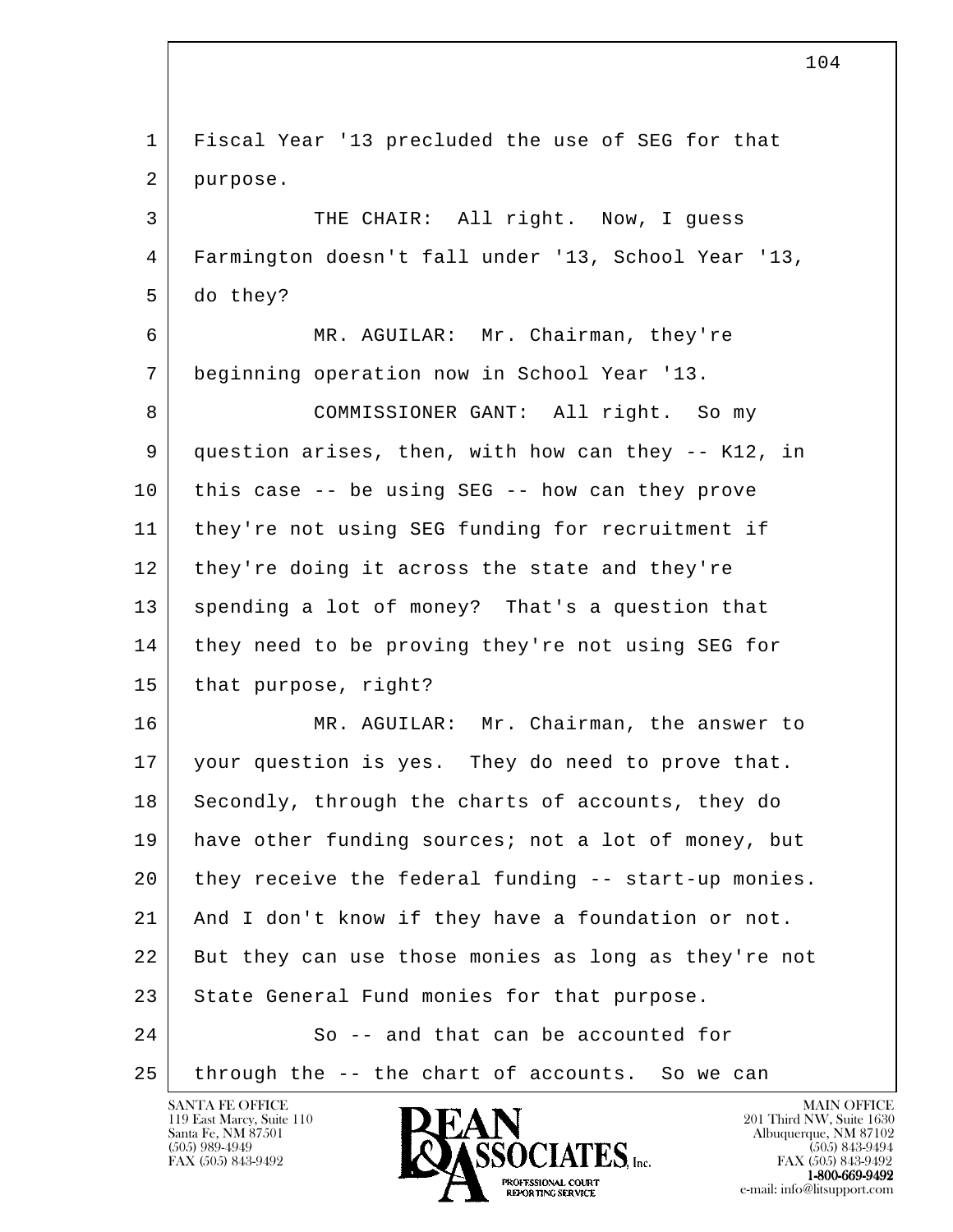1 track that for all charter schools.

| $\overline{2}$ | COMMISSIONER GANT: I would say that's one            |
|----------------|------------------------------------------------------|
| 3              | of the items that the authorizer, whether it's the   |
| 4              | PEC or the local, need to be watching very closely,  |
| 5              | because for-profit, or even nonprofits, they're not  |
| 6              | going to want to get too deeply into these funds     |
| 7              | that may cost them in the long run. So I think we    |
| 8              | need to watch that one very closely.                 |
| 9              | MR. AGUILAR: Mr. Chairman, our analysts              |
| 10             | in our School Budget, in the Financial Analysis      |
| 11             | Unit, that's one of their checkpoints, as they       |
| 12             | review the financials that are submitted by the      |
| 13             | schools, all charter schools this year, beginning    |
| 14             | this year.                                           |
| 15             | COMMISSIONER GANT: Thank you. Next, in               |
| 16             | your review, Dr. Harrell, did you find anywhere      |
| 17             | that -- or any discussion or value points that talk  |
| 18             | about how a virtual school, K-12 -- a lot of them    |
| 19             | like to talk about being a K-12, kindergarten        |
| 20             | through high school -- how these virtual schools can |
| 21             | actually teach the social skills needed by all       |
| 22             | levels of students as they grow older when they      |
| 23             | start interacting with the world, and how these      |
| 24             | social skills can be taught virtually to prepare the |
| 25             | students for the areas we talk about often? We talk  |



e-mail: info@litsupport.com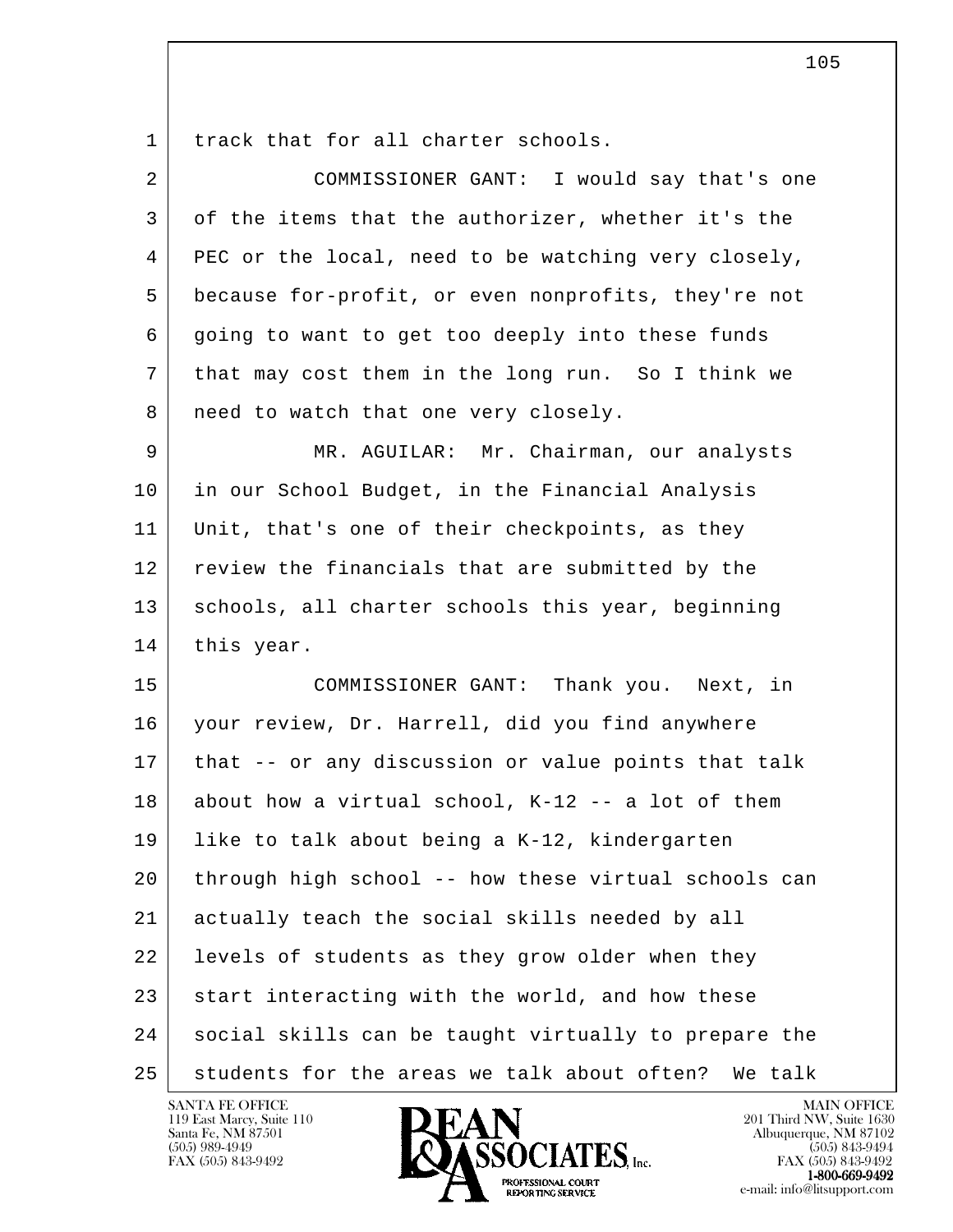| $\mathbf 1$ | about the ability to go into higher education or     |
|-------------|------------------------------------------------------|
| 2           | into the workforce. And many of the communities we   |
| 3           | deal with across the state, they have, you know --   |
| 4           | the economic status in many communities have parents |
| 5           | that both work, if they're lucky to have two         |
| 6           | parents, or single moms and single dads all working. |
| 7           | And we're not sure about how they're getting the     |
| 8           | instruction in social skills, even if they go to a   |
| 9           | public school, a traditional public school.          |
| 10          | So how do virtual schools say they're                |
| 11          | going to teach these social skills needed by         |
| 12          | everybody, you and I included? I mean, they're not   |
| 13          | going to teach us. But our children, our             |
| 14          | grandchildren, how are they going to do that?<br>Do  |
| 15          | you know? Were there any readings on that?           |
| 16          | MR. HARRELL: Mr. Chairman,                           |
| 17          | Commissioner Gant, there is a good deal said about   |
| 18          | that in the literature about virtual charter         |
| 19          | One thing -- one point that I noticed is<br>schools. |
| 20          | that, according to several sources, there are --     |
| 21          | apparently, in the early days of virtual charter     |
| 22          | schools, there was a good deal of concern about the  |
| 23          | very point you raised, that students were feeling    |
| 24          | isolated or being isolated. They spend a great deal  |
| 25          | of time in front of the computer and seldom interact |

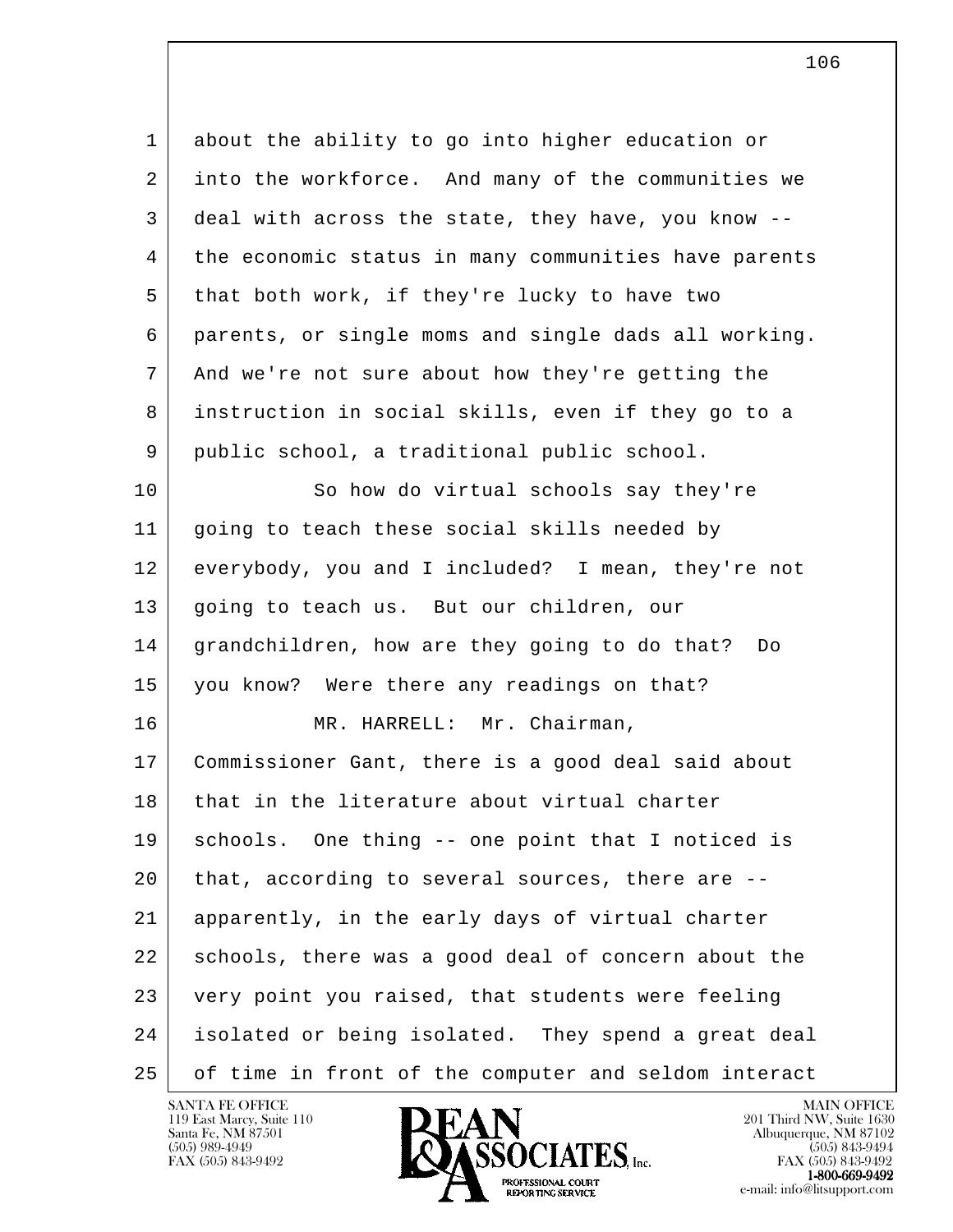| $\mathbf{1}$   | with any other human beings, for that matter.       |
|----------------|-----------------------------------------------------|
| $\overline{2}$ | More recently, however, the trend appears           |
| 3              | to be to engage students in more frequent           |
| 4              | opportunities for interaction with other students,  |
| 5              | with their teachers. They will meet physically for  |
| 6              | field trips. They will sometimes gather at a        |
| 7              | learning center, such as the one the New Mexico     |
| 8              | Virtual Academy has secured. They engage in other   |
| 9              | activity -- sports, even. They may not have enough  |
| 10             | to field a football team, but they may get together |
| 11             | for pickup basketball or something like that.       |
| 12             | So there's apparently a greater awareness           |
| 13             | among the virtual school community, the virtual     |
| 14             | charter school community, of the need for social    |
| 15             | interaction. How frequent or effective it is        |
| 16             | probably depends upon the school itself, as much as |
| 17             | the student and the student's family, for that      |
| 18             | matter.                                             |
| 19             | So if that's -- that's one of the things            |
| 20             | that comes up. And it's also apparently the case    |
| 21             | that the younger students spend less time in front  |
| 22             | of the computer than the older ones. So there is    |
| 23             | perhaps more of an attempt for outreach for social  |
| 24             | activities for younger students than for those      |
| 25             | perhaps in high school.                             |

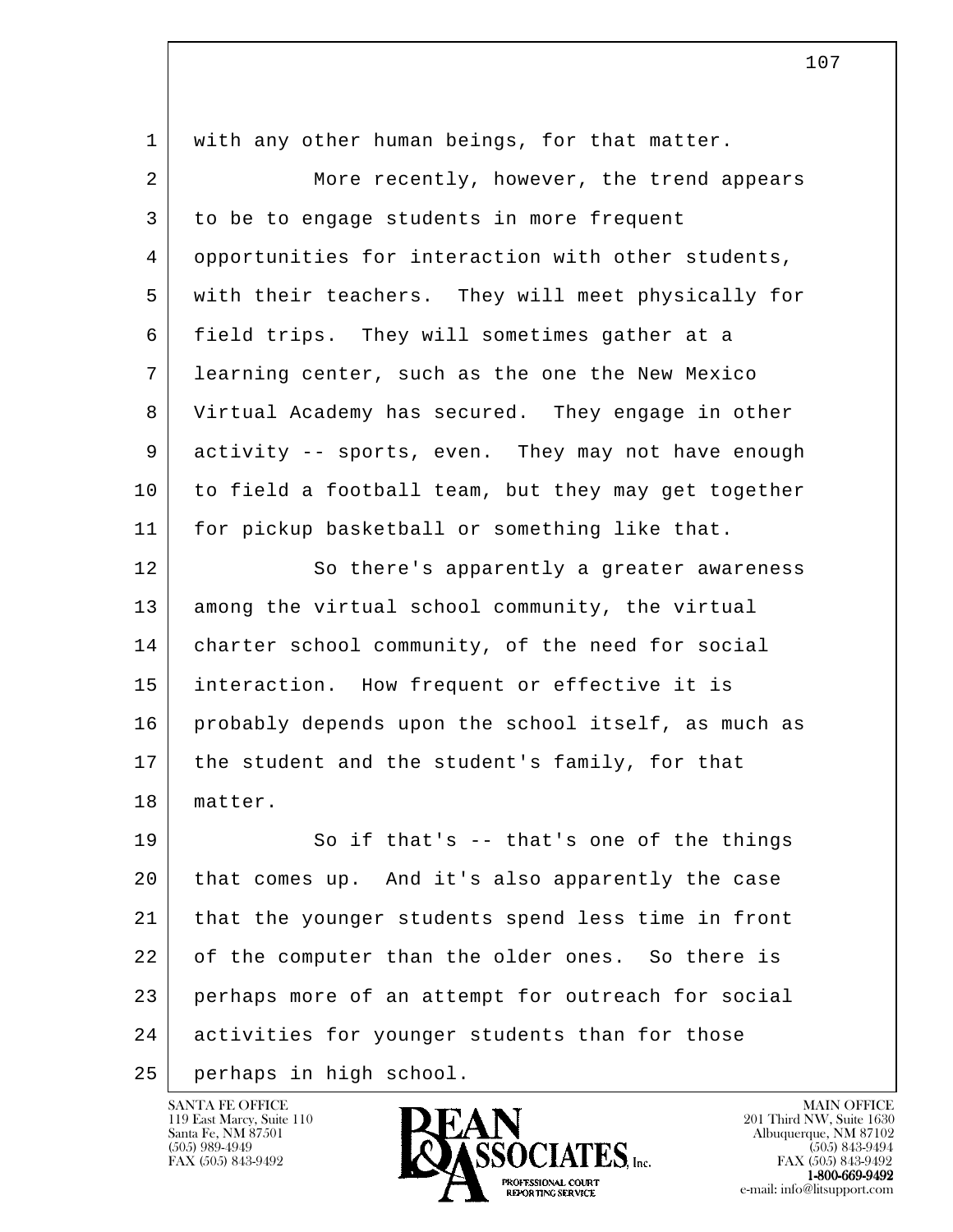1 COMMISSIONER GANT: I will note, from my 2 experience in volunteering in the schools, or school 3 board, or whatever, that oftentimes, the student you 4 want to reach, maybe through virtual schools, the 5 ones who need to do it differently, for whatever 6 reason, are the ones that don't participate. They 7 don't get into the clubs; they don't go out for 8 athletics; they don't get into music and chorus and 9 band and all these things.

10 Even if they're offered, I mean, almost 11 shoved at them, you can't demand, you can't require 12 they do it. And if a virtual school offers these 13 items, like clubs and honor -- and all this other 14 stuff, you can't force them to do it. So you're 15 going to have those students sitting out there that 16 don't want to participate, regardless of what you do 17 for them.

l 18 So I still have a problem with the social 19 skills. I really do. They just -- some of them 20 want to be isolated. And some of them don't learn 21 those social skills. And then they -- then when  $22$  they get out into the real world  $-$  not the 23 virtual -- then they have their problems. And they 24 | go off to the higher ed, and they get into the real 25 world, and they can't -- oftentimes can't handle it.

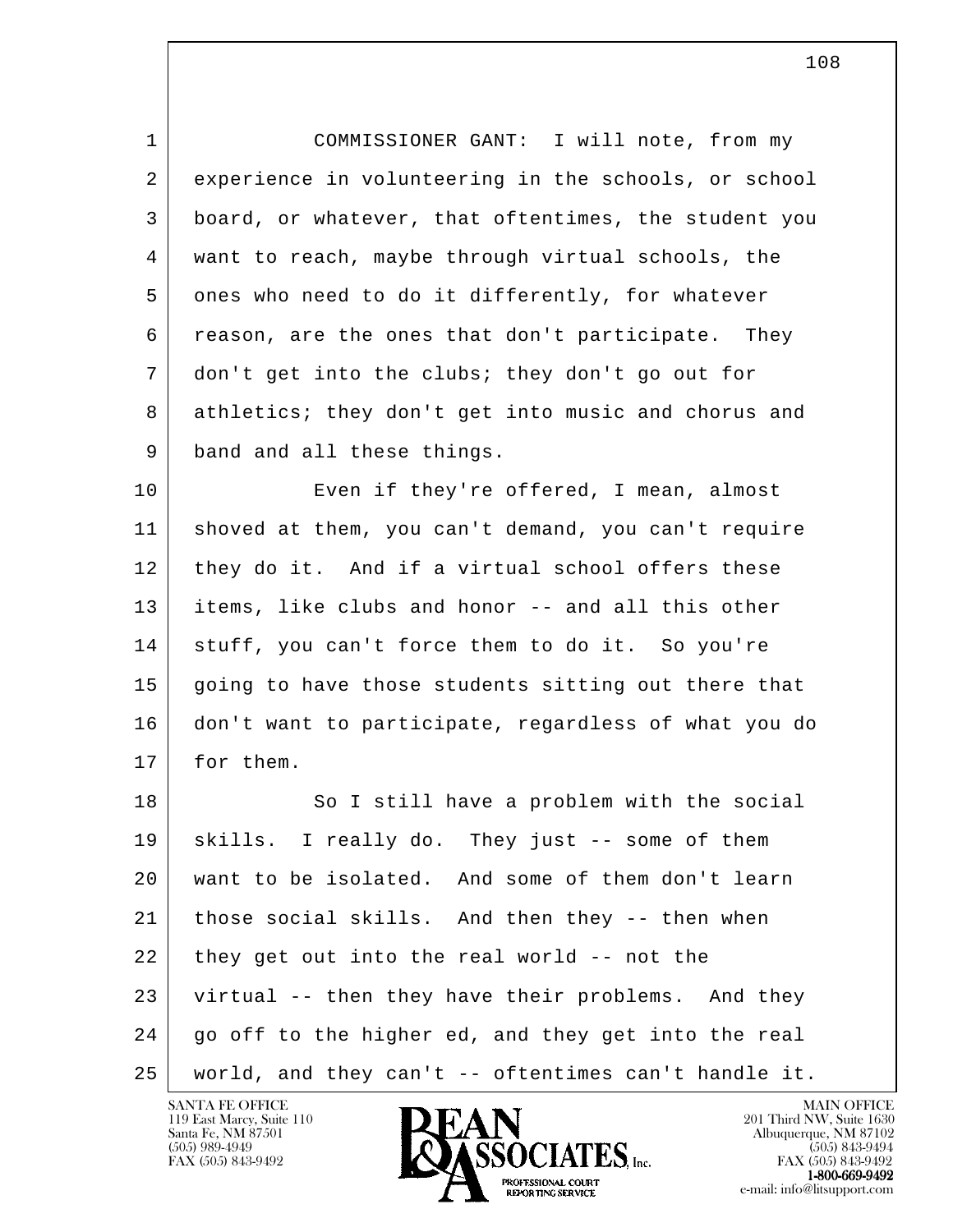| 1  | So that's just a point I'd like to make.              |
|----|-------------------------------------------------------|
| 2  | Standardized testing, you brought up,                 |
| 3  | Dr. Harrell, is my next subject. And as you've        |
| 4  | noted, Farmington's virtual school has -- the         |
| 5  | majority of the students are somewhere else in the    |
| 6  | State of New Mexico, Albuquerque District, whatever.  |
| 7  | And my question, I guess, may be directed to you,     |
| 8  | Dr. Harrell, or the Deputy here. In what way are      |
| 9  | these standardized test results accounted for?<br>Are |
| 10 | they accounted for, say, in the Albuquerque           |
| 11 | District? Are they accounted in the Farmington        |
| 12 | District? Or how -- the students are physically       |
| 13 | located one place and taking the test somewhere       |
| 14 | else.                                                 |
| 15 | MR. AGUILAR: Mr. Chairman, and                        |
| 16 | Commissioner, it's contemplated that the students     |
| 17 | will either travel to Farmington, I believe -- I      |
| 18 | can't speak -- or to other locations in the state     |
| 19 | where staff from the school will administer the       |
| 20 | standardized tests. As a stand-alone school, the      |
| 21 | results of those tests are the responsibility of the  |
| 22 | charter school. And so, for accountability            |
| 23 | purposes, those students will be accounted for by     |
| 24 | that particular school.                               |
|    |                                                       |



25 COMMISSIONER GANT: And thank you, Deputy.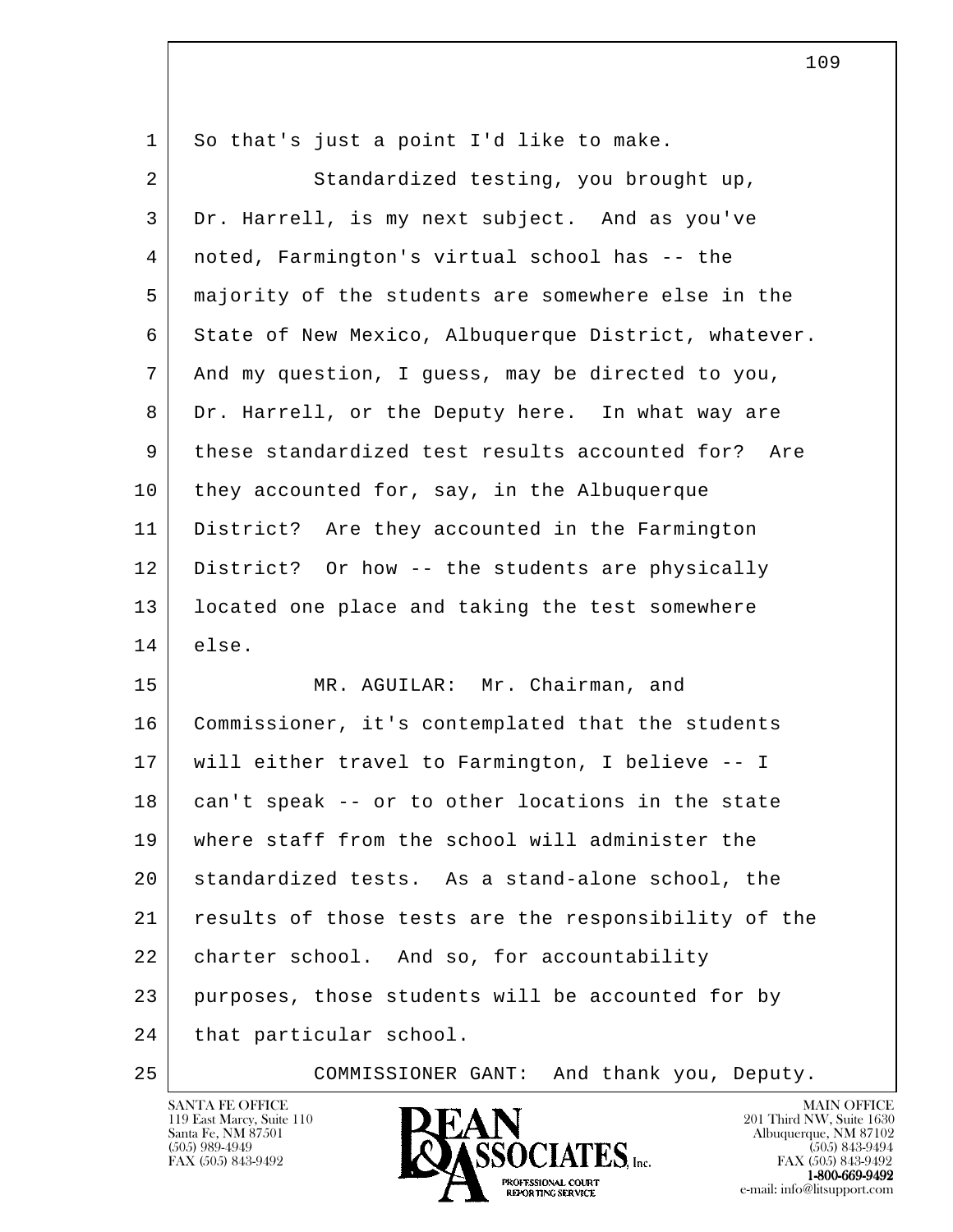1 That raises a question, to my mind, is that in many 2 areas, we've talked about, that Commissioner Carr, 3 Commissioner Bergman talked about, they're very 4 small school districts. And if one or two of the 5 students come out of these districts, or even 6 Albuquerque -- well, they've got a bunch of them 7 there.

8 But even Animas and Artesia and all these 9 other real small districts, Mora, et cetera, if 10 there's one or two, then there's a -- becomes the 11 responsibility of that parent or guardian or whoever 12 the adult is in that relationship for the virtual 13 school, to get that child, that student, to a 14 teaching -- a testing location. Now, if you're a 15 single parent, strapped for cash, you may or may not 16 have transportation. Then you run into a problem.

l 17 So what's -- you know, I see that as a 18 barrier to many children that may -- may be 19 successful in a virtual school, that being a barrier 20 for that child, that student, to be able to be in a 21 virtual school, if that parent cannot get that child 22 to a testing location. And I'm quite sure -- I'm 23 not going to bet on it -- but the school that's 24 being run is not going to send somebody out to Mora 25 to give the kid a test.

119 East Marcy, Suite 110<br>Santa Fe, NM 87501



FAX (505) 843-9492 FAX (505) 843-9492 e-mail: info@litsupport.com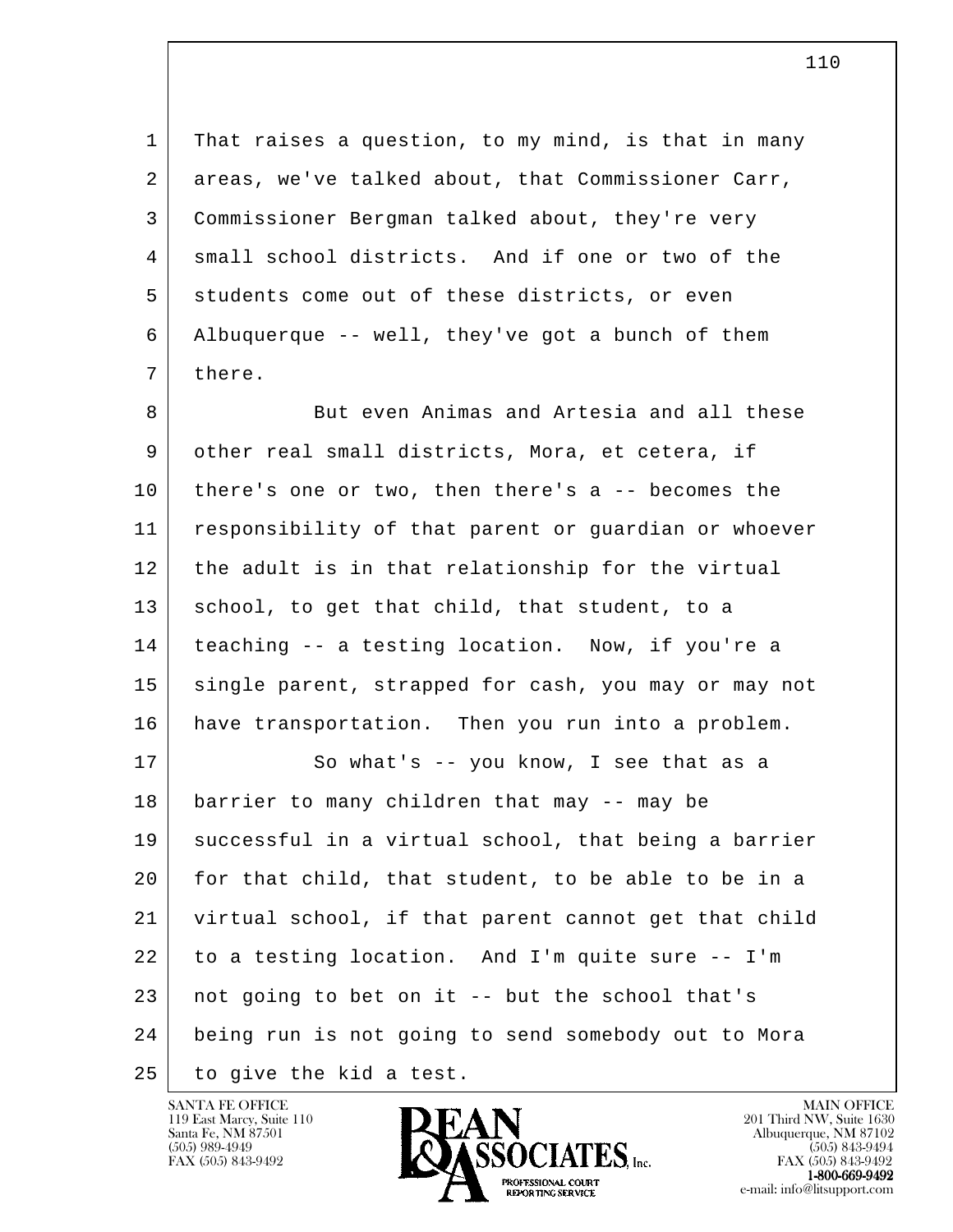l 1 So how do we -- that's a barrier. And 2 | we -- by State law, you cannot have a barrier for a 3 child to join a public school. And this is a public 4 school. Am I correct? 5 MR. AGUILAR: Mr. Chairman, all charter 6 schools, by nature, are public schools. I think 7 it's important to note that attendance in charter 8 schools is by lottery. Folks sign up and show a 9 desire. And I believe that it's -- that all of the 10 requirements that are associated with participating 11 in that charter school are made clear on the front  $12$  end. 13 | And so the assumption that they would make 14 | themselves -- they would avail themselves to a 15 particular location for testing would be conveyed on 16 the front end. 17 COMMISSIONER GANT: Well, then, we are -- 18 Deputy, my issue, though, is yes, that's how it 19 works. But that parent and that student go for -- 20 or they read it online, or they get this information 21 in the mail, that you have to be able to go to a 22 test site. And then the parent looks at that and 23 | says, "Johnny, I can't do that." 24 So, therefore, to me, that child had a 25 desire to do it, or the parent had a desire to do

119 East Marcy, Suite 110<br>Santa Fe, NM 87501

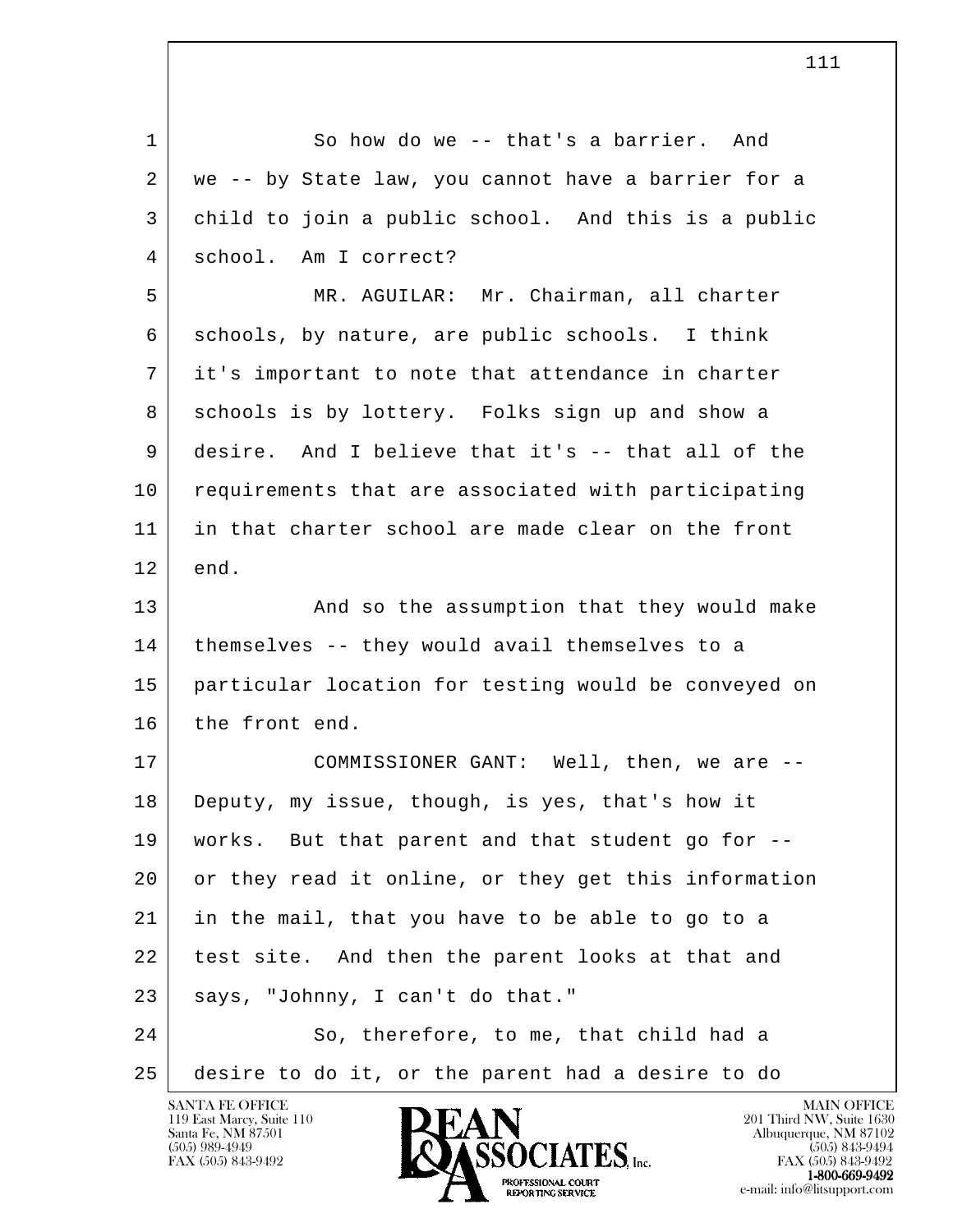l 1 it, but there's a barrier that doesn't allow them to 2 even get into the lottery, even to get on the list 3 to say, "I can do it." 4 That is a barrier. And I think that we're 5 putting something in front of these kids, or these 6 parents, that says, "I can't do it." 7 I know there's parents down in Cruces that 8 can't do it. They cannot take their kid, hardly, to 9 school. They can't take their kid to school, to a 10 public school. They depend on the bus system, 11 because they have to be at work. If they're not at 12 work at 7:30 in the morning, goodbye job. And that 13 could be the same way -- to me, that's a barrier 14 | that we need to look at. 15 Commissioner Carr brought up the -- the 16 | comment he made about teachers, licensed teachers, 17 basically. And I guess -- and I agree with him --  $18$  shouldn't we -- is there a way -- maybe we can't do 19 it by law -- of requiring that the teacher who is 20 going to be employed by these virtual schools be 21 part of the community and not off in Ohio or 22 Washington, D.C., or whoever or wherever, maybe in 23 India. 24 And, you know, sure, they get certified to 25 teach in New Mexico under New Mexico standards or

119 East Marcy, Suite 110<br>Santa Fe, NM 87501

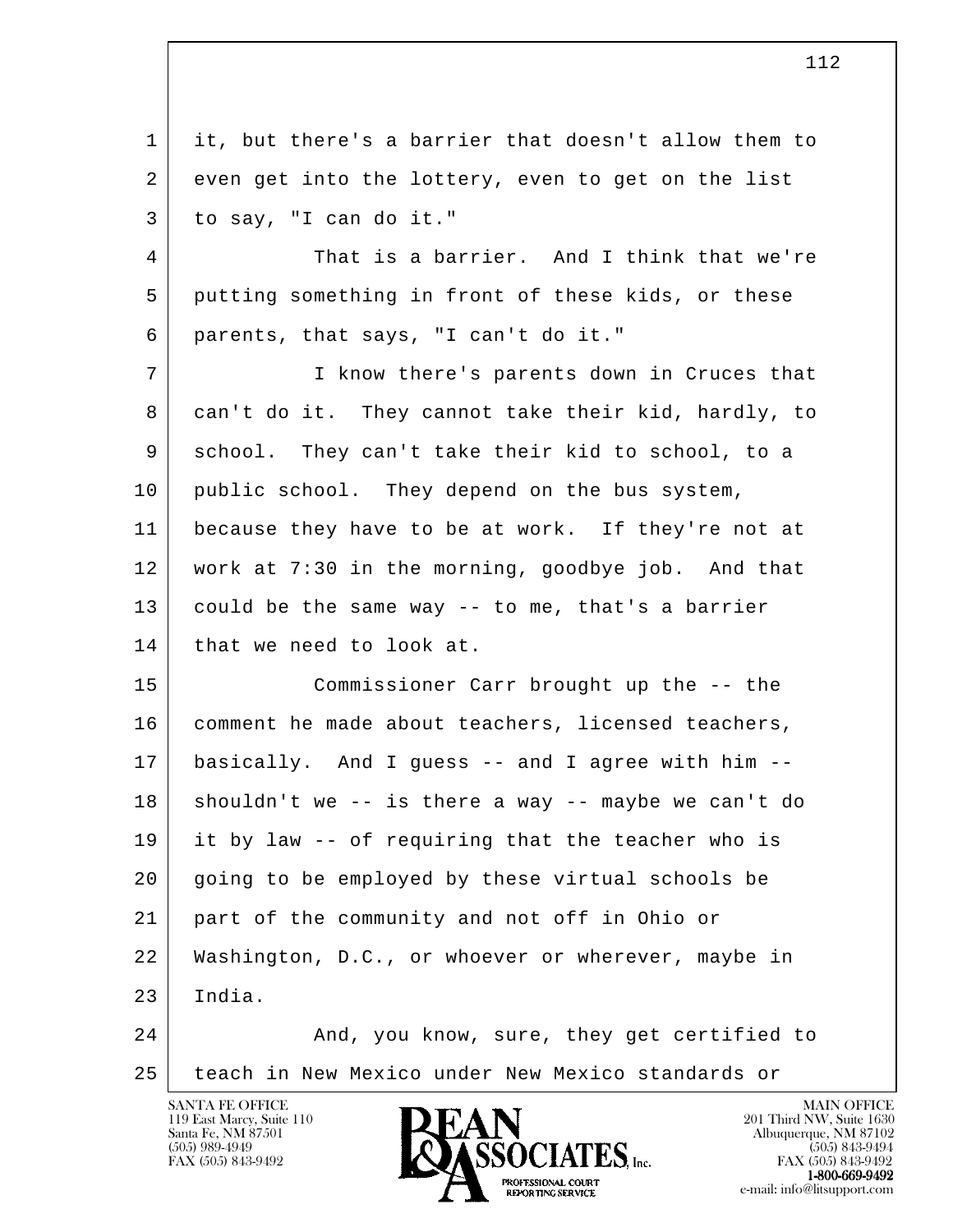l 1 whatever it is. But to be part of the community? I 2 | mean, that's important that teachers are a part of 3 the community, in my view, in which they teach, 4 because they have an ownership to what they're 5 doing. They're not just getting a paycheck. 6 MR. AGUILAR: Mr. Chairman, Commissioner, 7 I can't state with certainty that all of the 8 certified staff that would be providing instruction 9 are physically located in Farmington. I can -- and 10 I'll check into that. It was my understanding from 11 the charter school that a -- that those staff would 12 be located in the state and would be living here. 13 All of them need to meet the State licensing 14 requirements and hold an active teaching license in 15 New Mexico. And all of those folks will be assigned 16 the class loads so that they will be the teachers of 17 record for those students. 18 | Reain, I don't believe there are any 19 | out-of-state teachers, physical people that are 20 involved in terms of providing the direct 21 instruction. But, again, I would have to do a 22 little bit more investigation before I could -- I 23 could absolutely confirm that. 24 | MR. HARRELL: And, Mr. Chairman and 25 Commissioner Gant, and Mr. Aguilar, if I might add,

119 East Marcy, Suite 110<br>Santa Fe, NM 87501



FAX (505) 843-9492 FAX (505) 843-9492 1-800-669-9492<br>PROFESSIONAL COURT **EXECUTE EXECUTE:**<br>REPORTING SERVICE e-mail: info@litsupport.com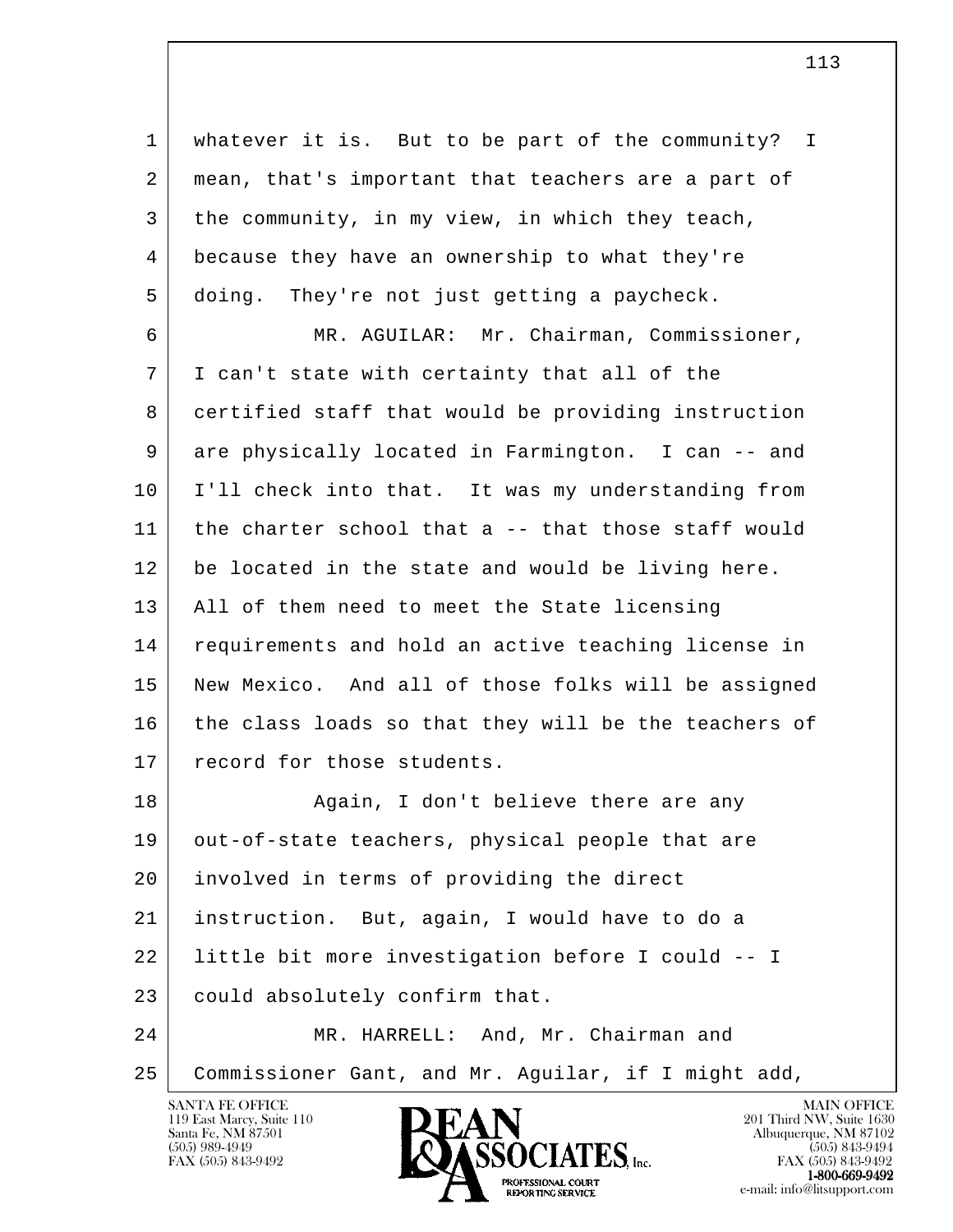l 1 | the New Mexico -- the K12, the provider, has 2 provided assurances that all the teachers will be 3 certified -- will be licensed, Level I, II, or 4 III-A, and that the school will pay statutory 5 minimum salaries, at least -- so they do intend to 6 satisfy those provisions. 7 | THE CHAIR: Counsel Brown? 8 MR. BROWN: Mr. Chair, Commissioner Gant, 9 I do want to point out, for a point of -- purpose of 10 clarification, that the Charter Schools Act does 11 state that -- and I'll just read the two sentences 12 that apply. "A charter school shall hire its own 13 employees. The provisions of the School Personnel 14 | Act shall apply to such employees, provided, 15 however, that a charter school may determine, by 16 indicating in its charter, that either its governing 17 body or head administrator shall make all employment 18 decisions." 19 So that, to me, it reinforces that the 20 laws of the State of New Mexico apply to people who 21 are employed in the State of New Mexico. So I think 22 that dovetails with what Mr. Harrell just said. 23 COMMISSIONER GANT: Thank you. Thank you,

 24 Mr. Chair.

25 | THE CHAIR: Thank you, Commissioner Gant.

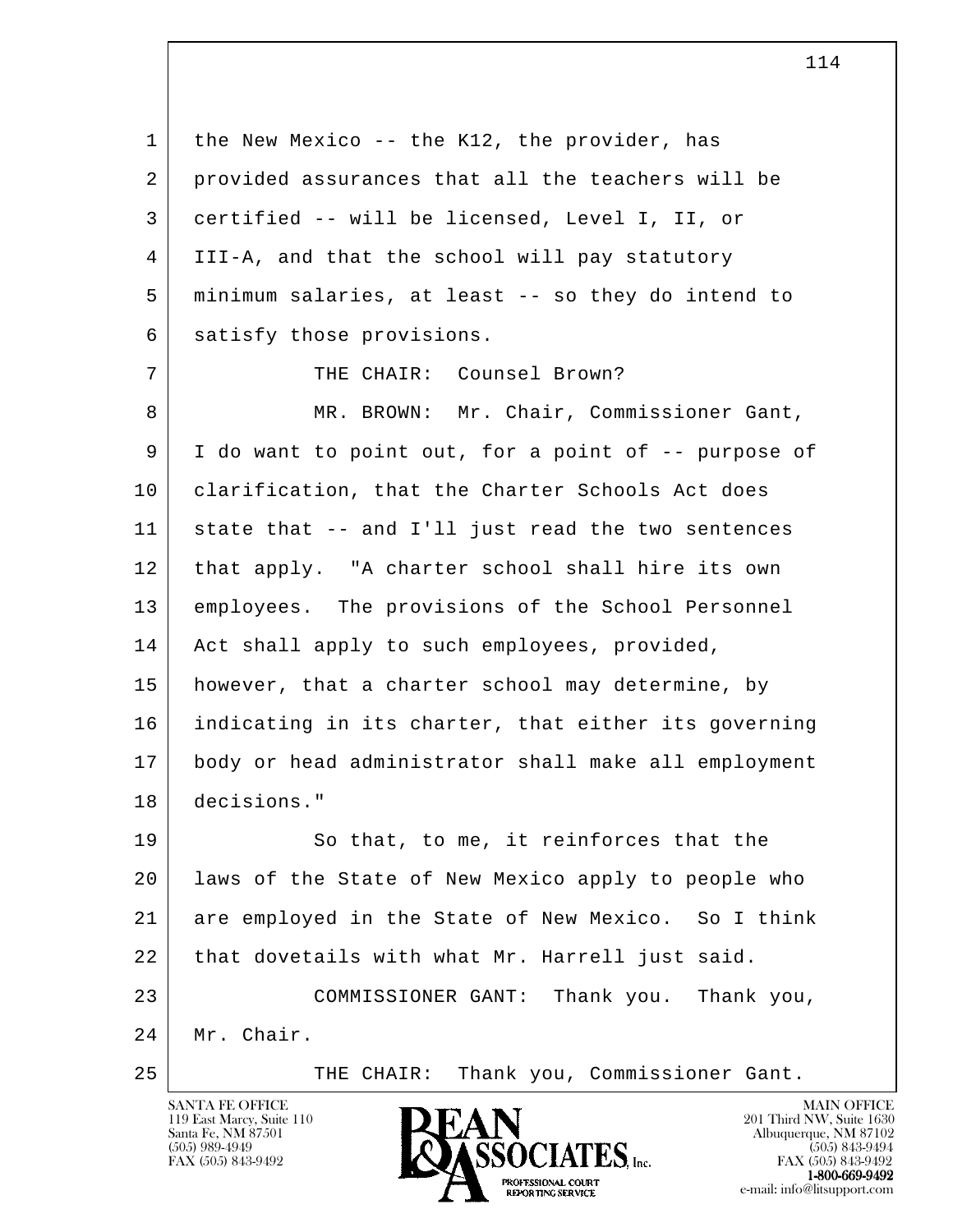l 1 Commissioner -- who was first? 2 COMMISSIONER SHEARMAN: Me. 3 THE CHAIR: So Commissioner Shearman and 4 | then Commissioner Lopez. 5 COMMISSIONER SHEARMAN: Thank you. 6 Dr. Harrell, going back to your report, on Page 12, 7 where you talk about the legal questions about 8 virtual schools, and you allude or refer to Rudy 9 Arnold opinion letter back in 2009, that -- well, I 10 won't restate what you already stated, but schools 11 are brick and mortar, so on and so forth. 12 Is there not a New Mexico Administrative 13 Code rule -- pardon me -- that also speaks to -- I'm 14 trying to recall what it says -- something about no 15 more than 50 percent of instruction can be delivered 16 other than face-to-face, teacher and student? I 17 know I'm putting you on the spot. But do you recall 18 | that? Or perhaps Mr. Brown? 19 MR. HARRELL: Mr. Chairman, Commissioner 20 | Shearman, I would be delighted to defer to 21 Mr. Brown. It does sound to me as if you're 22 alluding to the Distance Education Rule. But 23 whether those are the precise numbers, I'm not as 24 familiar with the regulation as a statute. 25 MR. BROWN: Mr. Chair, members of the

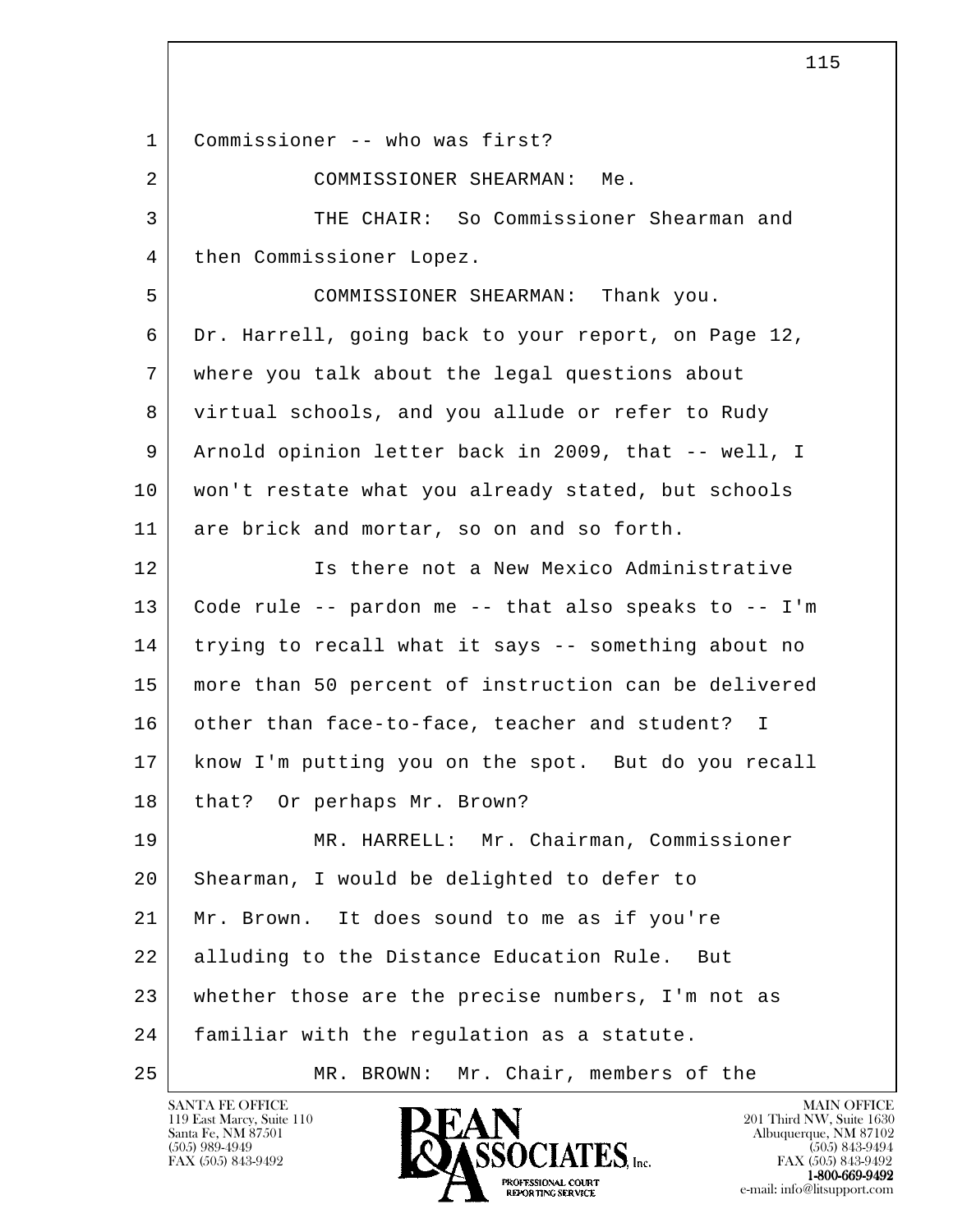1 Commission, Commissioner Shearman, you are referring 2 to -- that is a reference to the Distance Learning 3 school -- Distance Learning Rule, rather. And I 4 read, you know, Mr. Rudolph's [verbatim] 2008 5 report, and then I've just read this -- the report 6 from Dr. Harrell.

 7 And before I address your question, I do 8 want to point out that the whole, I guess, confusion 9 in this area is that the technology of distance 10 learning has outpaced New Mexico law. And that's 11 really what the problem is here, that you have, you 12 know, I guess good-faith service providers around 13 the country who want to go and -- into states 14 educating public school students and private school 15 students and maybe having their own schools. Who 16 knows?

17 And I was looking on Page 13 of 18 Dr. Harrell's report, and he paraphrased what 19 Mr. Rudolph [verbatim] had said about, you know, the 20 legislature had not put -- they had chosen not to 21 put in distance learning charter schools in the 22 | statewide Cyber Academy Act. 23 And I look at it as slightly different. I

l 24 have it with me. I read the statewide Cyber Academy 25 Act. It does not address the issue. That's the

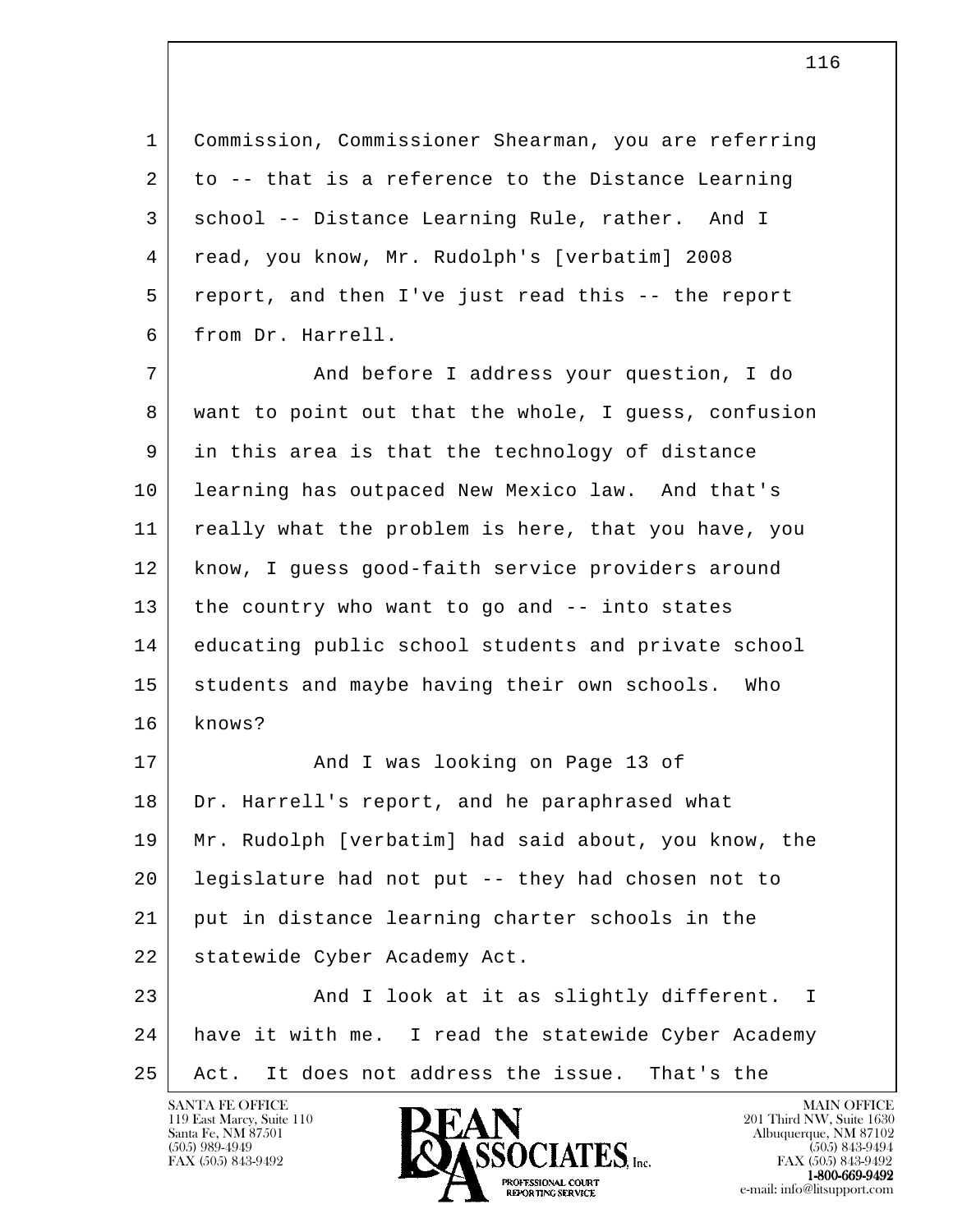1 problem. It just doesn't address it. It doesn't 2 say either you can or can't do it. It created its 3 own world of how the State saw -- I mean, it also 4 doesn't address IDEAL New Mexico. That is something 5 that this agency -- that's how we implement the 6 statewide Cyber Academy. So that's not in there, 7 either. So we're kind of like a -- a fish out of 8 water as to how to address that.

9 But to get to your question about the 10 distance learning, I don't think it says 50 percent. 11 But it says you can't have all of it. And that 12 rule, if you read it, it's talking about school 13 districts. It doesn't say anything about the -- 14 the -- the Public Education Commission. It doesn't 15 say anything about State-authorized charter schools. 16 I guess you could say that it anticipated, at the 17 very minimum, locally chartered charter schools at 18 the time.

l 19 But it's -- it does apply, yes. But the 20 wording of it, it's not that clear; because, again, 21 we wrote a rule, you know, somewhat in a bubble, 22 some years ago. I think the rule came out in 2007, 23 as the Charter School Act was being amended to allow 24 | for State-authorized charter schools. So have they 25 converged? Maybe irregularly, yes, but not fully.

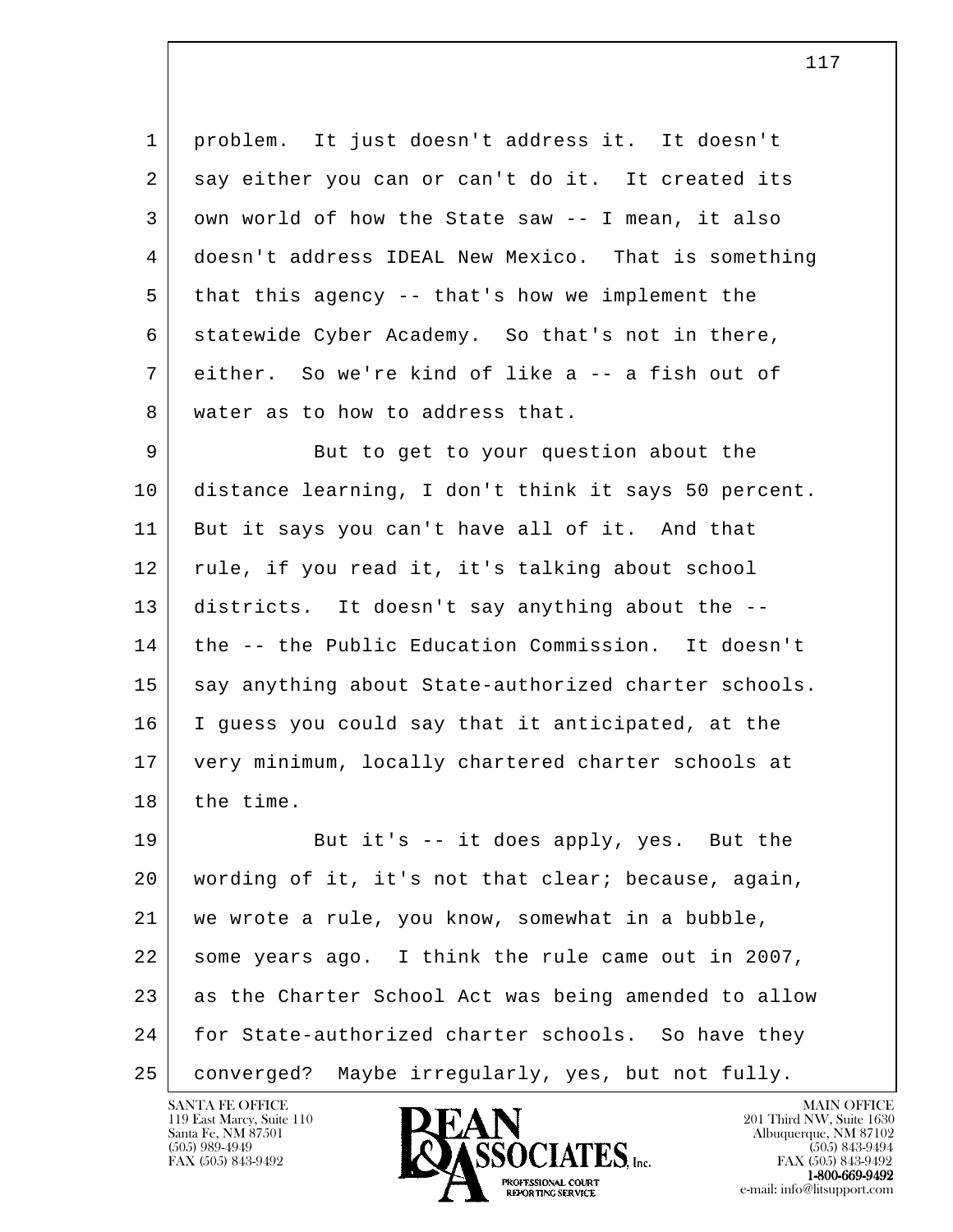| $\mathbf{1}$ | So, you know, I think it remains to be               |
|--------------|------------------------------------------------------|
| 2            | seen what, if anything, the legislature will do in   |
| 3            | this area, because I assume that's why Dr. Harrell   |
| 4            | is here is to kind of, you know, see what you think. |
| 5            | And he's giving you what he thinks, and he's done a  |
| 6            | very detailed analysis. But it -- the -- the law     |
| 7            | and the rules, it's kind of a quagmire as to what    |
| 8            | applies and what doesn't. And so that would make     |
| 9            | the job difficult for you when you sit down and you  |
| 10           | look at these applications.                          |
| 11           | COMMISSIONER SHEARMAN: Okay. Thank you.              |
| 12           | I still -- in my mind, I can see a number there, 50, |
| 13           | 75 percent. I just cannot recall exactly. But        |
| 14           | that's not necessarily the issue at this time.       |
| 15           | Thank you.                                           |
| 16           | Dr. Harrell, let me ask you. When you                |
| 17           | were speaking about the cyber academy that's been    |
| 18           | approved in Farmington, on Page 10, when you're      |
| 19           | speaking about the MOU that was signed between K12   |
| 20           | and the Farmington School District, in the last      |
| 21           | bullet on Page 10, indicates that K12 will assess an |
| 22           | annual administrative service fee to the school of   |
| 23           | up to 15 percent of the school's program reviews.    |
| 24           | And then the next bullet on the top of Page 11       |
| 25           | assesses an annual technology service fee of up to   |

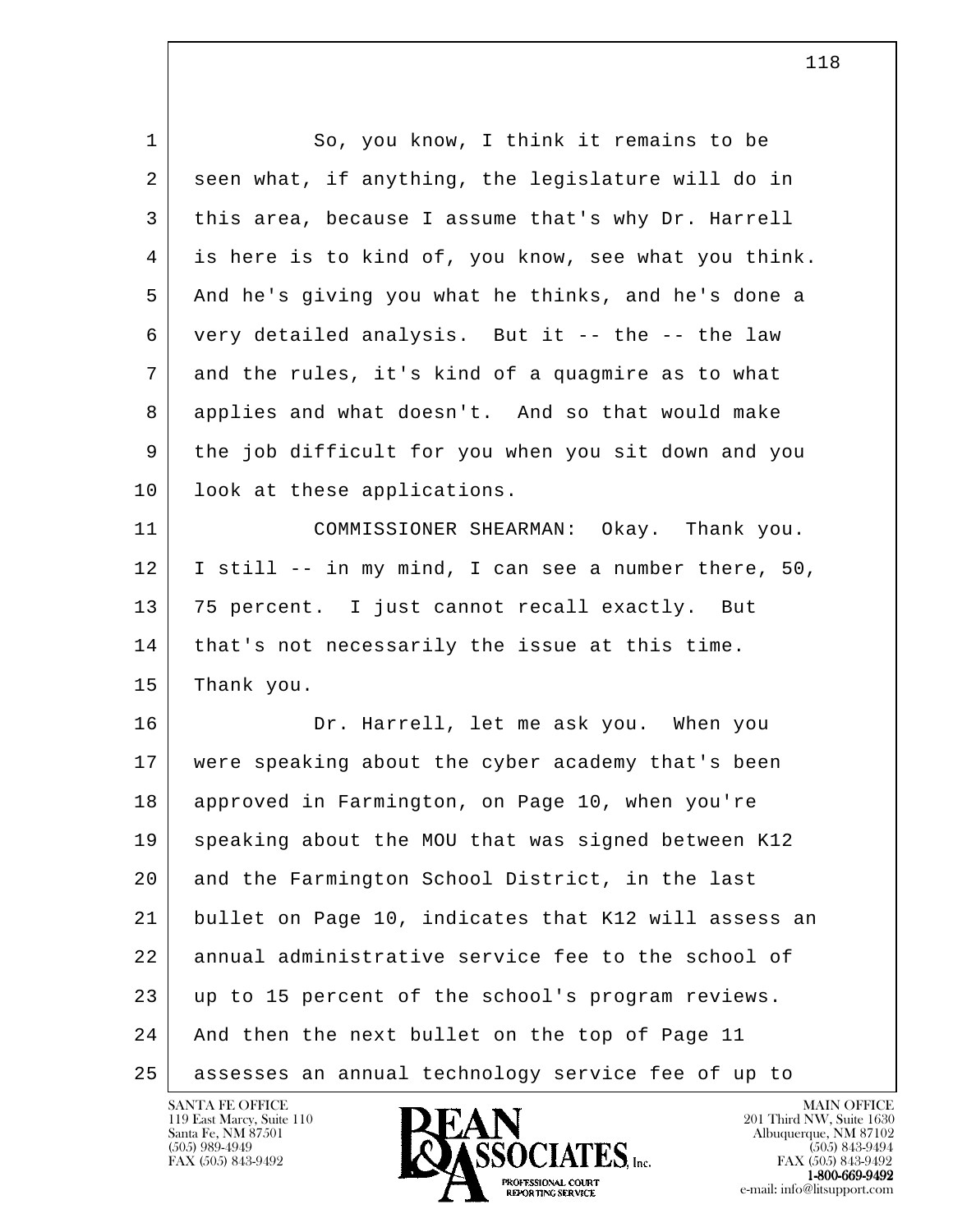1 | 7 percent.

| $\overline{a}$ | That's 22 percent of their program                   |
|----------------|------------------------------------------------------|
| 3              | revenue. I'm assuming that's SEG. Did they -- in     |
| 4              | any of your research, did they articulate more       |
| 5              | specifically what an administrative service fee is   |
| 6              | or what a technology service fee is?                 |
| 7              | MR. HARRELL: Mr. Chairman,                           |
| 8              | Commissioner Shearman, I put that not quite in those |
| 9              | words, but I put that very question to the K12       |
| 10             | representatives to whom I -- whom I spoke. And the   |
| 11             | response was that the administrative services fee -- |
| 12             | well, first of all, it's up to 15. It may not        |
| 13             | actually be 15. But it is up to 15 percent. And      |
| 14             | you're correct; the SEG money and the federal money, |
| 15             | any revenue that the school receives.                |
| 16             | The administrative services fee to that              |
| 17             | whatever that amount is will apply to the wide range |
| 18             | of functions that the vendor will provide. And I --  |
| 19             | I don't have them all han- -- well, let's see. If    |
| 20             | you'll look on Page 11, further down on Page 11 of   |
| 21             | the staff report, this list, which has seven or      |
| 22             | eight items in it, is only a partial list.           |
| 23             | If you look at the MOU itself, you'll be             |
| 24             | interested to see an even longer list of particular  |
| 25             | activities the vendor will provide: Preparing        |

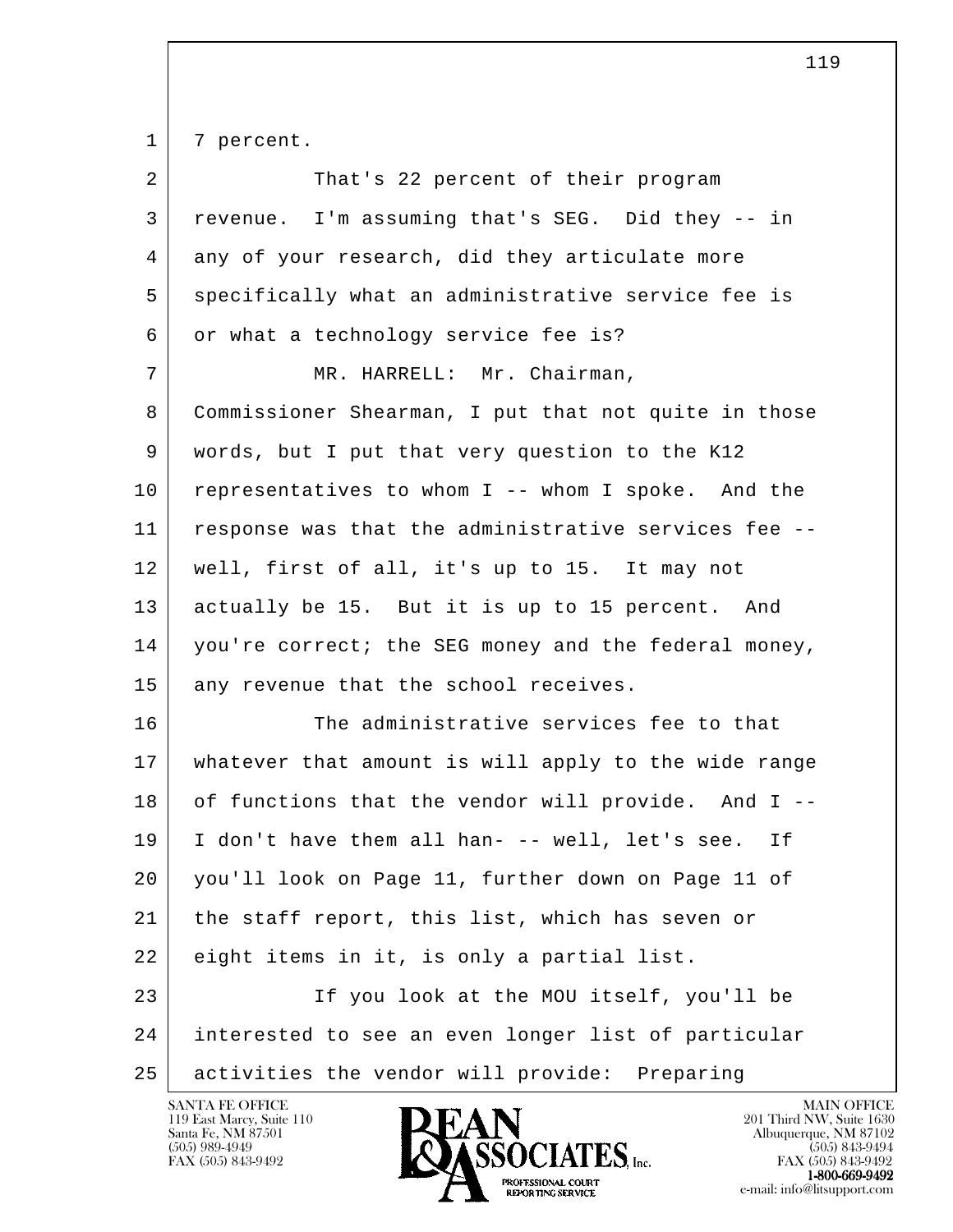1 forms, manuals, handbooks, working on legal matters, 2 helping with preparation of the budget, recommending 3 discipline policies, developing teacher training, 4 centralized purchasing, a wide range of activities 5 | that K12 will perform.

6 And when I put that very question to the 7 K12 representatives, I was told that these are the 8 things that the 15-percent administrative services 9 fee will be applied to. And I should point out 10 that, as you say, this could add up to 22 percent if 11 you look at them both. The technology services fee 12 is for tech support for the -- generally.

 13 COMMISSIONER SHEARMAN: Software and the 14 platform and all that.

l 15 MR. HARRELL: But there is also a fee. 16 And I do not know what it is. But the governing 17 board has to pay something for the educational 18 program itself. So whatever that costs is in 19 addition to these two fees. And, on top of that, as 20 I think one of my footnotes indicates, the 21 chartering authority, which in this case is the 22 Farmington School Board, is entitled to retain up to 23 2 percent of the school's SEG. Whether Farmington 24 intends to or not, I don't know. But they're -- 25 | those things add up.

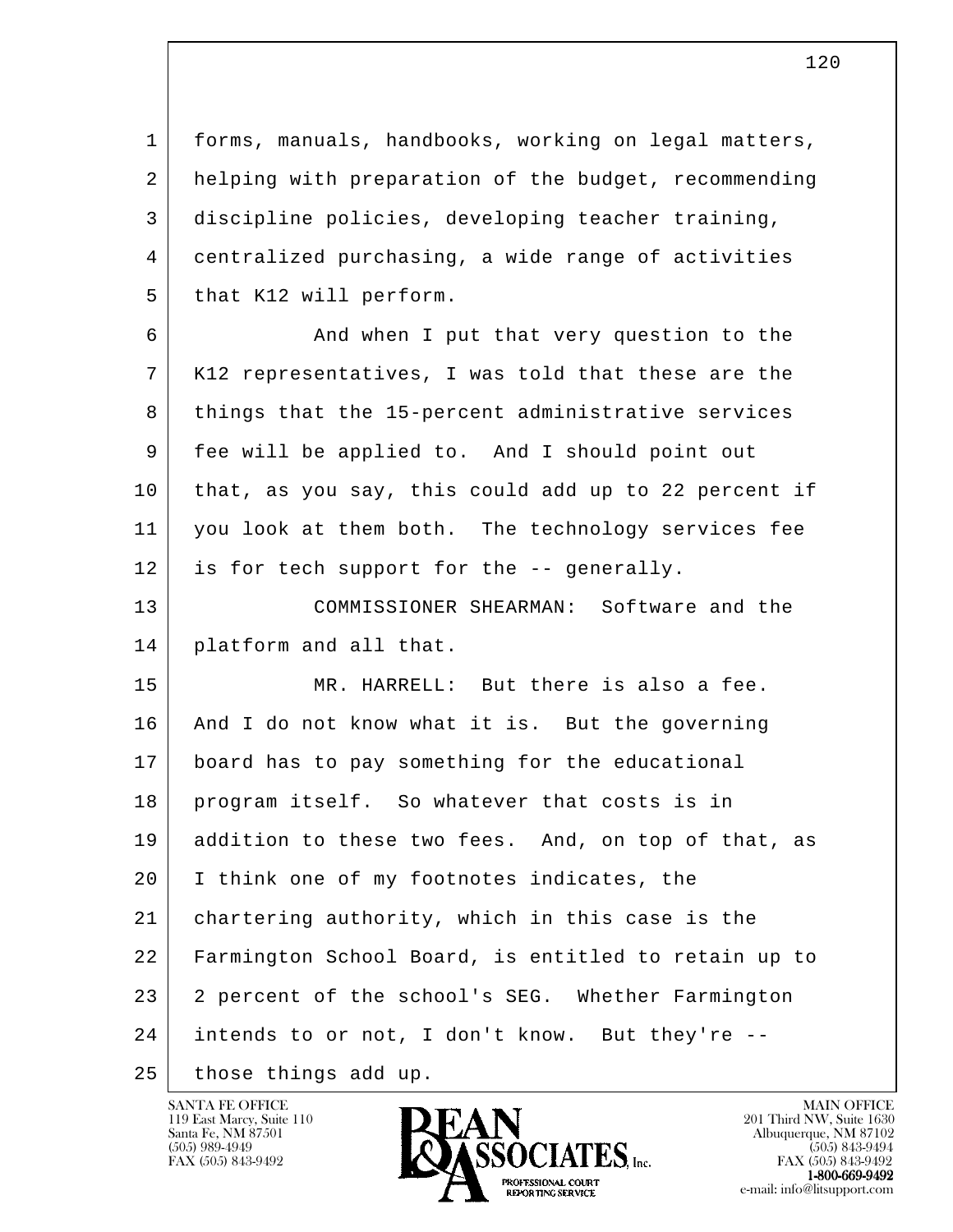1 COMMISSIONER SHEARMAN: Well, my other 2 observation -- or possibly question -- is, in my 3 experience, school districts spend over 80 percent 4 of their SEG funding to pay their teachers, and the 5 benefits of those teachers, and aides and so forth. 6 This has already accounted for 22 percent. If they 7 have to pay the district another 2 percent, we're up 8 to 24 percent.

9 Then I was assuming the technology fee was 10 the software and so forth to run K12's program. But 11 if it's not, then that is very expensive. They're 12 already up to almost 25 percent of their income to 13 pay fees to their service provider before they even 14 | start paying their teachers.

 15 I don't see how that -- I don't think 16 they'll have enough money to do it all. Not my 17 problem. We didn't authorize them. But I -- it 18 just is a serious question in my mind.

l 19 I don't have another question, but I do 20 want to make a statement. In all the years that 21 I've been on PEC, anytime a virtual school has come 22 before us, I've had serious, serious questions about 23 it. My background is when I was with Eastern 24 New Mexico University for almost 30 years, I headed 25 the task force that started online distance

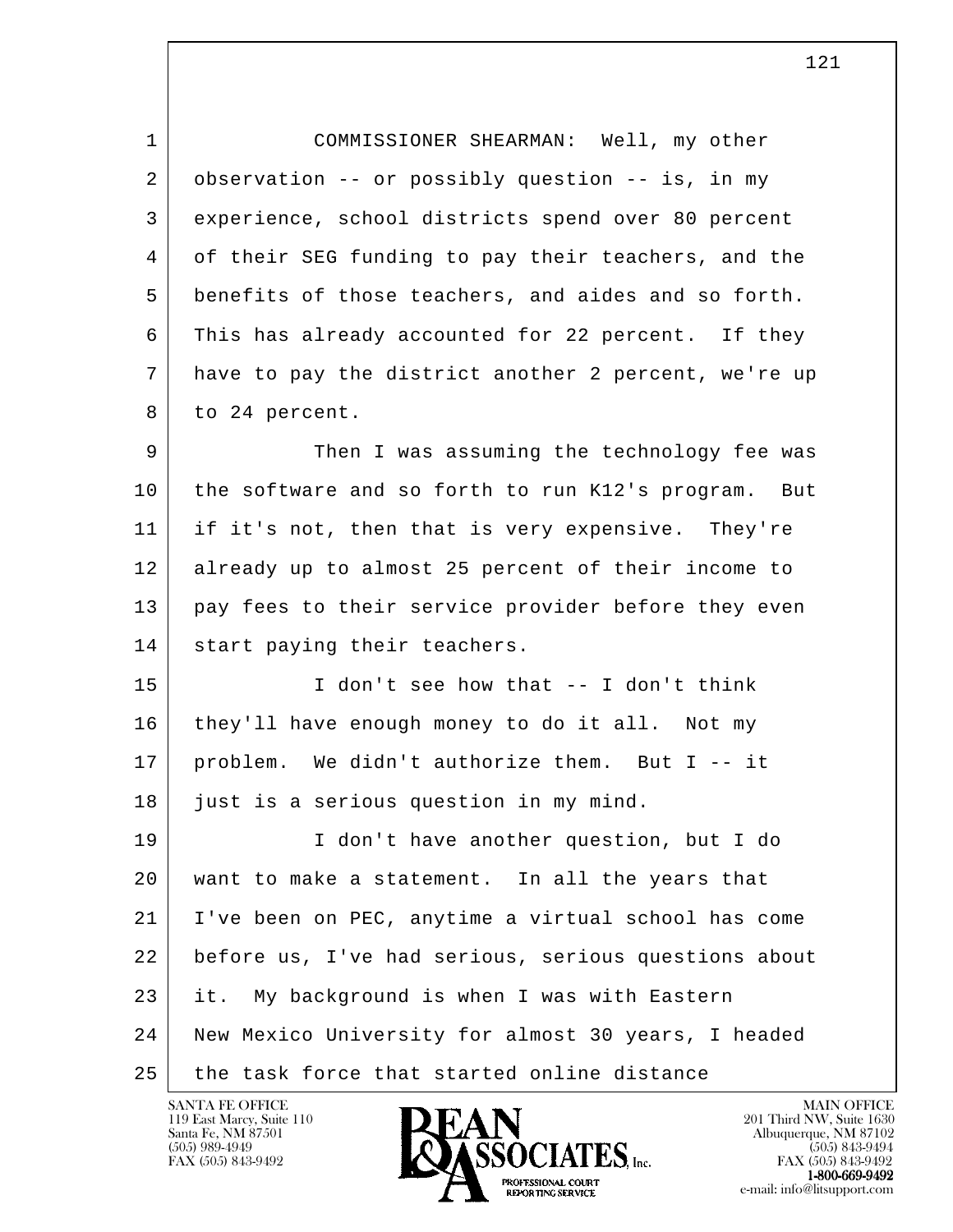| 1  | education for the University for the Roswell campus. |
|----|------------------------------------------------------|
| 2  | We started the program. We contracted                |
| 3  | with a platform provider. We wrote the courses, in   |
| 4  | some cases. We had huge enrollments because lots of  |
| 5  | people want to take advantage. They don't want to    |
| 6  | drive away from their homes and leave their children |
| 7  | and their jobs to further their education.           |
| 8  | But remember, these were adults.<br>These            |
| 9  | were adults. And it was not at all unusual for us,   |
| 10 | in those first years, to have a 50-percent failure   |
| 11 | rate in those classes. Online distance education is  |
| 12 | not for everyone. And the younger the child is, the  |
| 13 | more difficult I can see that commitment to the      |
| 14 | time, the strict discipline that it's going to take  |
| 15 | to sit there and do that work by yourself, and the   |
| 16 | discipline and the time allocation it's going to     |
| 17 | take from the parents or the caregiver or whomever   |
| 18 | is going to be at home with that child doing that    |
| 19 | work. Somebody's got to help them.                   |
| 20 | So until the day comes $-$ and I hope PEC            |
| 21 | has a big job or a big hand in it -- until the day   |
| 22 | comes that New Mexico has very clear policies and    |
| 23 | procedures to authorize virtual schools and to       |
| 24 | oversee virtual schools, I hope the legislature will |
| 25 | stick with their prohibition -- in my mind, I agree  |

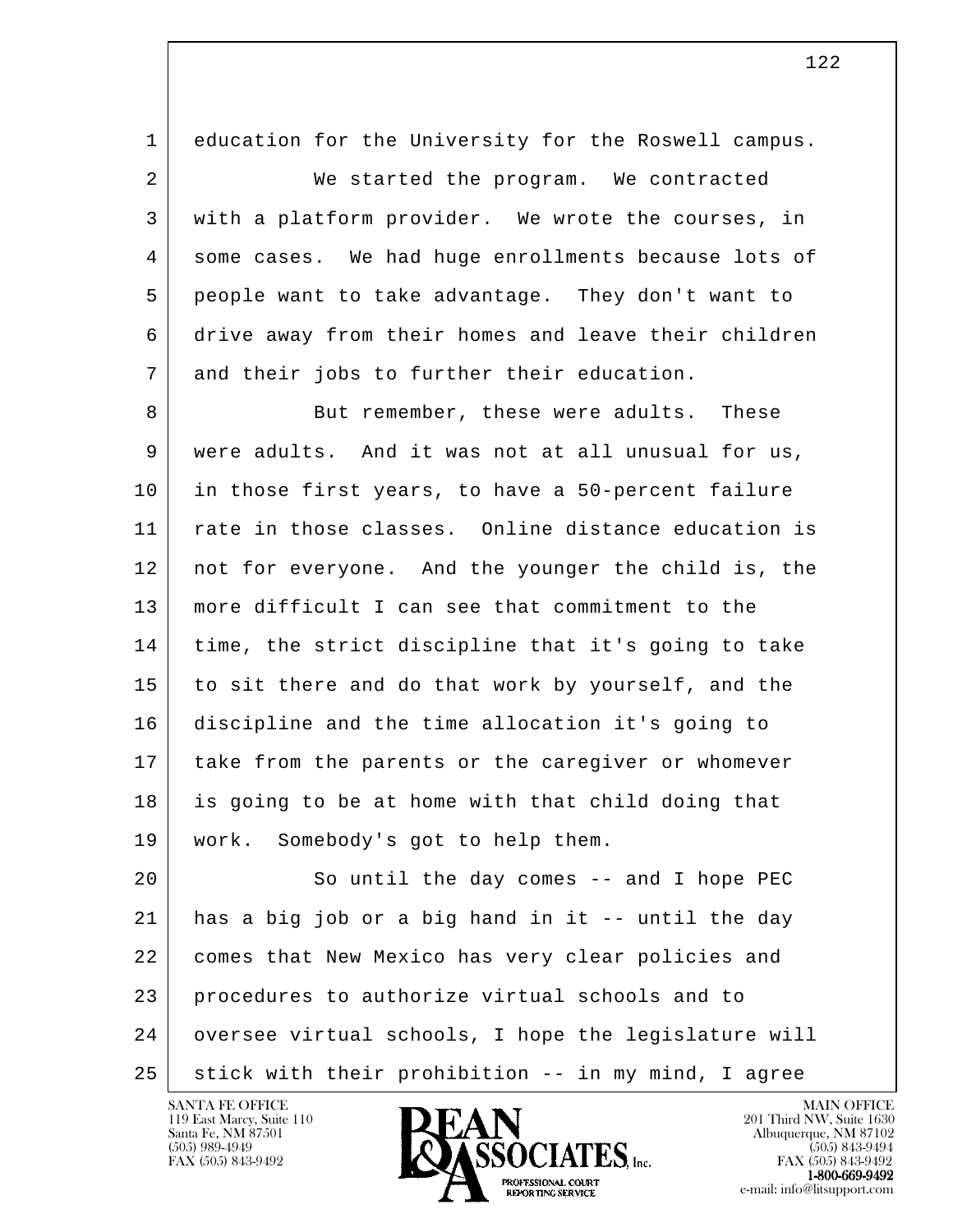| $\mathbf 1$ | with Mr. Arnold's interpretation of the             |
|-------------|-----------------------------------------------------|
| 2           | legislation -- I hope we can hold off on virtual    |
| 3           | charter schools until we have the tools in place to |
| 4           | have good ones.                                     |
| 5           | They're -- they can be marvelous and meet           |
| 6           | the needs of lots of people. But they've got to be  |
| 7           | good. And we don't have those policies and          |
| 8           | procedures and oversight in place. We're not even   |
| 9           | close. So that's my soapbox for the day. Thank      |
| 10          | you.                                                |
| 11          | THE CHAIR: Thank you, Commissioner                  |
| 12          | Shearman. Oh. Commissioner Lopez.                   |
| 13          | COMMISSIONER LOPEZ: Thank you                       |
| 14          | Commissioner Shearman. Well said.                   |
| 15          | THE CHAIR: It's been a while ago since              |
| 16          | you requested.                                      |
| 17          | COMMISSIONER LOPEZ: I agree. One thing              |
| 18          | that has not been laid out, but needs to be         |
| 19          | addressed, is, if, in those really small districts, |
| 20          | students get pulled out and the SEG funding goes    |
| 21          | with them, there are students left who don't have   |
| 22          | connectivity in their homes. So if it affects their |
| 23          | school, they get -- you know, there's a justice     |
| 24          | issue there, an economic justice issue there. So I  |
| 25          | hope the legislature looks at that also. Thank you. |

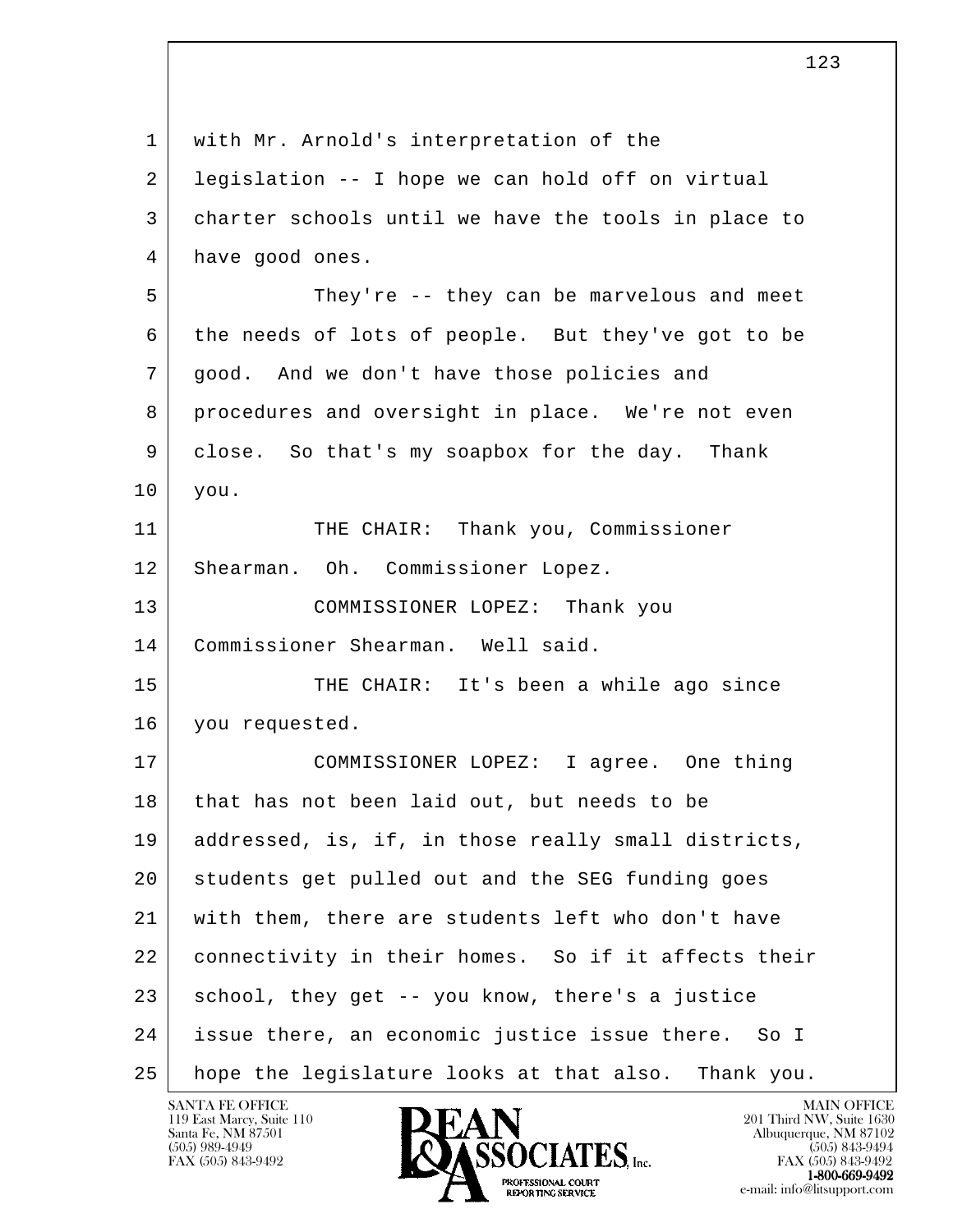1 THE CHAIR: Commissioner Gant.

l 2 COMMISSIONER GANT: Mr. Chair, members, 3 Deputy Aguilar -- I can't speak -- you -- you and 4 the PED and your legislat- -- and our legislators 5 have a big hill to climb right now, because my fear 6 is that, as Commissioner Shearman says, we don't 7 have the statutes, the rules, the policies, 8 procedures to adequately put a virtual school in 9 place. We can't even do it as a state. 10 I mean, we've got IDEAL New Mexico. That 11 works pretty good, because of the way it's set up. 12 But I think the legislators need to start looking at 13 it at the next session. I don't know how they get 14 the bills in there, or how they discuss it. I know 15 that LESC, they've got their report from 16 Dr. Harrell. I don't know where they're going with 17 it. But I fear there are going to be some children, 18 over time, that start this and drop out of it. And 19 where do they get picked up and how do they get 20 picked up and how is their overall education over 21 time impacted? 22 So the State of New Mexico needs to catch  $23$  up with the rest  $-$  I quess, with the rest of the 24 world in this area, because it's going to be counted 25 against us. They claim we're the 49th state in

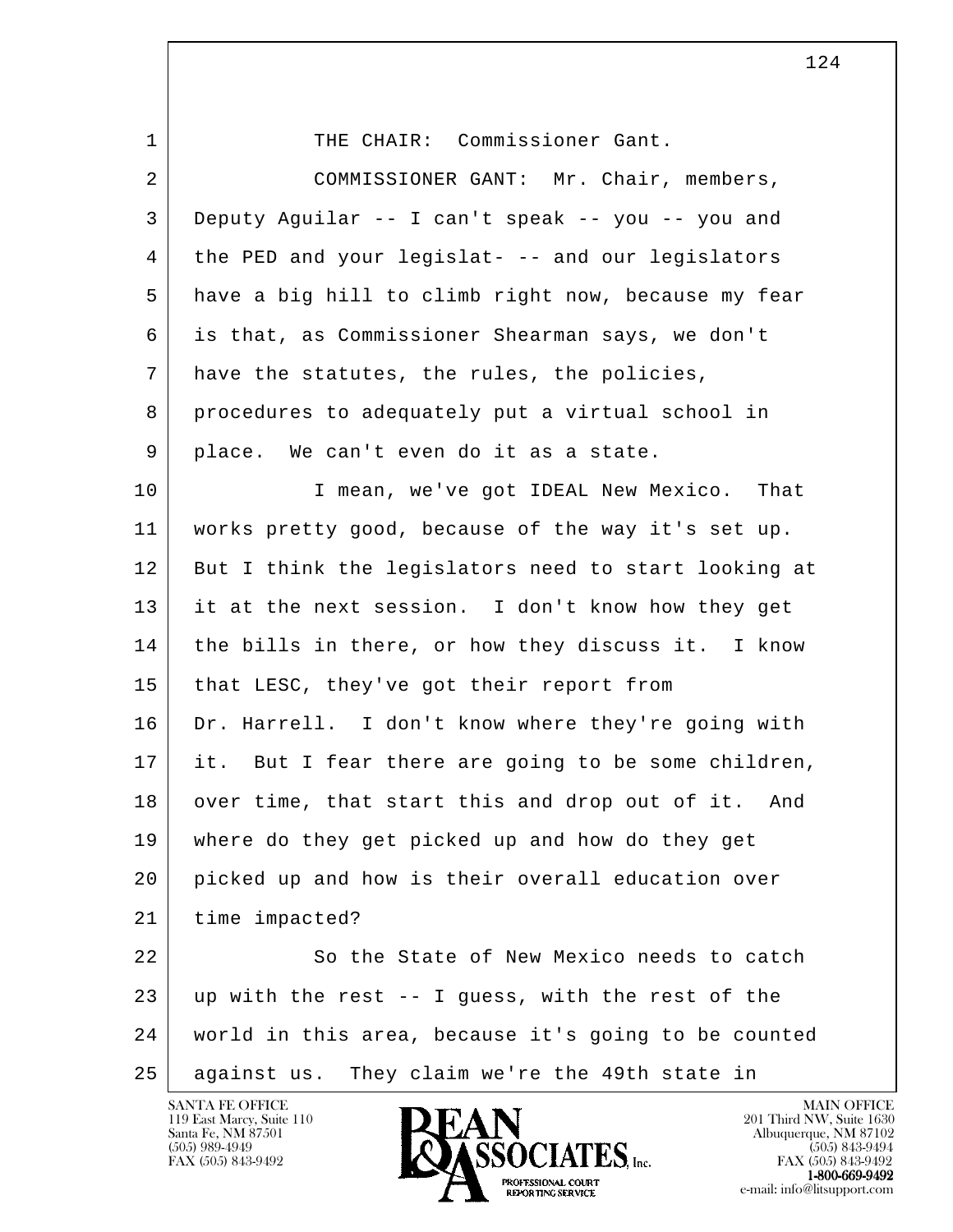| $\mathbf{1}$ | everything. Well, I don't believe that, personally.  |
|--------------|------------------------------------------------------|
| 2            | But if we get a bad mark in this area, it's another  |
| 3            | black eye that we have. And I don't think we need    |
| 4            | another one.                                         |
| 5            | That's just -- I know you all have a lot             |
| 6            | to do in this. I don't know how we can play in it    |
| 7            | as the Public Education Commission. I hope we do,    |
| 8            | like Commissioner Shearman said. But you have a      |
| 9            | long, tall hill to climb on this subject. And        |
| 10           | that's just my comments.                             |
| 11           | MR. HARRELL: Mr. Chairman, if I may,                 |
| 12           | Commissioner Gant, offer at least a partial          |
| 13           | response. You've raised quite genuine concerns. I    |
| 14           | just wanted to tell you that one thing I'll be doing |
| 15           | in preparation for the August meeting of the LESC is |
| 16           | producing -- I call it the table, or technological,  |
| 17           | legal-minded people call it a matrix or something.   |
| 18           | But, anyway, a document that at least makes an       |
| 19           | attempt to begin to identify the sections of State   |
| 20           | law that needs to be, at least, looked at, if not    |
| 21           | amended, to accommodate virtual charter schools.     |
| 22           | I think the point that a couple of you               |
| 23           | have raised -- and I think Mr. Brown suggested as    |
| 24           | well -- is well-taken, that it's already here.       |
| 25           | Virtual education is already a factor in public      |

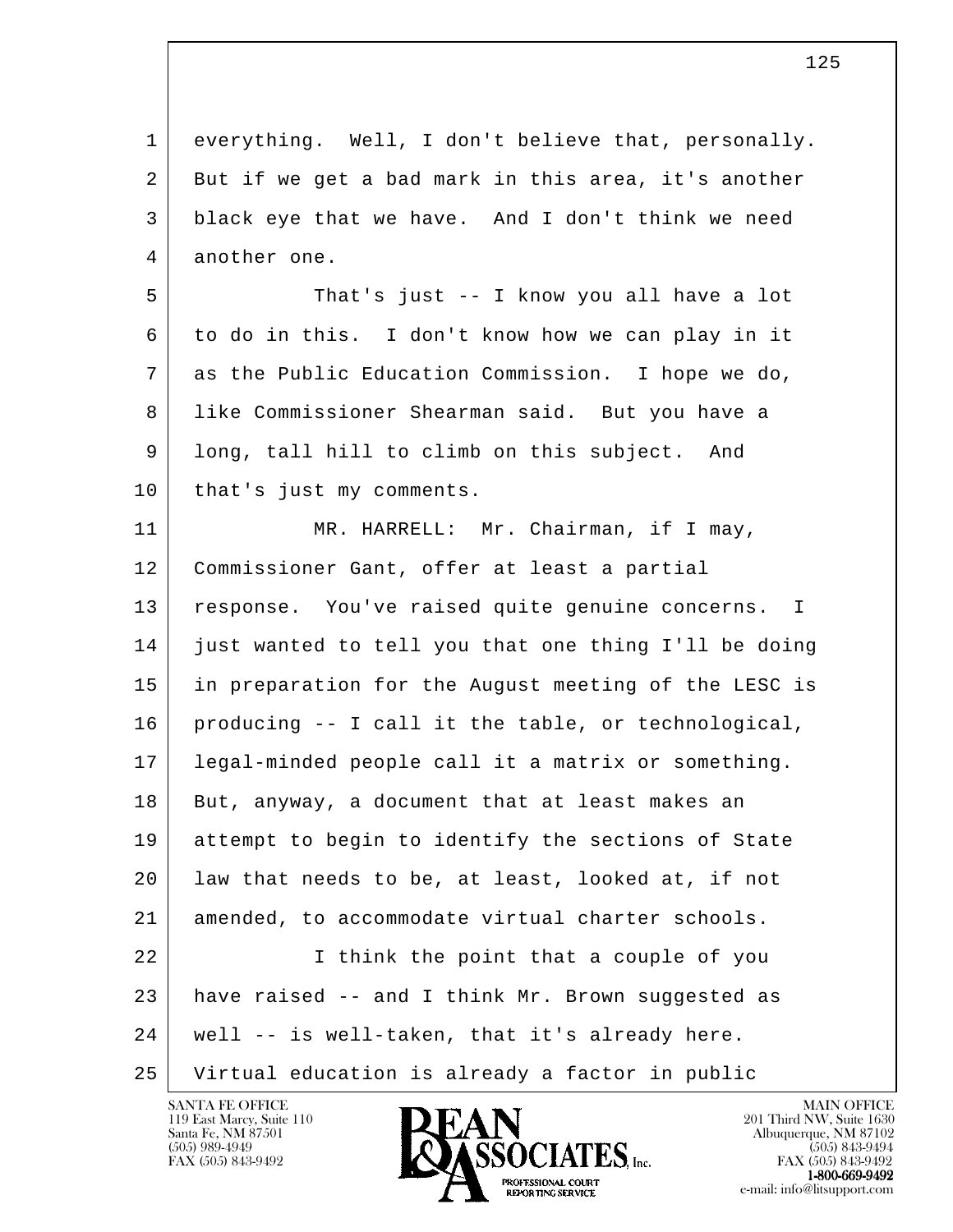| $\mathbf{1}$   | schooling. And it's only growing. And it's come      |
|----------------|------------------------------------------------------|
| $\overline{2}$ | here already. And it's likely to grow here. But it   |
| 3              | does need to be addressed through statutory and      |
| 4              | regulatory provisions to insure quality.             |
| 5              | That's the essential concern that I think            |
| 6              | all of us share. But at least this would be a        |
| 7              | starting point. And it's -- it isn't, of course,     |
| 8              | just the Charter Schools Act that's involved.<br>The |
| 9              | Public School Capital Outlay Act is involved. The    |
| 10             | School Personnel Act may well be involved, and a     |
| 11             | number of other sections of state law. Even the tax  |
| 12             | code is a possibility.                               |
| 13             | Senator Harden, who was attending the LESC           |
| 14             | meeting in Portales, raised that question. To what   |
| 15             | extent are the out-of-state providers of virtual     |
| 16             | educational programs subject to New Mexico gross     |
| 17             | receipts tax? Interesting question.                  |
| 18             | So the -- the ramifications are                      |
| 19             | far-reaching. And that statute, once that's          |
| 20             | addressed, then there's a large body of agency       |
| 21             | regulation that will need to be reviewed.<br>And     |
| 22             | ideally, much of this should be done quickly, but it |
| 23             | should also be done well.                            |
| 24             | Thank you, Dr. Harrell.<br>THE CHAIR:                |
| 25             | Deputy Secretary?                                    |

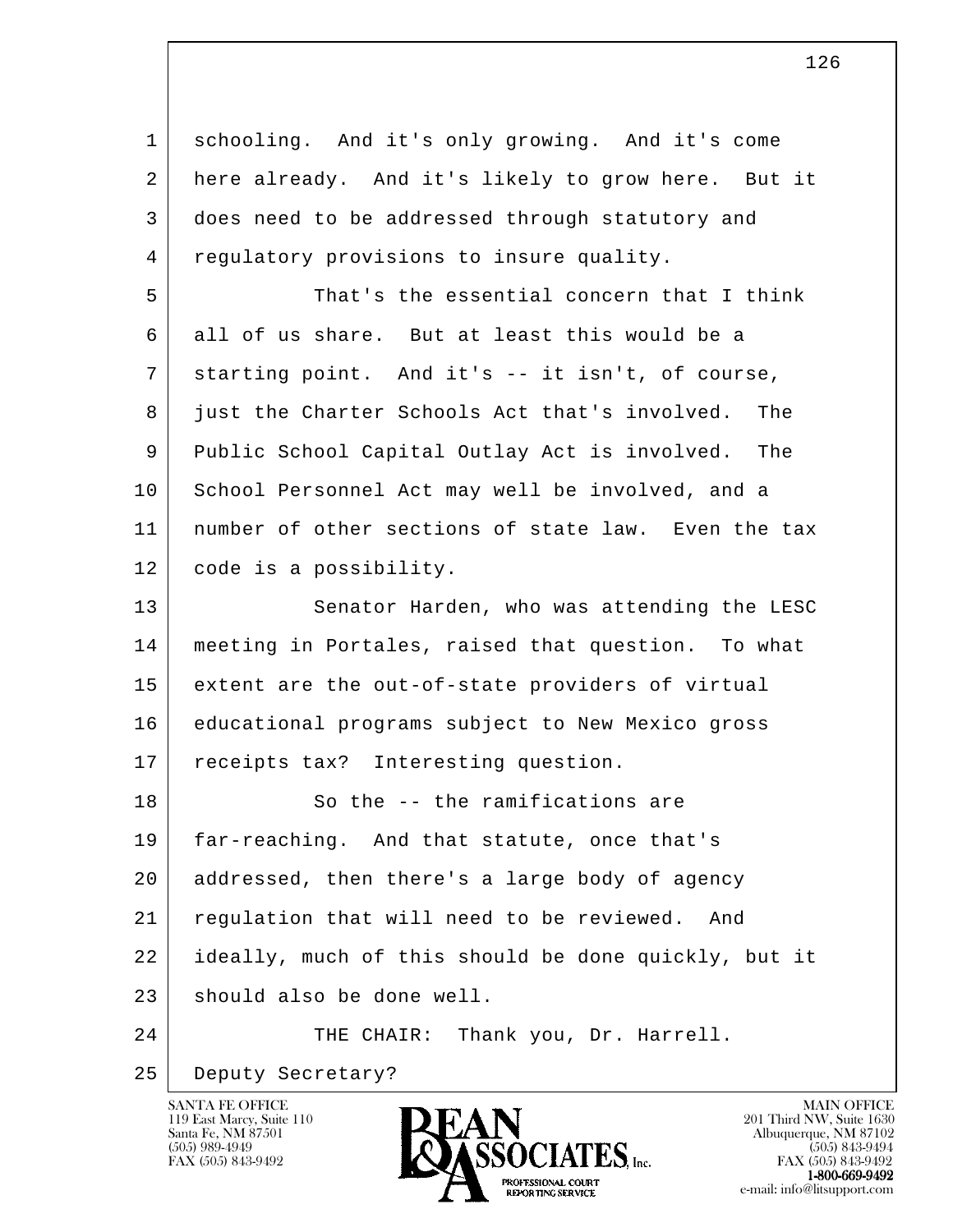1 MR. AGUILAR: Mr. Chairman, just a 2 comment. You know, the possibility of virtual 3 learning opens up a lot of opportunities. And, you 4 know, we need to give our parents and our students 5 the -- you know, every effective option that they 6 have to -- to help the students succeed. 7 and so, you know, we feel that these 8 issues deserve the time to take a look at. And 9 we're committed to working with yourselves, with our 10 legislative partners and other stakeholders to -- 11 let's be thoughtful, and let's -- let's -- you know, 12 let's get to where we need to be, but let's do it 13 the right way so that we're not back here again in a 14 couple of years rehashing all of these issues. And 15 so we look forward to working with folks to get 16 where we need to be. 17 THE CHAIR: Thank you, Deputy Secretary.

l 18 The report that you mentioned, is that -- is that 19 think tank going to be providing a report for the 20 August meeting, or -- or are you -- you had 21 mentioned an assessment of virtual schools and the 22 law. 23 MR. HARRELL: Oh. Mr. Chairman, that's

 24 just something I'm planning to do for the LESC, just 25 trying to make a sort of catalog of what sections of

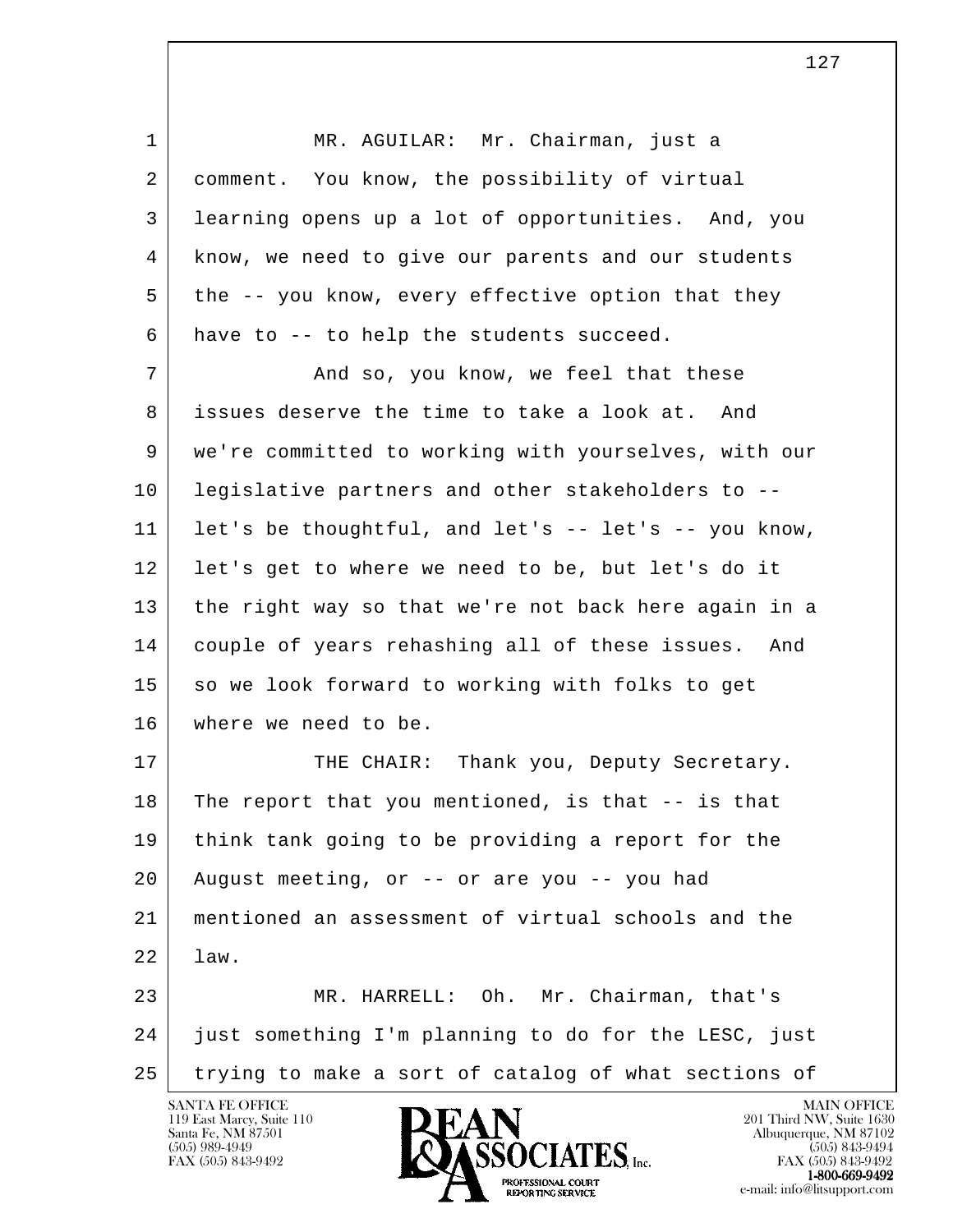l 1 State law may need to be examined in terms of 2 virtual education, virtual charter schools. 3 THE CHAIR: I would love for the PEC to be 4 able to give input on that for you all. 5 MR. HARRELL: I'm sure this will be an 6 ongoing process. What I was describing is simply a 7 | starting point. 8 THE CHAIR: However we can help. 9 MR. HARRELL: We value and appreciate the 10 involvement of the PEC. Commissioner Shearman, in 11 particular, has attended our meetings; Commissioner 12 Gant very often. Commissioner Bergman was in 13 Portales. Commissioner Carr -- I think almost all 14 of you have been to recent LESC meetings, and we 15 have long relished and benefited from the working 16 relationship with this group. 17 THE CHAIR: Thank you, sir. 18 COMMISSIONER SHEARMAN: Thank you very 19 much. 20 THE CHAIR: Any other questions? 21 Dr. Harrell, thank for you this report, and thank 22 you for your time and expertise. 23 MR. HARRELL: Mr. Chairman, thank you. 24 And if the Commission would indulge me in one 25 personal moment?

128

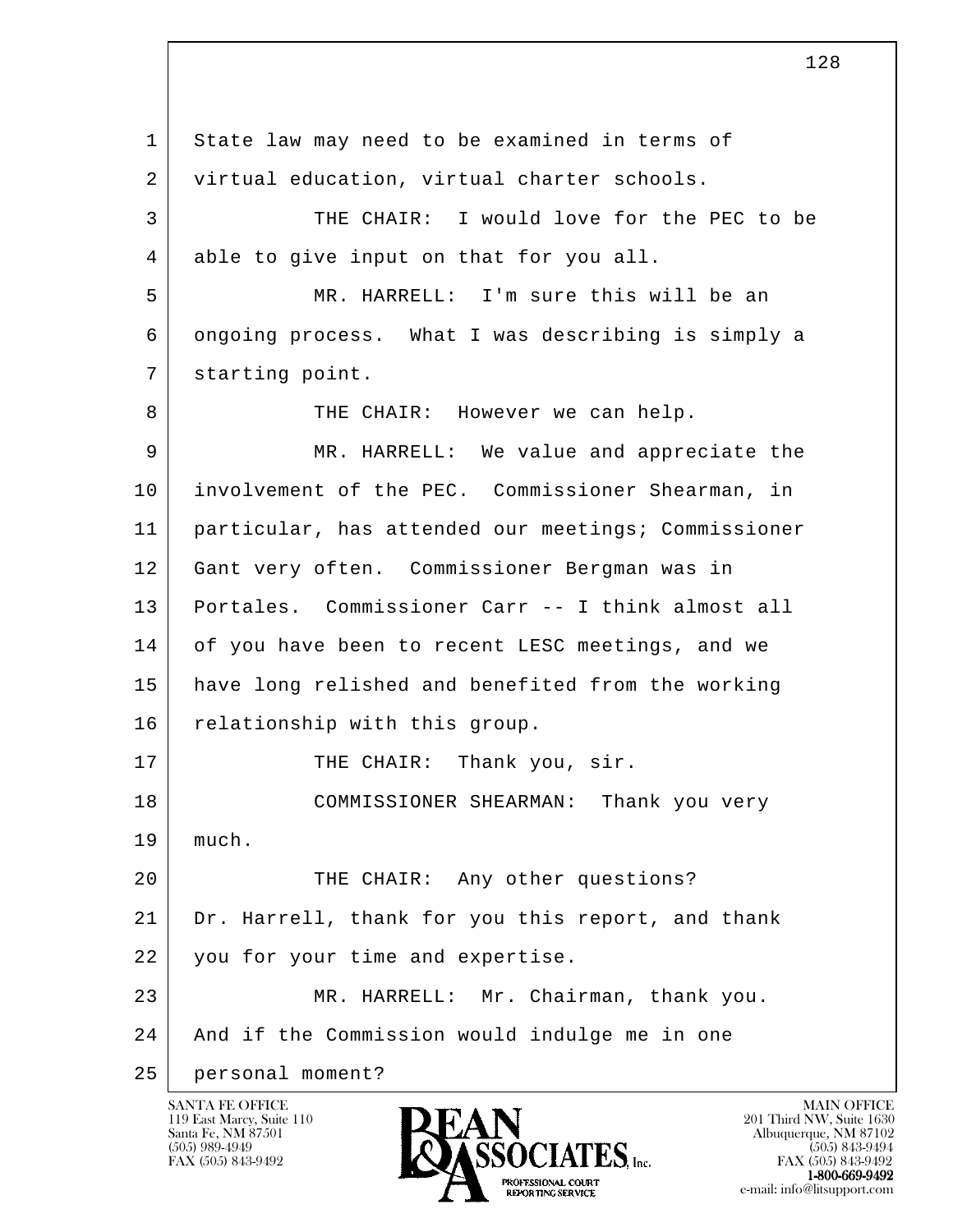l 1 THE CHAIR: Absolutely. 2 MR. HARRELL: I wanted to tell you 3 something relating to myself. I am not following 4 Mr. Brown to Santa Fe County. However, I am 5 retiring, effective the end of September. So I've 6 notified the Committee members and the staff, of 7 course, a while ago. But I wanted to take this 8 opportunity to tell you as well. And, also, to 9 express my gratitude to you for the careful 10 oversight you give -- have given over the years to 11 public education in New Mexico. 12 | And I appreciate very much your collective 13 and individual energies and interests, and I think 14 it has been a good working relationship between the 15 Committee I've worked for for a little over 16 12 years, the LESC, and the PEC. One of my early 17 duties with the LESC was to monitor the State Board 18 of Education meetings. So that was my occasion to 19 | go to Hobbs for the first time, for example, which I 20 enjoyed. 21 So I've had kind of a personal history 22 with not only this group, but its predecessor 23 organization as well. But I've come to respect

25 brought to bear to the task, and I will miss that

24 greatly the work and integrity that you've all

119 East Marcy, Suite 110<br>Santa Fe, NM 87501



FAX (505) 843-9492 FAX (505) 843-9492 **EXPORTING SERVICE**<br>REPORTING SERVICE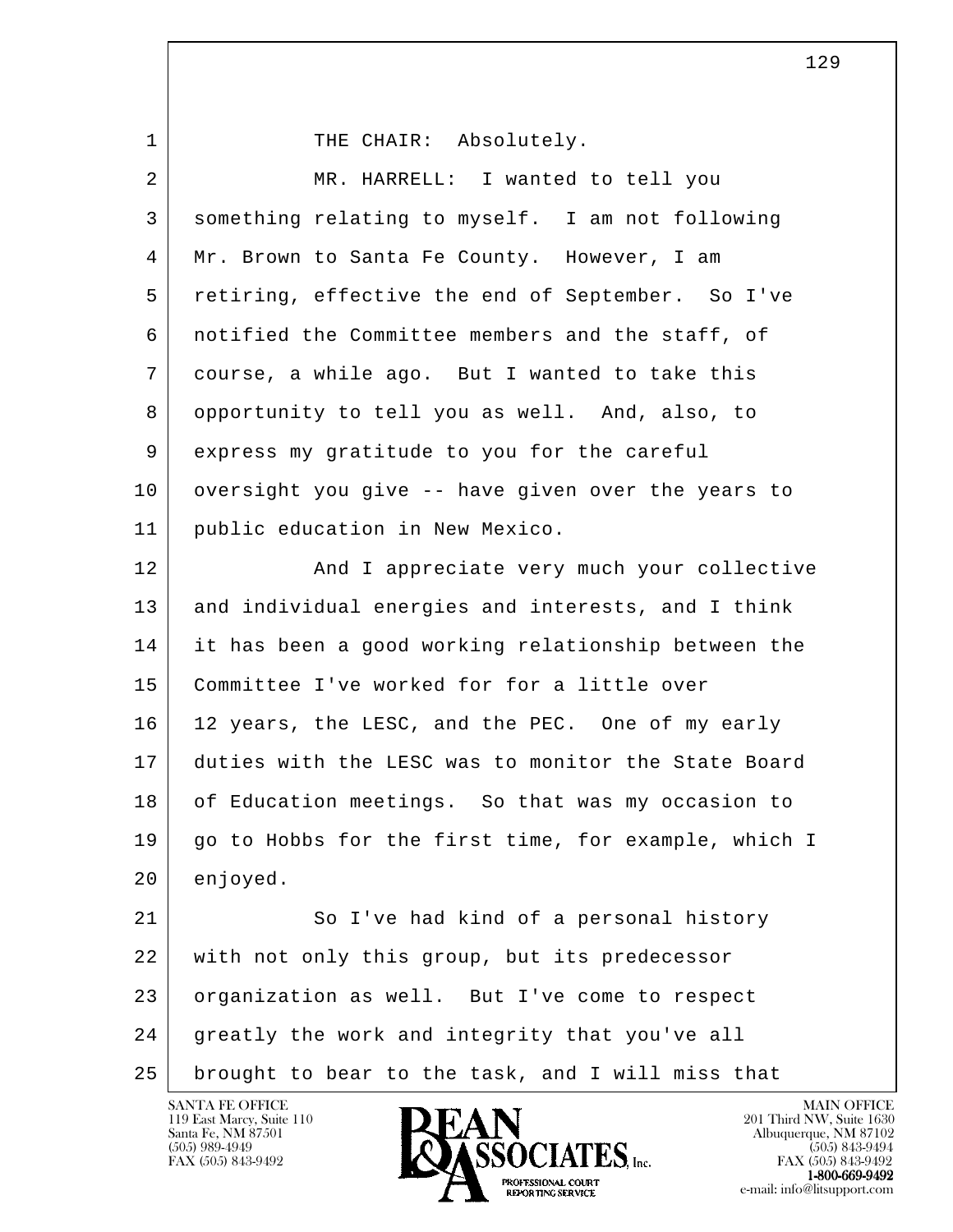l SANTA FE OFFICE MAIN OFFICE MAIN OFFICE MAIN OFFICE MAIN OFFICE 119 East Marcy, Suite 110<br>Santa Fe, NM 87501 Santa Fe, NM 87501 Albuquerque, NM 87102  $\overline{\text{S5OCIATES}}_{\text{Lnc.}}$  (505) 989-4949 (505) 843-9492 (505) 843-9492 (505) 843-9492 1 involvement. But for a variety of reasons, it seems 2 to be a good time to move on for me. I did want to 3 make that announcement. 4 THE CHAIR: Congratulations. Yes, 5 absolutely. We wish you the best. 6 MR. HARRELL: Thank you. 7 COMMISSIONER SHEARMAN: We'll miss you. 8 COMMISSIONER GANT: You'll be missed. 9 COMMISSIONER SHEARMAN: Thank you. 10 THE CHAIR: Yeah, decision-making time. 11 It's 12:26. I had talked with the Deputy Secretary, 12 and he's at our disposal as far as the rest of the 13 agenda. So is there any -- any recommendations for 14 lunchtime? 15 COMMISSIONER BERGMAN: I'd just as soon go 16 forward. That's just me. 17 COMMISSIONER SHEARMAN: I'd like to take a 18 break. 19 COMMISSIONER LOPEZ: I'd like to take a 20 break. 21 COMMISSIONER SHEARMAN: Till 1:00, or just 22 keep going? 23 COMMISSIONER CARR: I'm good either way. 24 COMMISSIONER GANT: I don't care. 25 THE CHAIR: We could always do what we did

FAX (505) 843-9492<br>1-800-669-9492 **1-800-669-9492**<br> **EXALTENDAM CN BT** e-mail: info@litsupport.com<br>REPORTING SERVICE REDUCED E-mail: info@litsupport.com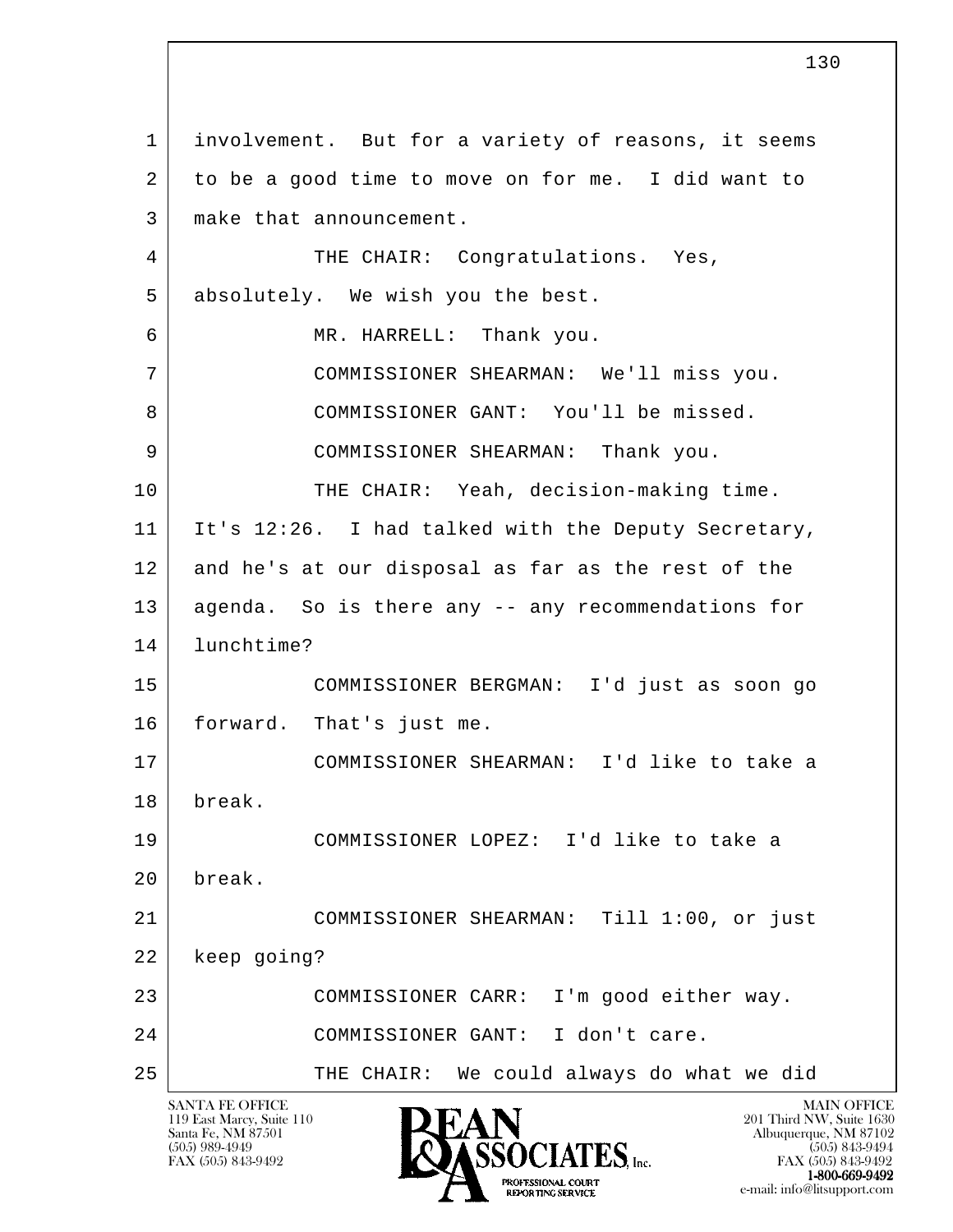l 1 last time, a half-hour to go get something from that 2 cafeteria. Do you want to do that? 3 COMMISSIONER BERGMAN: Keep it short. 4 THE CHAIR: Let's take 33 minutes. We're 5 in recess. 6 (A recess was taken at 12:30 p.m., and 7 reconvened at 1:06 p.m., as follows:) 8 THE CHAIR: I call the meeting back into 9 session. Item No. 9 is discussion of Southwest 10 | Secondary Learning Center Report and PEC Options. 11 Deputy Secretary Paul Aguilar, Finance and 12 Operations. 13 MR. AGUILAR: Thank you, Mr. Chairman. 14 And with me today is Mr. Craig Johnson. He is the 15 director of my School Audit Bureau. And he's the 16 one that conducted the evaluation of the complaints 17 | that were generated earlier this year. Before he 18 begins, however, I did want to make a couple of 19 | comments, Mr. Chairman. 20 One is that I know that there had been 21 some concerns on the Commission regarding some of 22 the questions or concerns that the Commission had 23 that were not addressed in this report. Mr. Johnson 24 and Ms. Callahan have had a follow-up meeting with 25 the folks in Albuquerque and will -- are compiling

119 East Marcy, Suite 110<br>Santa Fe, NM 87501

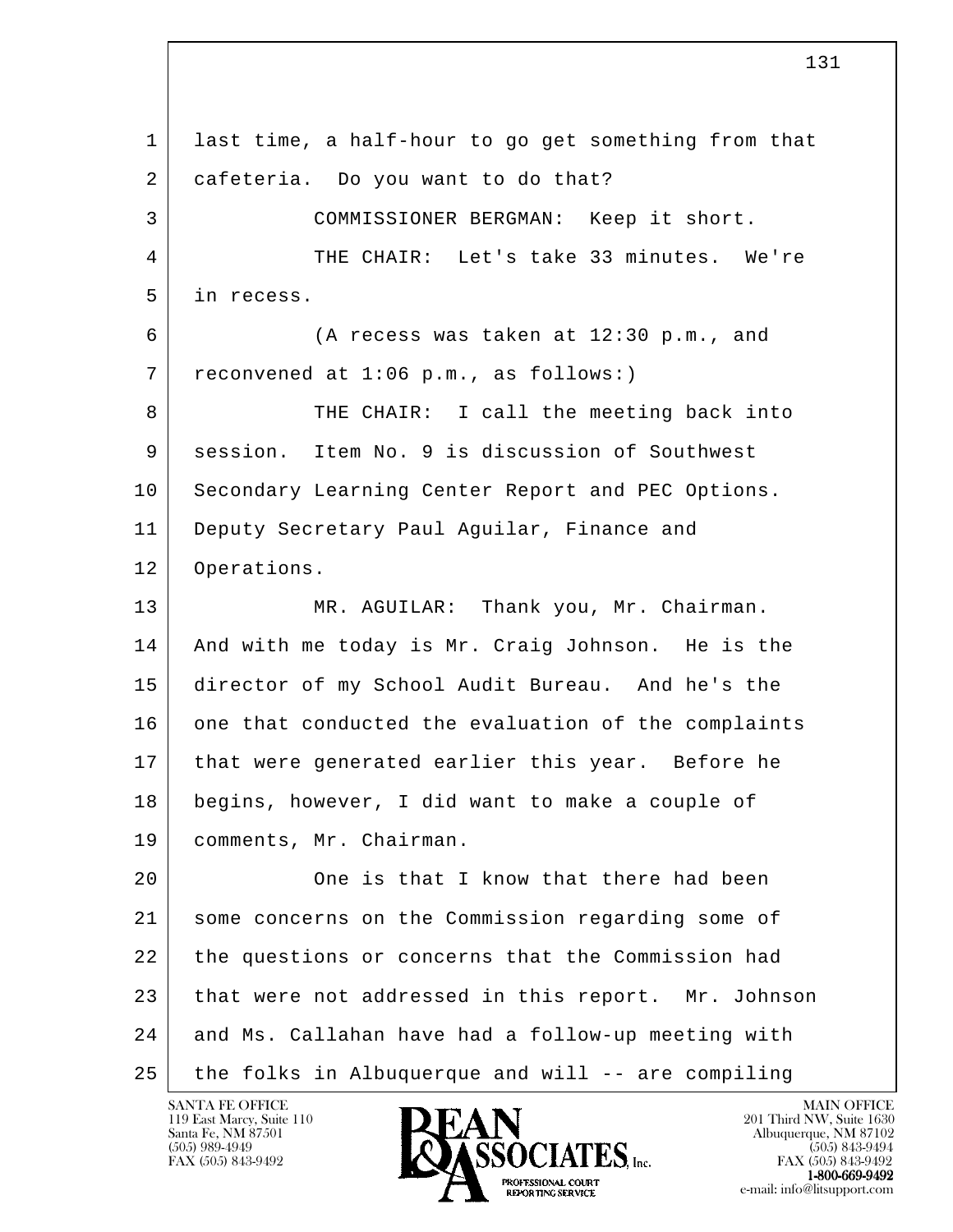| $\mathbf 1$    | those -- the answers to your questions. And those    |
|----------------|------------------------------------------------------|
| 2              | will be available. We plan to e-mail them out about  |
| 3              | mid next week, about Wednesday of next week or so.   |
| $\overline{4}$ | And so I apologize on behalf of the                  |
| 5              | Department for -- I thought those had been           |
| 6              | addressed, and I apologize for not addressing them.  |
| 7              | But I do just want to let you know that we have gone |
| 8              | back to make sure that the questions of the          |
| 9              | Commission are answered, so we can stand for         |
| 10             | questions on that when Mr. Johnson is done.          |
| 11             | And, Mr. Chairman, just as a continuation            |
| 12             | of our discussion from this morning before lunch,    |
| 13             | there are a number of issues, as we talked about,    |
| 14             | regarding virtual education, charter education, and  |
| 15             | the use of virtual education for credit recovery     |
| 16             | for -- for regular learning and those sorts of       |
| 17             | things. I think the issues are very complex.<br>And, |
| 18             | as I mentioned this morning, we look forward to      |
| 19             | working to address them.                             |
| 20             | But I think you're going to see that some            |
| 21             | of those issues continue in this evaluation. And so  |
| 22             | I think it just increases the imperative that we get |
| 23             | these issues addressed and get them addressed in     |
| 24             | statute quickly and start getting prepared for this  |
| 25             | coming session so that we can, you know, fix the     |

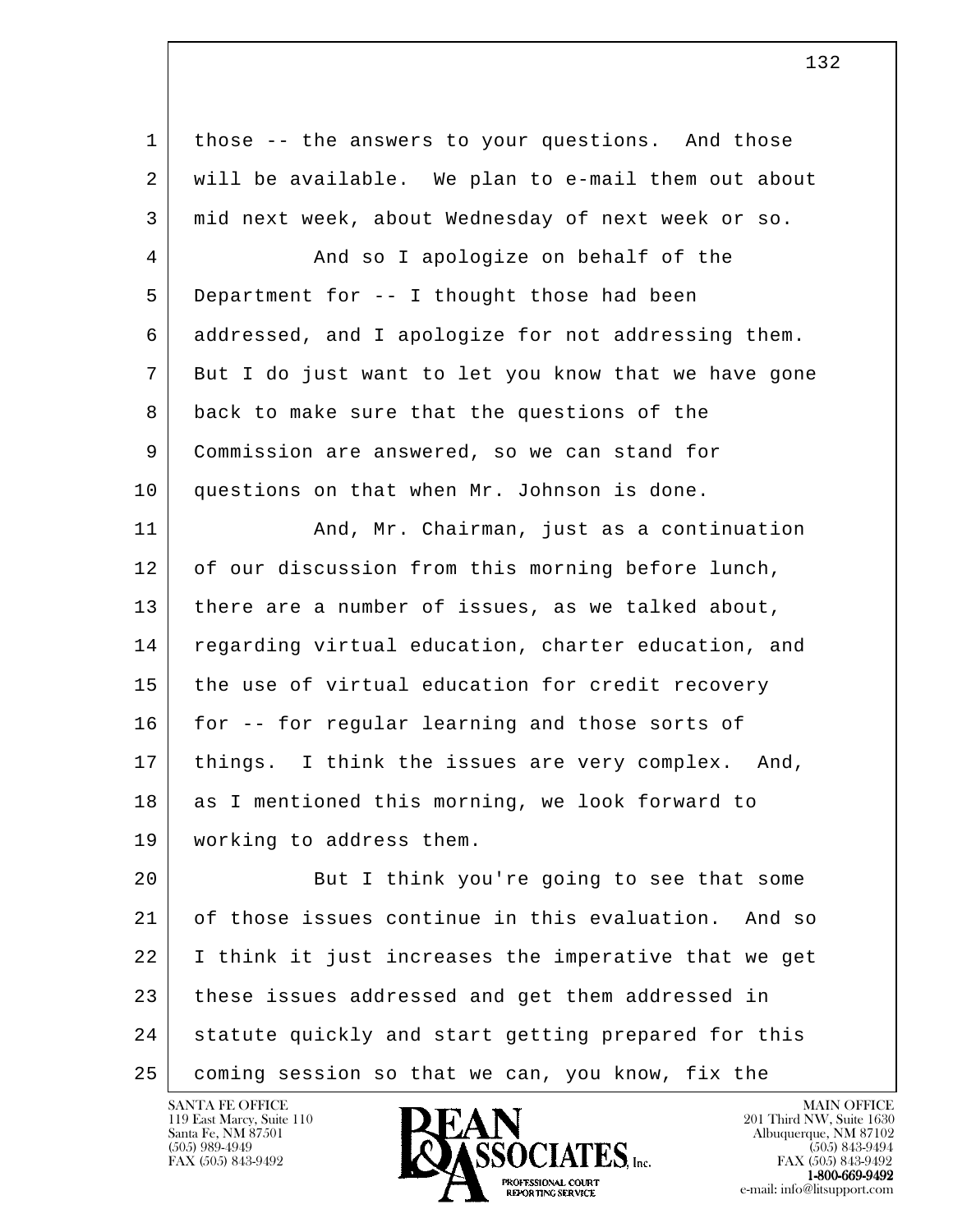l 1 glitches that we found and to make things a little 2 bit more efficient and effective. 3 So, Mr. Chairman, at your pleasure, I 4 would introduce Mr. Johnson. 5 THE CHAIR: Mr. Johnson? Good afternoon. 6 MR. JOHNSON: Good afternoon, Chairman 7 Garrison. 8 THE CHAIR: I was going to say "Good  $9$  morning," but  $-$ 10 | MR. JOHNSON: I made that edit on my 11 notes. 12 THE CHAIR: We're cruising along, yes, 13 sir. Welcome. And, at your pleasure, just tell us 14 | what you've got. 15 MR. JOHNSON: Thank you. Good afternoon, 16 Chairman Garrison, members of the Commission, and 17 Deputy Secretary Aguilar. I believe you have a copy 18 of my report in your binder, as well as a one-page 19 summary. So if you had a chance to read the full 20 report, you can get a sense of it with the one-page 21 briefing. 22 This report was also presented in July to 23 the Legislative Education Study Committee. So any 24 members that are -- people that are attending today 25 that are interested can download that report and its

119 East Marcy, Suite 110<br>Santa Fe, NM 87501

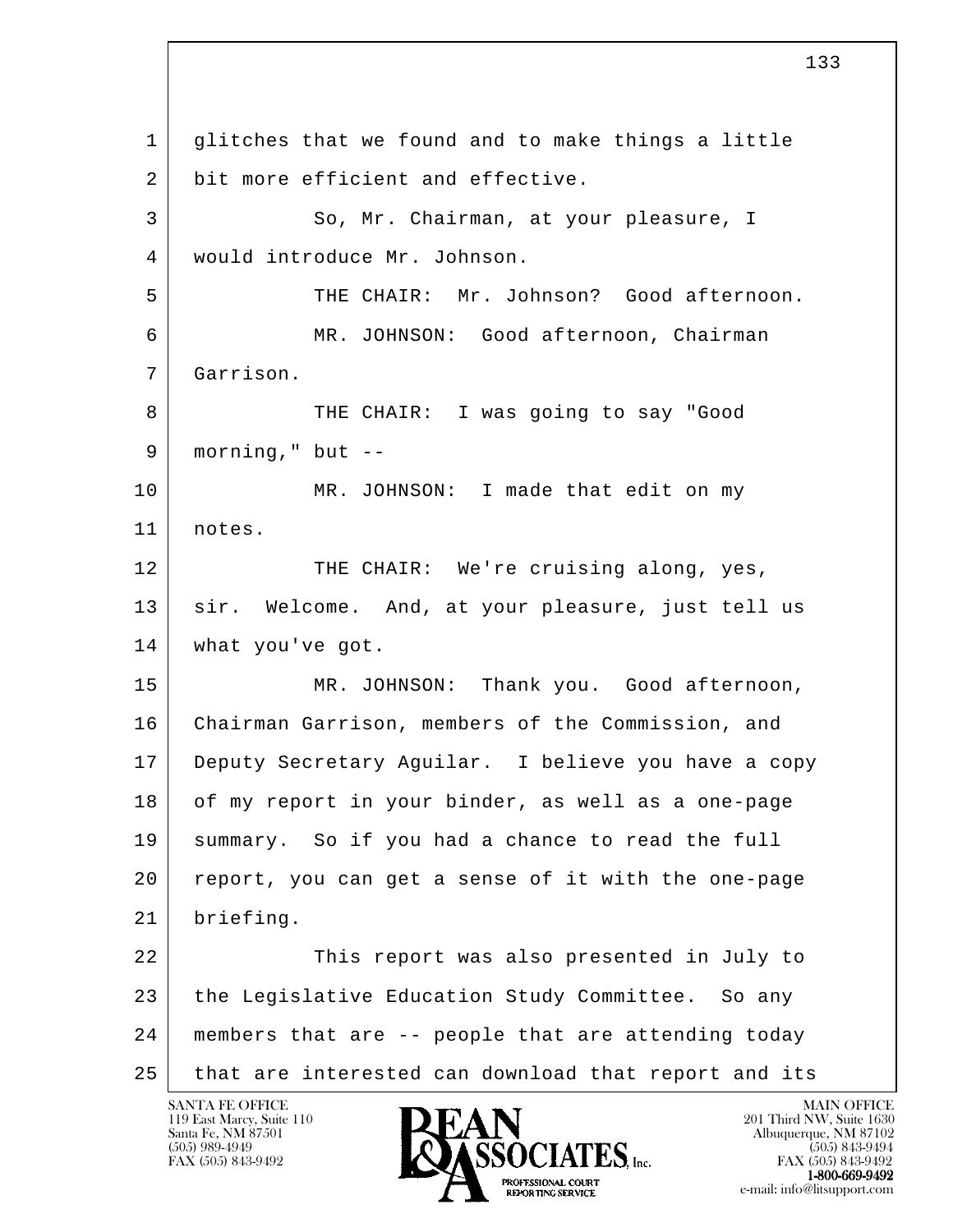1 attachments off of the LESC Web site.

| 2  | On May 16, Mr. Chairman, the Public Ed               |
|----|------------------------------------------------------|
| 3  | Department received a letter from Albuquerque Public |
| 4  | Schools Superintendent Winston Brooks regarding a    |
| 5  | student who had obtained credit from Southwest       |
| 6  | Secondary Learning Center in a relatively short      |
| 7  | period of time and requested a review of Southwest   |
| 8  | Secondary's curriculum, policies, and procedures.    |
| 9  | And on May 23, PED sent letters to APS and           |
| 10 | Southwest notifying them of our review. PED          |
| 11 | reviewed the regulatory environment guiding distance |
| 12 | learning, and analyzed relevant data from Southwest  |
| 13 | Secondary APS and PED. And fieldwork was conducted   |
| 14 | at Southwest Secondary and at APS in early June, and |
| 15 | exit conferences were held with Southwest and APS    |
| 16 | also.                                                |
| 17 | And while this review focused on programs            |
| 18 | operated by Southwest, the challenges, as you've     |
| 19 | heard today, posed by distance learning and credit   |
| 20 | recovery are certainly not restricted to Southwest   |
| 21 | Secondary. Several other school districts and        |
| 22 | charter schools offer various online, extended       |
| 23 | learning, or credit recovery programs.               |
| 24 | For example, approximately 50 districts              |
| 25 | have agreements with e2020, an online education      |

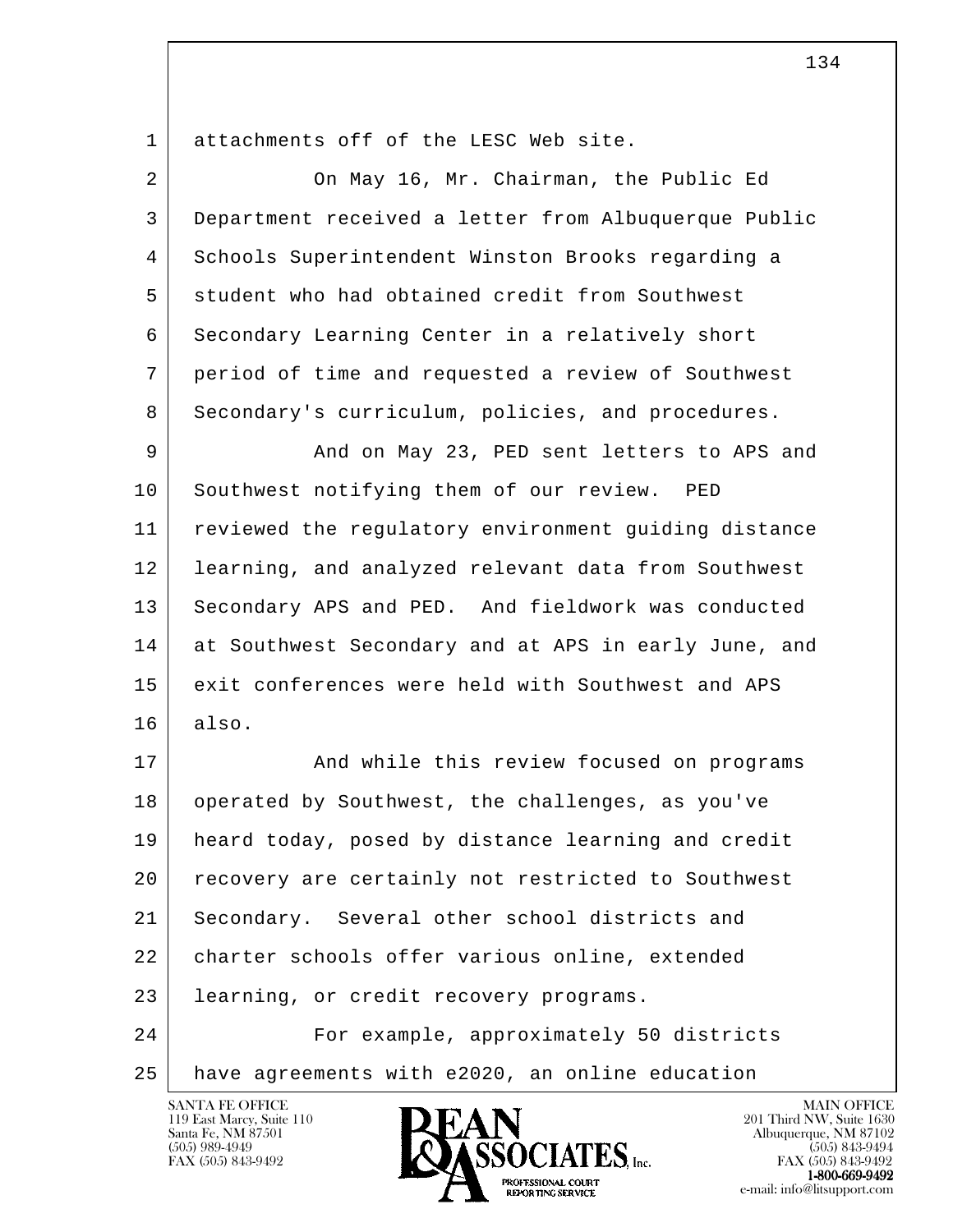1 provider. And APS offers all core classes and some 2 elective courses for credit recovery through their 3 E-Academy site. Nationwide virtual learning 4 opportunities are expanding rapidly. The number of 5 students enrolled in online courses will increase to 6 more than 10 million by 2014, according to experts.

 7 Currently, state laws covering distance 8 learning, credit recovery, and extended learning 9 opportunities do not provide clear guidance, given 10 the range of the many distance learning and content 11 delivery options available to students today.

12 There are two sections of the Public 13 School Code, the Statewide Cyber Academy Act and the 14 | Technology for Education Act, that address the 15 related functions of ed technology in the Statewide 16 Cyber Academy. The Technology for Education Act 17 establishes the Council on Technology in Education 18 to advise PED, PEC, and the legislature regarding 19 the establishment of appropriate tech standards, 20 curriculum instruction, appropriations for ed 21 technology.

l 22 The Statewide Cyber Academy Act began the 23 implementation of a statewide E-learning delivery 24 system for pre-K through 12, higher ed, and state 25 agencies. It basically created IDEAL-New Mexico.

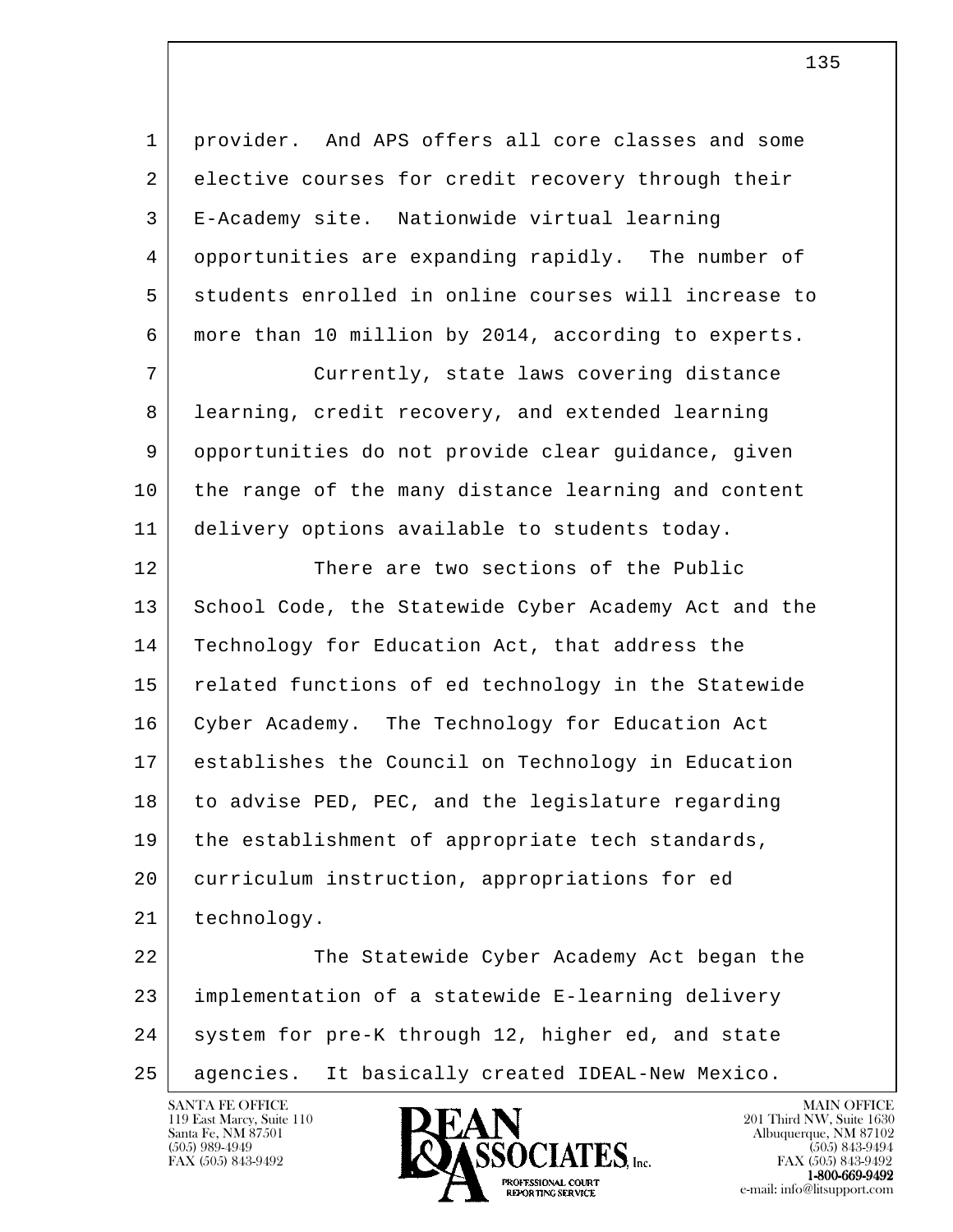1 And just by way of reminder, I'm sure you've heard a 2 lot about IDEAL. But to teach in a cyber academy, a 3 prospective E-teacher must be "highly qualified" 4 with a teaching endorsement that corresponds with 5 the content area being taught. They must have three 6 or four years of experience in face-to-face 7 classrooms, and they must have experience as an 8 online learner as well.

 9 Now, the point that you've heard several 10 times today, I guess -- and I'll repeat it again -- 11 is that neither the Statewide Cyber Academy Act, nor 12 the Technology for Education Act fully address 13 | non-IDEAL-New Mexico distance learning courses, such 14 as the e2020 courses used at Southwest Secondary.

 15 However, the Distance Learning Rule, which 16 was referenced earlier, specifically 6.30.8, in the 17 NMAC, establishes some general parameters under 18 which distance learning courses are to operate. 19 Among the provisions, the rule provides for the 20 following parameters:

l 21 If a charter, or if a district or charter 22 school determines that a student fails to comply 23 with the provisions of the rule, the district or the 24 charter may deny the student credit for the distance 25 learning course.

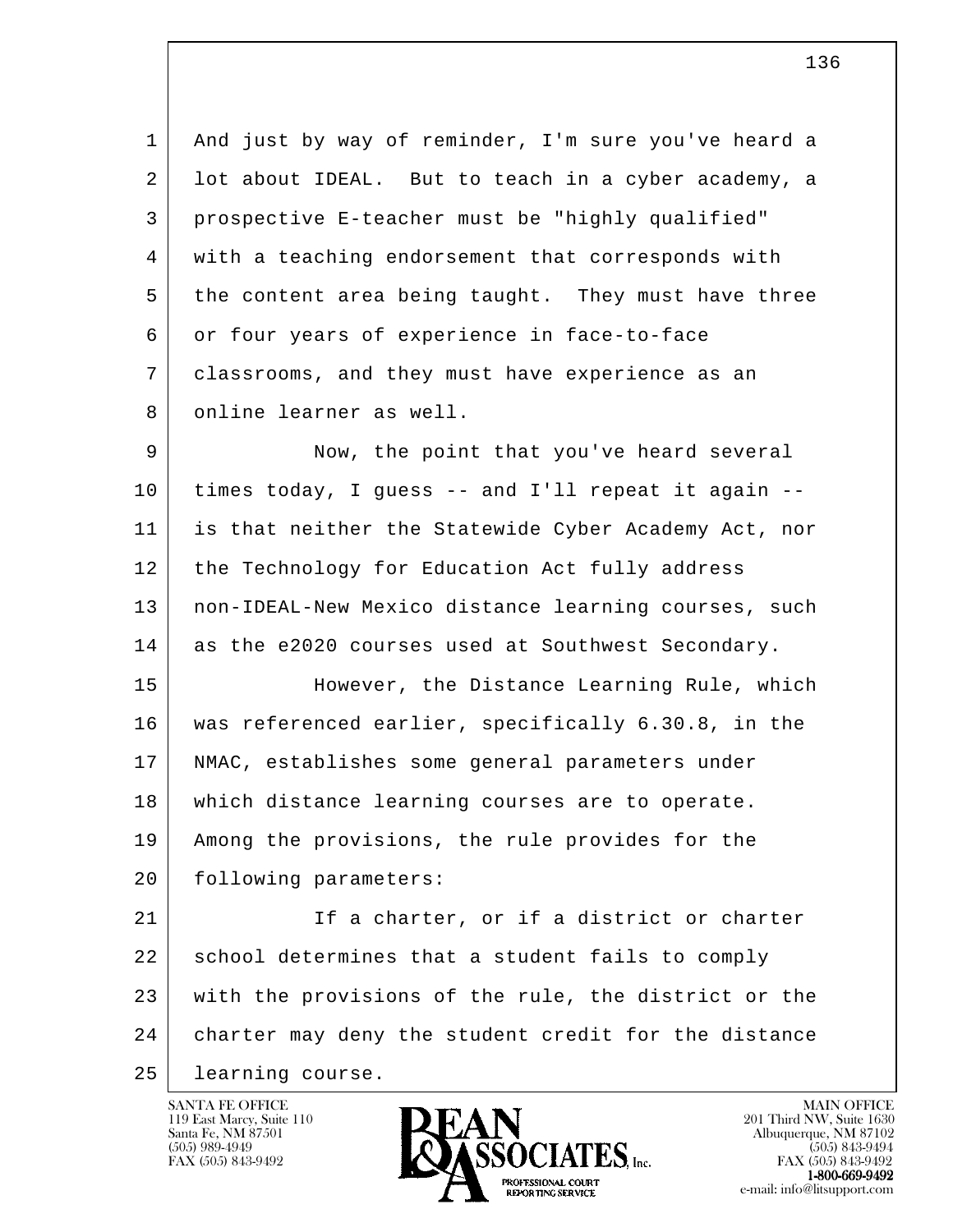l 1 In order to participate in a distance 2 learning course, a student must have the written 3 permission of the student's enrolling district 4 charter school or state institution. 5 All local school boards and charter school 6 governing authorities shall adopt written policies 7 providing for student access to distance learning 8 courses. 9 Students participating in asynchronous 10 distance learning courses must log on to their 11 distance learning course at least the same number of 12 days per week as the traditional face-to-face 13 course. 14 And students participating in synchronous 15 distance learning courses shall log on to their 16 | computers at the scheduled class times. 17 | And the Distance Learning Rule is included  $18$  as an attachment to the report that you have in 19 front of you. 20 Southwest Secondary reports that there are 21 no written agreements regarding distance learning 22 between Southwest and APS. And APS students did not 23 receive written permission to take classes at 24 Southwest, as required by the Distance Learning 25 Rule.

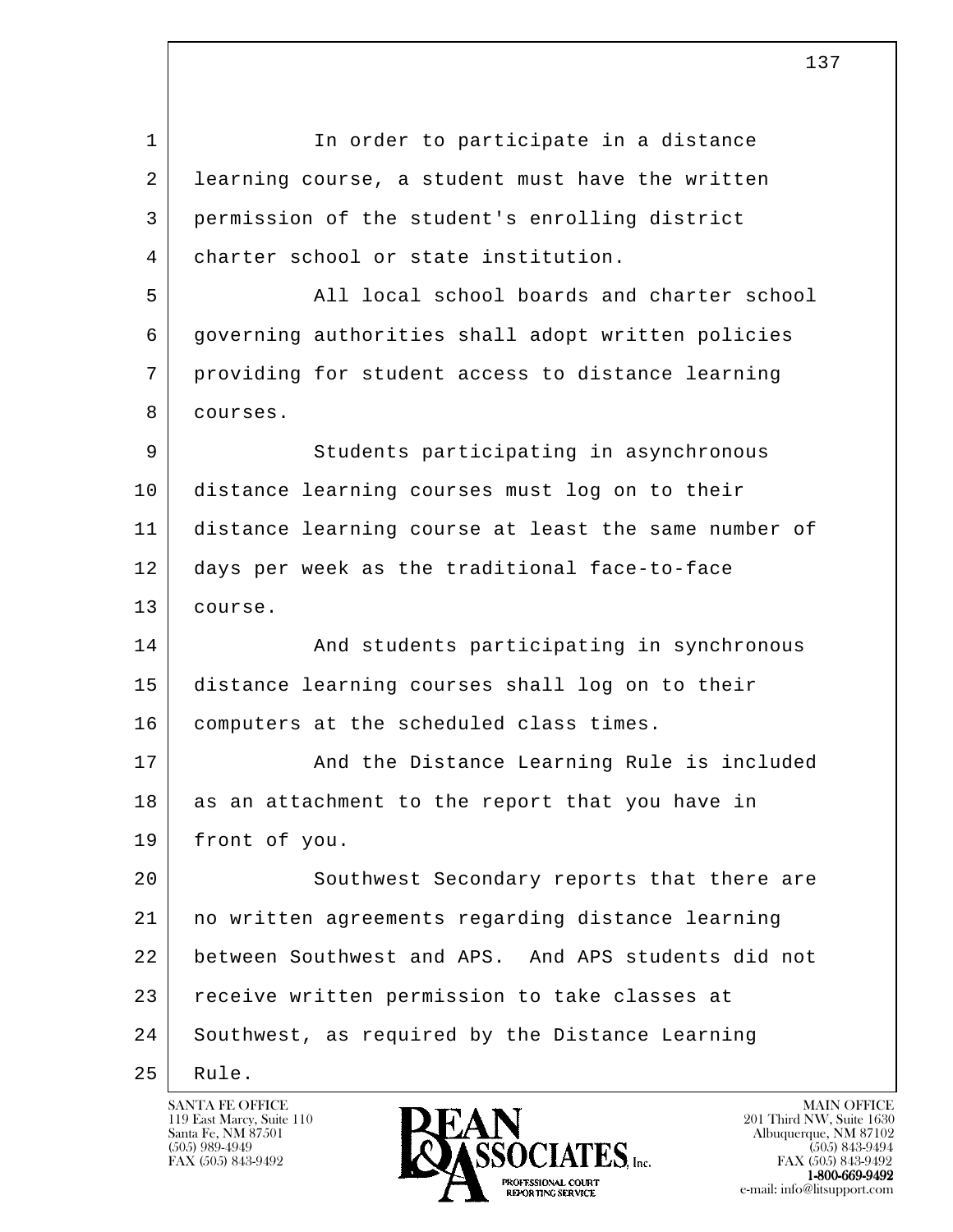| $\mathbf{1}$ | The Distance Learning Rule establishes               |
|--------------|------------------------------------------------------|
| 2            | certain requirements which were not met in this      |
| 3            | instance. The Rule requires that schools providing   |
| 4            | distance learning courses shall enter into written   |
| 5            | agreements with the students' enrolling districts or |
| 6            | charter schools prior to providing the distance      |
| 7            | learning courses, and the agreements must include    |
| 8            | the courses to be delivered, the delivery period,    |
| 9            | the financial arrangements, support mechanisms       |
| 10           | needed on behalf of the students, state assessment   |
| 11           | responsibilities on behalf of the students,          |
| 12           | identification of the responsible entity, and time   |
| 13           | lines for granting grades and credit, and a          |
| 14           | statement of assurance that all distance learning    |
| 15           | courses meet or exceed state content standards with  |
| 16           | benchmarks and performance standards and are taught  |
| 17           | by highly qualified teachers.                        |
| 18           | In this instance, APS has implemented                |
| 19           | policies and directives regarding distance learning. |
| 20           | These policies appear to address distance learning   |
| 21           | opportunities within APS; but, they do not           |
| 22           | specifically address how the district will evaluate  |
| 23           | or accept distance learning courses offered by       |
| 24           | schools outside of APS.                              |
|              |                                                      |



e-mail: info@litsupport.com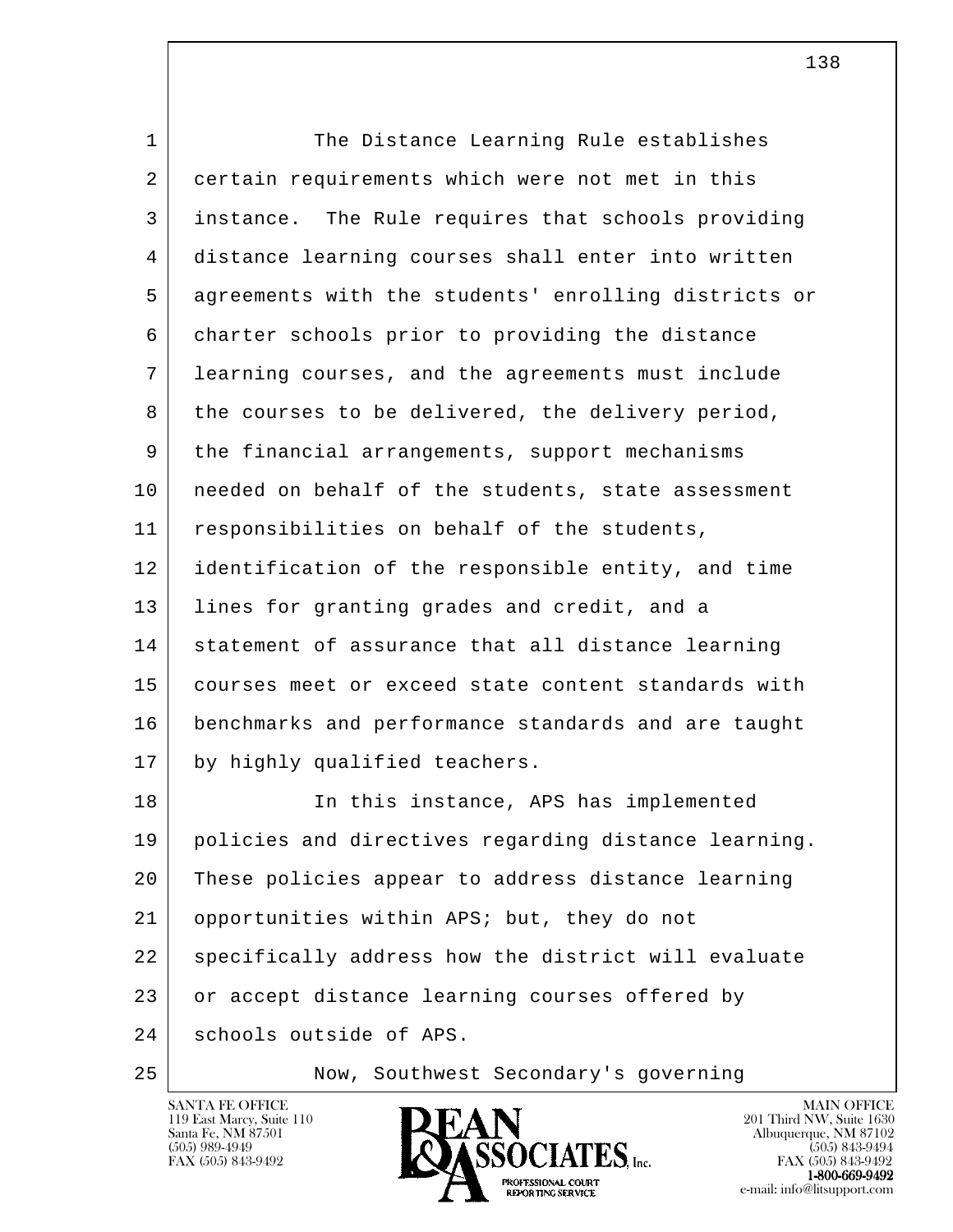1 documents include reference to the extended learning 2 | program. They didn't specify that this program will 3 be available to non-Southwest Secondary students. 4 But the governing documents do include reference to 5 the extended learning program.

6 And according to the Albuquerque Journal, 7 the Southwest Secondary and APS administrators 8 confirmed that APS and Southwest had a verbal 9 agreement that the charter would not enroll any 10 seniors after March 31st. According to data 11 provided by Southwest, 22 seniors enrolled in 12 Southwest's secondary courses after March 31, 2012. 13 Enrollment data shows that the highest

 14 number of students enrolled in June 2011, likely for 15 summer school; and in January of 2012, the 16 enrollment spikes again, probably due to first 17 semester grades coming out in December. The chart 18 on Page 4 of your report shows enrollments by month. 19 Mr. Chairman, members of the Commission, 20 Southwest Secondary uses PED-approved instructional 21 materials. Southwest Secondary has provided

l 22 extended learning students opportunities for nearly 23 a decade. They became a State-chartered school in

 24 July of 2010. And, prior to that, Southwest had

25 been a locally-chartered school through APS.

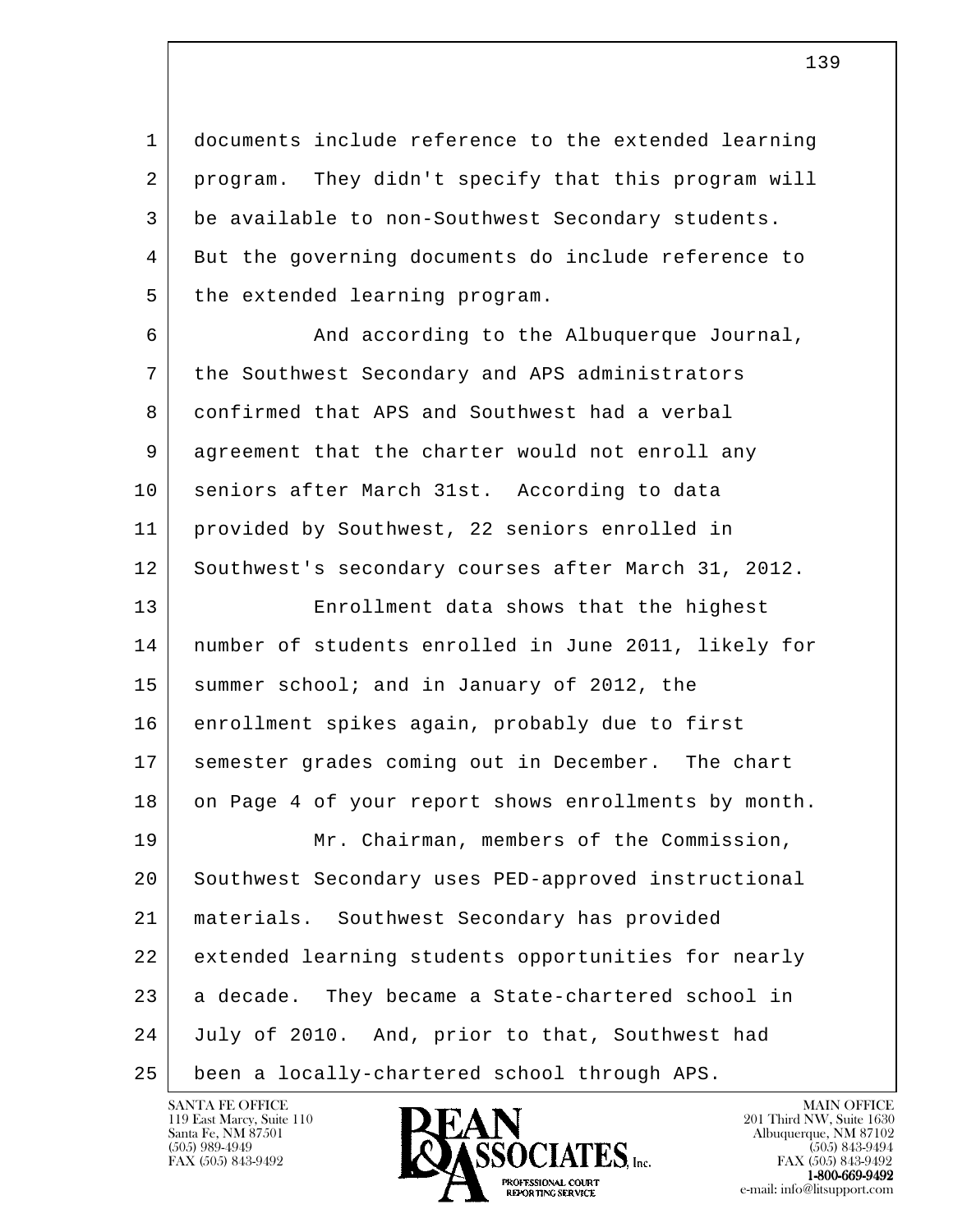l 1 Southwest Secondary is one of the first 2 charter schools operating in the state, and they 3 received their original charter in 2000. APS 4 renewed the charter in 2005. 5 Southwest offers online courses using the 6 e2020 materials, as do approximately 50 other 7 districts. In 2008, the Instructional Materials 8 Bureau of PED approved the use of e2020 9 instructional materials. The Instructional 10 Materials Bureau vets and approves instructional 11 materials, resources, and content for alignment with 12 standards. The letter indicating PED approval of 13 e2020 materials is also included as an attachment to 14 your report. 15 Southwest Secondary reports that e2020 16 | courses are taught by highly qualified teachers. 17 The extent to which students interact with teachers 18 is not prescribed, but rather dependent on student 19 need. Southwest Secondary reports that staff are 20 available in person or electronically to all 21 extended learning students. Students who want 22 additional assistance from a teacher may seek it 23 out; while other students who do not need this 24 additional teacher interaction are not required to 25 seek it.

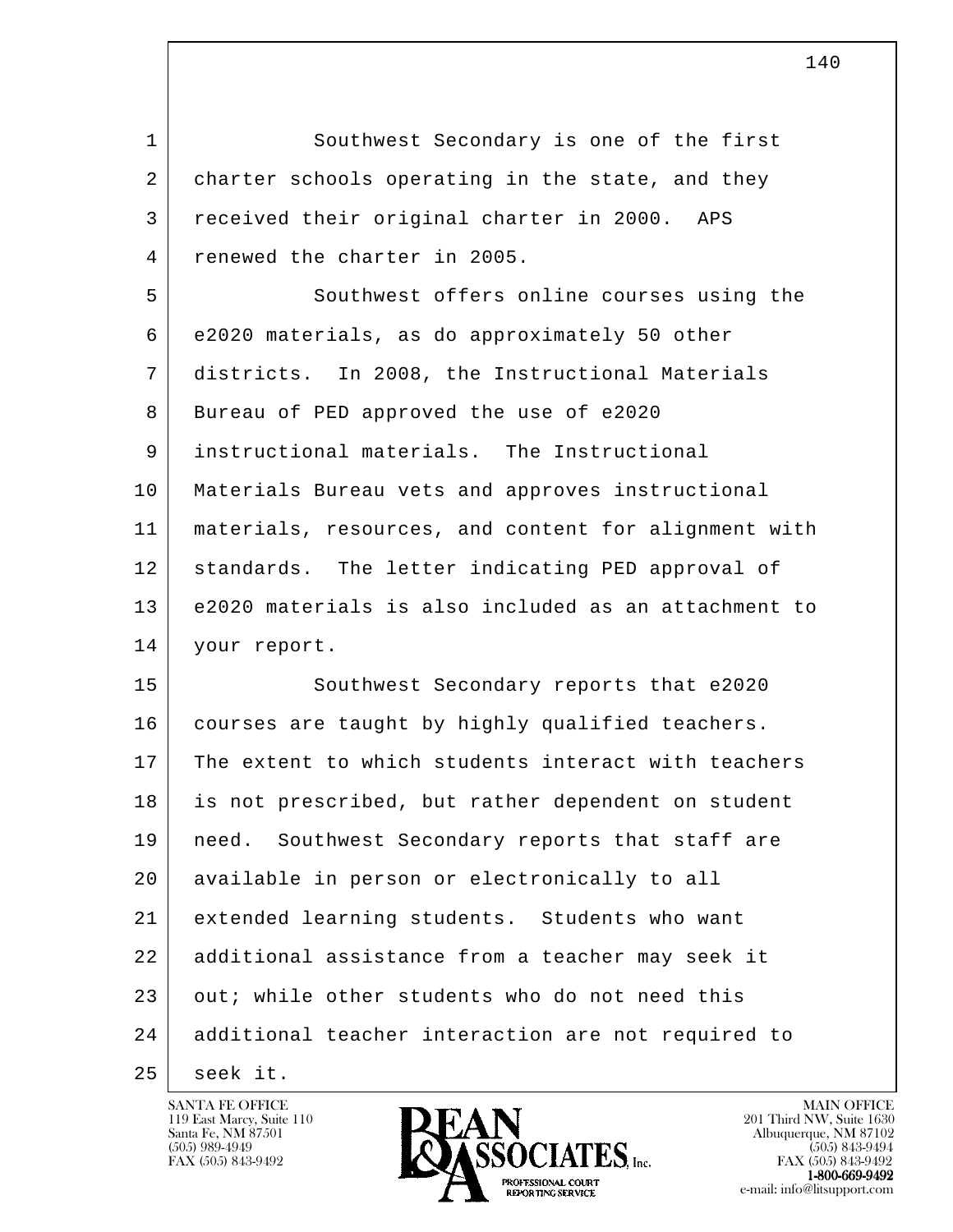1 Excuse me. Mr. Chairman, members of the 2 Commission, I also tried to include some data 3 analysis to give a sense of what's happening in the 4 situation.

 5 Data analysis shows that instructional 6 time and results vary for APS students at Southwest 7 Secondary. APS provided information indicating that 8 259 APS students took a total of 399 courses at 9 Southwest. Southwest was able to provide data for 10 376 of these courses. And the data demonstrate 11 | that, of the 259 students 176, or 68 percent, were 12 in the twelfth grade. Of the 259, 44, or 13 17 percent, had previously taken the course at APS. 14 And, of those 44 students, 38 of them had failed the 15 course.

16 Of the 38 students that failed an APS 17 course, seven got a D at Southwest. A little under 18 half, or 18, got a grade of C. And a little over a 19 third, or 13, students got an A or a B.

l 20 | Think; that, of and here's a key point, I think; that, of 21 the 38 students, 23 were twelfth-graders. So if we 22 were to be concerned about APS students that were 23 twelfth-graders that failed an APS course and then 24 went to Southwest, of that 259 students, 8.8 percent 25 meet that criteria. The rest were either not

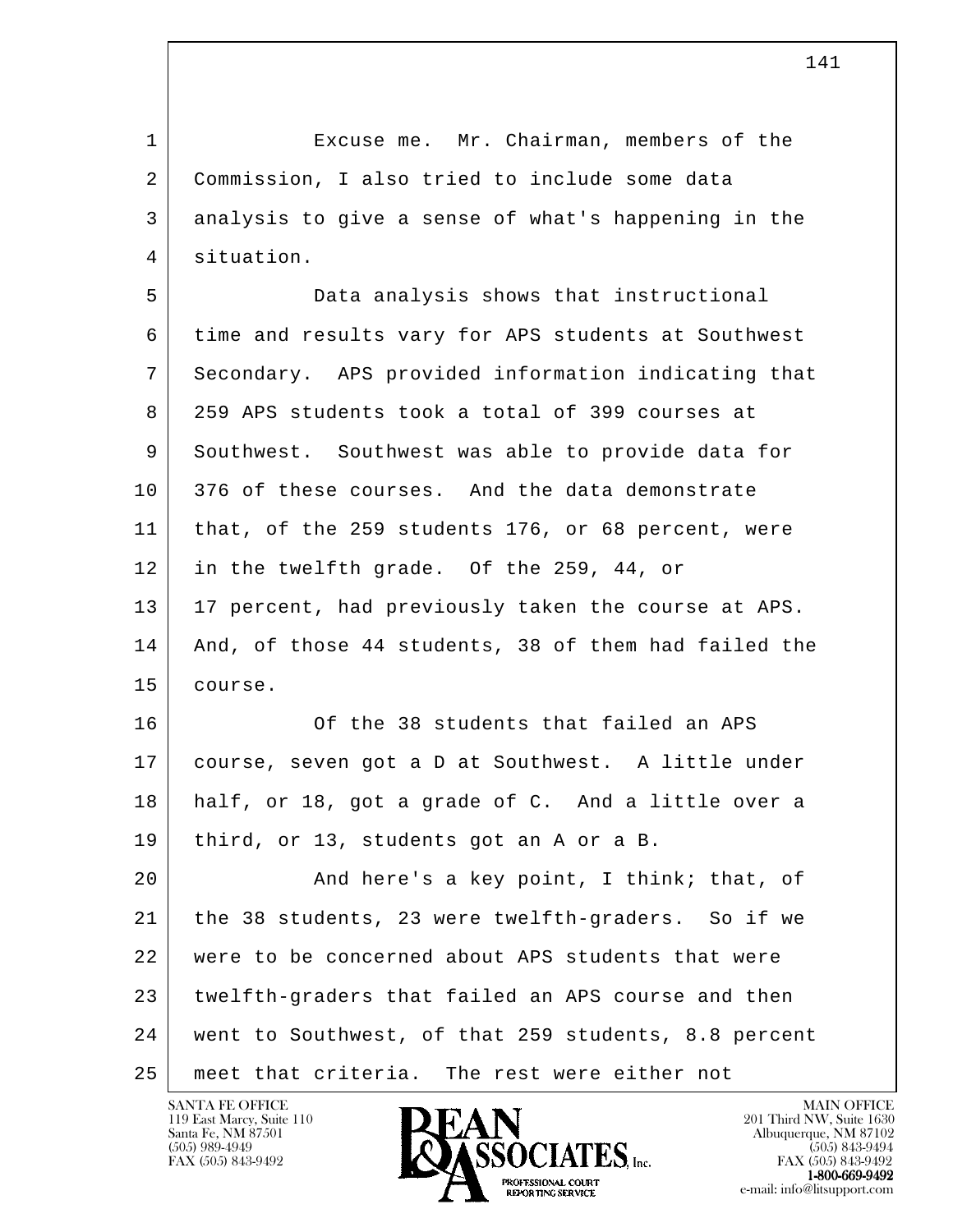1 seniors or were not seniors who failed an APS 2 course.

 3 The most common courses at Southwest that 4 were taken by APS students were government and 5 economics. English 12 was the most common English 6 course taken, and Algebra 2 was the most common math 7 course. The chart on Page 5 of your report shows 8 the courses taken by APS students, and the bullets 9 near the bottom of Page 5 highlight the classes that 10 had the highest and lowest average seat time.

11 Mr. Chairman, these data do not indicate a 12 strong correlation between seat time and final 13 | grade. The average seat time for the 376 courses 14 was about 50 hours. For those students that spent 15 less than 50 hours on the course, the average final 16 score was 85.7. And for those students that spent 17 more than 100 hours, the average final score was 18 81.8.

l 19 The May 17 Albuquerque Journal article 20 made note of a particular student. And while I 21 didn't want to make this review focused on the 22 choices of an individual student that were allowed 23 by adults, and in discussions with Deputy Secretary 24 Aguilar, we knew that there were broader, more 25 global issues that this report could serve as a



FAX (505) 843-9492 FAX (505) 843-9492 **EXPORTING SERVICE**<br>REPORTING SERVICE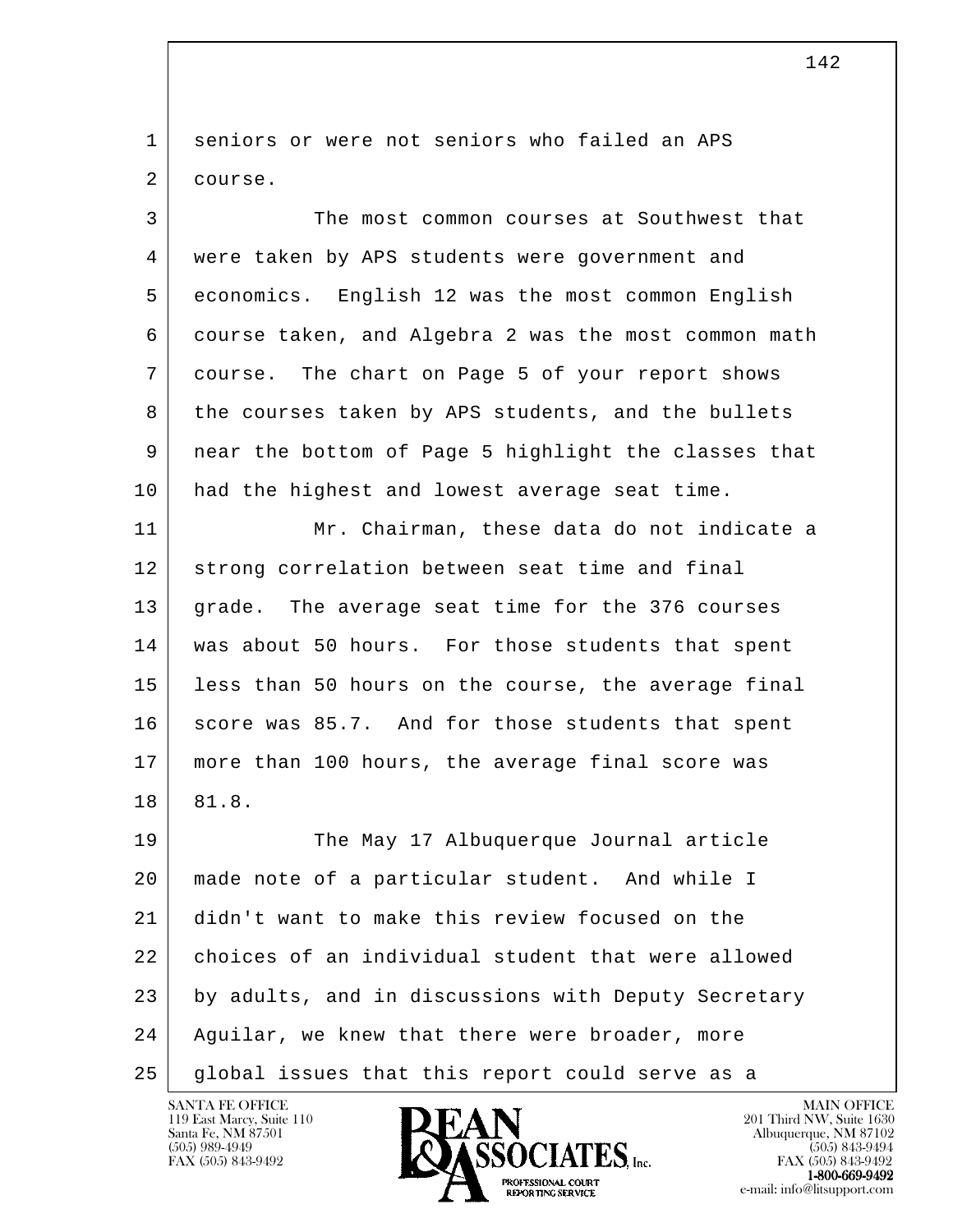l 1 forum to bring to all your attention, I did want to 2 answer some questions about that individual student. 3 According to Southwest Secondary, this 4 student was in good standing academically at APS, 5 although the student enrolled in, and was failing in 6 advanced placement an AP English course at APS. It 7 is likely that the student acquired some amount of 8 content through the AP English course. At 9 Southwest, once the student had completed enough 10 coursework to achieve a passing grade, the student 11 chose not to complete all of the course essays. 12 Now, back to the Distance Learning Rule. 13 In attempts to address the amount of time a student 14 spends in the course by establishing different 15 log-on requirements for asynchronous versus 16 synchronous courses, the rule defines asynchronous 17 and synchronous instruction as if these were 18 | completely discrete concepts. 19 As Dr. Harrell talked about blended 20 learning earlier, online instruction is employed by 21 schools in a variety of ways, creating a continuum 22 between the extremes of strictly asynchronous versus 23 synchronous instruction. Now, regarding 24 asynchronous instruction -- this was a point that 25 was also a concern earlier -- the Distance Learning

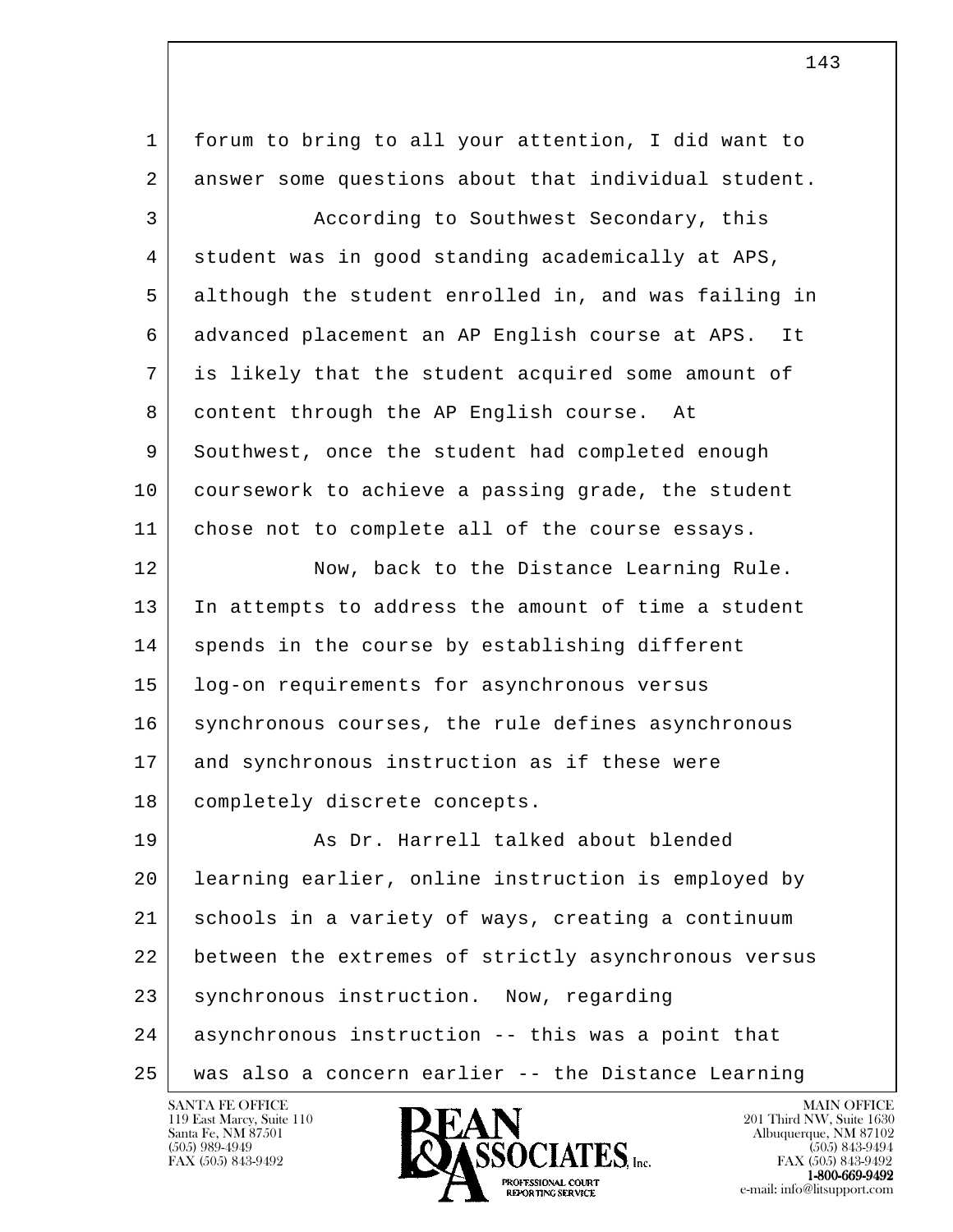1 Rule requires that full-time, online instruction be 2 approved by the applicable governing body. The Rule 3 establishes requirements for credit bearing distance 4 learning programs in states that distance learning 5 technologies may occasionally be used as full-time 6 educational programming for students in unusual 7 circumstances.

8 However, asynchronous distance learning 9 shall not be used as a substitute for all direct, 10 face-to-face student and teacher interaction, unless 11 | approved by the local board of education.

l 12 Mr. Chairman, and members of the 13 Commission, if I could share some other noteworthy 14 observations with you. Assessment data indicates 15 that most APS students who took Southwest -- who 16 took courses at Southwest Secondary achieved 17 proficiency on the SBA at a higher rate than the 18 statewide average. In 2011, the passage of Senate 19 Bill 360 temporarily suspended requirements for 20 students to pass the NMSBA to graduate in 2011-2012. 21 But given that juniors in the 2011-2012 year will 22 need to pass the SBA to graduate in 2013, we thought 23 it would be informative to review the 2012 SBA data 24 for APS students who earn credit at Southwest to see 25 what impact the SBA requirement may have and compare

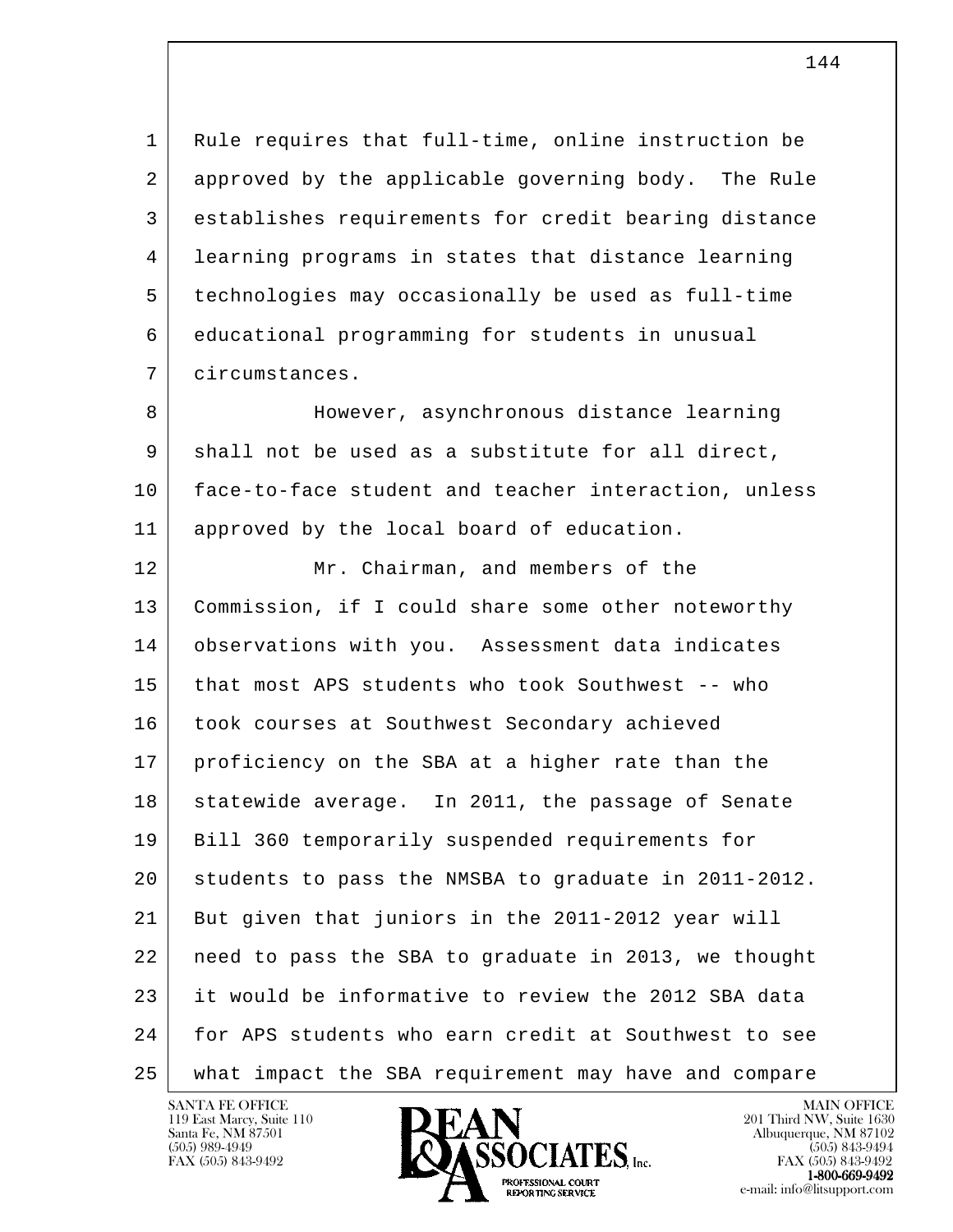| $\mathbf{1}$ | those results to overall statewide averages.         |
|--------------|------------------------------------------------------|
| 2            | Of the 259 students, 68 took the SBA in              |
| 3            | 2012. Of the 68 students that took the SBA,          |
| 4            | 42 students, or 61.7 percent, scored proficient or   |
| 5            | above in math. Of those 68 APS students that took    |
| 6            | courses at Southwest and took the SBA, 64.7 percent  |
| 7            | scored proficient or above in reading. The average   |
| 8            | math score was 40.7, and the average reading score   |
| 9            | was 41.7. These students performed relatively well   |
| 10           | compared to New Mexico as a whole.                   |
| 11           | In 2011, 38 percent achieved proficiency             |
| 12           | or above in math as the statewide average, and       |
| 13           | 47 percent of the eleventh-graders who took the SBA  |
| 14           | achieved proficiency or above in reading. In short,  |
| 15           | on average, this group of students was proficient by |
| 16           | roughly 20 percentage points more than the statewide |
| 17           | average.                                             |
| 18           | The other details about graduation                   |
| 19           | requirements, such as retesting, or the alternative  |
| 20           | demonstration of competency, are on the PED Web site |
| 21           | for your review. But for the purposes of this        |
| 22           | study, a graduation cutoff, combined math and        |
| 23           | reading score of 72.5 was used. So 49, or            |
| 24           | 72.1 percent, of the 68 students scored a combined   |
| 25           | math and reading score of 72.5 or above.             |

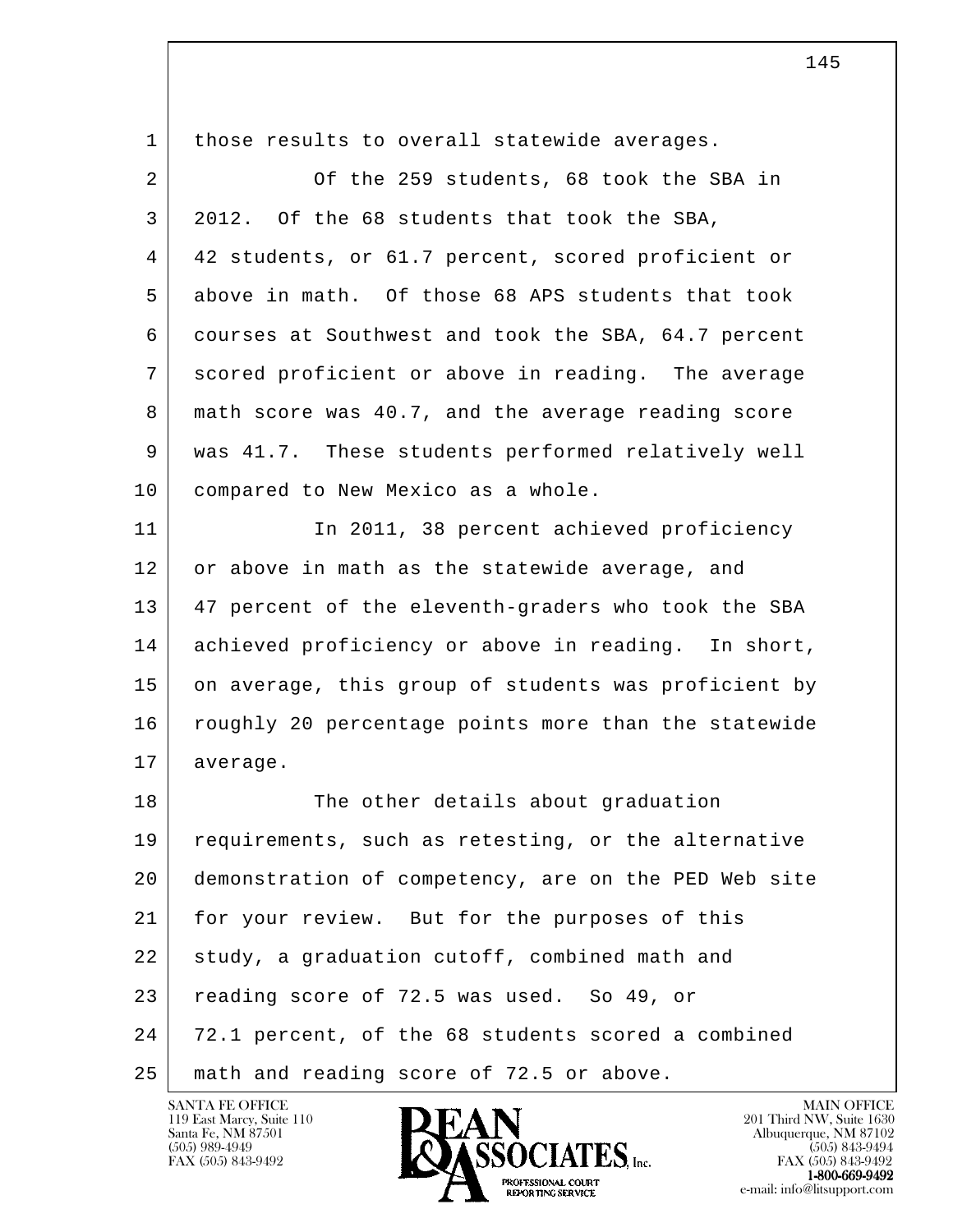1 Nineteen, or 27.9 percent, did not achieve 2 that combined math and reading score. The statewide 3 four-year graduation rate for 2011 was 63.0 percent. 4 So, again, these students performed well relative to 5 the statewide average. However, had that graduation 6 requirement been in place, 19 of the APS students 7 who took classes at Southwest would not have 8 | graduated.

9 The APS students who took courses at 10 Southwest Secondary were not double-counted for 11 state funding. As part of this review, PED staff 12 reviewed STARS membership data to see if these 13 students were submitted in mem reports by both -- in 14 membership reports by both Southwest and APS, and 15 they were not. They were only counted in APS's 16 membership reports.

l 17 So the recommendations out of this review 18 are -- basically, there's two recommendations. The 19 first is that school districts and charter schools 20 | need to work together to insure that the 21 requirements established by the Distance Learning 22 Rule are in place. And if APS and Southwest had all 23 of the required written agreements in place, some of 24 the issues surrounding this situation would have 25 been resolved. APS would have had the assurance

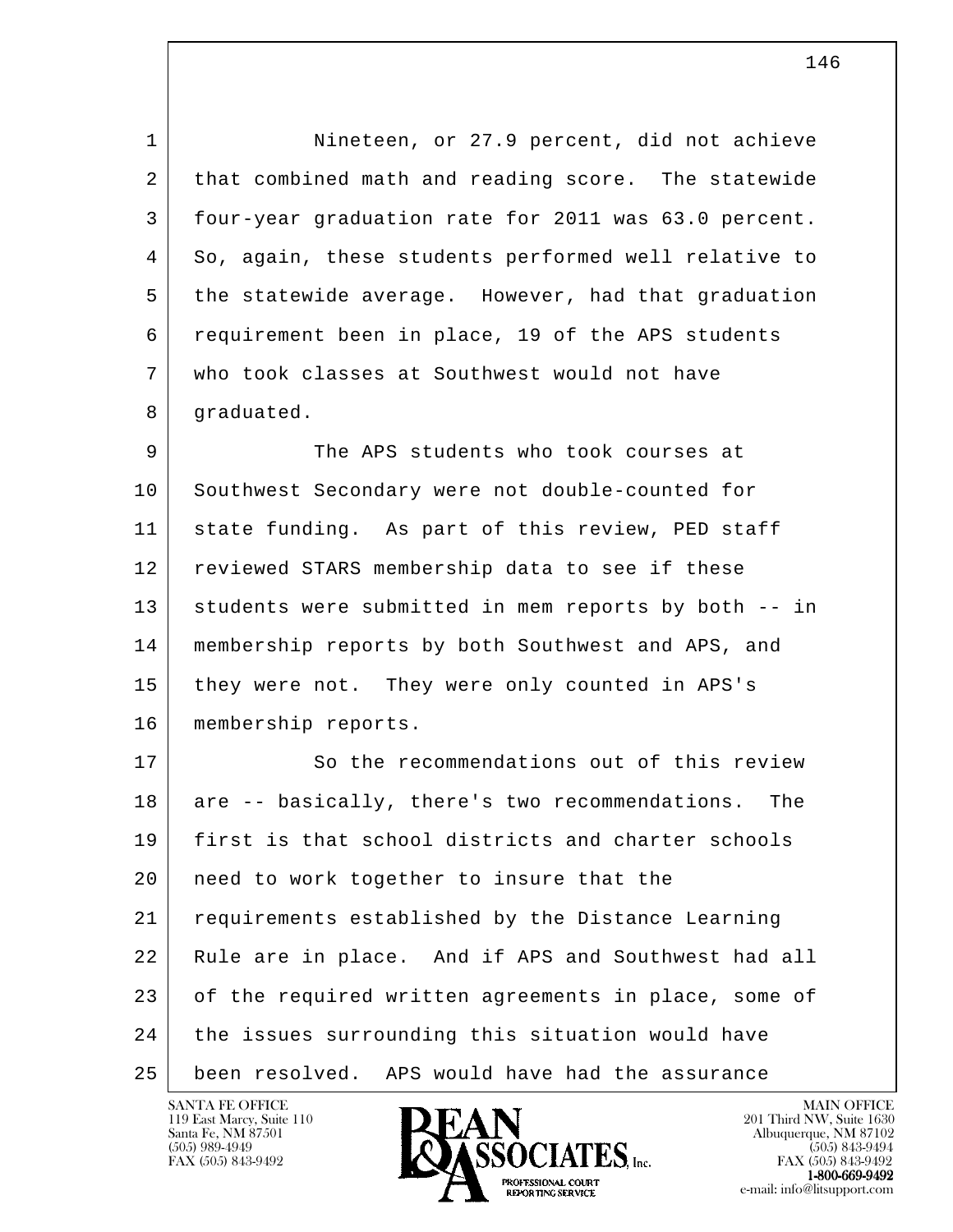1 | that Southwest -- from Southwest that all distance 2 learning courses meet state content standards and 3 were taught by highly qualified teachers. And 4 Southwest would have had verification that the 5 students had permission from APS to take those 6 courses.

7 | Also, per the rule, if APS had determined 8 that a student failed to comply with the provisions 9 of the rule, APS could have denied the student 10 credit for the distance learning course.

11 The second recommendation is -- a point 12 that has been raised several times in your meeting 13 | today. And that is, basically, that state statutes 14 | should be reviewed to make sure that New Mexico is 15 prepared to provide for high-quality, 21st-century 16 learning opportunities for all our students. The 17 demand for virtual learning is increasing, and 18 New Mexico has an opportunity to be a leader in 19 providing virtual learning opportunities to our 20 students.

l 21 Policy makers, PED, PEC, the legislature, 22 should review the regulatory environment to insure 23 | that any statutory gaps are addressed and that the 24 | requirements for instructors and course parameters 25 are comprehensive and apparent. Stakeholders could

119 East Marcy, Suite 110<br>Santa Fe, NM 87501



FAX (505) 843-9492 FAX (505) 843-9492 **EXECUTE EXECUTE:**<br>REPORTING SERVICE e-mail: info@litsupport.com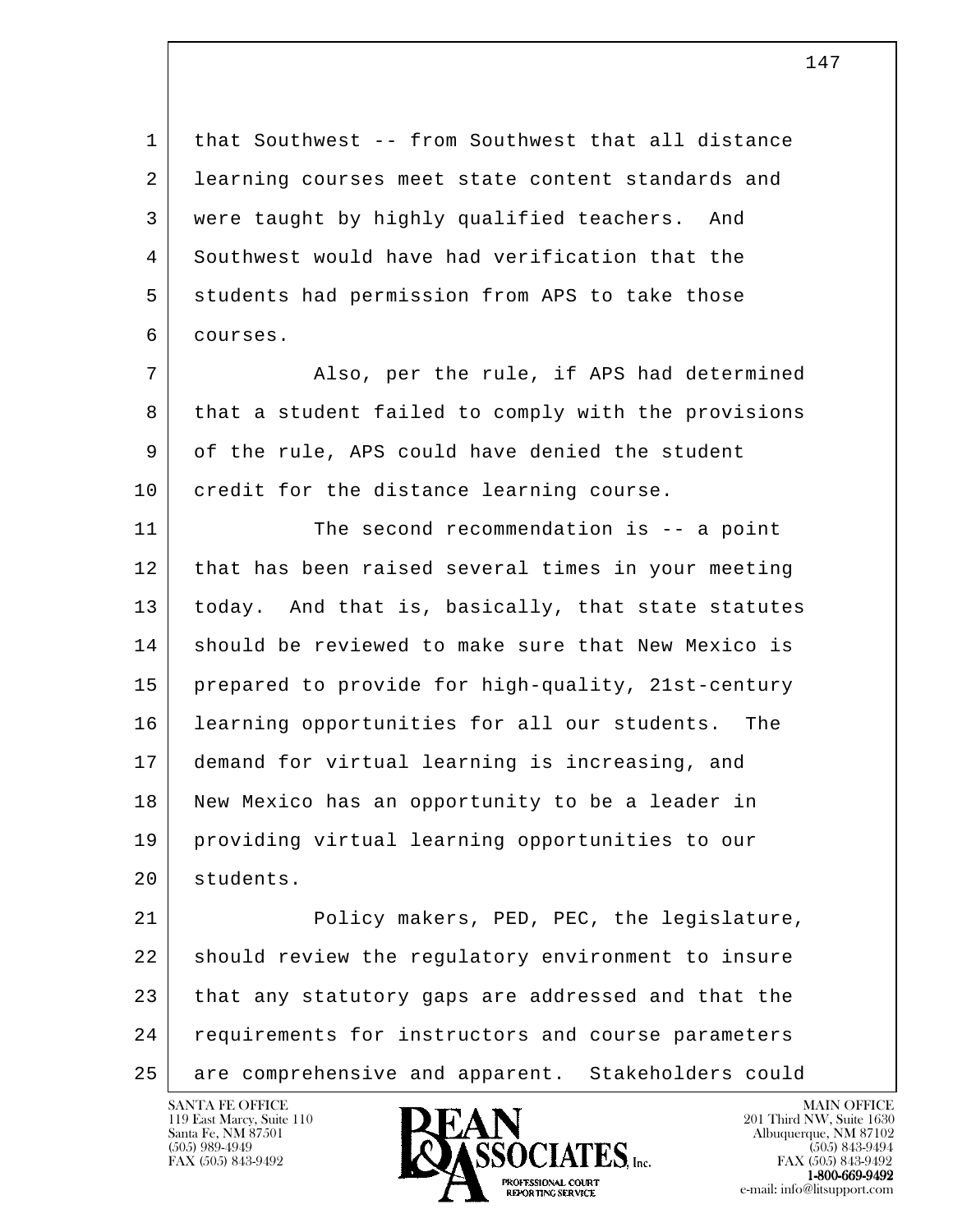1 benefit from an evaluation of all the distance 2 | learning programs currently being offered to 3 New Mexico students and the outcomes of these 4 programs.

5 And, as I mentioned, PED developed 6 distance learning rules in 2008, I believe it was, 7 which prompted a request for an Attorney General's 8 opinion about whether the New Mexico Open Enrollment 9 Statute applied to distance education and virtual 10 schools; and, if so, whether the new rules violated 11 | the statute. The AG answered with an advisory 12 letter in February of 2008, which is included as an 13 attachment to your report.

l 14 The AG letter basically said that, with 15 the Open Enrollment Statute, the legislature was 16 | considering the physical presence of children in 17 school buildings and not the issue of distance 18 learning. Ultimately, the advisory letter concluded 19 that the Distance Learning Rule did not contravene 20 the Open Enrollment Statute. New Mexico's Open 21 Enrollment law does not apply to online schools, 22 and, therefore, does not conflict with the Distance 23 Learning Rule because the relevant statute does not 24 address distance education or virtual schools. 25 Given that many statutes were crafted, or

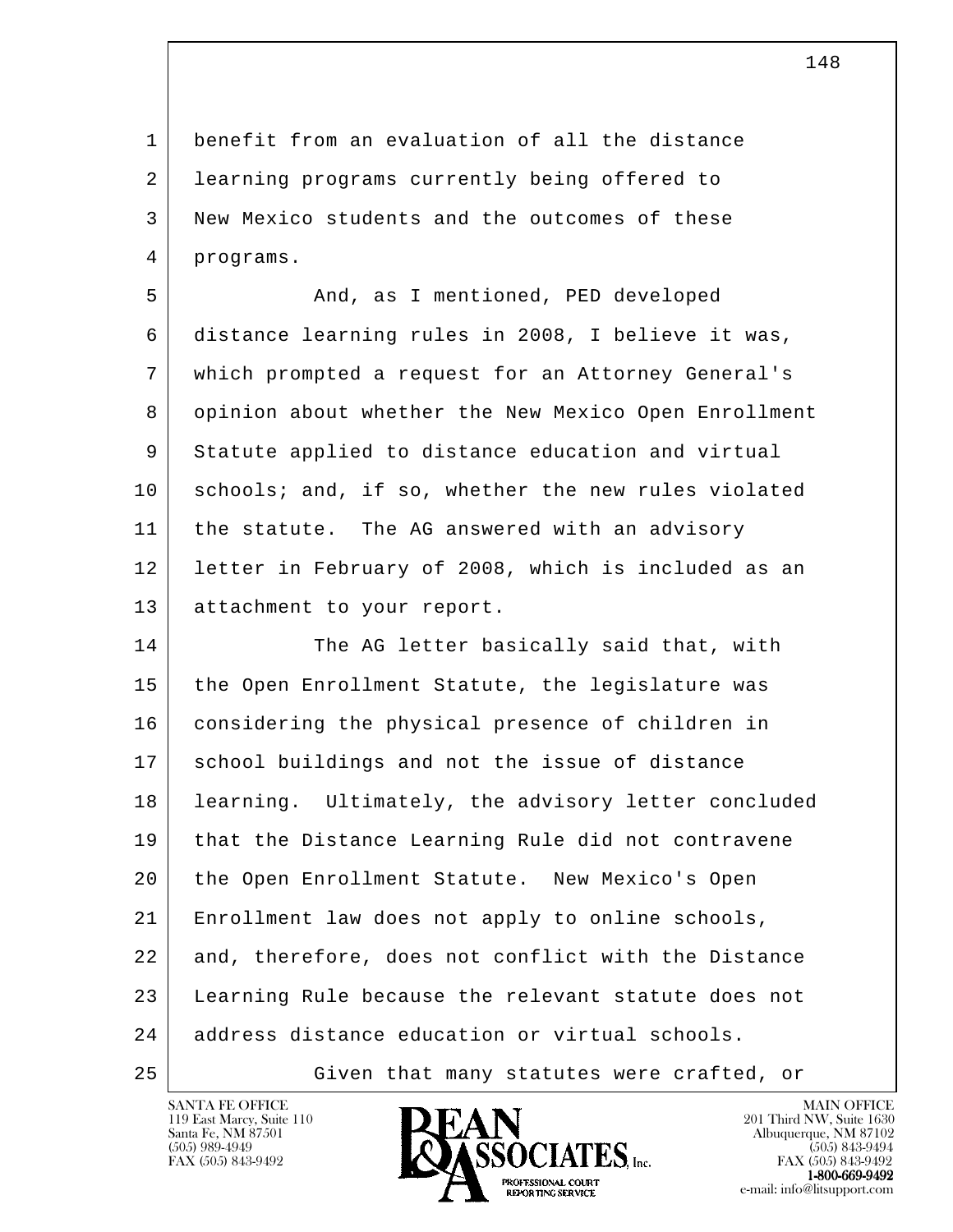l 1 | not crafted, with online learning in mind, 2 New Mexico's policy-makers should carefully review 3 how other statutes applicable to brick-and-mortar 4 schools might be applied or adapted to address the 5 challenges and opportunities associated with virtual 6 learning in New Mexico. 7 And, Mr. Chairman and members of the 8 Committee, that concludes my remarks today. 9 THE CHAIR: Thank you. Questions from 10 Commissioners? Commissioner Gant. 11 | COMMISSIONER GANT: Mr. Chair, members, 12 Deputy Aguilar, how many of the students -- you 13 | know, you talked about the students who were 14 twelfth-graders. And part of the issue was -- in 15 the original letters and all that, were all the 16 athletic -- all the athletes that would go take the 17 courses so they would be eligible to play in the -- 18 but I don't see that addressed anywhere. Was any 19 work done on addressing that issue: How many 20 athletes took the courses and how many became 21 eligible and -- for taking those courses, and, 22 et cetera, please? 23 MR. JOHNSON: Mr. Chairman and 24 Commissioner Gant, we're working to address all the 25 questions that the PEC has raised, in addition to

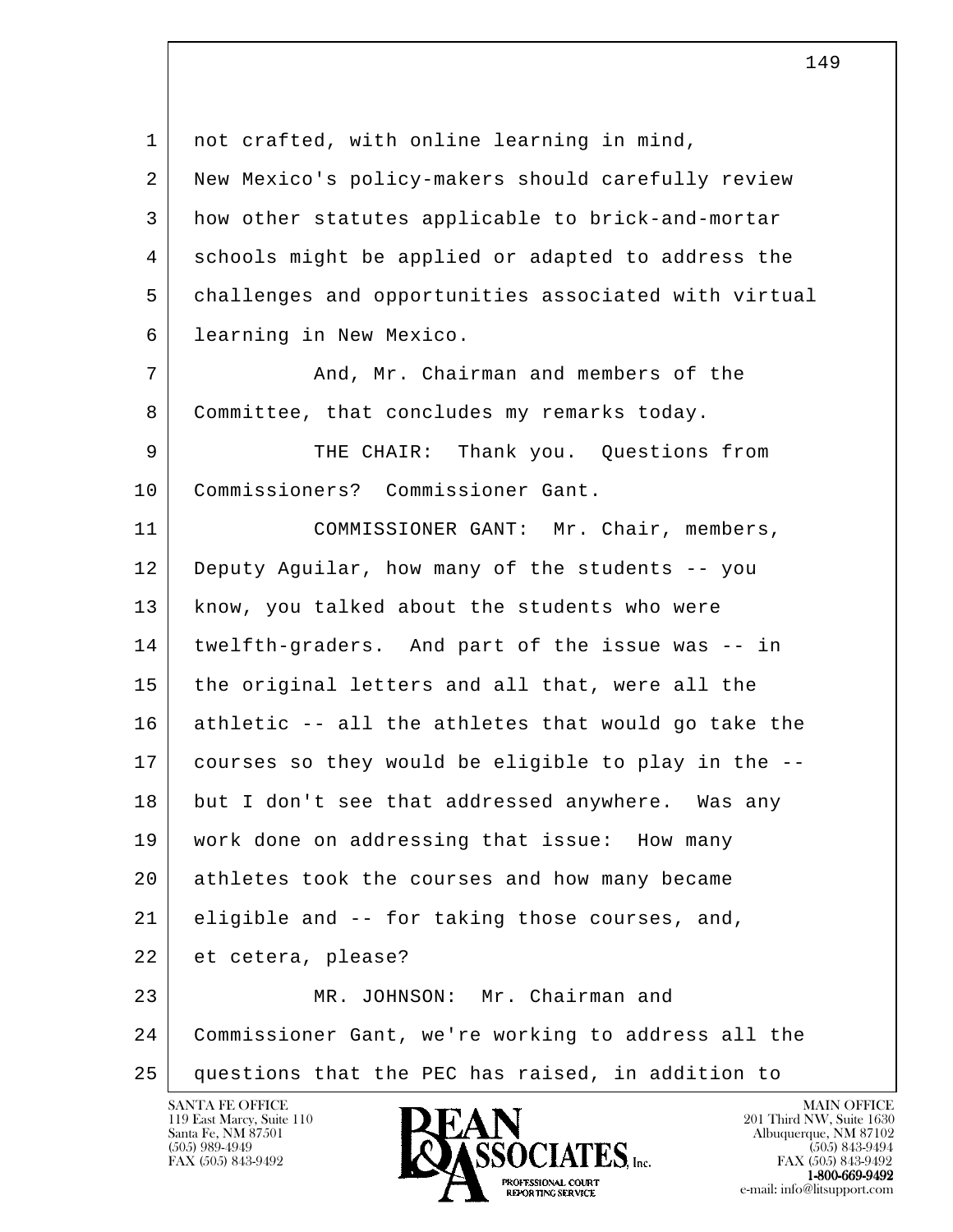l 1 the questions that APS asked us to address, which I 2 could -- I could cite the list of questions that APS 3 asked us to address. And the issue you raised about 4 athletics was not included in those. But we are 5 working to address those questions. 6 COMMISSIONER GANT: Well, then, I'll wait 7 for the answer when you send it out. I look forward 8 to that answer. 9 But part of my -- part of my issue in the 10 questions that we asked -- some of us asked -- on 11 this was, the questions were, from us, was dealing 12 what were the impacts to the charter that Southwest 13 Learning had with this -- with this Commission. And 14 until we see those answers to the questions we gave 15 you, what you gave us is an overall view of what 16 should be done by statute. 17 But we do have a charter, which they have 18 to own up to. And we, as the authorizer, must 19 insure they do. So I guess we'll wait for the 20 answers we see from you next week and see how that 21 | will impact the charter they have with us. 22 | And you talked about statewide averages 23 when it comes to the SBA. But I would find it 24 interesting if we could see what the -- how -- you 25 take the APS averages on the SBA and compare it to

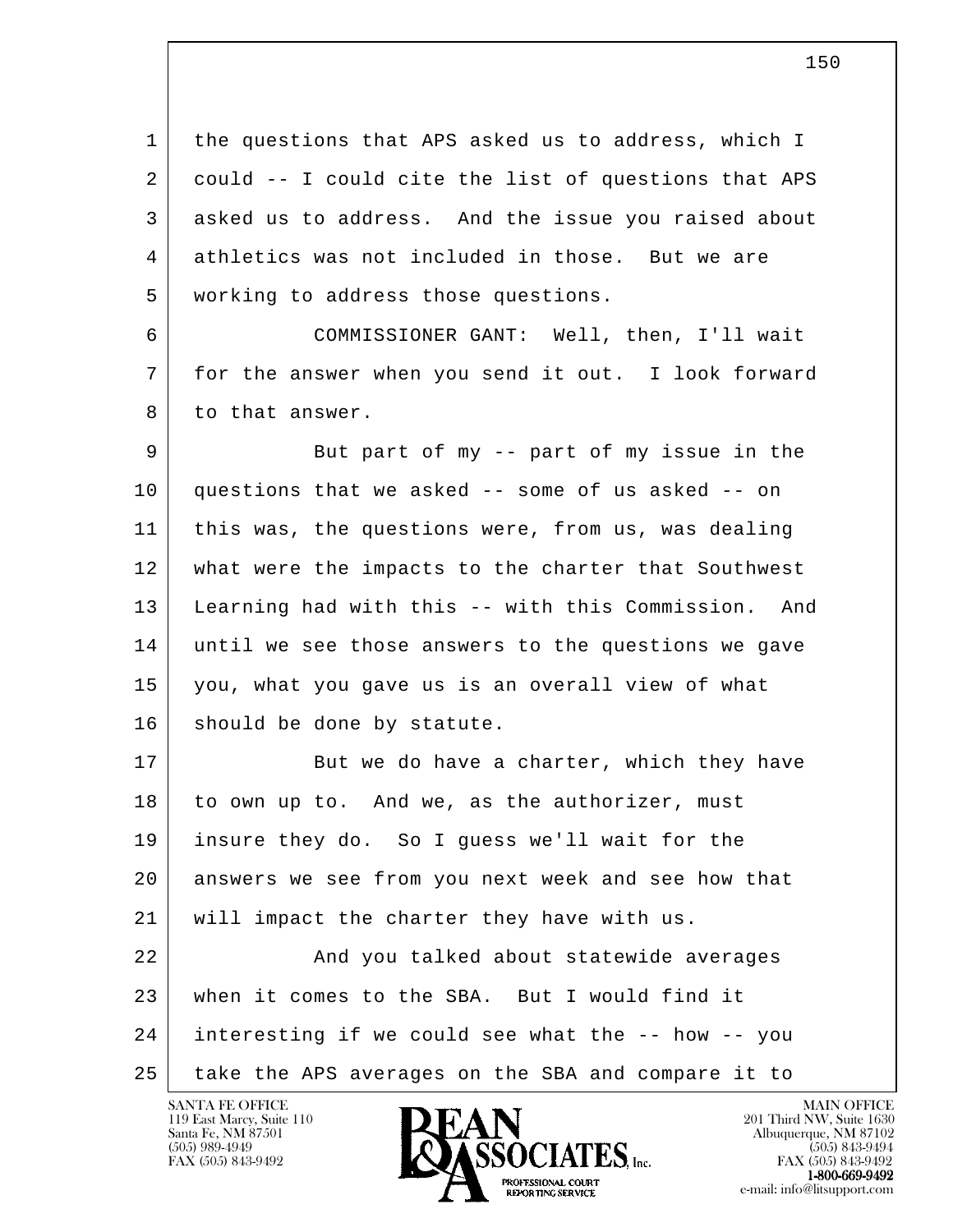l 1 what they did in the Southwest Learning Center and 2 see what that would be. I don't know if that data 3 is anywhere or not. You know, your average for the 4 state can be down, and APS could be up compared to 5 the state. So it would be interesting to know how 6 those students that did the Southwest Learning 7 courses compared to the APS SBAs. 8 MR. AGUILAR: Mr. Chairman? 9 THE CHAIR: Deputy Secretary. 10 MR. AGUILAR: Mr. Chairman and Commission, 11 I have taken that down. We'll include that with 12 your answers for next week. 13 COMMISSIONER GANT: Okay. All right. The 14 last bit I have, no, Southwest didn't get the 15 permission. The student didn't get the permission 16 from APS to go take the course, et cetera. Almost, 17 to me, it seems like that's a so-what. So now that 18 they did -- they, being everybody, didn't fulfill 19 the requirements of all of the statutes, so what's 20 going to happen? Anything? 21 MR. JOHNSON: Well, Mr. Chairman, 22 Commissioner Gant, you know, the language of the 23 Rule suggests that if they didn't follow the 24 provisions of the Rule, that the student could be 25 denied credit, and that decision would have lied, in

151

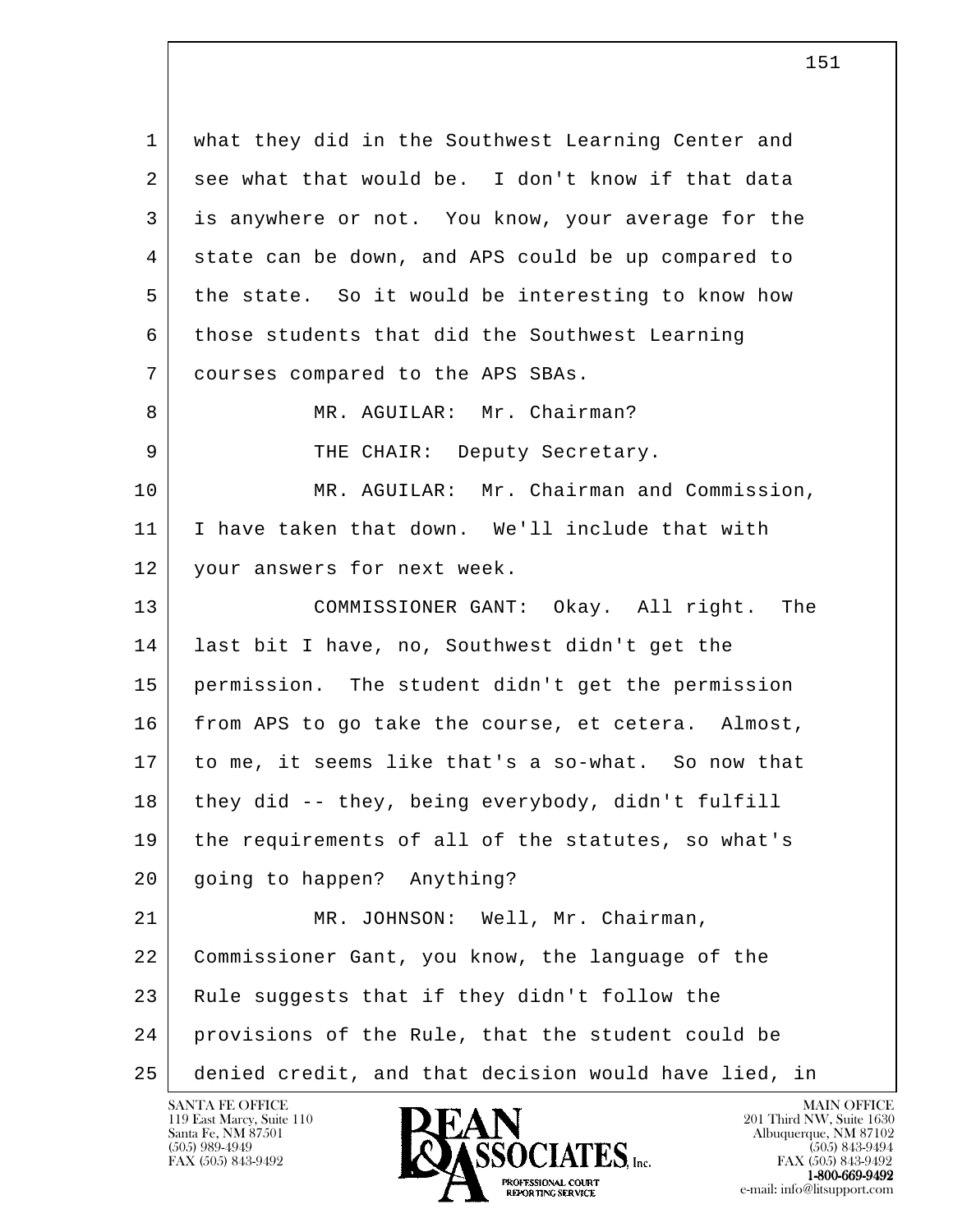l 1 | this instance, with APS. But APS chose to grant 2 them credit. 3 So I think -- going forward, I think we 4 really just need to send the message that we expect 5 the provisions of the Rule to be followed. 6 MR. AGUILAR: Mr. Chairman, we'll be 7 issuing guidance to the charter schools early next 8 month regarding the provisions in the Charter School 9 Act for -- and the Distance Learning and the Virtual 10 Learning Acts -- to insure that they at least 11 understand it and what those requirements are. And 12 then I expect that the Charter School Division will 13 follow up with their staff throughout the year to 14 insure that ongoing compliance is in effect. 15 COMMISSIONER GANT: Well, you know,  $16$  that -- the answer is -- I understand the answer. 17 But, in the long run, let's assume that the -- let's 18 say that APS didn't grant the course completion 19 because they, all the parties involved, didn't 20 follow the statutes. Who suffers? The student. 21 | And not APS and not Southwest Learning. 22 So if the answer is the student didn't get  $23$  the credit, therefore, doesn't get to graduate 24 because everybody didn't follow the rules, it's the 25 student, again, that ends up suffering. Thank you,

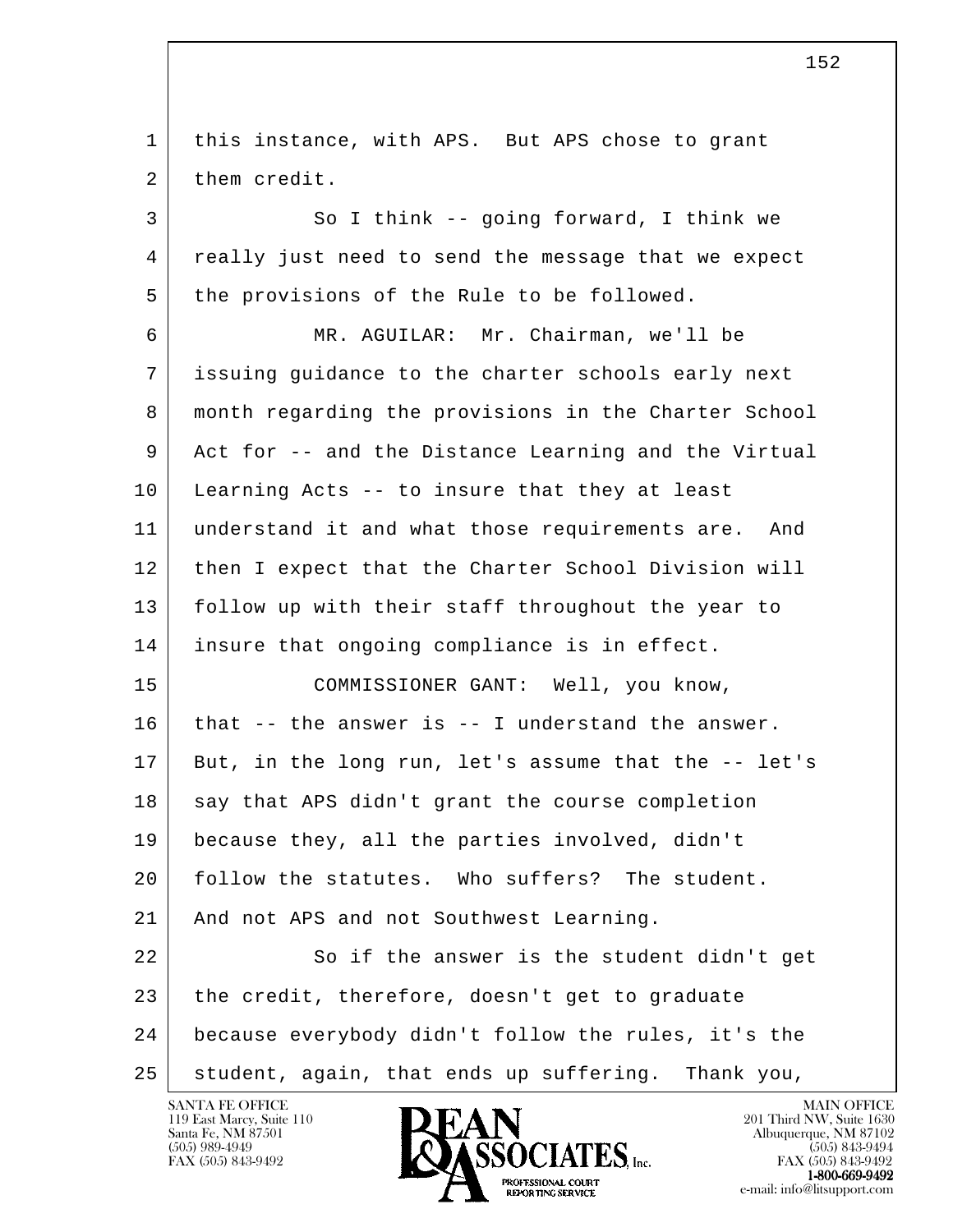1 Mr. Chair.

2 THE CHAIR: Thank you, Commissioner Gant, 3 Commissioner Shearman.

 4 COMMISSIONER SHEARMAN: Just -- thank you, 5 Mr. Chairman. Just to follow up on Commissioner 6 Gant's last comments, yes, the student would have 7 been the one who suffered. But let me assure you, 8 it would have been APS that would have gotten the 9 black eye. I can see the headline in the newspaper 10 right now. "APS Refuses to Grant Student Credit and 11 Allow Him To Graduate." So APS was in a lose-lose 12 situation. 13 Just a little bit of clarification, 14 | please. On Page 3, where you talk about 15 asynchronous and synchronous, asynchronous distance 16 learning course. "A student in an asynchronous 17 learning course must log on to their distance 18 learning course at least the same number of days per 19 week as the traditional face-to-face classes occur

 20 at the schools in which they are enrolled." And 21 then you spoke about blended learning. You're not 22 suggesting that the course this student took was

l 23 blended, are you?

24 MR. JOHNSON: Mr. Chairman,

25 Commissioner Shearman, I'm just trying to make the

119 East Marcy, Suite 110<br>Santa Fe, NM 87501

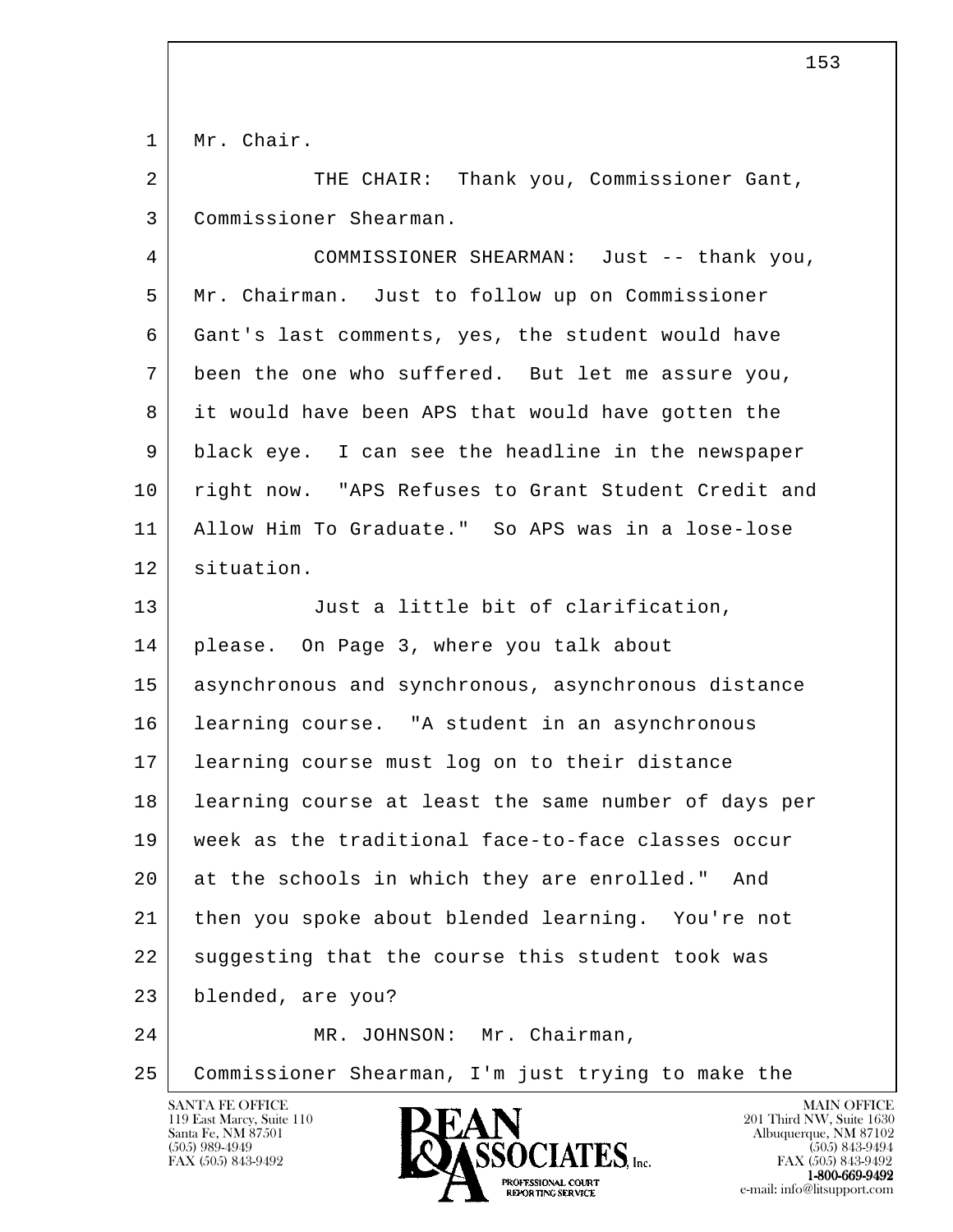l 1 point that the rule talks about these two different 2 types of courses as if they're totally distinct. 3 And there's a wide range in between synchronous and 4 asynchronous out there today. 5 COMMISSIONER SHEARMAN: However, in the 6 course this student took, from everything I have 7 read and understood, it was 100-percent 8 asynchronous; is that correct? 9 MR. JOHNSON: Mr. Chairman, Commissioner 10 Shearman, that student would have had the 11 opportunity to go down to Southwest and have 12 face-to-face interaction, just like any other 13 student taking an e2020 course from Southwest, or 14 any other LEA that uses e2020. You could have a -- 15 say -- let's say that Deputy Secretary Paul Aguilar 16 and I are both enrolled in the same course, and I'm 17 not picking it up as fast as he is. He may never 18 need to go down, and I may need to go down on a 19 | weekly basis. 20 So even within the same course, the two 21 individuals that we are could be running the gamut 22 between asynchronous and synchronous learning. 23 COMMISSIONER SHEARMAN: However, in this 24 particular case, the student took the course over a 25 weekend. They weren't having the course over the

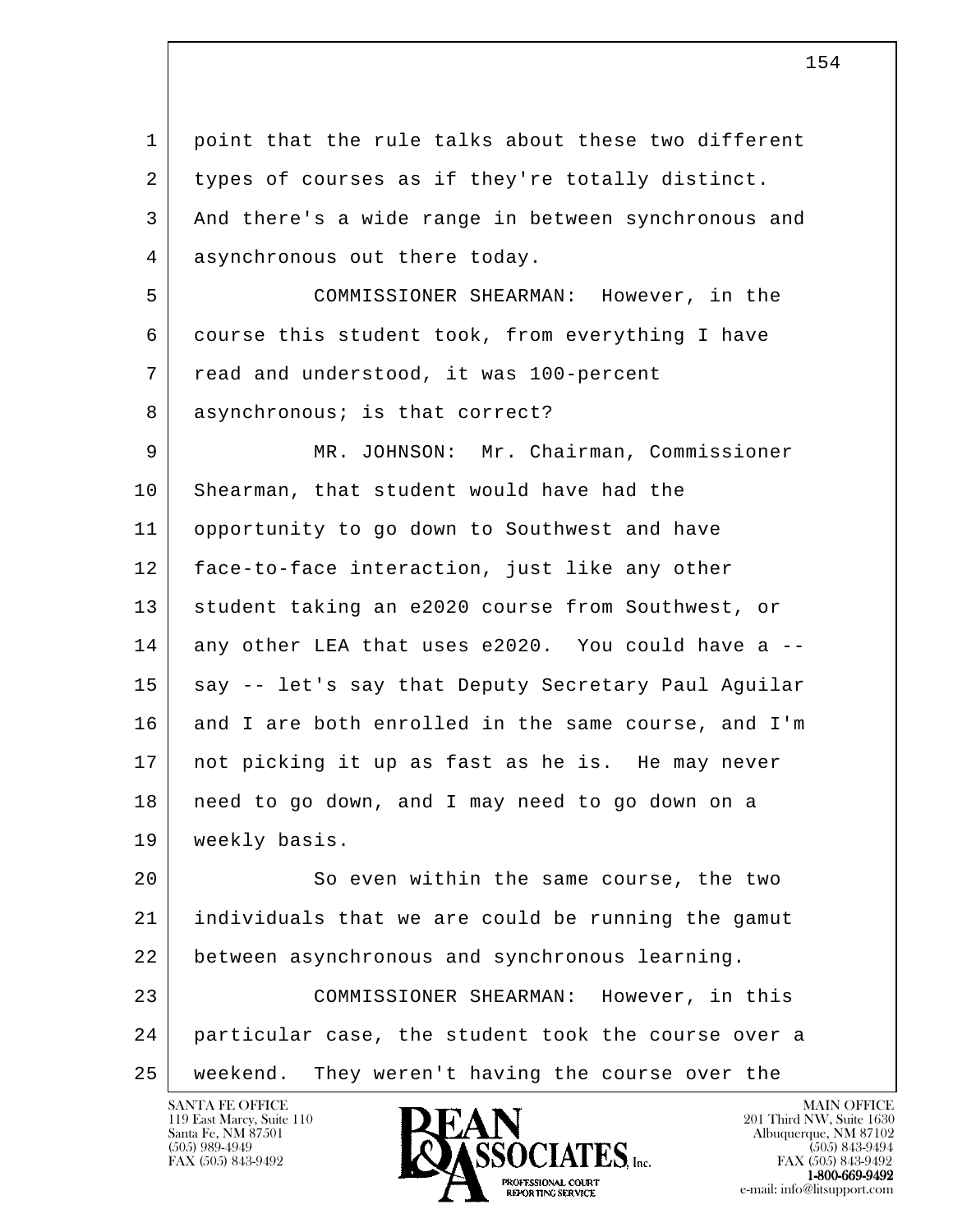l 1 weekend in the classroom. So, in this case, for 2 | this particular student, this particular course, it 3 was 100-percent asynchronous. So if it was 4 100-percent asynchronous, then he needed to have 5 logged onto that course, in compliance with this 6 rule. And he did not. Am I correct? 7 MR. JOHNSON: Mr. Chairman, Commissioner 8 Shearman, he logged on about 50 hours, I believe it 9 was, over the course of four days. But I agree with 10 | your description of it as asynchronous. 11 THE CHAIR: Mr. Brown? 12 MR. BROWN: Excuse me. 13 COMMISSIONER SHEARMAN: While they're 14 discussing that, let me ask you another question, 15 just a definition question. As you were doing your 16 investigation, seat time came into play quite a bit. 17 Define "seat time." 18 MR. JOHNSON: Mr. Chairman and 19 Commissioner Shearman, I think you can think of that 20 as login time, the amount of time they're logged on 21 to the course. 22 | THE CHAIR: Commissioners, I'm going to 23 stop the conversation on the particular instance of 24 this student for legal protection. But if there are 25 any other general questions about -- about the

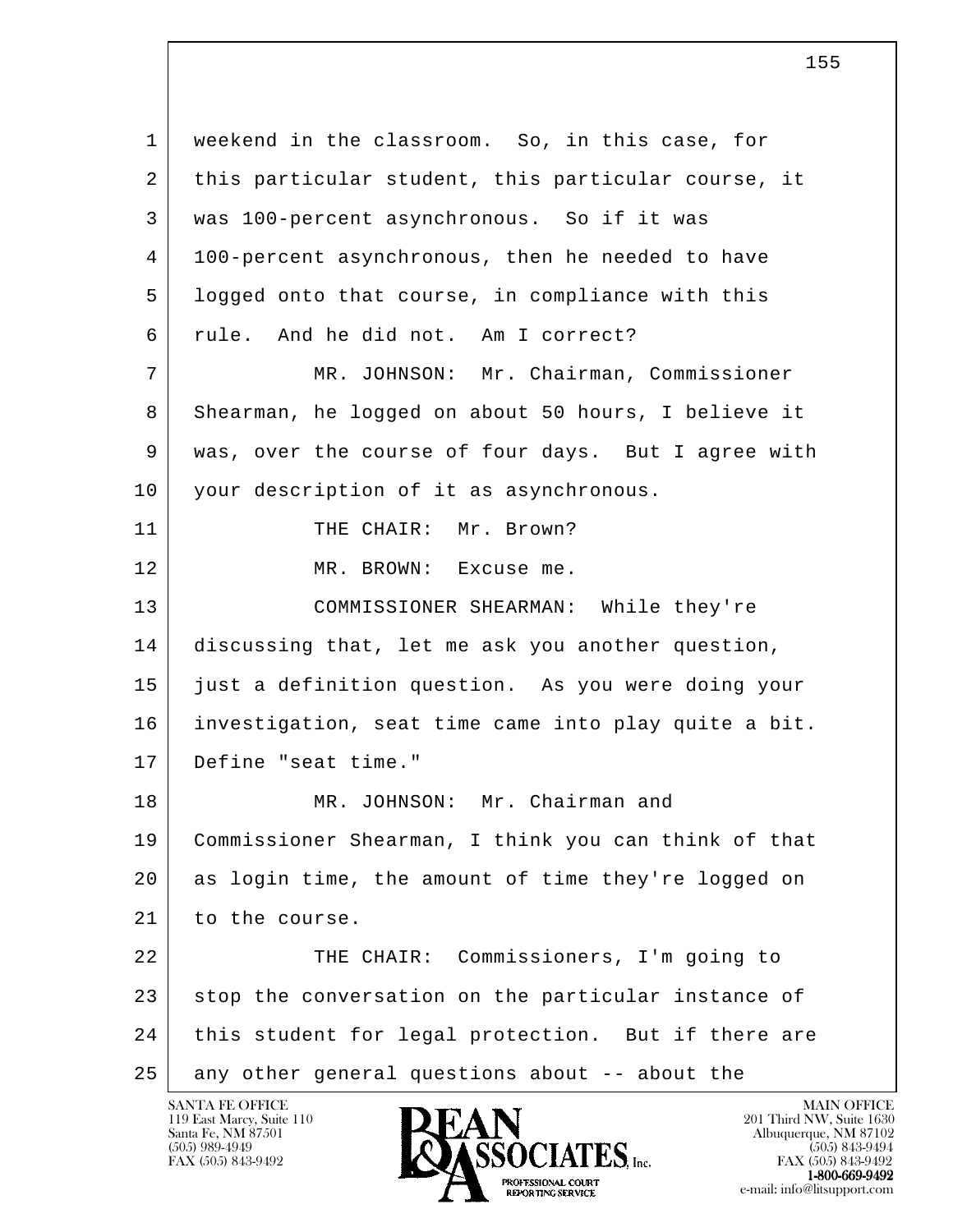| 1  | asynchronous or synchronous education, we can go     |
|----|------------------------------------------------------|
| 2  | ahead and ask those, in general terms; but -- but    |
| 3  | not about this particular instance of this           |
| 4  | particular student, who has been identified -- not   |
| 5  | identified in the media -- but it's been in the      |
| 6  | media. Commissioner Shearman?                        |
| 7  | COMMISSIONER SHEARMAN: Then, if I may                |
| 8  | just finish up on my -- I asked the definition of    |
| 9  | "seat time," and you said login. Okay. But for a     |
| 10 | non-virtual or a non-distance learning class, for    |
| 11 | instance, on Page 5, you gave the different hours of |
| 12 | classes. You say, for language arts, 114 hours.      |
| 13 | That's actually seated in a seat; would that be      |
| 14 | correct? Seated in a seat, if it's not a distance    |
| 15 | learning class?                                      |
| 16 | MR. JOHNSON: Mr. Chairman, Commissioner              |
| 17 | Shearman, these -- the data cited in this report     |
| 18 | have to do with the APS students who took the e2020  |
| 19 | courses at Southwest Secondary. So it's -- if I'm    |
| 20 | thinking of the same data, it would be like login    |
| 21 | time.                                                |
| 22 | COMMISSIONER SHEARMAN: I'm sorry. I                  |
| 23 | misread that. Thank you for the clarification.       |
| 24 | COMMISSIONER LOPEZ: Mr. Chair?                       |
| 25 | THE CHAIR: Commissioner Lopez.                       |

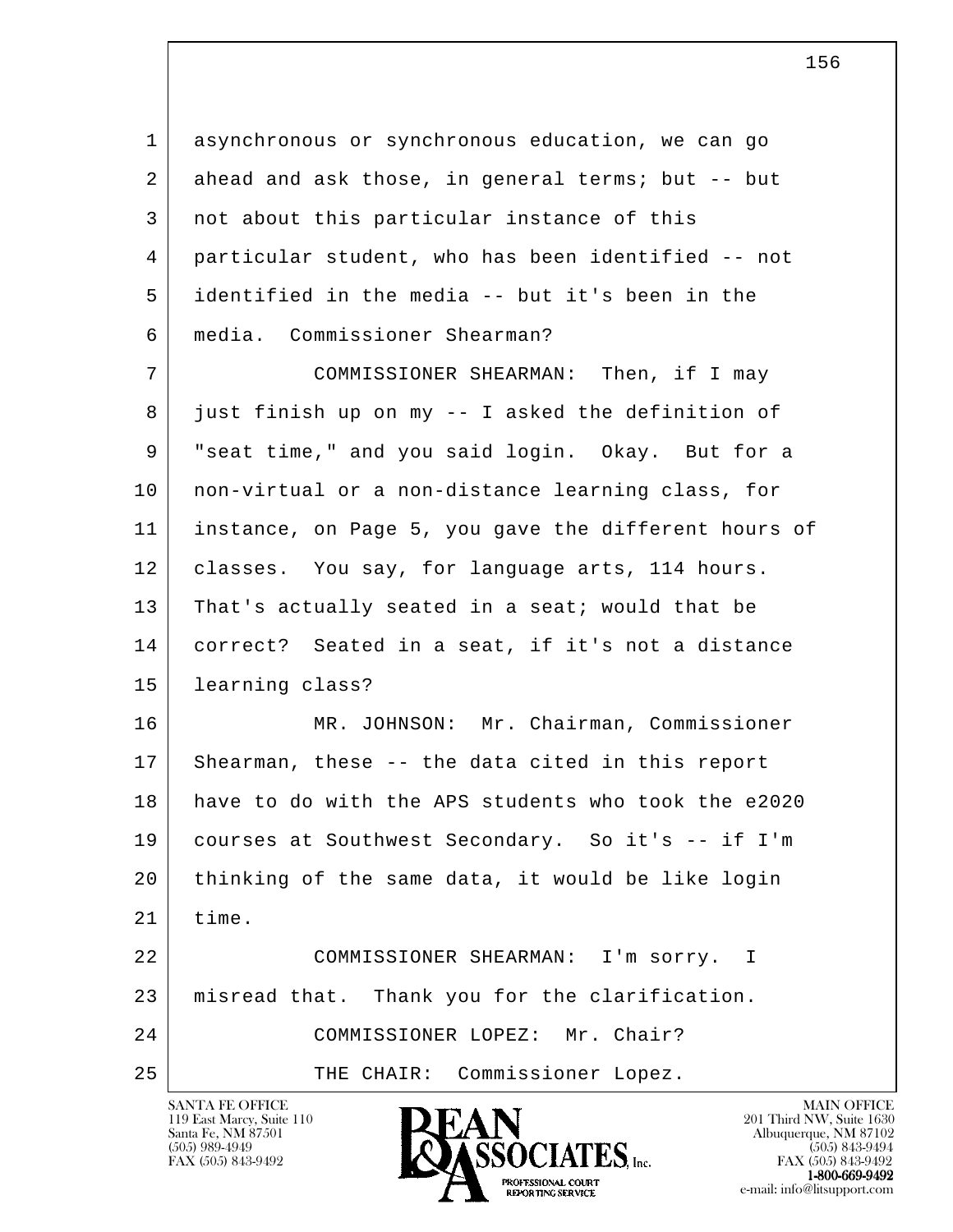l 1 COMMISSIONER LOPEZ: I just have a 2 | clarification, actually. It's not about this. But 3 on our agenda, it shows this as an action item. And 4 this is not an action item. It's just a report, 5 right? 6 THE CHAIR: Well, we can identify any 7 action item we want on any agenda item. 8 COMMISSIONER LOPEZ: But, you know, it has  $9$  the  $-$ 10 THE CHAIR: It has an asterisk. It 11 doesn't mean we're taking action or we have to take 12 action. 13 COMMISSIONER LOPEZ: Okay. Just wanted to 14 | know about that. Thank you. 15 COMMISSIONER CARR: Mr. Chair. 16 THE CHAIR: Mr. Carr. 17 | COMMISSIONER CARR: I don't have a 18 question, but I just have a general comment. And we 19 look at all the legalities of everything. And when 20 we -- when something like this comes out in the 21 | newspaper, about any school -- and Southwest, I 22 think, particularly, has a reputation for being one 23 of the better charter schools in the state -- the -- 24 I don't think -- it didn't help. You know, it never 25 helps.

119 East Marcy, Suite 110<br>Santa Fe, NM 87501

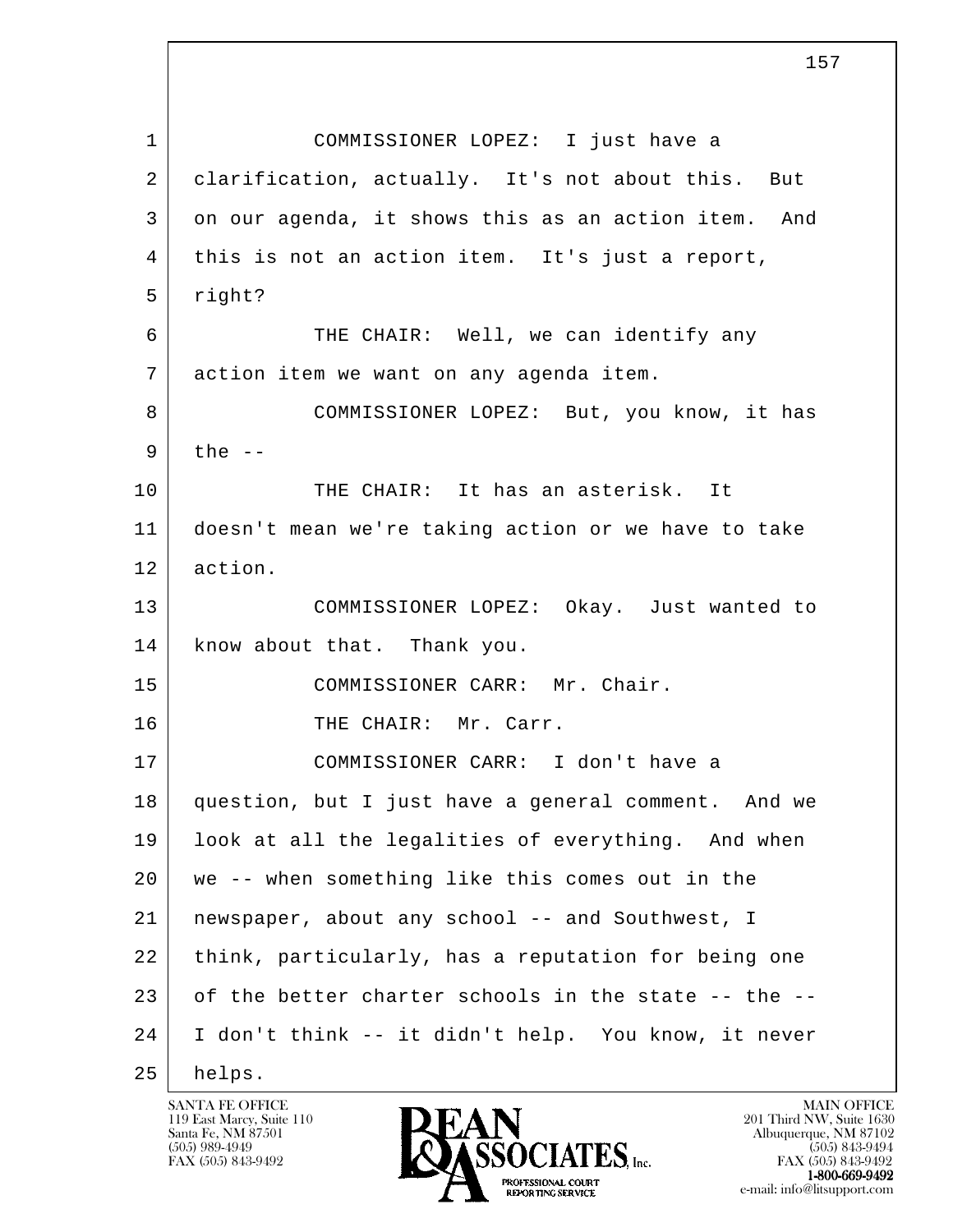1 and I think this should be a noted lesson 2 for all charter schools. And, you know, as public 3 schools have taken their hard knocks over the years 4 for this, for that, you know, the press always hones 5 in on one negative aspect, because that's news. And 6 if everything is going right, that's not news. 7 | But I -- just on the outset, you know, 8 when I read the newspaper, as a teacher, I was -- I 9 was appalled at the aspect that a student would 10 finish a semester class in four days, and -- you 11 know, without having any other additional 12 information. And that negative aspect, of course, 13 stuck in my head, you know. And it will. 14 And -- and we do need additional -- we 15 need to take an additional look at the statutes and 16 all that, of course. And there's a lot of things 17 missing in all that. But in all of this, to me, 18 again, not looking at this as an attorney, because 19 I'm not an attorney -- attorneys look at the law. 20 And a lot of times, the rest of us will look at 21 things in terms of common sense, you know, and say, 22 "Well, the law doesn't say we can do this. But

l 23 should we do this? You know? Does that make sense?

- 24 How is the general public going to take a look at
- 25 that?" You know.

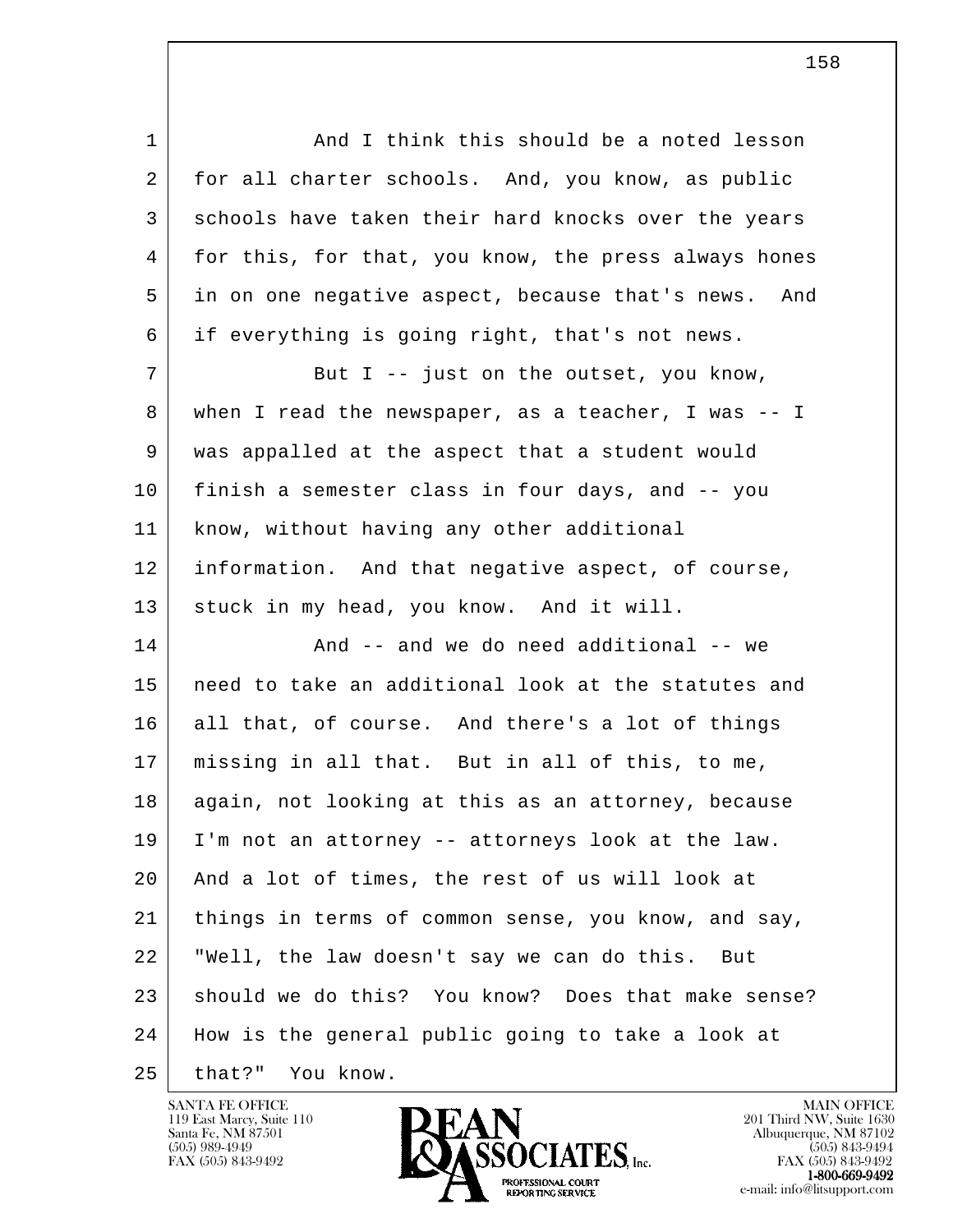| 1  | And -- and the word that always comes to              |
|----|-------------------------------------------------------|
| 2  | mind in this is the appearance of impropriety. And    |
| 3  | it looks like something wasn't right here. So we      |
| 4  | can't -- we have to always keep that in mind. And     |
| 5  | that's the reason I asked yesterday in the training   |
| 6  | that ethics be mentioned as part of all this, that    |
| 7  | ethics be a -- something to look at. Just because I   |
| 8  | can do something legally doesn't mean that I should   |
| 9  | do that. And -- and we can all take that as a         |
| 10 | lesson and keep that in mind. And -- and I'll be      |
| 11 | quiet. Thank you. Thank you, Mr. Chair.               |
| 12 | THE CHAIR: You were scaring me. You get               |
| 13 | us any more efficient, we're going to lose all our    |
| 14 | job security. What are you thinking? Any other        |
| 15 | questions? I just have a couple.                      |
| 16 | Ms. Callahan, do you recall the date that             |
| 17 | you sent all our questions to Craig Johnson?          |
| 18 | MS. CALLAHAN: Mr. Chair, Commissioners, I             |
| 19 | received the questions after the last meeting.<br>And |
| 20 | I've been working on them -- he and I met. So I've    |
| 21 | been working with Mr. Glasrud to answer the           |
| 22 | questions, and also getting other data that needed    |
| 23 | to be put together. There were almost 50 questions    |
| 24 | that had to be addressed.                             |
|    |                                                       |



119 East Marcy, Suite 110 **201 Third NW**, Suite 1630  $\blacksquare$ Santa Fe, NM 87501 Albuquerque, NM 87102  $(505)$  989-4949  $\blacksquare$   $\blacksquare$   $\blacksquare$   $\blacksquare$   $\blacksquare$   $\blacksquare$   $\blacksquare$   $\blacksquare$   $\blacksquare$   $\blacksquare$   $\blacksquare$   $\blacksquare$   $\blacksquare$   $\blacksquare$   $\blacksquare$   $\blacksquare$   $\blacksquare$   $\blacksquare$   $\blacksquare$   $\blacksquare$   $\blacksquare$   $\blacksquare$   $\blacksquare$   $\blacksquare$   $\blacksquare$   $\blacksquare$   $\blacksquare$   $\blacksquare$   $\blacksquare$  FAX (505) 843-9492 **FAX (505) 843-9492** FAX (505) 843-9492 **1-800-669-9492**<br> **EXALTENDAM CN BT** e-mail: info@litsupport.com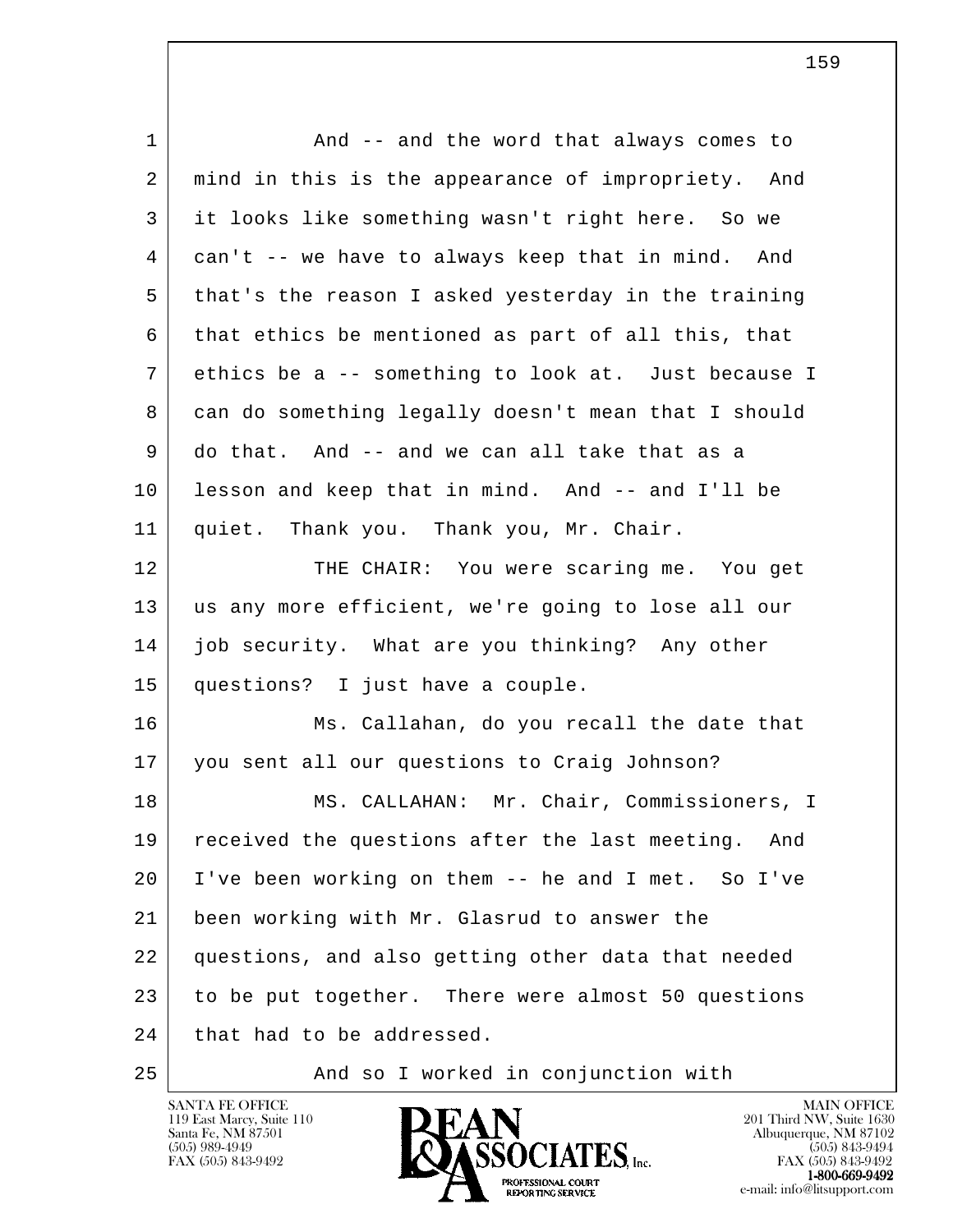1 Mr. Johnson in compiling that information, and we're 2 getting there. Mr. Glasrud has supplied the 3 necessary documentation, and so we're putting it 4 together into the report. And so Mr. Johnson and I 5 worked together.

 6 THE CHAIR: Okay. I really look forward 7 to that report. I almost feel like we're kicking a 8 can down the road. And this thing happened in May, 9 or was reported in the Journal in May. And I don't 10 | know that we're going to be able to tackle it 11 without a quorum in -- in the August meetings. We 12 have other work to do. And so this is going to go 13 down to September before we -- we assess our 14 statutory duties as the authorizer of this school. 15 So it is -- it is of concern that this 16 is -- this is -- we're so far down the road. And 17 not to look at -- I'm not going to speculate on what 18 decisions we make. But I want Southwest Learning 19 Center to be the best that they can be, and then to 20 correct what may be -- what may be loosy-goosey. 21 And the same as our part as authorizers, that we fix

22 things, but we do it in a timely manner. Thank you.

l 23 | Mr. Johnson, thank you for your time, sir.

 24 MR. JOHNSON: Thank you.

25 COMMISSIONER SHEARMAN: Thank you.

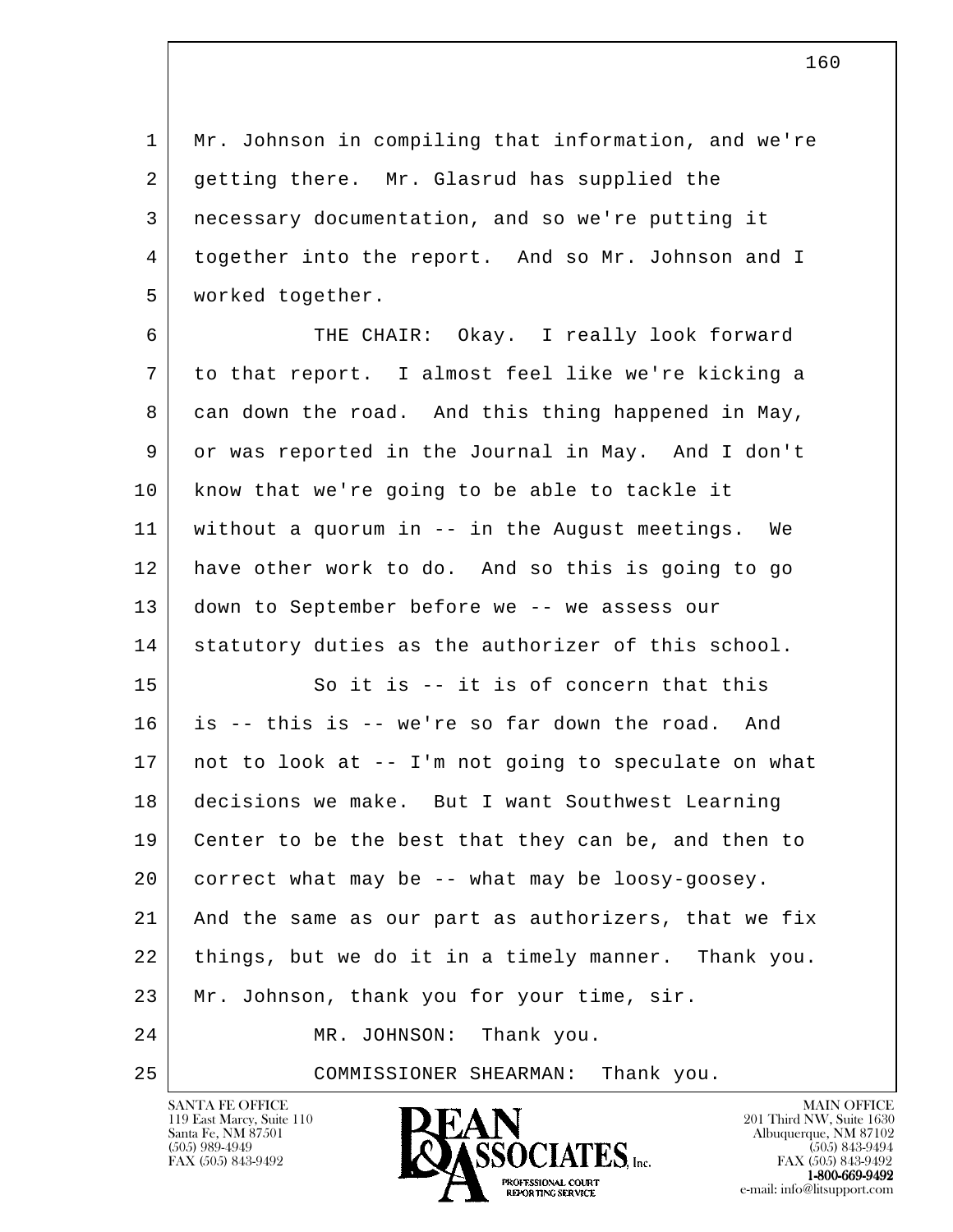l 1 | THE CHAIR: Deputy Secretary Paul Aguilar 2 is going to go attend some meetings, and we 3 appreciate your attendance and your cooperation with 4 us to cross the T's and dot the I's, sir. 5 Appreciate it. 6 MR. AGUILAR: And, Mr. Chairman, I'm 7 available if you need me. Kelly can text me, and I 8 can come on down. 9 THE CHAIR: Hey. You can text him and 10 he'll come on down. 11 MS. CALLAHAN: Isn't that nice? 12 MR. AGUILAR: Service with a smile. 13 MS. CALLAHAN: Is that going to work 14 tomorrow? 15 MR. AGUILAR: No, not tomorrow. 16 THE CHAIR: Item 10. Mr. Glasrud, thank 17 you. 18 MR. GLASRUD: Mr. Garrison, could I 19 introduce a couple of people real fast? 20 THE CHAIR: Sure. 21 MR. GLASRUD: I know in the past -- and I 22 want to thank all of you for listening to the report 23 and the PED for the report, and I can let you know, 24 we are working on the answers to those questions. 25 They were given to me, and I supplied it to

119 East Marcy, Suite 110<br>Santa Fe, NM 87501



FAX (505) 843-9492<br>1-800-669-9492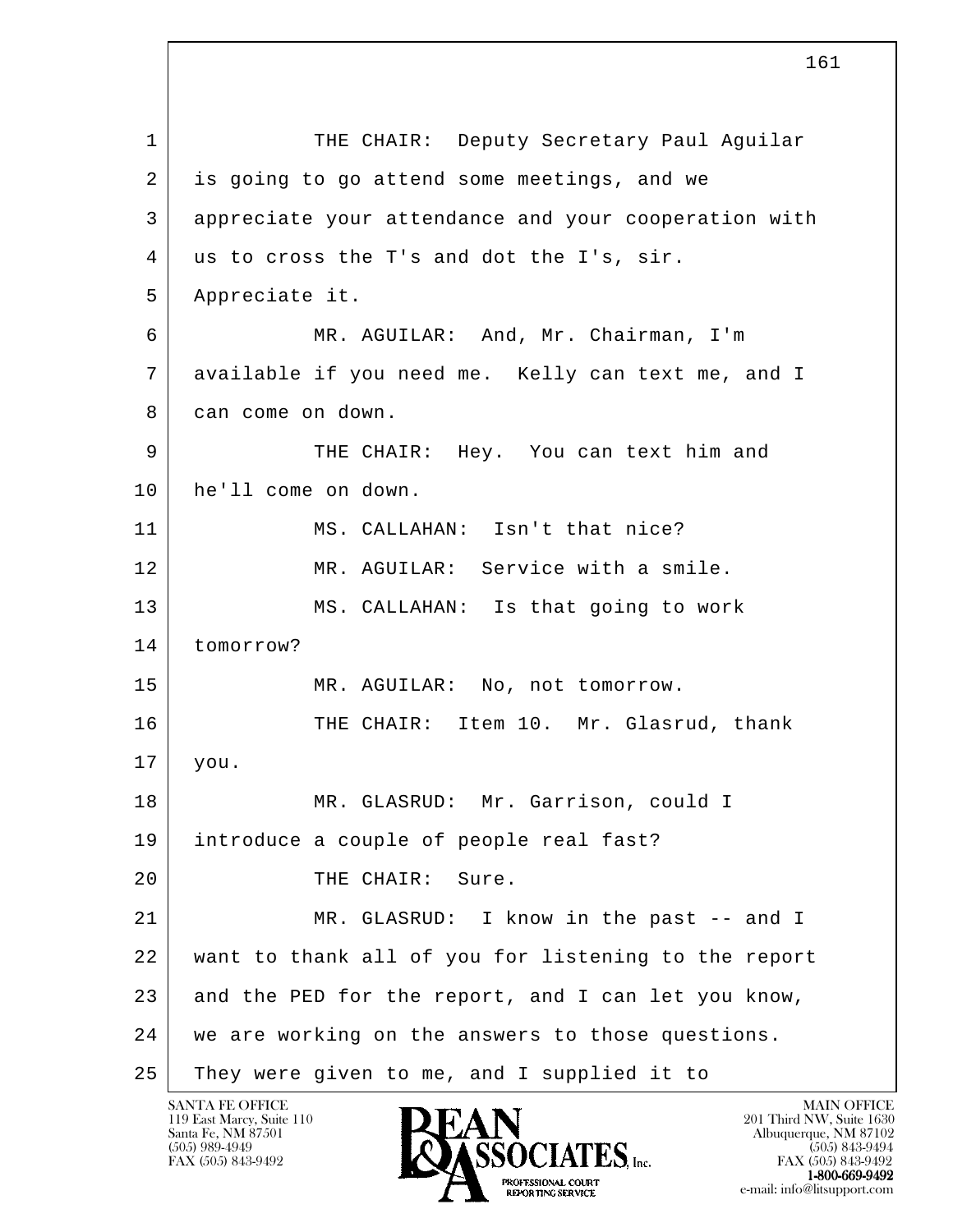l 1 Ms. Callahan. But, at times, I've listened today to 2 all of what's gone on, and I appreciate what you 3 said about who loses out, the kids. And I wanted to 4 introduce a couple of them that we have here. 5 Caylee Woods is my -- I know you met 6 Daniel Washington last year from our school. This 7 is Caylee Woods, our new student body president, who 8 came up today to watch what's going on. She was 9 just elected to be Governor of Girls State for 10 | New Mexico. So she has political -- (Applause.) 11 MR. GLASSRUD: Next to her is Mr. Zack 12 Smith, who, yesterday, finished his private pilot's 13 license out at Double Eagle Airport. He is now a 14 private pilot. I wanted to brag about these two, 15 since the adults, myself included, keep screwing 16 | some things up. So I wanted to be sure I pointed it 17 out. 18 THE CHAIR: I don't want to see you on 19 YouTube, like those three clowns that dropped their 20 plane into the trees. Congratulations. 21 MR. GLASSRUD: Thank you so much. 22 THE CHAIR: And those two young folks are 23 the reason we're here. 24 Item No. 10 is reports from the PEC 25 Committees. Item Letter A is the Strategic Plan.

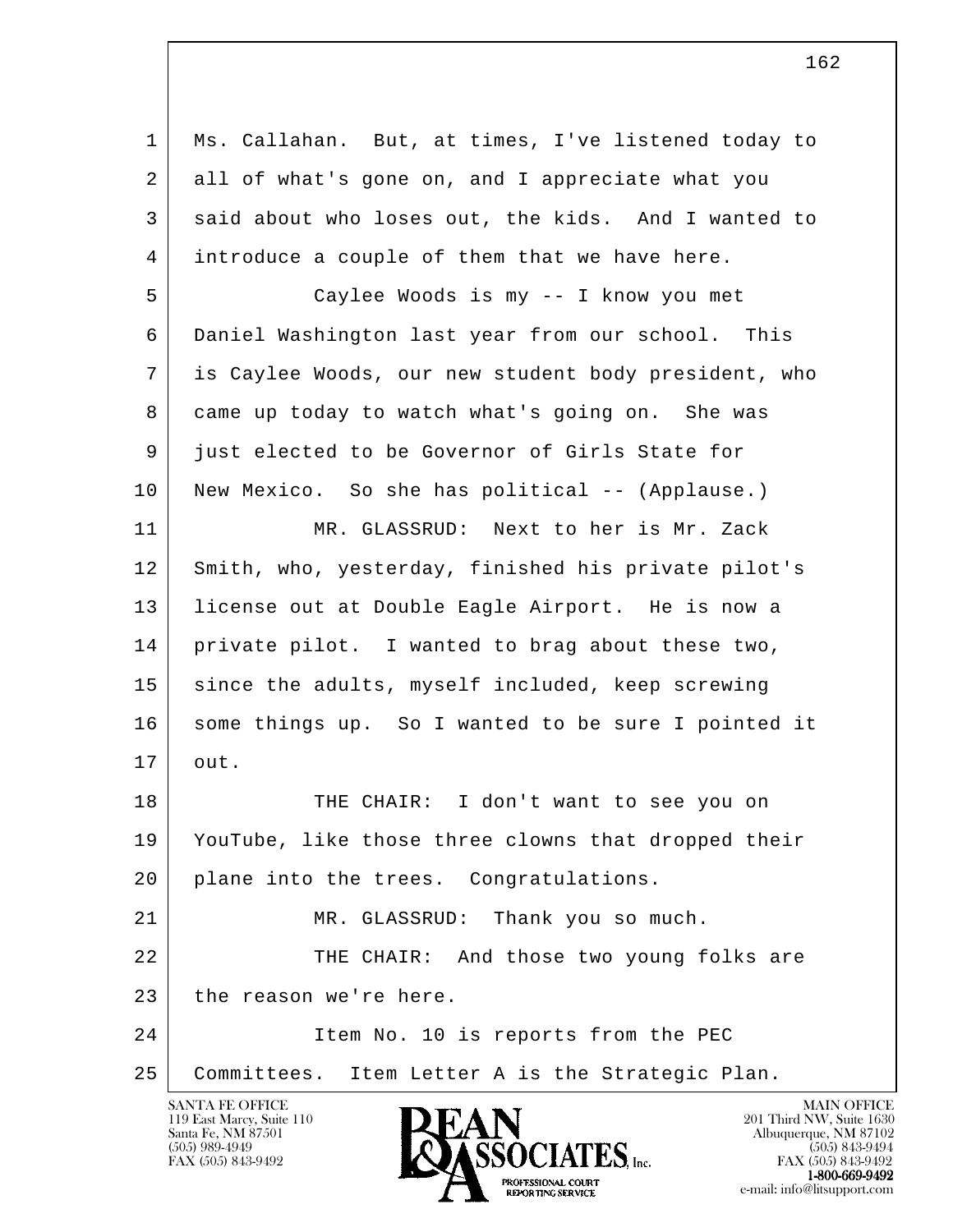l 1 Commissioner Canfield is not in attendance. And, as 2 | we know, the chair of that committee, Commissioner 3 Peralta, he's at a new post as a principal down in 4 Socorro. And so he's not in attendance. So we will 5 table the Strategic Plan. And do I need a vote on 6 that, do you believe? There's no one to give the 7 | report. There's no one here to --8 MR. BROWN: I think you should table it by 9 vote, Mr. Chair. 10 THE CHAIR: By vote? The Chair will 11 entertain a motion. 12 COMMISSIONER BERGMAN: I move that we 13 | table it to the next available time. 14 THE CHAIR: Thank you, sir. 15 COMMISSIONER CARR: Second. 16 THE CHAIR: Second by Commissioner Carr. 17 All those in favor say "Aye." 18 (Commissioners so indicate.) 19 THE CHAIR: Item A will be tabled. 20 B is the Legislative Committee report by 21 Public Education Committee Vice Chair and 22 Chairperson of the Commission, Carolyn Shearman. 23 | Chair-Chair, Double Chair. 24 COMMISSIONER SHEARMAN: Chair-Chair, 25 Double Chair.

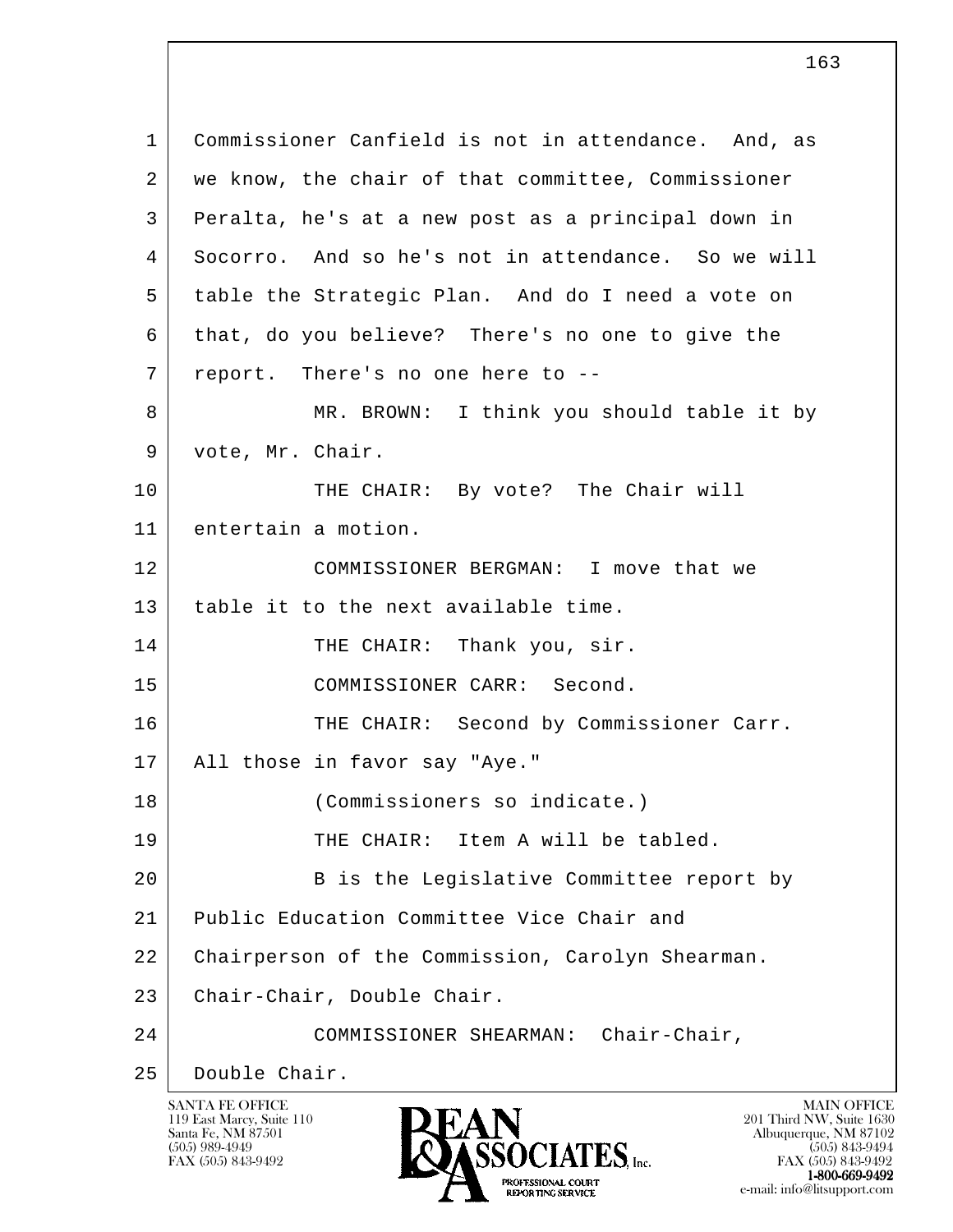1 Thank you, Mr. Chairman. I think with 2 your agenda, or draft agenda, that Beverly had sent 3 out earlier, you had a draft of this report. And 4 then you have a copy of the report also in your 5 notebooks today.

 6 The copy of the report, as presented in 7 your notebook today, has had a few changes. And we 8 can certainly go through those, each one, and you 9 can approve or disapprove them. Or, if you had an 10 opportunity to read and you like the way it is, we 11 can go with it the way it is.

12 Before we get to action on the report, I 13 would appreciate your looking at the page where all 14 of -- where the seal is and all of our names and 15 District numbers and so forth are listed. Chairman 16 Garrison, when we first started this process, asked 17 that we include people's experience, work 18 experience, educational experience, whatever they 19 might like to put here. I was not very thorough in 20 being sure I got all that information from everyone. 21 I have some information from some and none for 22 others.

l 23 My question to you at this time is do you 24 want to give me that information? Can I include it 25 in the report? Or do we want to take it out? It



FAX (505) 843-9492 FAX (505) 843-9492 **EXPORTING SERVICE**<br>REPORTING SERVICE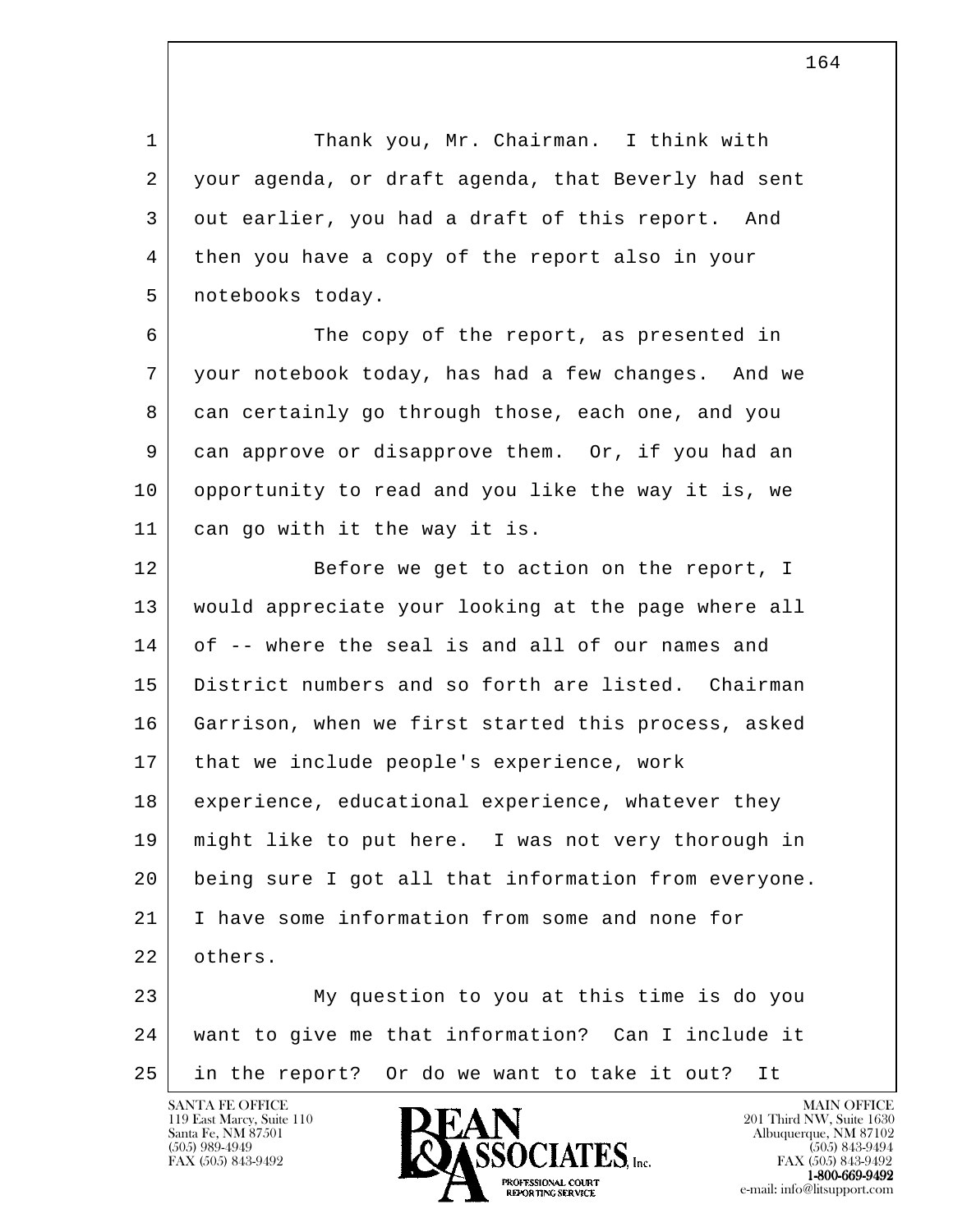l 1 either needs to be in for everyone or out for 2 everyone would be my thought. 3 THE CHAIR: And let me clarify that I just 4 wanted a professional vocation. I think it's 5 important that folks that we're reporting to, that 6 they know who we are. And I think it's a classy 7 addition, and it's also informative, that we do have 8 educators, professional educators who get paid to 9 educate, on this Commission. That's validity in my 10 book. 11 COMMISSIONER GANT: I will send mine. Do 12 you want it today? 13 COMMISSIONER SHEARMAN: Yes, Commissioner 14 Gant. I -- if we're going to include this 15 information, I would appreciate it if you would get 16 it to me today, and then I can get it included. And  $17$  any  $-$  18 COMMISSIONER POGNA: Do you want mine 19 today? 20 COMMISSIONER SHEARMAN: Write it out or 21 e-mail it, whichever you prefer to do, and then we 22 can get this thing finalized. 23 COMMISSIONER CARR: Commissioner Shearman, 24 on this particular point, if we're looking at, I 25 | think, maybe, what? Adding credibility?

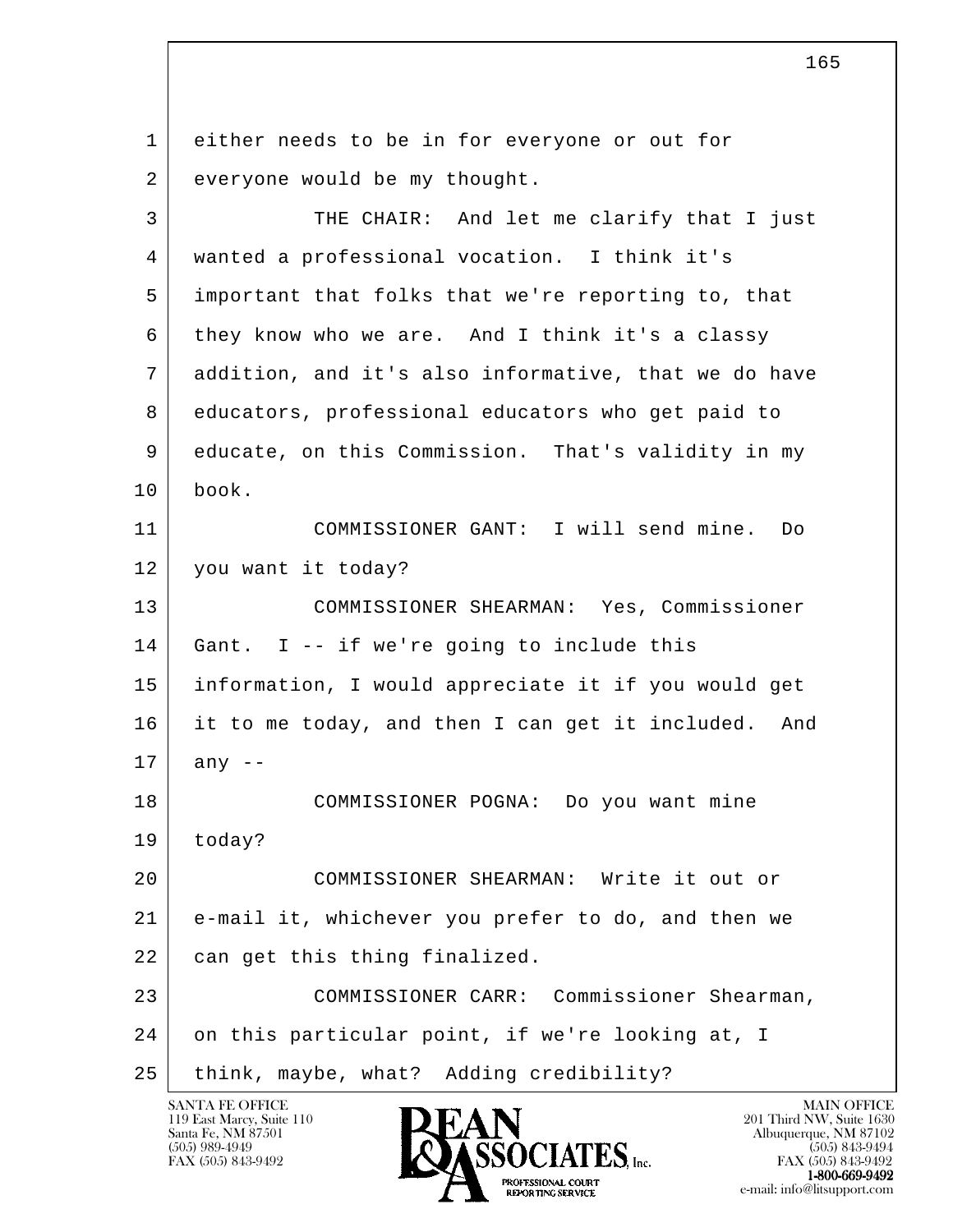l SANTA FE OFFICE MAIN OFFICE MAIN OFFICE MAIN OFFICE MAIN OFFICE 1 COMMISSIONER SHEARMAN: Okay. 2 COMMISSIONER CARR: Is that what we're 3 talking about when we're talking about things 4 like -- I mean, why not add our degrees after our 5 name, too; MA, BA, or something like that as well? 6 And I'll put that down on mine. I think that that 7 would be -- you know, if we're going to do something 8 | like that, that's what I would do. 9 COMMISSIONER SHEARMAN: That's up to 10 everybody. 11 COMMISSIONER CARR: I'd say -- well, so, 12 to each individual, you know, we could do that, too. 13 I'll do that. I'm trying to think. 14 THE CHAIR: Repeat what you were going to  $15$  say. 16 COMMISSIONER SHEARMAN: If you want to 17 include your degrees in your information, I'll be  $18$  glad to put that in, if you want me to. 19 Okay. Again, I'm asking your pleasure 20 about how to go through this report. Do you want to 21 go page by page, or what do you prefer to do? Do  $22$  you have  $-$ 23 THE CHAIR: I think everyone needs to read 24 it. Who -- I'm not going to call people out. 25 Hopefully, everyone has read the thing. And we



FAX (505) 843-9492 FAX (505) 843-9492 PROFESSIONAL COURT  $1-800-669-9492$ **EXPORTING SERVICE**<br>REPORTING SERVICE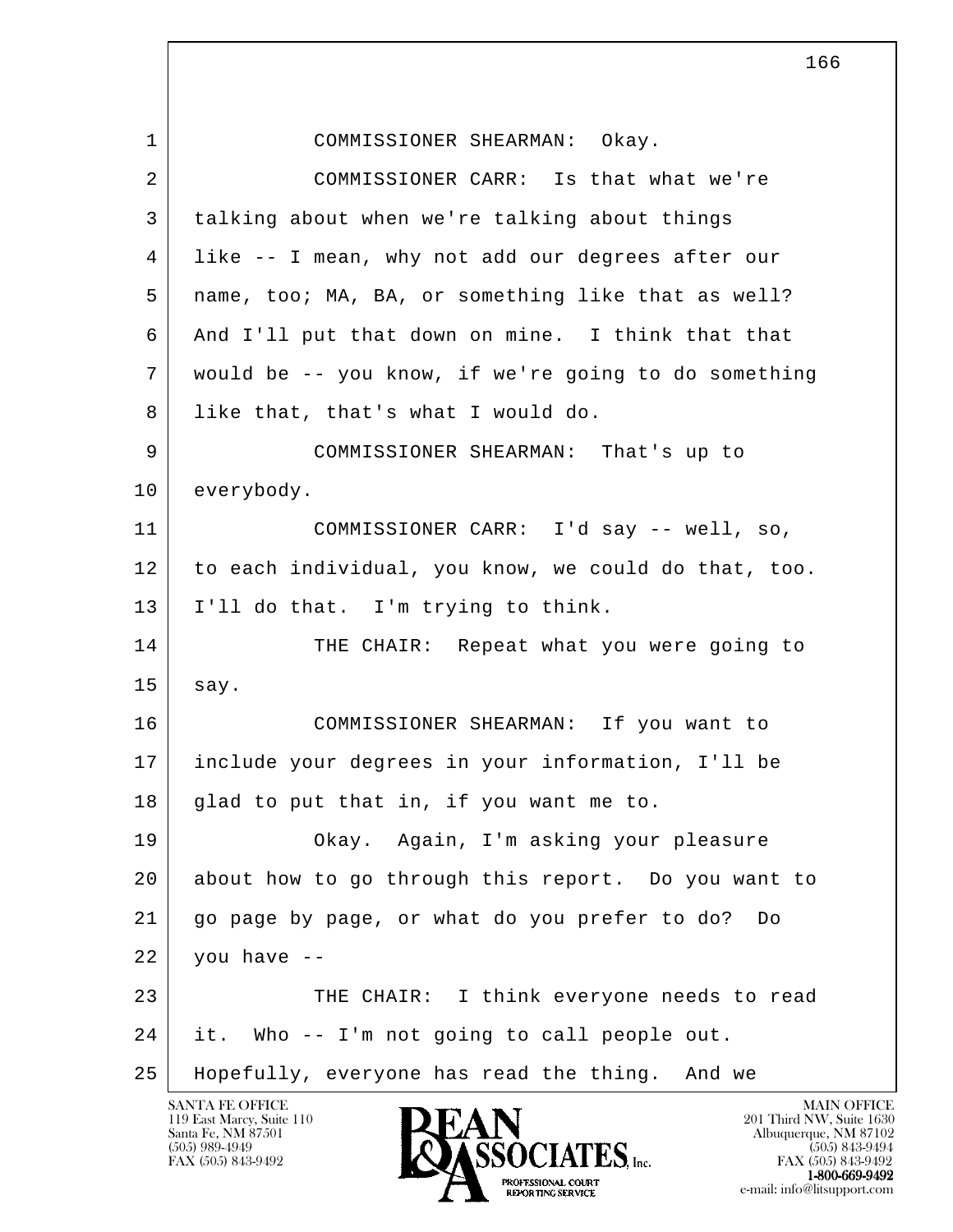l 1 should -- we need to vote on it in its entirety. 2 And then I would love to entertain a motion that 3 would allow me, the Chair, to make small additions, 4 if necessary, based on adding -- adding statements 5 of the law, like the 2-percent allocation for a 6 charter school authorizing that we don't have in the 7 report. I need to get that piece and put it in 8 there. 9 Also I'm waiting on a contract to be 10 finalized for Ramon Vigil, and I wanted to send this 11 report through him to see -- he could vet the 12 specifics of the report to see if there's any -- any 13 other references to law that would be beneficial for 14 the LESC to -- to ponder. And so that would take 15 some time. 16 So I don't -- I don't know that we should  $17$  get a  $-1$  might end up having to make copies 18 myself -- I don't know -- of this report, to get all 19 that done. 20 COMMISSIONER SHEARMAN: Dr. Harrell will  $21$  do it. 22 | THE CHAIR: Dr. Harrell will help us with 23 that, minor changes. But we are voting today on  $24$  the  $-$ - the report in its entirety, generally  $25$  speaking, with the ability for the Chair to  $-$ - to



FAX (505) 843-9492 FAX (505) 843-9492 1-800-669-9492<br>PROFESSIONAL COURT **EXPORTING SERVICE**<br>REPORTING SERVICE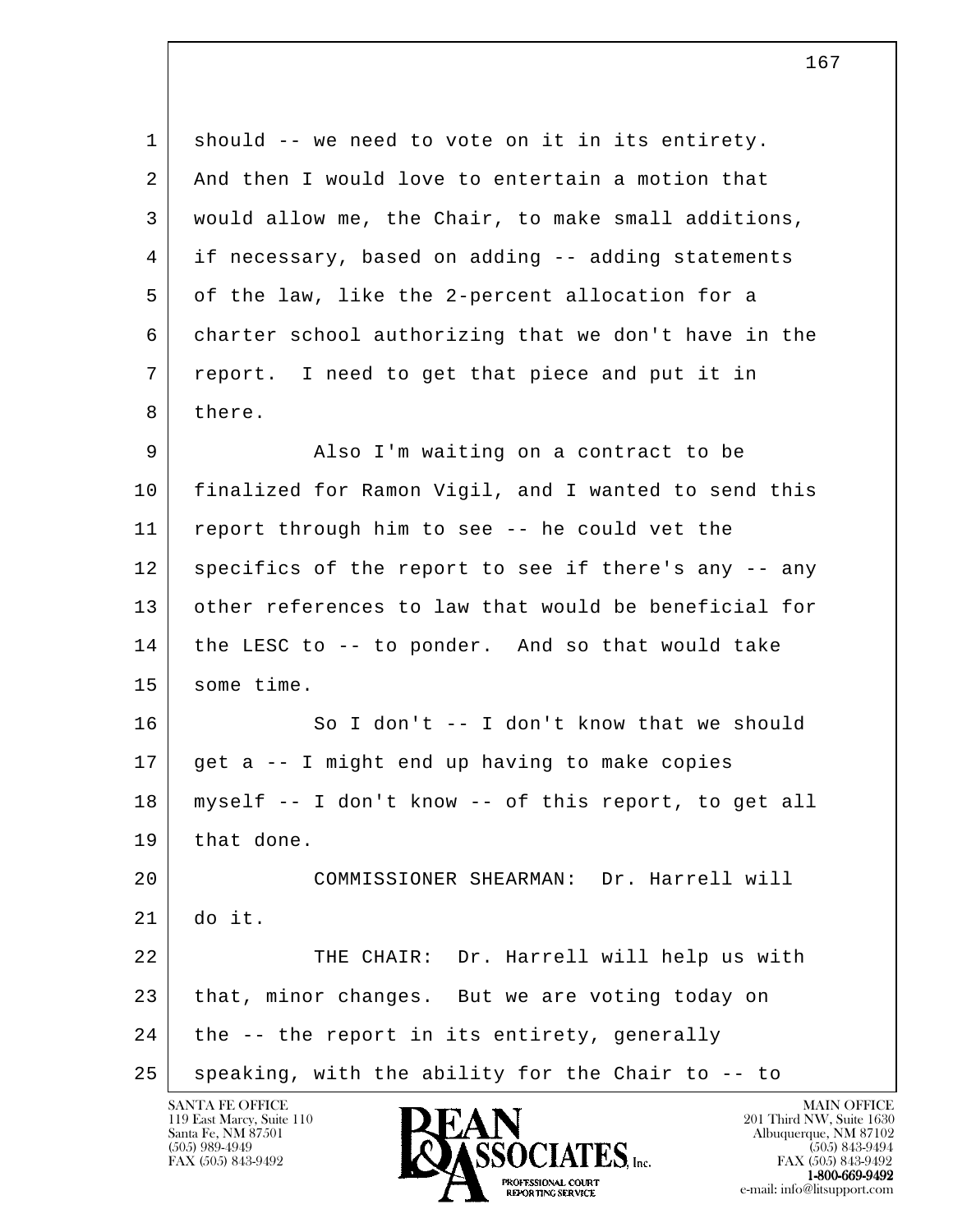| 1  | add small items of specificity if needed.            |
|----|------------------------------------------------------|
| 2  | COMMISSIONER SHEARMAN: Okay. Well, why               |
| 3  | don't we do this? As Chair of the -- of the          |
| 4  | Legislative Committee --                             |
| 5  | THE CHAIR: And, also, with -- with regard            |
| 6  | to -- with regard to the members, I just -- how -- I |
| 7  | would say your elected name. So I have M. Andrew     |
| 8  | Garrison, Chair. I would just leave -- all I wanted  |
| 9  | was the professional vocation. I don't want a        |
| 10 | dissertation up here. It should be clean, but it     |
| 11 | would be nice to just add what it is that you do. I  |
| 12 | don't need a list of degrees.                        |
| 13 | COMMISSIONER SHEARMAN: Okay. As Chair of             |
| 14 | the Legislative Committee, I would move for approval |
| 15 | of the report as submitted, with the following       |
| 16 | additions: Information on each individual            |
| 17 | Commissioner, as they choose to articulate that and  |
| 18 | provide it to me; that the Chair be granted          |
| 19 | permission to add such incidental information as he  |
| 20 | deems necessary to clarify the report; and, that     |
| 21 | Ramon Vigil, our legal counsel, approves the report, |
| 22 | as we approve it.                                    |
| 23 | COMMISSIONER CARR: Second.                           |
| 24 | THE CHAIR: We don't need a second from a             |
| 25 | Committee motion; correct? General Counsel?          |
|    | <b>SANTA FE OFFICE</b><br><b>MAIN OFFICE</b>         |

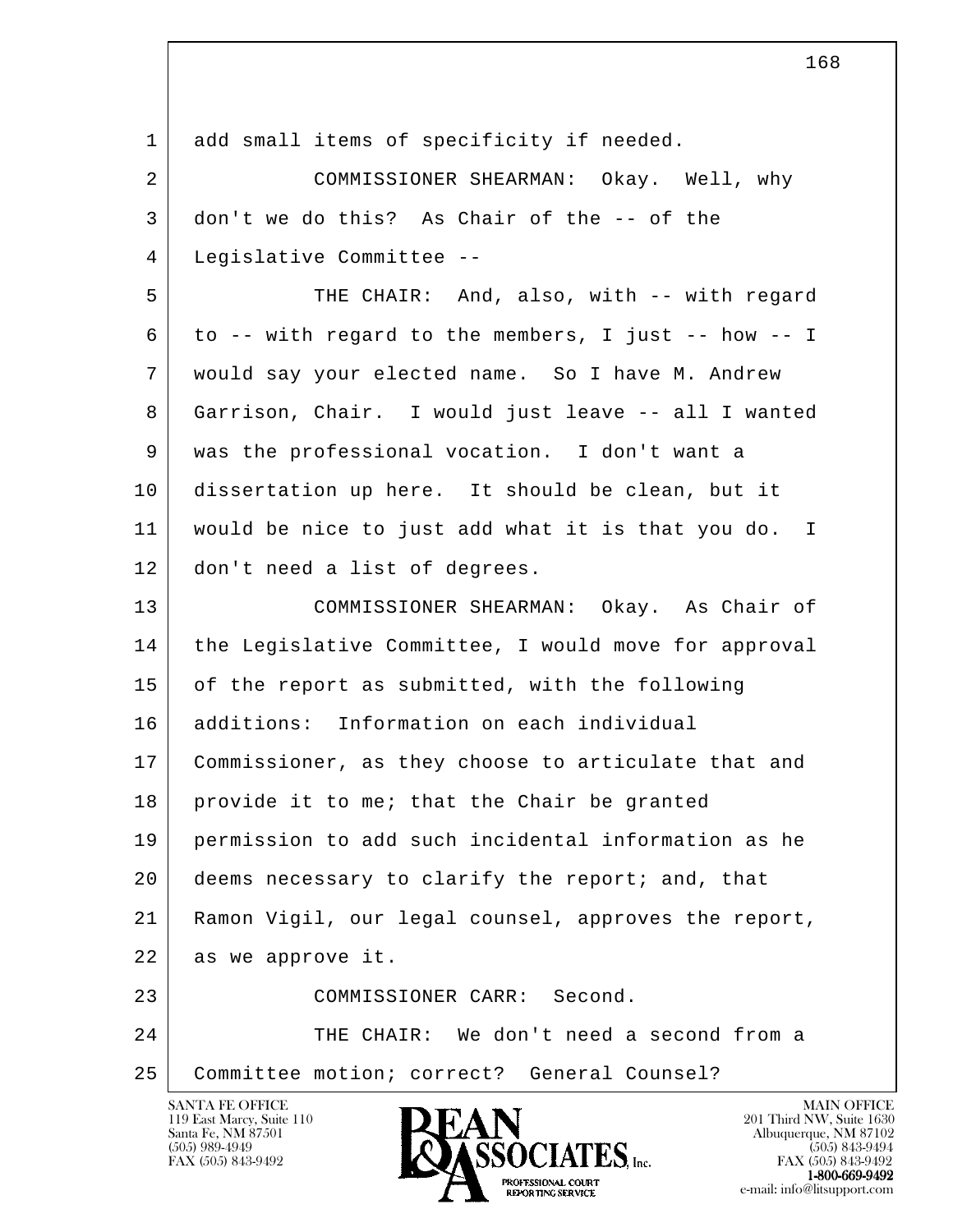| $\mathbf 1$ | MR. BROWN: Well, given that the entire              |
|-------------|-----------------------------------------------------|
| 2           | body is voting, I think you would, with those       |
| 3           | caveats that are being put on there. Because what   |
| 4           | you're voting on is different than what you're      |
| 5           | looking at. So I think you need your entire body to |
| 6           | understand what they're voting -- even though       |
| 7           | they're being described as minor changes, it's not  |
| 8           | what they're looking at.                            |
| 9           | THE CHAIR: I appreciate it. Thank you.              |
| 10          | We've had a motion. We've had a second by           |
| 11          | Commissioner Carr, and we will proceed with a       |
| 12          | roll-call vote.                                     |
| 13          | COMMISSIONER GANT: Commissioner Bergman.            |
| 14          | COMMISSIONER BERGMAN: Yes.                          |
| 15          | COMMISSIONER GANT: Commissioner Lopez.              |
| 16          | COMMISSIONER LOPEZ: Yes.                            |
| 17          | COMMISSIONER GANT: Commissioner Carr.               |
| 18          | COMMISSIONER CARR:<br>Aye. Yes.                     |
| 19          | Commissioner Pogna.<br>COMMISSIONER GANT:           |
| 20          | COMMISSIONER POGNA:<br>Yes.                         |
| 21          | Commissioner Shearman.<br>COMMISSIONER GANT:        |
| 22          | COMMISSIONER SHEARMAN:<br>Yes.                      |
| 23          | COMMISSIONER GANT: Commissioner Gant                |
| 24          | votes yes. Commissioner Garrison?                   |
| 25          | THE CHAIR:<br>Yes.                                  |

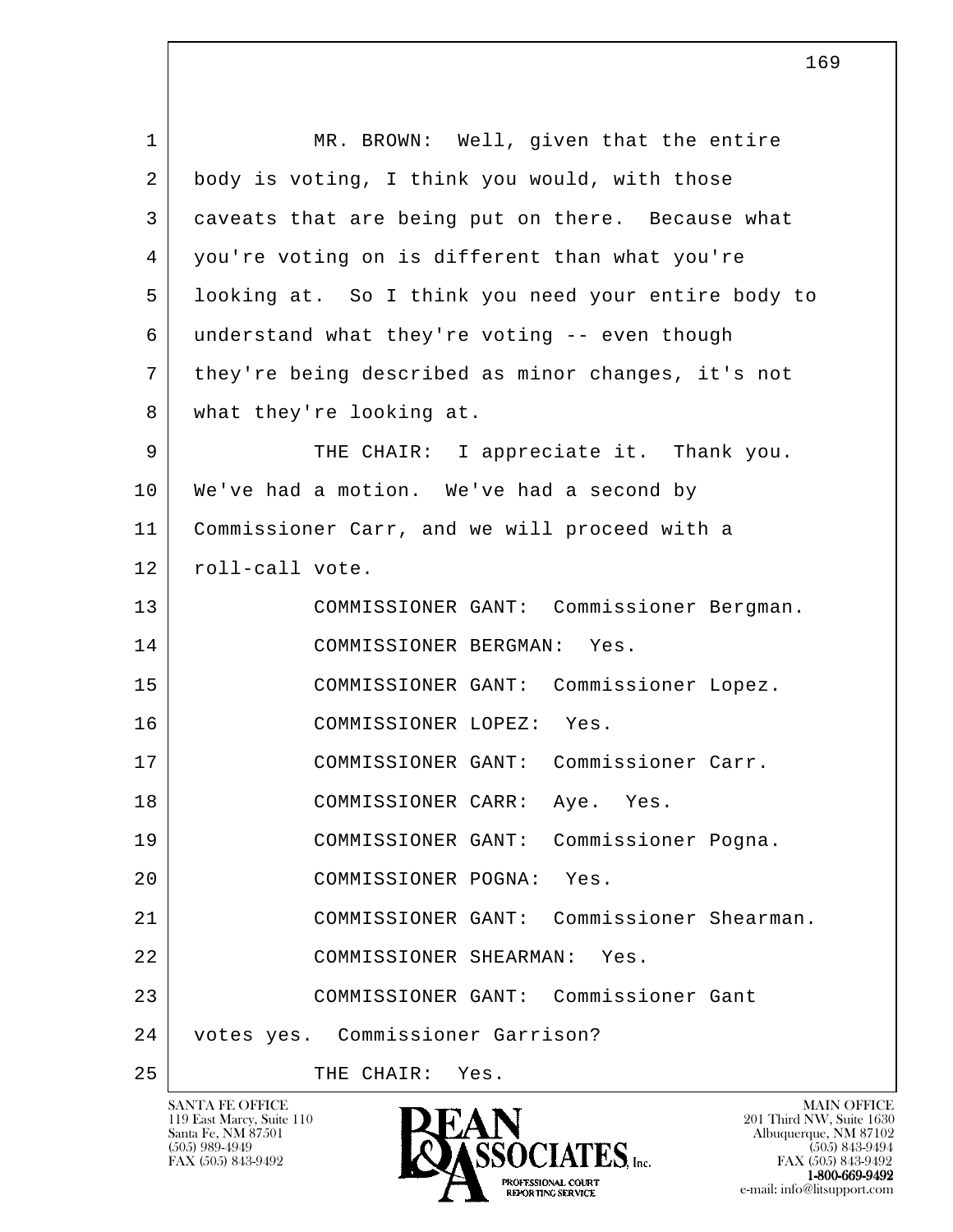l 170 1 COMMISSIONER GANT: We have an 2 all-in-favor vote. 3 THE CHAIR: The motion passes unanimously, 4 and I look forward to giving this report on 5 August 24 to the Legislative Education Study 6 Committee. 7 Thank you, Commissioner Shearman, for all 8 of your hard work, and the Legislative Committee in 9 total, for all the work that you did on this. 10 COMMISSIONER SHEARMAN: Will you identify 11 who those members are, please? 12 THE CHAIR: Absolutely. Vince Bergman, 13 thank you very much. Commissioner Gene Gant and 14 Commissioner Jeff Carr, thank you very much. 15 COMMISSIONER CARR: Mr. Chair, this may be 16 an appropriate time. I didn't talk about this at 17 the committee meetings. But we had discussed it in 18 previous committee meetings, in regards to a 19 constitutional amendment. So I just wanted to add a 20 quick comment that that amendment is going to be 21 voted on by the Central Committee of the Democratic 22 Party to be part of their platform and will also be 23 presented to the State legislature in the upcoming 24 session. 25 | The Mand if you want me to explain the

119 East Marcy, Suite 110<br>Santa Fe, NM 87501



FAX (505) 843-9492 FAX (505) 843-9492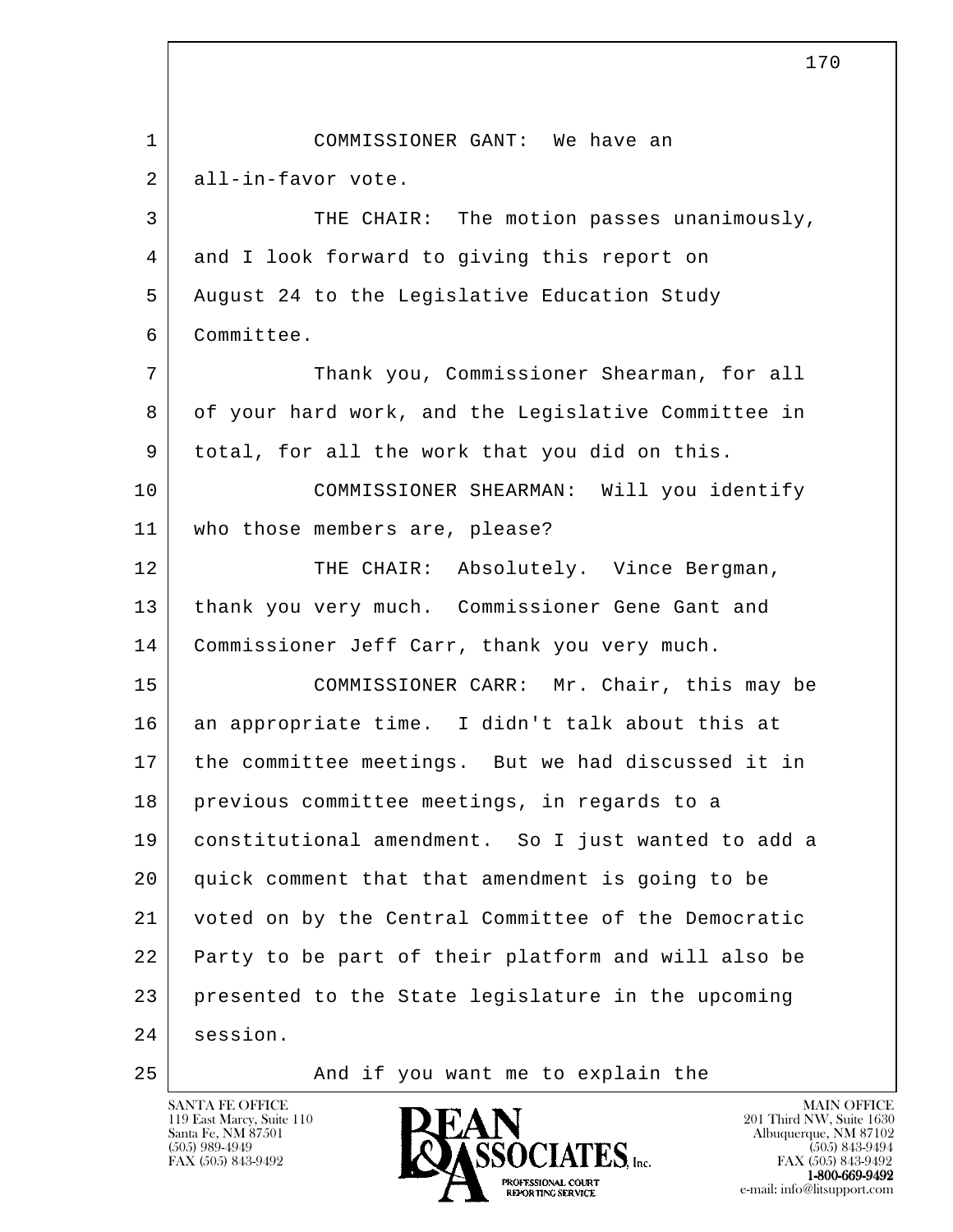| 1  | amendment again, I will. But I think everybody       |
|----|------------------------------------------------------|
| 2  | knows what it is.                                    |
| 3  | THE CHAIR: Go ahead and summarize it.                |
| 4  | And then, also, do you have a historical perspective |
| 5  | on it? Was it introduced last session or in          |
| 6  | sessions prior, anything like that?                  |
| 7  | COMMISSIONER CARR: I know it was                     |
| 8  | discussed among individual legislators who deemed it |
| 9  | more appropriate to discuss in the 60-day session    |
| 10 | rather than a 30-day session. But it wasn't brought  |
| 11 | up, you know, in the form of a possible -- as a      |
| 12 | bill, you know, or as an amendment, as the case may  |
|    |                                                      |
| 13 | be.                                                  |
| 14 | Quite basically, it's just reverting --              |
| 15 | keeping a ten-member elected Commission and bringing |
| 16 | back the powers of oversight that the State Board of |
| 17 | Education had prior to 2003, electing the Secretary  |
| 18 | of Education instead of having it appointed by the   |
| 19 | Governor, which was done 20 years ago.               |
| 20 | When it was changed in 2003, the                     |
| 21 | Superintendent of Education was actually selected by |
| 22 | the State Board of Education. So -- so for the most  |
| 23 | part, it goes back to just prior to 2003, with the   |
| 24 | exception of the Secretary of Education being an     |

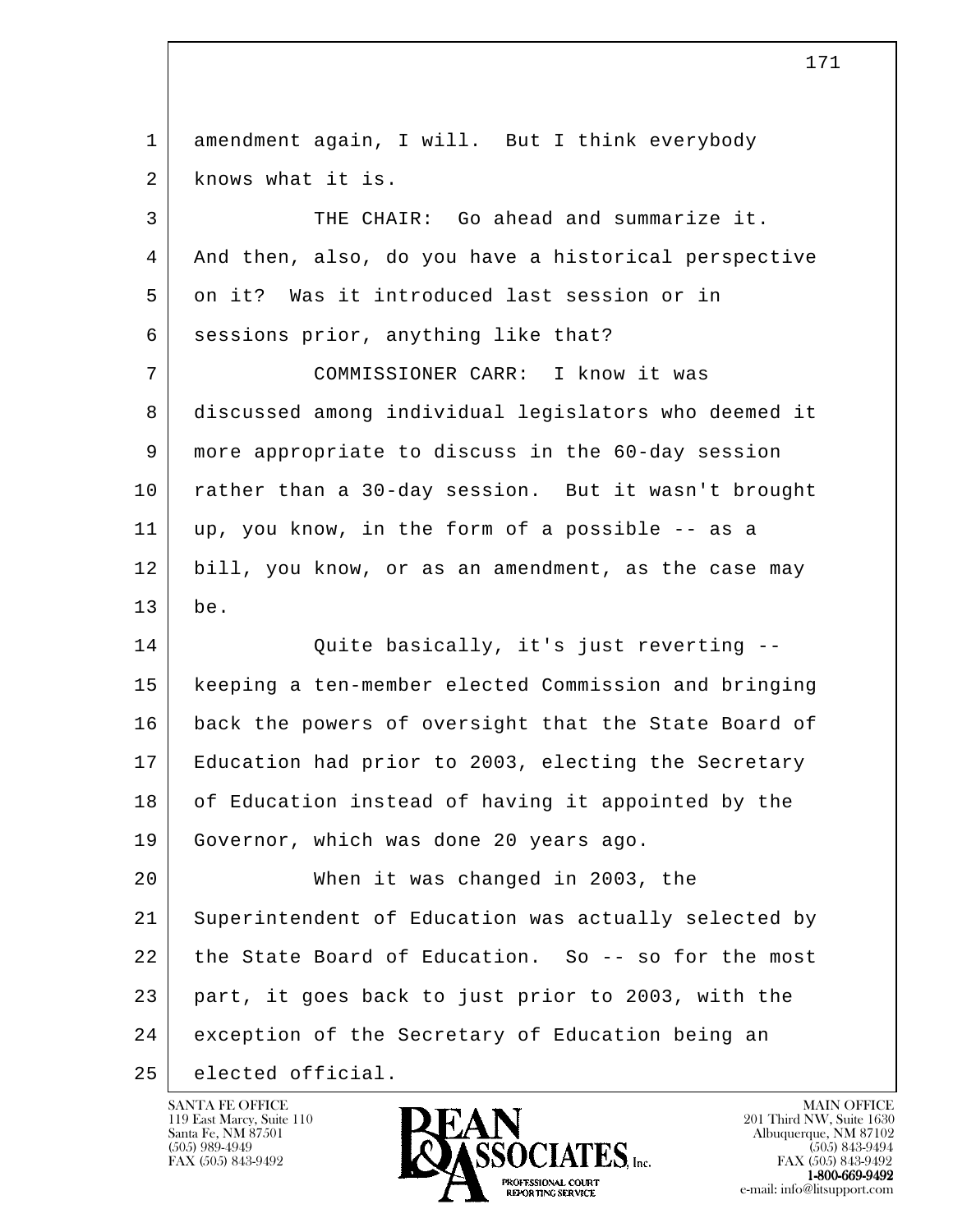l SANTA FE OFFICE MAIN OFFICE MAIN OFFICE MAIN OFFICE MAIN OFFICE 1 And the name, really, you know, would have 2 to revert back to Superintendent of Education, 3 because the Secretary is a Cabinet position. So, 4 technically -- but Secretary of State is statewide 5 elected, too. So there's -- you know, the name -- 6 you know, not that important. 7 But, anyway, that's -- that's being moved 8 forward where it goes. It will be presented to the 9 legislature as well. 10 | T was hoping -- I have not heard -- there 11 were people who -- who were going to try to get this 12 presented to -- as an amendment to the Republican 13 Party's platform as well. So it would be 14 bipartisan. But I hadn't heard anything about that. 15 I don't know how that's going. I don't know if 16 that's going anywhere at all. But I just wanted to 17 give everybody a report on that. That's still 18 happening. 19 THE CHAIR: Thank you, sir. 20 COMMISSIONER CARR: Okay. 21 THE CHAIR: And that pertains, because we 22 are asked, at the LESC, is that we're an independent  $23$  body. 24 I want to move back to Letter A, and I 25 want to thank Beverly Friedman for saving me on this

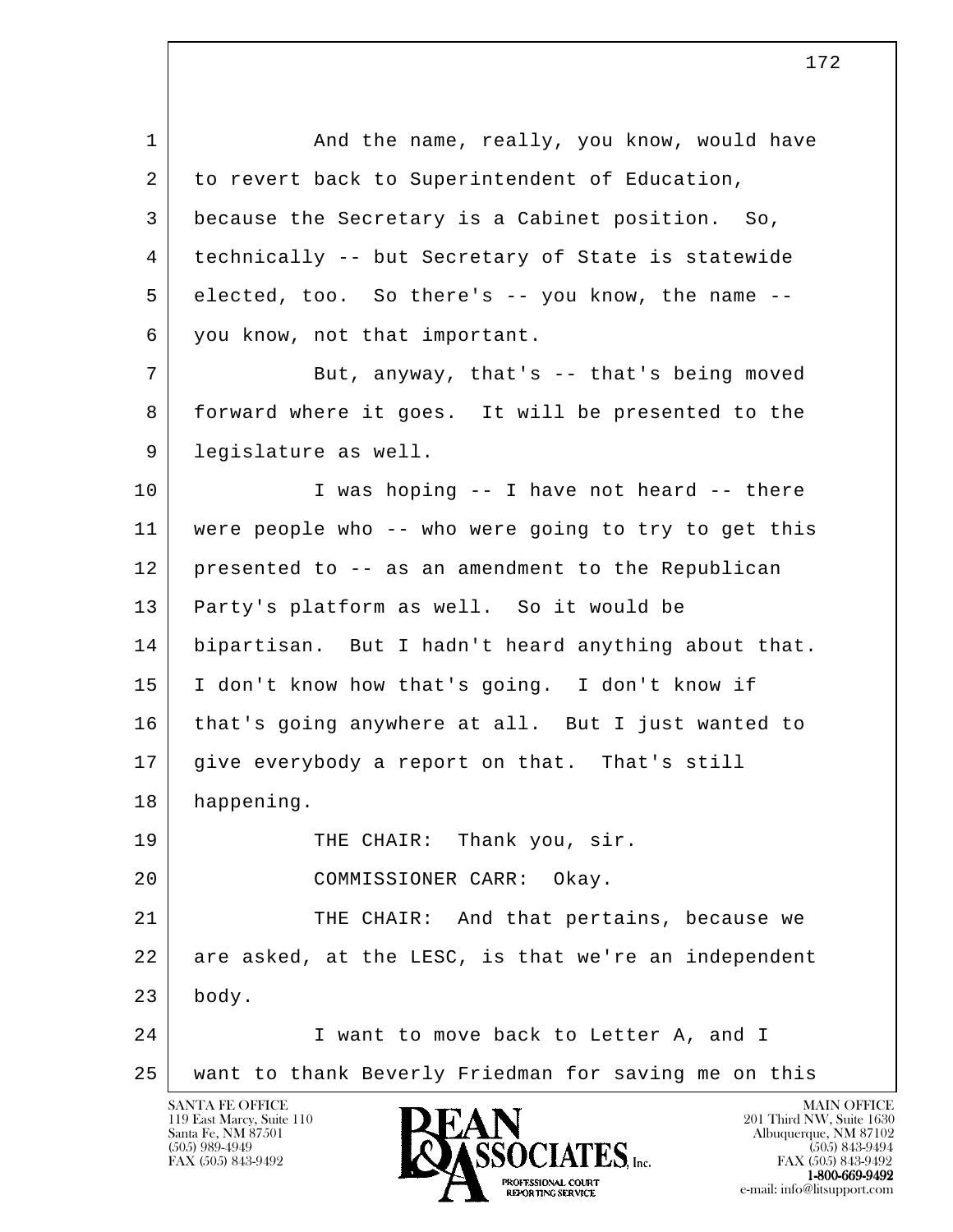l 1 one. 2 | Ttem No. 10, if you look in your packets, 3 we are collaborating with the PED on the Strategic 4 Plan. And Beverly has resent out the -- what did we 5 call it? A table that we would fill in? 6 MS. FRIEDMAN: A survey. 7 | THE CHAIR: A survey. But it's due back 8 to the Public Education Department by September 1st. 9 So if you want to give input on the Strategic Plan, 10 I highly recommend that we do that. I know we've 11 been in frustration for several years about not 12 being involved, even though it's statutorily our 13 duty to -- to be -- be strategically involved in the 14 Strategic Plan, the five-year plan for New Mexico. 15 But I'll take it however I can get it. I 16 want to voice my opinion, and I want to be a part 17 of -- a part of the process. And so September 1st 18 is the deadline. Beverly, do you have any other 19 information? 20 MS. FRIEDMAN: Mr. Chair, I'd just like to 21 mention that it is due to -- PED is due to turn in 22 their Strategic Plan by September 1st. And so any 23 comments from the PEC, I should receive -- I'd like 24 to receive by the 20th, or maybe by the 23rd, 25 something like that, so that I can give those to the



FAX (505) 843-9492<br>1-800-669-9492 e-mail: info@litsupport.com<br>REPORTING SERVICE e-mail: info@litsupport.com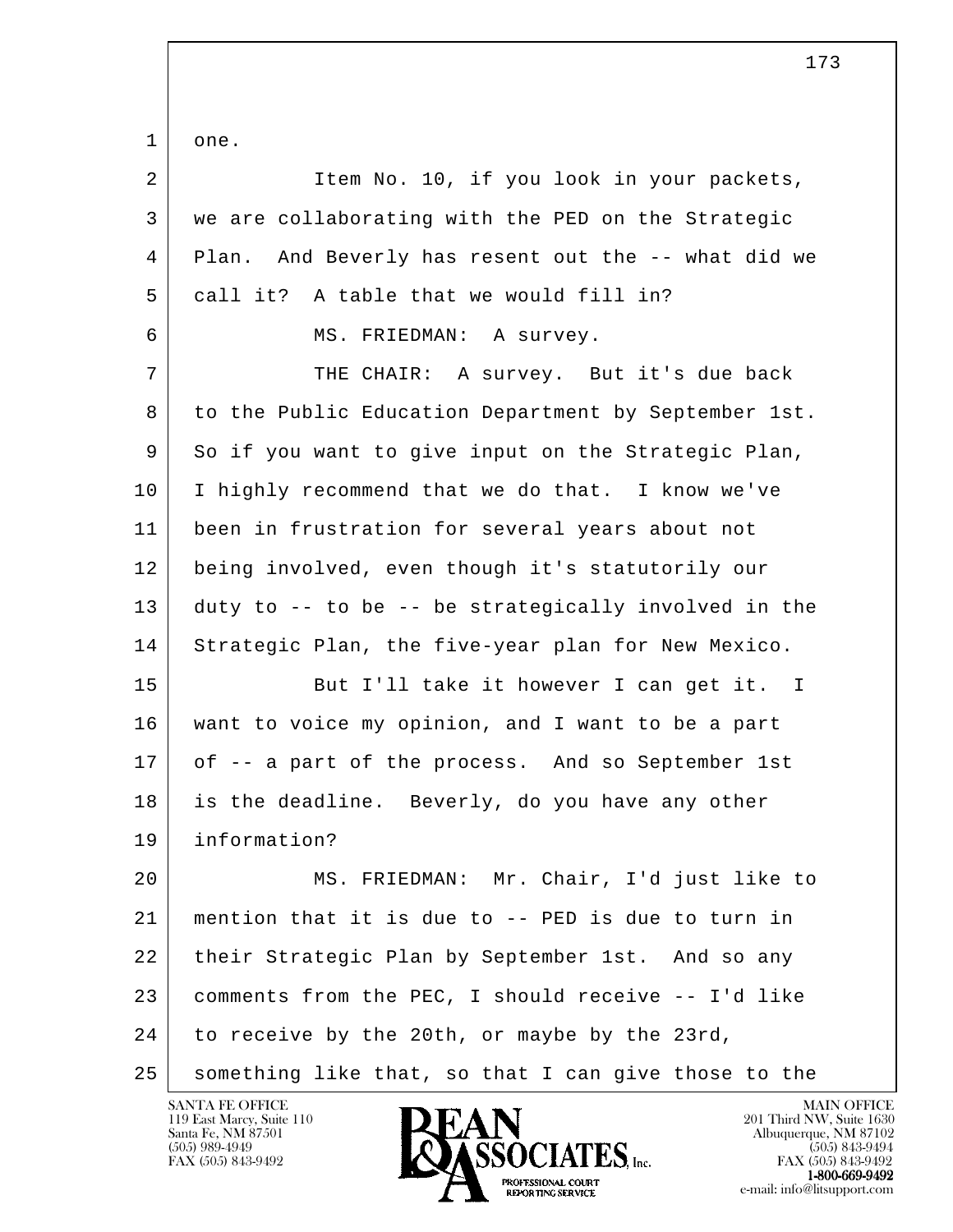l SANTA FE OFFICE MAIN OFFICE MAIN OFFICE MAIN OFFICE MAIN OFFICE 1 Committee, so it can be incorporated into our 2 Strategic Plan for PED. 3 THE CHAIR: Based on what we have going 4 on, Charter Schools would probably want it due 5 August 17. So please give your -- give your input 6 on that. I will definitely do so. 7 | MS. FRIEDMAN: And, Mr. Chair, it was sent 8 to all the Commissioners electronically. And you 9 also have a hard copy there in your notebook. So 10 whichever method you would like to return that to 11 | me, I will be happy to receive that. 12 THE CHAIR: So it looks like we need to 13 vote on that method here. You have a proposed 14 motion in your -- on your -- what do we call this? 15 Green? Olive? I don't know. 16 | MS. FRIEDMAN: Uh-huh. 17 THE CHAIR: To submit comments or 18 | suggestions directly to Beverly Friedman, or comment 19 on the PED Strategic Plan and ask the PEC Strategic 20 Plan Committee to begin work on drafting a PEC 21 Strategic Plan. So those are the choices on the 22 Strategic Plan. 23 COMMISSIONER CARR: Where is that? 24 THE CHAIR: It's on Item No. 10, the green 25 page, on the Proposed Motions?

119 East Marcy, Suite 110<br>Santa Fe, NM 87501

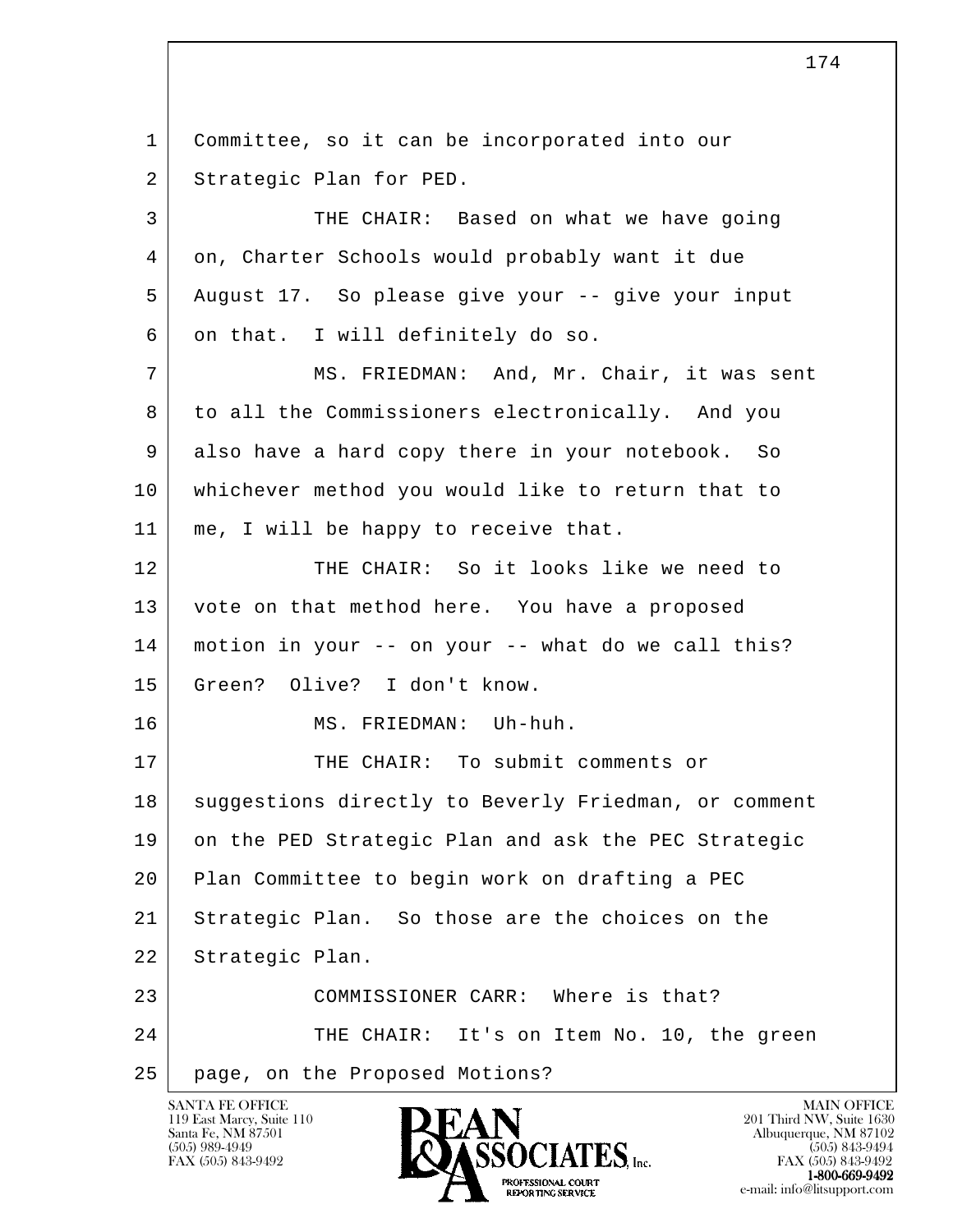l 1 COMMISSIONER BERGMAN: Mr. Chair? 2 THE CHAIR: Yes, sir. 3 COMMISSIONER BERGMAN: What would be the 4 purpose of us doing our own PEC Strategic Plan? 5 What legal basis would there be for that? What good 6 would it do? What would it accomplish? The statute 7 says we are supposed to work with the Secretary 8 to -- we were not invited on the last one. We were 9 not included. We were excluded. But I think we'd 10 be better off having a representative from this 11 Commission working with the study group or the 12 committee or however the PED puts together a 13 Strategic Plan. I don't see what the purpose of 14 having a separate plan would do. It could be 15 contradictory to what PED is doing. 16 THE CHAIR: I think we have 17 miscommunication here. I'm not implying that we're 18 doing our own separate Strategic Plan. 19 COMMISSIONER BERGMAN: That's what this 20 bullet on this green thing says. "On drafting a PEC 21 Strategic Plan." 22 COMMISSIONER GANT: The second bullet. 23 COMMISSIONER BERGMAN: As a second part of 24 that motion. The alternative motion is we would do 25 our own plan.

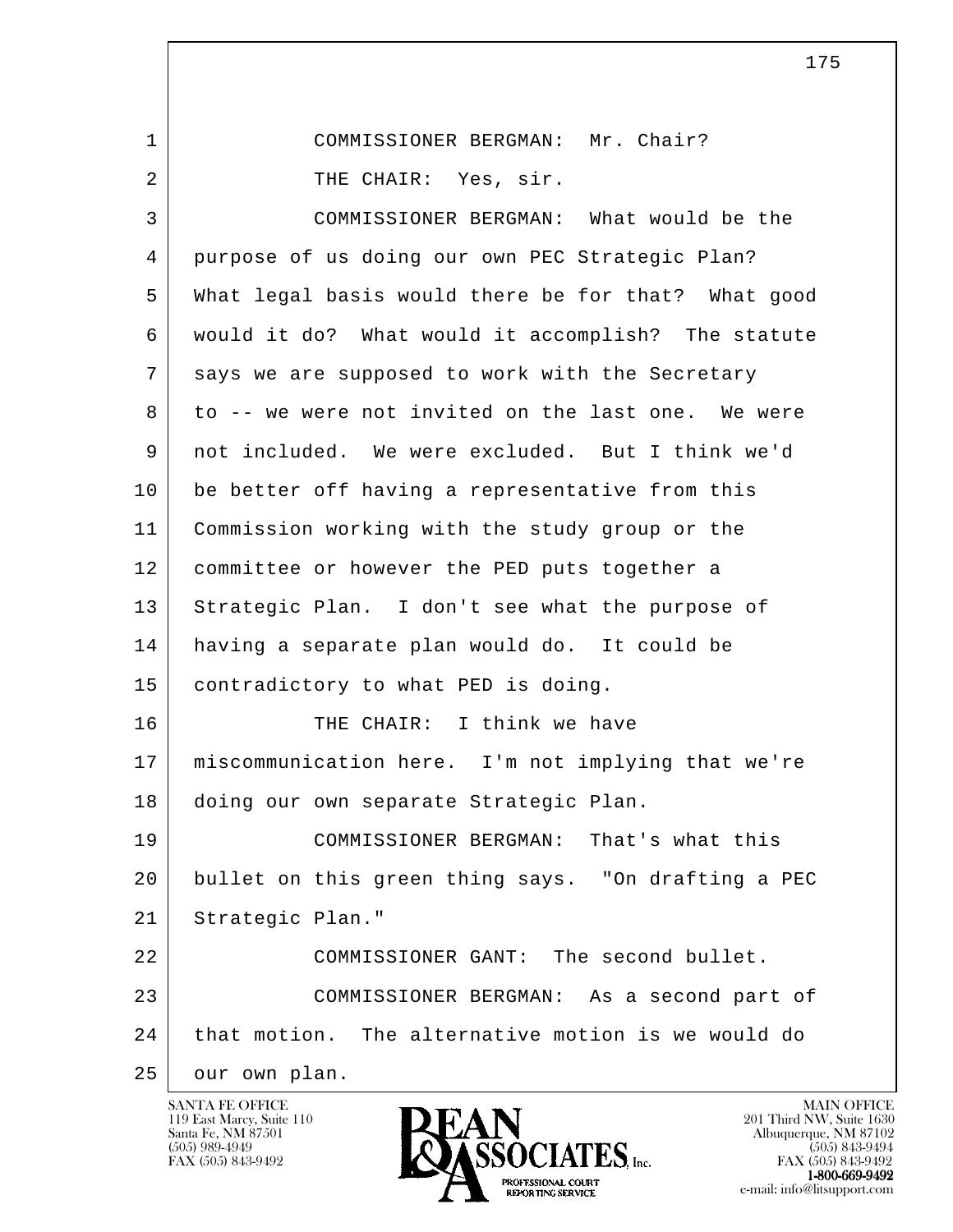l SANTA FE OFFICE MAIN OFFICE MAIN OFFICE MAIN OFFICE MAIN OFFICE 119 East Marcy, Suite 110<br>Santa Fe, NM 87501 1 THE CHAIR: Beverly? 2 MS. FRIEDMAN: Mr. Chair and 3 Commissioners, I put that motion in there because 4 there was a comment made by one of the Commissioners 5 about creating a PEC Strategic Plan. 6 THE CHAIR: Yes, I recall that. And now I 7 understand why it's in here. 8 But I'm not going to give you my hopes on 9 what we propose. The Chair will entertain a motion. 10 COMMISSIONER BERGMAN: All right. I -- I 11 would move that each Commissioner submit his or her 12 comments or suggestions for the PED's Strategic Plan 13 directly to Beverly Friedman on or before August the 14 20th, 2012. 15 COMMISSIONER SHEARMAN: Second. 16 THE CHAIR: We have a motion on the floor. 17 We have a second by Commissioner Shearman. We will 18 proceed with a roll-call vote on the motion. 19 COMMISSIONER GANT: We will. Commissioner 20 Bergman. 21 COMMISSIONER BERGMAN: Yes. 22 COMMISSIONER GANT: Commissioner Lopez. 23 COMMISSIONER LOPEZ: Yes. 24 COMMISSIONER GANT: Commissioner Carr. 25 COMMISSIONER CARR: No.

Santa Fe, NM 87501 Albuquerque, NM 87102  $\overline{\text{S5OCIATES}}_{\text{Lnc.}}$  (505) 989-4949 (505) 843-9492 (505) 843-9492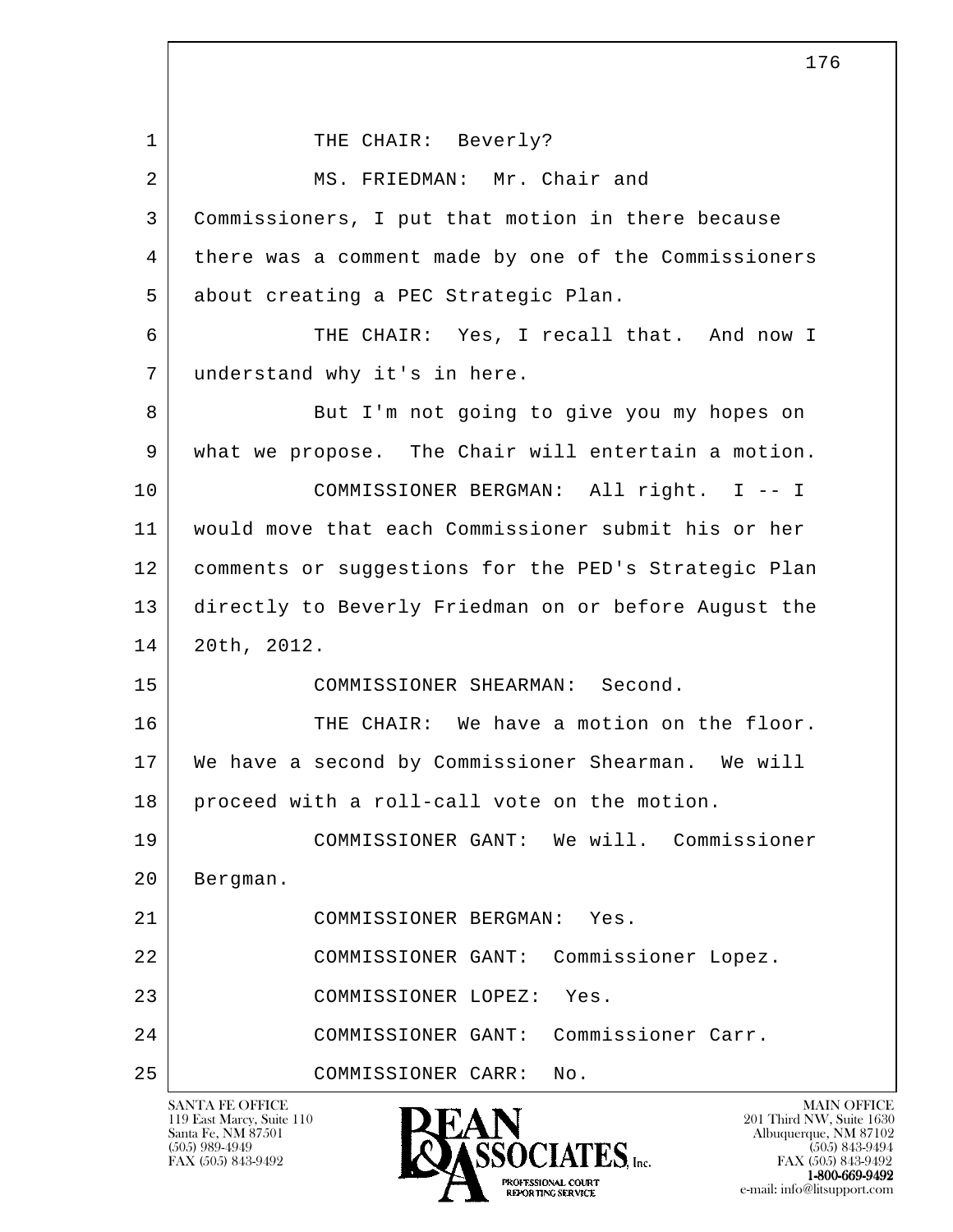l SANTA FE OFFICE MAIN OFFICE MAIN OFFICE MAIN OFFICE MAIN OFFICE 1 COMMISSIONER GANT: Commissioner Pogna. 2 COMMISSIONER POGNA: Yes. 3 COMMISSIONER GANT: Commissioner Shearman. 4 COMMISSIONER SHEARMAN: Yes. 5 COMMISSIONER GANT: Commissioner Garrison. 6 THE CHAIR: Yes. 7 COMMISSIONER GANT: Commissioner Gant 8 votes yes. It's 6-1 in favor. 9 THE CHAIR: Six-one, the motion passes. 10 | We have a plan. 11 Please, if you do not find that document, 12 that survey, please get hold of Beverly Friedman 13 right away so that she can either resend it or -- 14 you do have a hard copy in your books here. So make 15 sure you take that home. 16 Item No. 11, Vote on the Masters Program 17 Charter School Amendment to Change Calendar, Kelly 18 | Callahan, Acting Director of CSD. You're not the 19 Director anymore? 20 MS. CALLAHAN: Mr. Chair, some days I 21 wonder who I am. 22 THE CHAIR: And I will leave it at that. 23 | Kelly? 24 MS. CALLAHAN: Mr. Chair, Commissioners, 25 thank you. We have one amendment request from The

119 East Marcy, Suite 110<br>Santa Fe, NM 87501

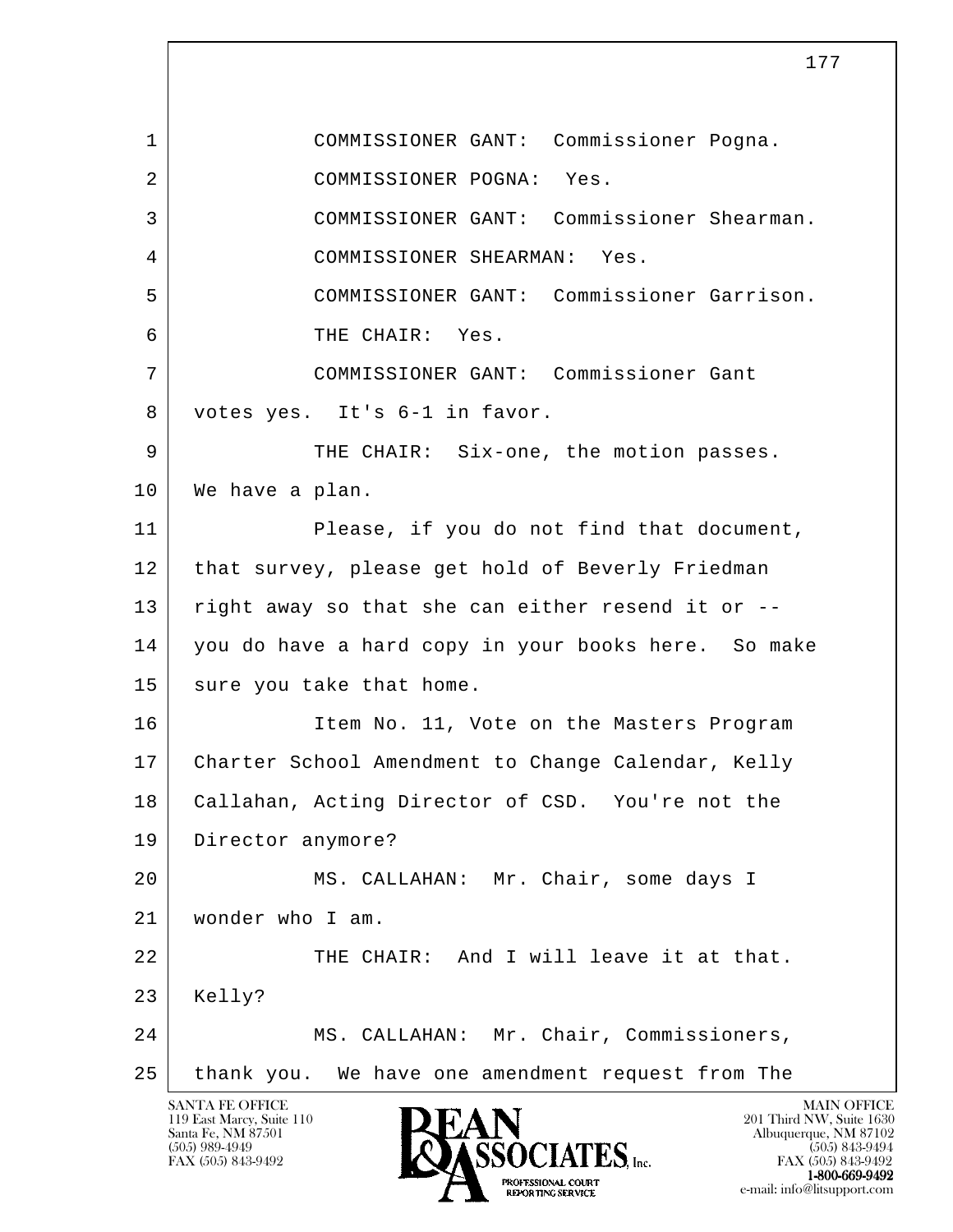1 Masters Program Charter School. And you have an 2 executive summary as well as the documents that the 3 school submitted.

 4 The Masters Program is requesting an 5 amendment to change the school calendar to reflect 6 171 instructional days. The rationale for this 7 change is that the amendment is necessary to 8 specifically identify the number of instructional 9 days for The Masters Program. The original charter 10 did not specify the number of days, but, rather 11 listed several possible calendar scenarios. The 12 number of days and hours per day equals 1,283 13 instructional hours for The Masters Program. The 14 State regulation requires 1,080 instructional hours. 15 The founder of the school did not have 16 information to adequately determine the way the 17 school's calendar would fall, so the head 18 | administrator and governance board wish to correct 19 the charter contract. 20 THE CHAIR: Any questions from 21 Commissioners of Ms. Callahan? Carolyn Shearman? 22 COMMISSIONER SHEARMAN: I think, just

l  $23$  clarification, do they -- they have a four days

 24 week? Is that it?

25 | MS. CALLAHAN: The -- Mr. Chair,



FAX (505) 843-9492 FAX (505) 843-9492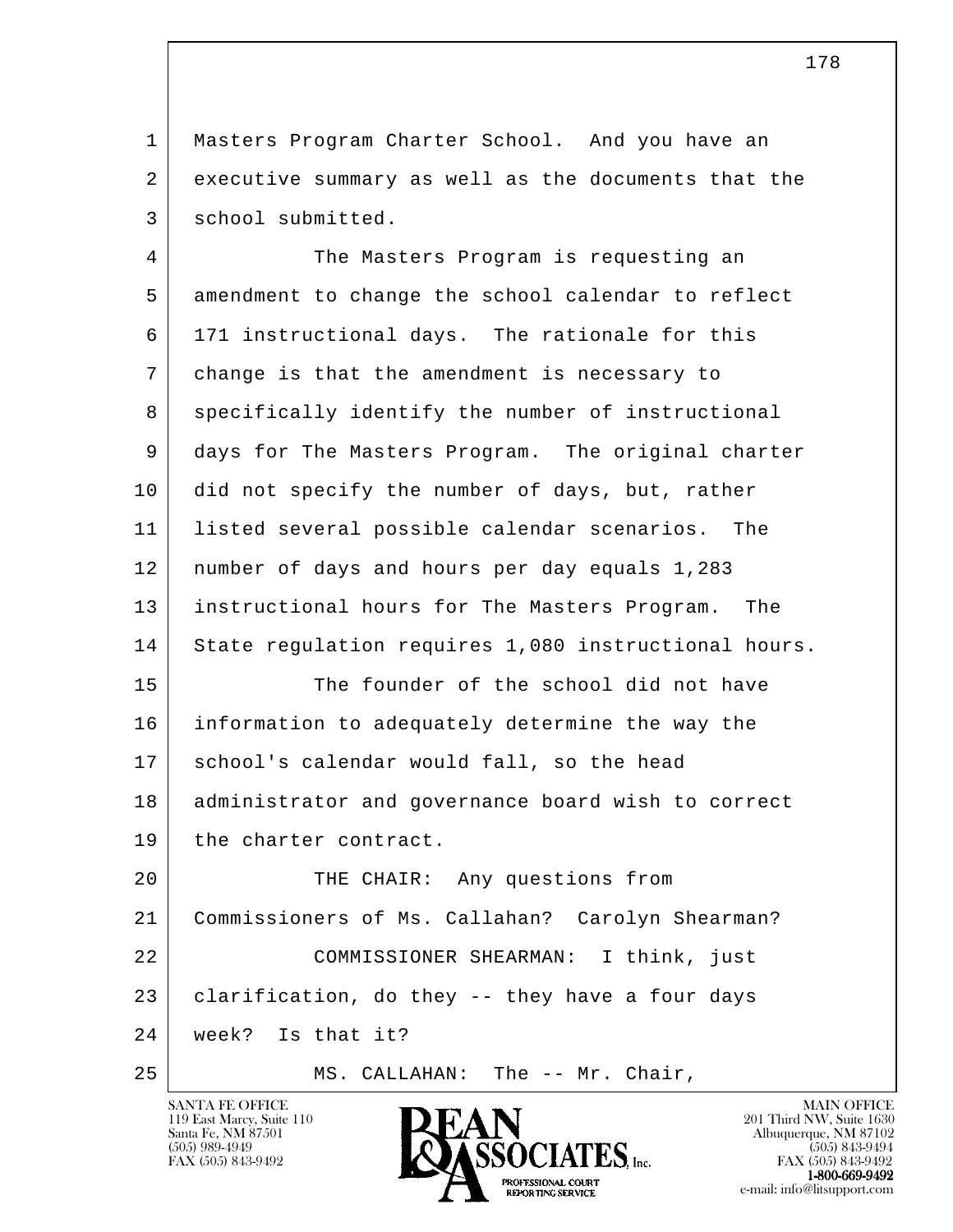l 1 Commissioner Shearman, the school has a four-day 2 week, and it goes from 7:30 to 4:00. 3 | THE CHAIR: I didn't hear your 4 recommendation, and you probably gave it. 5 MS. CALLAHAN: Mr. Chair, we didn't 6 provide a recommendation at this point in our 7 amendment process. We give the information for your 8 consideration. However, it is a cosmetic change. 9 They do meet the requirements of the -- of the 10 minimums. Their four-day week is there because of 11 the partnership with the Community College. And so 12 the classes that the students are taking, and then 13 their -- the schedule is flexible enough for the 14 students to be able to take those dual-enrollment 15 courses. And so I don't have any problem with  $16$  the  $-$ - with the amendment request. 17 THE CHAIR: Thank you. Any questions from 18 Commissioners? The Chair will entertain a motion. 19 COMMISSIONER LOPEZ: Mr. Chair? 20 | THE CHAIR: Commissioner Lopez? 21 COMMISSIONER LOPEZ: I move to approve the 22 amendment presented by The Masters Program. 23 COMMISSIONER BERGMAN: Second. 24 THE CHAIR: The motion has been seconded 25 by Commissioner Bergman. All -- let's go -- let's

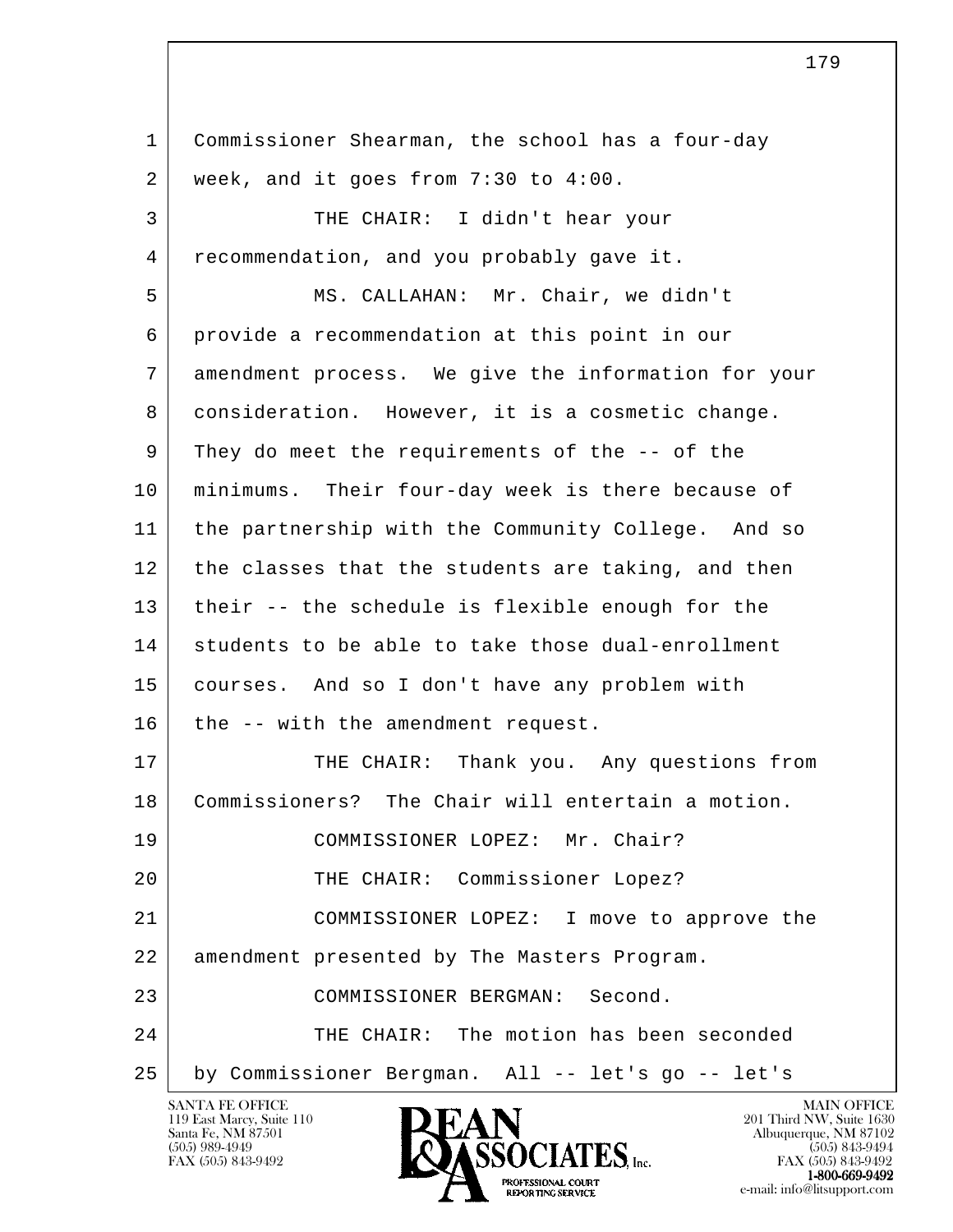l SANTA FE OFFICE MAIN OFFICE MAIN OFFICE MAIN OFFICE MAIN OFFICE 1 do a roll-call vote. 2 COMMISSIONER GANT: Commissioner Bergman. 3 COMMISSIONER BERGMAN: Yes. 4 COMMISSIONER GANT: Commissioner Lopez. 5 COMMISSIONER LOPEZ: Yes. 6 COMMISSIONER GANT: Commissioner Carr. 7 COMMISSIONER CARR: Yes. 8 COMMISSIONER GANT: Commissioner Pogna. 9 COMMISSIONER POGNA: Yes. 10 COMMISSIONER GANT: Commissioner Shearman. 11 COMMISSIONER SHEARMAN: Yes. 12 COMMISSIONER GANT: Commissioner Garrison. 13 THE CHAIR: Yes. 14 COMMISSIONER GANT: Commissioner Gant 15 votes yes. Six-oh -- that's a correction. Seven-oh 16 in favor. 17 THE CHAIR: The motion passes unanimously. 18 | MS. CALLAHAN: Thank you, Mr. Chair. 19 THE CHAIR: You're welcome. Item No. 12 20 is Village Academy Charter School Progress Report to 21 Fulfill Monitoring Condition of Renewal. Kelly 22 Callahan. 23 MS. CALLAHAN: Mr. Chair, Commissioners, 24 there was a request to have an update on Village 25 Academy Charter School. The progress report, there

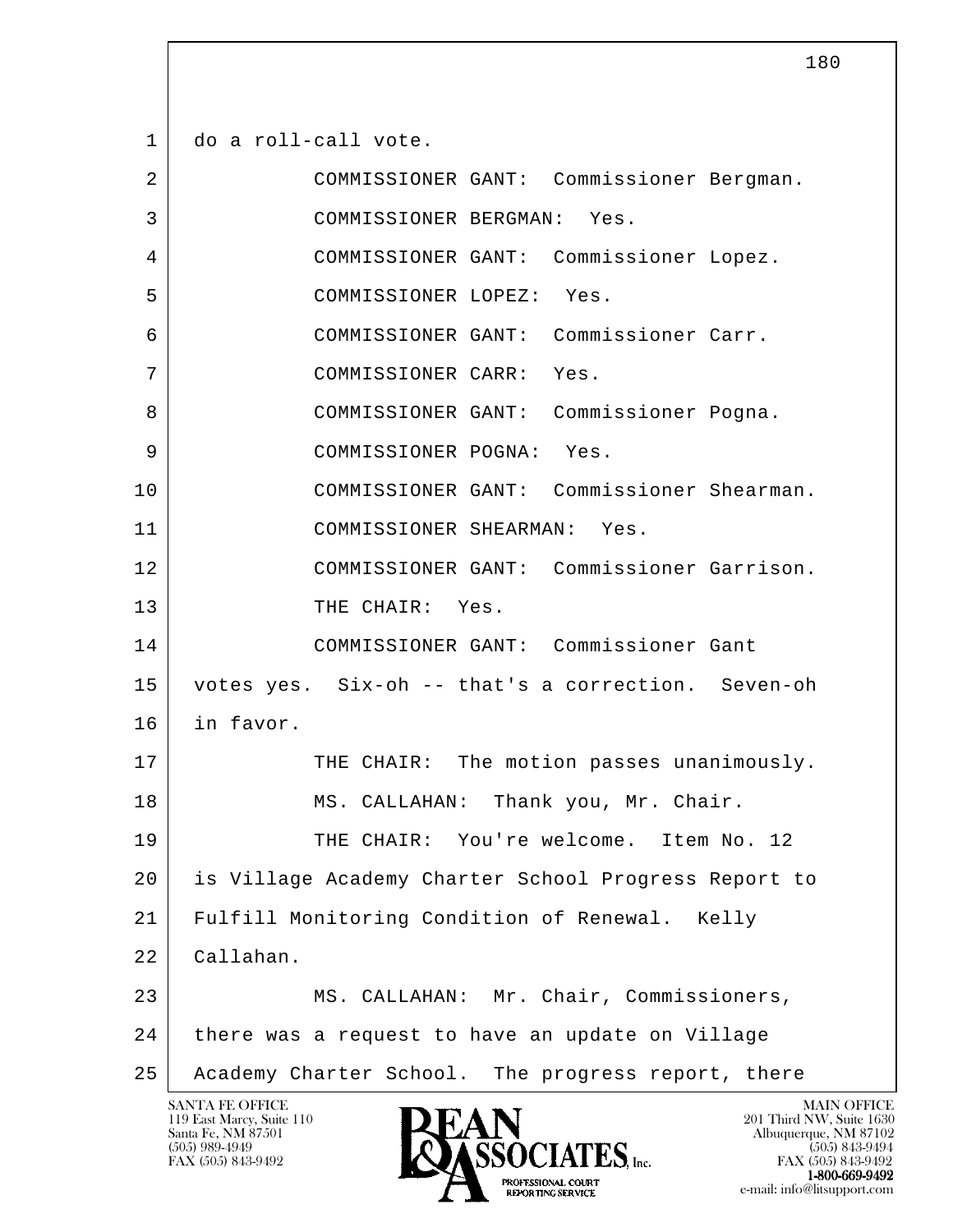1 was some confusion about the way the data was to be 2 calculated, whether there was a baseline. And so 3 what we did is we took the request -- I believe it 4 was Commissioner Shearman who asked for us to take a 5 look at this -- the academic performance of this 6 school.

7 and so in the executive summary, I state, 8 "When Village Academy Charter School was renewed by 9 the PEC in December 2009, the following conditions 10 were imposed regarding academic performance." The 11 first says, "Make no less than an 8-percent gain 12 over the 2009-'10 baseline in School Year 2010-2011; 13 a 12-percent gain over the 2009-2010 baseline in 14 School Year 2011-2012; and a 20-percent gain over 15 the 2009-2010 baseline in School Year 2012-2013, in 16 mathematics proficiency level school-wide, as 17 | measured by the NMSBA."

l 18 The second was, "Make no less than a 19 5-percent gain over the 2009-2010 baseline in 20 reading proficiency, school-wide, for each of the 21 next three years: School Year 2010-'11, School Year 22 2011-'12, and School Year 2012-'13, of the charter, 23 as measured by the NMSBA."

 24 And as you know, we don't, of course, have 25 the numbers for the current school year. So we have

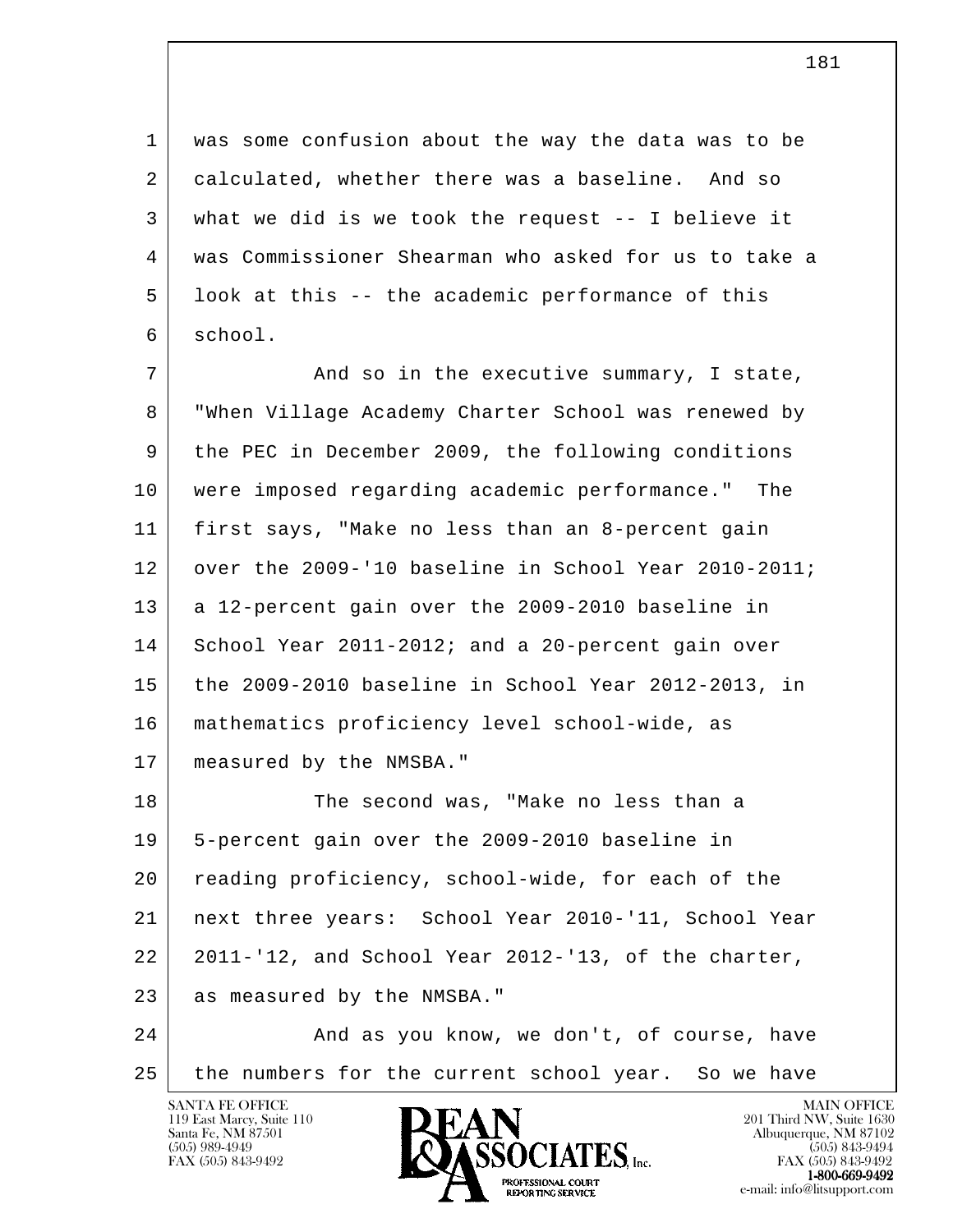| $\mathbf{1}$ | the baseline from 2009-'10 and the data from         |
|--------------|------------------------------------------------------|
| 2            | 2010-'11 and 2011 and '12. And so we've listed       |
| 3            | this. And this is based on all students at Village   |
| 4            | Academy for their scores.                            |
| 5            | And so the reading proficiency. In 2010,             |
| 6            | the students -- 25 percent of the students were      |
| 7            | proficient on the SBA in reading. In 2011, Village   |
| 8            | Academy improved 28.7 percent from their 2009-'10    |
| 9            | baseline. In 2012, Village Academy improved          |
| 10           | .7 percent from their '09-'10 baseline, but went     |
| 11           | down 28 percent from 2010 to 2011.                   |
| 12           | In math, in 2010, their baseline was                 |
| 13           | 15.4 percent of the students were proficient.<br>In  |
| 14           | 2010-'11, all students, Village Academy improved     |
| 15           | 16.3 percent from their '09-'10 baseline. And in     |
| 16           | 2011-'12, Village Academy decreased 9.7 percent from |
| 17           | their '09-'10 baseline, and went down 26 percent     |
| 18           | from 2010-'11.                                       |
| 19           | Please note that Village Academy's total             |
| 20           | enrollment numbers are under 50. Village Academy's   |
| 21           | charter expires 6/30/13; therefore, they will be in  |
| 22           | the renewal class that will be submitting on         |
| 23           | October 1st, since they had a shortened charter      |
| 24           | length time in their renewal.                        |
| 25           | The renewal process will have an in-depth            |

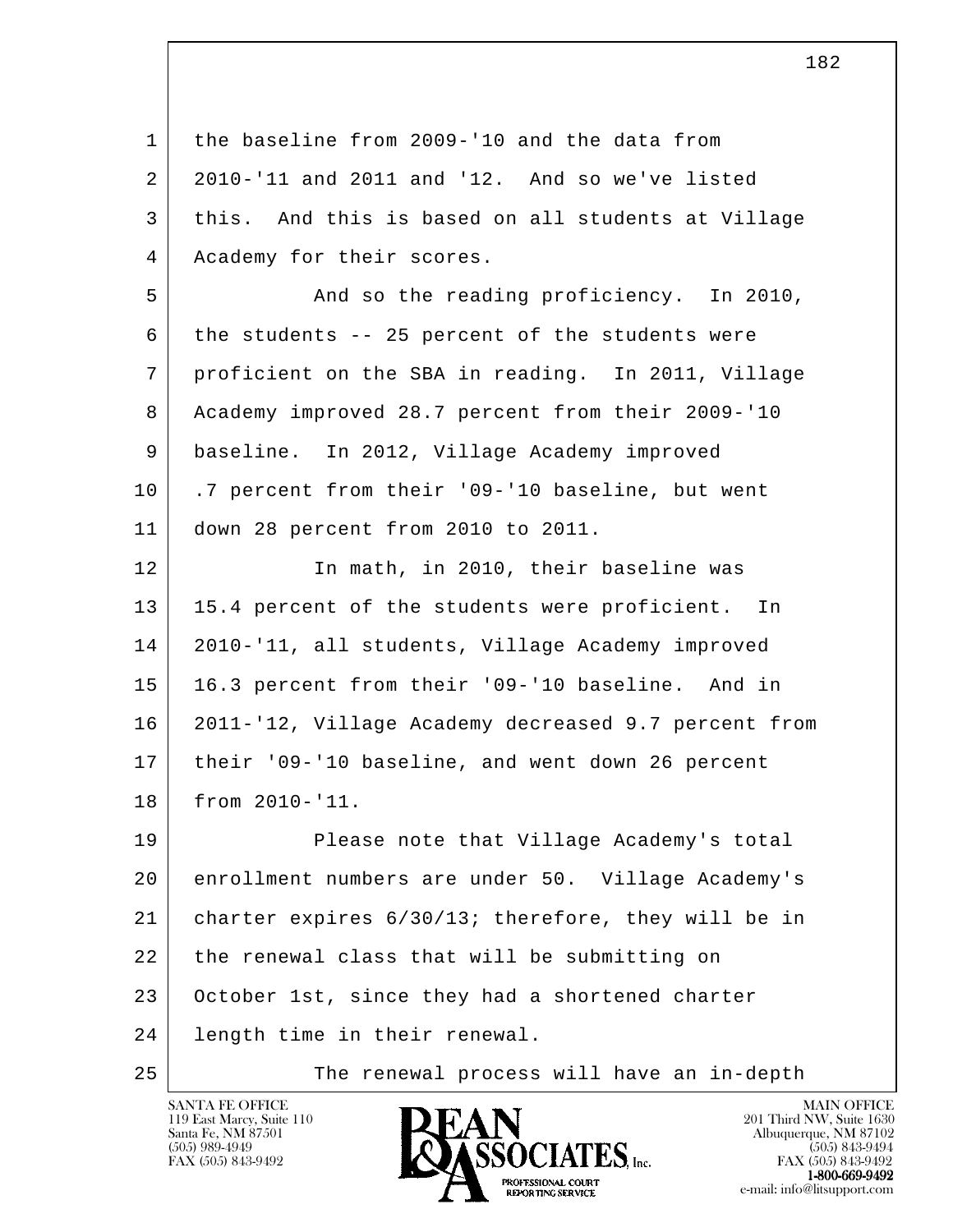l 1 data analysis, which will disaggregate and compile 2 data over the life of the charter, both from the SBA 3 | and short-cycle assessments, as well as data 4 | specific to the charter goals. 5 Village Academy Charter School fulfilled 6 the rest of the conditions outside of the academic 7 conditions required by the PEC during their current 8 term to date. 9 | THE CHAIR: Ouestions? 10 COMMISSIONER SHEARMAN: No. I -- thank 11 you, Ms. Callahan. Thank you, Mr. Chairman. I'm 12 very satisfied with the report. And thank you for 13 | the clarity of the presentation. 14 THE CHAIR: We'll move to Item No. 13, PEC 15 Comments. 16 MS. CALLAHAN: Mr. Chair, if I may, just 17 for a moment? 18 | THE CHAIR: Oh, yes. 19 MS. CALLAHAN: I'd like to introduce Karen 20 Ehlert, who is the Educational Administrator who 21 serves the Village Academy. And would you like to 22 introduce -- Village Academy has a new principal 23 that just started August 1st. And so I'd like Karen 24 to introduce the new Karen. 25 | MS. EHLERT: Mr. Chairman, members of the

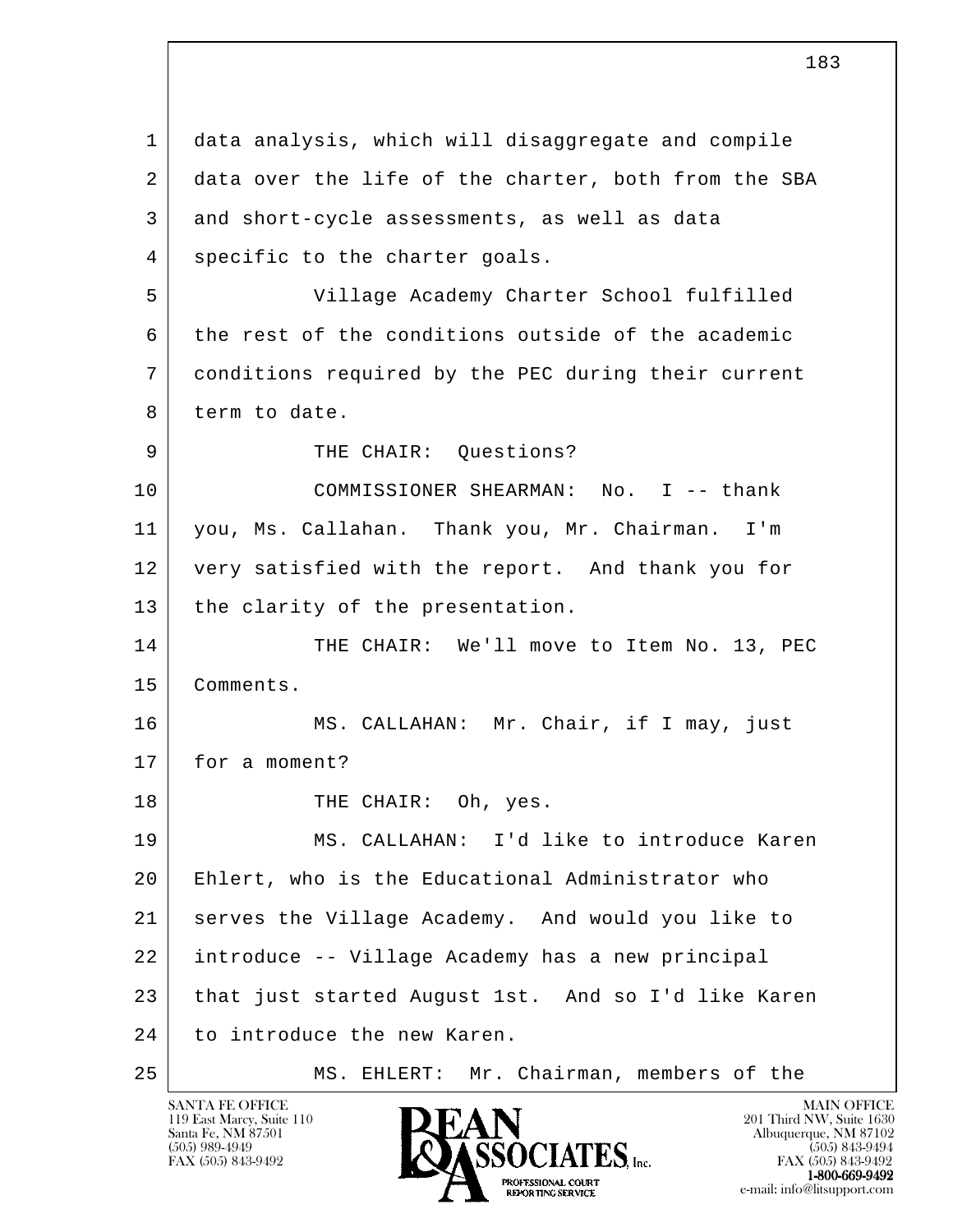l 1 Commission, this is Karen Mayhew. And since she  $2$  started -- what? -- two weeks ago, or less than a  $3$  week ago  $-$ 4 MS. MAYHEW: Yes. 5 | MS. EHLERT: -- we've had a meeting and 6 have gone over all of the issues that she's facing. 7 | And do you have anything to say? 8 MS. MAYHEW: I just would like to say that 9 this school is a very small school in a very small 10 community. However, it has a large impact on the 11 families that it serves. And that we have a big -- 12 even though there was a decrease this last year, it 13 was a very large special ed population, unusually 14 large, that has come in. 15 I'm just now digging into everything, and 16 | I apologize for my voice, Mr. Chair and 17 Commissioners. Good afternoon. And I think that 18 we're having almost all the students return, which 19 is -- it shows that the community wants this school. 20 So I'm looking forward to working with them and with 21 the teachers and, most importantly, with the 22 students. And I appreciate the opportunity for the 23 renewal. Thank you. 24 THE CHAIR: Thank you. And you don't need 25 to apologize for anything, because you and Karen

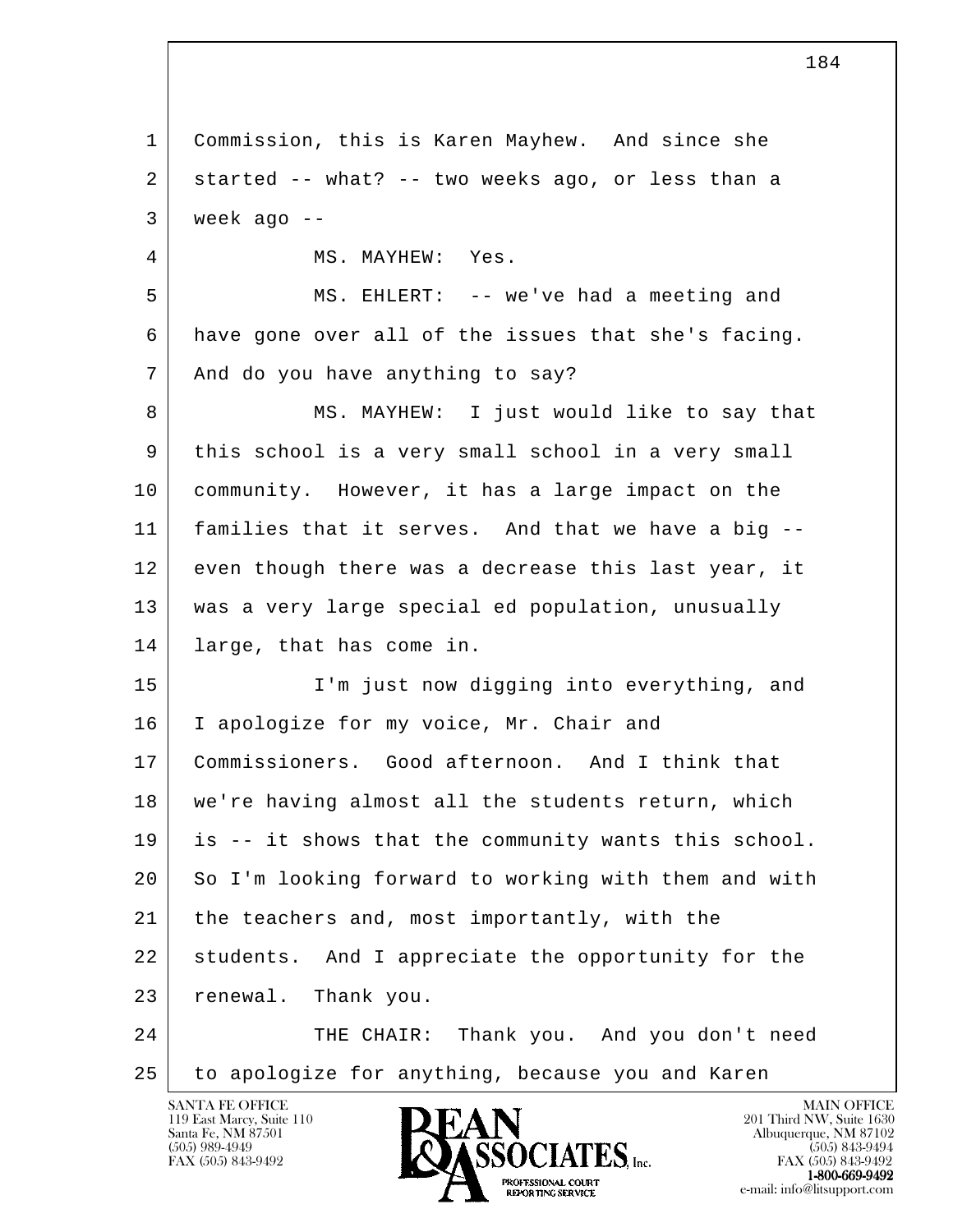l 1 | increased our PEC meeting attendance by 2 33.3 percent. I usually shake Dr. Harrell on the 3 shoulder to wake him up and then turn out the 4 lights, and we're out of here. 5 MS. MAYHEW: It was a learning experience. 6 Thank you for your hard work, all the Commissioners. 7 MS. CALLAHAN: Thank you, Mr. Chair. 8 THE CHAIR: You're very welcome. Thank 9 you for those introductions. 10 Item No. 13, PEC Comments. Level A, the 11 PEC Calendar. I want to thank the New Mexico Public 12 | Education Department for the press release and 13 Beverly for getting that out. The community -- 14 we'll start with the community input hearings. On 15 August 20th, will be up in Taos. The application is 16 the Taos International School. We'll continue the 17 morning session with the Taos Mountain Charter 18 School. 19 In the afternoon, we'll come down to 20 Santa Fe for New Mexico Connections. It's a virtual 21 school, and then Starshine Lisa Law Peace School. 22 We'll end our day and start in Albuquerque in the 23 morning of Tuesday, August 21 at 8:00 a.m., Indigo 24 Hills Charter School application. Then Health 25 Leadership Academy. The Electus Academy.

119 East Marcy, Suite 110<br>Santa Fe, NM 87501

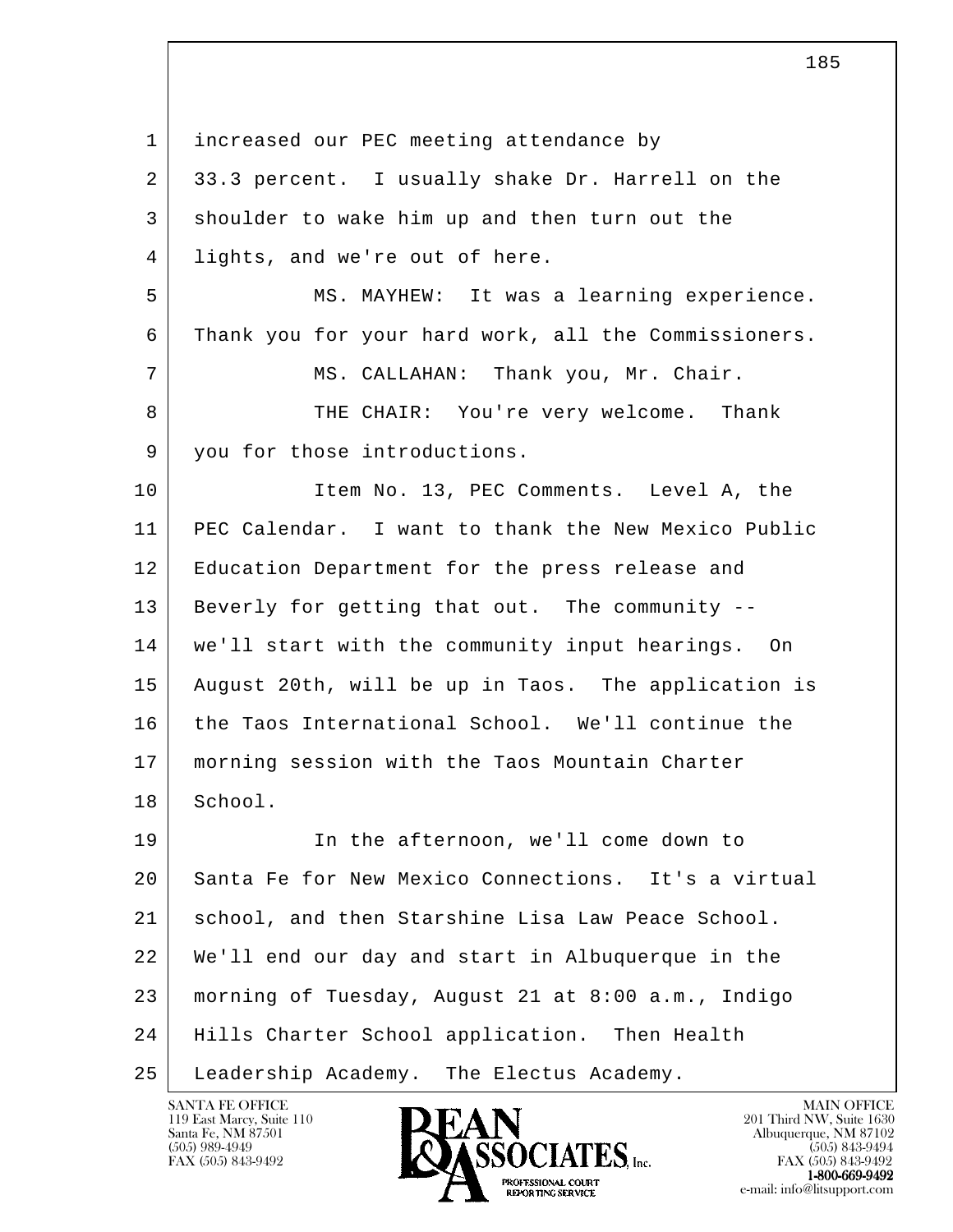l 1 and then, on Wednesday, August 22, in 2 Deming, we will continue with the Columbus Community 3 School application. Then Academy -- Academic 4 Opportunities Academy -- that's in Deming. So we'll 5 go to Columbus, then to Deming. And then Academic 6 Opportunities Academy in Las Cruces. 7 | On Thursday, August 23, we go a little bit 8 south to Gadsden, the Academic Opportunities 9 Academy; in Anthony, the Health Science Academy. 10 | And then to Alamogordo for the Academic 11 Opportunities Academy. 12 Finishing Friday, August 24th, in Carlsbad 13 | with the Academic Opportunities Academy. 14 So it's -- it's a full slate, as usual. 15 And I want to thank Kelly Callahan and her staff for 16 getting this road show planned, and we knock it out 17 in one week. That's really nice, because I've 18 always dreaded the day where we go into a second 19 week or a Saturday, which we've come close but it 20 hasn't happened yet. 21 As we all know, that we all have different 22 schedules and commitments. And so not all 23 Commissioners are making every meeting. And we do 24 have the required -- by State statute, the three 25 required in attendance. And then other

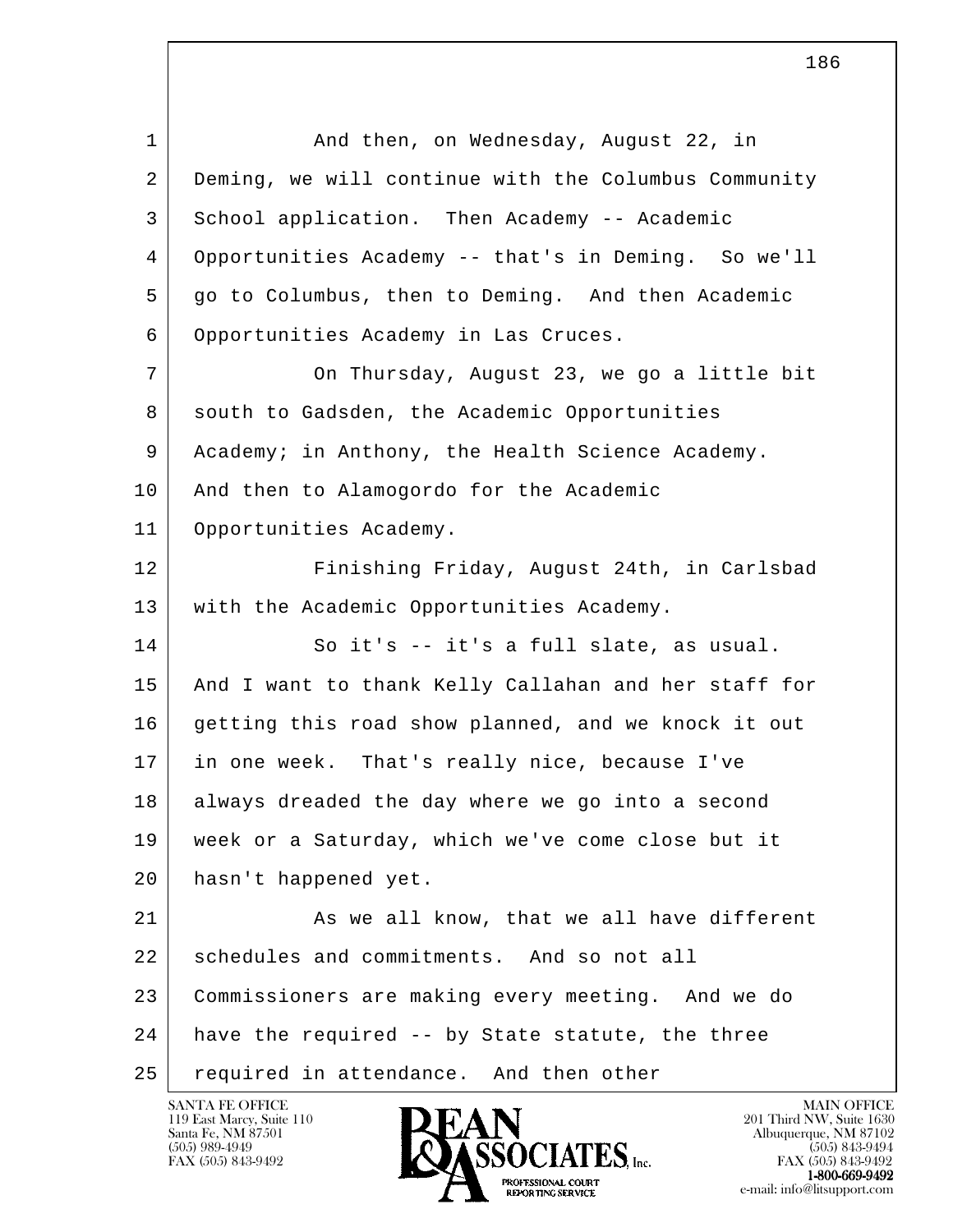l SANTA FE OFFICE MAIN OFFICE MAIN OFFICE MAIN OFFICE MAIN OFFICE 119 East Marcy, Suite 110<br>Santa Fe, NM 87501 Santa Fe, NM 87501 Albuquerque, NM 87102 1 Commissioners who do not attend those particular 2 hearings, you're obviously responsible for reading 3 all the materials pertaining to those applications. 4 Beverly, was your thinking to -- for us to 5 set things beyond -- for 2013? I see the calendar 6 there. 7 | MS. FRIEDMAN: No. 8 | THE CHAIR: That's just --9 MS. FRIEDMAN: Mr. Chair, I just put that 10 in there for information. 11 THE CHAIR: Excellent. 12 COMMISSIONER BERGMAN: Mr. Chair? 13 | THE CHAIR: Commissioner Bergman. 14 COMMISSIONER BERGMAN: These are the dates 15 we've agreed. I want to make sure these are 16 accurate. I've got some other things I've got to 17 | plan. Right now, we're showing September 19 and 20, 18 nothing in October. We're going to meet on 19 November 1 and 2, and then December 13 and 14. Are 20 those the correct dates right now? Thank you. 21 MS. FRIEDMAN: That's correct. 22 COMMISSIONER LOPEZ: What is December 13 23 and 14? That's our regular meeting? 24 THE CHAIR: Renewals. 25 COMMISSIONER LOPEZ: Renewals, okay.

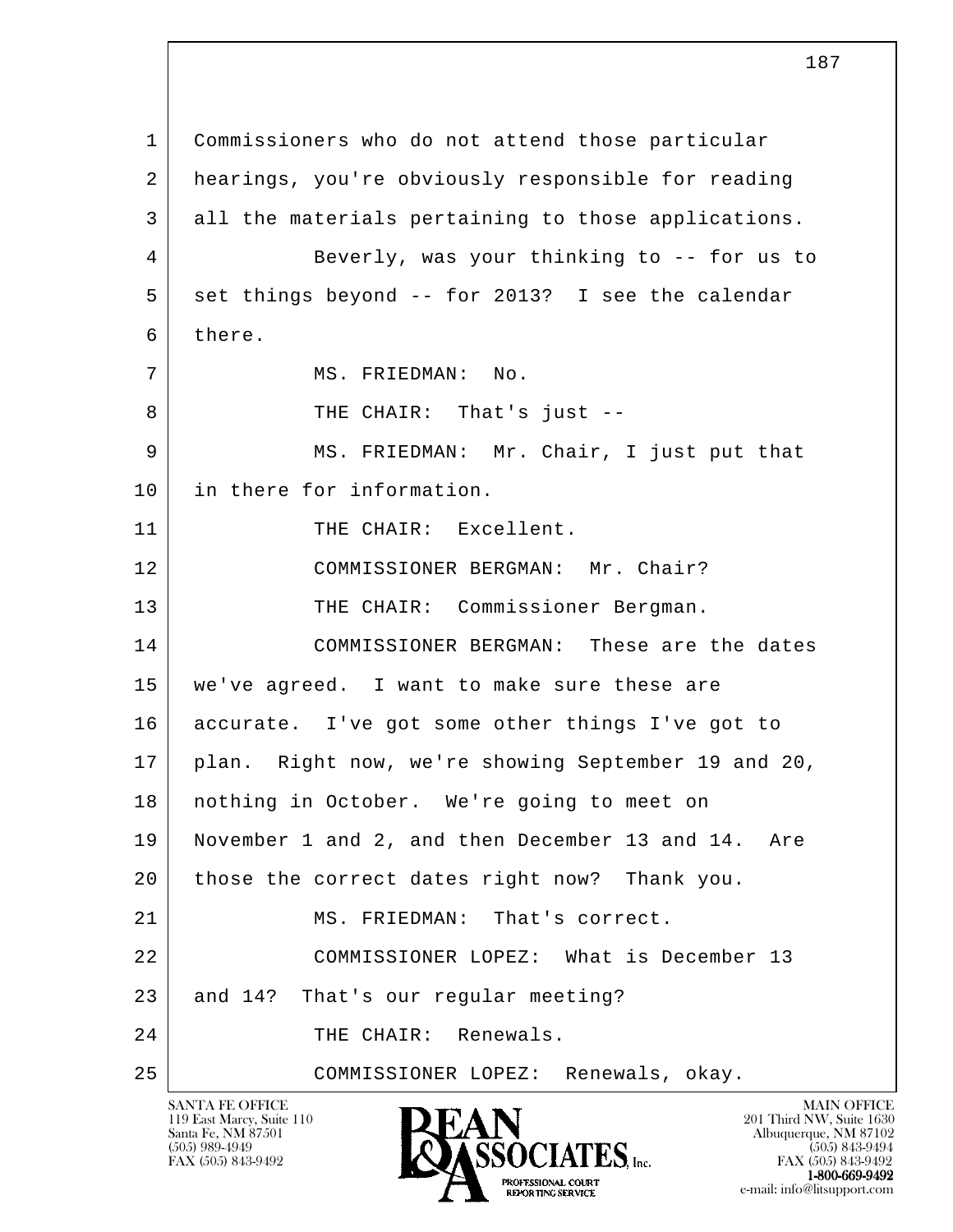l SANTA FE OFFICE MAIN OFFICE MAIN OFFICE MAIN OFFICE MAIN OFFICE 1 THE CHAIR: Commissioner Bergman, run that 2 list down again. I started getting my red pen out, 3 and you beat me. 4 COMMISSIONER BERGMAN: The book shows that 5 | we're meeting on the 19th and 20th in September; 6 nothing in October, because we pushed the dates back 7 a week; November 1st and 2nd; and then December 13th 8 and 14th will be the renewal decision meetings. 9 THE CHAIR: And now that I made you do 10 double the work, I see the light little blue -- 11 | thanks, Beverly, for that. 12 MS. FRIEDMAN: That didn't come out. 13 THE CHAIR: That's okay. It keeps me 14 | sharp. PEC Travel, Letter B. Out-of-state travel 15 by Commissioners. 16 I asked Commissioner Gant, our Secretary, 17 to look at what we have in the Public Education 18 Commission Rules of Procedure. And you have your 19 green book -- well, you do have your green books in 20 your binders. And in those books on the last page 21 will be our procedure for out-of-state travel. So, 22 Commissioner Gant, tell me what have you fixed up 23 for us. 24 COMMISSIONER GANT: Mr. Chair, members, 25 basically it's a historical comment. In talking to

119 East Marcy, Suite 110<br>Santa Fe, NM 87501



FAX (505) 843-9492 FAX (505) 843-9492 1-800-669-9492<br>PROFESSIONAL COURT **EXECUTE EXECUTE:**<br>REPORTING SERVICE e-mail: info@litsupport.com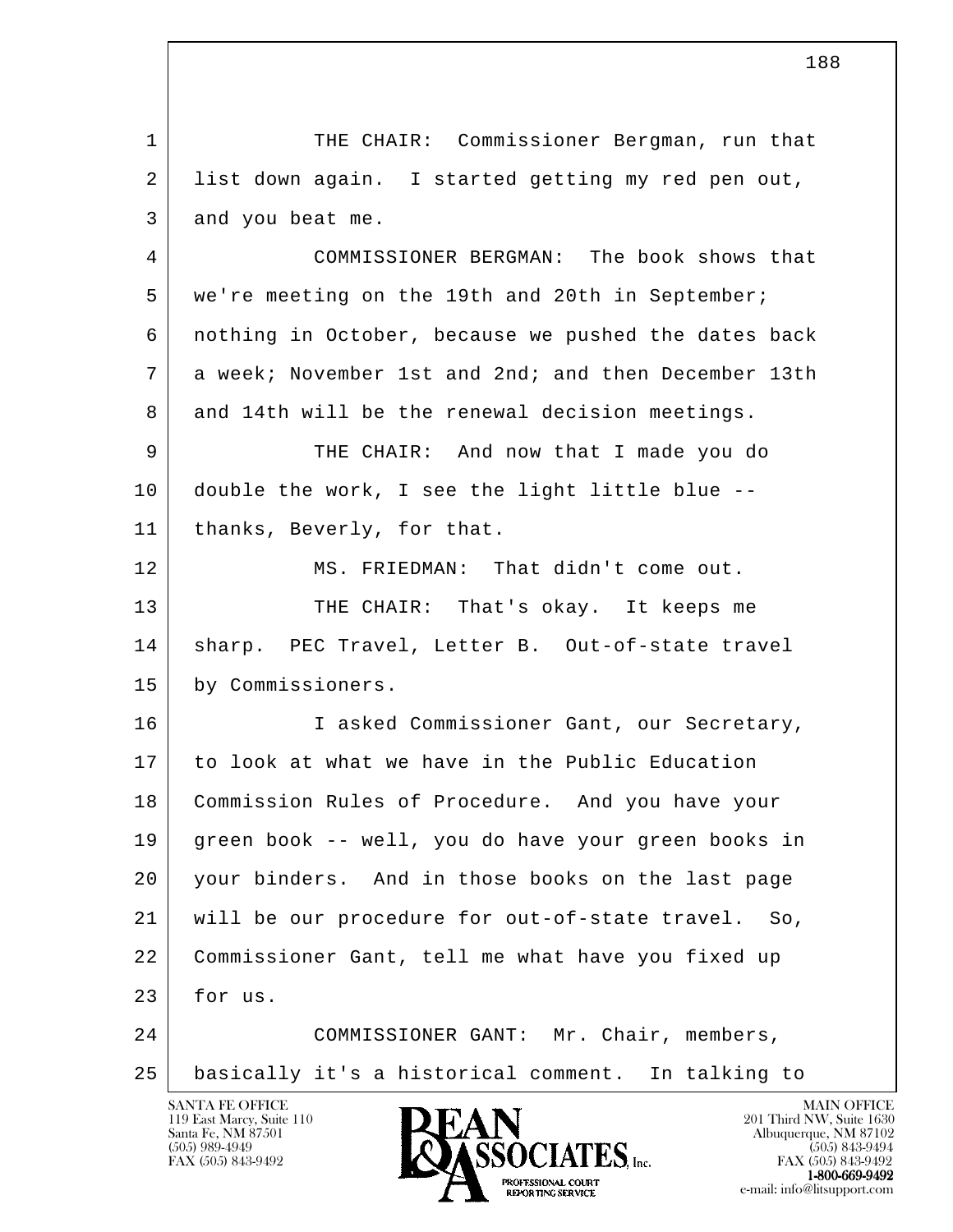l 1 Ms. Friedman, the Chair has basically been the only 2 one traveling for at least four years, five years. 3 So we're open to rotation, of restarting the 4 rotation based upon the fact the Chair gets the 5 first call, whether they go or not. 6 Then you'll start with District 1, 2, and 7 3. Normally, this is, per the green book, done at 8 the first of the year. But we can start -- you 9 have -- there are some meetings coming up now. So 10 | we need to decide who's going to go to these 11 conferences in the next -- what? -- October? 12 MS. FRIEDMAN: Yes. 13 COMMISSIONER GANT: So, you know, I guess 14 the Chair should ask each person here -- of course, 15 we've got -- we've got some people missing here. 16 Michael Canfield -- Commissioner Canfield and 17 Commissioner Peralta, whether they want to travel or 18 not, okay? But I think you're the one that has to 19 lead on asking Commissioners who want to travel, 20 starting with District 1 and moving on through at 21 | that point. 22 | THE CHAIR: I would -- I would like you 23 to -- to call those folks and see if they plan or 24 not, and just go down the -- go down the order. 25 COMMISSIONER GANT: I can call and see. I

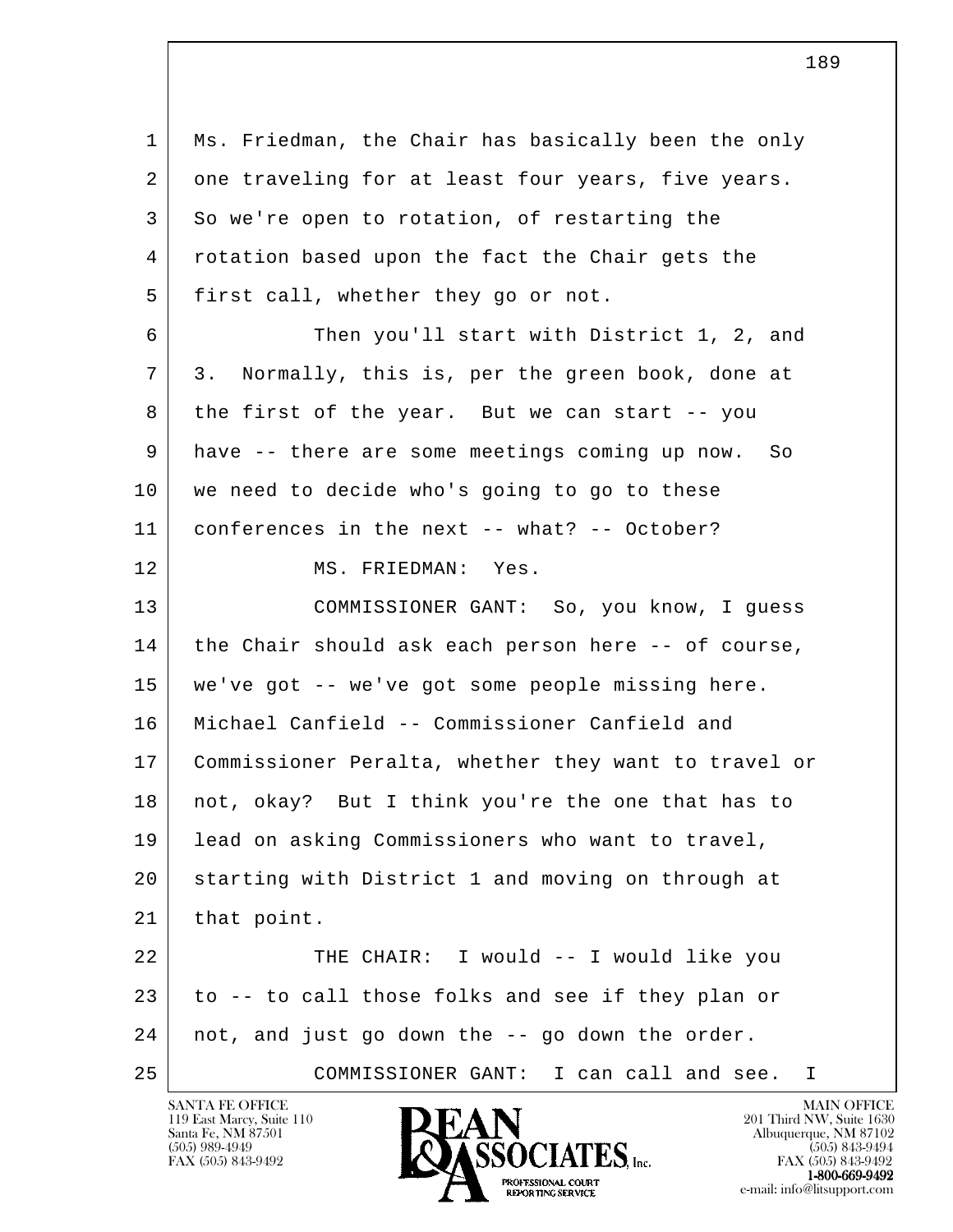| 1  | can call, Mr. Chair, and see if they want to go or   |
|----|------------------------------------------------------|
| 2  | not. But can we take a call today -- I can call      |
| 3  | these two down here, but -- or send them a note. We  |
| 4  | might as well just ask today.                        |
| 5  | THE CHAIR: So what we have in the                    |
| 6  | procedure, I don't see that there's a limitation or  |
| 7  | an identification of how many folks can travel. Do   |
| 8  | you all see that in there?                           |
| 9  | COMMISSIONER GANT: No, there's no                    |
| 10 | limitation. There's a limitation on the budget.      |
| 11 | THE CHAIR: Right.                                    |
| 12 | COMMISSIONER GANT: The budget; that's the            |
| 13 | only limitation. I've gone to one, at the very       |
| 14 | first one. Remember, there was three of us that      |
| 15 | went. We went back to Savannah, Georgia, for the     |
| 16 | NASBE conference -- NACSA, I'm sorry. The NACSA      |
| 17 | conference. That's what we went back for. So it's    |
| 18 | basically on budget. I mean, if you've got enough    |
| 19 | budget to send everybody, let them go if they want   |
| 20 | to go.                                               |
| 21 | COMMISSIONER CARR: Mr. Chair, if I                   |
| 22 | remember from the budget -- Beverly's not here right |
| 23 | now -- it seemed like she said there was enough      |
| 24 | for -- to send three?                                |
| 25 | THE CHAIR: That's what I thought.                    |

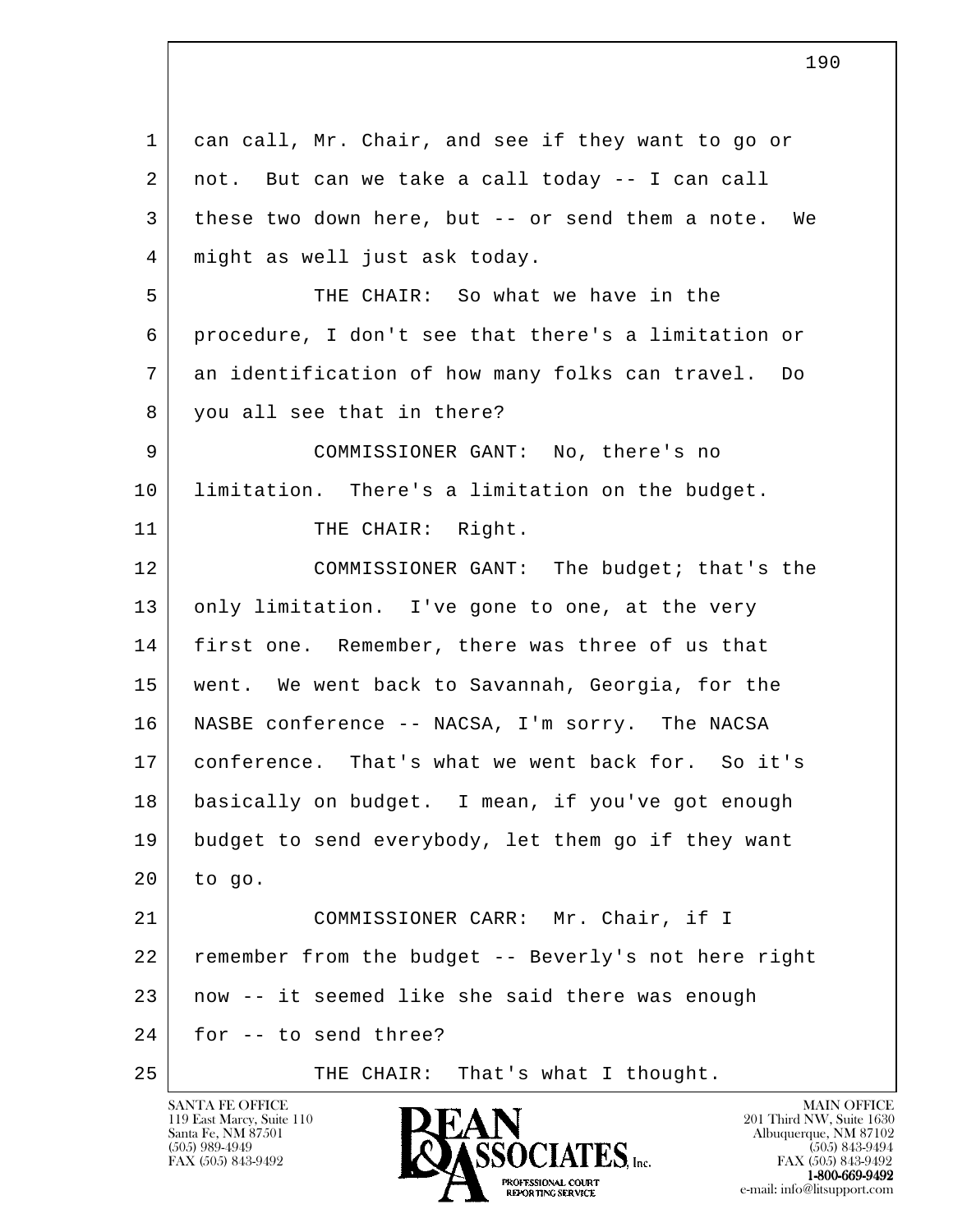l 1 COMMISSIONER CARR: Or two to each  $2$  meeting? Or was it --3 THE CHAIR: Three, total, is my 4 recollection. But where did she go? 5 MS. CALLAHAN: She just went to the 6 restroom. 7 THE CHAIR: How dare she? 8 COMMISSIONER GANT: I'd like to make a 9 comment on this, Mr. -- 10 THE CHAIR: Hold on. Commissioner 11 Bergman. 12 COMMISSIONER BERGMAN: My recollection in 13 the past is they told us we could probably send two. 14 The budget fluctuates year in and year out. Who 15 knows? 16 COMMISSIONER GANT: Mr. Chair? 17 THE CHAIR: Commissioner Gant. 18 | COMMISSIONER GANT: Mr. Chair, members, 19 after yesterday -- 20 THE CHAIR: Commissioner Gant has the  $21$  floor. 22 COMMISSIONER GANT: After the discussions 23 yesterday, members -- Mr. Chair, and Mr. Bergman, 24 Commissioner Bergman, I kind of agree with you that 25 if we're going to send maybe two, because there's

119 East Marcy, Suite 110<br>Santa Fe, NM 87501

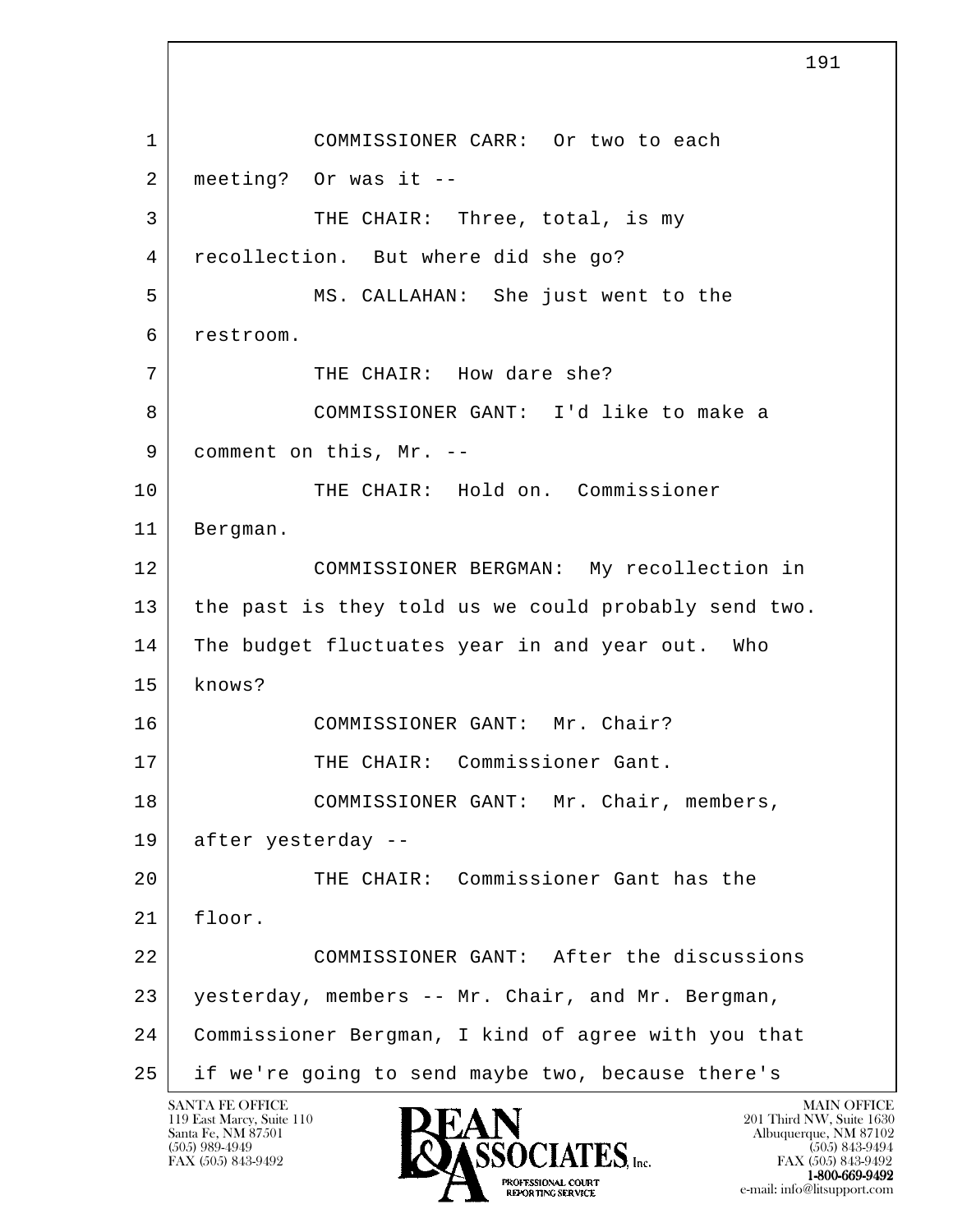l 1 going to be more travel coming down based upon what 2 | we did yesterday, I believe. And, of course, this 3 budget runs till 30 June. And we might be -- want 4 to be a little cautious, on the cautious side. 5 Yes, it would be great if three of us 6 could go to one meeting and three others to another 7 meeting, and that would pretty much cover the 8 Commission. But we have to be prudent in our 9 dollars that the taxpayer gives us to make sure we 10 do our duties as required to take care of our 11 charter schools and students. 12 That's just a comment I'm recommending -- 13 my recommendation, of course. Everybody's got to 14 decide on it. Recommendation is two; that's just my 15 comment. 16 THE CHAIR: So why don't we go down the 17 list from Commissioner Bergman this way to see who 18 wanted to travel and what conference they wanted to 19 travel to. Commissioner Bergman. 20 COMMISSIONER BERGMAN: Thank you, 21 Mr. Chair. This year, I cannot attend either one. 22 But I certainly want to go to one in the future, 23 probably next year. So I'm out of the picture this  $24$  year, so --25 THE CHAIR: I have you down for 2019.

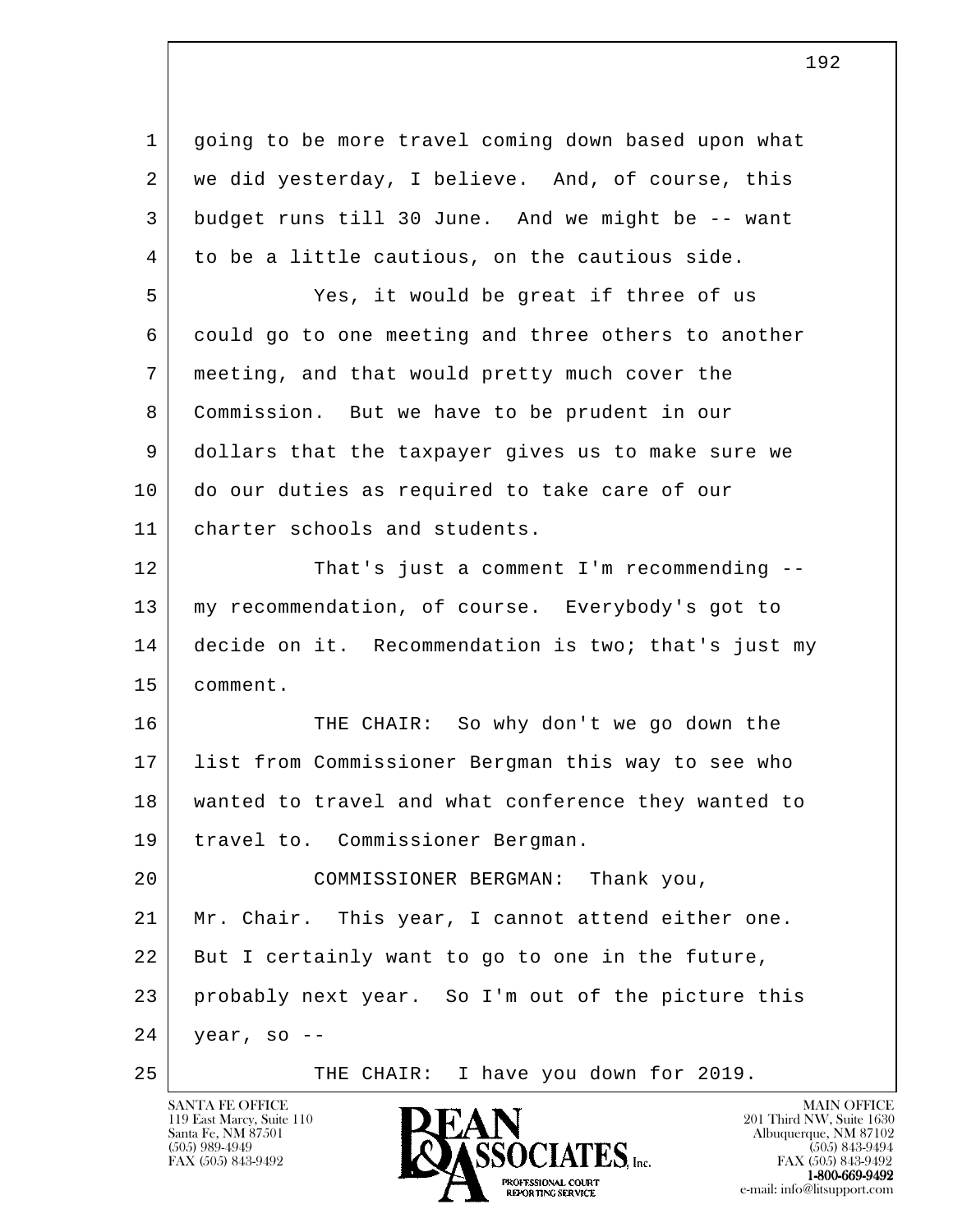l 1 COMMISSIONER BERGMAN: That's what I was 2 afraid of. Yeah, I'll probably be dead then. 3 THE CHAIR: Whoa, whoa. Easy there. 4 COMMISSIONER GANT: That's pessimism, if 5 I've ever heard it. 6 COMMISSIONER LOPEZ: None, either one. 7 COMMISSIONER GANT: Commissioner Carr? 8 COMMISSIONER CARR: I'm interested in the 9 | NASBE conference in Chicago. 10 COMMISSIONER GANT: NASBE? All right. 11 Commissioner Pogna? 12 COMMISSIONER POGNA: I need -- I need more 13 time for healing. Probably next year. 14 COMMISSIONER GANT: Next year? 15 Commissioner Shearman? 16 COMMISSIONER SHEARMAN: If there are funds 17 available, I'd like to attend the NACSA. 18 COMMISSIONER GANT: NACSA? 19 COMMISSIONER SHEARMAN: Uh-huh. 20 COMMISSIONER GANT: Commissioner Garrison. 21 THE CHAIR: I'd like Beverly to register 22 | me for the NASBE conference in October. 23 COMMISSIONER SHEARMAN: Do you remember 24 when the next conference is? 25 | THE CHAIR: The NACSA date? Do you

119 East Marcy, Suite 110<br>Santa Fe, NM 87501

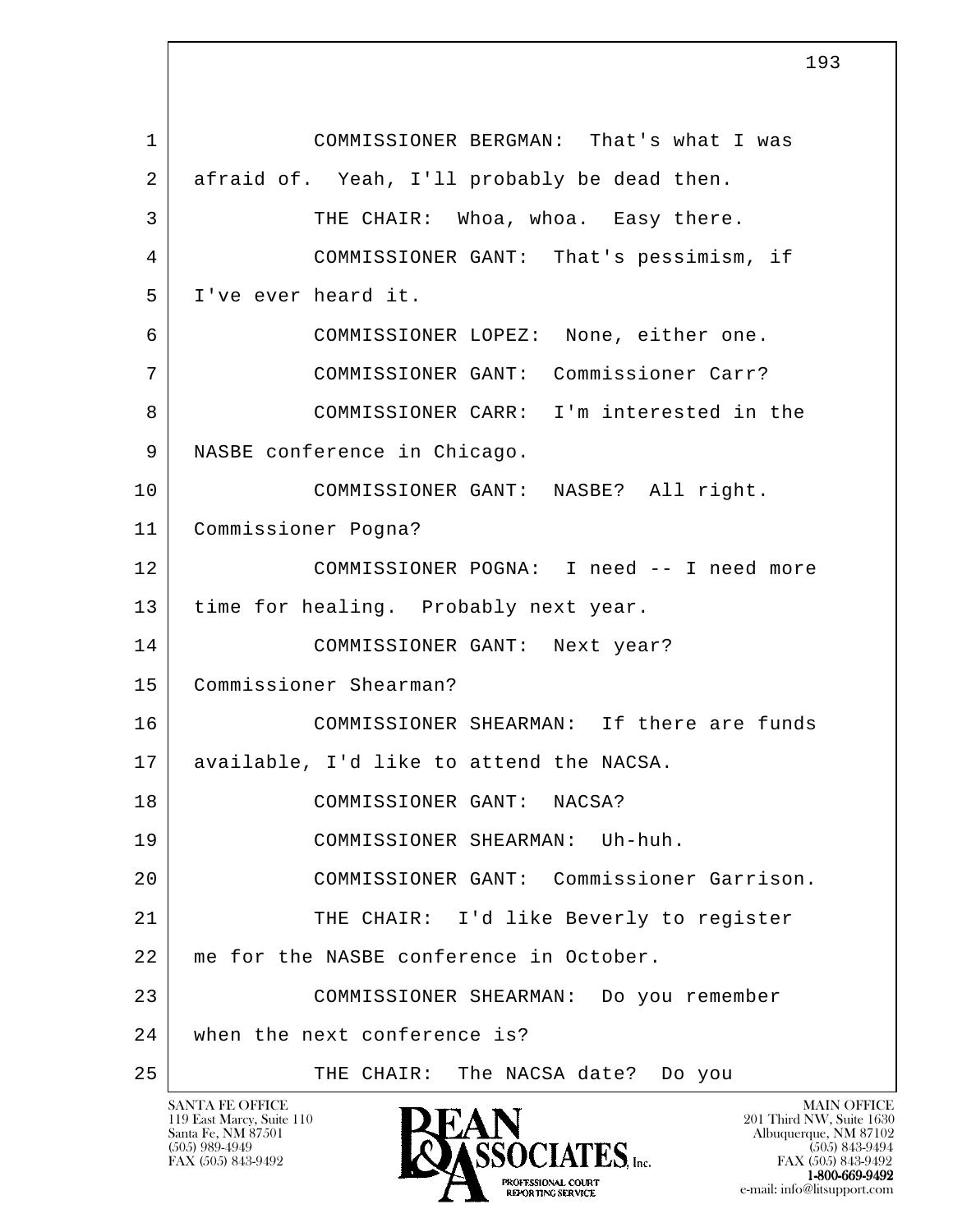| 1  | recall?                                                                                                       |
|----|---------------------------------------------------------------------------------------------------------------|
| 2  | MS. FRIEDMAN: They're in your book.                                                                           |
| 3  | COMMISSIONER BERGMAN: October 22 through                                                                      |
| 4  | 25 -- I'm looking at them right now -- in Memphis,                                                            |
| 5  | if this information is correct.                                                                               |
| 6  | MS. FRIEDMAN: NACSA is the --                                                                                 |
| 7  | MS. CALLAHAN: Mr. Chair, just as an aside                                                                     |
| 8  | for the NACSA conference, yesterday, when we did the                                                          |
| 9  | training, I was talking about the partnership that                                                            |
| 10 | we have, the grant that NACSA is doing. The CSD                                                               |
| 11 | staff will actually be taking part in a round-table                                                           |
| 12 | sort of discussion with other states that are doing                                                           |
| 13 | this. So we'll have an opportunity to do some                                                                 |
| 14 | exchange of best practices and networking that may                                                            |
| 15 | be very pertinent to the -- any of the Commissioners                                                          |
| 16 | who go.                                                                                                       |
| 17 | So it's going to be a -- outside of the                                                                       |
| 18 | agenda sessions, but it's going to be the states                                                              |
| 19 | that are working with NACSA getting together.<br>And                                                          |
| 20 | they're very, very interested in hearing the                                                                  |
| 21 | New Mexico process for the other states.                                                                      |
| 22 | Indulge me. Tell me all about<br>THE CHAIR:                                                                   |
| 23 | this grant.                                                                                                   |
| 24 | MS. CALLAHAN: Mr. Chair, Commissioners,                                                                       |
| 25 | in January, Patti Matthews and I wrote a grant for                                                            |
|    | <b>SANTA FE OFFICE</b><br><b>MAIN OFFICE</b><br>DEAN<br>201 Third NW, Suite 1630<br>119 East Marcy, Suite 110 |

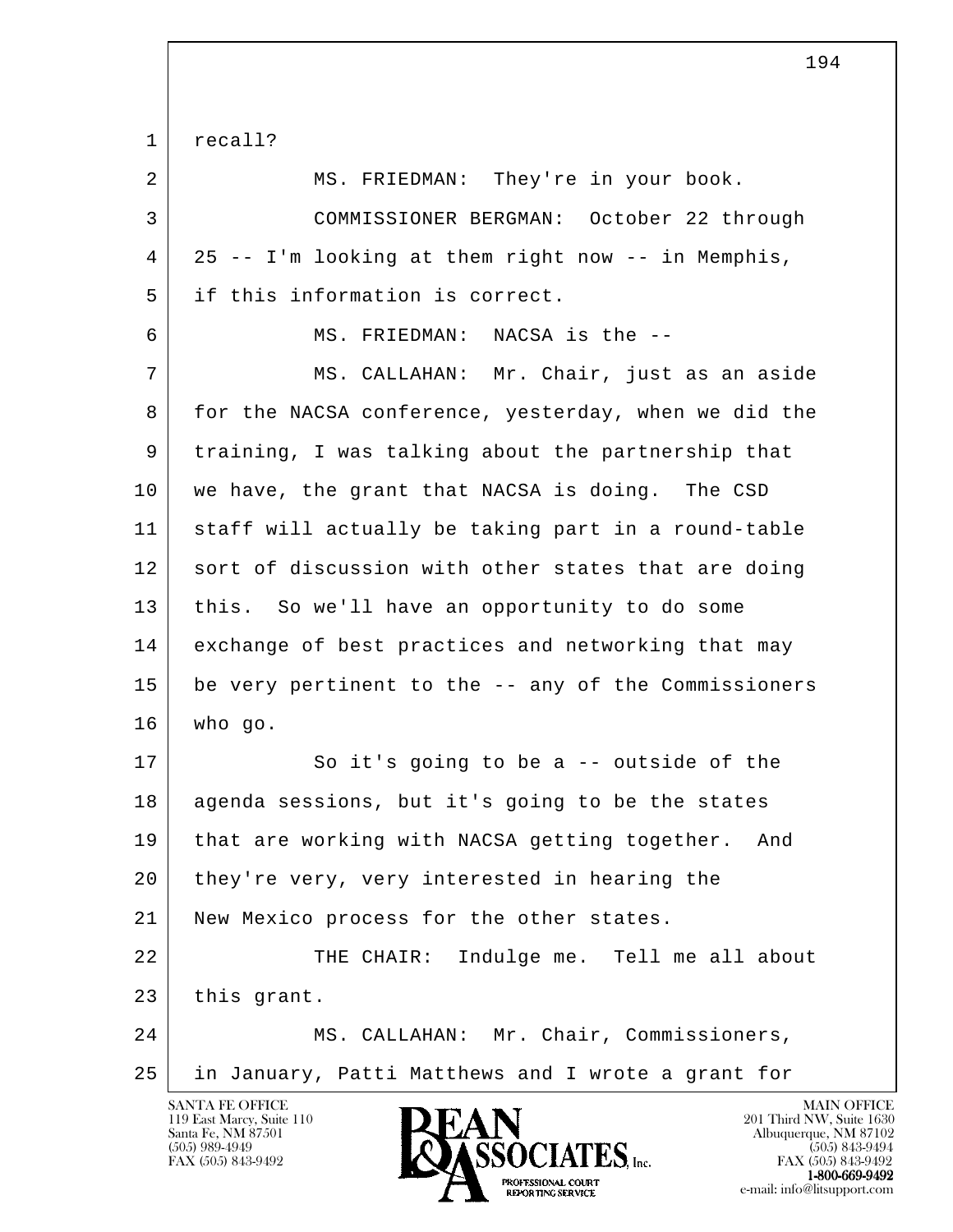1 | the NACSA organization. And it was an 2 implementation and planning grant for implementing 3 new authorizer practices. And, because we had just 4 put in place this new law, SB 446, that was based on 5 the NACSA principles and the model contract they 6 talked about. We asked for \$125,000 for the grant; 7 that would have been in-kind and actual funds that 8 | we would have gotten.

9 | And the State committed to the -- the PED 10 committed to a 15-percent match, which was about 11 \$32,000, \$33,000. And so when we did award the 12 grants, we ended up with a \$50,000 in-kind award. 13 So we have a consultant that is working with the 14 State of New Mexico, and -- and I have hired the 15 team members to work with them.

l 16 And that group -- myself and the group, 17 working with the NACSA consultant, the \$50,000 18 covers the consultant time. She's been to 19 New Mexico a couple of times to meet with the team. 20 We actually met up there during the National Charter 21 School conference. And -- and so we've been 22 mapping, since probably early April, the work that 23 you saw yesterday. That's the development of the 24 frameworks, the development of the contract and

25 everything.

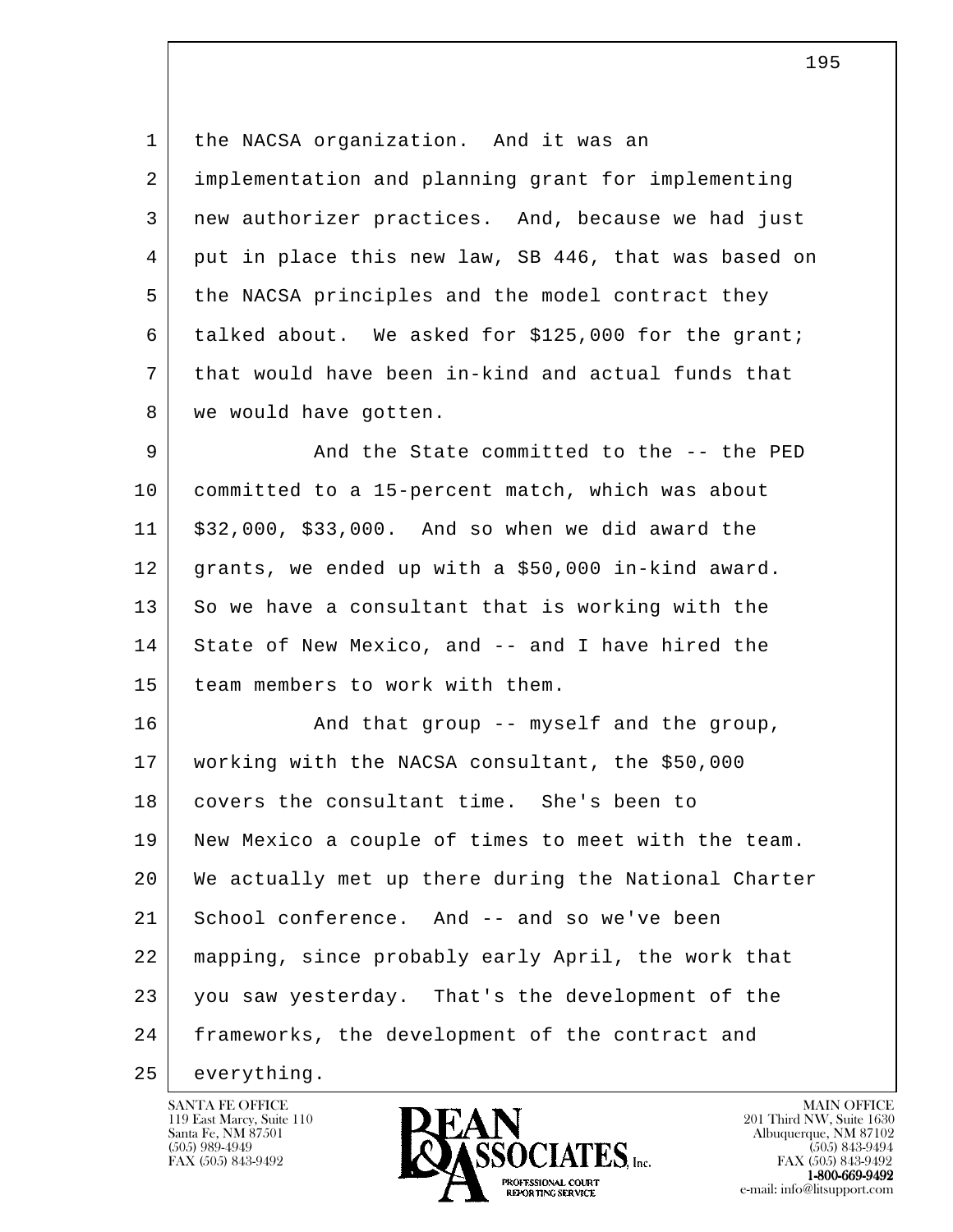l 1 There's not actual funds that are 2 exchanged, this consultant and the work that we're 3 doing with other consultants that are helping with 4 the data analysis. And there's, you know, a lot -- 5 it's a very complex process that we've been going 6 through. So that grant is covering the expenses of 7 | that technical assistance to help us with 8 implementing SB 446. 9 THE CHAIR: So NACSA -- you didn't write a 10 grant for NACSA, but for a grant that NACSA was 11 offering; right? Is that correct? 12 MS. CALLAHAN: Mr. Chair, yes, that's 13 correct. 14 THE CHAIR: Okay, cool. 15 MS. CALLAHAN: So it's been very helpful. 16 We -- a lot of expertise. People who were involved 17 in writing the law actually are helping us put 18 together the frameworks, which, you know, again, as 19 we said yesterday, they provide sort of that generic 20 template that we started from. And what they're 21 doing is they're assisting us in bringing our 22 New Mexico regulation, statutes, requirements, into 23 those frameworks and identifying them to New Mexico. 24 So they've been -- they've been assisting 25 us. And so a lot of work that Lisa, Julia, Rochelle

196

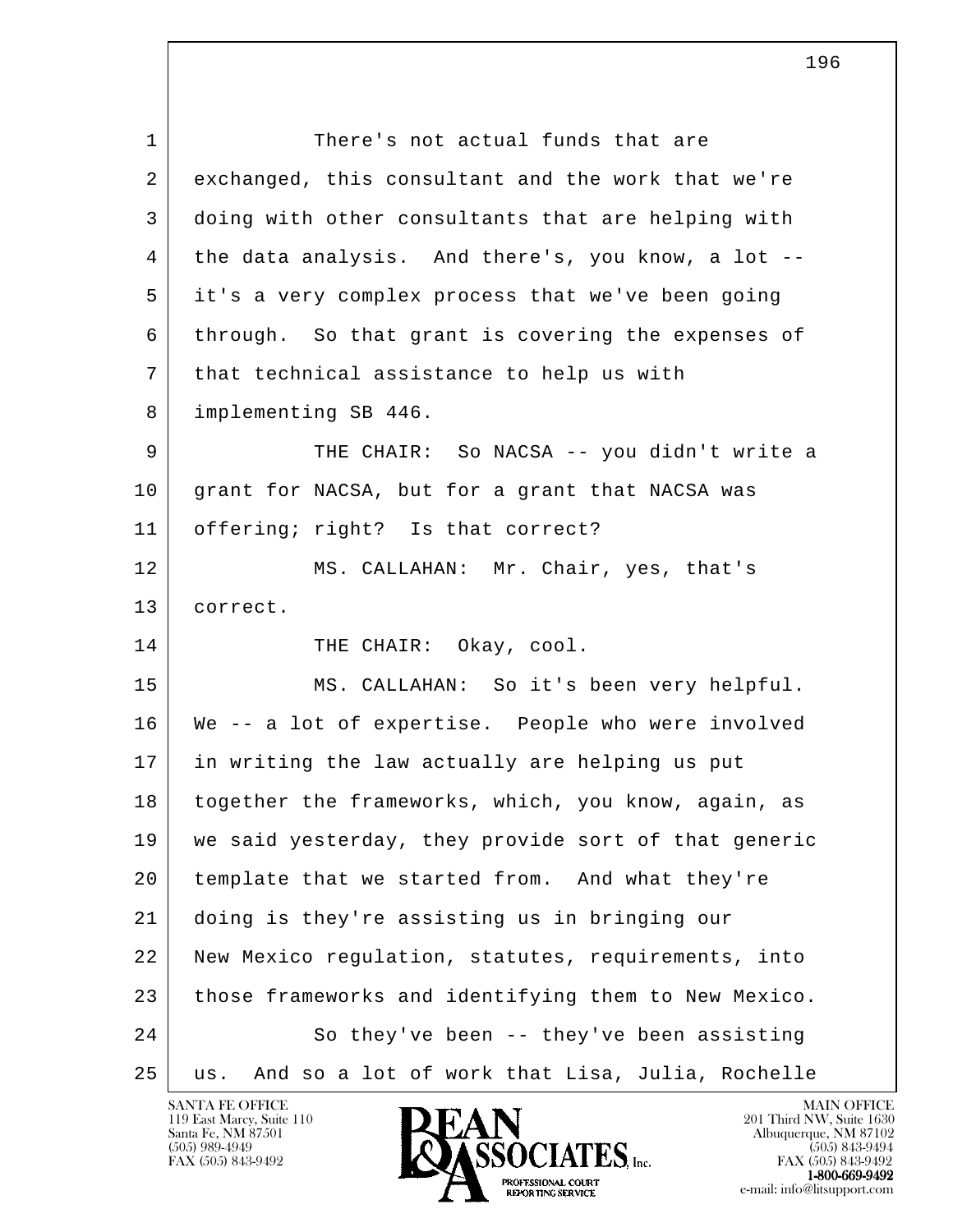l SANTA FE OFFICE MAIN OFFICE MAIN OFFICE MAIN OFFICE MAIN OFFICE 119 East Marcy, Suite 110<br>Santa Fe, NM 87501 Santa Fe, NM 87501 Albuquerque, NM 87102  $\sum_{\text{FAX (505) 843-9492}} \sum_{\text{FAX (505) 843-9492}} \sum_{\text{FAX (505) 843-9492}} \sum_{\text{FAX (505) 843-9492}}$  1 Cherrin, myself, have all been working. And then 2 the rest of the CSD has been helping us with 3 reviewing and vetting. And so yesterday was a 4 pretty good first draft. But we're getting ready to 5 do some of the more final drafts that you'll see in 6 the next couple of weeks that we'll be submitting to 7 you guys. 8 | THE CHAIR: Thank you. 9 COMMISSIONER SHEARMAN: Have we got 10 everybody? 11 COMMISSIONER GANT: Not yet. I want to go 12 to NACSA. 13 THE CHAIR: Commissioner Gant. 14 COMMISSIONER GANT: I can read the list 15 here, if you'd like. 16 THE CHAIR: Sure. 17 COMMISSIONER GANT: Commissioner Bergman 18 | said he could not go this year. Commissioner Lopez, 19 no. Commissioner Carr, NASBE. 20 COMMISSIONER CARR: Uh-huh. 21 COMMISSIONER GANT: Commissioner Pogna, 22 no. 23 COMMISSIONER POGNA: Next year. 24 COMMISSIONER GANT: Next year. 25 COMMISSIONER POGNA: Hopefully.

FAX (505) 843-9492<br>1-800-669-9492 **1-800-669-9492**<br> **EXALTENDAM CN BT** e-mail: info@litsupport.com<br>REPORTING SERVICE e-mail: info@litsupport.com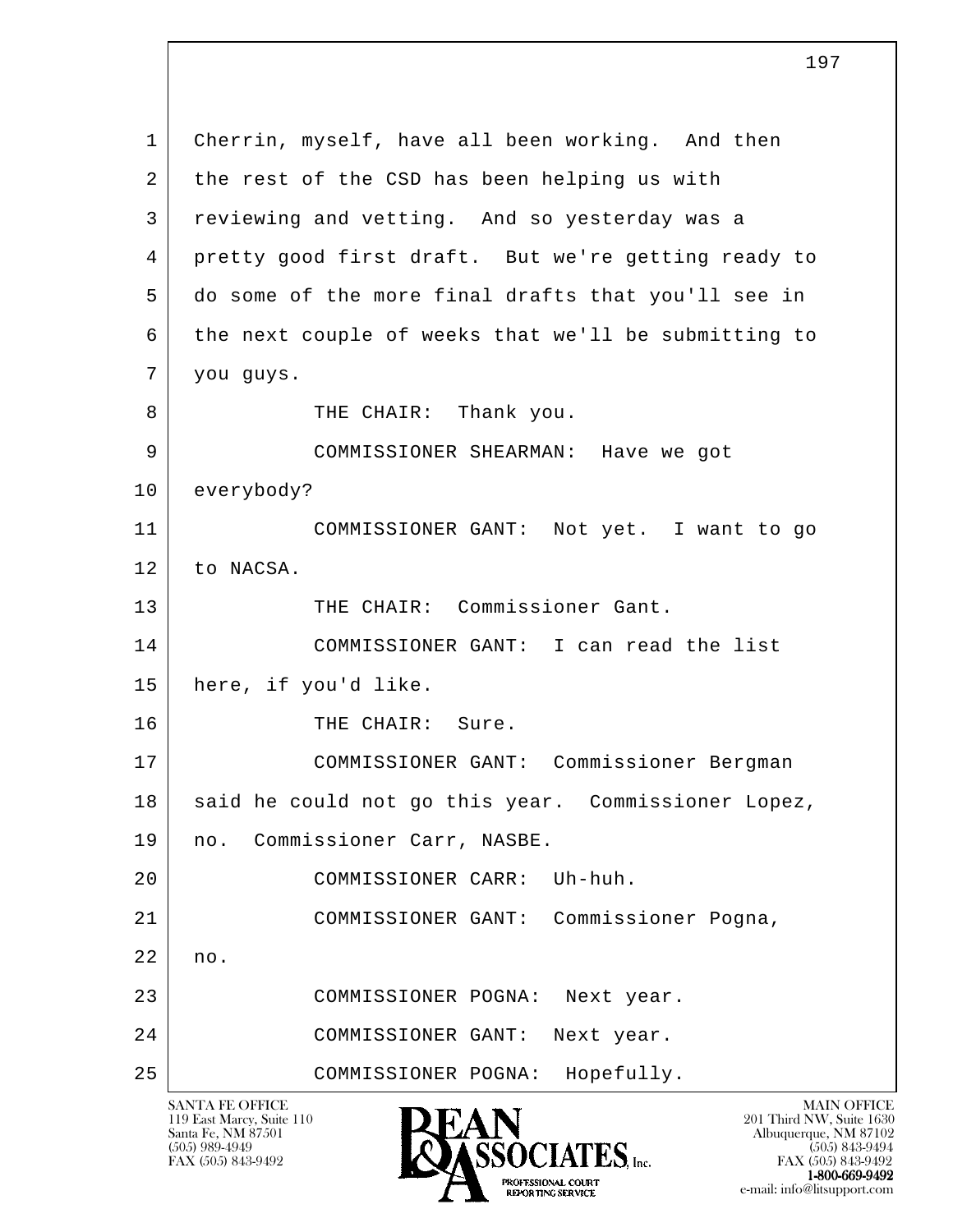l 1 COMMISSIONER GANT: Commissioner Shearman. 2 THE CHAIR: NACSA. 3 COMMISSIONER GANT: NACSA. I can never 4 say. That and you wanted to go to NASBE. 5 THE CHAIR: NASBE. 6 COMMISSIONER GANT: And I'll go to NACSA. 7 THE CHAIR: Thank you, Commissioners. 8 COMMISSIONER GANT: Now we just need to 9 make a historical record of this. We need to make 10 an historical record of this so we won't have to 11 guess about it next year. 12 THE CHAIR: Right. 13 COMMISSIONER SHEARMAN: Pardon me, 14 | Mr. Chairman. There is a time imperative here, I 15 think, if we're going to get registered and make 16 | travel arrangements. We do need to decide who's 17 | going and who's not this year. 18 THE CHAIR: And so that charge is on the 19 | Secretary of the Commission. So Gene Gant will -- 20 he's going to follow up with Peralta and Canfield. 21 COMMISSIONER GANT: Right. 22 THE CHAIR: And the order is right here. 23 It's in the procedure that we go from District 1  $24$  down. 25 COMMISSIONER SHEARMAN: Do we have the

119 East Marcy, Suite 110<br>Santa Fe, NM 87501



FAX (505) 843-9492 FAX (505) 843-9492 1-800-669-9492 e-mail: info@litsupport.com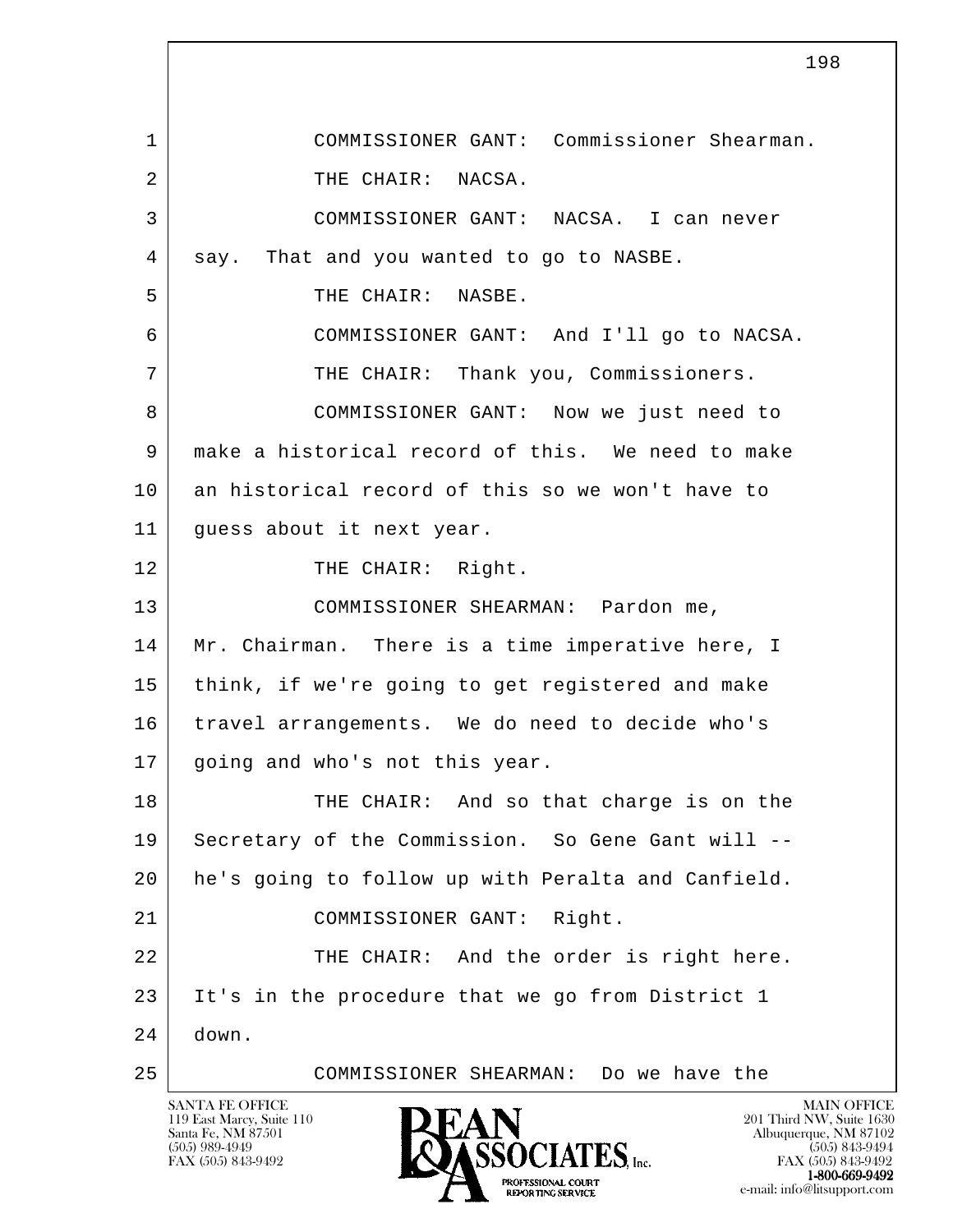l 1 | money? Do we need to check on that? 2 THE CHAIR: The funding, we talked about 3 three Commissioners being able to travel this year. 4 You're nodding your head? 5 MS. FRIEDMAN: Yes. 6 THE CHAIR: We're still in the same 7 ballpark? 8 MS. FRIEDMAN: Yes, Mr. Chair. That's my 9 understanding, also, and I'll clarify that with 10 Mr. Aguilar. 11 THE CHAIR: Thank you, Commissioner 12 Bergman. 13 COMMISSIONER BERGMAN: I stepped out for a 14 second there. So when you were discussing that -- 15 that's unfair to go from District 1 every year. I'm 16 in District 8. I may never get to make a trip. 17 THE CHAIR: I did not say every year. I 18 did not say every year. 19 COMMISSIONER GANT: No, they rotate. 20 COMMISSIONER BERGMAN: Oh, it does rotate? 21 Okay. 22 THE CHAIR: It's in your book. 23 COMMISSIONER BERGMAN: If you start the 24 rotation now, it might be 2019 before I get to take  $25$  a trip.

119 East Marcy, Suite 110<br>Santa Fe, NM 87501

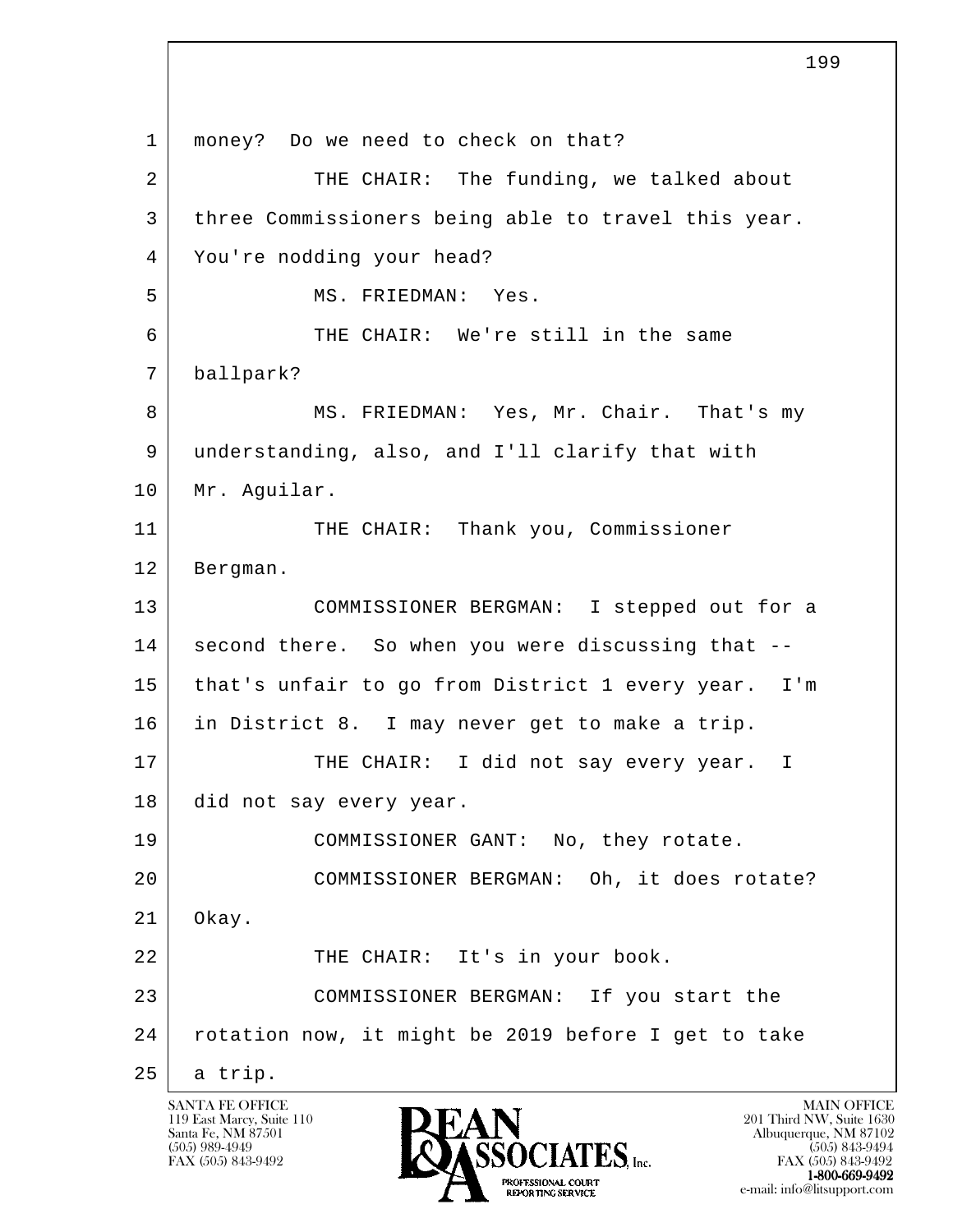l 1 COMMISSIONER CARR: Yeah, I'm in 2 District 10. 3 COMMISSIONER BERGMAN: That's why you're 4 | jumping in this year; right? 5 S THE CHAIR: Oxygen, maybe? 6 COMMISSIONER CARR: It's going to cost 7 more because you're going to have to comply with the 8 Disabilities Act. 9 THE CHAIR: So on Item C is the PEC Input 10 to PED Strategic Plan. So, Beverly, I panicked when 11 you handed me that little note. But we're good. We 12 | got it all taken care of. Any other PEC comments? 13 COMMISSIONER CARR: Mr. Chair, yeah, just  $14$  a quick -- I ask that we get the Blue Book -- the 15 new Blue Book is going to come out in a couple of 16 weeks. And when I went across the street, they're 17 wanting to charge everybody about \$11 or \$12 now. 18 But they're giving it to the State Senate. They 19 said they would if they could give me one. But I 20 asked Beverly if she could just get us all one, 21 because it's a directory of all the State offices 22 that we all should have. And we are in it as well. 23 | And another quick thing. This was 24 interesting on here. People have been in the 25 military -- you know what ASVAB is; right? That's



FAX (505) 843-9492 FAX (505) 843-9492 1-800-669-9492<br>PROFESSIONAL COURT **EXECUTE EXECUTE:**<br>REPORTING SERVICE e-mail: info@litsupport.com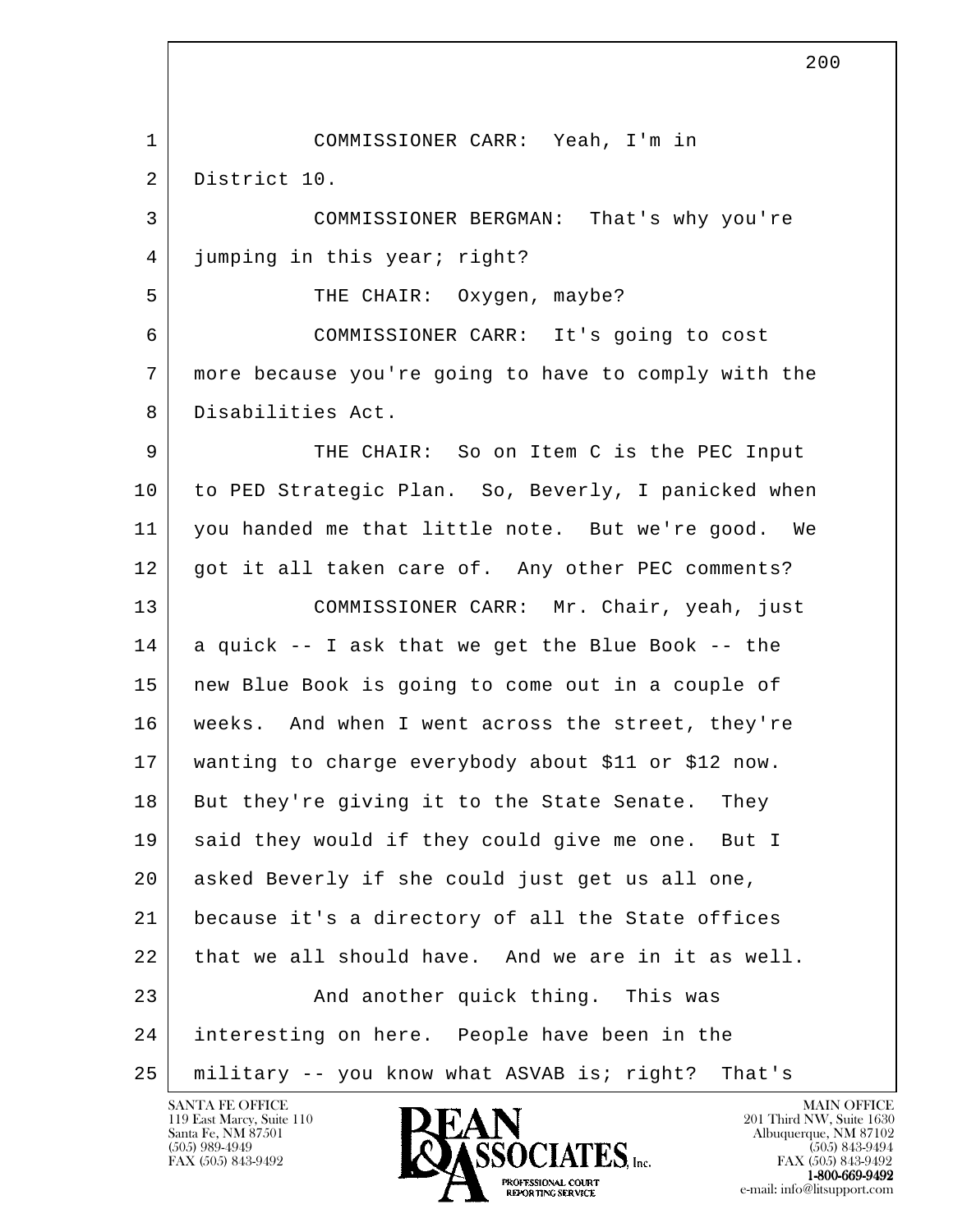l 1 | the Armed Services Vocational Aptitude Battery. I 2 didn't see any reference to the military in this 3 whole packet. That's fine. It's a good test. We 4 offer it every year in Taos, and it's great. But 5 there should be -- if we look at -- if they're going 6 to -- well, it's too late, I think, to put it in the 7 Strategic Plan anyway, like the gentleman requested. 8 But I just wanted to make sure that 9 everybody realized that's what this is, and that 10 this is also a way for the military to recruit, you 11 know, which is fine. But there should be -- 12 everybody should be aware of what it is. 13 COMMISSIONER LOPEZ: We should be aware. 14 THE CHAIR: Well, it's not too late. 15 August 17th or 20th. Commissioner Gant? 16 COMMISSIONER GANT: Yes, Mr. Chair, 17 | members of the Commission. I have -- the one 18 comment from the last PSCOC meeting -- and those do 19 get exciting occasionally -- occasionally. Coming 20 up in our next few meetings -- because there's been 21 a lot of discussion about charter schools and 22 facilities for charter schools at the PSCOC and 23 where these charter school facilities will be found, 24 the impacts of charter schools on facilities. And 25 another topic is the leases for charter schools.

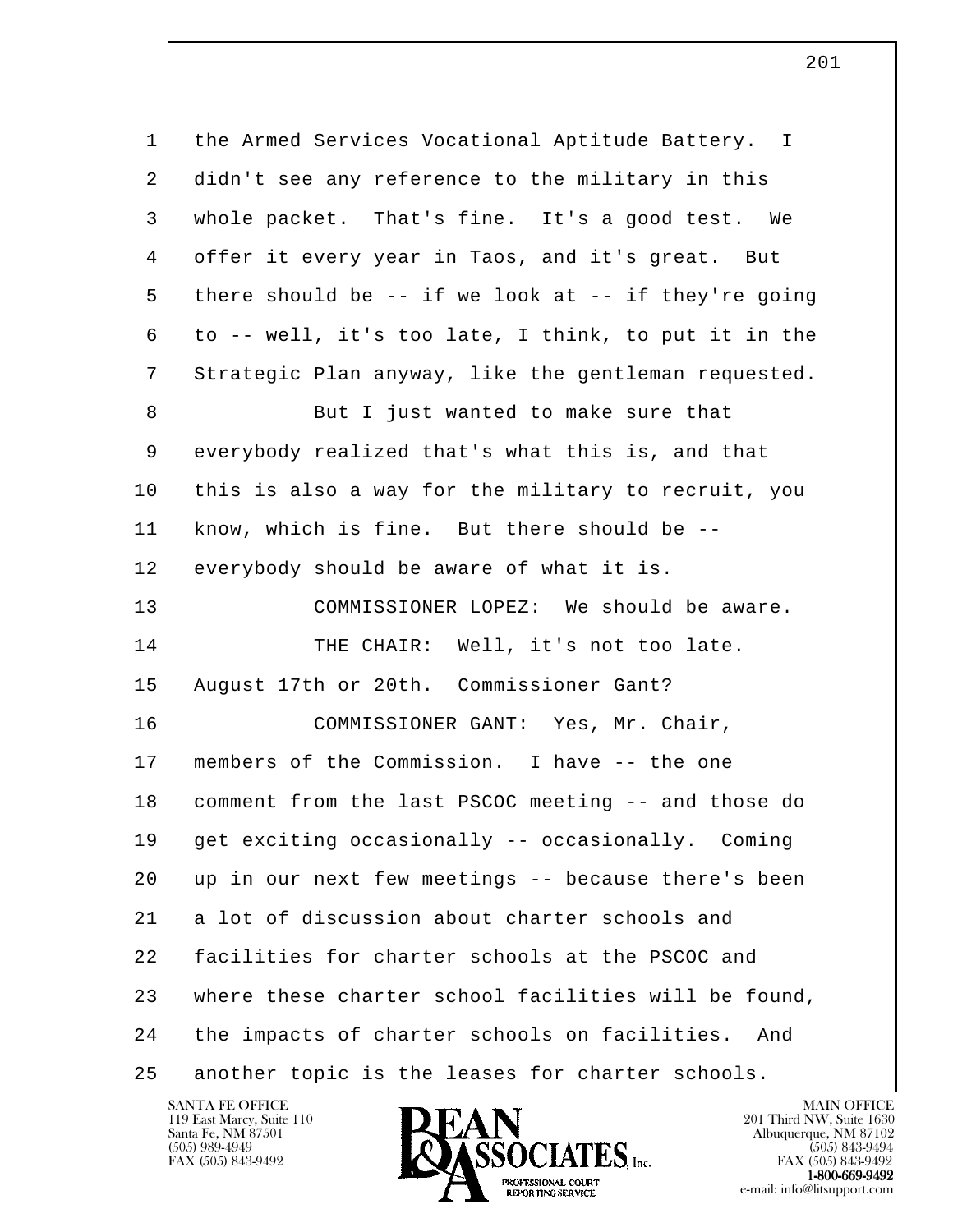| $\mathbf 1$ | So I think the next meeting or the meeting            |
|-------------|-------------------------------------------------------|
| 2           | after that -- I haven't seen the agenda yet so I      |
| 3           | don't know -- there will be a lot of discussion       |
| 4           | about charter schools and facilities. You know that   |
| 5           | we do have a lease assistance program for charter     |
| 6           | schools. And based upon the comments made at the      |
| 7           | last one, the lease assistance was at \$10.8 million. |
| 8           | With the addition of these ten new charter schools,   |
| 9           | it will jump by \$3.5 million additionally, okay?     |
| 10          | So the PSCOC and others, including                    |
| 11          | legislators, are becoming very, very concerned about  |
| 12          | the impacts of charter schools, leases, et cetera,    |
| 13          | on the overall budget for education.                  |
| 14          | There's discussion among many that, as you            |
| 15          | noted in our last go-round with ten charters doing    |
| 16          | the Certificate of Completion, that each one of the   |
| 17          | charter leases were different. None of the two --     |
| 18          | no two of them were the same. And there's             |
| 19          | discussion about somehow developing a standardized    |
| 20          | lease agreement, because it's felt by many that       |
| 21          | the -- the leases out there may or may not be fair    |
| 22          | to the charter schools.                               |
| 23          | And in some instances, the charter schools            |
| 24          | are paying a hefty lease, dipping into their          |
| 25          | operational dollars above what they get in lease      |

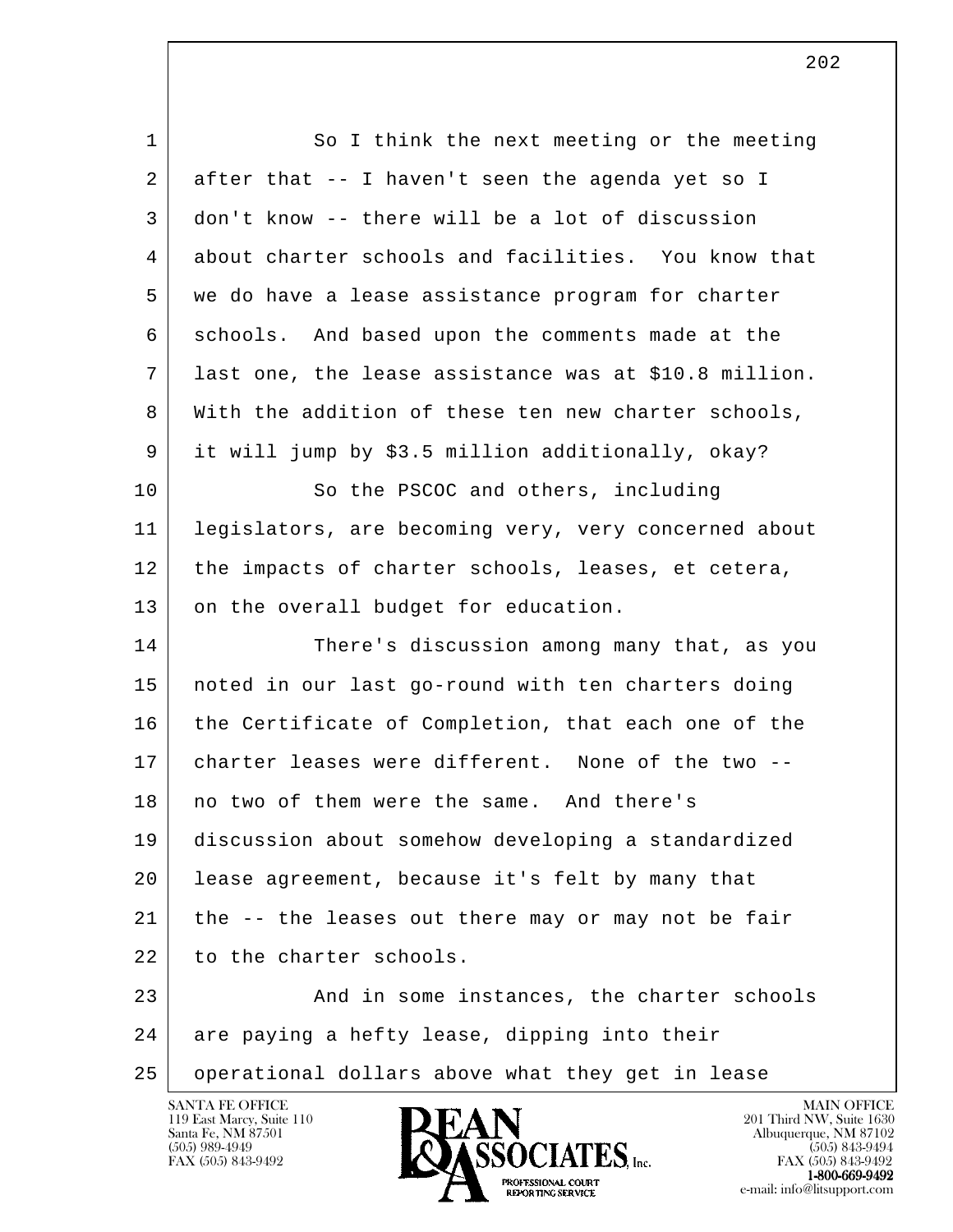l 1 assistance; and then, on top of that, having to pay 2 for all the repairs, the internal and external 3 repairs and maintenance on the facilities in which 4 | they are located. 5 And those of you that work in the schools, 6 have had work to do with the schools, know how 7 expensive repairs and maintenance can be in these 8 facilities. So there's a lot of discussion about 9 how this can be addressed and what changes, possible 10 | changes, we can make. 11 So not only is the LESC looking at this, 12 and -- at the charter schools and what's going on, 13 | now the PSCOC, the money people for buildings and 14 renovation of buildings, is looking at it. 15 And my last comment was, with your 16 approval -- I can tell him no, but I said -- but I 17 know I should ask you all. But I got a call from 18 Charles Sallee, LFC, and he would like to sit and do 19 some more discussion with me on charter schools. Is 20 there any problem with that, folks? Since I -- this 21 was based upon the fact I'm in the PSCOC as your 22 representative. Therefore, I believe I have 23 permission to talk to Charles Sallee at the LFC. 24 Correct?

119 East Marcy, Suite 110<br>Santa Fe, NM 87501

25 THE CHAIR: Yeah.



FAX (505) 843-9492 FAX (505) 843-9492 e-mail: info@litsupport.com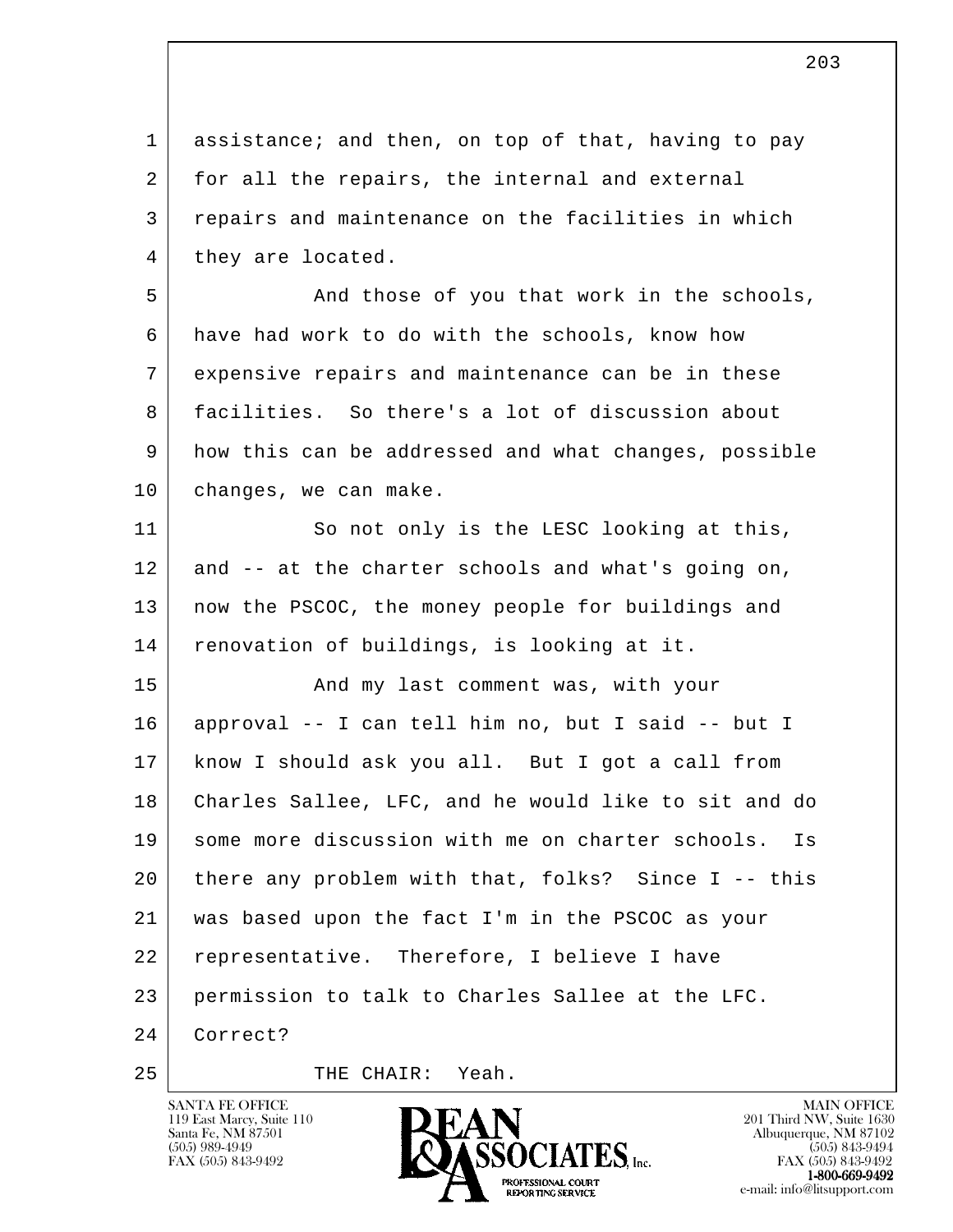l 204 1 COMMISSIONER GANT: Thank you. 2 THE CHAIR: Yes. 3 COMMISSIONER GANT: Thank you. I have no 4 | further comments. 5 | THE CHAIR: Any comments? 6 MS. CALLAHAN: Chairman Garrison, I just 7 have a couple of things, if we can request -- 8 THE CHAIR: Sure. 9 MS. CALLAHAN: The analysis of the new 10 applications, we're almost finished. I'm requesting 11 if we can send them to you on Monday so we can have 12 one more day to finish, put the final touches on the 13 new application analyses that we're going to be 14 doing, if that would be all right with the 15 Commission so we can make sure we have the most 16 | thorough and accurate process that we're going 17 through. The compilations of team things is taking 18 quite a long time. 19 THE CHAIR: Okay. 20 MS. CALLAHAN: And then the second thing, 21 | we just received notice day before yesterday. I 22 think we let you guys know that the federal 23 government took away some of our federal grant money 24 last -- last year. They gave us back \$2 million for 25 the schools that are opening this year. We can't

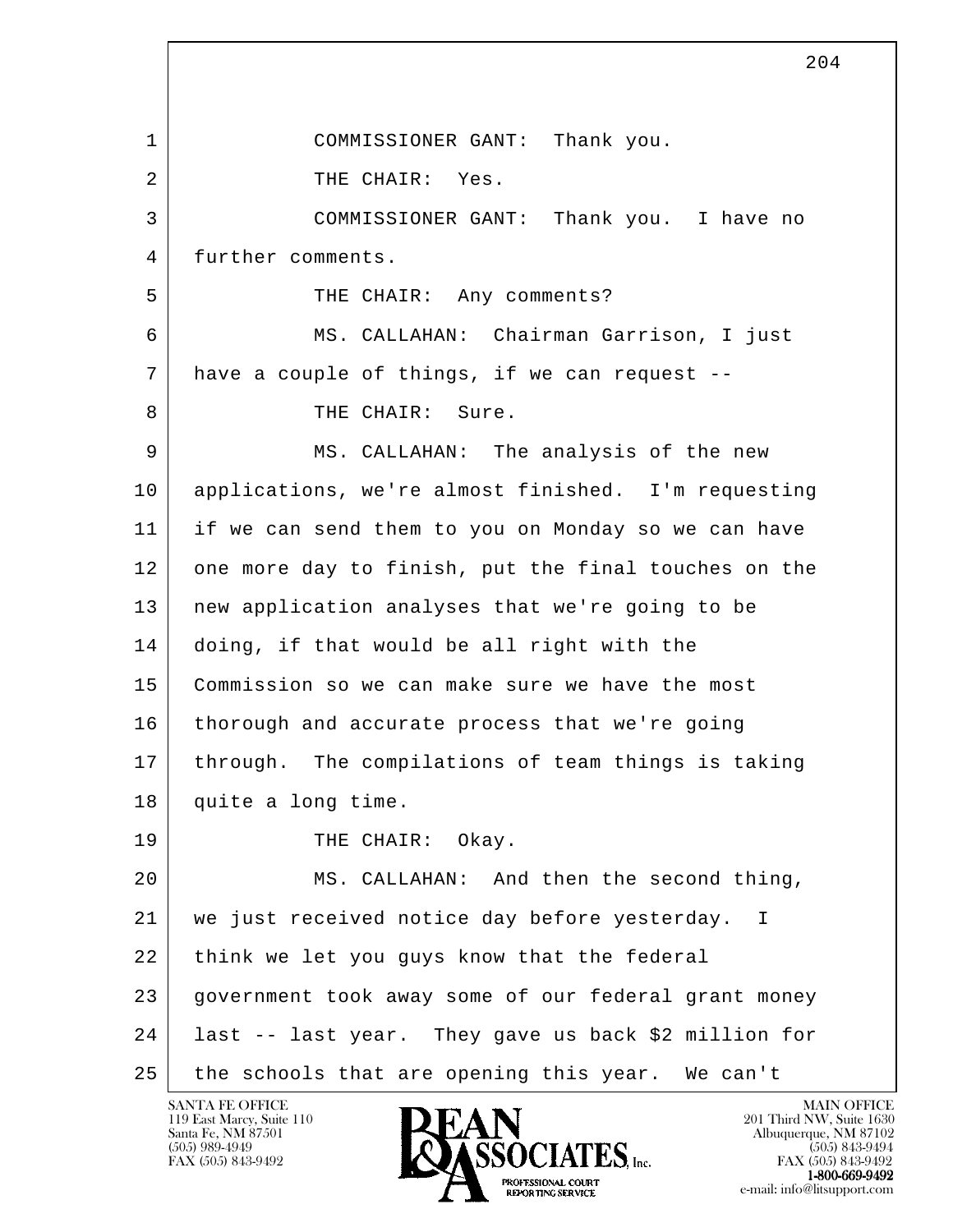l 1 apply it to any new schools. It has to be schools 2 that fell into the grant last year. 3 And we have an extension, a year 4 extension -- the grant was supposed to be finished 5 June 30. We received a one-year, no-cost extension 6 until June 30, 2013, and the \$2 million then will go 7 back to this -- the schools. So originally, they 8 were asked to budget \$800,000. They cut the grant 9 significantly. And they ended up with less than  $10$  | \$400,000, because the appealed schools were not  $-$  11 were -- they were -- continued to be denied. 12 Those schools, we handed out that money,  $13$  and now we'll have another -- there will be close, 14 when it's all said and done, to almost \$500,000, 15 which is better than what they've been receiving. 16 So that was good news. For those schools, it's 17 unfortunate that money can't carry over into the new 18 schools that are opening this year. But the grant 19 is very specific about who the recipients can -- 20 | separate recipients can be. 21 THE CHAIR: Thank you. That is good news. 22 COMMISSIONER GANT: Mr. Chair, let me get 23 this straight in this old man's head. Is there 24 start-up funds for this year for -- for the schools 25 | that are coming online now?

119 East Marcy, Suite 110<br>Santa Fe, NM 87501



FAX (505) 843-9492 FAX (505) 843-9492 e-mail: info@litsupport.com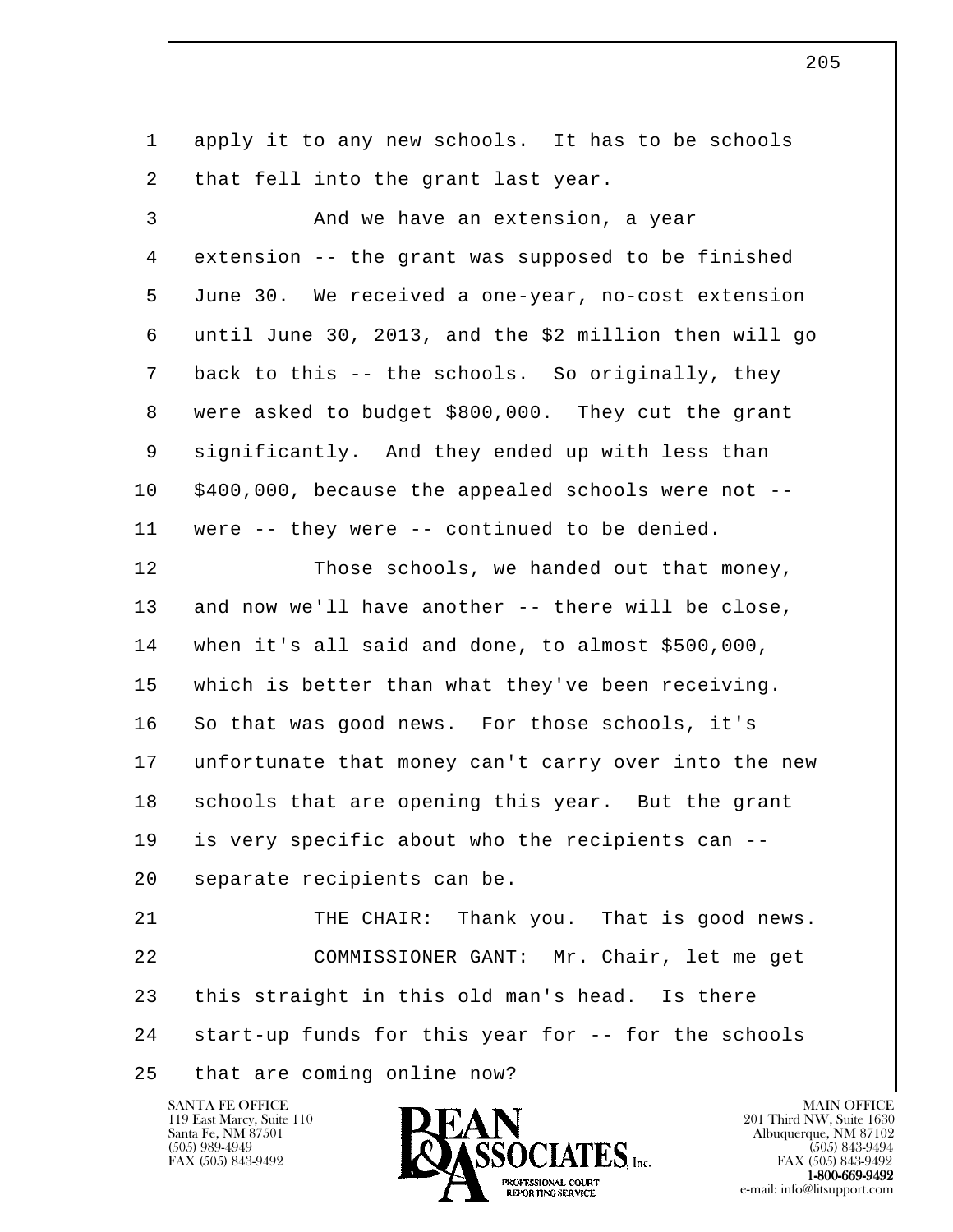l 1 | MS. CALLAHAN: Mr. Chair, Commissioner 2 Gant, the new applications, the ones that are just 3 coming in that we're reviewing right now? 4 COMMISSIONER GANT: Yeah. 5 MS. CALLAHAN: There is no money, federal 6 start-up money at all, for those schools. 7 COMMISSIONER GANT: Okay. Thank you. 8 THE CHAIR: I just have one quick question 9 for Mr. Brown. As they gave the report earlier on 10 the virtual issues, I was just curious about the 11 Senator Dennis Chavez Academy, as far as the 12 District Court lack of a ruling. It's been three 13 years now. Is that -- or is that just the way it 14 rolls, or is it -- 15 MR. BROWN: They are so inundated, 16 | Mr. Chair, members of the Commission, with cases 17 | that I don't know what their priorities are. But 18 it's not that case. 19 THE CHAIR: I think we know that. 20 MR. BROWN: We had another case that was 21 pending, maybe not -- I think about as long as that 22 one. And consider that we're not the plaintiff. 23 So, you know, if they want to go forward, they can 24 file things to expedite it, move it up ahead, 25 whatever, and they haven't done so. And there is

119 East Marcy, Suite 110<br>Santa Fe, NM 87501

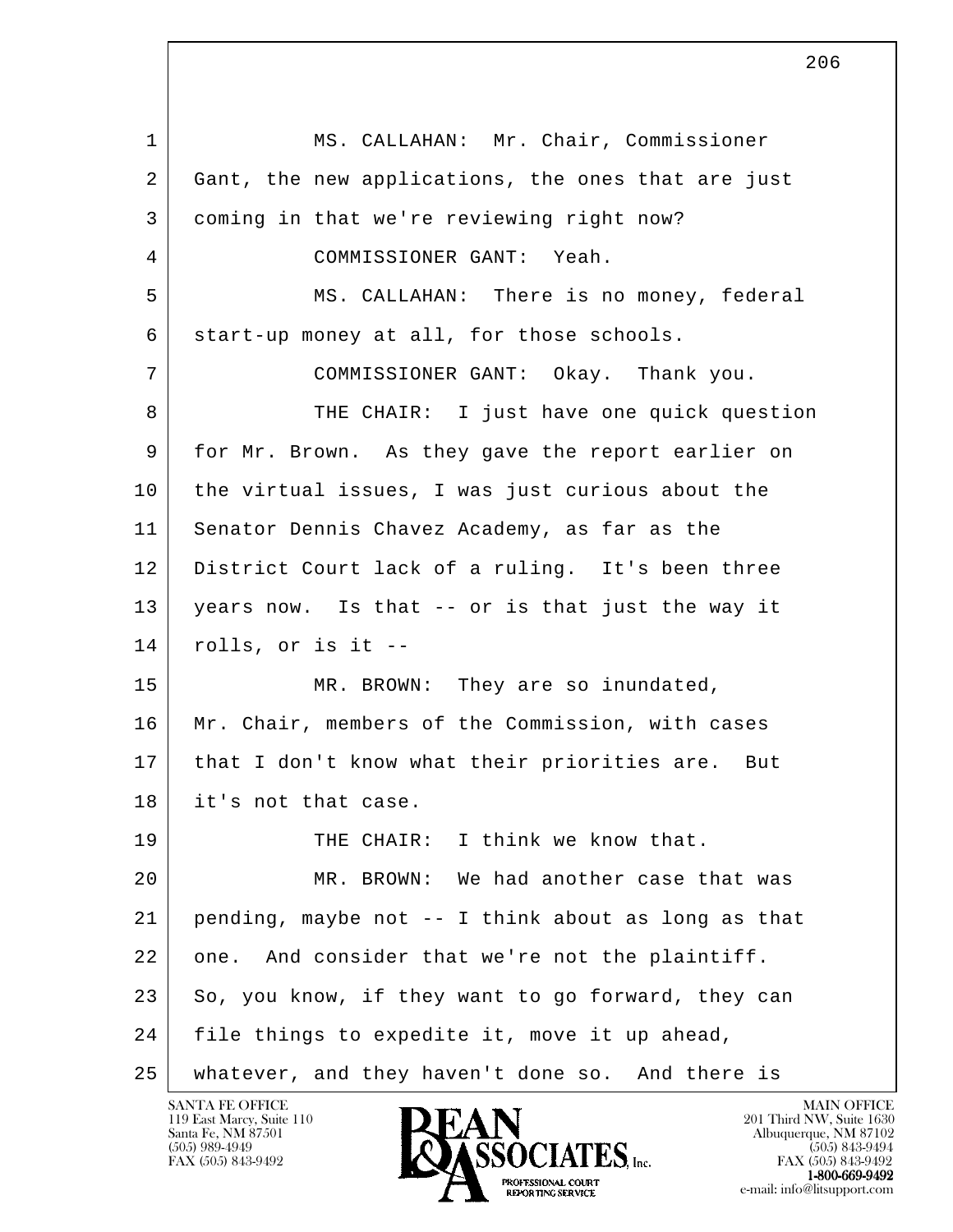l 1 something in the law -- and I shouldn't say it too 2 | loud -- where failure to prosecute is grounds to 3 have a case dismissed. And that's what we did in 4 the other case that was pending a little bit longer 5 than that one. And the judge threw it out because 6 one less case. 7 | THE CHAIR: Right, right. 8 MR. BROWN: So there's no movement that 9 we're aware of. 10 THE CHAIR: Okay. Thank you so much. 11 Commissioner Shearman? 12 COMMISSIONER SHEARMAN: Can I just remind 13 Commissioner Bergman and Carla Lopez, Ms. Lopez, I 14 | need your information for the report. 15 COMMISSIONER BERGMAN: You have my 16 information. 17 COMMISSIONER SHEARMAN: Is it correct? 18 COMMISSIONER BERGMAN: A retired business 19 owner. That's what I am. 20 COMMISSIONER SHEARMAN: Whatever you'd 21 like for me to put, just write it down, and I'll be 22 glad to take it with me. And, Mr. Brown, if I could 23 just visit with you for a minute after the meeting, 24 please? 25 MR. BROWN: That sounds ominous. Okay.

119 East Marcy, Suite 110<br>Santa Fe, NM 87501



FAX (505) 843-9492<br>1-800-669-9492 e-mail: info@litsupport.com<br>REPORTING SERVICE e-mail: info@litsupport.com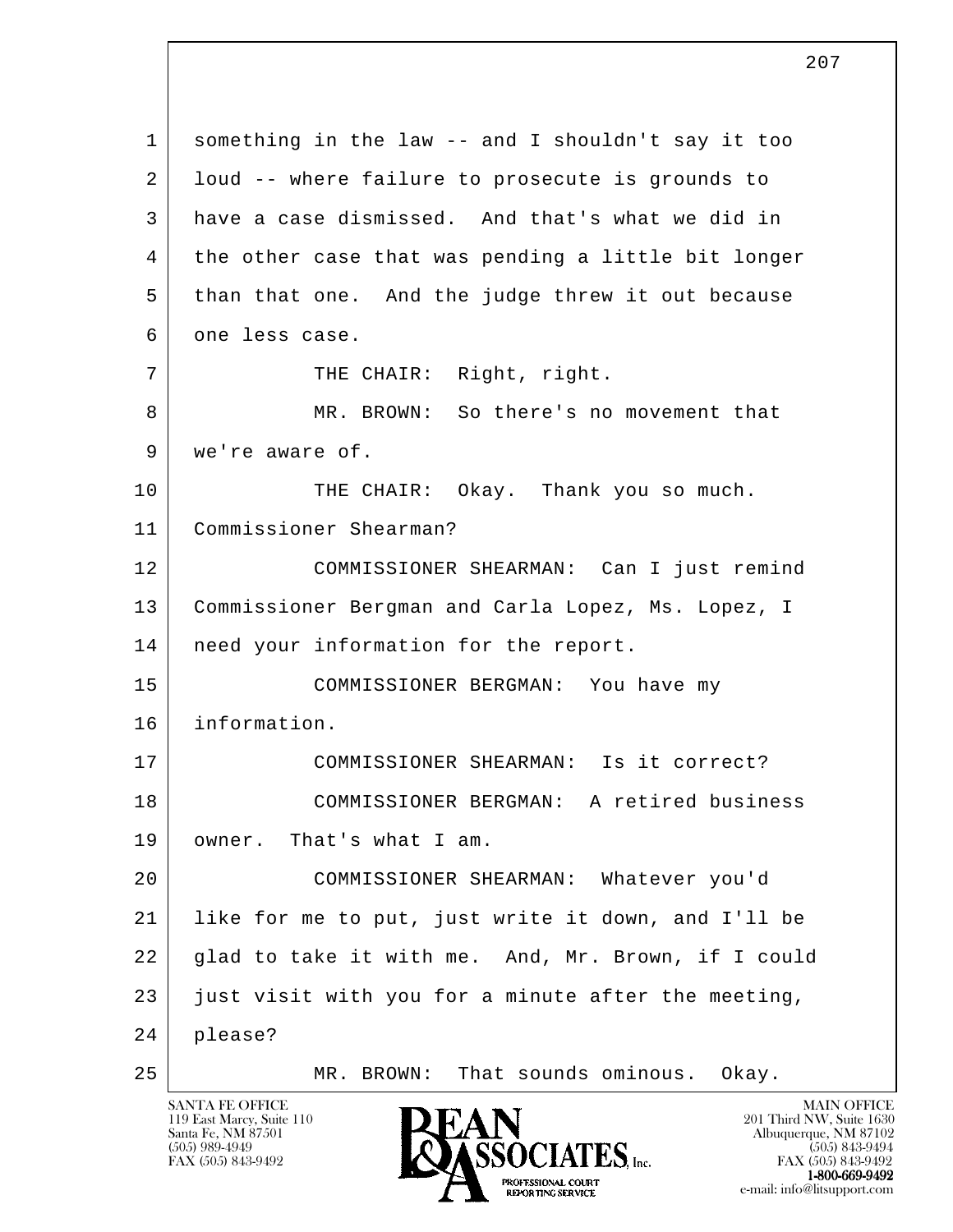l SANTA FE OFFICE MAIN OFFICE MAIN OFFICE MAIN OFFICE MAIN OFFICE 119 East Marcy, Suite 110<br>Santa Fe, NM 87501 Santa Fe, NM 87501 Albuquerque, NM 87102  $\sum_{(505) 989-4949} \sum_{(505) 843-9492} \sum_{(505) 843-9492} \sum_{\text{FAX } (505) 843-9492}$ FAX (505) 843-9492 1 You sounded like a principal. I'm trying to finish 2 my homework as we speak. 3 THE CHAIR: Any other comments? Seeing 4 none, the Chair will entertain a motion to adjourn. 5 COMMISSIONER CARR: I move to adjourn. 6 THE CHAIR: So moved. All of the 7 Commission members, say "Aye." 8 (Commission so indicates.) 9 THE CHAIR: Thank you so much, everyone. 10 (Proceedings in recess at 2:40 p.m.) 11 12 13 14 15 16 17 18 19 20 21 22 23 24 25

TROFESSIONAL COURT CONTROL CONTROL CONTROL CONTROL COUNTY CONTROL COUNTY CONTROL CONTROL CONTROL CONTROL CONTR<br>
REPORTING SERVICE CONTROL CONTROL CONTROL CONTROL CONTROL CONTROL CONTROL CONTROL CONTROL CONTROL CONTROL CONT

e-mail: info@litsupport.com